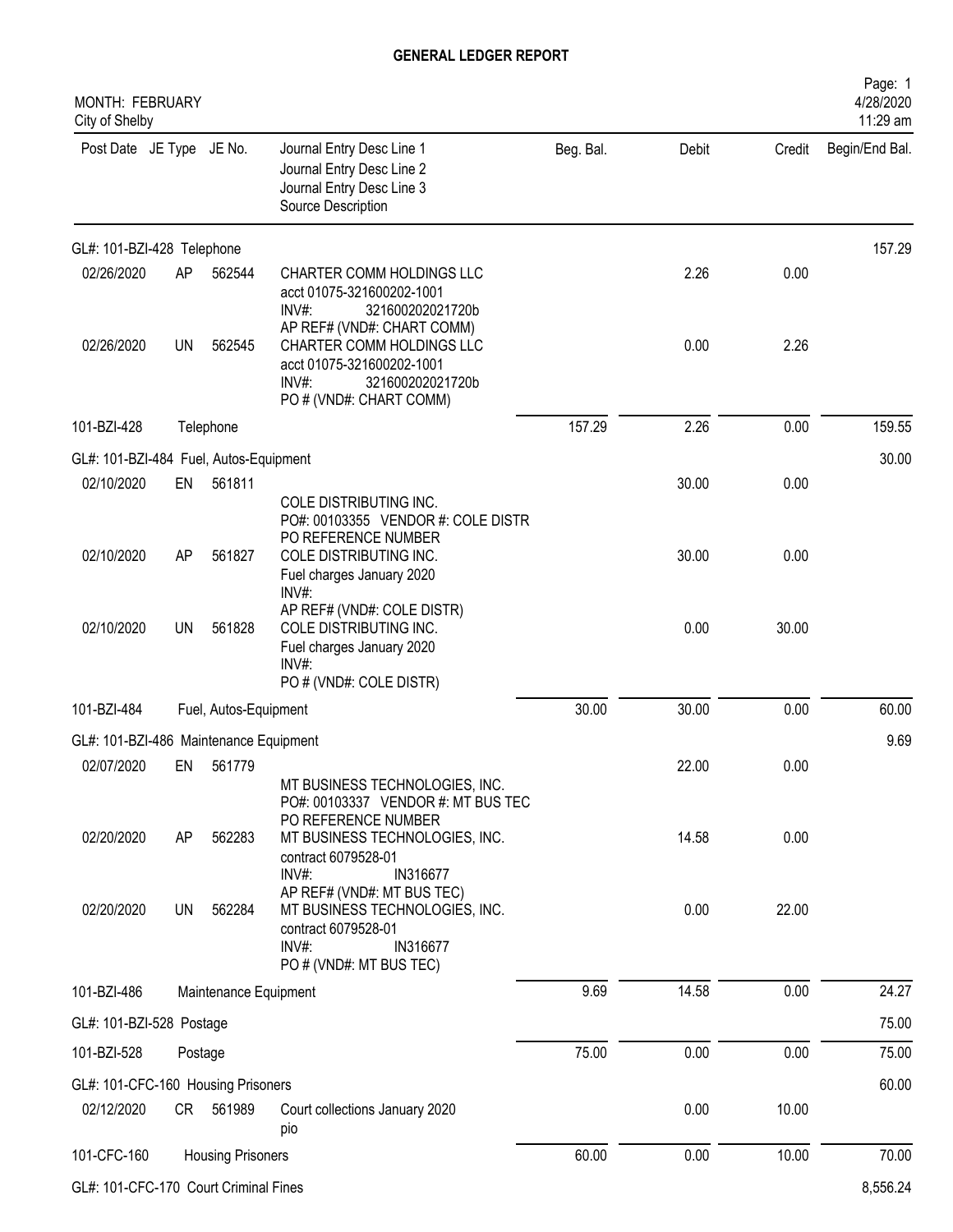| MONTH: FEBRUARY<br>City of Shelby         |           |                             |                                                                                                                 |           |          |          | Page: 2<br>4/28/2020<br>11:29 am |
|-------------------------------------------|-----------|-----------------------------|-----------------------------------------------------------------------------------------------------------------|-----------|----------|----------|----------------------------------|
| Post Date JE Type JE No.                  |           |                             | Journal Entry Desc Line 1<br>Journal Entry Desc Line 2<br>Journal Entry Desc Line 3<br>Source Description       | Beg. Bal. | Debit    | Credit   | Begin/End Bal.                   |
| GL#: 101-CFC-170 Court Criminal Fines     |           |                             |                                                                                                                 |           |          |          | 8,556.24                         |
| 02/12/2020                                | CR        | 561989                      | Court collections January 2020<br>pio                                                                           |           | 0.00     | 6,393.80 |                                  |
| 101-CFC-170                               |           | <b>Court Criminal Fines</b> |                                                                                                                 | 8,556.24  | 0.00     | 6,393.80 | 14,950.04                        |
| GL#: 101-CFC-171 Court Cost               |           |                             |                                                                                                                 |           |          |          | 4,042.00                         |
| 02/12/2020                                | CR        | 561989                      | Court collections January 2020<br>pio                                                                           |           | 0.00     | 2,651.00 |                                  |
| 101-CFC-171                               |           | Court Cost                  |                                                                                                                 | 4,042.00  | 0.00     | 2,651.00 | 6,693.00                         |
| GL#: 101-CFC-172 State Highway Fines      |           |                             |                                                                                                                 |           |          |          | 1,218.40                         |
| 02/12/2020                                | CR        | 561989                      | Court collections January 2020<br>pio                                                                           |           | 0.00     | 1,086.50 |                                  |
| 101-CFC-172                               |           | State Highway Fines         |                                                                                                                 | 1,218.40  | 0.00     | 1,086.50 | 2,304.90                         |
| GL#: 101-CFC-173 Civil Court              |           |                             |                                                                                                                 |           |          |          | 4,730.00                         |
| 02/12/2020                                | CR        | 561989                      | Court collections January 2020<br>pio                                                                           |           | 0.00     | 3,503.20 |                                  |
| 101-CFC-173                               |           | Civil Court                 |                                                                                                                 | 4,730.00  | 0.00     | 3,503.20 | 8,233.20                         |
| GL#: 101-CFC-175 Witness/Jury Fee Refund  |           |                             |                                                                                                                 |           |          |          | 12.00                            |
| 101-CFC-175                               |           | Witness/Jury Fee Refund     |                                                                                                                 | 12.00     | 0.00     | 0.00     | 12.00                            |
| GL#: 101-CFC-178 Miscellaneous Court Fees |           |                             |                                                                                                                 |           |          |          | 4,105.88                         |
| 02/12/2020                                | <b>CR</b> | 561989                      | Court collections January 2020                                                                                  |           | 0.00     | 298.07   |                                  |
| 02/14/2020                                | CR        | 562221                      | pio<br>Public defender reimbursement Nov 2019<br>pio                                                            |           | 0.00     | 3,244.45 |                                  |
| 101-CFC-178                               |           |                             | Miscellaneous Court Fees                                                                                        | 4,105.88  | 0.00     | 3,542.52 | 7,648.40                         |
| GL#: 101-CON-400 Wages                    |           |                             |                                                                                                                 |           |          |          | 2,976.80                         |
| 02/05/2020                                | EN        | 561460                      | CITY PAYROLL FUND<br>PO#: 00103310 VENDOR #: CITY PAYRO                                                         |           | 1,523.10 | 0.00     |                                  |
| 02/05/2020                                | AP        | 561462                      | PO REFERENCE NUMBER<br>CITY PAYROLL FUND<br>Wages 1/19/20-2/1/20<br>$INV#$ :                                    |           | 1,523.10 | 0.00     |                                  |
| 02/05/2020                                | <b>UN</b> | 561463                      | AP REF# (VND#: CITY PAYRO)<br>CITY PAYROLL FUND<br>Wages 1/19/20-2/1/20<br>INV#:                                |           | 0.00     | 1,523.10 |                                  |
| 02/19/2020                                | EN        | 562240                      | PO # (VND#: CITY PAYRO)<br>CITY PAYROLL FUND                                                                    |           | 1,523.10 | 0.00     |                                  |
| 02/19/2020                                | AP        | 562242                      | PO#: 00103409 VENDOR #: CITY PAYRO<br>PO REFERENCE NUMBER<br>CITY PAYROLL FUND<br>Wages 2/2/20-2/15/20<br>INV#: |           | 1,523.10 | 0.00     |                                  |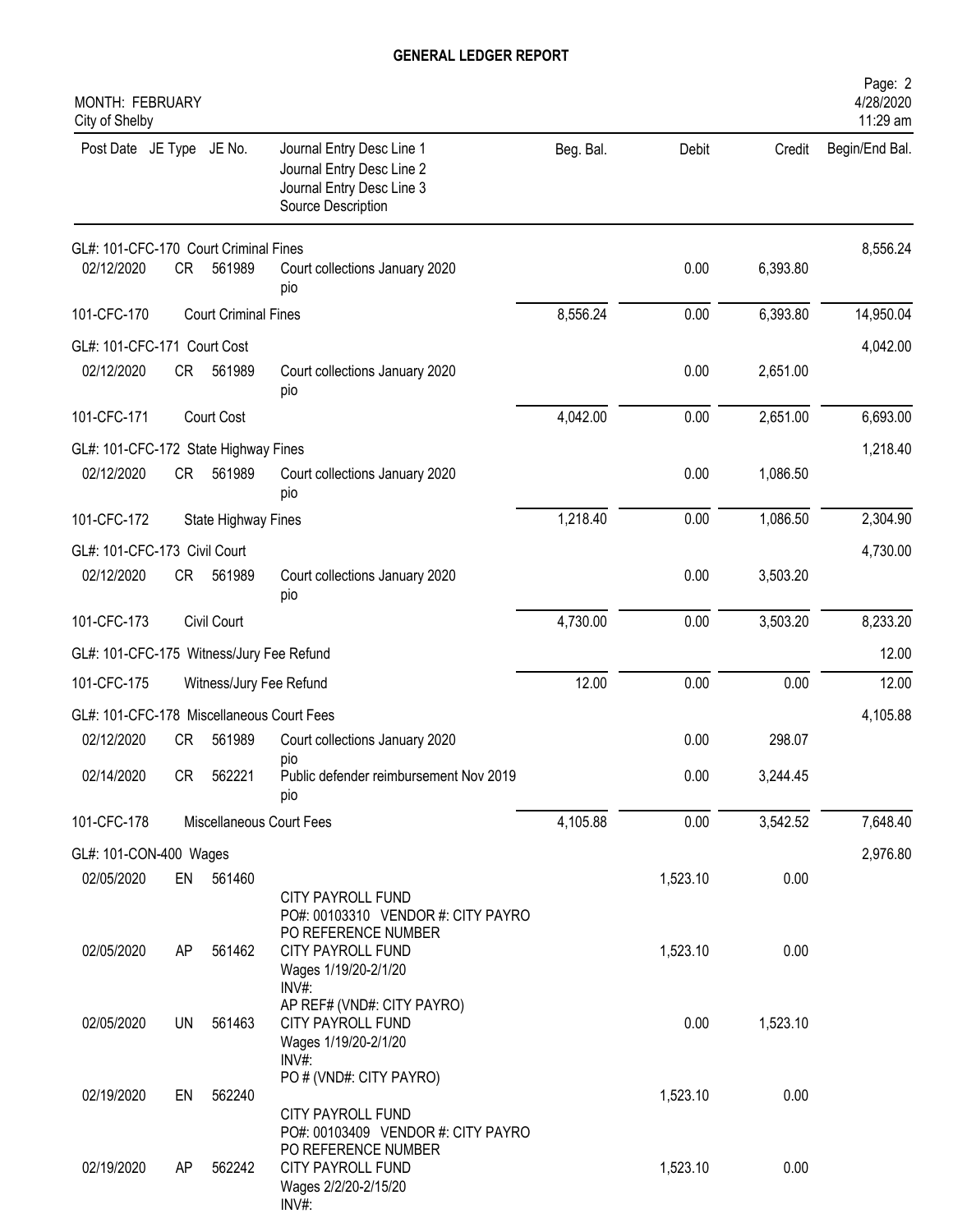| MONTH: FEBRUARY<br>City of Shelby |             |        |                                                                                                                |           |          |          | Page: 3<br>4/28/2020<br>11:29 am |
|-----------------------------------|-------------|--------|----------------------------------------------------------------------------------------------------------------|-----------|----------|----------|----------------------------------|
| Post Date JE Type JE No.          |             |        | Journal Entry Desc Line 1<br>Journal Entry Desc Line 2<br>Journal Entry Desc Line 3<br>Source Description      | Beg. Bal. | Debit    | Credit   | Begin/End Bal.                   |
| GL#: 101-CON-400 Wages            |             |        |                                                                                                                |           |          |          | 2,976.80                         |
| 02/19/2020                        | <b>UN</b>   | 562243 | AP REF# (VND#: CITY PAYRO)<br>CITY PAYROLL FUND<br>Wages 2/2/20-2/15/20<br>$INV#$ :<br>PO # (VND#: CITY PAYRO) |           | 0.00     | 1,523.10 |                                  |
| 101-CON-400                       |             | Wages  |                                                                                                                | 2,976.80  | 3,046.20 | 0.00     | 6,023.00                         |
|                                   |             |        | GL#: 101-CON-415 Public Employees Retire.System                                                                |           |          |          | 399.29                           |
| 02/10/2020                        | EN          | 561809 | OH PUBLIC EMPLOYEES RETIREMENT<br>PO#: 00103353 VENDOR #: OPERS                                                |           | 416.72   | 0.00     |                                  |
| 02/10/2020                        | AP          | 561845 | PO REFERENCE NUMBER<br>OH PUBLIC EMPLOYEES RETIREMENT<br>Employer portion 12/22/19-                            |           | 416.72   | 0.00     |                                  |
| 02/10/2020                        | UN          | 561846 | INV#<br>AP REF# (VND#: OPERS<br>OH PUBLIC EMPLOYEES RETIREMENT<br>Employer portion 12/22/19-<br>INV#           |           | 0.00     | 416.72   |                                  |
|                                   |             |        | PO # (VND#: OPERS<br>$\rightarrow$                                                                             |           |          |          |                                  |
| 101-CON-415                       |             |        | Public Employees Retire.System                                                                                 | 399.29    | 416.72   | 0.00     | 816.01                           |
| GL#: 101-CON-417 FICA             |             |        |                                                                                                                |           |          |          | 43.16                            |
| 02/05/2020                        | EN          | 561461 | PAYROLL FUND<br>PO#: 00103311 VENDOR #: PAYROLL FU<br>PO REFERENCE NUMBER                                      |           | 22.08    | 0.00     |                                  |
| 02/05/2020                        | AP          | 561464 | PAYROLL FUND<br>FICA 1/19/20-2/1/20<br>INV#:                                                                   |           | 22.08    | 0.00     |                                  |
| 02/05/2020                        | UN          | 561465 | AP REF# (VND#: PAYROLL FU)<br>PAYROLL FUND<br>FICA 1/19/20-2/1/20<br>$INV#$ :                                  |           | 0.00     | 22.08    |                                  |
| 02/19/2020                        | EN          | 562241 | PO # (VND#: PAYROLL FU)<br>PAYROLL FUND<br>PO#: 00103410 VENDOR #: PAYROLL FU                                  |           | 22.09    | 0.00     |                                  |
| 02/19/2020                        | AP          | 562244 | PO REFERENCE NUMBER<br>PAYROLL FUND<br>FICA 2/2/20-2/15/20<br>INV#:                                            |           | 22.09    | 0.00     |                                  |
| 02/19/2020                        | UN          | 562245 | AP REF# (VND#: PAYROLL FU)<br>PAYROLL FUND<br>FICA 2/2/20-2/15/20<br>$INV#$ :<br>PO # (VND#: PAYROLL FU)       |           | 0.00     | 22.09    |                                  |
| 101-CON-417                       | <b>FICA</b> |        |                                                                                                                | 43.16     | 44.17    | 0.00     | 87.33                            |
| GL#: 101-CON-419 Life Insurance   |             |        |                                                                                                                |           |          |          | 60.00                            |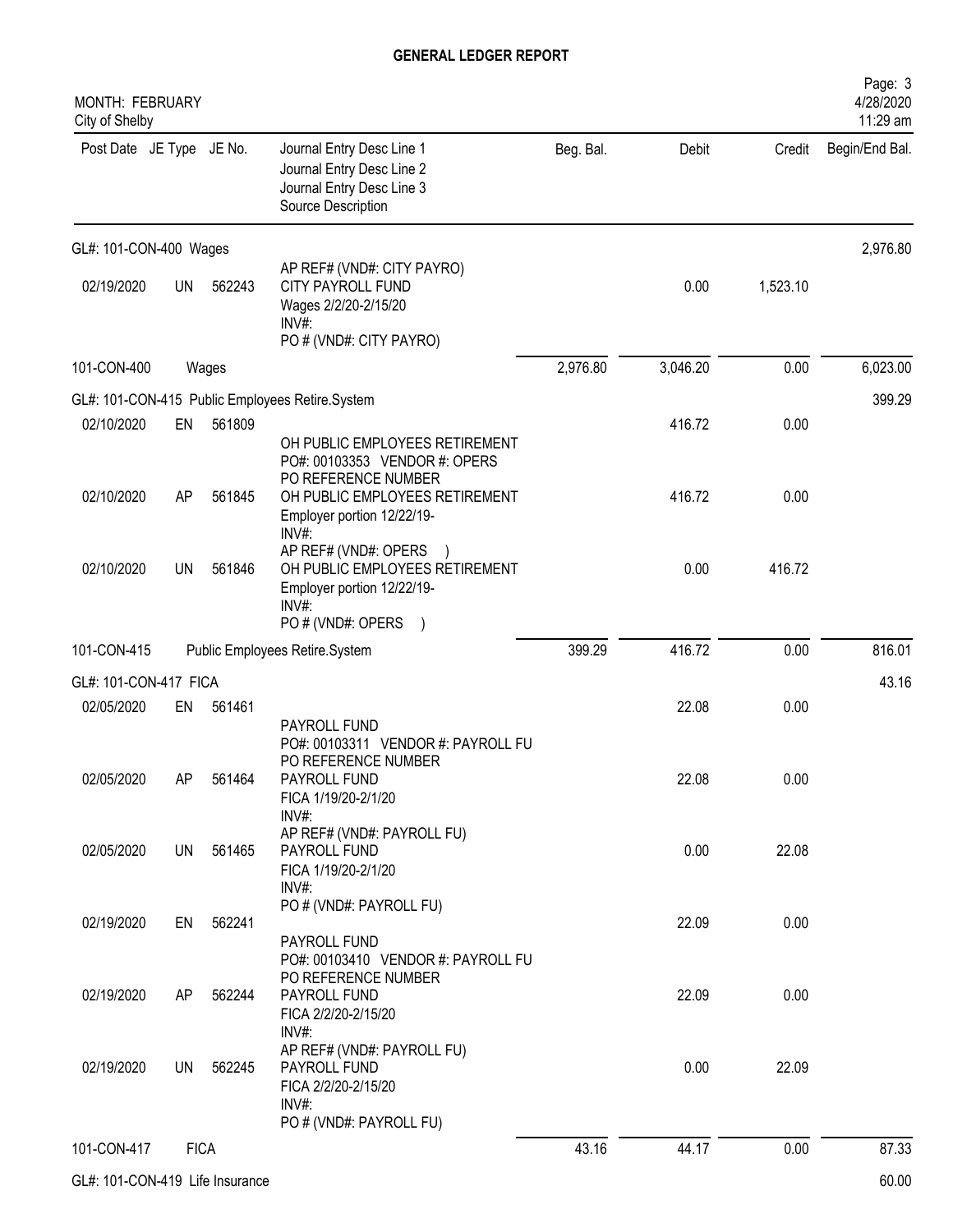| MONTH: FEBRUARY<br>City of Shelby     |           |                             |                                                                                                                              |           |       |        | Page: 4<br>4/28/2020<br>11:29 am |
|---------------------------------------|-----------|-----------------------------|------------------------------------------------------------------------------------------------------------------------------|-----------|-------|--------|----------------------------------|
| Post Date JE Type JE No.              |           |                             | Journal Entry Desc Line 1<br>Journal Entry Desc Line 2<br>Journal Entry Desc Line 3<br>Source Description                    | Beg. Bal. | Debit | Credit | Begin/End Bal.                   |
| GL#: 101-CON-419 Life Insurance       |           |                             |                                                                                                                              |           |       |        | 60.00                            |
| 02/02/2020                            | AP        | 561372                      | AMERICAN UNITED LIFE INS CO<br>Policy G 00608125-0002-000<br>INV#:                                                           |           | 60.00 | 0.00   |                                  |
| 02/02/2020                            | <b>UN</b> | 561373                      | AP REF# (VND#: AMERICAN U)<br>AMERICAN UNITED LIFE INS CO<br>Policy G 00608125-0002-000<br>INV#:                             |           | 0.00  | 60.00  |                                  |
| 02/25/2020                            | EN        | 562486                      | PO # (VND#: AMERICAN U)                                                                                                      |           | 60.00 | 0.00   |                                  |
|                                       |           |                             | AMERICAN UNITED LIFE INS CO<br>PO#: 00103432 VENDOR #: AMERICAN U<br>PO REFERENCE NUMBER                                     |           |       |        |                                  |
| 101-CON-419                           |           | Life Insurance              |                                                                                                                              | 60.00     | 60.00 | 0.00   | 120.00                           |
| GL#: 101-CON-420 Workers Compensation |           |                             |                                                                                                                              |           |       |        | 42.00                            |
| 02/05/2020                            | EN        | 561480                      | BUREAU OF WORKERS COMPENSATION<br>PO#: 00103312 VENDOR #: BWC                                                                |           | 30.61 | 0.00   |                                  |
| 02/05/2020                            | AP        | 561495                      | PO REFERENCE NUMBER<br>BUREAU OF WORKERS COMPENSATION<br>BWC true up payment<br>INV#:                                        |           | 30.61 | 0.00   |                                  |
| 02/05/2020                            | <b>UN</b> | 561496                      | AP REF# (VND#: BWC<br>BUREAU OF WORKERS COMPENSATION<br>BWC true up payment<br>INV#:                                         |           | 0.00  | 30.61  |                                  |
| 02/19/2020                            | EN        | 562239                      | PO#(VND#: BWC                                                                                                                |           | 52.00 | 0.00   |                                  |
|                                       |           |                             | BUREAU OF WORKERS COMPENSATION<br>PO#: 00103408 VENDOR #: BWC<br>PO REFERENCE NUMBER                                         |           |       |        |                                  |
| 02/20/2020                            | AP        | 562260                      | BUREAU OF WORKERS COMPENSATION<br>Installment payment<br>$INV#$ :<br>1007137060                                              |           | 52.00 | 0.00   |                                  |
| 02/20/2020                            | UN        | 562261                      | AP REF# (VND#: BWC<br>BUREAU OF WORKERS COMPENSATION<br>Installment payment<br>INV#:<br>1007137060<br>PO # (VND#: BWC        |           | 0.00  | 52.00  |                                  |
| 101-CON-420                           |           | <b>Workers Compensation</b> |                                                                                                                              | 42.00     | 82.61 | 0.00   | 124.61                           |
|                                       |           |                             | GL#: 101-CON-471 Education, Mtgs. & Related Exp.                                                                             |           |       |        | 0.00                             |
| 02/25/2020                            | EN        | 562488                      | OHIO MUNICIPAL LEAGUE                                                                                                        |           | 75.00 | 0.00   |                                  |
| 02/26/2020                            | AP        | 562504                      | PO#: 00103434 VENDOR #: OH MUNILE<br>PO REFERENCE NUMBER<br>OHIO MUNICIPAL LEAGUE<br>Newly Elected Council Training<br>INV#: |           | 75.00 | 0.00   |                                  |
| 02/26/2020                            |           | UN 562505                   | AP REF# (VND#: OH MUNILE)<br>OHIO MUNICIPAL LEAGUE                                                                           |           | 0.00  | 75.00  |                                  |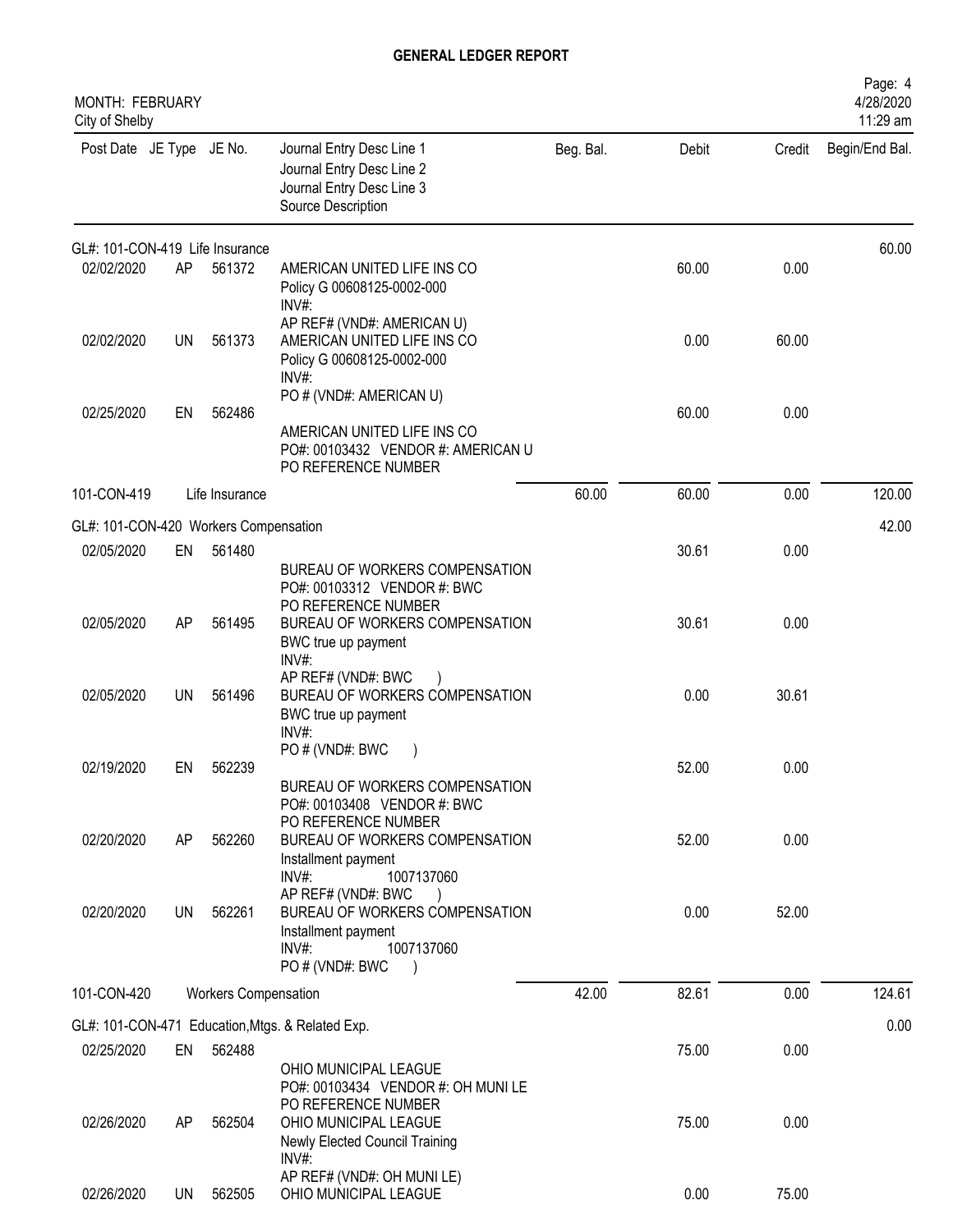| MONTH: FEBRUARY<br>City of Shelby      |    |                       |                                                                                                                          |           |          |        | Page: 5<br>4/28/2020<br>11:29 am |
|----------------------------------------|----|-----------------------|--------------------------------------------------------------------------------------------------------------------------|-----------|----------|--------|----------------------------------|
| Post Date JE Type JE No.               |    |                       | Journal Entry Desc Line 1<br>Journal Entry Desc Line 2<br>Journal Entry Desc Line 3<br>Source Description                | Beg. Bal. | Debit    | Credit | Begin/End Bal.                   |
|                                        |    |                       | GL#: 101-CON-471 Education, Mtgs. & Related Exp.<br>Newly Elected Council Training<br>INV#:<br>PO # (VND#: OH MUNI LE)   |           |          |        | 0.00                             |
| 101-CON-471                            |    |                       | Education, Mtgs. & Related Exp.                                                                                          | 0.00      | 75.00    | 0.00   | 75.00                            |
| GL#: 101-CON-473 Office Supplies       |    |                       |                                                                                                                          |           |          |        | 193.84                           |
| 02/05/2020                             | AP | 561561                | QUILL CORPORATION<br>lables & calculator<br>4382776<br>INV#:                                                             |           | 16.49    | 0.00   |                                  |
| 02/05/2020                             | UN | 561562                | AP REF# (VND#: QUILL CORP)<br>QUILL CORPORATION<br>lables & calculator<br>$INV#$ :<br>4382776<br>PO # (VND#: QUILL CORP) |           | 0.00     | 16.49  |                                  |
| 101-CON-473                            |    | Office Supplies       |                                                                                                                          | 193.84    | 16.49    | 0.00   | 210.33                           |
| GL#: 101-CON-480 Legal Advertising     |    |                       |                                                                                                                          |           |          |        | 112.44                           |
| 02/07/2020                             | EN | 561781                | <b>DAILY GLOBE</b><br>PO#: 00103339 VENDOR #: DAILY GLOB<br>PO REFERENCE NUMBER                                          |           | 500.00   | 0.00   |                                  |
| 101-CON-480                            |    | Legal Advertising     |                                                                                                                          | 112.44    | 0.00     | 0.00   | 112.44                           |
| GL#: 101-CON-486 Maintenance Equipment |    |                       |                                                                                                                          |           |          |        | 9.69                             |
| 02/07/2020                             | EN | 561779                | MT BUSINESS TECHNOLOGIES, INC.<br>PO#: 00103337 VENDOR #: MT BUS TEC<br>PO REFERENCE NUMBER                              |           | 22.00    | 0.00   |                                  |
| 02/20/2020                             | AP | 562283                | MT BUSINESS TECHNOLOGIES, INC.<br>contract 6079528-01<br>INV#:<br>IN316677<br>AP REF# (VND#: MT BUS TEC)                 |           | 14.58    | 0.00   |                                  |
| 02/20/2020                             | UN | 562284                | MT BUSINESS TECHNOLOGIES, INC.<br>contract 6079528-01<br>$INV#$ :<br>IN316677<br>PO # (VND#: MT BUS TEC)                 |           | 0.00     | 22.00  |                                  |
| 101-CON-486                            |    | Maintenance Equipment |                                                                                                                          | 9.69      | 14.58    | 0.00   | 24.27                            |
| GL#: 101-CON-528 Postage               |    |                       |                                                                                                                          |           |          |        | 10.00                            |
| 101-CON-528                            |    | Postage               |                                                                                                                          | 10.00     | 0.00     | 0.00   | 10.00                            |
| GL#: 101-CON-531 Miscellaneous         |    |                       |                                                                                                                          |           |          |        | 0.00                             |
| 02/05/2020                             | EN | 561486                | KING OFFICE SERVICE, INC.<br>PO#: 00103318 VENDOR #: KING OFFIC                                                          |           | 130.00   | 0.00   |                                  |
| 02/06/2020                             | EN | 561632                | PO REFERENCE NUMBER<br>AMERICAN LEGAL PUBLISHING CORP<br>PO#: 00103327 VENDOR #: AM LEGAL                                |           | 4,000.00 | 0.00   |                                  |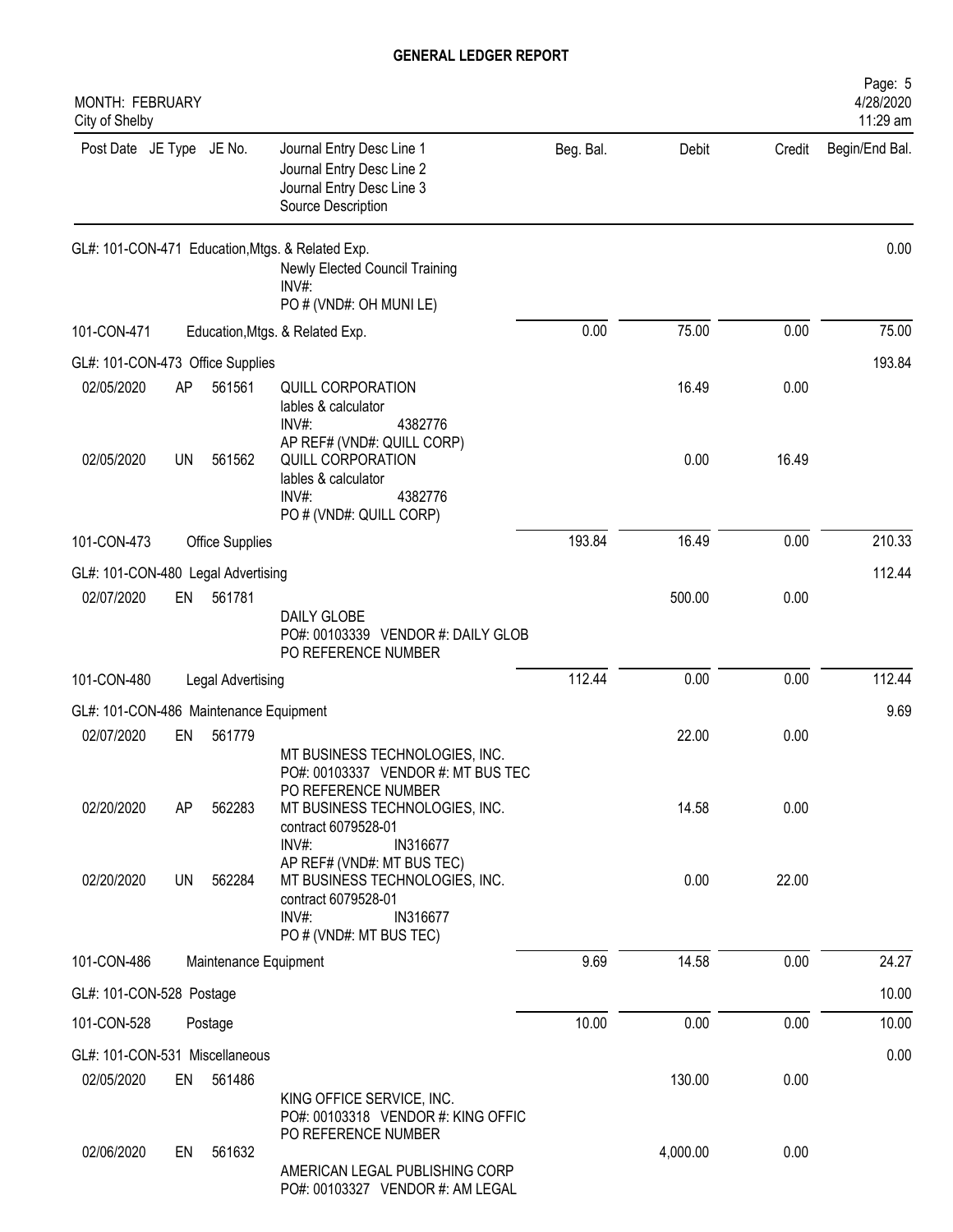| MONTH: FEBRUARY<br>City of Shelby                     |           |               |                                                                                                                               |           |          |          | Page: 6<br>4/28/2020<br>11:29 am |
|-------------------------------------------------------|-----------|---------------|-------------------------------------------------------------------------------------------------------------------------------|-----------|----------|----------|----------------------------------|
| Post Date JE Type JE No.                              |           |               | Journal Entry Desc Line 1<br>Journal Entry Desc Line 2<br>Journal Entry Desc Line 3<br>Source Description                     | Beg. Bal. | Debit    | Credit   | Begin/End Bal.                   |
| GL#: 101-CON-531 Miscellaneous                        |           |               |                                                                                                                               |           |          |          | 0.00                             |
| 02/21/2020                                            | AP        | 562405        | PO REFERENCE NUMBER<br>KING OFFICE SERVICE, INC.<br>54 1 year subscription<br>INV#:<br>39623                                  |           | 130.00   | 0.00     |                                  |
| 02/21/2020                                            | UN        | 562406        | AP REF# (VND#: KING OFFIC)<br>KING OFFICE SERVICE, INC.<br>54 1 year subscription<br>INV#<br>39623<br>PO # (VND#: KING OFFIC) |           | 0.00     | 130.00   |                                  |
| 101-CON-531                                           |           | Miscellaneous |                                                                                                                               | 0.00      | 130.00   | 0.00     | 130.00                           |
| GL#: 101-CRT-400 Wages                                |           |               |                                                                                                                               |           |          |          | 2,846.16                         |
| 02/05/2020                                            | EN        | 561460        |                                                                                                                               |           | 1,423.08 | 0.00     |                                  |
| 02/05/2020                                            | AP        | 561462        | CITY PAYROLL FUND<br>PO#: 00103310 VENDOR #: CITY PAYRO<br>PO REFERENCE NUMBER<br><b>CITY PAYROLL FUND</b>                    |           | 1,423.08 | 0.00     |                                  |
|                                                       |           |               | Wages 1/19/20-2/1/20<br>$INV#$ :                                                                                              |           |          |          |                                  |
| 02/05/2020                                            | <b>UN</b> | 561463        | AP REF# (VND#: CITY PAYRO)<br>CITY PAYROLL FUND<br>Wages 1/19/20-2/1/20<br>INV#:                                              |           | 0.00     | 1,423.08 |                                  |
| 02/19/2020                                            | EN        | 562240        | PO # (VND#: CITY PAYRO)<br>CITY PAYROLL FUND                                                                                  |           | 1,423.08 | 0.00     |                                  |
| 02/19/2020                                            | AP        | 562242        | PO#: 00103409 VENDOR #: CITY PAYRO<br>PO REFERENCE NUMBER<br><b>CITY PAYROLL FUND</b><br>Wages 2/2/20-2/15/20                 |           | 1,423.08 | 0.00     |                                  |
| 02/19/2020                                            | <b>UN</b> | 562243        | INV#:<br>AP REF# (VND#: CITY PAYRO)<br>CITY PAYROLL FUND<br>Wages 2/2/20-2/15/20<br>INV#:                                     |           | 0.00     | 1,423.08 |                                  |
|                                                       |           |               | PO # (VND#: CITY PAYRO)                                                                                                       | 2,846.16  | 2,846.16 | 0.00     | 5,692.32                         |
| 101-CRT-400                                           |           | Wages         |                                                                                                                               |           |          |          |                                  |
| GL#: 101-CRT-403 Assistant Judges Wages<br>02/05/2020 | EN        | 561460        |                                                                                                                               |           | 284.62   | 0.00     | 0.00                             |
| 02/05/2020                                            | AP        | 561462        | CITY PAYROLL FUND<br>PO#: 00103310 VENDOR #: CITY PAYRO<br>PO REFERENCE NUMBER<br>CITY PAYROLL FUND                           |           | 284.62   | 0.00     |                                  |
| 02/05/2020                                            | UN        | 561463        | Wages 1/19/20-2/1/20<br>INV#<br>AP REF# (VND#: CITY PAYRO)<br>CITY PAYROLL FUND                                               |           | 0.00     | 284.62   |                                  |
|                                                       |           |               | Wages 1/19/20-2/1/20<br>$INV#$ :<br>PO # (VND#: CITY PAYRO)                                                                   |           |          |          |                                  |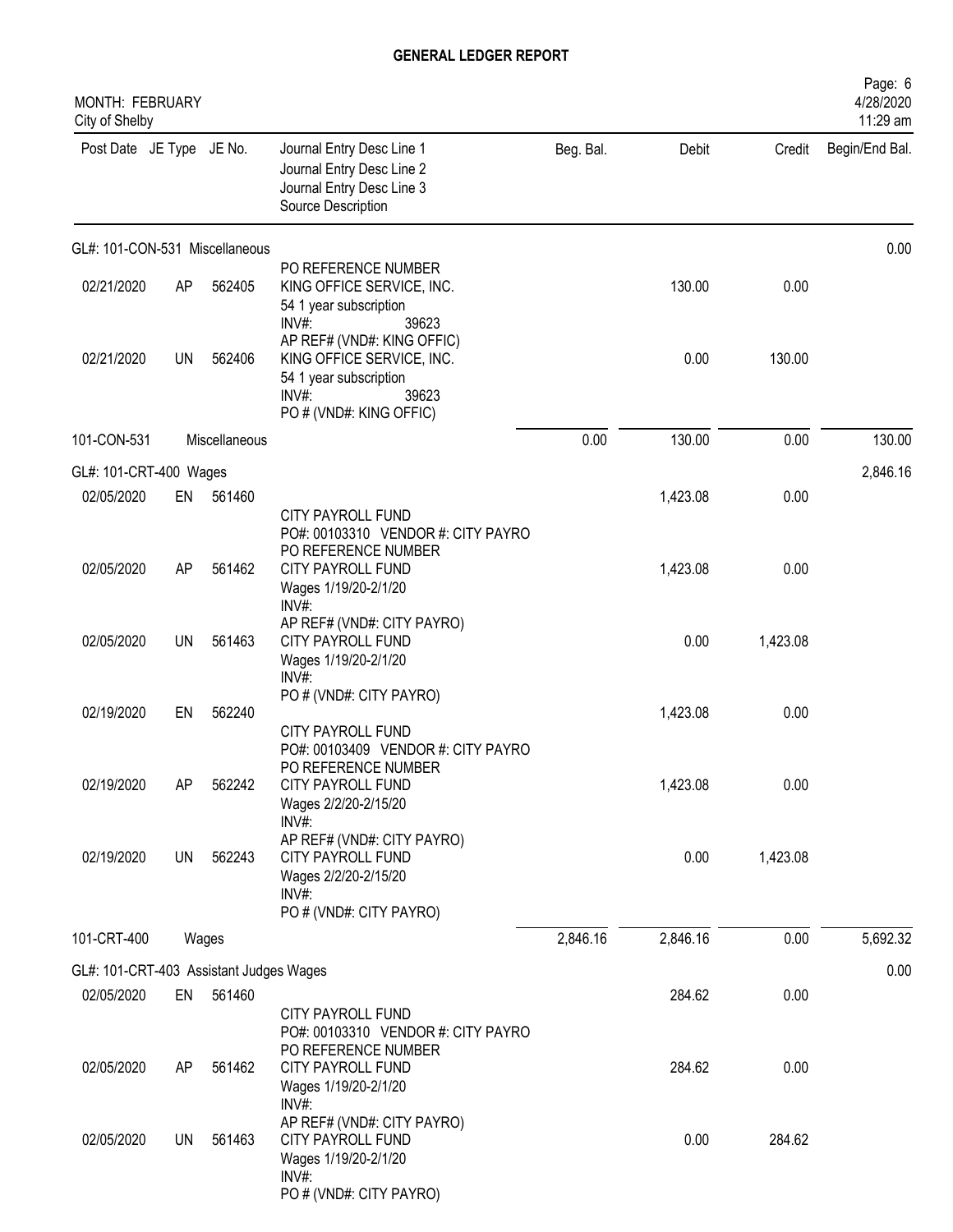| <b>MONTH: FEBRUARY</b><br>City of Shelby |           |                        |                                                                                                                    |           |          |          | Page: 7<br>4/28/2020<br>11:29 am |
|------------------------------------------|-----------|------------------------|--------------------------------------------------------------------------------------------------------------------|-----------|----------|----------|----------------------------------|
| Post Date JE Type JE No.                 |           |                        | Journal Entry Desc Line 1<br>Journal Entry Desc Line 2<br>Journal Entry Desc Line 3<br>Source Description          | Beg. Bal. | Debit    | Credit   | Begin/End Bal.                   |
| 101-CRT-403                              |           | Assistant Judges Wages |                                                                                                                    | 0.00      | 284.62   | 0.00     | 284.62                           |
| GL#: 101-CRT-404 Clerks wages            |           |                        |                                                                                                                    |           |          |          | 8,539.84                         |
| 02/05/2020                               | EN        | 561460                 |                                                                                                                    |           | 4,867.52 | 0.00     |                                  |
|                                          |           |                        | <b>CITY PAYROLL FUND</b><br>PO#: 00103310 VENDOR #: CITY PAYRO<br>PO REFERENCE NUMBER                              |           |          |          |                                  |
| 02/05/2020                               | AP        | 561462                 | <b>CITY PAYROLL FUND</b><br>Wages 1/19/20-2/1/20<br>$INV#$ :<br>AP REF# (VND#: CITY PAYRO)                         |           | 4,867.52 | 0.00     |                                  |
| 02/05/2020                               | <b>UN</b> | 561463                 | <b>CITY PAYROLL FUND</b><br>Wages 1/19/20-2/1/20<br>$INV#$ :                                                       |           | 0.00     | 4,867.52 |                                  |
| 02/19/2020                               | EN        | 562240                 | PO # (VND#: CITY PAYRO)                                                                                            |           | 3,829.16 | 0.00     |                                  |
|                                          |           |                        | CITY PAYROLL FUND<br>PO#: 00103409 VENDOR #: CITY PAYRO<br>PO REFERENCE NUMBER                                     |           |          |          |                                  |
| 02/19/2020                               | AP        | 562242                 | <b>CITY PAYROLL FUND</b><br>Wages 2/2/20-2/15/20<br>INV#:                                                          |           | 3,829.16 | 0.00     |                                  |
| 02/19/2020                               | <b>UN</b> | 562243                 | AP REF# (VND#: CITY PAYRO)<br>CITY PAYROLL FUND<br>Wages 2/2/20-2/15/20<br>INV#:<br>PO # (VND#: CITY PAYRO)        |           | 0.00     | 3,829.16 |                                  |
| 101-CRT-404                              |           | Clerks wages           |                                                                                                                    | 8,539.84  | 8,696.68 | 0.00     | 17,236.52                        |
| GL#: 101-CRT-405 Court Officers Wages    |           |                        |                                                                                                                    |           |          |          | 794.78                           |
| 02/05/2020                               |           | EN 561460              |                                                                                                                    |           | 348.73   | 0.00     |                                  |
|                                          |           |                        | CITY PAYROLL FUND<br>PO#: 00103310 VENDOR #: CITY PAYRO<br>PO REFERENCE NUMBER                                     |           |          |          |                                  |
| 02/05/2020                               | AP        | 561462                 | CITY PAYROLL FUND<br>Wages 1/19/20-2/1/20<br>$INV#$ :                                                              |           | 348.73   | 0.00     |                                  |
| 02/05/2020                               | UN        | 561463                 | AP REF# (VND#: CITY PAYRO)<br>CITY PAYROLL FUND<br>Wages 1/19/20-2/1/20<br>$INV#$ :                                |           | 0.00     | 348.73   |                                  |
| 02/19/2020                               | EN        | 562240                 | PO # (VND#: CITY PAYRO)<br>CITY PAYROLL FUND                                                                       |           | 377.12   | 0.00     |                                  |
| 02/19/2020                               | AP        | 562242                 | PO#: 00103409 VENDOR #: CITY PAYRO<br>PO REFERENCE NUMBER<br>CITY PAYROLL FUND<br>Wages 2/2/20-2/15/20<br>$INV#$ : |           | 377.12   | 0.00     |                                  |
| 02/19/2020                               | <b>UN</b> | 562243                 | AP REF# (VND#: CITY PAYRO)<br>CITY PAYROLL FUND<br>Wages 2/2/20-2/15/20<br>INV#:                                   |           | 0.00     | 377.12   |                                  |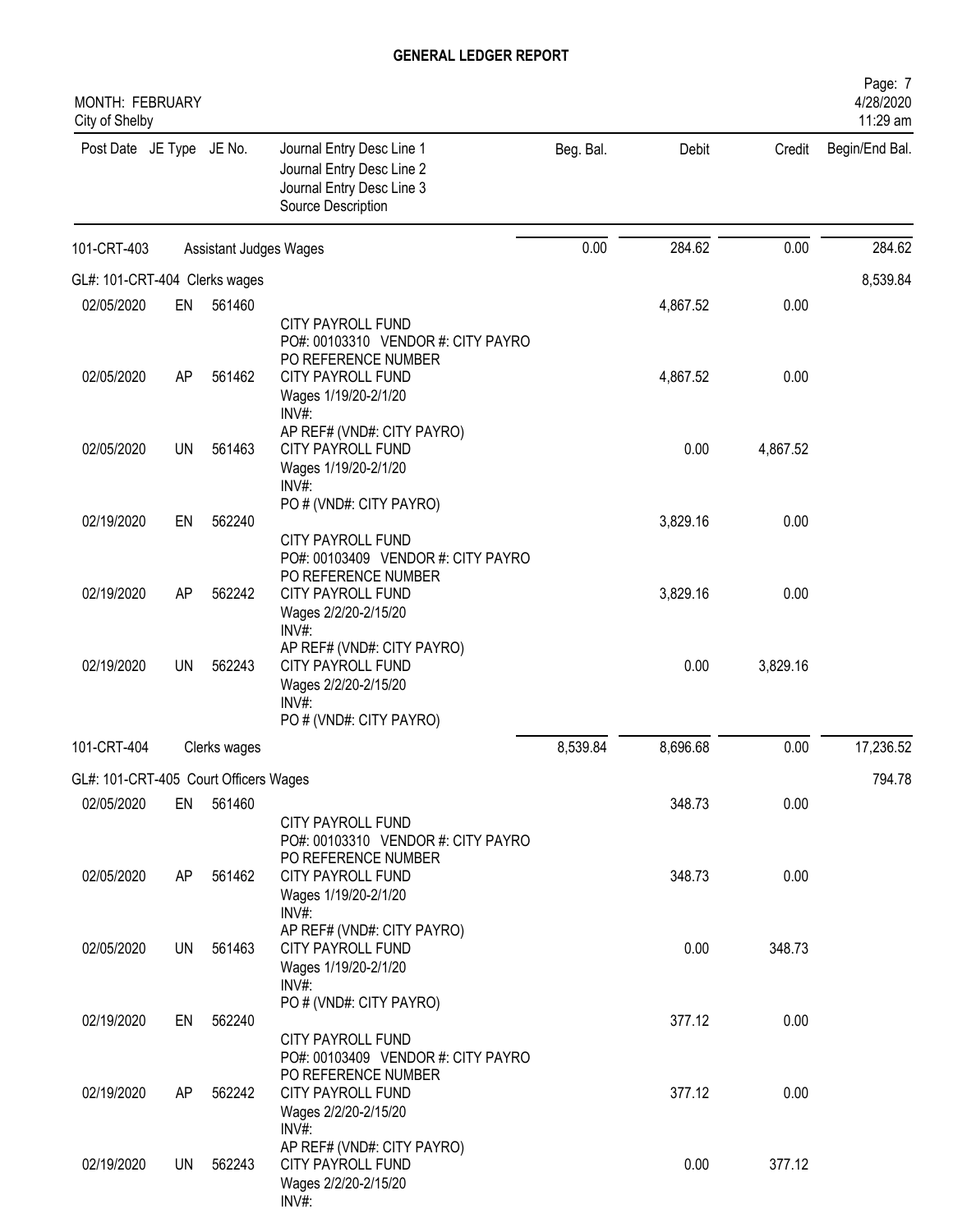| MONTH: FEBRUARY<br>City of Shelby     |             |                             |                                                                                                                                                        |           |          |          | Page: 8<br>4/28/2020<br>11:29 am |
|---------------------------------------|-------------|-----------------------------|--------------------------------------------------------------------------------------------------------------------------------------------------------|-----------|----------|----------|----------------------------------|
| Post Date JE Type JE No.              |             |                             | Journal Entry Desc Line 1<br>Journal Entry Desc Line 2<br>Journal Entry Desc Line 3<br>Source Description                                              | Beg. Bal. | Debit    | Credit   | Begin/End Bal.                   |
| GL#: 101-CRT-405 Court Officers Wages |             |                             | PO # (VND#: CITY PAYRO)                                                                                                                                |           |          |          | 794.78                           |
| 101-CRT-405                           |             | <b>Court Officers Wages</b> |                                                                                                                                                        | 794.78    | 725.85   | 0.00     | 1,520.63                         |
|                                       |             |                             | GL#: 101-CRT-415 Public Employees Retire.System                                                                                                        |           |          |          | 2,202.75                         |
| 02/10/2020                            | EN          | 561809                      |                                                                                                                                                        |           | 1,705.34 | 0.00     |                                  |
| 02/10/2020                            | AP          | 561845                      | OH PUBLIC EMPLOYEES RETIREMENT<br>PO#: 00103353 VENDOR #: OPERS<br>PO REFERENCE NUMBER<br>OH PUBLIC EMPLOYEES RETIREMENT<br>Employer portion 12/22/19- |           | 1,705.34 | 0.00     |                                  |
| 02/10/2020                            | <b>UN</b>   | 561846                      | INV#:<br>AP REF# (VND#: OPERS<br>OH PUBLIC EMPLOYEES RETIREMENT<br>Employer portion 12/22/19-<br>INV#<br>PO # (VND#: OPERS<br>$\big)$                  |           | 0.00     | 1,705.34 |                                  |
| 101-CRT-415                           |             |                             | Public Employees Retire.System                                                                                                                         | 2,202.75  | 1,705.34 | 0.00     | 3,908.09                         |
| GL#: 101-CRT-417 FICA                 |             |                             |                                                                                                                                                        |           |          |          | 176.62                           |
| 02/05/2020                            | EN          | 561461                      |                                                                                                                                                        |           | 100.40   | 0.00     |                                  |
| 02/05/2020                            | AP          | 561464                      | PAYROLL FUND<br>PO#: 00103311 VENDOR #: PAYROLL FU<br>PO REFERENCE NUMBER<br>PAYROLL FUND<br>FICA 1/19/20-2/1/20<br>INV#:                              |           | 100.40   | 0.00     |                                  |
| 02/05/2020                            | UN          | 561465                      | AP REF# (VND#: PAYROLL FU)<br>PAYROLL FUND<br>FICA 1/19/20-2/1/20<br>$INV#$ :                                                                          |           | 0.00     | 100.40   |                                  |
| 02/19/2020                            | EN          | 562241                      | PO # (VND#: PAYROLL FU)<br>PAYROLL FUND                                                                                                                |           | 81.62    | 0.00     |                                  |
| 02/19/2020                            | AP          | 562244                      | PO#: 00103410 VENDOR #: PAYROLL FU<br>PO REFERENCE NUMBER<br>PAYROLL FUND<br>FICA 2/2/20-2/15/20<br>$INV#$ :                                           |           | 81.62    | 0.00     |                                  |
| 02/19/2020                            | <b>UN</b>   | 562245                      | AP REF# (VND#: PAYROLL FU)<br>PAYROLL FUND<br>FICA 2/2/20-2/15/20<br>INV#:<br>PO # (VND#: PAYROLL FU)                                                  |           | 0.00     | 81.62    |                                  |
| 101-CRT-417                           | <b>FICA</b> |                             |                                                                                                                                                        | 176.62    | 182.02   | 0.00     | 358.64                           |
| GL#: 101-CRT-418 Hospitalization      |             |                             |                                                                                                                                                        |           |          |          | 4,918.34                         |
| 02/02/2020                            | AP          | 561376                      | JEFFERSON HEALTH PLAN<br>Acct 19-OME095<br>$INV#$ :<br>AP REF# (VND#: JEFFERSON)                                                                       |           | 4,918.34 | 0.00     |                                  |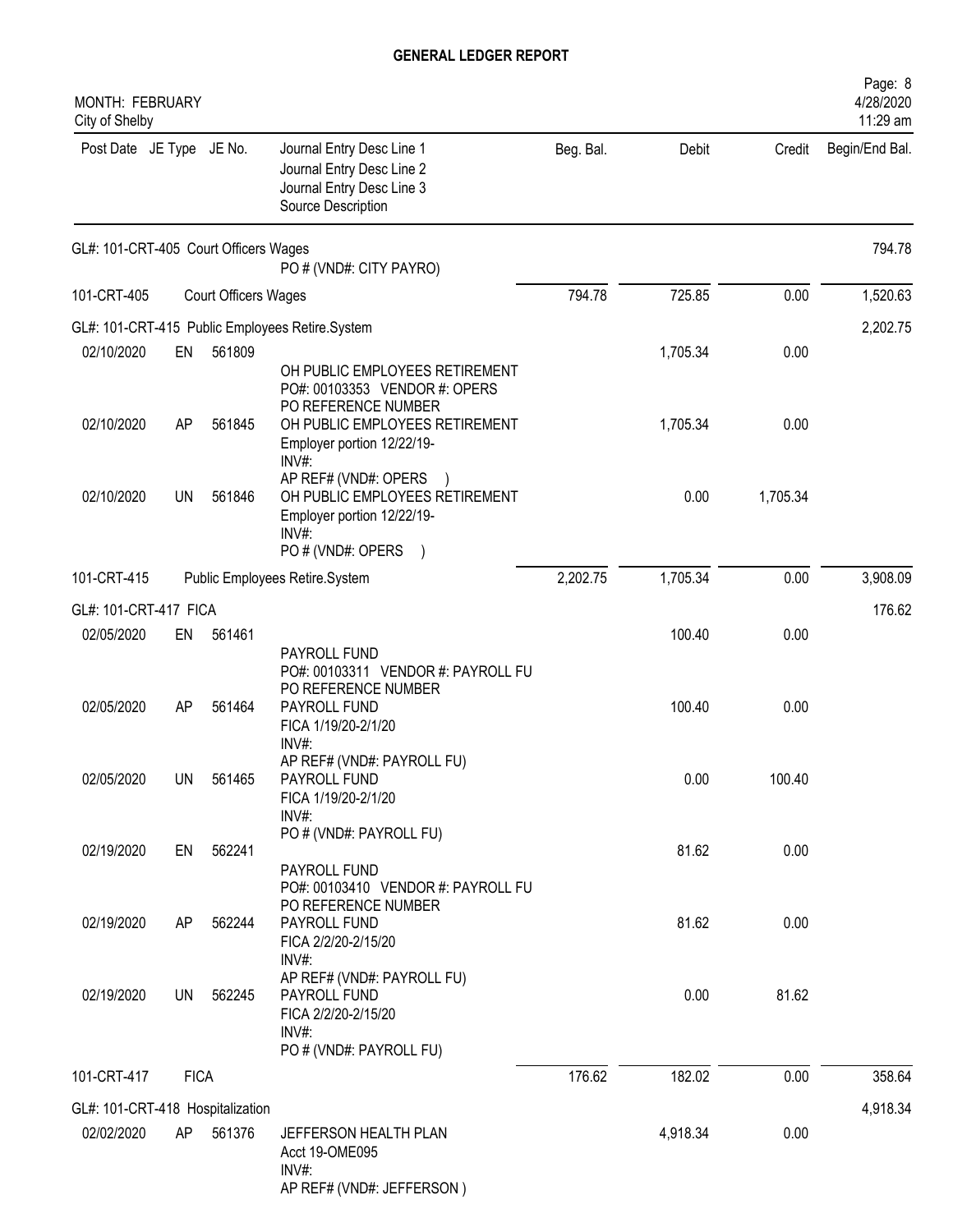| <b>MONTH: FEBRUARY</b><br>City of Shelby |           |                 |                                                                                                                                                                        |           |          |          | Page: 9<br>4/28/2020<br>11:29 am |
|------------------------------------------|-----------|-----------------|------------------------------------------------------------------------------------------------------------------------------------------------------------------------|-----------|----------|----------|----------------------------------|
| Post Date JE Type JE No.                 |           |                 | Journal Entry Desc Line 1<br>Journal Entry Desc Line 2<br>Journal Entry Desc Line 3<br>Source Description                                                              | Beg. Bal. | Debit    | Credit   | Begin/End Bal.                   |
| GL#: 101-CRT-418 Hospitalization         |           |                 |                                                                                                                                                                        |           |          |          | 4,918.34                         |
| 02/02/2020                               | <b>UN</b> | 561377          | JEFFERSON HEALTH PLAN<br>Acct 19-OME095<br>$INV#$ :                                                                                                                    |           | 0.00     | 4,918.34 |                                  |
|                                          |           |                 | PO # (VND#: JEFFERSON)                                                                                                                                                 |           |          |          |                                  |
| 02/25/2020                               | EN        | 562485          | JEFFERSON HEALTH PLAN<br>PO#: 00103431 VENDOR #: JEFFERSON<br>PO REFERENCE NUMBER                                                                                      |           | 4,918.34 | 0.00     |                                  |
| 101-CRT-418                              |           | Hospitalization |                                                                                                                                                                        | 4,918.34  | 4,918.34 | 0.00     | 9,836.68                         |
| GL#: 101-CRT-419 Life Insurance          |           |                 |                                                                                                                                                                        |           |          |          | 48.00                            |
| 02/02/2020                               | AP        | 561372          | AMERICAN UNITED LIFE INS CO<br>Policy G 00608125-0002-000<br>$INV#$ :                                                                                                  |           | 48.00    | 0.00     |                                  |
| 02/02/2020                               | <b>UN</b> | 561373          | AP REF# (VND#: AMERICAN U)<br>AMERICAN UNITED LIFE INS CO<br>Policy G 00608125-0002-000<br>$INV#$ :                                                                    |           | 0.00     | 48.00    |                                  |
|                                          |           |                 | PO # (VND#: AMERICAN U)                                                                                                                                                |           |          |          |                                  |
| 02/25/2020                               | EN        | 562486          | AMERICAN UNITED LIFE INS CO<br>PO#: 00103432 VENDOR #: AMERICAN U<br>PO REFERENCE NUMBER                                                                               |           | 48.00    | 0.00     |                                  |
| 101-CRT-419                              |           | Life Insurance  |                                                                                                                                                                        | 48.00     | 48.00    | 0.00     | 96.00                            |
| GL#: 101-CRT-420 Workers Compensation    |           |                 |                                                                                                                                                                        |           |          |          | 145.00                           |
| 02/05/2020                               | EN        | 561480          |                                                                                                                                                                        |           | 142.86   | 0.00     |                                  |
|                                          |           |                 | BUREAU OF WORKERS COMPENSATION<br>PO#: 00103312 VENDOR #: BWC<br>PO REFERENCE NUMBER                                                                                   |           |          |          |                                  |
| 02/05/2020                               | AP        | 561495          | BUREAU OF WORKERS COMPENSATION<br>BWC true up payment<br>$INV#$ :                                                                                                      |           | 142.86   | 0.00     |                                  |
| 02/05/2020                               | UN        | 561496          | AP REF# (VND#: BWC<br>BUREAU OF WORKERS COMPENSATION<br>BWC true up payment<br>$INV#$ :                                                                                |           | 0.00     | 142.86   |                                  |
| 02/19/2020                               | EN        | 562239          | PO # (VND#: BWC<br>$\rightarrow$<br>BUREAU OF WORKERS COMPENSATION                                                                                                     |           | 241.00   | 0.00     |                                  |
| 02/20/2020                               | AP        | 562260          | PO#: 00103408 VENDOR #: BWC<br>PO REFERENCE NUMBER<br>BUREAU OF WORKERS COMPENSATION                                                                                   |           | 241.00   | 0.00     |                                  |
| 02/20/2020                               | UN.       | 562261          | Installment payment<br>INV#:<br>1007137060<br>AP REF# (VND#: BWC<br>BUREAU OF WORKERS COMPENSATION<br>Installment payment<br>$INV#$ :<br>1007137060<br>PO # (VND#: BWC |           | 0.00     | 241.00   |                                  |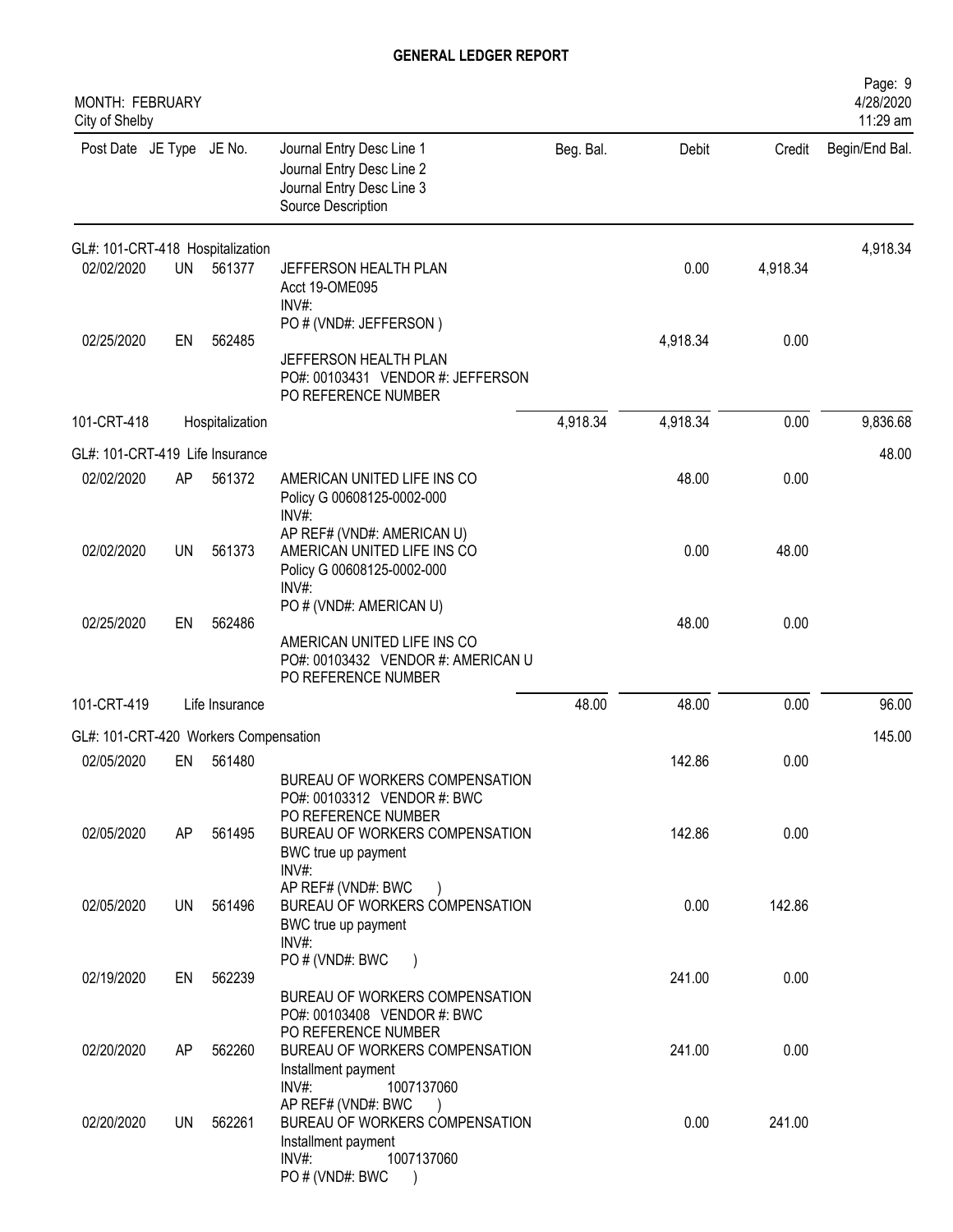| MONTH: FEBRUARY<br>City of Shelby          |           |                             |                                                                                                                           |           |          |          | Page: 10<br>4/28/2020<br>11:29 am |
|--------------------------------------------|-----------|-----------------------------|---------------------------------------------------------------------------------------------------------------------------|-----------|----------|----------|-----------------------------------|
| Post Date JE Type JE No.                   |           |                             | Journal Entry Desc Line 1<br>Journal Entry Desc Line 2<br>Journal Entry Desc Line 3<br>Source Description                 | Beg. Bal. | Debit    | Credit   | Begin/End Bal.                    |
| 101-CRT-420                                |           | <b>Workers Compensation</b> |                                                                                                                           | 145.00    | 383.86   | 0.00     | 528.86                            |
| GL#: 101-CRT-425 Natural Gas               |           |                             |                                                                                                                           |           |          |          | 693.24                            |
| 02/14/2020                                 | AP        | 562050                      | <b>COLUMBIA GAS</b><br>acct 193879540010003<br>39703<br>INV#<br>AP REF# (VND#: COL. GAS)                                  |           | 630.71   | 0.00     |                                   |
| 02/14/2020                                 | <b>UN</b> | 562051                      | <b>COLUMBIA GAS</b><br>acct 193879540010003<br>INV#:<br>39703<br>PO # (VND#: COL. GAS)                                    |           | 0.00     | 800.00   |                                   |
| 101-CRT-425                                |           | <b>Natural Gas</b>          |                                                                                                                           | 693.24    | 630.71   | 0.00     | 1,323.95                          |
| GL#: 101-CRT-428 Telephone                 |           |                             |                                                                                                                           |           |          |          | 718.33                            |
| 101-CRT-428                                |           | Telephone                   |                                                                                                                           | 718.33    | 0.00     | 0.00     | 718.33                            |
|                                            |           |                             | GL#: 101-CRT-471 Education, Mtgs. & Related Exp.                                                                          |           |          |          | 795.00                            |
| 101-CRT-471                                |           |                             | Education, Mtgs. & Related Exp.                                                                                           | 795.00    | 0.00     | 0.00     | 795.00                            |
| GL#: 101-CRT-472 Supplies                  |           |                             |                                                                                                                           |           |          |          | 184.45                            |
| 101-CRT-472                                |           | Supplies                    |                                                                                                                           | 184.45    | 0.00     | 0.00     | 184.45                            |
| GL#: 101-CRT-473 Office Supplies           |           |                             |                                                                                                                           |           |          |          | 6,389.99                          |
| 101-CRT-473                                |           | <b>Office Supplies</b>      |                                                                                                                           | 6,389.99  | 0.00     | 0.00     | 6,389.99                          |
| GL#: 101-CRT-475 Law Books                 |           |                             |                                                                                                                           |           |          |          | 395.00                            |
| 101-CRT-475                                |           | Law Books                   |                                                                                                                           | 395.00    | 0.00     | 0.00     | 395.00                            |
| GL#: 101-CRT-476 Law Library Fees          |           |                             |                                                                                                                           |           |          |          | 7,512.30                          |
| 101-CRT-476                                |           | Law Library Fees            |                                                                                                                           | 7,512.30  | 0.00     | 0.00     | 7,512.30                          |
| GL#: 101-CRT-478 Court appointed attorneys |           |                             |                                                                                                                           |           |          |          | 3,491.00                          |
| 02/05/2020                                 | EN        | 561483                      | COUNTY TREASURER<br>PO#: 00103315 VENDOR #: COUNTY TRE                                                                    |           | 1,801.73 | 0.00     |                                   |
| 02/05/2020                                 | AP        | 561509                      | PO REFERENCE NUMBER<br><b>COUNTY TREASURER</b><br>Public Defender applications<br>INV#:                                   |           | 1,801.73 | 0.00     |                                   |
| 02/05/2020                                 | <b>UN</b> | 561510                      | AP REF# (VND#: COUNTY TRE)<br><b>COUNTY TREASURER</b><br>Public Defender applications<br>INV#:<br>PO # (VND#: COUNTY TRE) |           | 0.00     | 1,801.73 |                                   |
| 101-CRT-478                                |           | Court appointed attorneys   |                                                                                                                           | 3,491.00  | 1,801.73 | 0.00     | 5,292.73                          |
| GL#: 101-CRT-486 Maintenance Equipment     |           |                             |                                                                                                                           |           |          |          | 84.46                             |
| 101-CRT-486                                |           | Maintenance Equipment       |                                                                                                                           | 84.46     | 0.00     | 0.00     | 84.46                             |
| GL#: 101-CRT-528 Postage                   |           |                             |                                                                                                                           |           |          |          | 1,250.00                          |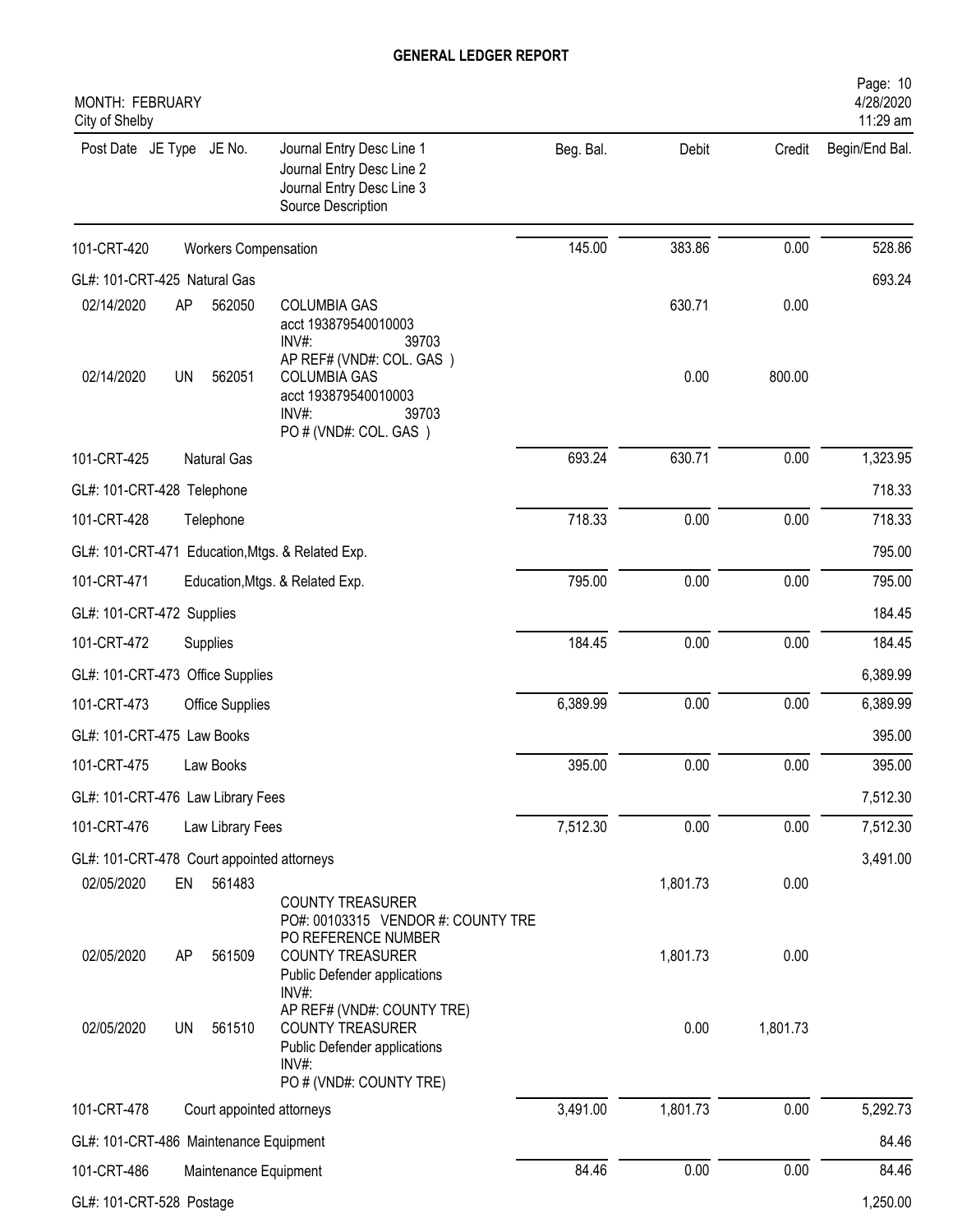| MONTH: FEBRUARY<br>City of Shelby |           |         |                                                                                                           |           |        |        | Page: 11<br>4/28/2020<br>11:29 am |
|-----------------------------------|-----------|---------|-----------------------------------------------------------------------------------------------------------|-----------|--------|--------|-----------------------------------|
| Post Date JE Type JE No.          |           |         | Journal Entry Desc Line 1<br>Journal Entry Desc Line 2<br>Journal Entry Desc Line 3<br>Source Description | Beg. Bal. | Debit  | Credit | Begin/End Bal.                    |
| 101-CRT-528                       |           | Postage |                                                                                                           | 1,250.00  | 0.00   | 0.00   | 1,250.00                          |
| GL#: 101-CRT-531 Miscellaneous    |           |         |                                                                                                           |           |        |        | 201.83                            |
| 02/05/2020                        | EN        | 561486  |                                                                                                           |           | 156.00 | 0.00   |                                   |
|                                   |           |         | KING OFFICE SERVICE, INC.<br>PO#: 00103318 VENDOR #: KING OFFIC<br>PO REFERENCE NUMBER                    |           |        |        |                                   |
| 02/06/2020                        | AP        | 561666  | HUMPHREY/DALE//<br>mileage reimbursement<br>$INV#$ :                                                      |           | 49.45  | 0.00   |                                   |
| 02/06/2020                        | <b>UN</b> | 561667  | AP REF# (VND#: HUMPHREY/D)<br>HUMPHREY/DALE//<br>mileage reimbursement<br>$INV#$ :                        |           | 0.00   | 49.45  |                                   |
|                                   |           |         | PO # (VND#: HUMPHREY/D)                                                                                   |           |        |        |                                   |
| 02/13/2020                        | EN        | 562012  | AUTOMATIC DATA PROCESSING<br>PO#: 00103384 VENDOR #: ADP<br>PO REFERENCE NUMBER                           |           | 21.97  | 0.00   |                                   |
| 02/14/2020                        | AP        | 562082  | AUTOMATIC DATA PROCESSING<br>Processing charges through<br>$INV#$ :<br>551532922                          |           | 21.97  | 0.00   |                                   |
| 02/14/2020                        | UN        | 562083  | AP REF# (VND#: ADP<br>AUTOMATIC DATA PROCESSING<br>Processing charges through<br>$INV#$ :<br>551532922    |           | 0.00   | 21.97  |                                   |
| 02/21/2020                        | AP        | 562405  | PO#(VND#: ADP<br>KING OFFICE SERVICE, INC.<br>54 1 year subscription<br>39623<br>$INV#$ :                 |           | 156.00 | 0.00   |                                   |
| 02/21/2020                        | UN        | 562406  | AP REF# (VND#: KING OFFIC)<br>KING OFFICE SERVICE, INC.<br>54 1 year subscription<br>39623<br>$INV#$ :    |           | 0.00   | 156.00 |                                   |
|                                   |           |         | PO # (VND#: KING OFFIC)                                                                                   |           |        |        |                                   |
| 02/25/2020                        | EN        | 562470  | AUTOMATIC DATA PROCESSING<br>PO#: 00103416 VENDOR #: ADP<br>PO REFERENCE NUMBER                           |           | 25.31  | 0.00   |                                   |
| 02/25/2020                        | EN        | 562487  | AUTOMATIC DATA PROCESSING<br>PO#: 00103433 VENDOR #: ADP                                                  |           | 77.14  | 0.00   |                                   |
| 02/26/2020                        | AP        | 562536  | PO REFERENCE NUMBER<br>AUTOMATIC DATA PROCESSING<br>2019 W-2 Filing<br>INV#:<br>551992162                 |           | 77.14  | 0.00   |                                   |
| 02/26/2020                        | <b>UN</b> | 562537  | AP REF# (VND#: ADP<br>AUTOMATIC DATA PROCESSING<br>2019 W-2 Filing<br>INV#:<br>551992162                  |           | 0.00   | 77.14  |                                   |
| 02/26/2020                        | AP        | 562538  | PO # (VND#: ADP<br>AUTOMATIC DATA PROCESSING<br>Human Capital through 2/10/20                             |           | 25.31  | 0.00   |                                   |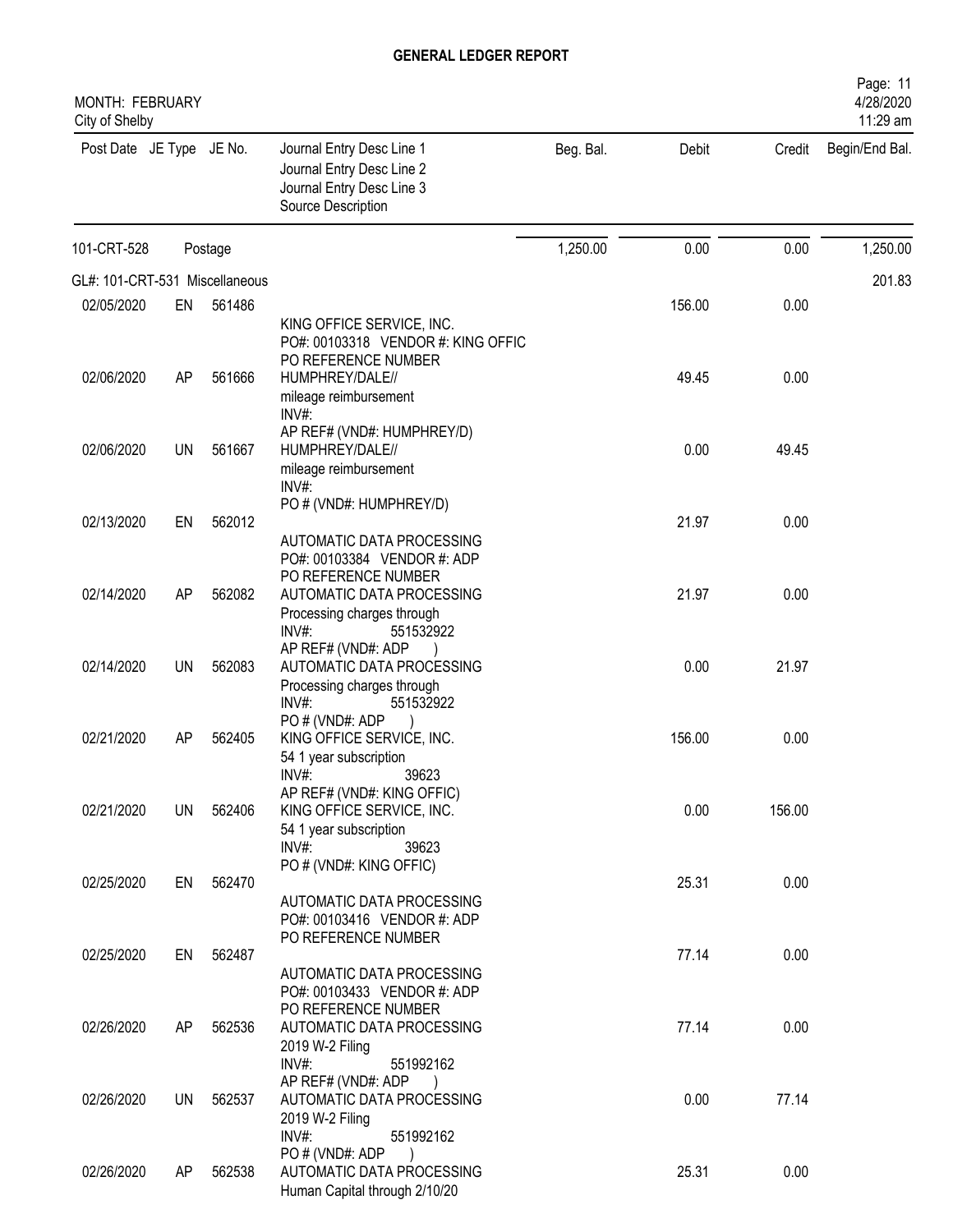| MONTH: FEBRUARY<br>City of Shelby |           |               |                                                                                                                                 |           |          |          | Page: 12<br>4/28/2020<br>11:29 am |
|-----------------------------------|-----------|---------------|---------------------------------------------------------------------------------------------------------------------------------|-----------|----------|----------|-----------------------------------|
| Post Date JE Type JE No.          |           |               | Journal Entry Desc Line 1<br>Journal Entry Desc Line 2<br>Journal Entry Desc Line 3<br>Source Description                       | Beg. Bal. | Debit    | Credit   | Begin/End Bal.                    |
| GL#: 101-CRT-531 Miscellaneous    |           |               |                                                                                                                                 |           |          |          | 201.83                            |
| 02/26/2020                        | <b>UN</b> | 562539        | INV#:<br>551899403<br>AP REF# (VND#: ADP<br>AUTOMATIC DATA PROCESSING<br>Human Capital through 2/10/20<br>$INV#$ :<br>551899403 |           | 0.00     | 25.31    |                                   |
| 02/27/2020                        | EN        | 562646        | PO#(VND#: ADP<br>AUTOMATIC DATA PROCESSING<br>PO#: 00103476 VENDOR #: ADP                                                       |           | 20.18    | 0.00     |                                   |
| 02/28/2020                        | <b>AP</b> | 562762        | PO REFERENCE NUMBER<br>AUTOMATIC DATA PROCESSING<br>Processing charges 2/15/20<br>INV#:<br>552463953                            |           | 20.18    | 0.00     |                                   |
| 02/28/2020                        | UN        | 562763        | AP REF# (VND#: ADP<br>AUTOMATIC DATA PROCESSING<br>Processing charges 2/15/20<br>INV#:<br>552463953<br>PO # (VND#: ADP          |           | 0.00     | 20.18    |                                   |
| 101-CRT-531                       |           | Miscellaneous |                                                                                                                                 | 201.83    | 350.05   | 0.00     | 551.88                            |
| GL#: 101-DOF-400 Wages            |           |               |                                                                                                                                 |           |          |          | 4,446.21                          |
| 02/05/2020                        | EN        | 561460        | CITY PAYROLL FUND                                                                                                               |           | 2,246.47 | 0.00     |                                   |
| 02/05/2020                        | AP        | 561462        | PO#: 00103310 VENDOR #: CITY PAYRO<br>PO REFERENCE NUMBER<br>CITY PAYROLL FUND<br>Wages 1/19/20-2/1/20<br>INV#:                 |           | 2,246.47 | 0.00     |                                   |
| 02/05/2020                        | UN        | 561463        | AP REF# (VND#: CITY PAYRO)<br><b>CITY PAYROLL FUND</b><br>Wages 1/19/20-2/1/20<br>INV#:                                         |           | 0.00     | 2,246.47 |                                   |
| 02/19/2020                        | EN        | 562240        | PO # (VND#: CITY PAYRO)<br>CITY PAYROLL FUND                                                                                    |           | 2,246.47 | 0.00     |                                   |
| 02/19/2020                        | AP        | 562242        | PO#: 00103409 VENDOR #: CITY PAYRO<br>PO REFERENCE NUMBER<br>CITY PAYROLL FUND<br>Wages 2/2/20-2/15/20<br>INV#:                 |           | 2,246.47 | 0.00     |                                   |
| 02/19/2020                        | <b>UN</b> | 562243        | AP REF# (VND#: CITY PAYRO)<br>CITY PAYROLL FUND<br>Wages 2/2/20-2/15/20<br>$INV#$ :<br>PO # (VND#: CITY PAYRO)                  |           | 0.00     | 2,246.47 |                                   |
| 101-DOF-400                       |           | Wages         |                                                                                                                                 | 4,446.21  | 4,492.94 | 0.00     | 8,939.15                          |
|                                   |           |               | GL#: 101-DOF-401 Assist. Dir. of Finance Wages                                                                                  |           |          |          | 4,689.60                          |
| 02/05/2020                        | EN        | 561460        | CITY PAYROLL FUND<br>PO#: 00103310 VENDOR #: CITY PAYRO                                                                         |           | 2,332.30 | 0.00     |                                   |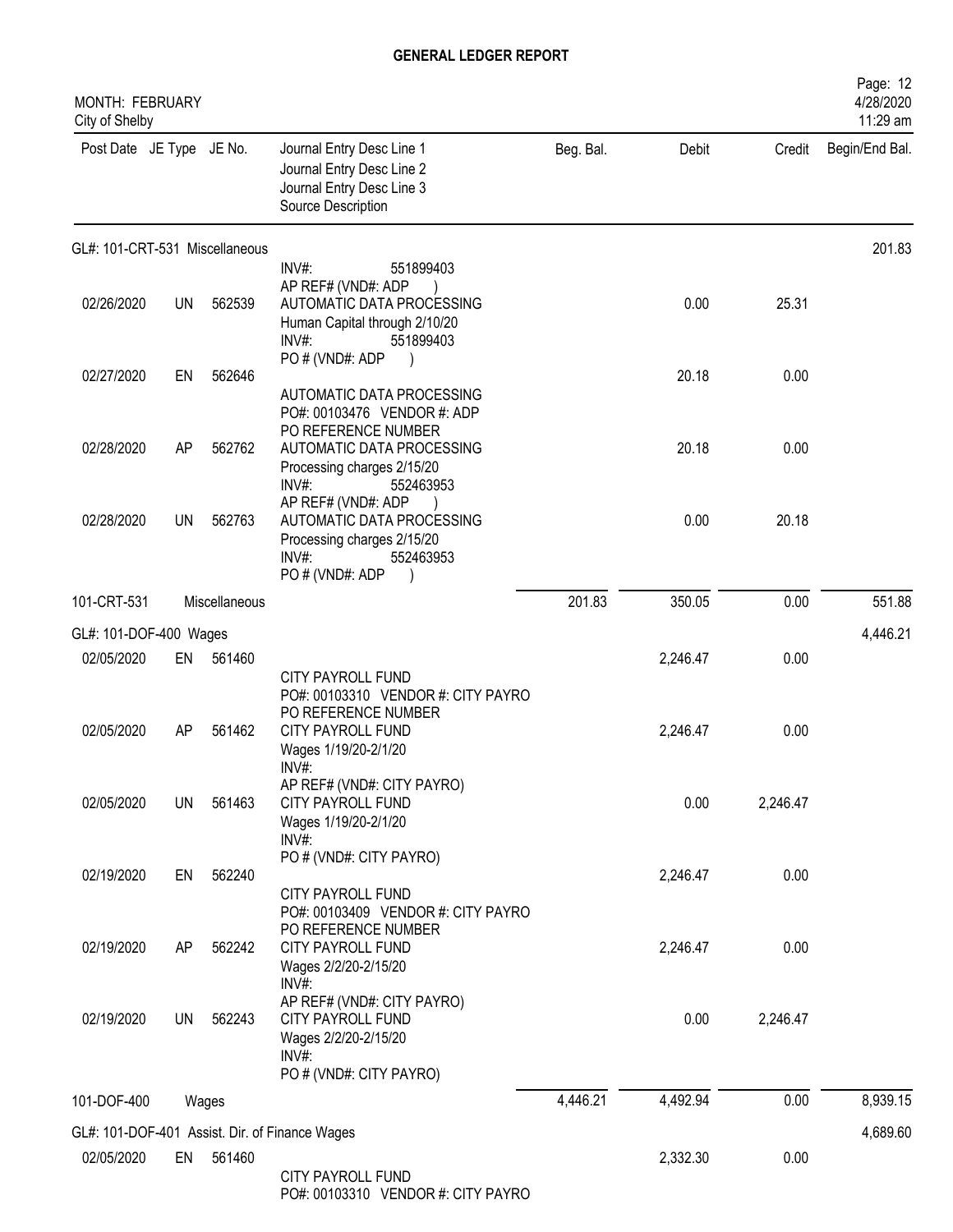| MONTH: FEBRUARY<br>City of Shelby |           |              |                                                                                                                    |           |          |          | Page: 13<br>4/28/2020<br>11:29 am |
|-----------------------------------|-----------|--------------|--------------------------------------------------------------------------------------------------------------------|-----------|----------|----------|-----------------------------------|
| Post Date JE Type JE No.          |           |              | Journal Entry Desc Line 1<br>Journal Entry Desc Line 2<br>Journal Entry Desc Line 3<br>Source Description          | Beg. Bal. | Debit    | Credit   | Begin/End Bal.                    |
|                                   |           |              | GL#: 101-DOF-401 Assist. Dir. of Finance Wages                                                                     |           |          |          | 4,689.60                          |
| 02/05/2020                        | AP        | 561462       | PO REFERENCE NUMBER<br><b>CITY PAYROLL FUND</b><br>Wages 1/19/20-2/1/20<br>INV#:                                   |           | 2,332.30 | 0.00     |                                   |
| 02/05/2020                        | <b>UN</b> | 561463       | AP REF# (VND#: CITY PAYRO)<br><b>CITY PAYROLL FUND</b><br>Wages 1/19/20-2/1/20<br>$INV#$ :                         |           | 0.00     | 2,332.30 |                                   |
| 02/19/2020                        | EN        | 562240       | PO # (VND#: CITY PAYRO)<br><b>CITY PAYROLL FUND</b><br>PO#: 00103409 VENDOR #: CITY PAYRO                          |           | 2,357.30 | 0.00     |                                   |
| 02/19/2020                        | AP        | 562242       | PO REFERENCE NUMBER<br><b>CITY PAYROLL FUND</b><br>Wages 2/2/20-2/15/20<br>INV#:                                   |           | 2,357.30 | 0.00     |                                   |
| 02/19/2020                        | <b>UN</b> | 562243       | AP REF# (VND#: CITY PAYRO)<br>CITY PAYROLL FUND<br>Wages 2/2/20-2/15/20<br>$INV#$ :<br>PO # (VND#: CITY PAYRO)     |           | 0.00     | 2,357.30 |                                   |
| 101-DOF-401                       |           |              | Assist. Dir. of Finance Wages                                                                                      | 4,689.60  | 4,689.60 | 0.00     | 9,379.20                          |
| GL#: 101-DOF-404 Clerks wages     |           |              |                                                                                                                    |           |          |          | 816.00                            |
| 02/05/2020                        | EN        | 561460       | <b>CITY PAYROLL FUND</b>                                                                                           |           | 408.00   | 0.00     |                                   |
| 02/05/2020                        | AP        | 561462       | PO#: 00103310 VENDOR #: CITY PAYRO<br>PO REFERENCE NUMBER<br>CITY PAYROLL FUND<br>Wages 1/19/20-2/1/20<br>$INV#$ : |           | 408.00   | 0.00     |                                   |
| 02/05/2020                        | UN        | 561463       | AP REF# (VND#: CITY PAYRO)<br>CITY PAYROLL FUND<br>Wages 1/19/20-2/1/20<br>INV#:                                   |           | 0.00     | 408.00   |                                   |
| 02/19/2020                        | EN        | 562240       | PO # (VND#: CITY PAYRO)<br>CITY PAYROLL FUND                                                                       |           | 408.00   | 0.00     |                                   |
| 02/19/2020                        | AP        | 562242       | PO#: 00103409 VENDOR #: CITY PAYRO<br>PO REFERENCE NUMBER<br>CITY PAYROLL FUND<br>Wages 2/2/20-2/15/20<br>$INV#$ : |           | 408.00   | 0.00     |                                   |
| 02/19/2020                        | <b>UN</b> | 562243       | AP REF# (VND#: CITY PAYRO)<br>CITY PAYROLL FUND<br>Wages 2/2/20-2/15/20<br>$INV#$ :                                |           | 0.00     | 408.00   |                                   |
|                                   |           |              | PO # (VND#: CITY PAYRO)                                                                                            |           |          |          |                                   |
| 101-DOF-404                       |           | Clerks wages |                                                                                                                    | 816.00    | 816.00   | 0.00     | 1,632.00                          |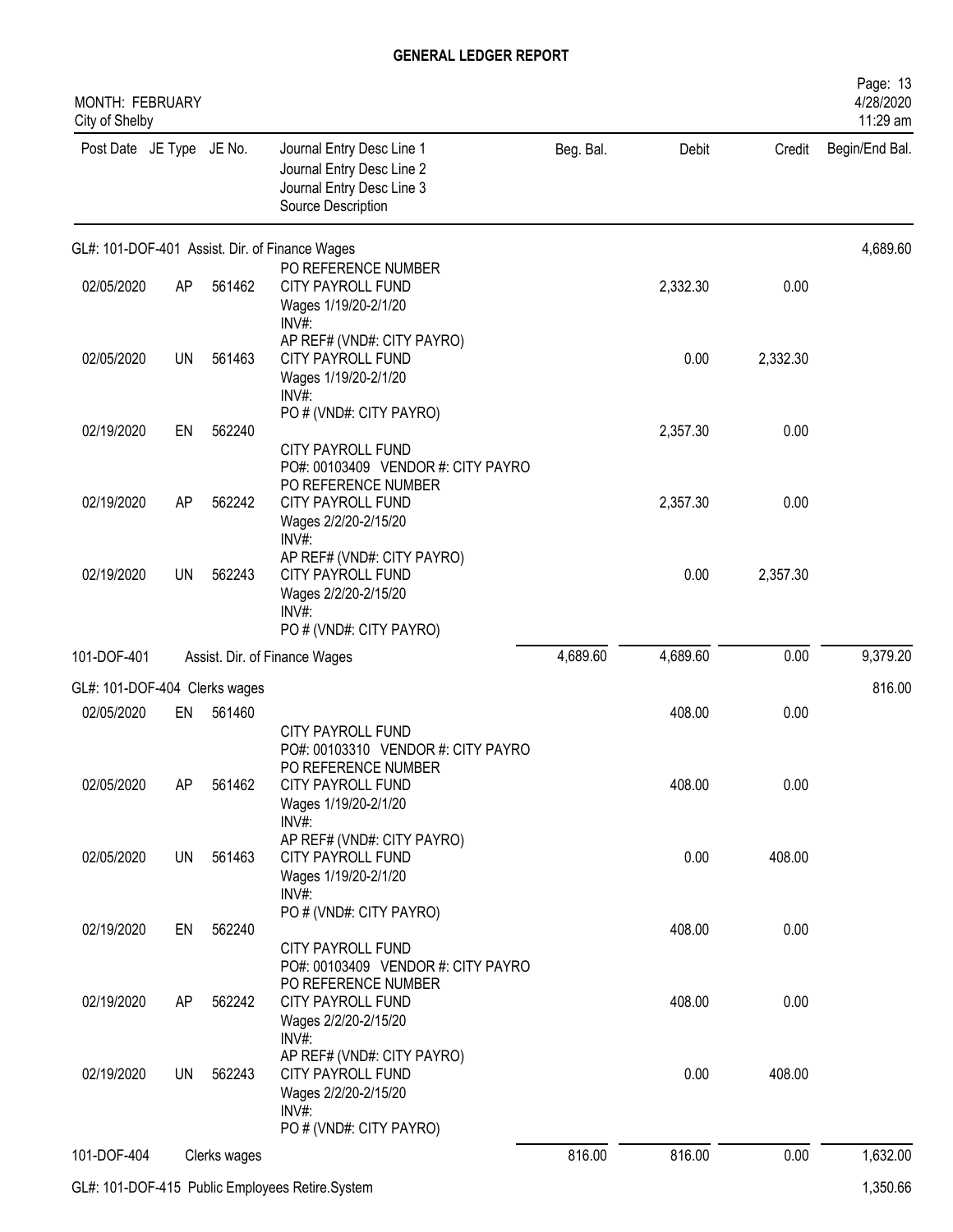| <b>MONTH: FEBRUARY</b><br>City of Shelby |             |        |                                                                                                                                 |           |          |          | Page: 14<br>4/28/2020<br>11:29 am |
|------------------------------------------|-------------|--------|---------------------------------------------------------------------------------------------------------------------------------|-----------|----------|----------|-----------------------------------|
| Post Date JE Type JE No.                 |             |        | Journal Entry Desc Line 1<br>Journal Entry Desc Line 2<br>Journal Entry Desc Line 3<br>Source Description                       | Beg. Bal. | Debit    | Credit   | Begin/End Bal.                    |
|                                          |             |        | GL#: 101-DOF-415 Public Employees Retire.System                                                                                 |           |          |          | 1,350.66                          |
| 02/10/2020                               | EN          | 561809 | OH PUBLIC EMPLOYEES RETIREMENT<br>PO#: 00103353 VENDOR #: OPERS<br>PO REFERENCE NUMBER                                          |           | 1,389.77 | 0.00     |                                   |
| 02/10/2020                               | AP          | 561845 | OH PUBLIC EMPLOYEES RETIREMENT<br>Employer portion 12/22/19-<br>INV#:                                                           |           | 1,389.77 | 0.00     |                                   |
| 02/10/2020                               | <b>UN</b>   | 561846 | AP REF# (VND#: OPERS<br>OH PUBLIC EMPLOYEES RETIREMENT<br>Employer portion 12/22/19-<br>INV#:<br>PO # (VND#: OPERS<br>$\lambda$ |           | 0.00     | 1,389.77 |                                   |
| 101-DOF-415                              |             |        | Public Employees Retire.System                                                                                                  | 1,350.66  | 1,389.77 | 0.00     | 2,740.43                          |
| GL#: 101-DOF-417 FICA                    |             |        |                                                                                                                                 |           |          |          | 144.30                            |
| 02/05/2020                               | EN          | 561461 | PAYROLL FUND<br>PO#: 00103311 VENDOR #: PAYROLL FU                                                                              |           | 72.31    | 0.00     |                                   |
| 02/05/2020                               | AP          | 561464 | PO REFERENCE NUMBER<br>PAYROLL FUND<br>FICA 1/19/20-2/1/20<br>INV#:                                                             |           | 72.31    | 0.00     |                                   |
| 02/05/2020                               | <b>UN</b>   | 561465 | AP REF# (VND#: PAYROLL FU)<br>PAYROLL FUND<br>FICA 1/19/20-2/1/20<br>INV#:                                                      |           | 0.00     | 72.31    |                                   |
| 02/19/2020                               | FN -        | 562241 | PO # (VND#: PAYROLL FU)<br>PAYROLL FUND<br>PO#: 00103410 VENDOR #: PAYROLL FU                                                   |           | 72.68    | 0.00     |                                   |
| 02/19/2020                               | AP          | 562244 | PO REFERENCE NUMBER<br>PAYROLL FUND<br>FICA 2/2/20-2/15/20                                                                      |           | 72.68    | 0.00     |                                   |
| 02/19/2020                               | <b>UN</b>   | 562245 | INV#:<br>AP REF# (VND#: PAYROLL FU)<br>PAYROLL FUND<br>FICA 2/2/20-2/15/20<br>INV#:<br>PO # (VND#: PAYROLL FU)                  |           | 0.00     | 72.68    |                                   |
| 101-DOF-417                              | <b>FICA</b> |        |                                                                                                                                 | 144.30    | 144.99   | 0.00     | 289.29                            |
| GL#: 101-DOF-418 Hospitalization         |             |        |                                                                                                                                 |           |          |          | 3,382.42                          |
| 02/02/2020                               | AP          | 561376 | JEFFERSON HEALTH PLAN<br>Acct 19-OME095<br>INV#:                                                                                |           | 1,691.21 | 0.00     |                                   |
| 02/02/2020                               | UN.         | 561377 | AP REF# (VND#: JEFFERSON)<br>JEFFERSON HEALTH PLAN<br>Acct 19-OME095<br>$INV#$ :                                                |           | 0.00     | 1,691.21 |                                   |
| 02/25/2020                               | EN          | 562485 | PO # (VND#: JEFFERSON)                                                                                                          |           | 3,382.42 | 0.00     |                                   |
|                                          |             |        |                                                                                                                                 |           |          |          |                                   |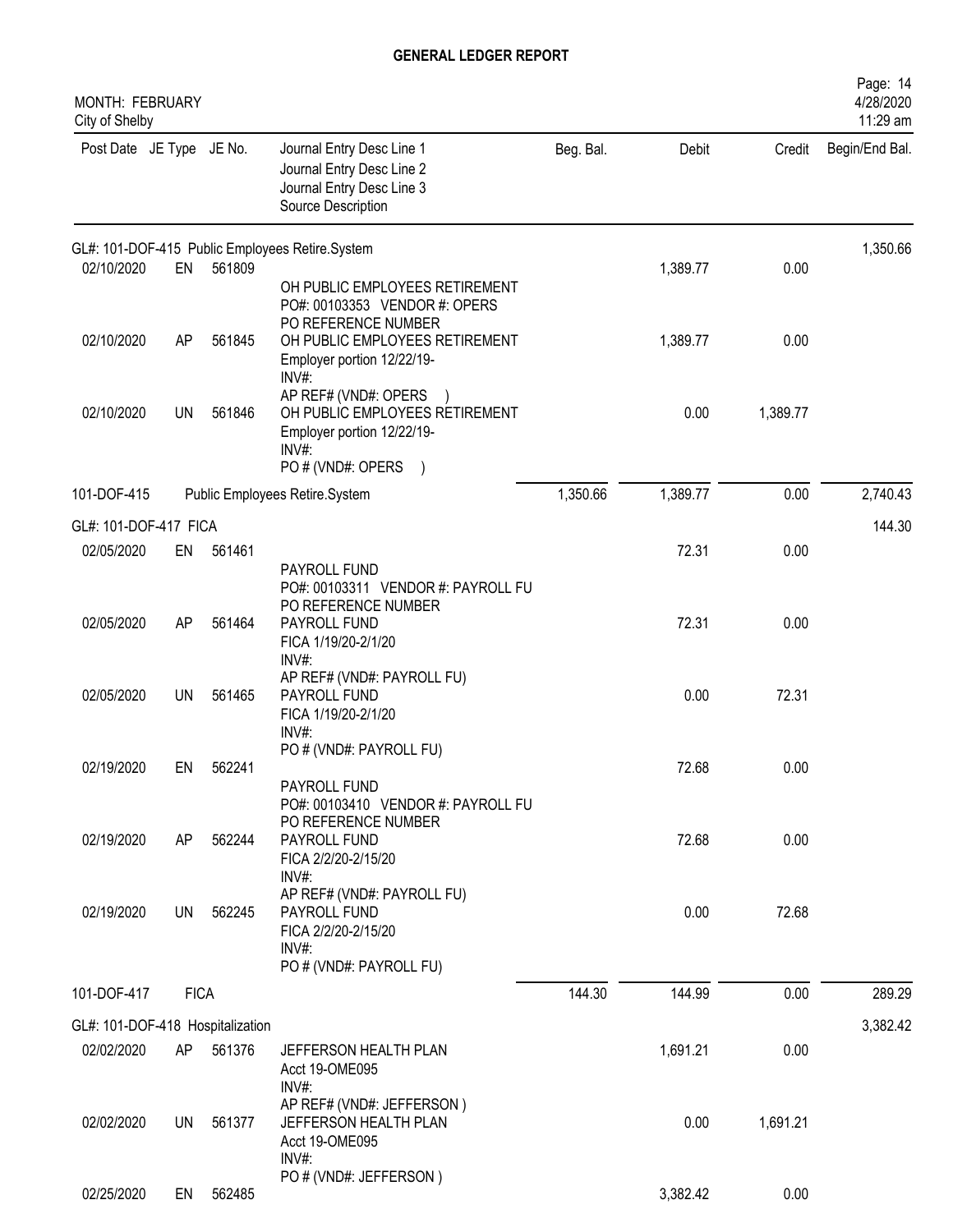| MONTH: FEBRUARY<br>City of Shelby     |                                 |                             |                                                                                                                                                  |           |          |        | Page: 15<br>4/28/2020<br>11:29 am |
|---------------------------------------|---------------------------------|-----------------------------|--------------------------------------------------------------------------------------------------------------------------------------------------|-----------|----------|--------|-----------------------------------|
| Post Date JE Type JE No.              |                                 |                             | Journal Entry Desc Line 1<br>Journal Entry Desc Line 2<br>Journal Entry Desc Line 3<br>Source Description                                        | Beg. Bal. | Debit    | Credit | Begin/End Bal.                    |
| GL#: 101-DOF-418 Hospitalization      |                                 |                             | JEFFERSON HEALTH PLAN<br>PO#: 00103431 VENDOR #: JEFFERSON<br>PO REFERENCE NUMBER                                                                |           |          |        | 3,382.42                          |
| 101-DOF-418                           |                                 | Hospitalization             |                                                                                                                                                  | 3,382.42  | 1,691.21 | 0.00   | 5,073.63                          |
|                                       | GL#: 101-DOF-419 Life Insurance |                             |                                                                                                                                                  |           |          |        | 24.00                             |
| 02/02/2020                            | AP                              | 561372                      | AMERICAN UNITED LIFE INS CO<br>Policy G 00608125-0002-000<br>INV#:                                                                               |           | 24.00    | 0.00   |                                   |
| 02/02/2020                            | UN                              | 561373                      | AP REF# (VND#: AMERICAN U)<br>AMERICAN UNITED LIFE INS CO<br>Policy G 00608125-0002-000<br>$INV#$ :                                              |           | 0.00     | 24.00  |                                   |
| 02/25/2020                            | EN                              | 562486                      | PO # (VND#: AMERICAN U)<br>AMERICAN UNITED LIFE INS CO<br>PO#: 00103432 VENDOR #: AMERICAN U<br>PO REFERENCE NUMBER                              |           | 24.00    | 0.00   |                                   |
| 101-DOF-419                           |                                 | Life Insurance              |                                                                                                                                                  | 24.00     | 24.00    | 0.00   | 48.00                             |
| GL#: 101-DOF-420 Workers Compensation |                                 |                             |                                                                                                                                                  |           |          |        | 100.00                            |
| 02/05/2020                            | EN                              | 561480                      | BUREAU OF WORKERS COMPENSATION<br>PO#: 00103312 VENDOR #: BWC                                                                                    |           | 97.96    | 0.00   |                                   |
| 02/05/2020                            | AP                              | 561495                      | PO REFERENCE NUMBER<br>BUREAU OF WORKERS COMPENSATION<br>BWC true up payment<br>INV#:                                                            |           | 97.96    | 0.00   |                                   |
| 02/05/2020                            | UN                              | 561496                      | AP REF# (VND#: BWC<br>BUREAU OF WORKERS COMPENSATION<br>BWC true up payment<br>$INV#$ :                                                          |           | 0.00     | 97.96  |                                   |
| 02/19/2020                            | EN                              | 562239                      | PO # (VND#: BWC<br>BUREAU OF WORKERS COMPENSATION                                                                                                |           | 165.00   | 0.00   |                                   |
| 02/20/2020                            | AP                              | 562260                      | PO#: 00103408 VENDOR #: BWC<br>PO REFERENCE NUMBER<br>BUREAU OF WORKERS COMPENSATION<br>Installment payment                                      |           | 165.00   | 0.00   |                                   |
| 02/20/2020                            | UN.                             | 562261                      | $INV#$ :<br>1007137060<br>AP REF# (VND#: BWC<br>BUREAU OF WORKERS COMPENSATION<br>Installment payment<br>$INV#$ :<br>1007137060<br>PO#(VND#: BWC |           | 0.00     | 165.00 |                                   |
| 101-DOF-420                           |                                 | <b>Workers Compensation</b> |                                                                                                                                                  | 100.00    | 262.96   | 0.00   | 362.96                            |
| GL#: 101-DOF-428 Telephone            |                                 |                             |                                                                                                                                                  |           |          |        | 185.99                            |
| 02/26/2020                            | AP                              | 562544                      | CHARTER COMM HOLDINGS LLC<br>acct 01075-321600202-1001                                                                                           |           | 2.26     | 0.00   |                                   |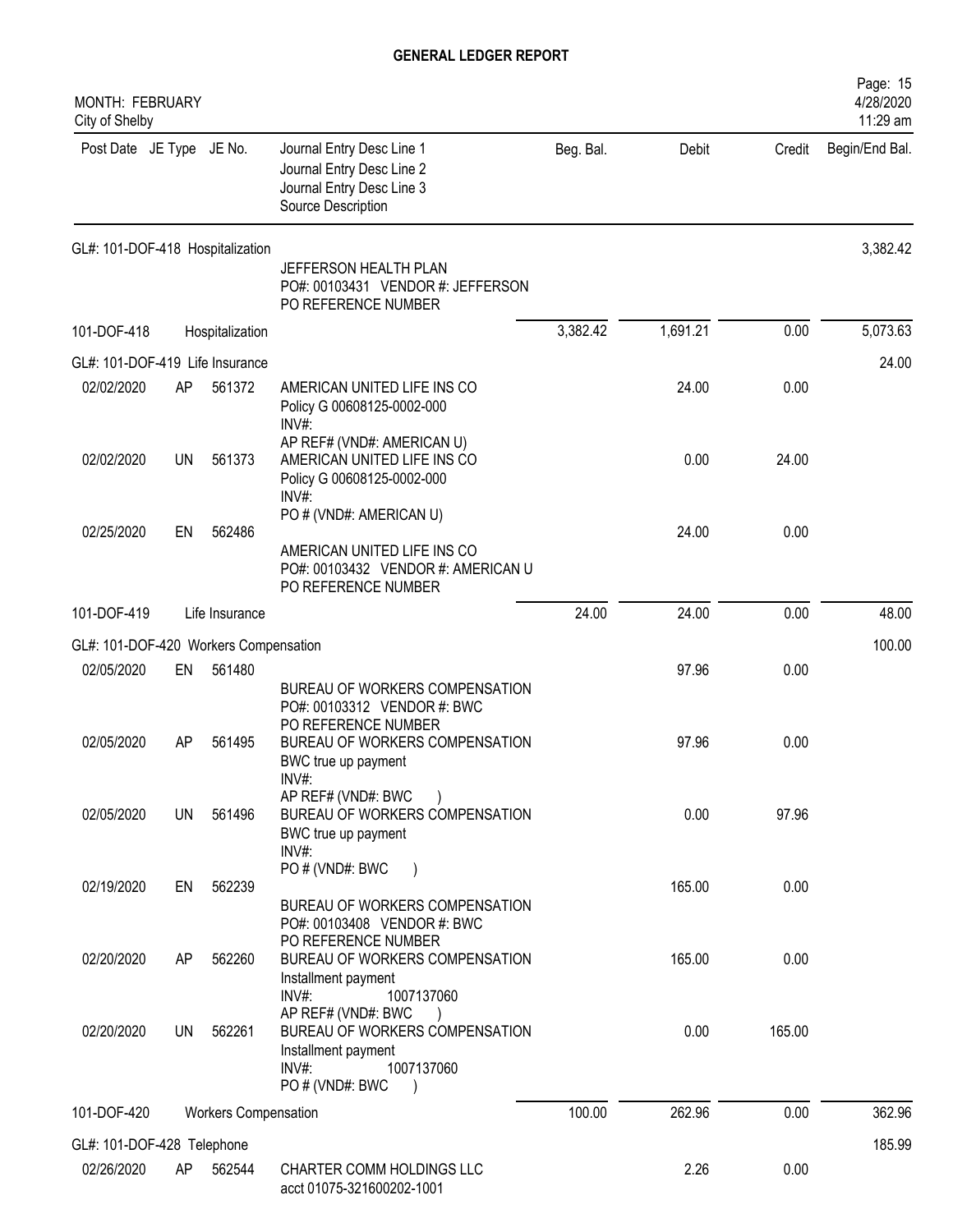| MONTH: FEBRUARY<br>City of Shelby      |    |                        |                                                                                                                                                                                 |           |        |        | Page: 16<br>4/28/2020<br>11:29 am |
|----------------------------------------|----|------------------------|---------------------------------------------------------------------------------------------------------------------------------------------------------------------------------|-----------|--------|--------|-----------------------------------|
| Post Date JE Type JE No.               |    |                        | Journal Entry Desc Line 1<br>Journal Entry Desc Line 2<br>Journal Entry Desc Line 3<br>Source Description                                                                       | Beg. Bal. | Debit  |        | Credit Begin/End Bal.             |
| GL#: 101-DOF-428 Telephone             |    |                        |                                                                                                                                                                                 |           |        |        | 185.99                            |
| 02/26/2020                             | UN | 562545                 | $INV#$ :<br>321600202021720b<br>AP REF# (VND#: CHART COMM)<br>CHARTER COMM HOLDINGS LLC<br>acct 01075-321600202-1001<br>$INV#$ :<br>321600202021720b<br>PO # (VND#: CHART COMM) |           | 0.00   | 2.26   |                                   |
| 101-DOF-428                            |    | Telephone              |                                                                                                                                                                                 | 185.99    | 2.26   | 0.00   | 188.25                            |
| GL#: 101-DOF-473 Office Supplies       |    |                        |                                                                                                                                                                                 |           |        |        | 413.46                            |
| 02/05/2020                             | AP | 561561                 | <b>QUILL CORPORATION</b><br>lables & calculator<br>$INV#$ :<br>4382776                                                                                                          |           | 135.98 | 0.00   |                                   |
| 02/05/2020                             | UN | 561562                 | AP REF# (VND#: QUILL CORP)<br><b>QUILL CORPORATION</b><br>lables & calculator<br>$INV#$ :<br>4382776<br>PO # (VND#: QUILL CORP)                                                 |           | 0.00   | 135.98 |                                   |
| 101-DOF-473                            |    | <b>Office Supplies</b> |                                                                                                                                                                                 | 413.46    | 135.98 | 0.00   | 549.44                            |
| GL#: 101-DOF-486 Maintenance Equipment |    |                        |                                                                                                                                                                                 |           |        |        | 9.69                              |
| 02/07/2020                             | EN | 561779                 | MT BUSINESS TECHNOLOGIES, INC.<br>PO#: 00103337 VENDOR #: MT BUS TEC                                                                                                            |           | 22.00  | 0.00   |                                   |
| 02/20/2020                             | AP | 562283                 | PO REFERENCE NUMBER<br>MT BUSINESS TECHNOLOGIES, INC.<br>contract 6079528-01<br>$INV#$ :<br>IN316677                                                                            |           | 14.58  | 0.00   |                                   |
| 02/20/2020                             | UN | 562284                 | AP REF# (VND#: MT BUS TEC)<br>MT BUSINESS TECHNOLOGIES, INC.<br>contract 6079528-01<br>INV#:<br>IN316677<br>PO # (VND#: MT BUS TEC)                                             |           | 0.00   | 22.00  |                                   |
| 101-DOF-486                            |    | Maintenance Equipment  |                                                                                                                                                                                 | 9.69      | 14.58  | 0.00   | 24.27                             |
| GL#: 101-DOF-501 Computer support      |    |                        |                                                                                                                                                                                 |           |        |        | 0.00                              |
| 02/03/2020                             | EN | 561416                 | KING OFFICE SERVICE, INC.<br>PO#: 00103284 VENDOR #: KING OFFIC                                                                                                                 |           | 150.00 | 0.00   |                                   |
| 02/05/2020                             | AP | 561517                 | PO REFERENCE NUMBER<br>KING OFFICE SERVICE, INC.<br>Jan-March back up<br>$INV#$ :<br>39453                                                                                      |           | 150.00 | 0.00   |                                   |
| 02/05/2020                             | UN | 561518                 | AP REF# (VND#: KING OFFIC)<br>KING OFFICE SERVICE, INC.<br>Jan-March back up<br>39453<br>INV#<br>PO # (VND#: KING OFFIC)                                                        |           | 0.00   | 150.00 |                                   |
| 101-DOF-501                            |    | Computer support       |                                                                                                                                                                                 | 0.00      | 150.00 | 0.00   | 150.00                            |
| GL#: 101-DOF-528 Postage               |    |                        |                                                                                                                                                                                 |           |        |        | 135.33                            |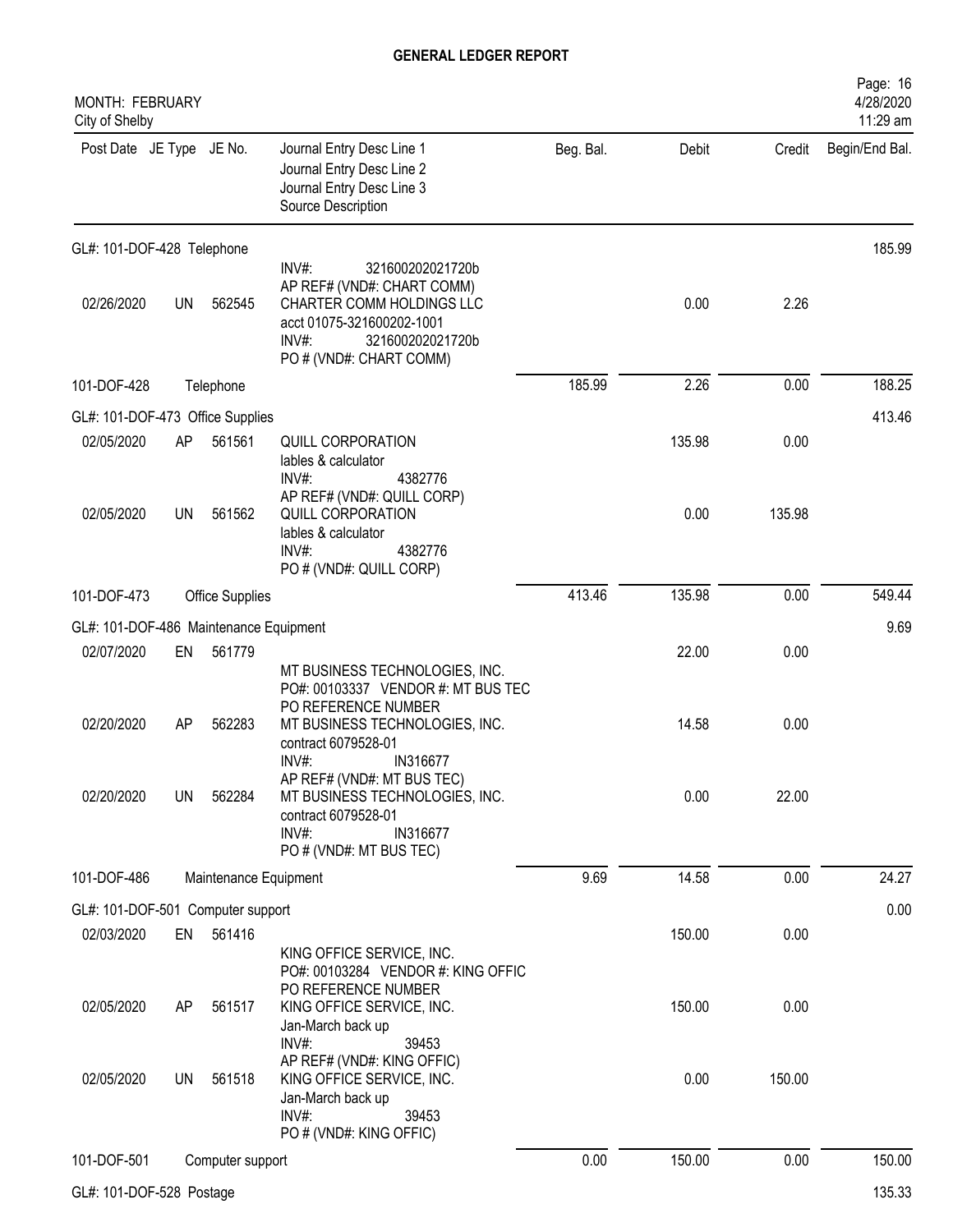| MONTH: FEBRUARY<br>City of Shelby |     |               |                                                                                                                   |           |          |          | Page: 17<br>4/28/2020<br>11:29 am |
|-----------------------------------|-----|---------------|-------------------------------------------------------------------------------------------------------------------|-----------|----------|----------|-----------------------------------|
| Post Date JE Type JE No.          |     |               | Journal Entry Desc Line 1<br>Journal Entry Desc Line 2<br>Journal Entry Desc Line 3<br>Source Description         | Beg. Bal. | Debit    | Credit   | Begin/End Bal.                    |
| GL#: 101-DOF-528 Postage          |     |               |                                                                                                                   |           |          |          | 135.33                            |
| 101-DOF-528                       |     | Postage       |                                                                                                                   | 135.33    | 0.00     | 0.00     | 135.33                            |
| GL#: 101-DOF-531 Miscellaneous    |     |               |                                                                                                                   |           |          |          | 621.00                            |
| 02/05/2020                        | EN  | 561486        |                                                                                                                   |           | 78.00    | 0.00     |                                   |
|                                   |     |               | KING OFFICE SERVICE, INC.<br>PO#: 00103318 VENDOR #: KING OFFIC<br>PO REFERENCE NUMBER                            |           |          |          |                                   |
| 02/21/2020                        | AP  | 562405        | KING OFFICE SERVICE, INC.<br>54 1 year subscription<br>$INV#$ :<br>39623                                          |           | 78.00    | 0.00     |                                   |
| 02/21/2020                        | UN  | 562406        | AP REF# (VND#: KING OFFIC)<br>KING OFFICE SERVICE, INC.                                                           |           | 0.00     | 78.00    |                                   |
|                                   |     |               | 54 1 year subscription<br>$INV#$ :<br>39623<br>PO # (VND#: KING OFFIC)                                            |           |          |          |                                   |
| 101-DOF-531                       |     | Miscellaneous |                                                                                                                   | 621.00    | 78.00    | 0.00     | 699.00                            |
| GL#: 101-DOL-400 Wages            |     |               |                                                                                                                   |           |          |          | 3,642.94                          |
| 02/05/2020                        | EN  | 561460        |                                                                                                                   |           | 1,840.62 | 0.00     |                                   |
| 02/05/2020                        | AP  | 561462        | <b>CITY PAYROLL FUND</b><br>PO#: 00103310 VENDOR #: CITY PAYRO<br>PO REFERENCE NUMBER<br><b>CITY PAYROLL FUND</b> |           | 1,840.62 | 0.00     |                                   |
|                                   |     |               | Wages 1/19/20-2/1/20<br>$INV#$ :                                                                                  |           |          |          |                                   |
| 02/05/2020                        | UN  | 561463        | AP REF# (VND#: CITY PAYRO)<br><b>CITY PAYROLL FUND</b><br>Wages 1/19/20-2/1/20<br>$INV#$ :                        |           | 0.00     | 1,840.62 |                                   |
| 02/19/2020                        | EN  | 562240        | PO # (VND#: CITY PAYRO)                                                                                           |           | 1,840.62 | 0.00     |                                   |
|                                   |     |               | <b>CITY PAYROLL FUND</b><br>PO#: 00103409 VENDOR #: CITY PAYRO<br>PO REFERENCE NUMBER                             |           |          |          |                                   |
| 02/19/2020                        | AP  | 562242        | CITY PAYROLL FUND<br>Wages 2/2/20-2/15/20<br>INV#:                                                                |           | 1,840.62 | 0.00     |                                   |
| 02/19/2020                        | UN  | 562243        | AP REF# (VND#: CITY PAYRO)<br><b>CITY PAYROLL FUND</b><br>Wages 2/2/20-2/15/20<br>INV#<br>PO # (VND#: CITY PAYRO) |           | 0.00     | 1,840.62 |                                   |
| 101-DOL-400                       |     | Wages         |                                                                                                                   | 3,642.94  | 3,681.24 | 0.00     | 7,324.18                          |
| GL#: 101-DOL-402 Secretary Wages  |     |               |                                                                                                                   |           |          |          | 1,387.20                          |
| 02/05/2020                        | EN  | 561460        | CITY PAYROLL FUND<br>PO#: 00103310 VENDOR #: CITY PAYRO                                                           |           | 693.60   | 0.00     |                                   |
| 02/05/2020                        | AP. | 561462        | PO REFERENCE NUMBER<br>CITY PAYROLL FUND                                                                          |           | 693.60   | 0.00     |                                   |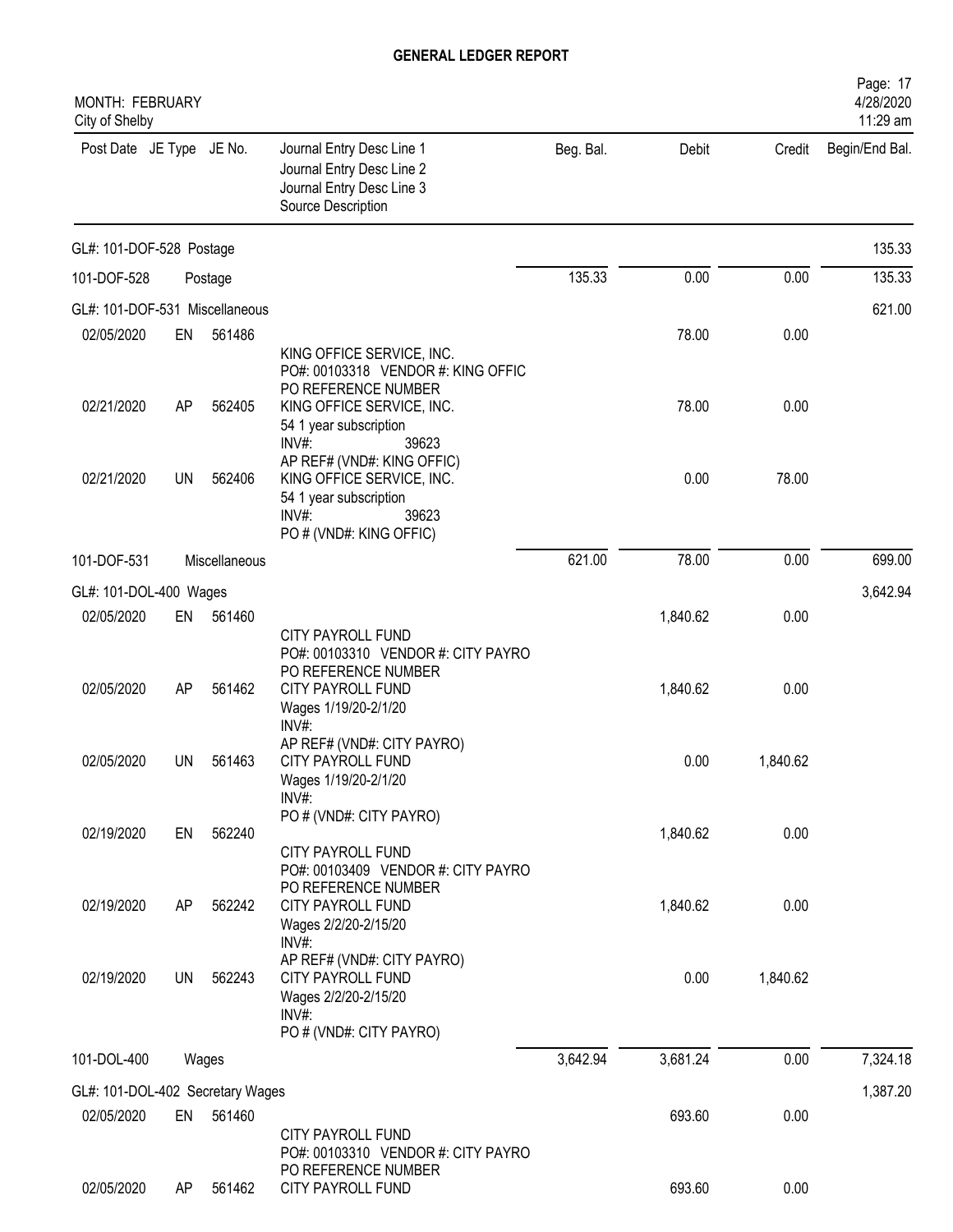| <b>MONTH: FEBRUARY</b><br>City of Shelby |           |                 |                                                                                                                      |           |          |        | Page: 18<br>4/28/2020<br>11:29 am |
|------------------------------------------|-----------|-----------------|----------------------------------------------------------------------------------------------------------------------|-----------|----------|--------|-----------------------------------|
| Post Date JE Type JE No.                 |           |                 | Journal Entry Desc Line 1<br>Journal Entry Desc Line 2<br>Journal Entry Desc Line 3<br>Source Description            | Beg. Bal. | Debit    | Credit | Begin/End Bal.                    |
| GL#: 101-DOL-402 Secretary Wages         |           |                 |                                                                                                                      |           |          |        | 1,387.20                          |
|                                          |           |                 | Wages 1/19/20-2/1/20<br>$INV#$ :                                                                                     |           |          |        |                                   |
| 02/05/2020                               | <b>UN</b> | 561463          | AP REF# (VND#: CITY PAYRO)<br>CITY PAYROLL FUND<br>Wages 1/19/20-2/1/20<br>$INV#$ :                                  |           | 0.00     | 693.60 |                                   |
| 02/19/2020                               | EN        | 562240          | PO # (VND#: CITY PAYRO)                                                                                              |           | 693.60   | 0.00   |                                   |
|                                          |           |                 | CITY PAYROLL FUND<br>PO#: 00103409 VENDOR #: CITY PAYRO<br>PO REFERENCE NUMBER                                       |           |          |        |                                   |
| 02/19/2020                               | AP        | 562242          | <b>CITY PAYROLL FUND</b><br>Wages 2/2/20-2/15/20<br>INV#:                                                            |           | 693.60   | 0.00   |                                   |
| 02/19/2020                               | <b>UN</b> | 562243          | AP REF# (VND#: CITY PAYRO)<br>CITY PAYROLL FUND<br>Wages 2/2/20-2/15/20<br>INV#<br>PO # (VND#: CITY PAYRO)           |           | 0.00     | 693.60 |                                   |
| 101-DOL-402                              |           | Secretary Wages |                                                                                                                      | 1,387.20  | 1,387.20 | 0.00   | 2,774.40                          |
|                                          |           |                 | GL#: 101-DOL-415 Public Employees Retire.System                                                                      |           |          |        | 690.77                            |
| 02/10/2020                               | EN        | 561809          |                                                                                                                      |           | 704.22   | 0.00   |                                   |
|                                          |           |                 | OH PUBLIC EMPLOYEES RETIREMENT<br>PO#: 00103353 VENDOR #: OPERS<br>PO REFERENCE NUMBER                               |           |          |        |                                   |
| 02/10/2020                               | AP        | 561845          | OH PUBLIC EMPLOYEES RETIREMENT<br>Employer portion 12/22/19-<br>INV#                                                 |           | 704.22   | 0.00   |                                   |
| 02/10/2020                               | <b>UN</b> | 561846          | AP REF# (VND#: OPERS<br>OH PUBLIC EMPLOYEES RETIREMENT<br>Employer portion 12/22/19-<br>INV#:<br>PO # (VND#: OPERS ) |           | 0.00     | 704.22 |                                   |
| 101-DOL-415                              |           |                 | Public Employees Retire.System                                                                                       | 690.77    | 704.22   | 0.00   | 1,394.99                          |
| GL#: 101-DOL-417 FICA                    |           |                 |                                                                                                                      |           |          |        | 67.37                             |
| 02/05/2020                               | EN        | 561461          |                                                                                                                      |           | 33.96    | 0.00   |                                   |
|                                          |           |                 | PAYROLL FUND<br>PO#: 00103311 VENDOR #: PAYROLL FU<br>PO REFERENCE NUMBER                                            |           |          |        |                                   |
| 02/05/2020                               | AP        | 561464          | PAYROLL FUND<br>FICA 1/19/20-2/1/20<br>INV#:                                                                         |           | 33.96    | 0.00   |                                   |
| 02/05/2020                               | <b>UN</b> | 561465          | AP REF# (VND#: PAYROLL FU)<br>PAYROLL FUND<br>FICA 1/19/20-2/1/20<br>$INV#$ :                                        |           | 0.00     | 33.96  |                                   |
| 02/19/2020                               | EN        | 562241          | PO # (VND#: PAYROLL FU)<br>PAYROLL FUND                                                                              |           | 33.96    | 0.00   |                                   |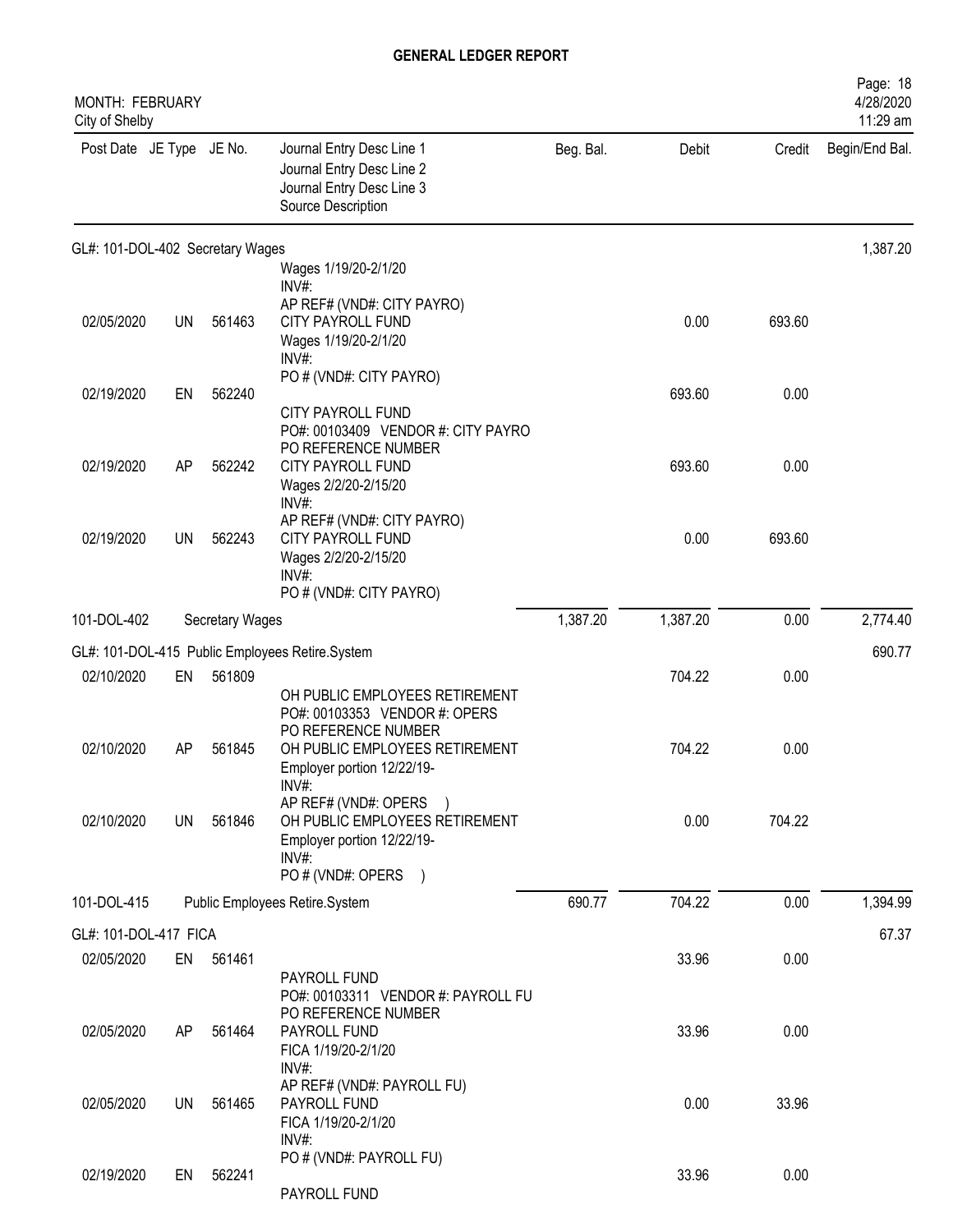| MONTH: FEBRUARY<br>City of Shelby     |             |                 |                                                                                                                      |           |          |          | Page: 19<br>4/28/2020<br>11:29 am |
|---------------------------------------|-------------|-----------------|----------------------------------------------------------------------------------------------------------------------|-----------|----------|----------|-----------------------------------|
| Post Date JE Type JE No.              |             |                 | Journal Entry Desc Line 1<br>Journal Entry Desc Line 2<br>Journal Entry Desc Line 3<br>Source Description            | Beg. Bal. | Debit    | Credit   | Begin/End Bal.                    |
| GL#: 101-DOL-417 FICA                 |             |                 |                                                                                                                      |           |          |          | 67.37                             |
| 02/19/2020                            | AP          | 562244          | PO#: 00103410 VENDOR #: PAYROLL FU<br>PO REFERENCE NUMBER<br>PAYROLL FUND<br>FICA 2/2/20-2/15/20<br>$INV#$ :         |           | 33.96    | 0.00     |                                   |
| 02/19/2020                            | UN          | 562245          | AP REF# (VND#: PAYROLL FU)<br>PAYROLL FUND<br>FICA 2/2/20-2/15/20<br>INV#:<br>PO # (VND#: PAYROLL FU)                |           | 0.00     | 33.96    |                                   |
| 101-DOL-417                           | <b>FICA</b> |                 |                                                                                                                      | 67.37     | 67.92    | 0.00     | 135.29                            |
| GL#: 101-DOL-418 Hospitalization      |             |                 |                                                                                                                      |           |          |          | 2,075.19                          |
| 02/02/2020                            | AP          | 561376          | JEFFERSON HEALTH PLAN<br>Acct 19-OME095<br>$INV#$ :                                                                  |           | 2,075.19 | 0.00     |                                   |
| 02/02/2020                            | <b>UN</b>   | 561377          | AP REF# (VND#: JEFFERSON)<br>JEFFERSON HEALTH PLAN<br>Acct 19-OME095<br>$INV#$ :                                     |           | 0.00     | 2,075.19 |                                   |
| 02/25/2020                            | EN          | 562485          | PO # (VND#: JEFFERSON)<br>JEFFERSON HEALTH PLAN<br>PO#: 00103431 VENDOR #: JEFFERSON<br>PO REFERENCE NUMBER          |           | 2,075.19 | 0.00     |                                   |
| 101-DOL-418                           |             | Hospitalization |                                                                                                                      | 2,075.19  | 2,075.19 | 0.00     | 4,150.38                          |
| GL#: 101-DOL-419 Life Insurance       |             |                 |                                                                                                                      |           |          |          | 12.00                             |
| 02/02/2020                            | AP          | 561372          | AMERICAN UNITED LIFE INS CO<br>Policy G 00608125-0002-000<br>INV#:                                                   |           | 12.00    | 0.00     |                                   |
| 02/02/2020                            | UN          | 561373          | AP REF# (VND#: AMERICAN U)<br>AMERICAN UNITED LIFE INS CO<br>Policy G 00608125-0002-000<br>INV#:                     |           | 0.00     | 12.00    |                                   |
| 02/25/2020                            | EN          | 562486          | PO # (VND#: AMERICAN U)<br>AMERICAN UNITED LIFE INS CO<br>PO#: 00103432 VENDOR #: AMERICAN U<br>PO REFERENCE NUMBER  |           | 12.00    | 0.00     |                                   |
| 101-DOL-419                           |             | Life Insurance  |                                                                                                                      | 12.00     | 12.00    | 0.00     | 24.00                             |
| GL#: 101-DOL-420 Workers Compensation |             |                 |                                                                                                                      |           |          |          | 62.00                             |
| 02/05/2020                            | EN          | 561480          | BUREAU OF WORKERS COMPENSATION                                                                                       |           | 51.02    | 0.00     |                                   |
| 02/05/2020                            | AP.         | 561495          | PO#: 00103312 VENDOR #: BWC<br>PO REFERENCE NUMBER<br>BUREAU OF WORKERS COMPENSATION<br>BWC true up payment<br>INV#: |           | 51.02    | 0.00     |                                   |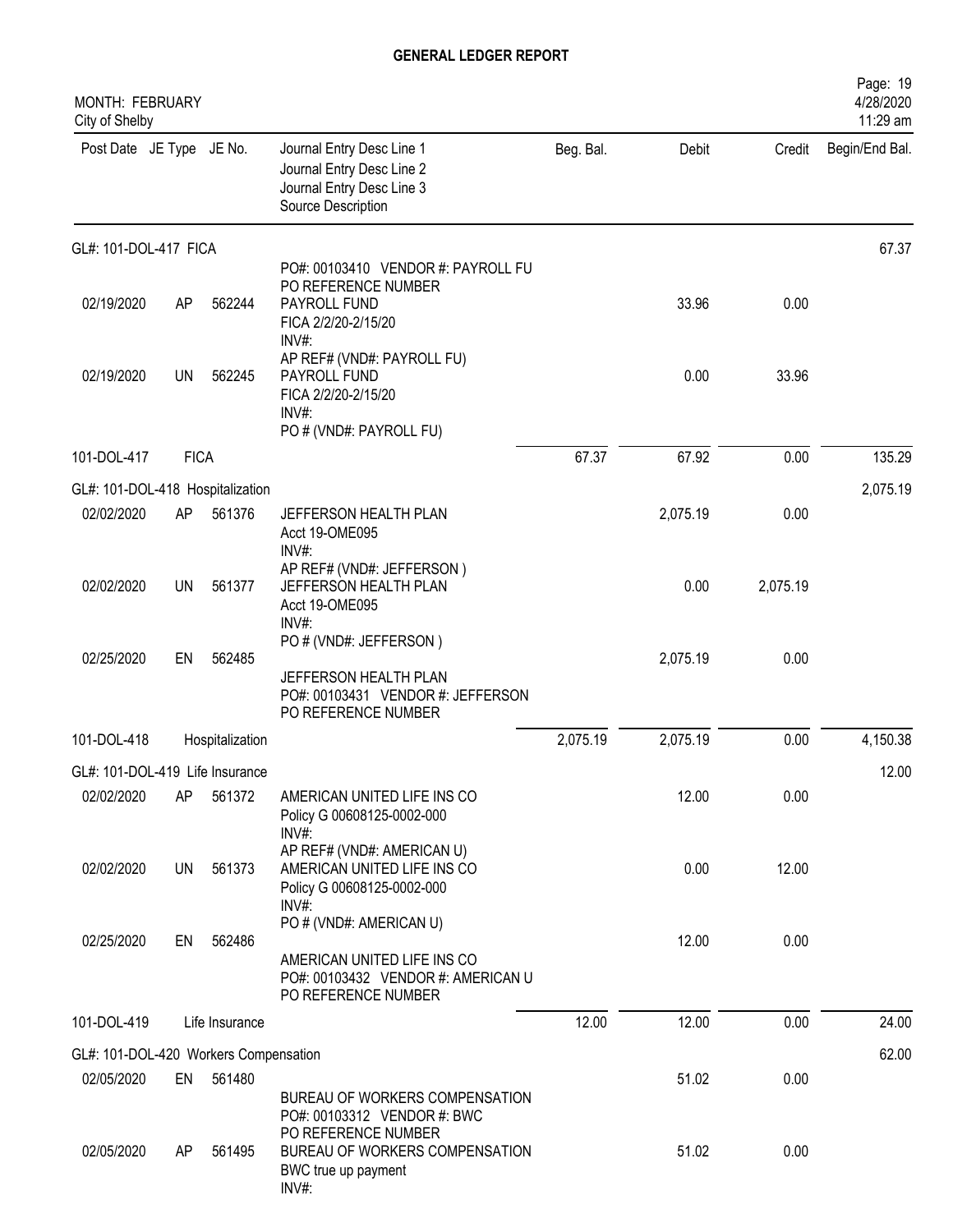| <b>MONTH: FEBRUARY</b><br>City of Shelby |           |                             |                                                                                                                                                                 |           |          |          | Page: 20<br>4/28/2020<br>11:29 am |
|------------------------------------------|-----------|-----------------------------|-----------------------------------------------------------------------------------------------------------------------------------------------------------------|-----------|----------|----------|-----------------------------------|
| Post Date JE Type JE No.                 |           |                             | Journal Entry Desc Line 1<br>Journal Entry Desc Line 2<br>Journal Entry Desc Line 3<br>Source Description                                                       | Beg. Bal. | Debit    | Credit   | Begin/End Bal.                    |
| GL#: 101-DOL-420 Workers Compensation    |           |                             |                                                                                                                                                                 |           |          |          | 62.00                             |
| 02/05/2020                               | UN.       | 561496                      | AP REF# (VND#: BWC<br>BUREAU OF WORKERS COMPENSATION<br>BWC true up payment<br>INV#:                                                                            |           | 0.00     | 51.02    |                                   |
| 02/19/2020                               | EN        | 562239                      | PO # (VND#: BWC<br>BUREAU OF WORKERS COMPENSATION<br>PO#: 00103408 VENDOR #: BWC<br>PO REFERENCE NUMBER                                                         |           | 86.00    | 0.00     |                                   |
| 02/20/2020                               | AP        | 562260                      | BUREAU OF WORKERS COMPENSATION<br>Installment payment<br>INV#:<br>1007137060                                                                                    |           | 86.00    | 0.00     |                                   |
| 02/20/2020                               | <b>UN</b> | 562261                      | AP REF# (VND#: BWC<br>BUREAU OF WORKERS COMPENSATION<br>Installment payment<br>1007137060<br>INV#<br>PO # (VND#: BWC                                            |           | 0.00     | 86.00    |                                   |
| 101-DOL-420                              |           | <b>Workers Compensation</b> |                                                                                                                                                                 | 62.00     | 137.02   | 0.00     | 199.02                            |
| GL#: 101-DOL-531 Miscellaneous           |           |                             |                                                                                                                                                                 |           |          |          | 185.00                            |
| 02/05/2020                               | EN        | 561486                      |                                                                                                                                                                 |           | 26.00    | 0.00     |                                   |
| 02/21/2020                               | AP        | 562405                      | KING OFFICE SERVICE, INC.<br>PO#: 00103318 VENDOR #: KING OFFIC<br>PO REFERENCE NUMBER<br>KING OFFICE SERVICE, INC.<br>54 1 year subscription<br>INV#:<br>39623 |           | 26.00    | 0.00     |                                   |
| 02/21/2020                               | <b>UN</b> | 562406                      | AP REF# (VND#: KING OFFIC)<br>KING OFFICE SERVICE, INC.<br>54 1 year subscription<br>INV#:<br>39623<br>PO # (VND#: KING OFFIC)                                  |           | 0.00     | 26.00    |                                   |
| 101-DOL-531                              |           | Miscellaneous               |                                                                                                                                                                 | 185.00    | 26.00    | 0.00     | 211.00                            |
| GL#: 101-DOL-606 Office Expense          |           |                             |                                                                                                                                                                 |           |          |          | 1,500.00                          |
| 02/02/2020                               | AP        | 561370                      | EYSTER/GORDON M.//<br>February 2020 office expense<br>INV#                                                                                                      |           | 1,500.00 | 0.00     |                                   |
| 02/02/2020                               | <b>UN</b> | 561371                      | AP REF# (VND#: EYSTER, GOR)<br>EYSTER/GORDON M.//<br>February 2020 office expense<br>INV#:<br>PO # (VND#: EYSTER, GOR)                                          |           | 0.00     | 1,500.00 |                                   |
| 101-DOL-606                              |           | Office Expense              |                                                                                                                                                                 | 1,500.00  | 1,500.00 | 0.00     | 3,000.00                          |
| GL#: 101-ECD-546 Economic Development    |           |                             |                                                                                                                                                                 |           |          |          | 18,246.39                         |
| 101-ECD-546                              |           | Economic Development        |                                                                                                                                                                 | 18,246.39 | 0.00     | 0.00     | 18,246.39                         |
| GL#: 101-ENG-400 Wages                   |           |                             |                                                                                                                                                                 |           |          |          | 4,842.60                          |
| 02/05/2020                               | EN        | 561460                      |                                                                                                                                                                 |           | 2,408.80 | 0.00     |                                   |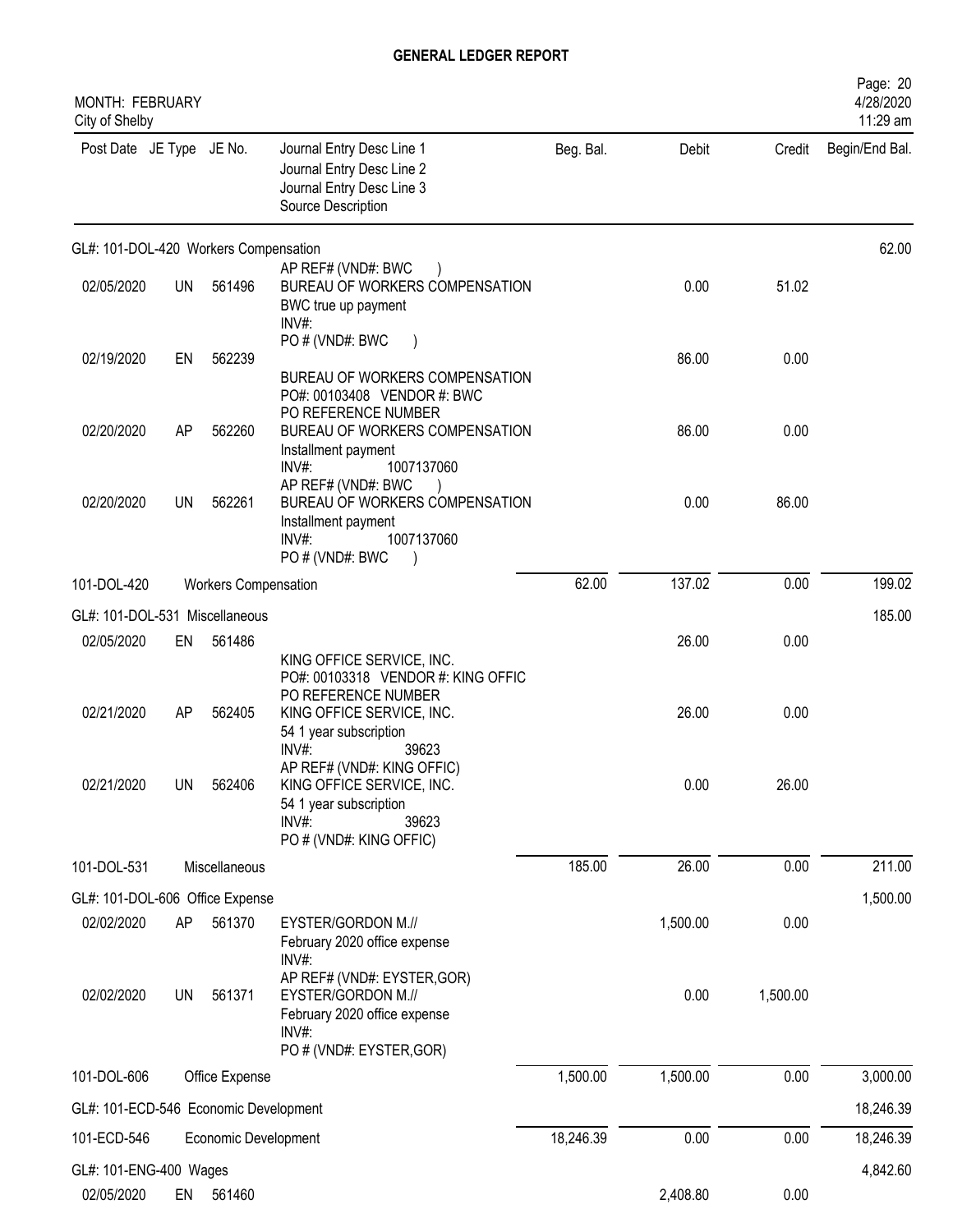| MONTH: FEBRUARY<br>City of Shelby |           |           |                                                                                                                                    |           |          |          | Page: 21<br>4/28/2020<br>11:29 am |
|-----------------------------------|-----------|-----------|------------------------------------------------------------------------------------------------------------------------------------|-----------|----------|----------|-----------------------------------|
| Post Date JE Type JE No.          |           |           | Journal Entry Desc Line 1<br>Journal Entry Desc Line 2<br>Journal Entry Desc Line 3<br>Source Description                          | Beg. Bal. | Debit    | Credit   | Begin/End Bal.                    |
| GL#: 101-ENG-400 Wages            |           |           |                                                                                                                                    |           |          |          | 4,842.60                          |
| 02/05/2020                        | AP        | 561462    | CITY PAYROLL FUND<br>PO#: 00103310 VENDOR #: CITY PAYRO<br>PO REFERENCE NUMBER<br><b>CITY PAYROLL FUND</b><br>Wages 1/19/20-2/1/20 |           | 2,408.80 | 0.00     |                                   |
| 02/05/2020                        | <b>UN</b> | 561463    | INV#:<br>AP REF# (VND#: CITY PAYRO)<br><b>CITY PAYROLL FUND</b><br>Wages 1/19/20-2/1/20<br>$INV#$ :                                |           | 0.00     | 2,408.80 |                                   |
| 02/19/2020                        | EN        | 562240    | PO # (VND#: CITY PAYRO)<br><b>CITY PAYROLL FUND</b>                                                                                |           | 2,433.80 | 0.00     |                                   |
| 02/19/2020                        | AP        | 562242    | PO#: 00103409 VENDOR #: CITY PAYRO<br>PO REFERENCE NUMBER<br><b>CITY PAYROLL FUND</b><br>Wages 2/2/20-2/15/20<br>INV#:             |           | 2,433.80 | 0.00     |                                   |
| 02/19/2020                        | UN        | 562243    | AP REF# (VND#: CITY PAYRO)<br>CITY PAYROLL FUND<br>Wages 2/2/20-2/15/20<br>INV#<br>PO # (VND#: CITY PAYRO)                         |           | 0.00     | 2,433.80 |                                   |
| 101-ENG-400                       |           | Wages     |                                                                                                                                    | 4,842.60  | 4,842.60 | 0.00     | 9,685.20                          |
|                                   |           |           | GL#: 101-ENG-415 Public Employees Retire.System                                                                                    |           |          |          | 768.36                            |
| 02/10/2020                        | EN        | 561809    | OH PUBLIC EMPLOYEES RETIREMENT                                                                                                     |           | 674.47   | 0.00     |                                   |
| 02/10/2020                        | AP        | 561845    | PO#: 00103353 VENDOR #: OPERS<br>PO REFERENCE NUMBER<br>OH PUBLIC EMPLOYEES RETIREMENT<br>Employer portion 12/22/19-<br>$INV#$ :   |           | 674.47   | 0.00     |                                   |
| 02/10/2020                        | UN        | 561846    | AP REF# (VND#: OPERS )<br>OH PUBLIC EMPLOYEES RETIREMENT<br>Employer portion 12/22/19-<br>$INV#$ :<br>PO # (VND#: OPERS            |           | 0.00     | 674.47   |                                   |
| 101-ENG-415                       |           |           | Public Employees Retire.System                                                                                                     | 768.36    | 674.47   | 0.00     | 1,442.83                          |
| GL#: 101-ENG-417 FICA             |           |           |                                                                                                                                    |           |          |          | 70.22                             |
| 02/05/2020                        |           | EN 561461 | PAYROLL FUND                                                                                                                       |           | 34.93    | 0.00     |                                   |
| 02/05/2020                        | AP.       | 561464    | PO#: 00103311 VENDOR #: PAYROLL FU<br>PO REFERENCE NUMBER<br>PAYROLL FUND<br>FICA 1/19/20-2/1/20<br>$INV#$ :                       |           | 34.93    | 0.00     |                                   |
| 02/05/2020                        | UN        | 561465    | AP REF# (VND#: PAYROLL FU)<br>PAYROLL FUND<br>FICA 1/19/20-2/1/20                                                                  |           | 0.00     | 34.93    |                                   |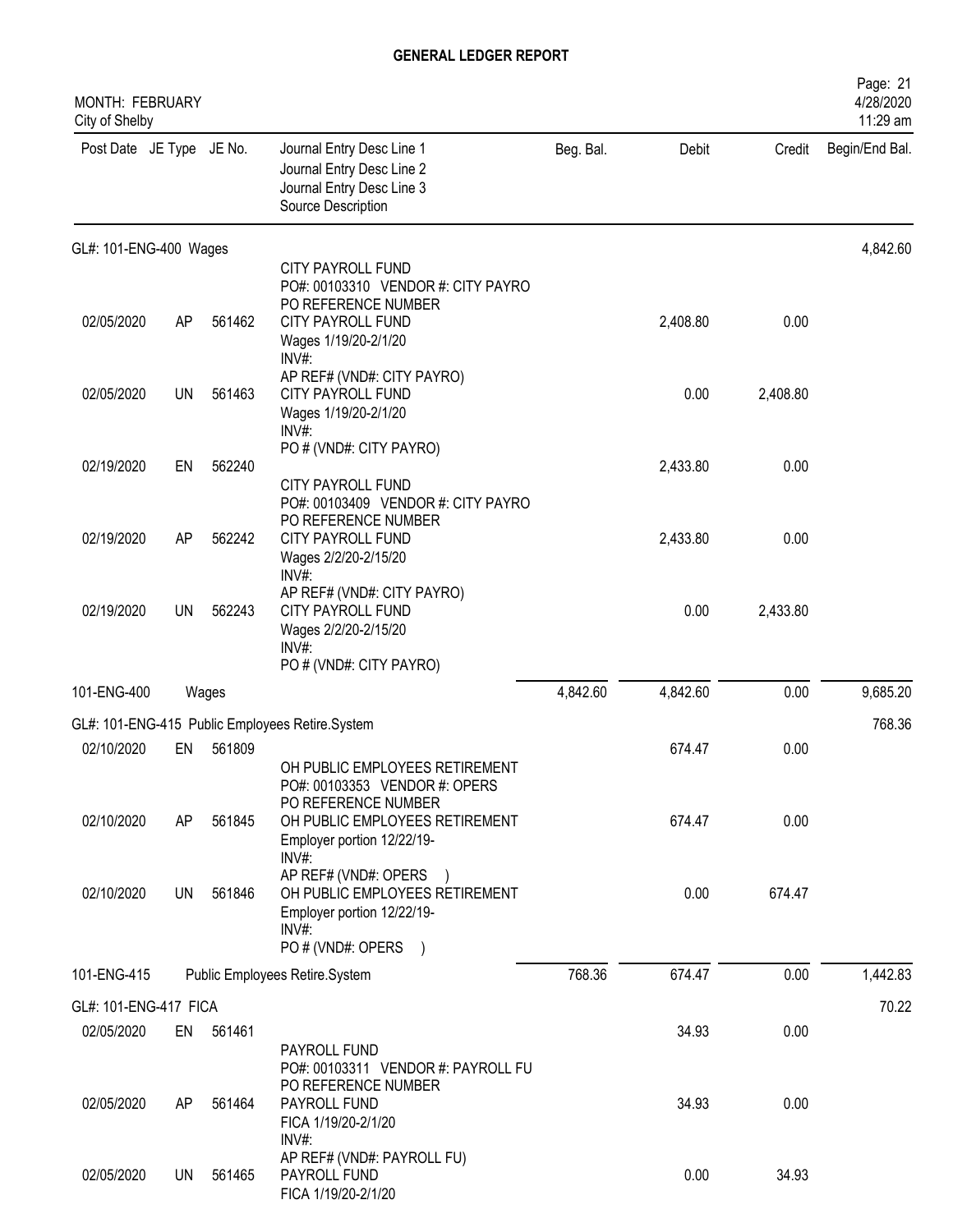| MONTH: FEBRUARY<br>City of Shelby              |             |                 |                                                                                                             |           |          |          | Page: 22<br>4/28/2020<br>11:29 am |
|------------------------------------------------|-------------|-----------------|-------------------------------------------------------------------------------------------------------------|-----------|----------|----------|-----------------------------------|
| Post Date JE Type JE No.                       |             |                 | Journal Entry Desc Line 1<br>Journal Entry Desc Line 2<br>Journal Entry Desc Line 3<br>Source Description   | Beg. Bal. | Debit    | Credit   | Begin/End Bal.                    |
| GL#: 101-ENG-417 FICA                          |             |                 |                                                                                                             |           |          |          | 70.22                             |
|                                                |             |                 | INV#:<br>PO # (VND#: PAYROLL FU)                                                                            |           |          |          |                                   |
| 02/19/2020                                     | EN          | 562241          |                                                                                                             |           | 35.29    | 0.00     |                                   |
| 02/19/2020                                     | AP          | 562244          | PAYROLL FUND<br>PO#: 00103410 VENDOR #: PAYROLL FU<br>PO REFERENCE NUMBER<br>PAYROLL FUND                   |           | 35.29    | 0.00     |                                   |
|                                                |             |                 | FICA 2/2/20-2/15/20<br>INV#:                                                                                |           |          |          |                                   |
| 02/19/2020                                     | UN          | 562245          | AP REF# (VND#: PAYROLL FU)<br>PAYROLL FUND<br>FICA 2/2/20-2/15/20<br>INV#:<br>PO # (VND#: PAYROLL FU)       |           | 0.00     | 35.29    |                                   |
| 101-ENG-417                                    | <b>FICA</b> |                 |                                                                                                             | 70.22     | 70.22    | 0.00     | 140.44                            |
|                                                |             |                 |                                                                                                             |           |          |          | 1,691.21                          |
| GL#: 101-ENG-418 Hospitalization<br>02/02/2020 | AP          | 561376          | JEFFERSON HEALTH PLAN                                                                                       |           | 1,691.21 | 0.00     |                                   |
|                                                |             |                 | Acct 19-OME095<br>INV#:                                                                                     |           |          |          |                                   |
| 02/02/2020                                     | <b>UN</b>   | 561377          | AP REF# (VND#: JEFFERSON)<br>JEFFERSON HEALTH PLAN<br>Acct 19-OME095<br>$INV#$ :                            |           | 0.00     | 1,691.21 |                                   |
| 02/25/2020                                     | EN          | 562485          | PO # (VND#: JEFFERSON)<br>JEFFERSON HEALTH PLAN<br>PO#: 00103431 VENDOR #: JEFFERSON<br>PO REFERENCE NUMBER |           | 1,691.21 | 0.00     |                                   |
| 101-ENG-418                                    |             | Hospitalization |                                                                                                             | 1,691.21  | 1,691.21 | 0.00     | 3,382.42                          |
|                                                |             |                 |                                                                                                             |           |          |          |                                   |
| GL#: 101-ENG-419 Life Insurance                | AP          | 561372          | AMERICAN UNITED LIFE INS CO                                                                                 |           | 12.00    | 0.00     | 12.00                             |
| 02/02/2020                                     |             |                 | Policy G 00608125-0002-000<br>INV#:<br>AP REF# (VND#: AMERICAN U)                                           |           |          |          |                                   |
| 02/02/2020                                     | <b>UN</b>   | 561373          | AMERICAN UNITED LIFE INS CO<br>Policy G 00608125-0002-000<br>INV#:                                          |           | 0.00     | 12.00    |                                   |
| 02/25/2020                                     | EN          | 562486          | PO # (VND#: AMERICAN U)                                                                                     |           | 12.00    | 0.00     |                                   |
|                                                |             |                 | AMERICAN UNITED LIFE INS CO<br>PO#: 00103432 VENDOR #: AMERICAN U<br>PO REFERENCE NUMBER                    |           |          |          |                                   |
| 101-ENG-419                                    |             | Life Insurance  |                                                                                                             | 12.00     | 12.00    | 0.00     | 24.00                             |
| GL#: 101-ENG-420 Workers Compensation          |             |                 |                                                                                                             |           |          |          | 62.00                             |
| 02/05/2020                                     | EN          | 561480          |                                                                                                             |           | 48.98    | 0.00     |                                   |
|                                                |             |                 | BUREAU OF WORKERS COMPENSATION<br>PO#: 00103312 VENDOR #: BWC                                               |           |          |          |                                   |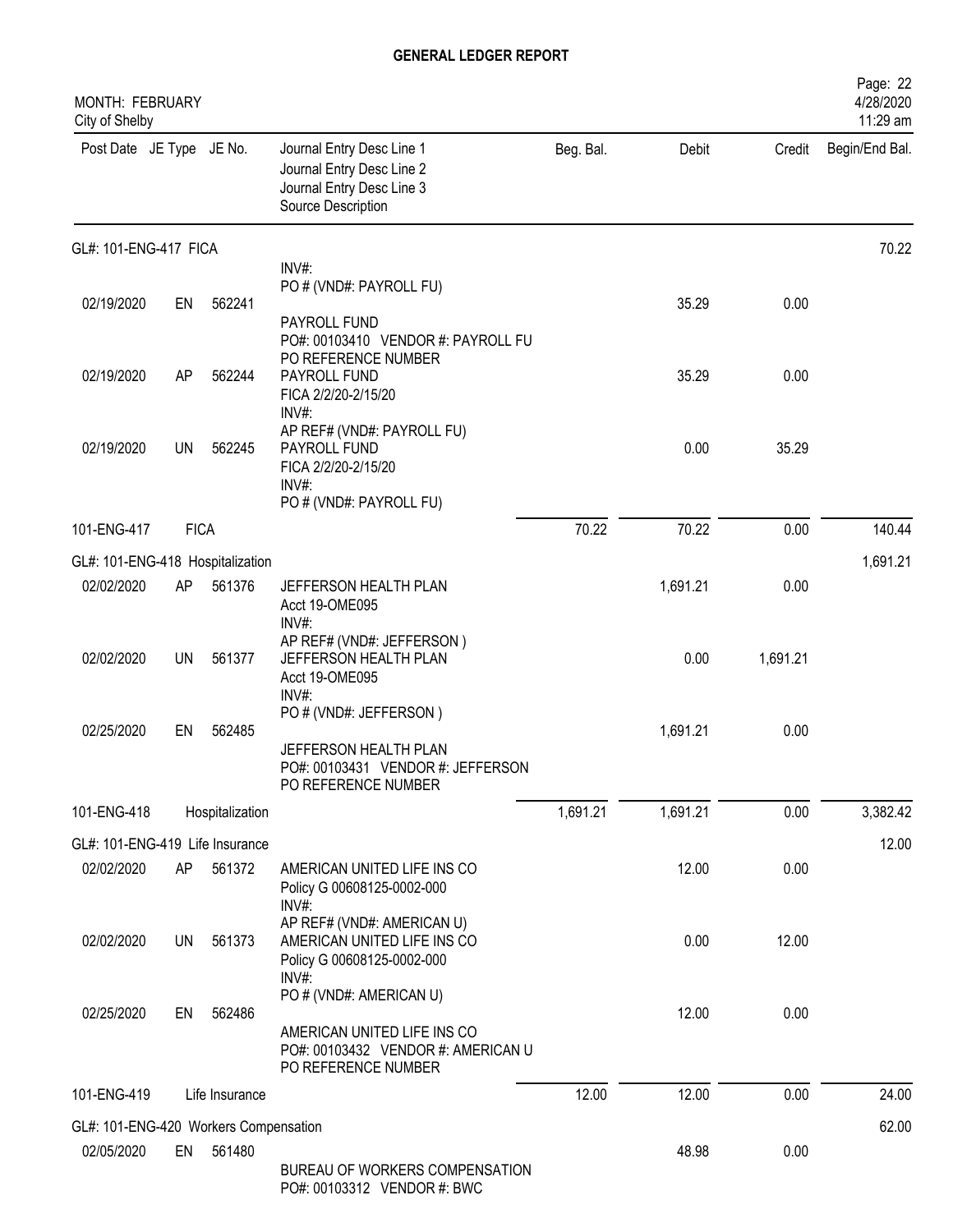| MONTH: FEBRUARY<br>City of Shelby      |           |                       |                                                                                                                       |           |        |        | Page: 23<br>4/28/2020<br>11:29 am |
|----------------------------------------|-----------|-----------------------|-----------------------------------------------------------------------------------------------------------------------|-----------|--------|--------|-----------------------------------|
| Post Date JE Type JE No.               |           |                       | Journal Entry Desc Line 1<br>Journal Entry Desc Line 2<br>Journal Entry Desc Line 3<br>Source Description             | Beg. Bal. | Debit  | Credit | Begin/End Bal.                    |
| GL#: 101-ENG-420 Workers Compensation  |           |                       |                                                                                                                       |           |        |        | 62.00                             |
| 02/05/2020                             | AP        | 561495                | PO REFERENCE NUMBER<br>BUREAU OF WORKERS COMPENSATION<br>BWC true up payment<br>INV#:                                 |           | 48.98  | 0.00   |                                   |
| 02/05/2020                             | UN        | 561496                | AP REF# (VND#: BWC<br>BUREAU OF WORKERS COMPENSATION<br>BWC true up payment<br>INV#:                                  |           | 0.00   | 48.98  |                                   |
| 02/19/2020                             | EN        | 562239                | PO # (VND#: BWC<br>BUREAU OF WORKERS COMPENSATION<br>PO#: 00103408 VENDOR #: BWC                                      |           | 83.00  | 0.00   |                                   |
| 02/20/2020                             | AP        | 562260                | PO REFERENCE NUMBER<br>BUREAU OF WORKERS COMPENSATION<br>Installment payment<br>1007137060<br>INV#                    |           | 83.00  | 0.00   |                                   |
| 02/20/2020                             | <b>UN</b> | 562261                | AP REF# (VND#: BWC<br>BUREAU OF WORKERS COMPENSATION<br>Installment payment<br>INV#:<br>1007137060<br>PO#(VND#: BWC   |           | 0.00   | 83.00  |                                   |
| 101-ENG-420                            |           | Workers Compensation  |                                                                                                                       | 62.00     | 131.98 | 0.00   | 193.98                            |
| GL#: 101-ENG-428 Telephone             |           |                       |                                                                                                                       |           |        |        | 189.62                            |
| 101-ENG-428                            |           | Telephone             |                                                                                                                       | 189.62    | 0.00   | 0.00   | 189.62                            |
| GL#: 101-ENG-473 Office Supplies       |           |                       |                                                                                                                       |           |        |        | 26.48                             |
| 101-ENG-473                            |           | Office Supplies       |                                                                                                                       | 26.48     | 0.00   | 0.00   | 26.48                             |
| GL#: 101-ENG-484 Fuel, Autos-Equipment |           |                       |                                                                                                                       |           |        |        | 75.00                             |
| 02/10/2020                             | EN        | 561811                | COLE DISTRIBUTING INC.<br>PO#: 00103355 VENDOR #: COLE DISTR<br>PO REFERENCE NUMBER                                   |           | 50.00  | 0.00   |                                   |
| 02/10/2020                             | AP        | 561827                | COLE DISTRIBUTING INC.<br>Fuel charges January 2020<br>INV#:                                                          |           | 50.00  | 0.00   |                                   |
| 02/10/2020                             | <b>UN</b> | 561828                | AP REF# (VND#: COLE DISTR)<br>COLE DISTRIBUTING INC.<br>Fuel charges January 2020<br>INV#:<br>PO # (VND#: COLE DISTR) |           | 0.00   | 50.00  |                                   |
| 101-ENG-484                            |           | Fuel, Autos-Equipment |                                                                                                                       | 75.00     | 50.00  | 0.00   | 125.00                            |
| GL#: 101-ENG-486 Maintenance Equipment |           |                       |                                                                                                                       |           |        |        | 9.69                              |
| 02/07/2020                             | EN        | 561779                | MT BUSINESS TECHNOLOGIES, INC.<br>PO#: 00103337 VENDOR #: MT BUS TEC                                                  |           | 22.00  | 0.00   |                                   |
| 02/20/2020                             | AP.       | 562283                | PO REFERENCE NUMBER<br>MT BUSINESS TECHNOLOGIES, INC.                                                                 |           | 14.58  | 0.00   |                                   |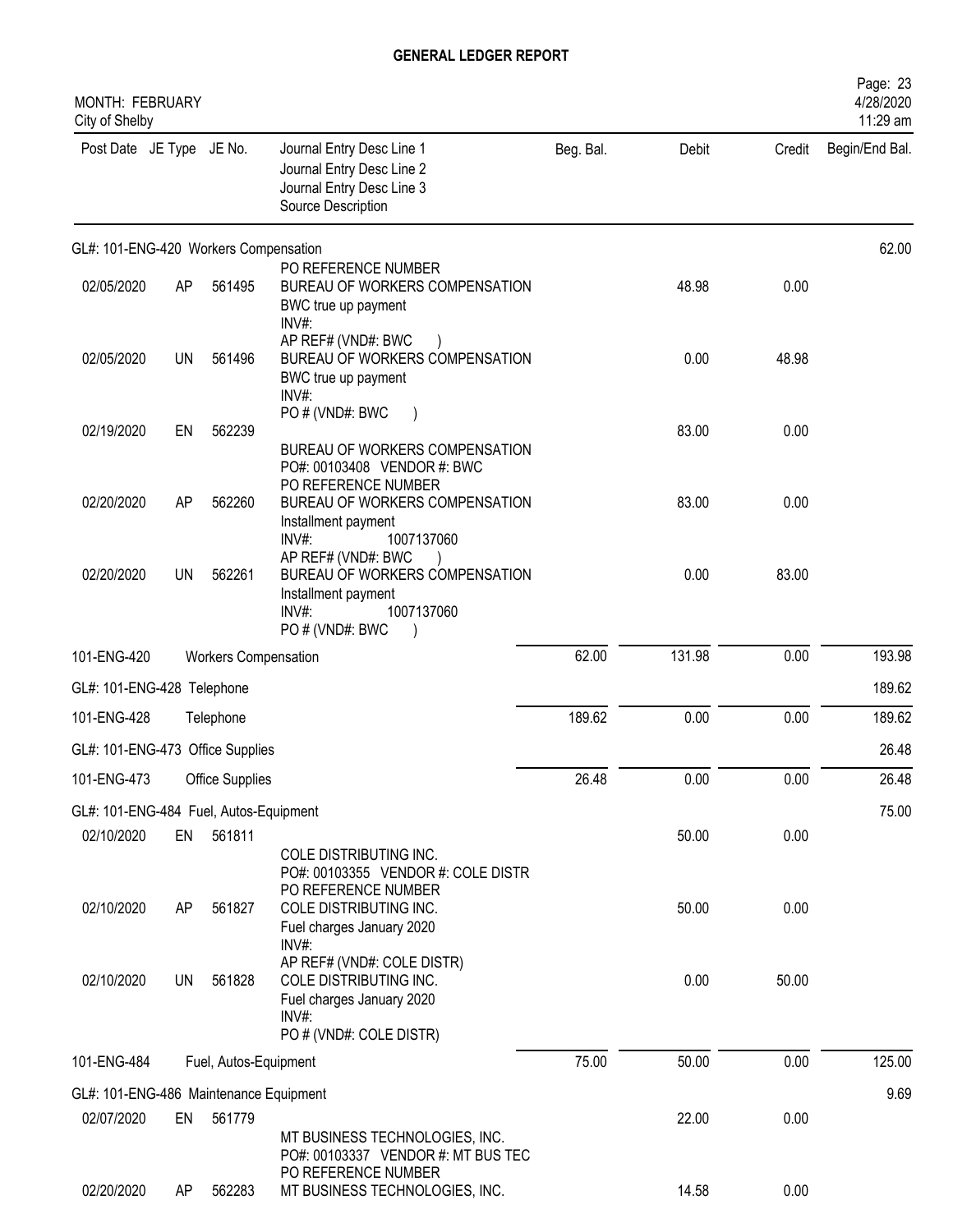| <b>MONTH: FEBRUARY</b><br>City of Shelby |           |                       |                                                                                                                                                                                    |           |           |          | Page: 24<br>4/28/2020<br>11:29 am |
|------------------------------------------|-----------|-----------------------|------------------------------------------------------------------------------------------------------------------------------------------------------------------------------------|-----------|-----------|----------|-----------------------------------|
| Post Date JE Type JE No.                 |           |                       | Journal Entry Desc Line 1<br>Journal Entry Desc Line 2<br>Journal Entry Desc Line 3<br>Source Description                                                                          | Beg. Bal. | Debit     | Credit   | Begin/End Bal.                    |
| GL#: 101-ENG-486 Maintenance Equipment   |           |                       |                                                                                                                                                                                    |           |           |          | 9.69                              |
| 02/20/2020                               | <b>UN</b> | 562284                | contract 6079528-01<br>$INV#$ :<br>IN316677<br>AP REF# (VND#: MT BUS TEC)<br>MT BUSINESS TECHNOLOGIES, INC.<br>contract 6079528-01<br>INV#:<br>IN316677<br>PO # (VND#: MT BUS TEC) |           | 0.00      | 22.00    |                                   |
| 101-ENG-486                              |           | Maintenance Equipment |                                                                                                                                                                                    | 9.69      | 14.58     | 0.00     | 24.27                             |
| GL#: 101-ENG-500 Engineering             |           |                       |                                                                                                                                                                                    |           |           |          | 3,475.00                          |
| 02/06/2020                               | AP        | 561668                | F. E. KROCKA AND ASSOC. INC.<br>ADA transition plan<br>INV#:<br>41544                                                                                                              |           | 520.00    | 0.00     |                                   |
| 02/06/2020                               | UN        | 561669                | AP REF# (VND#: KROCKA/F.E)<br>F. E. KROCKA AND ASSOC. INC.<br>ADA transition plan<br>$INV#$ :<br>41544                                                                             |           | 0.00      | 520.00   |                                   |
| 02/06/2020                               | AP        | 561674                | PO # (VND#: KROCKA/F.E)<br>F. E. KROCKA AND ASSOC. INC.<br>Engineering services<br>INV#:<br>41547                                                                                  |           | 1,125.00  | 0.00     |                                   |
| 02/06/2020                               | <b>UN</b> | 561675                | AP REF# (VND#: KROCKA/F.E)<br>F. E. KROCKA AND ASSOC. INC.<br><b>Engineering services</b><br>$INV#$ :<br>41547<br>PO # (VND#: KROCKA/F.E)                                          |           | 0.00      | 1,125.00 |                                   |
| 101-ENG-500                              |           | Engineering           |                                                                                                                                                                                    | 3,475.00  | 1,645.00  | 0.00     | 5,120.00                          |
| GL#: 101-ENG-528 Postage                 |           |                       |                                                                                                                                                                                    |           |           |          | 110.33                            |
| 101-ENG-528                              |           | Postage               |                                                                                                                                                                                    | 110.33    | 0.00      | 0.00     | 110.33                            |
| GL#: 101-ENG-531 Miscellaneous           |           |                       |                                                                                                                                                                                    |           |           |          | 0.00                              |
| 02/05/2020                               | EN        | 561486                | KING OFFICE SERVICE, INC.<br>PO#: 00103318 VENDOR #: KING OFFIC                                                                                                                    |           | 52.00     | 0.00     |                                   |
| 02/21/2020                               | AP        | 562405                | PO REFERENCE NUMBER<br>KING OFFICE SERVICE, INC.<br>54 1 year subscription<br>INV#:<br>39623                                                                                       |           | 52.00     | 0.00     |                                   |
| 02/21/2020                               | <b>UN</b> | 562406                | AP REF# (VND#: KING OFFIC)<br>KING OFFICE SERVICE, INC.<br>54 1 year subscription<br>INV#:<br>39623<br>PO # (VND#: KING OFFIC)                                                     |           | 0.00      | 52.00    |                                   |
| 101-ENG-531                              |           | Miscellaneous         |                                                                                                                                                                                    | 0.00      | 52.00     | 0.00     | 52.00                             |
| GL#: 101-FIR-400 Wages                   |           |                       |                                                                                                                                                                                    |           |           |          | 65,789.03                         |
| 02/05/2020                               |           | EN 561460             | <b>CITY PAYROLL FUND</b><br>PO#: 00103310 VENDOR #: CITY PAYRO                                                                                                                     |           | 32,479.85 | 0.00     |                                   |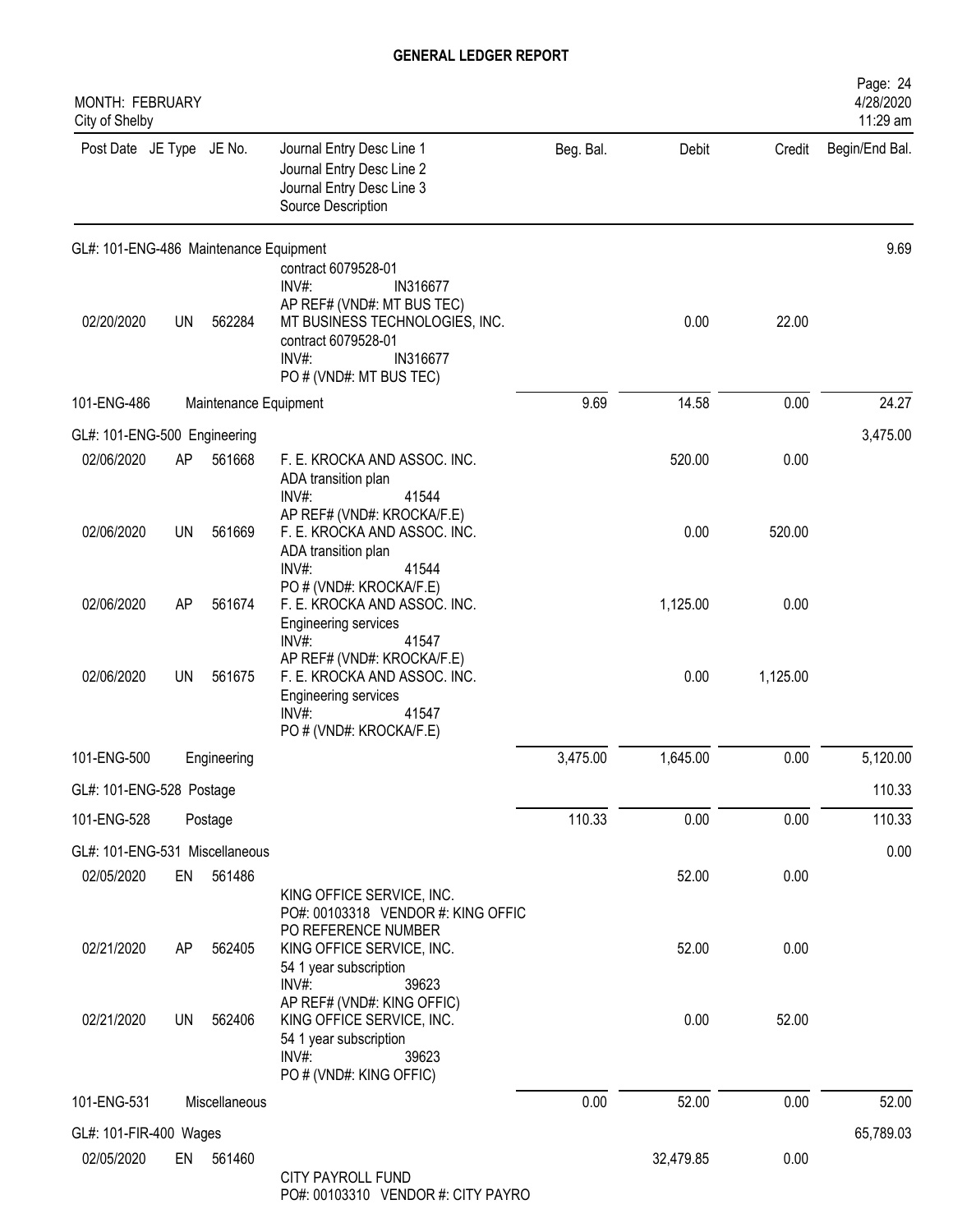| <b>MONTH: FEBRUARY</b><br>City of Shelby |           |                     |                                                                                                                    |           |           |           | Page: 25<br>4/28/2020<br>11:29 am |
|------------------------------------------|-----------|---------------------|--------------------------------------------------------------------------------------------------------------------|-----------|-----------|-----------|-----------------------------------|
| Post Date JE Type JE No.                 |           |                     | Journal Entry Desc Line 1<br>Journal Entry Desc Line 2<br>Journal Entry Desc Line 3<br>Source Description          | Beg. Bal. | Debit     | Credit    | Begin/End Bal.                    |
| GL#: 101-FIR-400 Wages                   |           |                     |                                                                                                                    |           |           |           | 65,789.03                         |
| 02/05/2020                               | AP        | 561462              | PO REFERENCE NUMBER<br><b>CITY PAYROLL FUND</b><br>Wages 1/19/20-2/1/20<br>$INV#$ :                                |           | 32,479.85 | 0.00      |                                   |
| 02/05/2020                               | <b>UN</b> | 561463              | AP REF# (VND#: CITY PAYRO)<br>CITY PAYROLL FUND<br>Wages 1/19/20-2/1/20<br>INV#:                                   |           | 0.00      | 32,479.85 |                                   |
| 02/19/2020                               | EN        | 562240              | PO # (VND#: CITY PAYRO)<br><b>CITY PAYROLL FUND</b>                                                                |           | 30,046.38 | 0.00      |                                   |
| 02/19/2020                               | AP        | 562242              | PO#: 00103409 VENDOR #: CITY PAYRO<br>PO REFERENCE NUMBER<br>CITY PAYROLL FUND<br>Wages 2/2/20-2/15/20<br>INV#:    |           | 30,046.38 | 0.00      |                                   |
| 02/19/2020                               | <b>UN</b> | 562243              | AP REF# (VND#: CITY PAYRO)<br><b>CITY PAYROLL FUND</b><br>Wages 2/2/20-2/15/20<br>INV#                             |           | 0.00      | 30,046.38 |                                   |
| 101-FIR-400                              | Wages     |                     | PO # (VND#: CITY PAYRO)                                                                                            | 65,789.03 | 62,526.23 | 0.00      | 128,315.26                        |
| GL#: 101-FIR-408 Part-Pay Fire Wages     |           |                     |                                                                                                                    |           |           |           | 748.80                            |
| 02/05/2020                               | EN        | 561460              |                                                                                                                    |           | 873.60    | 0.00      |                                   |
|                                          |           |                     | <b>CITY PAYROLL FUND</b><br>PO#: 00103310 VENDOR #: CITY PAYRO<br>PO REFERENCE NUMBER                              |           |           |           |                                   |
| 02/05/2020                               | AP        | 561462              | <b>CITY PAYROLL FUND</b><br>Wages 1/19/20-2/1/20<br>$INV#$ :                                                       |           | 873.60    | 0.00      |                                   |
| 02/05/2020                               | UN        | 561463              | AP REF# (VND#: CITY PAYRO)<br><b>CITY PAYROLL FUND</b><br>Wages 1/19/20-2/1/20<br>INV#:<br>PO # (VND#: CITY PAYRO) |           | 0.00      | 873.60    |                                   |
| 101-FIR-408                              |           | Part-Pay Fire Wages |                                                                                                                    | 748.80    | 873.60    | 0.00      | 1,622.40                          |
|                                          |           |                     | GL#: 101-FIR-415 Public Employees Retire.System                                                                    |           |           |           | 92.60                             |
| 02/10/2020                               | EN        | 561809              | OH PUBLIC EMPLOYEES RETIREMENT<br>PO#: 00103353 VENDOR #: OPERS                                                    |           | 27.97     | 0.00      |                                   |
| 02/10/2020                               | AP        | 561845              | PO REFERENCE NUMBER<br>OH PUBLIC EMPLOYEES RETIREMENT<br>Employer portion 12/22/19-<br>INV#:                       |           | 27.97     | 0.00      |                                   |
| 02/10/2020                               | UN        | 561846              | AP REF# (VND#: OPERS<br>OH PUBLIC EMPLOYEES RETIREMENT<br>Employer portion 12/22/19-<br>INV#:                      |           | 0.00      | 27.97     |                                   |
|                                          |           |                     | PO # (VND#: OPERS                                                                                                  |           |           |           |                                   |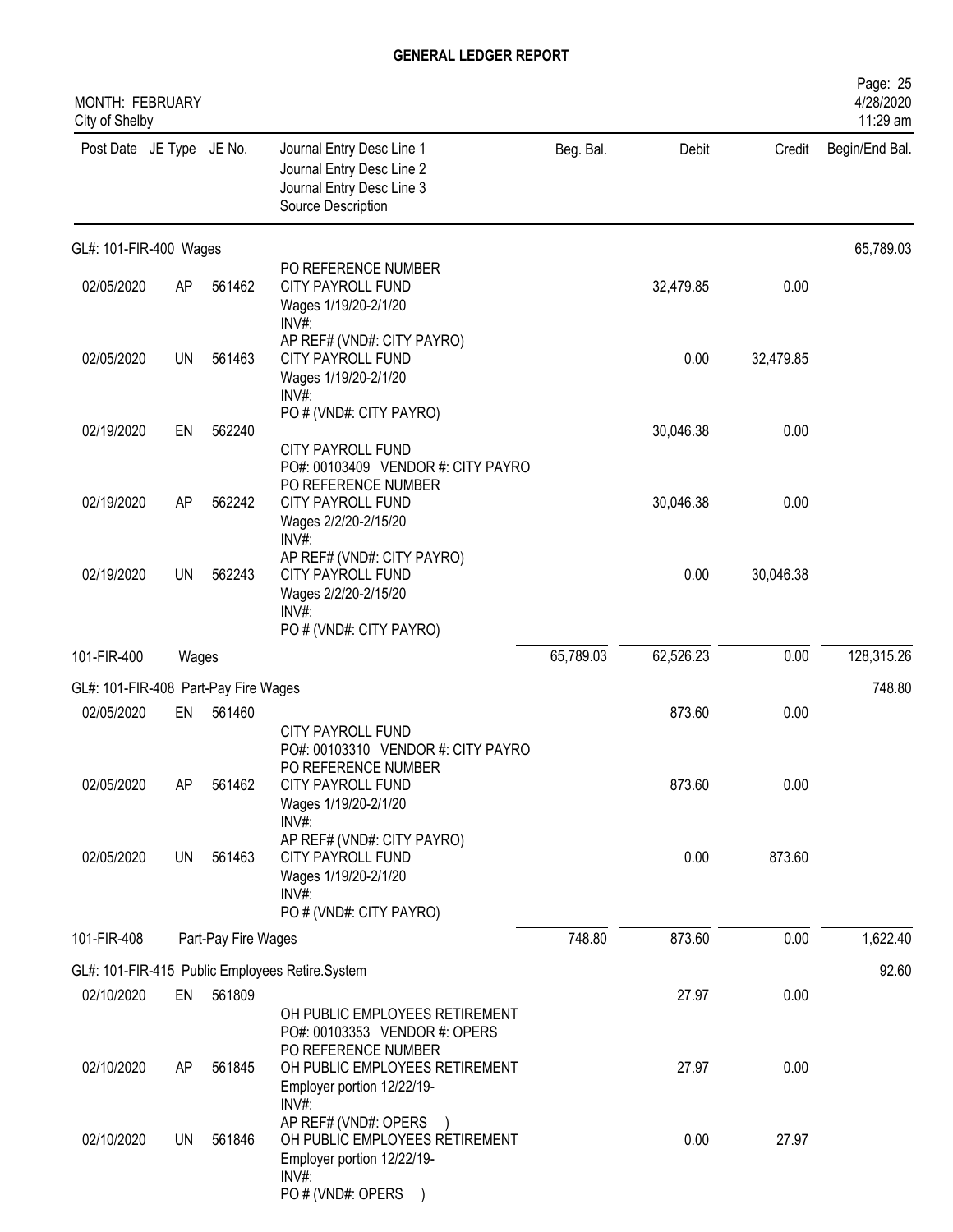| <b>MONTH: FEBRUARY</b><br>City of Shelby |             |                 |                                                                                                                  |           |           |           | Page: 26<br>4/28/2020<br>11:29 am |
|------------------------------------------|-------------|-----------------|------------------------------------------------------------------------------------------------------------------|-----------|-----------|-----------|-----------------------------------|
| Post Date JE Type JE No.                 |             |                 | Journal Entry Desc Line 1<br>Journal Entry Desc Line 2<br>Journal Entry Desc Line 3<br>Source Description        | Beg. Bal. | Debit     | Credit    | Begin/End Bal.                    |
| 101-FIR-415                              |             |                 | Public Employees Retire.System                                                                                   | 92.60     | 27.97     | 0.00      | 120.57                            |
| GL#: 101-FIR-417 FICA                    |             |                 |                                                                                                                  |           |           |           | 935.35                            |
| 02/05/2020                               | EN          | 561461          |                                                                                                                  |           | 489.90    | 0.00      |                                   |
| 02/05/2020                               | AP          | 561464          | PAYROLL FUND<br>PO#: 00103311 VENDOR #: PAYROLL FU<br>PO REFERENCE NUMBER<br>PAYROLL FUND<br>FICA 1/19/20-2/1/20 |           | 489.90    | 0.00      |                                   |
| 02/05/2020                               | <b>UN</b>   | 561465          | INV#:<br>AP REF# (VND#: PAYROLL FU)<br>PAYROLL FUND<br>FICA 1/19/20-2/1/20<br>INV#                               |           | 0.00      | 489.90    |                                   |
| 02/19/2020                               | EN          | 562241          | PO # (VND#: PAYROLL FU)<br>PAYROLL FUND                                                                          |           | 401.10    | 0.00      |                                   |
| 02/19/2020                               | AP          | 562244          | PO#: 00103410 VENDOR #: PAYROLL FU<br>PO REFERENCE NUMBER<br>PAYROLL FUND<br>FICA 2/2/20-2/15/20<br>INV#:        |           | 401.10    | 0.00      |                                   |
| 02/19/2020                               | <b>UN</b>   | 562245          | AP REF# (VND#: PAYROLL FU)<br>PAYROLL FUND<br>FICA 2/2/20-2/15/20<br>INV#:                                       |           | 0.00      | 401.10    |                                   |
|                                          |             |                 | PO # (VND#: PAYROLL FU)                                                                                          | 935.35    | 891.00    | 0.00      | 1,826.35                          |
| 101-FIR-417                              | <b>FICA</b> |                 |                                                                                                                  |           |           |           |                                   |
| GL#: 101-FIR-418 Hospitalization         |             |                 |                                                                                                                  |           |           |           | 19,215.98                         |
| 02/02/2020                               | AΡ          | 561376          | JEFFERSON HEALTH PLAN<br>Acct 19-OME095<br>$INV#$ :                                                              |           | 19,215.98 | 0.00      |                                   |
| 02/02/2020                               | <b>UN</b>   | 561377          | AP REF# (VND#: JEFFERSON)<br>JEFFERSON HEALTH PLAN<br>Acct 19-OME095<br>INV#:                                    |           | 0.00      | 19,215.98 |                                   |
| 02/25/2020                               | EN          | 562485          | PO # (VND#: JEFFERSON)<br>JEFFERSON HEALTH PLAN<br>PO#: 00103431 VENDOR #: JEFFERSON<br>PO REFERENCE NUMBER      |           | 19,215.98 | 0.00      |                                   |
| 101-FIR-418                              |             | Hospitalization |                                                                                                                  | 19,215.98 | 19,215.98 | 0.00      | 38,431.96                         |
| GL#: 101-FIR-419 Life Insurance          |             |                 |                                                                                                                  |           |           |           | 156.00                            |
| 02/02/2020                               | AP          | 561372          | AMERICAN UNITED LIFE INS CO<br>Policy G 00608125-0002-000                                                        |           | 156.00    | 0.00      |                                   |
| 02/02/2020                               | UN          | 561373          | INV#:<br>AP REF# (VND#: AMERICAN U)<br>AMERICAN UNITED LIFE INS CO<br>Policy G 00608125-0002-000<br>INV#:        |           | 0.00      | 156.00    |                                   |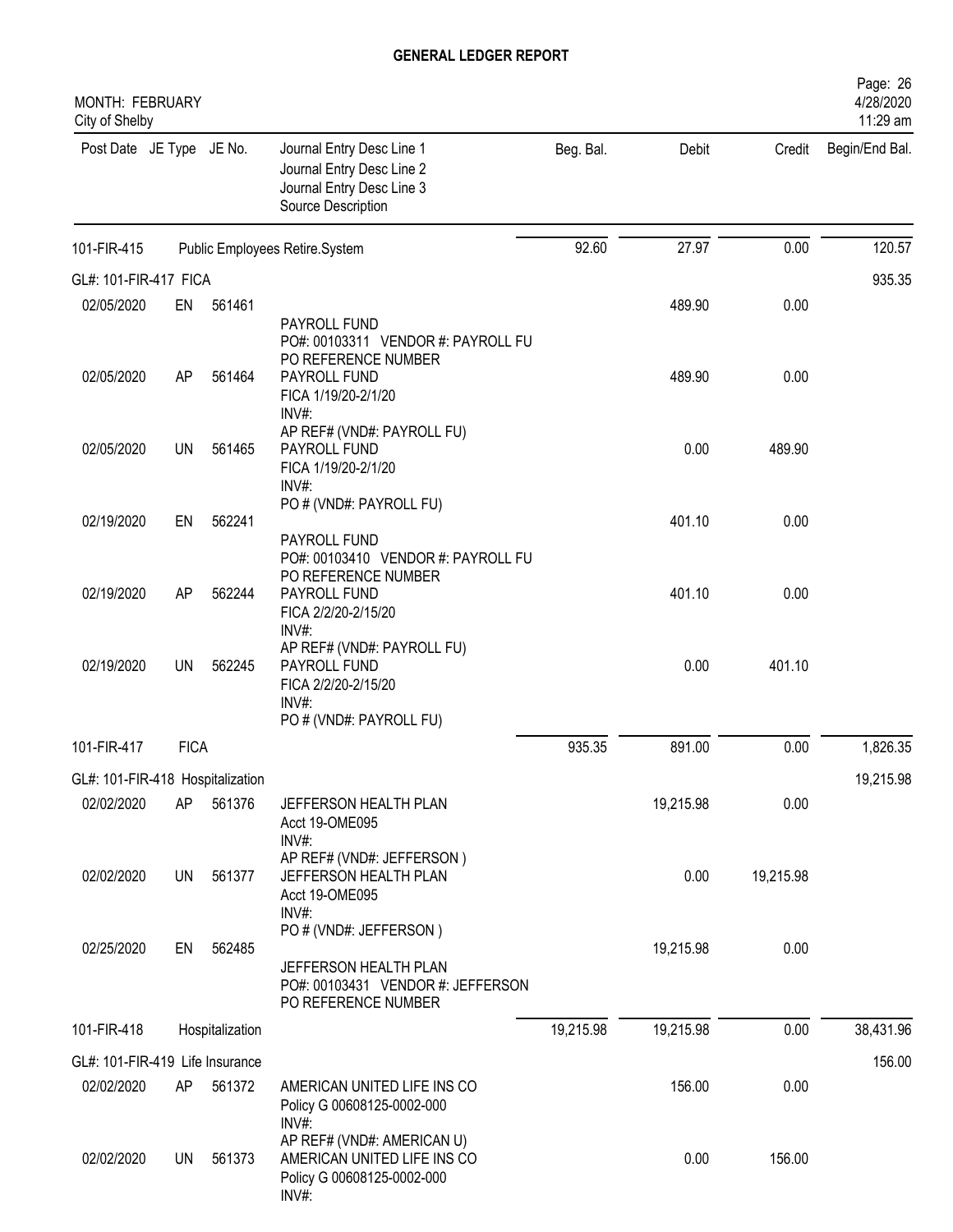| MONTH: FEBRUARY<br>City of Shelby     |           |                             |                                                                                                                                            |           |          |          | Page: 27<br>4/28/2020<br>11:29 am |
|---------------------------------------|-----------|-----------------------------|--------------------------------------------------------------------------------------------------------------------------------------------|-----------|----------|----------|-----------------------------------|
| Post Date JE Type JE No.              |           |                             | Journal Entry Desc Line 1<br>Journal Entry Desc Line 2<br>Journal Entry Desc Line 3<br>Source Description                                  | Beg. Bal. | Debit    | Credit   | Begin/End Bal.                    |
| GL#: 101-FIR-419 Life Insurance       |           |                             |                                                                                                                                            |           |          |          | 156.00                            |
| 02/25/2020                            | EN        | 562486                      | PO # (VND#: AMERICAN U)<br>AMERICAN UNITED LIFE INS CO<br>PO#: 00103432 VENDOR #: AMERICAN U<br>PO REFERENCE NUMBER                        |           | 156.00   | 0.00     |                                   |
| 101-FIR-419                           |           | Life Insurance              |                                                                                                                                            | 156.00    | 156.00   | 0.00     | 312.00                            |
| GL#: 101-FIR-420 Workers Compensation |           |                             |                                                                                                                                            |           |          |          | 1,384.00                          |
| 02/05/2020                            | EN        | 561480                      | BUREAU OF WORKERS COMPENSATION<br>PO#: 00103312 VENDOR #: BWC                                                                              |           | 755.14   | 0.00     |                                   |
| 02/05/2020                            | AP        | 561495                      | PO REFERENCE NUMBER<br>BUREAU OF WORKERS COMPENSATION<br>BWC true up payment<br>INV#:                                                      |           | 755.14   | 0.00     |                                   |
| 02/05/2020                            | UN.       | 561496                      | AP REF# (VND#: BWC<br>BUREAU OF WORKERS COMPENSATION<br>BWC true up payment<br>INV#                                                        |           | 0.00     | 755.14   |                                   |
| 02/19/2020                            | EN        | 562239                      | PO # (VND#: BWC<br>BUREAU OF WORKERS COMPENSATION<br>PO#: 00103408 VENDOR #: BWC                                                           |           | 1,275.00 | 0.00     |                                   |
| 02/20/2020                            | AP        | 562260                      | PO REFERENCE NUMBER<br>BUREAU OF WORKERS COMPENSATION<br>Installment payment<br>INV#<br>1007137060                                         |           | 1,275.00 | 0.00     |                                   |
| 02/20/2020                            | <b>UN</b> | 562261                      | AP REF# (VND#: BWC)<br>BUREAU OF WORKERS COMPENSATION<br>Installment payment<br>$INV#$ :<br>1007137060<br>PO # (VND#: BWC<br>$\rightarrow$ |           | 0.00     | 1,275.00 |                                   |
| 101-FIR-420                           |           | <b>Workers Compensation</b> |                                                                                                                                            | 1,384.00  | 2,030.14 | 0.00     | 3,414.14                          |
| GL#: 101-FIR-425 Natural Gas          |           |                             |                                                                                                                                            |           |          |          | 671.61                            |
| 02/14/2020                            | AP        | 562052                      | <b>COLUMBIA GAS</b><br>acct 124015720030006<br>INV#:<br>38928                                                                              |           | 639.44   | 0.00     |                                   |
| 02/14/2020                            | UN        | 562053                      | AP REF# (VND#: COL. GAS)<br><b>COLUMBIA GAS</b><br>acct 124015720030006<br>$INV#$ :<br>38928                                               |           | 0.00     | 900.00   |                                   |
| 02/25/2020                            | EN        | 562482                      | PO # (VND#: COL. GAS)<br><b>COLUMBIA GAS</b><br>PO#: 00103428 VENDOR #: COL. GAS<br>PO REFERENCE NUMBER                                    |           | 900.00   | 0.00     |                                   |
| 101-FIR-425                           |           | Natural Gas                 |                                                                                                                                            | 671.61    | 639.44   | 0.00     | 1,311.05                          |
| GL#: 101-FIR-428 Telephone            |           |                             |                                                                                                                                            |           |          |          | 554.93                            |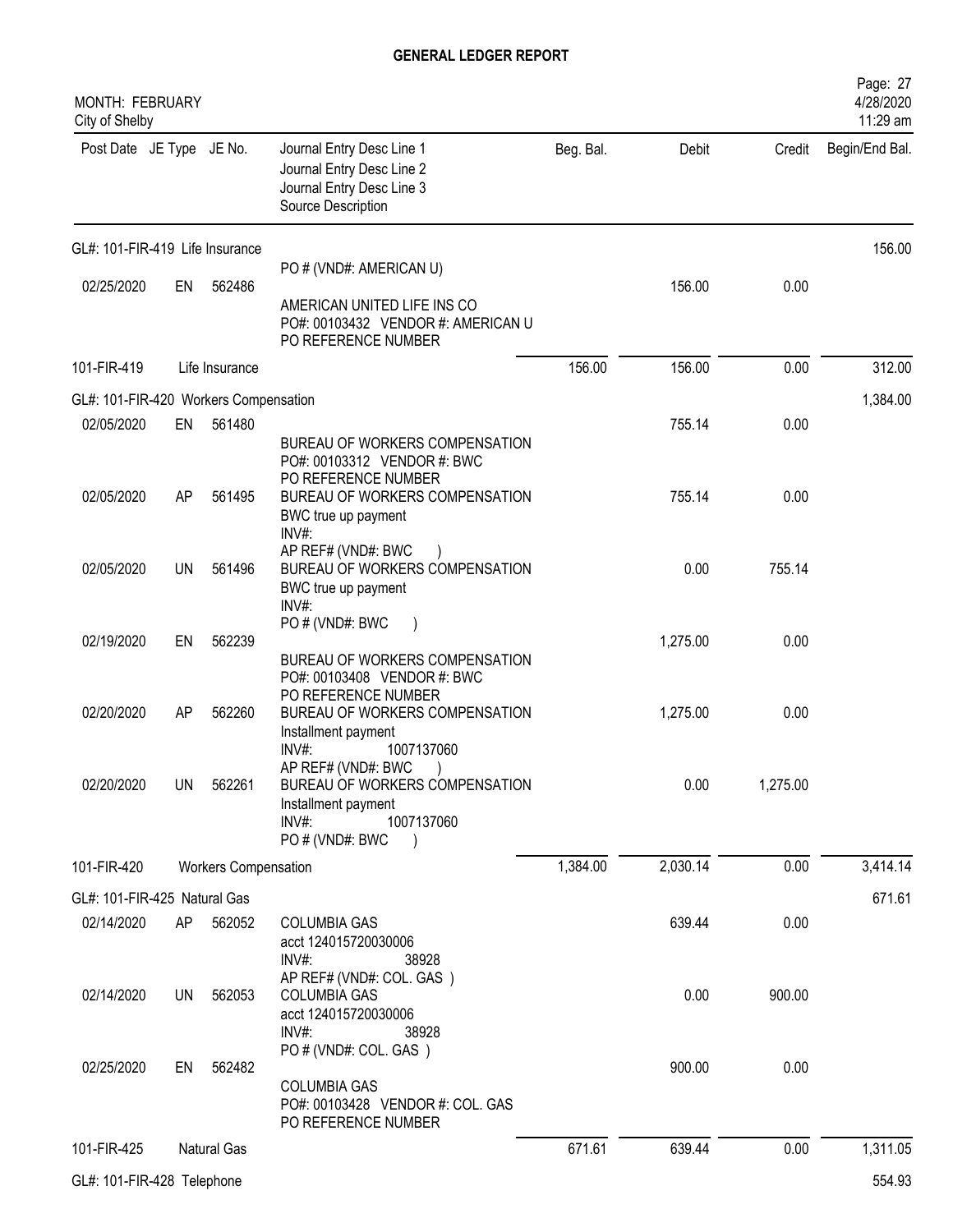| MONTH: FEBRUARY<br>City of Shelby      |           |           |                                                                                                                                                |           |          |          | Page: 28<br>4/28/2020<br>11:29 am |
|----------------------------------------|-----------|-----------|------------------------------------------------------------------------------------------------------------------------------------------------|-----------|----------|----------|-----------------------------------|
| Post Date JE Type JE No.               |           |           | Journal Entry Desc Line 1<br>Journal Entry Desc Line 2<br>Journal Entry Desc Line 3<br>Source Description                                      | Beg. Bal. | Debit    | Credit   | Begin/End Bal.                    |
| GL#: 101-FIR-428 Telephone             |           |           |                                                                                                                                                |           |          |          | 554.93                            |
| 02/26/2020                             | AP        | 562544    | CHARTER COMM HOLDINGS LLC<br>acct 01075-321600202-1001<br>$INV#$ :<br>321600202021720b<br>AP REF# (VND#: CHART COMM)                           |           | 13.51    | 0.00     |                                   |
| 02/26/2020                             | <b>UN</b> | 562545    | CHARTER COMM HOLDINGS LLC<br>acct 01075-321600202-1001<br>$INV#$ :<br>321600202021720b                                                         |           | 0.00     | 13.51    |                                   |
| 02/27/2020                             | EN        | 562648    | PO # (VND#: CHART COMM)                                                                                                                        |           | 21.80    | 0.00     |                                   |
|                                        |           |           | <b>SPRINT</b><br>PO#: 00103478 VENDOR #: SPRINT LOC<br>PO REFERENCE NUMBER                                                                     |           |          |          |                                   |
| 02/28/2020                             | AP        | 562758    | <b>SPRINT</b><br>acct 838001017<br>$INV#$ :<br>838001017-227                                                                                   |           | 21.80    | 0.00     |                                   |
| 02/28/2020                             | <b>UN</b> | 562759    | AP REF# (VND#: SPRINT LOC)<br><b>SPRINT</b><br>acct 838001017<br>$INV#$ :<br>838001017-227<br>PO # (VND#: SPRINT LOC)                          |           | 0.00     | 21.80    |                                   |
| 101-FIR-428                            |           | Telephone |                                                                                                                                                | 554.93    | 35.31    | 0.00     | 590.24                            |
|                                        |           |           | GL#: 101-FIR-435 Property and Liability Insuran                                                                                                |           |          |          | 0.00                              |
| 02/25/2020                             | EN        | 562472    | AUTO-OWNERS INSURANCE<br>PO#: 00103418 VENDOR #: AUTO-OWNER<br>PO REFERENCE NUMBER                                                             |           | 1,940.00 | 0.00     |                                   |
| 02/26/2020                             | AΡ        | 562532    | AUTO-OWNERS INSURANCE<br>flood insurance old fire house<br>$INV#$ :<br>10305871-91570202                                                       |           | 1,940.00 | 0.00     |                                   |
| 02/26/2020                             | <b>UN</b> | 562533    | AP REF# (VND#: AUTO-OWNER)<br>AUTO-OWNERS INSURANCE<br>flood insurance old fire house<br>INV#:<br>10305871-91570202<br>PO # (VND#: AUTO-OWNER) |           | 0.00     | 1,940.00 |                                   |
| 101-FIR-435                            |           |           | Property and Liability Insuran                                                                                                                 | 0.00      | 1,940.00 | 0.00     | 1,940.00                          |
| GL#: 101-FIR-471                       |           |           | Education, Mtgs. & Related Exp.                                                                                                                |           |          |          | 0.00                              |
| 02/10/2020                             | AP        | 561849    | RICHLAND COUNTY SAFETY COUNCIL<br>Feb 20th luncheon<br>INV#:                                                                                   |           | 13.00    | 0.00     |                                   |
| 02/10/2020                             | UN        | 561850    | AP REF# (VND#: RICH SAFET)<br>RICHLAND COUNTY SAFETY COUNCIL<br>Feb 20th luncheon<br>$INV#$ :<br>PO # (VND#: RICH SAFET)                       |           | 0.00     | 13.00    |                                   |
| 101-FIR-471                            |           |           | Education, Mtgs. & Related Exp.                                                                                                                | 0.00      | 13.00    | 0.00     | 13.00                             |
| GL#: 101-FIR-484 Fuel, Autos-Equipment |           |           |                                                                                                                                                |           |          |          | 600.00                            |
| 02/10/2020                             | EN        | 561811    |                                                                                                                                                |           | 600.00   | 0.00     |                                   |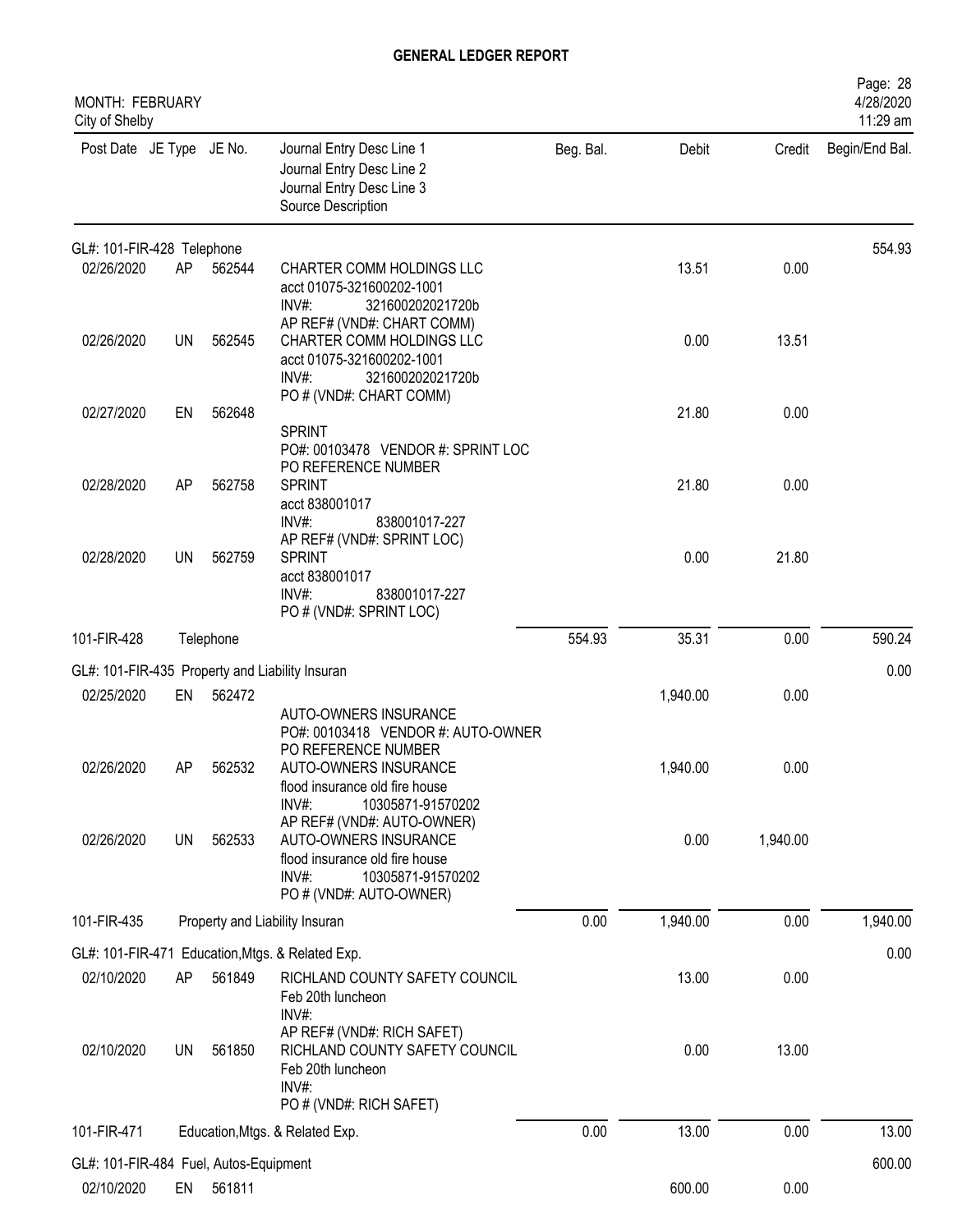| <b>MONTH: FEBRUARY</b><br>City of Shelby |           |                       |                                                                                                                        |           |          |        | Page: 29<br>4/28/2020<br>11:29 am |
|------------------------------------------|-----------|-----------------------|------------------------------------------------------------------------------------------------------------------------|-----------|----------|--------|-----------------------------------|
| Post Date JE Type JE No.                 |           |                       | Journal Entry Desc Line 1<br>Journal Entry Desc Line 2<br>Journal Entry Desc Line 3<br>Source Description              | Beg. Bal. | Debit    | Credit | Begin/End Bal.                    |
| GL#: 101-FIR-484 Fuel, Autos-Equipment   |           |                       | COLE DISTRIBUTING INC.<br>PO#: 00103355 VENDOR #: COLE DISTR                                                           |           |          |        | 600.00                            |
| 02/10/2020                               | AP        | 561827                | PO REFERENCE NUMBER<br>COLE DISTRIBUTING INC.<br>Fuel charges January 2020<br>INV#:                                    |           | 600.00   | 0.00   |                                   |
| 02/10/2020                               | <b>UN</b> | 561828                | AP REF# (VND#: COLE DISTR)<br>COLE DISTRIBUTING INC.<br>Fuel charges January 2020<br>INV#:<br>PO # (VND#: COLE DISTR)  |           | 0.00     | 600.00 |                                   |
| 101-FIR-484                              |           | Fuel, Autos-Equipment |                                                                                                                        | 600.00    | 600.00   | 0.00   | 1,200.00                          |
| GL#: 101-FIR-501 Computer support        |           |                       |                                                                                                                        |           |          |        | 190.40                            |
| 101-FIR-501                              |           | Computer support      |                                                                                                                        | 190.40    | 0.00     | 0.00   | 190.40                            |
|                                          |           |                       | GL#: 101-FIR-507 Maintenance Building/Grounds                                                                          |           |          |        | 0.00                              |
| 02/14/2020                               | GJ        | 562207                | Correcting journal entry, Fire Dept lawn<br>care needs to be debited frome General<br>fund not Fire Equip fund.<br>mje |           | 4,790.00 | 0.00   |                                   |
| 101-FIR-507                              |           |                       | Maintenance Building/Grounds                                                                                           | 0.00      | 4,790.00 | 0.00   | 4,790.00                          |
| GL#: 101-FIR-528 Postage                 |           |                       |                                                                                                                        |           |          |        | 127.50                            |
| 101-FIR-528                              | Postage   |                       |                                                                                                                        | 127.50    | 0.00     | 0.00   | 127.50                            |
| GL#: 101-FIR-531 Miscellaneous           |           |                       |                                                                                                                        |           |          |        | 658.76                            |
| 02/05/2020                               | EN        | 561486                | KING OFFICE SERVICE, INC.<br>PO#: 00103318 VENDOR #: KING OFFIC                                                        |           | 104.00   | 0.00   |                                   |
| 02/13/2020                               | EN        | 562012                | PO REFERENCE NUMBER<br>AUTOMATIC DATA PROCESSING                                                                       |           | 57.11    | 0.00   |                                   |
| 02/14/2020                               | AP        | 562082                | PO#: 00103384 VENDOR #: ADP<br>PO REFERENCE NUMBER<br>AUTOMATIC DATA PROCESSING                                        |           | 57.11    | 0.00   |                                   |
| 02/14/2020                               | UN.       | 562083                | Processing charges through<br>INV#:<br>551532922<br>AP REF# (VND#: ADP<br>AUTOMATIC DATA PROCESSING                    |           | 0.00     | 57.11  |                                   |
|                                          |           |                       | Processing charges through<br>$INV#$ :<br>551532922                                                                    |           |          |        |                                   |
| 02/20/2020                               | AP        | 562291                | PO#(VND#: ADP<br><b>SAMS CLUB</b><br>annual membership fee                                                             |           | 50.00    | 0.00   |                                   |
| 02/20/2020                               | UN        | 562292                | INV#:<br>AP REF# (VND#: SAMS CLUB)<br><b>SAMS CLUB</b><br>annual membership fee<br>INV#:                               |           | 0.00     | 50.00  |                                   |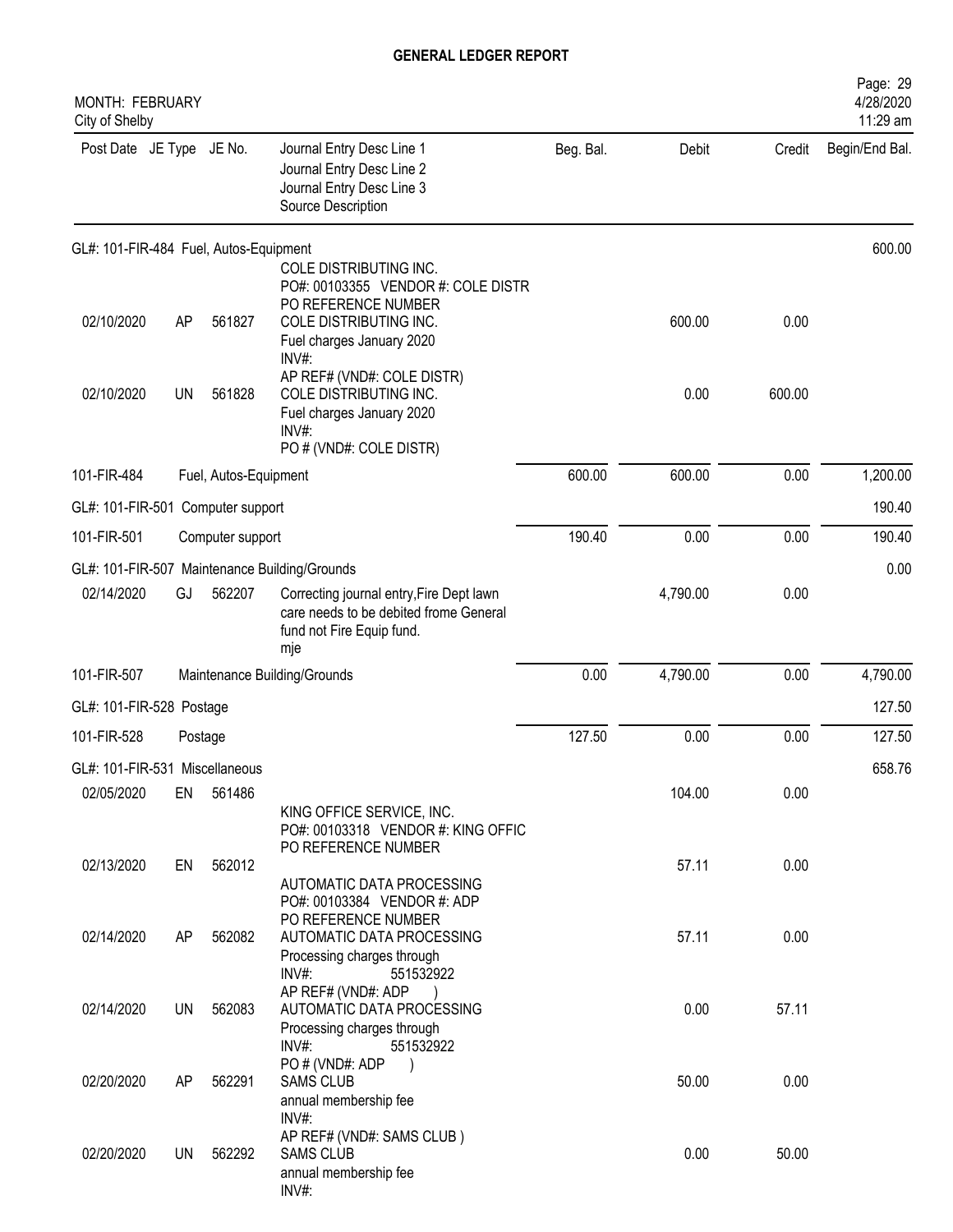| MONTH: FEBRUARY<br>City of Shelby |           |               |                                                                                                                                                    |           |        |        | Page: 30<br>4/28/2020<br>11:29 am |
|-----------------------------------|-----------|---------------|----------------------------------------------------------------------------------------------------------------------------------------------------|-----------|--------|--------|-----------------------------------|
| Post Date JE Type JE No.          |           |               | Journal Entry Desc Line 1<br>Journal Entry Desc Line 2<br>Journal Entry Desc Line 3<br>Source Description                                          | Beg. Bal. | Debit  | Credit | Begin/End Bal.                    |
| GL#: 101-FIR-531 Miscellaneous    |           |               |                                                                                                                                                    |           |        |        | 658.76                            |
| 02/21/2020                        | AP        | 562405        | PO # (VND#: SAMS CLUB)<br>KING OFFICE SERVICE, INC.<br>54 1 year subscription<br>$INV#$ :<br>39623                                                 |           | 104.00 | 0.00   |                                   |
| 02/21/2020                        | UN        | 562406        | AP REF# (VND#: KING OFFIC)<br>KING OFFICE SERVICE, INC.<br>54 1 year subscription<br>$INV#$ :<br>39623                                             |           | 0.00   | 104.00 |                                   |
| 02/25/2020                        | EN        | 562470        | PO # (VND#: KING OFFIC)<br>AUTOMATIC DATA PROCESSING<br>PO#: 00103416 VENDOR #: ADP                                                                |           | 65.79  | 0.00   |                                   |
| 02/25/2020                        | EN        | 562487        | PO REFERENCE NUMBER<br>AUTOMATIC DATA PROCESSING<br>PO#: 00103433 VENDOR #: ADP                                                                    |           | 200.55 | 0.00   |                                   |
| 02/26/2020                        | AP        | 562536        | PO REFERENCE NUMBER<br>AUTOMATIC DATA PROCESSING<br>2019 W-2 Filing<br>INV#:<br>551992162                                                          |           | 200.55 | 0.00   |                                   |
| 02/26/2020                        | <b>UN</b> | 562537        | AP REF# (VND#: ADP<br>AUTOMATIC DATA PROCESSING<br>2019 W-2 Filing<br>INV#:<br>551992162                                                           |           | 0.00   | 200.55 |                                   |
| 02/26/2020                        | AP        | 562538        | PO#(VND#: ADP<br>AUTOMATIC DATA PROCESSING<br>Human Capital through 2/10/20<br>$INV#$ :<br>551899403                                               |           | 65.79  | 0.00   |                                   |
| 02/26/2020                        | UN        | 562539        | AP REF# (VND#: ADP)<br>AUTOMATIC DATA PROCESSING<br>Human Capital through 2/10/20<br>INV#:<br>551899403                                            |           | 0.00   | 65.79  |                                   |
| 02/27/2020                        | EN        | 562646        | PO#(VND#: ADP<br>$\rightarrow$<br>AUTOMATIC DATA PROCESSING<br>PO#: 00103476 VENDOR #: ADP                                                         |           | 52.46  | 0.00   |                                   |
| 02/28/2020                        | AP        | 562762        | PO REFERENCE NUMBER<br>AUTOMATIC DATA PROCESSING<br>Processing charges 2/15/20<br>$INV#$ :<br>552463953                                            |           | 52.46  | 0.00   |                                   |
| 02/28/2020                        | UN        | 562763        | AP REF# (VND#: ADP<br>AUTOMATIC DATA PROCESSING<br>Processing charges 2/15/20<br>INV#:<br>552463953<br>PO # (VND#: ADP<br>$\overline{\phantom{a}}$ |           | 0.00   | 52.46  |                                   |
| 101-FIR-531                       |           | Miscellaneous |                                                                                                                                                    | 658.76    | 529.91 | 0.00   | 1,188.67                          |
| GL#: 101-FIR-532 Labor Relations  |           |               |                                                                                                                                                    |           |        |        | 0.00                              |
| 02/25/2020                        |           | EN 562471     | CLEMANS, NELSON & ASSOC., INC.<br>PO#: 00103417 VENDOR #: CLEMANS NE<br>PO REFERENCE NUMBER                                                        |           | 350.00 | 0.00   |                                   |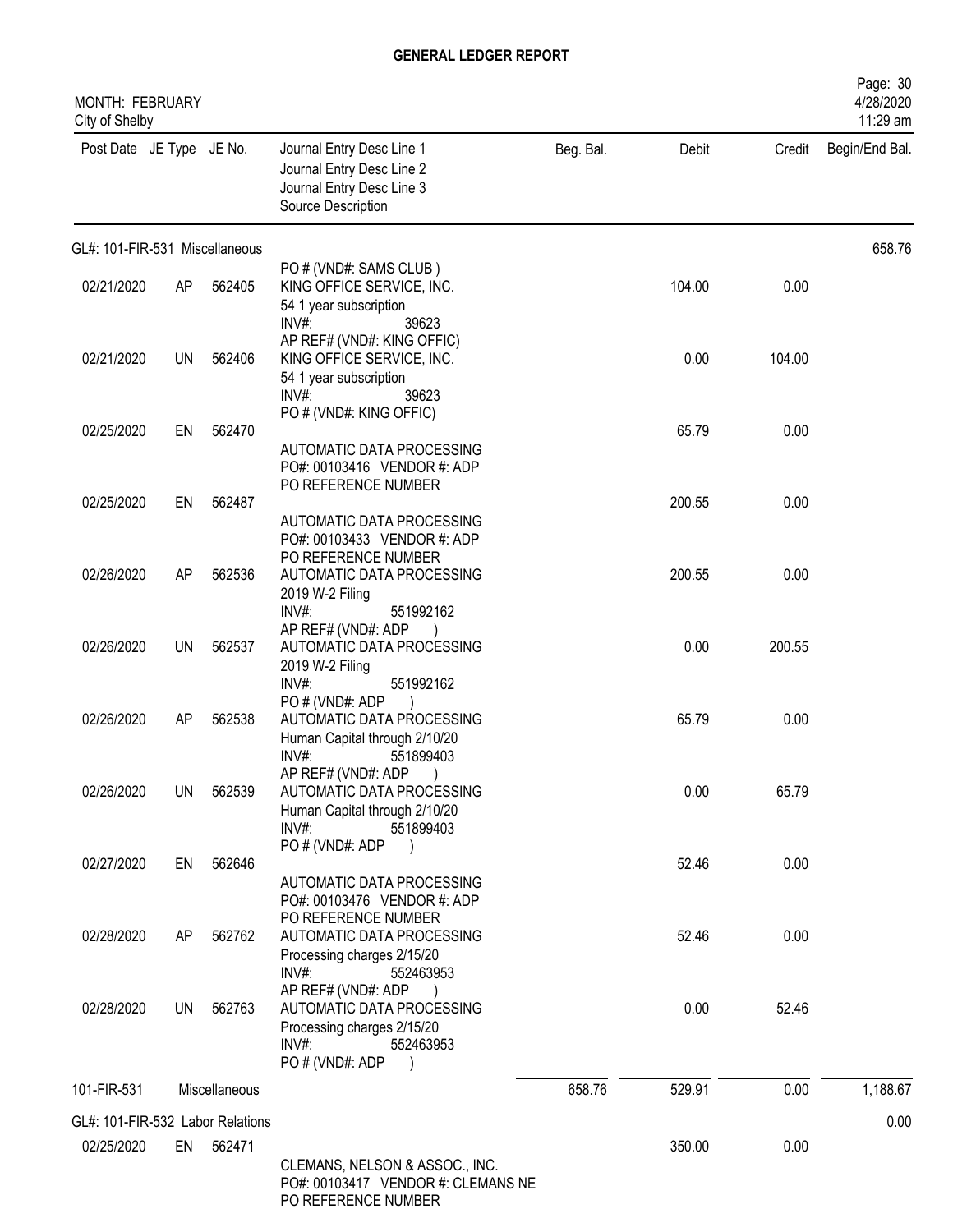| <b>MONTH: FEBRUARY</b><br>City of Shelby |           |                        |                                                                                                                                                  |           |          |           | Page: 31<br>4/28/2020<br>11:29 am |
|------------------------------------------|-----------|------------------------|--------------------------------------------------------------------------------------------------------------------------------------------------|-----------|----------|-----------|-----------------------------------|
| Post Date JE Type JE No.                 |           |                        | Journal Entry Desc Line 1<br>Journal Entry Desc Line 2<br>Journal Entry Desc Line 3<br>Source Description                                        | Beg. Bal. | Debit    | Credit    | Begin/End Bal.                    |
| GL#: 101-FIR-532 Labor Relations         |           |                        |                                                                                                                                                  |           |          |           | 0.00                              |
| 02/26/2020                               | AP        | 562534                 | CLEMANS, NELSON & ASSOC., INC.<br>2020 retainer fee<br>INV#:<br>11452                                                                            |           | 350.00   | 0.00      |                                   |
| 02/26/2020                               | <b>UN</b> | 562535                 | AP REF# (VND#: CLEMANS NE)<br>CLEMANS, NELSON & ASSOC., INC.<br>2020 retainer fee<br>11452<br>$INV#$ :<br>PO # (VND#: CLEMANS NE)                |           | 0.00     | 350.00    |                                   |
| 101-FIR-532                              |           | <b>Labor Relations</b> |                                                                                                                                                  | 0.00      | 350.00   | 0.00      | 350.00                            |
| GL#: 101-IGT-121 Local government        |           |                        |                                                                                                                                                  |           |          |           | 16,356.38                         |
| 02/10/2020                               | <b>CR</b> | 561973                 | ACH local government from state                                                                                                                  |           | 0.00     | 3,770.93  |                                   |
| 02/21/2020                               | <b>CR</b> | 562372                 | pio<br>Local government Feb 2020 form county<br>pio                                                                                              |           | 0.00     | 16,235.67 |                                   |
| 101-IGT-121                              |           | Local government       |                                                                                                                                                  | 16,356.38 | 0.00     | 20,006.60 | 36,362.98                         |
| GL#: 101-IGT-142 State Grants or Aid     |           |                        |                                                                                                                                                  |           |          |           | 1,787.50                          |
| 101-IGT-142                              |           | State Grants or Aid    |                                                                                                                                                  | 1,787.50  | 0.00     | 0.00      | 1,787.50                          |
| GL#: 101-IGT-143 County Grant or Aid     |           |                        |                                                                                                                                                  |           |          |           | 1,363.00                          |
| 02/20/2020                               | CR        | 562363                 | Taxi subsidy from county Jan 2020<br>pio                                                                                                         |           | 0.00     | 1,066.00  |                                   |
| 101-IGT-143                              |           | County Grant or Aid    |                                                                                                                                                  | 1,363.00  | 0.00     | 1,066.00  | 2,429.00                          |
| GL#: 101-LTX-115 Bed Tax                 |           |                        |                                                                                                                                                  |           |          |           | 467.48                            |
| 101-LTX-115                              |           | Bed Tax                |                                                                                                                                                  | 467.48    | 0.00     | 0.00      | 467.48                            |
| GL#: 101-MAY-400 Wages                   |           |                        |                                                                                                                                                  |           |          |           | 4,959.55                          |
| 02/05/2020                               |           | EN 561460              | CITY PAYROLL FUND<br>PO#: 00103310 VENDOR #: CITY PAYRO                                                                                          |           | 2,583.43 | 0.00      |                                   |
| 02/05/2020                               | AP        | 561462                 | PO REFERENCE NUMBER<br>CITY PAYROLL FUND<br>Wages 1/19/20-2/1/20<br>INV#:                                                                        |           | 2,583.43 | 0.00      |                                   |
| 02/05/2020                               | <b>UN</b> | 561463                 | AP REF# (VND#: CITY PAYRO)<br><b>CITY PAYROLL FUND</b><br>Wages 1/19/20-2/1/20<br>INV#:                                                          |           | 0.00     | 2,583.43  |                                   |
| 02/19/2020                               | EN        | 562240                 | PO # (VND#: CITY PAYRO)<br>CITY PAYROLL FUND                                                                                                     |           | 2,583.43 | 0.00      |                                   |
| 02/19/2020                               | AP        | 562242                 | PO#: 00103409 VENDOR #: CITY PAYRO<br>PO REFERENCE NUMBER<br>CITY PAYROLL FUND<br>Wages 2/2/20-2/15/20<br>$INV#$ :<br>AP REF# (VND#: CITY PAYRO) |           | 2,583.43 | 0.00      |                                   |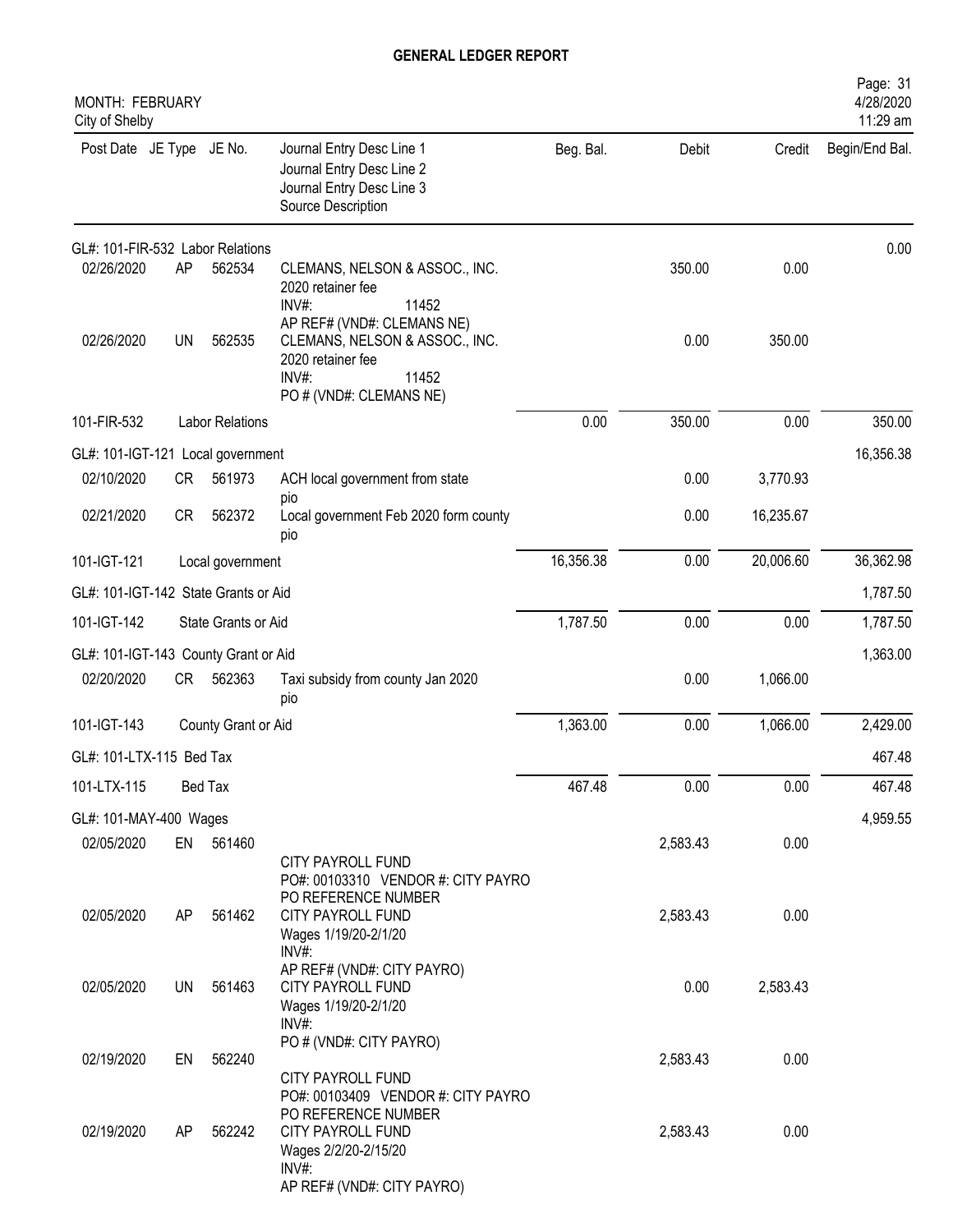| <b>MONTH: FEBRUARY</b><br>City of Shelby |           |                 |                                                                                                                       |           |          |          | Page: 32<br>4/28/2020<br>11:29 am |
|------------------------------------------|-----------|-----------------|-----------------------------------------------------------------------------------------------------------------------|-----------|----------|----------|-----------------------------------|
| Post Date JE Type JE No.                 |           |                 | Journal Entry Desc Line 1<br>Journal Entry Desc Line 2<br>Journal Entry Desc Line 3<br>Source Description             | Beg. Bal. | Debit    | Credit   | Begin/End Bal.                    |
| GL#: 101-MAY-400 Wages                   |           |                 |                                                                                                                       |           |          |          | 4,959.55                          |
| 02/19/2020                               | <b>UN</b> | 562243          | CITY PAYROLL FUND<br>Wages 2/2/20-2/15/20<br>$INV#$ :<br>PO # (VND#: CITY PAYRO)                                      |           | 0.00     | 2,583.43 |                                   |
| 101-MAY-400                              |           | Wages           |                                                                                                                       | 4,959.55  | 5,166.86 | 0.00     | 10,126.41                         |
| GL#: 101-MAY-402 Secretary Wages         |           |                 |                                                                                                                       |           |          |          | 1,632.00                          |
| 02/05/2020                               | EN        | 561460          | <b>CITY PAYROLL FUND</b><br>PO#: 00103310 VENDOR #: CITY PAYRO<br>PO REFERENCE NUMBER                                 |           | 816.00   | 0.00     |                                   |
| 02/05/2020                               | AP        | 561462          | <b>CITY PAYROLL FUND</b><br>Wages 1/19/20-2/1/20<br>$INV#$ :                                                          |           | 816.00   | 0.00     |                                   |
| 02/05/2020                               | UN        | 561463          | AP REF# (VND#: CITY PAYRO)<br><b>CITY PAYROLL FUND</b><br>Wages 1/19/20-2/1/20<br>$INV#$ :                            |           | 0.00     | 816.00   |                                   |
| 02/19/2020                               | EN        | 562240          | PO # (VND#: CITY PAYRO)<br>CITY PAYROLL FUND<br>PO#: 00103409 VENDOR #: CITY PAYRO                                    |           | 816.00   | 0.00     |                                   |
| 02/19/2020                               | AP        | 562242          | PO REFERENCE NUMBER<br>CITY PAYROLL FUND<br>Wages 2/2/20-2/15/20<br>INV#:                                             |           | 816.00   | 0.00     |                                   |
| 02/19/2020                               | UN –      | 562243          | AP REF# (VND#: CITY PAYRO)<br>CITY PAYROLL FUND<br>Wages 2/2/20-2/15/20<br>$INV#$ :<br>PO # (VND#: CITY PAYRO)        |           | 0.00     | 816.00   |                                   |
| 101-MAY-402                              |           | Secretary Wages |                                                                                                                       | 1,632.00  | 1,632.00 | 0.00     | 3,264.00                          |
|                                          |           |                 | GL#: 101-MAY-415 Public Employees Retire.System                                                                       |           |          |          | 973.21                            |
| 02/10/2020                               | EN        | 561809          | OH PUBLIC EMPLOYEES RETIREMENT<br>PO#: 00103353 VENDOR #: OPERS<br>PO REFERENCE NUMBER                                |           | 922.82   | 0.00     |                                   |
| 02/10/2020                               | AP        | 561845          | OH PUBLIC EMPLOYEES RETIREMENT<br>Employer portion 12/22/19-<br>INV#:                                                 |           | 922.82   | 0.00     |                                   |
| 02/10/2020                               | UN        | 561846          | AP REF# (VND#: OPERS<br>OH PUBLIC EMPLOYEES RETIREMENT<br>Employer portion 12/22/19-<br>$INV#$ :<br>PO # (VND#: OPERS |           | 0.00     | 922.82   |                                   |
| 101-MAY-415                              |           |                 | Public Employees Retire.System                                                                                        | 973.21    | 922.82   | 0.00     | 1,896.03                          |
| GL#: 101-MAY-417 FICA                    |           |                 |                                                                                                                       |           |          |          | 95.58                             |
| 02/05/2020                               |           | EN 561461       |                                                                                                                       |           | 49.29    | 0.00     |                                   |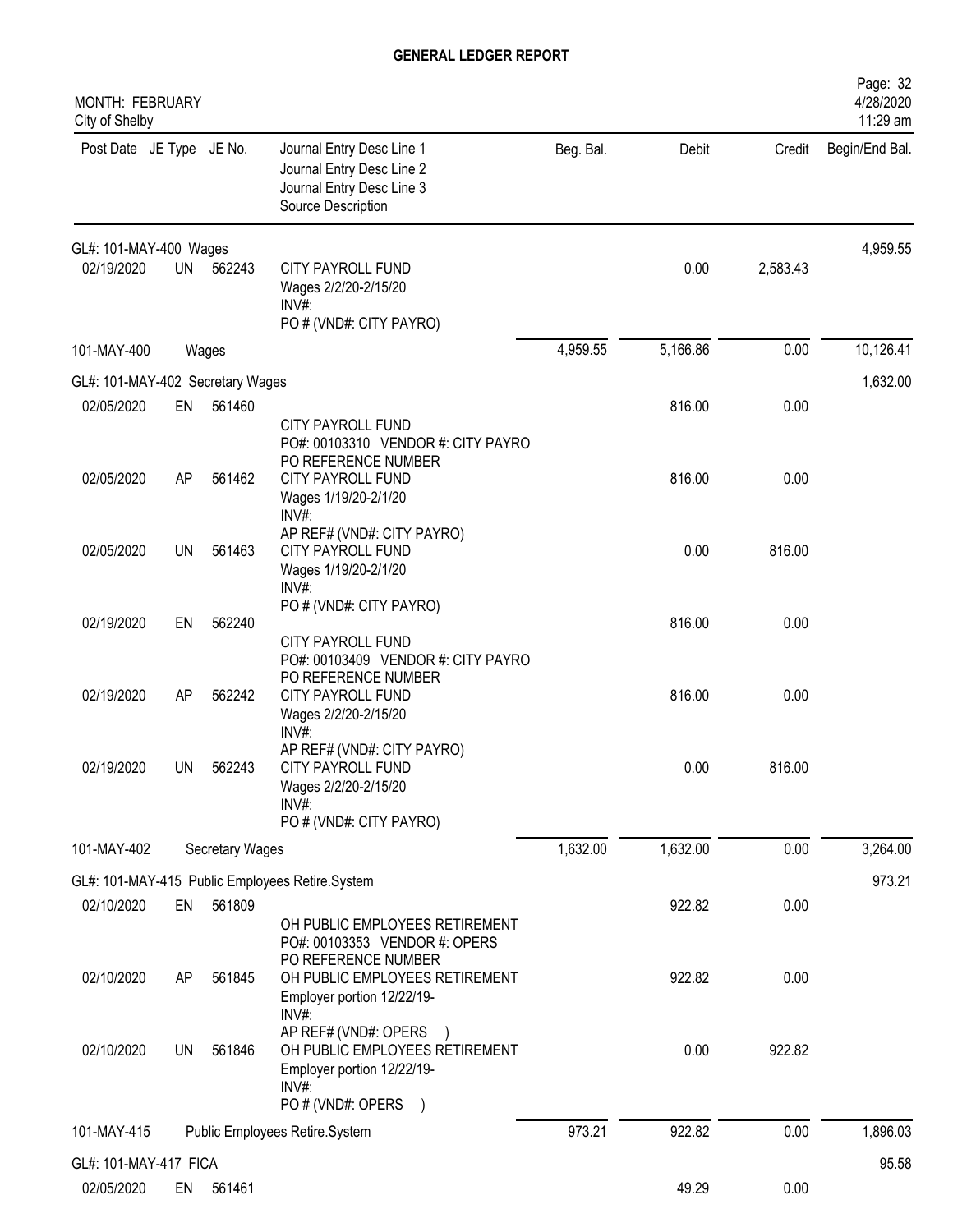| <b>MONTH: FEBRUARY</b><br>City of Shelby |             |                 |                                                                                                                           |           |          |          | Page: 33<br>4/28/2020<br>11:29 am |
|------------------------------------------|-------------|-----------------|---------------------------------------------------------------------------------------------------------------------------|-----------|----------|----------|-----------------------------------|
| Post Date JE Type JE No.                 |             |                 | Journal Entry Desc Line 1<br>Journal Entry Desc Line 2<br>Journal Entry Desc Line 3<br>Source Description                 | Beg. Bal. | Debit    | Credit   | Begin/End Bal.                    |
| GL#: 101-MAY-417 FICA                    |             |                 |                                                                                                                           |           |          |          | 95.58                             |
| 02/05/2020                               | AP          | 561464          | PAYROLL FUND<br>PO#: 00103311 VENDOR #: PAYROLL FU<br>PO REFERENCE NUMBER<br>PAYROLL FUND<br>FICA 1/19/20-2/1/20<br>INV#: |           | 49.29    | 0.00     |                                   |
| 02/05/2020                               | <b>UN</b>   | 561465          | AP REF# (VND#: PAYROLL FU)<br>PAYROLL FUND<br>FICA 1/19/20-2/1/20<br>$INV#$ :                                             |           | 0.00     | 49.29    |                                   |
| 02/19/2020                               | EN          | 562241          | PO # (VND#: PAYROLL FU)<br>PAYROLL FUND                                                                                   |           | 49.29    | 0.00     |                                   |
| 02/19/2020                               | AP          | 562244          | PO#: 00103410 VENDOR #: PAYROLL FU<br>PO REFERENCE NUMBER<br>PAYROLL FUND<br>FICA 2/2/20-2/15/20<br>INV#:                 |           | 49.29    | 0.00     |                                   |
| 02/19/2020                               | <b>UN</b>   | 562245          | AP REF# (VND#: PAYROLL FU)<br>PAYROLL FUND<br>FICA 2/2/20-2/15/20<br>INV#<br>PO # (VND#: PAYROLL FU)                      |           | 0.00     | 49.29    |                                   |
| 101-MAY-417                              | <b>FICA</b> |                 |                                                                                                                           | 95.58     | 98.58    | 0.00     | 194.16                            |
| GL#: 101-MAY-418 Hospitalization         |             |                 |                                                                                                                           |           |          |          | 3,382.42                          |
| 02/02/2020                               | AP          | 561376          | JEFFERSON HEALTH PLAN<br>Acct 19-OME095                                                                                   |           | 3,382.42 | 0.00     |                                   |
| 02/02/2020                               | <b>UN</b>   | 561377          | INV#<br>AP REF# (VND#: JEFFERSON)<br>JEFFERSON HEALTH PLAN<br>Acct 19-OME095<br>$INV#$ :                                  |           | 0.00     | 3,382.42 |                                   |
| 02/25/2020                               | EN          | 562485          | PO # (VND#: JEFFERSON)<br>JEFFERSON HEALTH PLAN<br>PO#: 00103431 VENDOR #: JEFFERSON<br>PO REFERENCE NUMBER               |           | 3,382.42 | 0.00     |                                   |
| 101-MAY-418                              |             | Hospitalization |                                                                                                                           | 3,382.42  | 3,382.42 | 0.00     | 6,764.84                          |
| GL#: 101-MAY-419 Life Insurance          |             |                 |                                                                                                                           |           |          |          | 24.00                             |
| 02/02/2020                               | AP          | 561372          | AMERICAN UNITED LIFE INS CO<br>Policy G 00608125-0002-000<br>INV#:                                                        |           | 24.00    | 0.00     |                                   |
| 02/02/2020                               | <b>UN</b>   | 561373          | AP REF# (VND#: AMERICAN U)<br>AMERICAN UNITED LIFE INS CO<br>Policy G 00608125-0002-000<br>$INV#$ :                       |           | 0.00     | 24.00    |                                   |
| 02/25/2020                               | EN          | 562486          | PO # (VND#: AMERICAN U)<br>AMERICAN UNITED LIFE INS CO                                                                    |           | 24.00    | 0.00     |                                   |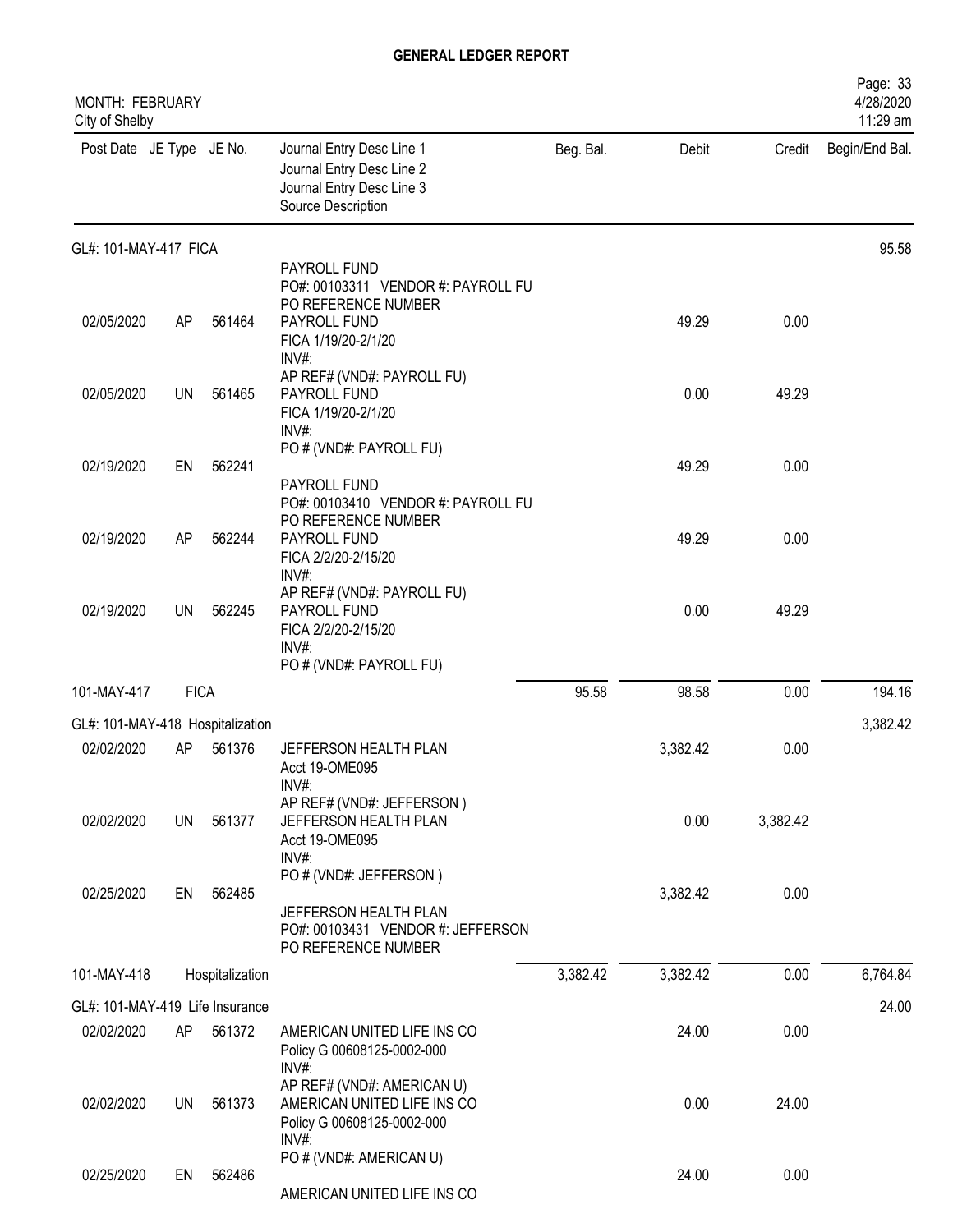| <b>MONTH: FEBRUARY</b><br>City of Shelby |           |                             |                                                                                                                                               |           |        |        | Page: 34<br>4/28/2020<br>11:29 am |
|------------------------------------------|-----------|-----------------------------|-----------------------------------------------------------------------------------------------------------------------------------------------|-----------|--------|--------|-----------------------------------|
| Post Date JE Type JE No.                 |           |                             | Journal Entry Desc Line 1<br>Journal Entry Desc Line 2<br>Journal Entry Desc Line 3<br>Source Description                                     | Beg. Bal. | Debit  | Credit | Begin/End Bal.                    |
| GL#: 101-MAY-419 Life Insurance          |           |                             | PO#: 00103432 VENDOR #: AMERICAN U<br>PO REFERENCE NUMBER                                                                                     |           |        |        | 24.00                             |
| 101-MAY-419                              |           | Life Insurance              |                                                                                                                                               | 24.00     | 24.00  | 0.00   | 48.00                             |
| GL#: 101-MAY-420 Workers Compensation    |           |                             |                                                                                                                                               |           |        |        | 0.00                              |
| 02/05/2020                               | EN        | 561480                      |                                                                                                                                               |           | 65.31  | 0.00   |                                   |
| 02/05/2020                               | AP        | 561495                      | BUREAU OF WORKERS COMPENSATION<br>PO#: 00103312 VENDOR #: BWC<br>PO REFERENCE NUMBER<br>BUREAU OF WORKERS COMPENSATION                        |           | 65.31  | 0.00   |                                   |
|                                          |           |                             | BWC true up payment<br>INV#:                                                                                                                  |           |        |        |                                   |
| 02/05/2020                               | UN.       | 561496                      | AP REF# (VND#: BWC<br>BUREAU OF WORKERS COMPENSATION<br>BWC true up payment<br>INV#:                                                          |           | 0.00   | 65.31  |                                   |
| 02/19/2020                               | EN        | 562239                      | PO # (VND#: BWC                                                                                                                               |           | 110.00 | 0.00   |                                   |
| 02/20/2020                               | AP        | 562260                      | BUREAU OF WORKERS COMPENSATION<br>PO#: 00103408 VENDOR #: BWC<br>PO REFERENCE NUMBER<br>BUREAU OF WORKERS COMPENSATION<br>Installment payment |           | 110.00 | 0.00   |                                   |
| 02/20/2020                               | UN        | 562261                      | INV#:<br>1007137060<br>AP REF# (VND#: BWC<br>BUREAU OF WORKERS COMPENSATION<br>Installment payment<br>1007137060<br>INV#:<br>PO # (VND#: BWC  |           | 0.00   | 110.00 |                                   |
| 101-MAY-420                              |           | <b>Workers Compensation</b> |                                                                                                                                               | 0.00      | 175.31 | 0.00   | 175.31                            |
| GL#: 101-MAY-428 Telephone               |           |                             |                                                                                                                                               |           |        |        | 191.88                            |
| 02/26/2020                               | AP        | 562544                      | CHARTER COMM HOLDINGS LLC<br>acct 01075-321600202-1001<br>INV#:<br>321600202021720b                                                           |           | 2.26   | 0.00   |                                   |
| 02/26/2020                               | <b>UN</b> | 562545                      | AP REF# (VND#: CHART COMM)<br>CHARTER COMM HOLDINGS LLC<br>acct 01075-321600202-1001<br>INV#:<br>321600202021720b<br>PO # (VND#: CHART COMM)  |           | 0.00   | 2.26   |                                   |
| 101-MAY-428                              |           | Telephone                   |                                                                                                                                               | 191.88    | 2.26   | 0.00   | 194.14                            |
| GL#: 101-MAY-473 Office Supplies         |           |                             |                                                                                                                                               |           |        |        | 26.48                             |
| 101-MAY-473                              |           | Office Supplies             |                                                                                                                                               | 26.48     | 0.00   | 0.00   | 26.48                             |
| GL#: 101-MAY-486 Maintenance Equipment   |           |                             |                                                                                                                                               |           |        |        | 9.69                              |
| 02/07/2020                               | EN        | 561779                      |                                                                                                                                               |           | 22.00  | 0.00   |                                   |
|                                          |           |                             | MT BUSINESS TECHNOLOGIES, INC.<br>PO#: 00103337 VENDOR #: MT BUS TEC                                                                          |           |        |        |                                   |

PO REFERENCE NUMBER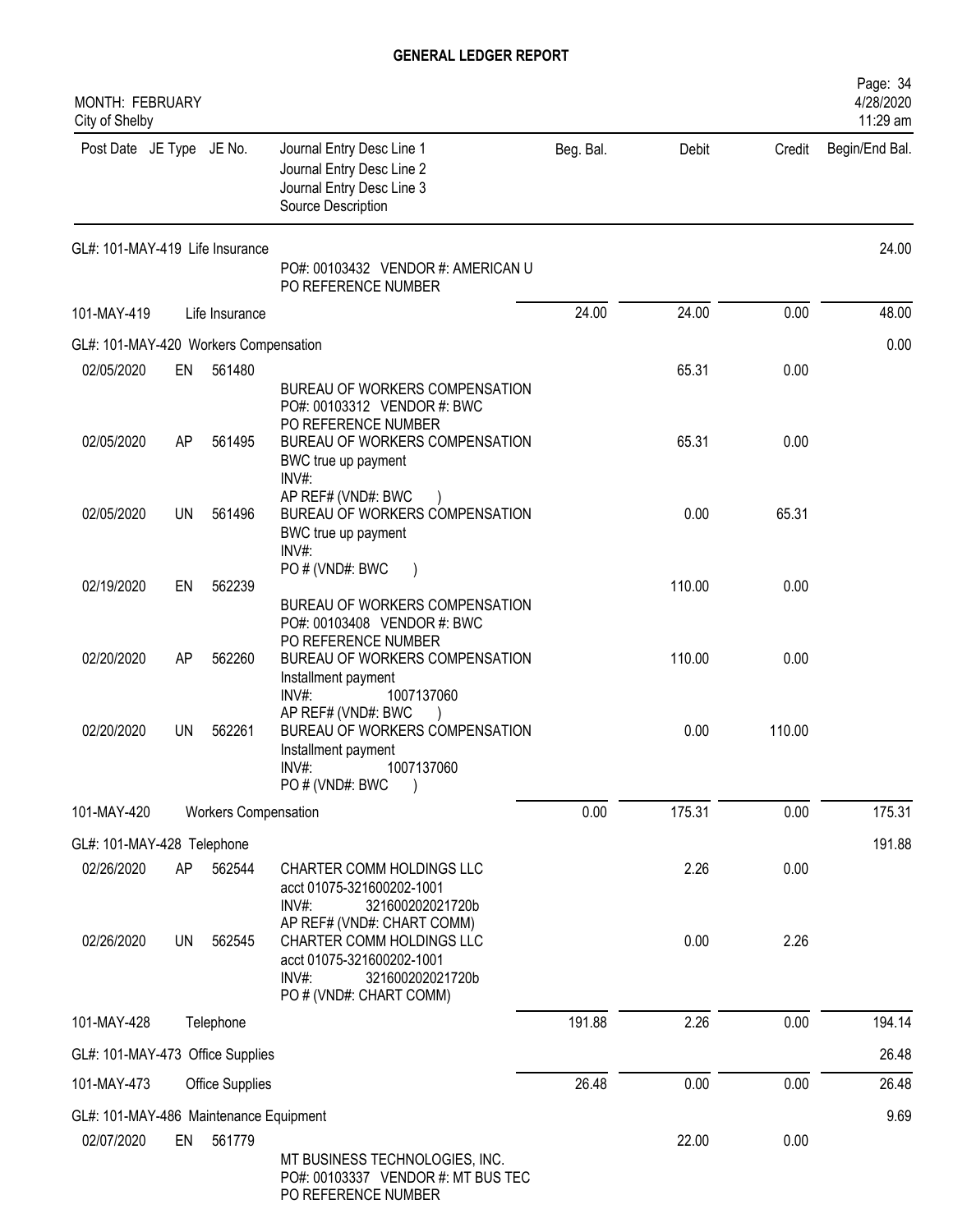| <b>MONTH: FEBRUARY</b><br>City of Shelby |           |                       |                                                                                                                                       |           |       |          | Page: 35<br>4/28/2020<br>11:29 am |
|------------------------------------------|-----------|-----------------------|---------------------------------------------------------------------------------------------------------------------------------------|-----------|-------|----------|-----------------------------------|
| Post Date JE Type JE No.                 |           |                       | Journal Entry Desc Line 1<br>Journal Entry Desc Line 2<br>Journal Entry Desc Line 3<br>Source Description                             | Beg. Bal. | Debit | Credit   | Begin/End Bal.                    |
| GL#: 101-MAY-486 Maintenance Equipment   |           |                       |                                                                                                                                       |           |       |          | 9.69                              |
| 02/20/2020                               | AP        | 562283                | MT BUSINESS TECHNOLOGIES, INC.<br>contract 6079528-01<br>INV#:<br>IN316677<br>AP REF# (VND#: MT BUS TEC)                              |           | 14.58 | 0.00     |                                   |
| 02/20/2020                               | UN        | 562284                | MT BUSINESS TECHNOLOGIES, INC.<br>contract 6079528-01<br>INV#:<br>IN316677<br>PO # (VND#: MT BUS TEC)                                 |           | 0.00  | 22.00    |                                   |
| 101-MAY-486                              |           | Maintenance Equipment |                                                                                                                                       | 9.69      | 14.58 | 0.00     | 24.27                             |
| GL#: 101-MAY-528 Postage                 |           |                       |                                                                                                                                       |           |       |          | 37.83                             |
| 101-MAY-528                              |           | Postage               |                                                                                                                                       | 37.83     | 0.00  | 0.00     | 37.83                             |
| GL#: 101-MAY-531 Miscellaneous           |           |                       |                                                                                                                                       |           |       |          | 195.00                            |
| 02/02/2020                               | AP        | 561362                | DAS HARDWARE LLC<br>city hall Jan 2020<br>INV#:                                                                                       |           | 49.96 | 0.00     |                                   |
| 02/02/2020                               | UN        | 561363                | AP REF# (VND#: DAS HARDWA)<br>DAS HARDWARE LLC<br>city hall Jan 2020<br>INV#:                                                         |           | 0.00  | 50.00    |                                   |
| 02/05/2020                               | EN        | 561486                | PO # (VND#: DAS HARDWA)<br>KING OFFICE SERVICE, INC.                                                                                  |           | 26.00 | 0.00     |                                   |
| 02/21/2020                               | AP        | 562405                | PO#: 00103318 VENDOR #: KING OFFIC<br>PO REFERENCE NUMBER<br>KING OFFICE SERVICE, INC.<br>54 1 year subscription<br>39623<br>$INV#$ : |           | 26.00 | 0.00     |                                   |
| 02/21/2020                               | UN        | 562406                | AP REF# (VND#: KING OFFIC)<br>KING OFFICE SERVICE, INC.<br>54 1 year subscription<br>$INV#$ :<br>39623<br>PO # (VND#: KING OFFIC)     |           | 0.00  | 26.00    |                                   |
| 101-MAY-531                              |           | Miscellaneous         |                                                                                                                                       | 195.00    | 75.96 | 0.00     | 270.96                            |
| GL#: 101-MIS-200 Interest                |           |                       |                                                                                                                                       |           |       |          | 17,822.40                         |
| 02/28/2020                               | CR        | 563208                | General checking account interest                                                                                                     |           | 0.00  | 1,972.04 |                                   |
| 02/28/2020                               | <b>CR</b> | 563211                | pio<br>General money market interest<br>pio                                                                                           |           | 0.00  | 163.22   |                                   |
| 02/28/2020                               | <b>CR</b> | 563214                | Interest from money market from<br>Park National Bank<br>pio                                                                          |           | 0.00  | 1,536.99 |                                   |
| 101-MIS-200                              |           | Interest              |                                                                                                                                       | 17,822.40 | 0.00  | 3,672.25 | 21,494.65                         |
| GL#: 101-MIS-205 Miscellaneous Income    |           |                       |                                                                                                                                       |           |       |          | 13,744.38                         |
| 02/05/2020                               | CR        | 561764                | ACH CGS claim payment                                                                                                                 |           | 0.00  | 278.27   |                                   |
| 02/10/2020                               | <b>CR</b> | 561975                | pio<br>January 2020 SRO Magers payment from                                                                                           |           | 0.00  | 5,957.16 |                                   |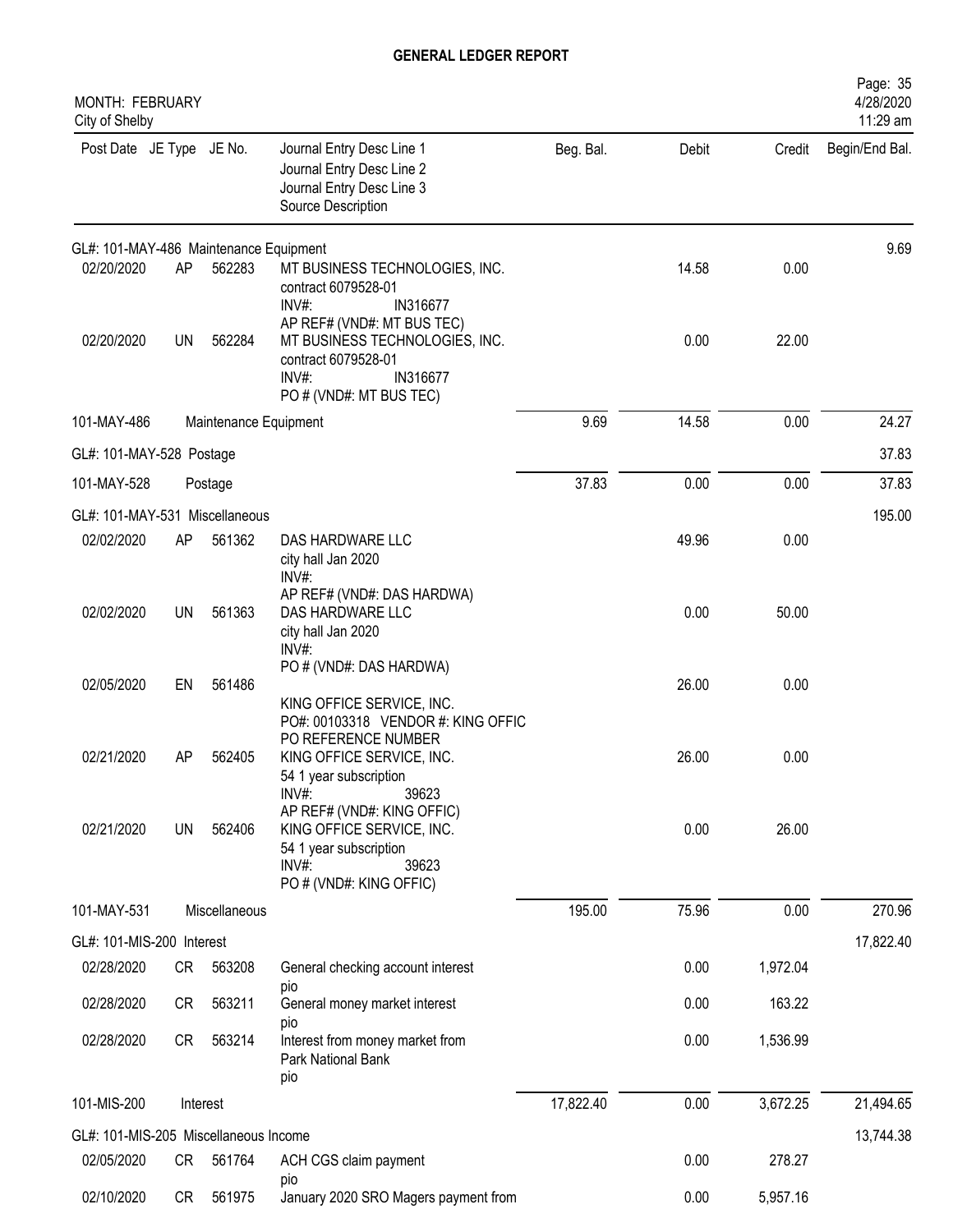| <b>MONTH: FEBRUARY</b><br>City of Shelby |           |                      |                                                                                                               |           |        |           | Page: 36<br>4/28/2020<br>11:29 am |
|------------------------------------------|-----------|----------------------|---------------------------------------------------------------------------------------------------------------|-----------|--------|-----------|-----------------------------------|
| Post Date JE Type JE No.                 |           |                      | Journal Entry Desc Line 1<br>Journal Entry Desc Line 2<br>Journal Entry Desc Line 3<br>Source Description     | Beg. Bal. | Debit  | Credit    | Begin/End Bal.                    |
| GL#: 101-MIS-205 Miscellaneous Income    |           |                      | Pioneer                                                                                                       |           |        |           | 13,744.38                         |
|                                          |           |                      | pio                                                                                                           |           |        |           |                                   |
| 02/10/2020                               | <b>CR</b> | 561978               | Report money from police 10/28/19-2/6/20                                                                      |           | 0.00   | 7.80      |                                   |
| 02/13/2020                               | <b>CR</b> | 562209               | pio<br>ACH Medicaide payment for ambulance run<br>pio                                                         |           | 0.00   | 121.60    |                                   |
| 02/18/2020                               | <b>CR</b> | 562346               | SRO Swisher Jan 2020 payment from<br>Shelby City Schools<br>pio                                               |           | 0.00   | 4,150.71  |                                   |
| 02/25/2020                               | <b>CR</b> | 562691               | ACH CGS claim payment                                                                                         |           | 0.00   | 286.93    |                                   |
| 02/26/2020                               | <b>CR</b> | 562703               | pio<br>HAZ-MAT cleanup 2/8/2020 property<br>ownedby Ronald Wilson                                             |           | 0.00   | 976.17    |                                   |
| 02/27/2020                               | <b>CR</b> | 562718               | pio<br>Inmate phone from Legacy Long Distance<br>Jan 2020<br>pio                                              |           | 0.00   | 8.64      |                                   |
| 101-MIS-205                              |           | Miscellaneous Income |                                                                                                               | 13,744.38 | 0.00   | 11,787.28 | 25,531.66                         |
| GL#: 101-MIS-209 Kwh Tax-Electric        |           |                      |                                                                                                               |           |        |           | 29,505.00                         |
| 02/06/2020                               | CR        | 561776               | KWH tax Jan 2020<br>pio                                                                                       |           | 0.00   | 31,424.00 |                                   |
| 101-MIS-209                              |           | Kwh Tax-Electric     |                                                                                                               | 29,505.00 | 0.00   | 31,424.00 | 60,929.00                         |
| GL#: 101-MIS-210 Taxi Fares              |           |                      |                                                                                                               |           |        |           | 149.00                            |
| 02/07/2020                               | <b>CR</b> | 561798               | <b>Taxi Fares</b>                                                                                             |           | 0.00   | 55.00     |                                   |
| 02/14/2020                               | CR        | 562225               | pio<br>Taxi fares                                                                                             |           | 0.00   | 52.00     |                                   |
| 02/21/2020                               | CR        | 562376               | pio<br>Taxi fares                                                                                             |           | 0.00   | 33.00     |                                   |
| 02/28/2020                               | CR        | 562848               | pio<br>Taxi fares<br>pio                                                                                      |           | 0.00   | 22.00     |                                   |
| 101-MIS-210                              |           | <b>Taxi Fares</b>    |                                                                                                               | 149.00    | 0.00   | 162.00    | 311.00                            |
| GL#: 101-MIS-483 State Audit             |           |                      |                                                                                                               |           |        |           | 0.00                              |
| 02/21/2020                               | EN        | 562388               |                                                                                                               |           | 174.38 | 0.00      |                                   |
|                                          |           |                      | TREASURER, STATE OF OHIO<br>PO#: 00103415 VENDOR #: TREAS.STAT<br>PO REFERENCE NUMBER                         |           |        |           |                                   |
| 02/21/2020                               | AP        | 562395               | TREASURER, STATE OF OHIO<br>Financial audit<br>INV#:                                                          |           | 174.38 | 0.00      |                                   |
| 02/21/2020                               | UN        | 562396               | AP REF# (VND#: TREAS.STAT)<br>TREASURER, STATE OF OHIO<br>Financial audit<br>INV#:<br>PO # (VND#: TREAS.STAT) |           | 0.00   | 174.38    |                                   |
| 101-MIS-483                              |           | State Audit          |                                                                                                               | 0.00      | 174.38 | 0.00      | 174.38                            |
|                                          |           |                      |                                                                                                               |           |        |           |                                   |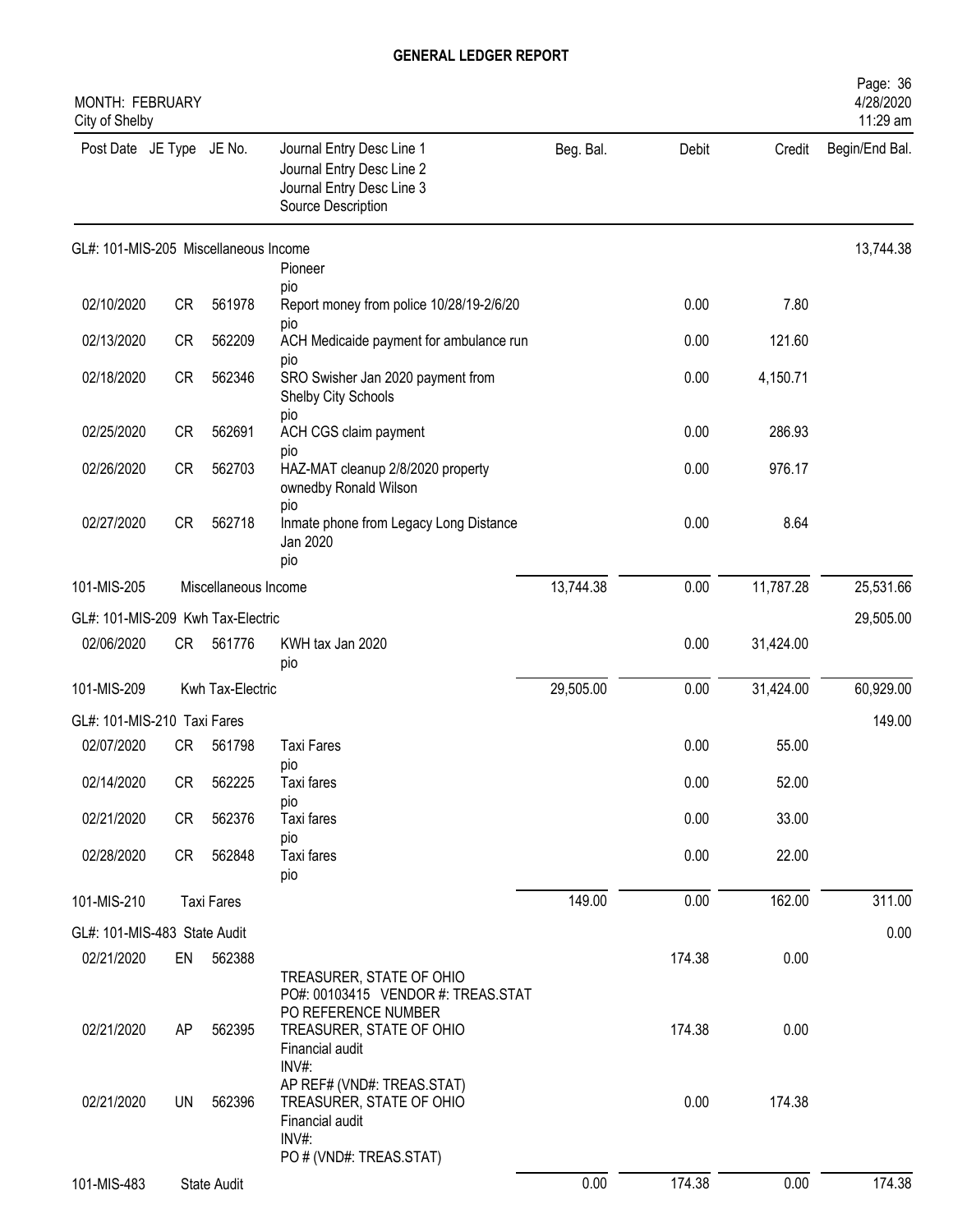| MONTH: FEBRUARY<br>City of Shelby      |           |                       |                                                                                                                       |           |        |        | Page: 37<br>4/28/2020<br>11:29 am |
|----------------------------------------|-----------|-----------------------|-----------------------------------------------------------------------------------------------------------------------|-----------|--------|--------|-----------------------------------|
| Post Date JE Type JE No.               |           |                       | Journal Entry Desc Line 1<br>Journal Entry Desc Line 2<br>Journal Entry Desc Line 3<br>Source Description             | Beg. Bal. | Debit  | Credit | Begin/End Bal.                    |
| GL#: 101-MIS-484 Fuel, Autos-Equipment |           |                       |                                                                                                                       |           |        |        | 25.00                             |
| 02/10/2020                             | EN        | 561811                |                                                                                                                       |           | 25.00  | 0.00   |                                   |
| 02/10/2020                             | AP        | 561827                | COLE DISTRIBUTING INC.<br>PO#: 00103355 VENDOR #: COLE DISTR<br>PO REFERENCE NUMBER<br>COLE DISTRIBUTING INC.         |           | 25.00  | 0.00   |                                   |
|                                        |           |                       | Fuel charges January 2020<br>INV#:                                                                                    |           |        |        |                                   |
| 02/10/2020                             | <b>UN</b> | 561828                | AP REF# (VND#: COLE DISTR)<br>COLE DISTRIBUTING INC.<br>Fuel charges January 2020<br>INV#:<br>PO # (VND#: COLE DISTR) |           | 0.00   | 25.00  |                                   |
| 101-MIS-484                            |           | Fuel, Autos-Equipment |                                                                                                                       | 25.00     | 25.00  | 0.00   | 50.00                             |
| GL#: 101-MIS-485 Maintenance, Autos    |           |                       |                                                                                                                       |           |        |        | 33.00                             |
| 02/10/2020                             | AP        | 561857                | SHELBY PARTS CO.<br>Various parts and supplies<br>$INV#$ :                                                            |           | 24.47  | 0.00   |                                   |
| 02/10/2020                             | <b>UN</b> | 561858                | AP REF# (VND#: SHELBY PAR)<br>SHELBY PARTS CO.<br>Various parts and supplies<br>INV#:                                 |           | 0.00   | 25.00  |                                   |
| 02/11/2020                             | AP        | 561925                | PO # (VND#: SHELBY PAR)<br>ADVANCE AUTO PARTS<br>Various parts and supplies<br>INV#:                                  |           | 25.00  | 0.00   |                                   |
| 02/11/2020                             | UN        | 561926                | AP REF# (VND#: ADVANCE AU)<br>ADVANCE AUTO PARTS<br>Various parts and supplies<br>$INV#$ :                            |           | 0.00   | 25.00  |                                   |
| 02/13/2020                             | EN        | 561999                | PO # (VND#: ADVANCE AU)<br>SHELBY PARTS CO.<br>PO#: 00103371 VENDOR #: SHELBY PAR                                     |           | 75.00  | 0.00   |                                   |
| 02/13/2020                             | EN        | 562000                | PO REFERENCE NUMBER<br>ADVANCE AUTO PARTS<br>PO#: 00103372 VENDOR #: ADVANCE AU<br>PO REFERENCE NUMBER                |           | 75.00  | 0.00   |                                   |
| 101-MIS-485                            |           | Maintenance, Autos    |                                                                                                                       | 33.00     | 49.47  | 0.00   | 82.47                             |
| GL#: 101-MIS-531 Miscellaneous         |           |                       |                                                                                                                       |           |        |        | 9,459.19                          |
| 02/05/2020                             |           | EN 561481             | DAS HARDWARE LLC<br>PO#: 00103313 VENDOR #: DAS HARDWA                                                                |           | 54.99  | 0.00   |                                   |
| 02/05/2020                             | EN        | 561486                | PO REFERENCE NUMBER<br>KING OFFICE SERVICE, INC.<br>PO#: 00103318 VENDOR #: KING OFFIC                                |           | 260.00 | 0.00   |                                   |
| 02/10/2020                             | EN        | 561818                | PO REFERENCE NUMBER                                                                                                   |           | 229.95 | 0.00   |                                   |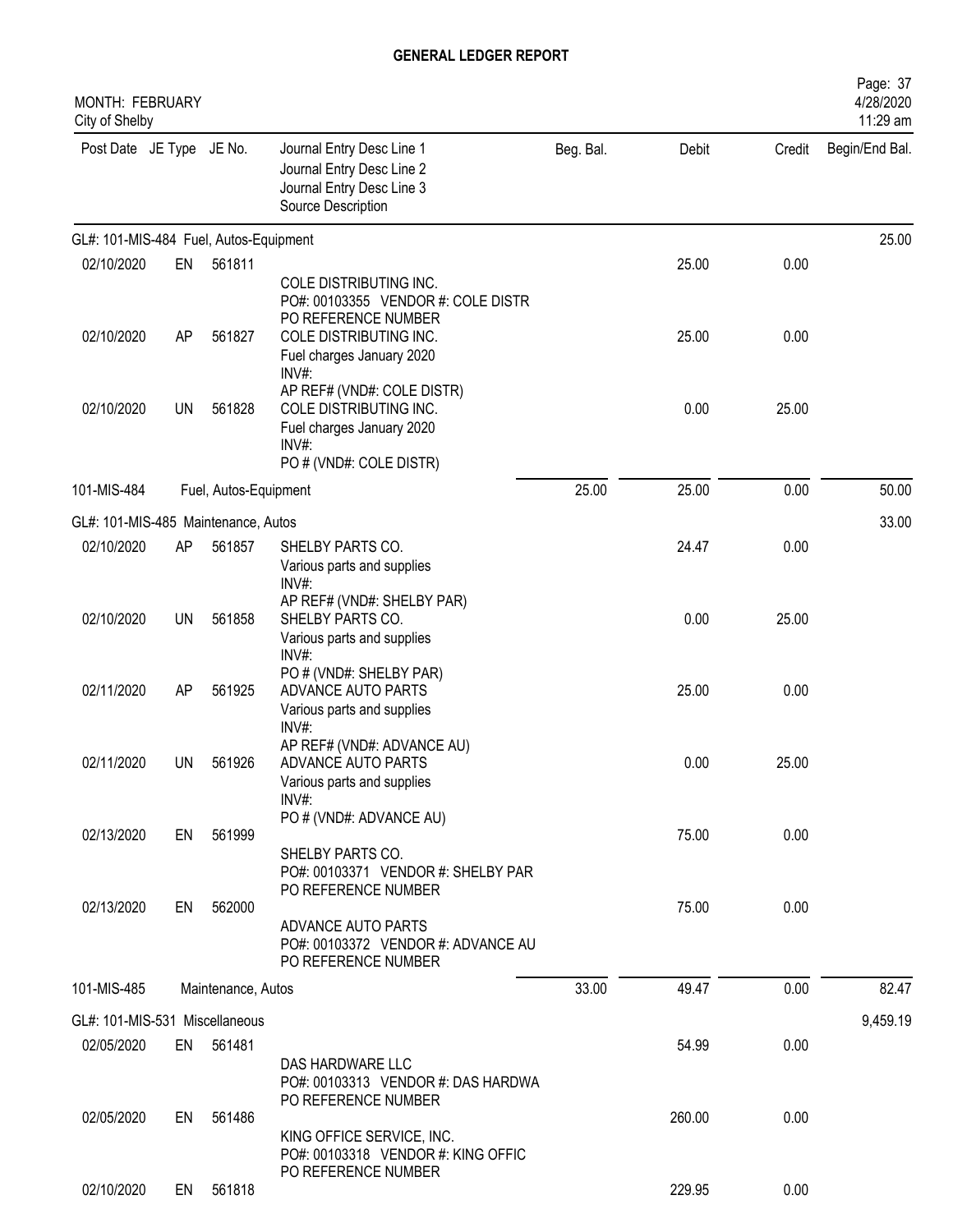| MONTH: FEBRUARY<br>City of Shelby |           |        |                                                                                                           |           |        |        | Page: 38<br>4/28/2020<br>11:29 am |
|-----------------------------------|-----------|--------|-----------------------------------------------------------------------------------------------------------|-----------|--------|--------|-----------------------------------|
| Post Date JE Type JE No.          |           |        | Journal Entry Desc Line 1<br>Journal Entry Desc Line 2<br>Journal Entry Desc Line 3<br>Source Description | Beg. Bal. | Debit  | Credit | Begin/End Bal.                    |
| GL#: 101-MIS-531 Miscellaneous    |           |        |                                                                                                           |           |        |        | 9,459.19                          |
|                                   |           |        | SHRED-IT<br>PO#: 00103362 VENDOR #: SHRED-IT                                                              |           |        |        |                                   |
|                                   |           |        | PO REFERENCE NUMBER                                                                                       |           |        |        |                                   |
| 02/11/2020                        | AP        | 561929 | SHRED-IT                                                                                                  |           | 275.00 | 0.00   |                                   |
|                                   |           |        | Shred onsite 150 boxes<br>$INV#$ :<br>8129118898                                                          |           |        |        |                                   |
|                                   |           |        | AP REF# (VND#: SHRED-IT)                                                                                  |           |        |        |                                   |
| 02/11/2020                        | UN        | 561930 | SHRED-IT                                                                                                  |           | 0.00   | 275.00 |                                   |
|                                   |           |        | Shred onsite 150 boxes<br>INV#:<br>8129118898                                                             |           |        |        |                                   |
|                                   |           |        | PO # (VND#: SHRED-IT)                                                                                     |           |        |        |                                   |
| 02/11/2020                        | AP        | 561931 | SHRED-IT                                                                                                  |           | 229.95 | 0.00   |                                   |
|                                   |           |        | Onsite shredding<br>INV#:<br>8129118898b                                                                  |           |        |        |                                   |
|                                   |           |        | AP REF# (VND#: SHRED-IT)                                                                                  |           |        |        |                                   |
| 02/11/2020                        | <b>UN</b> | 561932 | SHRED-IT<br>Onsite shredding                                                                              |           | 0.00   | 229.95 |                                   |
|                                   |           |        | INV#:<br>8129118898b                                                                                      |           |        |        |                                   |
|                                   |           |        | PO # (VND#: SHRED-IT)                                                                                     |           |        |        |                                   |
| 02/13/2020                        | EN        | 562012 | AUTOMATIC DATA PROCESSING                                                                                 |           | 39.54  | 0.00   |                                   |
|                                   |           |        | PO#: 00103384 VENDOR #: ADP                                                                               |           |        |        |                                   |
|                                   |           |        | PO REFERENCE NUMBER                                                                                       |           |        |        |                                   |
| 02/14/2020                        | AP        | 562082 | AUTOMATIC DATA PROCESSING<br>Processing charges through                                                   |           | 39.54  | 0.00   |                                   |
|                                   |           |        | INV#:<br>551532922                                                                                        |           |        |        |                                   |
|                                   |           |        | AP REF# (VND#: ADP                                                                                        |           |        |        |                                   |
| 02/14/2020                        | UN        | 562083 | AUTOMATIC DATA PROCESSING<br>Processing charges through                                                   |           | 0.00   | 39.54  |                                   |
|                                   |           |        | INV#:<br>551532922                                                                                        |           |        |        |                                   |
| 02/21/2020                        | EN        | 562384 | PO#(VND#: ADP<br>$\overline{\phantom{a}}$                                                                 |           | 750.00 | 0.00   |                                   |
|                                   |           |        | SNYDER FUNERAL HOMES                                                                                      |           |        |        |                                   |
|                                   |           |        | PO#: 00103411 VENDOR #: SNYDER FUN                                                                        |           |        |        |                                   |
| 02/21/2020                        | AP        | 562403 | PO REFERENCE NUMBER<br>SNYDER FUNERAL HOMES                                                               |           | 750.00 | 0.00   |                                   |
|                                   |           |        | Indigent Burial for Michael                                                                               |           |        |        |                                   |
|                                   |           |        | $INV#$ :                                                                                                  |           |        |        |                                   |
| 02/21/2020                        | UN        | 562404 | AP REF# (VND#: SNYDER FUN)<br>SNYDER FUNERAL HOMES                                                        |           | 0.00   | 750.00 |                                   |
|                                   |           |        | Indigent Burial for Michael                                                                               |           |        |        |                                   |
|                                   |           |        | $INV#$ :<br>PO # (VND#: SNYDER FUN)                                                                       |           |        |        |                                   |
| 02/21/2020                        | AP        | 562405 | KING OFFICE SERVICE, INC.                                                                                 |           | 260.00 | 0.00   |                                   |
|                                   |           |        | 54 1 year subscription                                                                                    |           |        |        |                                   |
|                                   |           |        | $INV#$ :<br>39623<br>AP REF# (VND#: KING OFFIC)                                                           |           |        |        |                                   |
| 02/21/2020                        | UN        | 562406 | KING OFFICE SERVICE, INC.                                                                                 |           | 0.00   | 260.00 |                                   |
|                                   |           |        | 54 1 year subscription                                                                                    |           |        |        |                                   |
|                                   |           |        | $INV#$ :<br>39623<br>PO # (VND#: KING OFFIC)                                                              |           |        |        |                                   |
| 02/25/2020                        | EN        | 562470 |                                                                                                           |           | 45.55  | 0.00   |                                   |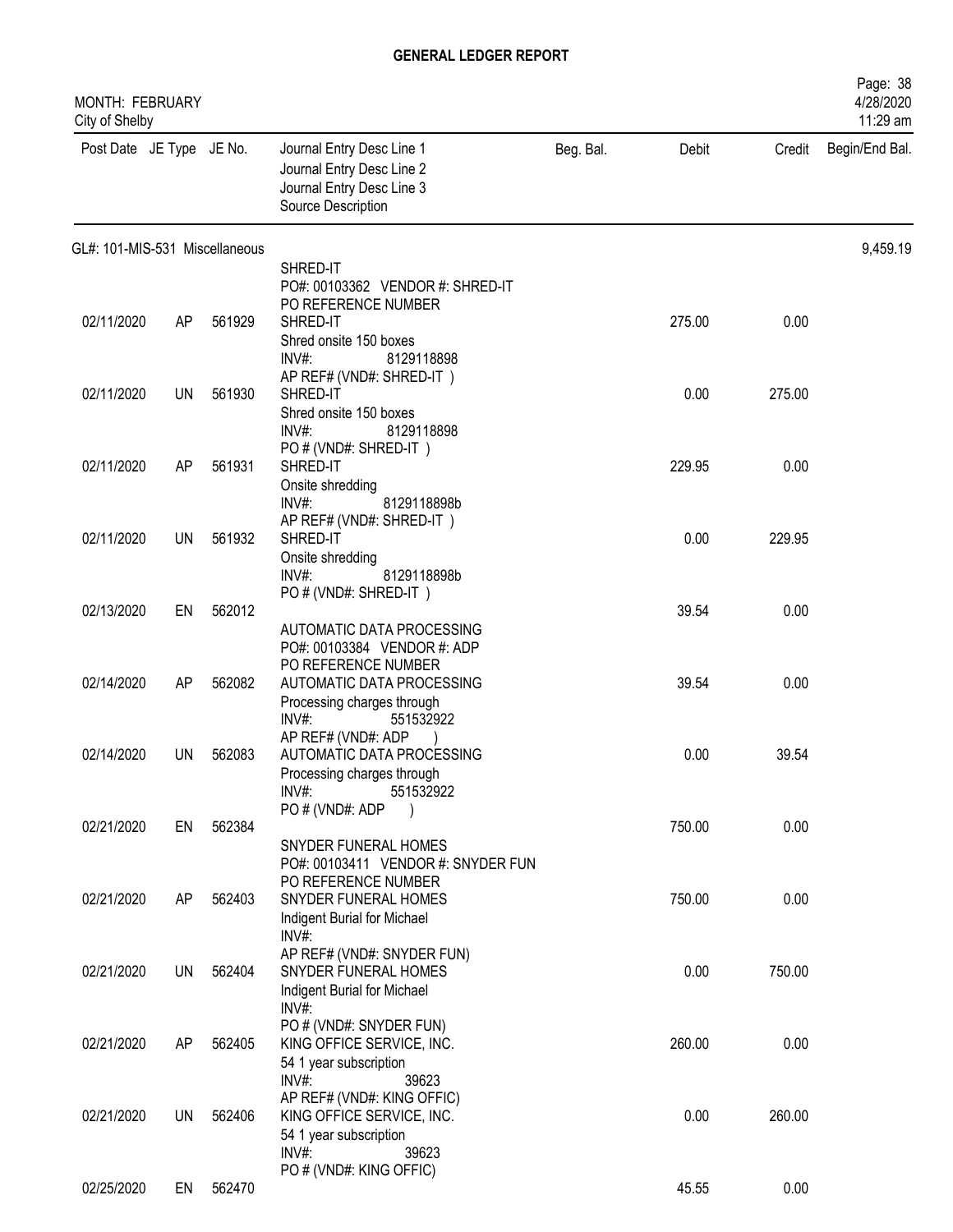| <b>MONTH: FEBRUARY</b><br>City of Shelby |    |           |                                                                                                           |           |        |        | Page: 39<br>4/28/2020<br>11:29 am |
|------------------------------------------|----|-----------|-----------------------------------------------------------------------------------------------------------|-----------|--------|--------|-----------------------------------|
| Post Date JE Type JE No.                 |    |           | Journal Entry Desc Line 1<br>Journal Entry Desc Line 2<br>Journal Entry Desc Line 3<br>Source Description | Beg. Bal. | Debit  | Credit | Begin/End Bal.                    |
| GL#: 101-MIS-531 Miscellaneous           |    |           |                                                                                                           |           |        |        | 9,459.19                          |
|                                          |    |           | AUTOMATIC DATA PROCESSING<br>PO#: 00103416 VENDOR #: ADP<br>PO REFERENCE NUMBER                           |           |        |        |                                   |
| 02/25/2020                               | EN | 562487    |                                                                                                           |           | 138.84 | 0.00   |                                   |
|                                          |    |           | AUTOMATIC DATA PROCESSING<br>PO#: 00103433 VENDOR #: ADP<br>PO REFERENCE NUMBER                           |           |        |        |                                   |
| 02/26/2020                               | AP | 562536    | AUTOMATIC DATA PROCESSING                                                                                 |           | 138.84 | 0.00   |                                   |
|                                          |    |           | 2019 W-2 Filing<br>INV#:<br>551992162<br>AP REF# (VND#: ADP                                               |           |        |        |                                   |
| 02/26/2020                               | UN | 562537    | AUTOMATIC DATA PROCESSING                                                                                 |           | 0.00   | 138.84 |                                   |
|                                          |    |           | 2019 W-2 Filing<br>INV#:<br>551992162<br>PO#(VND#: ADP                                                    |           |        |        |                                   |
| 02/26/2020                               | AP | 562538    | AUTOMATIC DATA PROCESSING                                                                                 |           | 45.55  | 0.00   |                                   |
|                                          |    |           | Human Capital through 2/10/20<br>$INV#$ :<br>551899403                                                    |           |        |        |                                   |
|                                          |    |           | AP REF# (VND#: ADP                                                                                        |           |        |        |                                   |
| 02/26/2020                               | UN | 562539    | AUTOMATIC DATA PROCESSING<br>Human Capital through 2/10/20                                                |           | 0.00   | 45.55  |                                   |
|                                          |    |           | $INV#$ :<br>551899403                                                                                     |           |        |        |                                   |
| 02/27/2020                               | EN | 562646    | PO#(VND#: ADP                                                                                             |           | 36.32  | 0.00   |                                   |
|                                          |    |           | AUTOMATIC DATA PROCESSING                                                                                 |           |        |        |                                   |
|                                          |    |           | PO#: 00103476 VENDOR #: ADP<br>PO REFERENCE NUMBER                                                        |           |        |        |                                   |
| 02/27/2020                               | EN | 562650    |                                                                                                           |           | 9.95   | 0.00   |                                   |
|                                          |    |           | MUNICIPAL UTILITIES<br>PO#: 00103480 VENDOR #: MUNI UTILI                                                 |           |        |        |                                   |
|                                          |    |           | PO REFERENCE NUMBER                                                                                       |           |        |        |                                   |
| 02/27/2020                               | EN | 562661    |                                                                                                           |           | 25.00  | 0.00   |                                   |
|                                          |    |           | ARBOR DAY FOUNDATION<br>PO#: 00103491 VENDOR #: ARBOR DAY                                                 |           |        |        |                                   |
|                                          |    |           | PO REFERENCE NUMBER                                                                                       |           |        |        |                                   |
| 02/27/2020                               | EN | 562667    | KING OFFICE SERVICE, INC.                                                                                 |           | 120.00 | 0.00   |                                   |
|                                          |    |           | PO#: 00103497 VENDOR #: KING OFFIC                                                                        |           |        |        |                                   |
| 02/28/2020                               | AP | 562738    | PO REFERENCE NUMBER<br>ARBOR DAY FOUNDATION                                                               |           | 25.00  | 0.00   |                                   |
|                                          |    |           | 5 lilacs with donation                                                                                    |           |        |        |                                   |
|                                          |    |           | INV#:<br>AP REF# (VND#: ARBOR DAY)                                                                        |           |        |        |                                   |
| 02/28/2020                               | UN | 562739    | ARBOR DAY FOUNDATION                                                                                      |           | 0.00   | 25.00  |                                   |
|                                          |    |           | 5 lilacs with donation<br>INV#:                                                                           |           |        |        |                                   |
|                                          |    |           | PO # (VND#: ARBOR DAY)                                                                                    |           |        |        |                                   |
| 02/28/2020                               | AP | 562754    | MUNICIPAL UTILITIES                                                                                       |           | 9.95   | 0.00   |                                   |
|                                          |    |           | 43.100.2<br>$INV#$ :                                                                                      |           |        |        |                                   |
|                                          |    |           | AP REF# (VND#: MUNI UTILI)                                                                                |           |        |        |                                   |
| 02/28/2020                               |    | UN 562755 | MUNICIPAL UTILITIES                                                                                       |           | 0.00   | 9.95   |                                   |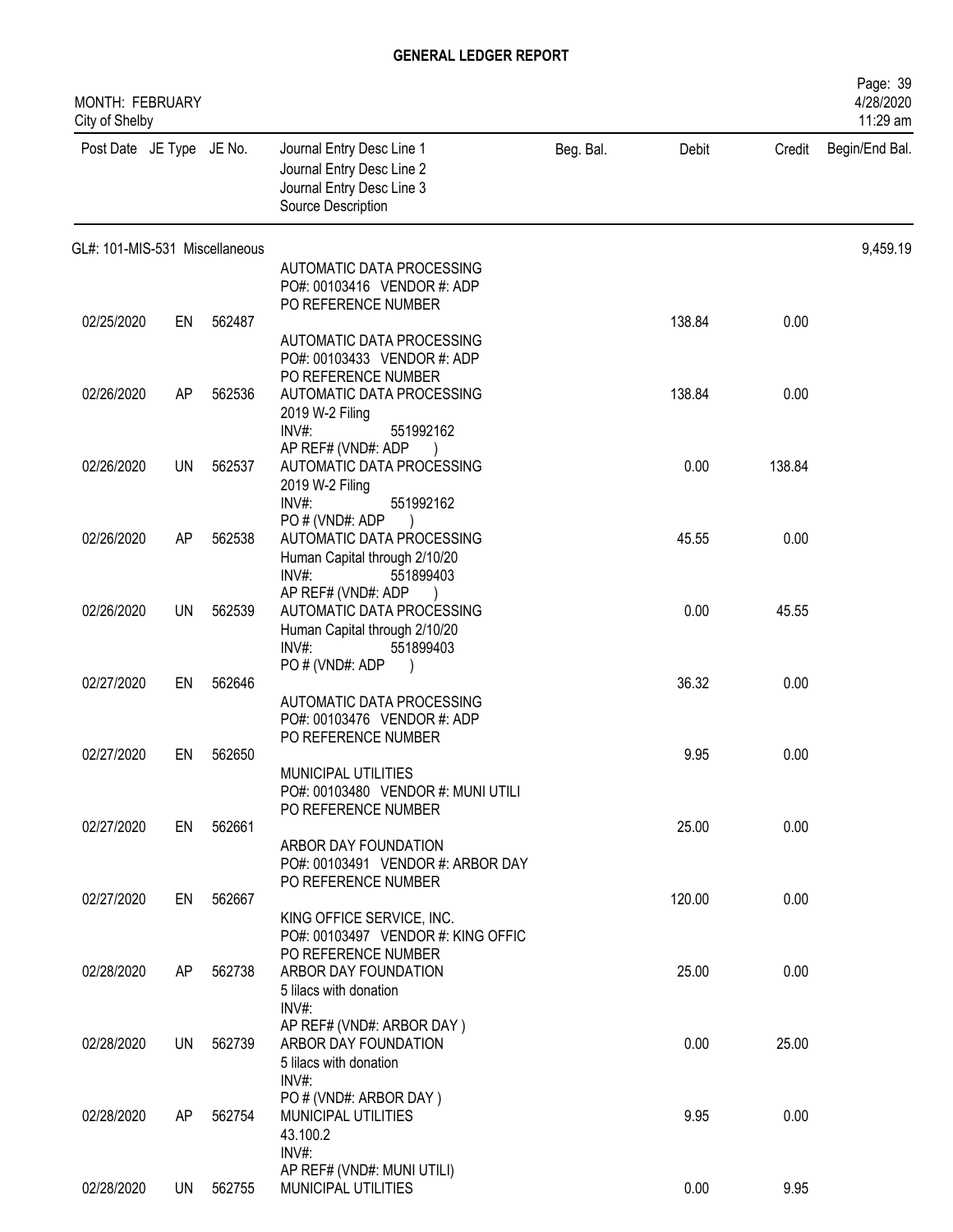| <b>MONTH: FEBRUARY</b><br>City of Shelby               |           |                              |                                                                                                                                                       |           |          |        | Page: 40<br>4/28/2020<br>11:29 am |
|--------------------------------------------------------|-----------|------------------------------|-------------------------------------------------------------------------------------------------------------------------------------------------------|-----------|----------|--------|-----------------------------------|
| Post Date JE Type JE No.                               |           |                              | Journal Entry Desc Line 1<br>Journal Entry Desc Line 2<br>Journal Entry Desc Line 3<br>Source Description                                             | Beg. Bal. | Debit    | Credit | Begin/End Bal.                    |
| GL#: 101-MIS-531 Miscellaneous                         |           |                              |                                                                                                                                                       |           |          |        | 9,459.19                          |
|                                                        |           |                              | 43.100.2<br>INV#:                                                                                                                                     |           |          |        |                                   |
| 02/28/2020                                             | AP        | 562762                       | PO # (VND#: MUNI UTILI)<br>AUTOMATIC DATA PROCESSING<br>Processing charges 2/15/20<br>$INV#$ :<br>552463953                                           |           | 36.32    | 0.00   |                                   |
| 02/28/2020                                             | <b>UN</b> | 562763                       | AP REF# (VND#: ADP<br>AUTOMATIC DATA PROCESSING<br>Processing charges 2/15/20<br>INV#:<br>552463953                                                   |           | 0.00     | 36.32  |                                   |
| 02/28/2020                                             | GJ        | 563212                       | PO#(VND#: ADP<br>Analysis fees general money maket &<br>sinking fund from PNC<br>pio                                                                  |           | 5.00     | 0.00   |                                   |
| 101-MIS-531                                            |           | Miscellaneous                |                                                                                                                                                       | 9,459.19  | 1,815.15 | 0.00   | 11,274.34                         |
| GL#: 101-MIS-584 GAAP Conversion                       |           |                              |                                                                                                                                                       |           |          |        | 0.00                              |
| 02/21/2020                                             | EN        | 562385                       |                                                                                                                                                       |           | 216.00   | 0.00   |                                   |
| 02/21/2020                                             | AP        | 562401                       | PLATTENBURG & ASSOCIATES INC<br>PO#: 00103412 VENDOR #: PLATTENBUR<br>PO REFERENCE NUMBER<br>PLATTENBURG & ASSOCIATES INC<br>GAAP conversion Jan 2020 |           | 216.00   | 0.00   |                                   |
| 02/21/2020                                             | <b>UN</b> | 562402                       | INV#:<br>55681<br>AP REF# (VND#: PLATTENBUR)<br>PLATTENBURG & ASSOCIATES INC<br>GAAP conversion Jan 2020<br>INV#<br>55681<br>PO # (VND#: PLATTENBUR)  |           | 0.00     | 216.00 |                                   |
| 101-MIS-584                                            |           | <b>GAAP Conversion</b>       |                                                                                                                                                       | 0.00      | 216.00   | 0.00   | 216.00                            |
| GL#: 101-MIS-652 Historic Preservation                 |           |                              |                                                                                                                                                       |           |          |        | 0.00                              |
| 02/25/2020                                             | EN        | 562489                       |                                                                                                                                                       |           | 294.00   | 0.00   |                                   |
| 02/26/2020                                             | AP        | 562506                       | CRUM/BRIAN//<br>PO#: 00103435 VENDOR #: CRUM/BRIAN<br>PO REFERENCE NUMBER<br>CRUM/BRIAN//<br>Reimbursement for 7 Historic                             |           | 294.00   | 0.00   |                                   |
| 02/26/2020                                             | <b>UN</b> | 562507                       | INV#:<br>AP REF# (VND#: CRUM/BRIAN)<br>CRUM/BRIAN//<br>Reimbursement for 7 Historic<br>INV#:<br>PO # (VND#: CRUM/BRIAN)                               |           | 0.00     | 294.00 |                                   |
| 101-MIS-652                                            |           | <b>Historic Preservation</b> |                                                                                                                                                       | 0.00      | 294.00   | 0.00   | 294.00                            |
|                                                        |           |                              |                                                                                                                                                       |           |          |        |                                   |
| GL#: 101-PAL-184 Contractor Registration<br>02/07/2020 | CR        | 561799                       | Contractor registrations 1@25, 3@50                                                                                                                   |           | 0.00     | 175.00 | 800.00                            |
|                                                        |           |                              | pio                                                                                                                                                   |           |          |        |                                   |
| 02/14/2020                                             | CR        | 562226                       | 2 contractor registrations @ 50                                                                                                                       |           | 0.00     | 100.00 |                                   |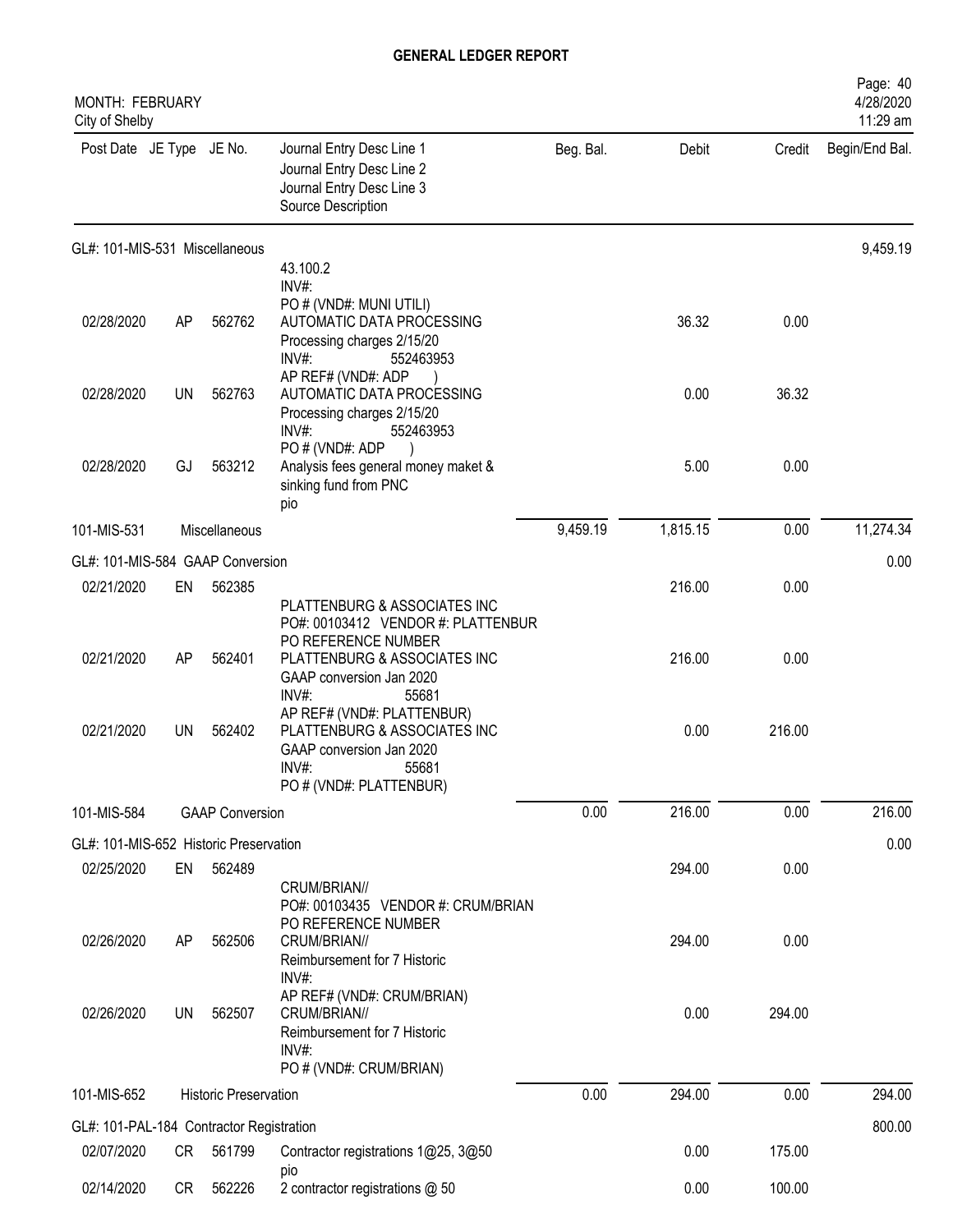| <b>MONTH: FEBRUARY</b><br>City of Shelby |           |                                |                                                                                                                                                       |           |           |           | Page: 41<br>4/28/2020<br>11:29 am |
|------------------------------------------|-----------|--------------------------------|-------------------------------------------------------------------------------------------------------------------------------------------------------|-----------|-----------|-----------|-----------------------------------|
| Post Date JE Type JE No.                 |           |                                | Journal Entry Desc Line 1<br>Journal Entry Desc Line 2<br>Journal Entry Desc Line 3<br>Source Description                                             | Beg. Bal. | Debit     | Credit    | Begin/End Bal.                    |
| GL#: 101-PAL-184 Contractor Registration |           |                                |                                                                                                                                                       |           |           |           | 800.00                            |
| 02/21/2020                               | <b>CR</b> | 562375                         | <b>PIO</b><br>1 contractor registration 1 @ 25, 1 @ 50<br>pio                                                                                         |           | 0.00      | 75.00     |                                   |
| 02/28/2020                               | <b>CR</b> | 562849                         | 1 contractor registration @ 50,<br>1 demolition permit @ 10<br>pio                                                                                    |           | 0.00      | 50.00     |                                   |
| 101-PAL-184                              |           | <b>Contractor Registration</b> |                                                                                                                                                       | 800.00    | 0.00      | 400.00    | 1,200.00                          |
| GL#: 101-PAL-188 Building permits        |           |                                |                                                                                                                                                       |           |           |           | 10.00                             |
| 101-PAL-188                              |           | <b>Building permits</b>        |                                                                                                                                                       | 10.00     | 0.00      | 0.00      | 10.00                             |
| GL#: 101-PAL-189 Zoning permits          |           |                                |                                                                                                                                                       |           |           |           | 10.00                             |
| 101-PAL-189                              |           | Zoning permits                 |                                                                                                                                                       | 10.00     | 0.00      | 0.00      | 10.00                             |
|                                          |           |                                | GL#: 101-PAL-197 Miscellaneous Lic. & Permits                                                                                                         |           |           |           | 50.00                             |
| 02/28/2020                               | CR        | 562849                         | 1 contractor registration @ 50,<br>1 demolition permit @ 10<br>pio                                                                                    |           | 0.00      | 10.00     |                                   |
| 101-PAL-197                              |           |                                | Miscellaneous Lic. & Permits                                                                                                                          | 50.00     | 0.00      | 10.00     | 60.00                             |
| GL#: 101-POL-400 Wages                   |           |                                |                                                                                                                                                       |           |           |           | 85,542.58                         |
| 02/05/2020                               | EN        | 561460                         |                                                                                                                                                       |           | 45,540.94 | 0.00      |                                   |
| 02/05/2020                               | AP        | 561462                         | <b>CITY PAYROLL FUND</b><br>PO#: 00103310 VENDOR #: CITY PAYRO<br>PO REFERENCE NUMBER<br><b>CITY PAYROLL FUND</b><br>Wages 1/19/20-2/1/20<br>$INV#$ : |           | 45,540.94 | 0.00      |                                   |
| 02/05/2020                               | <b>UN</b> | 561463                         | AP REF# (VND#: CITY PAYRO)<br><b>CITY PAYROLL FUND</b><br>Wages 1/19/20-2/1/20<br>INV#:                                                               |           | 0.00      | 45,540.94 |                                   |
| 02/19/2020                               | EN        | 562240                         | PO # (VND#: CITY PAYRO)<br>CITY PAYROLL FUND                                                                                                          |           | 39,895.77 | 0.00      |                                   |
| 02/19/2020                               | AP        | 562242                         | PO#: 00103409 VENDOR #: CITY PAYRO<br>PO REFERENCE NUMBER<br><b>CITY PAYROLL FUND</b><br>Wages 2/2/20-2/15/20<br>INV#:                                |           | 39,895.77 | 0.00      |                                   |
| 02/19/2020                               | <b>UN</b> | 562243                         | AP REF# (VND#: CITY PAYRO)<br><b>CITY PAYROLL FUND</b><br>Wages 2/2/20-2/15/20<br>$INV#$ :                                                            |           | 0.00      | 39,895.77 |                                   |
| 101-POL-400                              |           | Wages                          | PO # (VND#: CITY PAYRO)                                                                                                                               | 85,542.58 | 85,436.71 | 0.00      | 170,979.29                        |
| GL#: 101-POL-406 Dispatcher Wages        |           |                                |                                                                                                                                                       |           |           |           | 12,046.59                         |
| 02/05/2020                               | EN        | 561460                         |                                                                                                                                                       |           | 6,744.81  | 0.00      |                                   |
|                                          |           |                                |                                                                                                                                                       |           |           |           |                                   |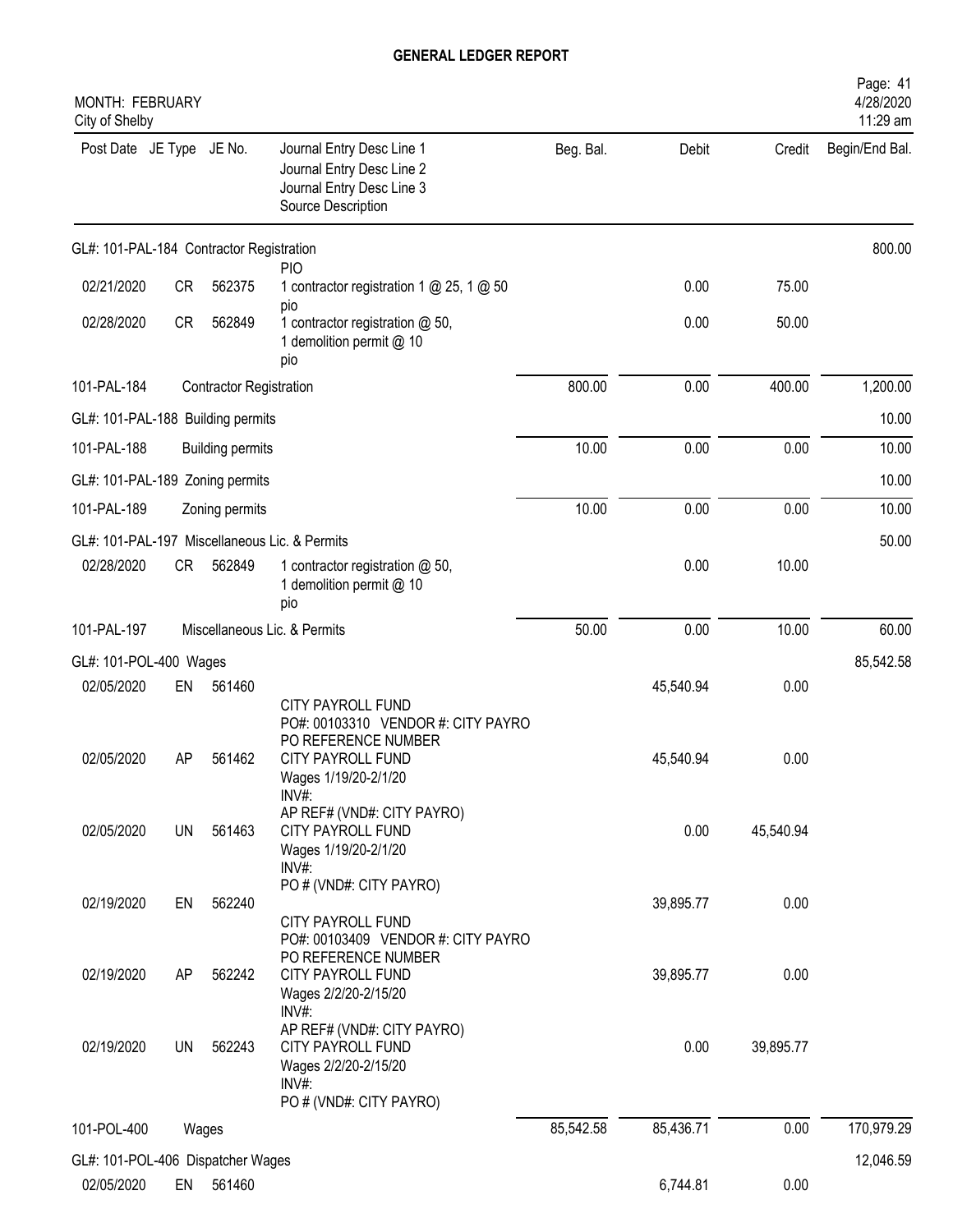| <b>MONTH: FEBRUARY</b><br>City of Shelby |           |                  |                                                                                                                                      |           |           |          | Page: 42<br>4/28/2020<br>11:29 am |
|------------------------------------------|-----------|------------------|--------------------------------------------------------------------------------------------------------------------------------------|-----------|-----------|----------|-----------------------------------|
| Post Date JE Type JE No.                 |           |                  | Journal Entry Desc Line 1<br>Journal Entry Desc Line 2<br>Journal Entry Desc Line 3<br>Source Description                            | Beg. Bal. | Debit     | Credit   | Begin/End Bal.                    |
| GL#: 101-POL-406 Dispatcher Wages        |           |                  |                                                                                                                                      |           |           |          | 12,046.59                         |
| 02/05/2020                               | AP        | 561462           | CITY PAYROLL FUND<br>PO#: 00103310 VENDOR #: CITY PAYRO<br>PO REFERENCE NUMBER<br>CITY PAYROLL FUND<br>Wages 1/19/20-2/1/20<br>INV#: |           | 6,744.81  | 0.00     |                                   |
| 02/05/2020                               | <b>UN</b> | 561463           | AP REF# (VND#: CITY PAYRO)<br><b>CITY PAYROLL FUND</b><br>Wages 1/19/20-2/1/20<br>INV#                                               |           | 0.00      | 6,744.81 |                                   |
| 02/19/2020                               | EN        | 562240           | PO # (VND#: CITY PAYRO)<br>CITY PAYROLL FUND                                                                                         |           | 5,872.59  | 0.00     |                                   |
| 02/19/2020                               | AP        | 562242           | PO#: 00103409 VENDOR #: CITY PAYRO<br>PO REFERENCE NUMBER<br><b>CITY PAYROLL FUND</b><br>Wages 2/2/20-2/15/20<br>INV#:               |           | 5,872.59  | 0.00     |                                   |
| 02/19/2020                               | UN        | 562243           | AP REF# (VND#: CITY PAYRO)<br><b>CITY PAYROLL FUND</b><br>Wages 2/2/20-2/15/20<br>INV#<br>PO # (VND#: CITY PAYRO)                    |           | 0.00      | 5,872.59 |                                   |
| 101-POL-406                              |           | Dispatcher Wages |                                                                                                                                      | 12,046.59 | 12,617.40 | 0.00     | 24,663.99                         |
|                                          |           |                  | GL#: 101-POL-415 Public Employees Retire.System                                                                                      |           |           |          | 1,701.75                          |
| 02/10/2020                               | EN        | 561809           | OH PUBLIC EMPLOYEES RETIREMENT<br>PO#: 00103353 VENDOR #: OPERS                                                                      |           | 1,686.55  | 0.00     |                                   |
| 02/10/2020                               | AP        | 561845           | PO REFERENCE NUMBER<br>OH PUBLIC EMPLOYEES RETIREMENT<br>Employer portion 12/22/19-<br>INV#:                                         |           | 1,686.55  | 0.00     |                                   |
| 02/10/2020                               | <b>UN</b> | 561846           | AP REF# (VND#: OPERS )<br>OH PUBLIC EMPLOYEES RETIREMENT<br>Employer portion 12/22/19-<br>$INV#$ :<br>PO # (VND#: OPERS              |           | 0.00      | 1,686.55 |                                   |
| 101-POL-415                              |           |                  | Public Employees Retire.System                                                                                                       | 1,701.75  | 1,686.55  | 0.00     | 3,388.30                          |
| GL#: 101-POL-417 FICA                    |           |                  |                                                                                                                                      |           |           |          | 1,415.04                          |
| 02/05/2020                               | EN        | 561461           | PAYROLL FUND<br>PO#: 00103311 VENDOR #: PAYROLL FU                                                                                   |           | 758.17    | 0.00     |                                   |
| 02/05/2020                               | AP        | 561464           | PO REFERENCE NUMBER<br>PAYROLL FUND<br>FICA 1/19/20-2/1/20<br>$INV#$ :                                                               |           | 758.17    | 0.00     |                                   |
| 02/05/2020                               | UN.       | 561465           | AP REF# (VND#: PAYROLL FU)<br>PAYROLL FUND<br>FICA 1/19/20-2/1/20                                                                    |           | 0.00      | 758.17   |                                   |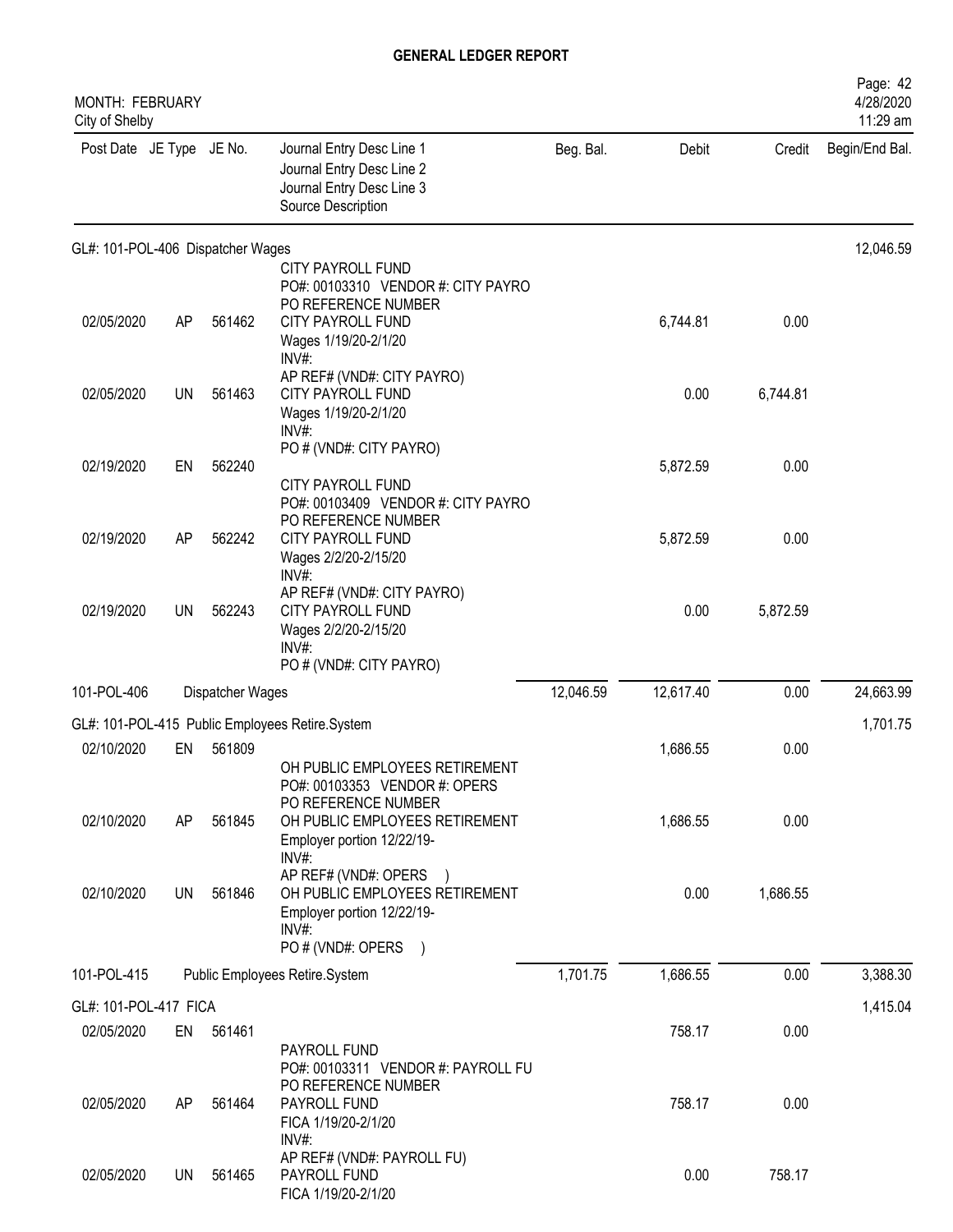| <b>MONTH: FEBRUARY</b><br>City of Shelby |             |                 |                                                                                                                  |           |           |           | Page: 43<br>4/28/2020<br>11:29 am |
|------------------------------------------|-------------|-----------------|------------------------------------------------------------------------------------------------------------------|-----------|-----------|-----------|-----------------------------------|
| Post Date JE Type JE No.                 |             |                 | Journal Entry Desc Line 1<br>Journal Entry Desc Line 2<br>Journal Entry Desc Line 3<br>Source Description        | Beg. Bal. | Debit     | Credit    | Begin/End Bal.                    |
| GL#: 101-POL-417 FICA                    |             |                 |                                                                                                                  |           |           |           | 1,415.04                          |
|                                          |             |                 | INV#:<br>PO # (VND#: PAYROLL FU)                                                                                 |           |           |           |                                   |
| 02/19/2020                               | EN          | 562241          |                                                                                                                  |           | 663.62    | 0.00      |                                   |
| 02/19/2020                               | AP          | 562244          | PAYROLL FUND<br>PO#: 00103410 VENDOR #: PAYROLL FU<br>PO REFERENCE NUMBER<br>PAYROLL FUND<br>FICA 2/2/20-2/15/20 |           | 663.62    | 0.00      |                                   |
| 02/19/2020                               | <b>UN</b>   | 562245          | INV#:<br>AP REF# (VND#: PAYROLL FU)<br>PAYROLL FUND<br>FICA 2/2/20-2/15/20<br>INV#:<br>PO # (VND#: PAYROLL FU)   |           | 0.00      | 663.62    |                                   |
| 101-POL-417                              | <b>FICA</b> |                 |                                                                                                                  | 1,415.04  | 1,421.79  | 0.00      | 2,836.83                          |
| GL#: 101-POL-418 Hospitalization         |             |                 |                                                                                                                  |           |           |           | 31,209.74                         |
| 02/02/2020                               | AP          | 561376          | JEFFERSON HEALTH PLAN                                                                                            |           | 31,209.74 | 0.00      |                                   |
|                                          |             |                 | Acct 19-OME095<br>$INV#$ :                                                                                       |           |           |           |                                   |
| 02/02/2020                               | <b>UN</b>   | 561377          | AP REF# (VND#: JEFFERSON)<br>JEFFERSON HEALTH PLAN<br>Acct 19-OME095<br>$INV#$ :                                 |           | 0.00      | 31,209.74 |                                   |
| 02/25/2020                               | EN          | 562485          | PO # (VND#: JEFFERSON)<br>JEFFERSON HEALTH PLAN<br>PO#: 00103431 VENDOR #: JEFFERSON<br>PO REFERENCE NUMBER      |           | 31,209.74 | 0.00      |                                   |
| 101-POL-418                              |             | Hospitalization |                                                                                                                  | 31,209.74 | 31,209.74 | 0.00      | 62,419.48                         |
| GL#: 101-POL-419 Life Insurance          |             |                 |                                                                                                                  |           |           |           | 228.00                            |
| 02/02/2020                               | AP          | 561372          | AMERICAN UNITED LIFE INS CO<br>Policy G 00608125-0002-000<br>INV#:                                               |           | 228.00    | 0.00      |                                   |
| 02/02/2020                               | UN          | 561373          | AP REF# (VND#: AMERICAN U)<br>AMERICAN UNITED LIFE INS CO<br>Policy G 00608125-0002-000<br>$INV#$ :              |           | 0.00      | 228.00    |                                   |
| 02/25/2020                               | EN          | 562486          | PO # (VND#: AMERICAN U)<br>AMERICAN UNITED LIFE INS CO<br>PO#: 00103432 VENDOR #: AMERICAN U                     |           | 228.00    | 0.00      |                                   |
|                                          |             |                 | PO REFERENCE NUMBER                                                                                              |           |           |           |                                   |
| 101-POL-419                              |             | Life Insurance  |                                                                                                                  | 228.00    | 228.00    | 0.00      | 456.00                            |
| GL#: 101-POL-420 Workers Compensation    |             |                 |                                                                                                                  |           |           |           | 1,891.00                          |
| 02/05/2020                               | EN          | 561480          | BUREAU OF WORKERS COMPENSATION<br>PO#: 00103312 VENDOR #: BWC                                                    |           | 1,020.46  | 0.00      |                                   |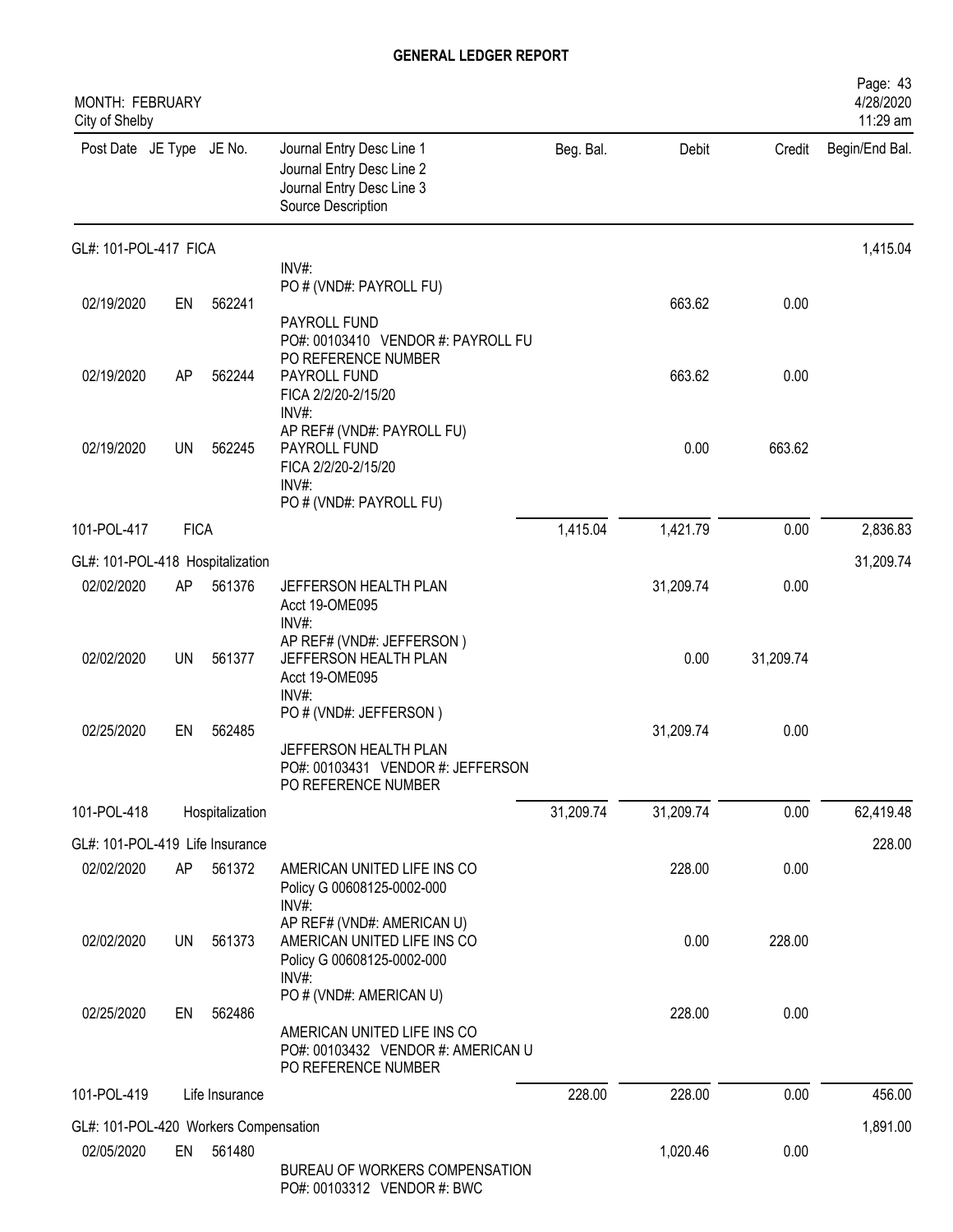| <b>MONTH: FEBRUARY</b><br>City of Shelby |           |                             |                                                                                                                       |           |          |          | Page: 44<br>4/28/2020<br>11:29 am |
|------------------------------------------|-----------|-----------------------------|-----------------------------------------------------------------------------------------------------------------------|-----------|----------|----------|-----------------------------------|
| Post Date JE Type JE No.                 |           |                             | Journal Entry Desc Line 1<br>Journal Entry Desc Line 2<br>Journal Entry Desc Line 3<br>Source Description             | Beg. Bal. | Debit    | Credit   | Begin/End Bal.                    |
| GL#: 101-POL-420 Workers Compensation    |           |                             |                                                                                                                       |           |          |          | 1,891.00                          |
| 02/05/2020                               | AP        | 561495                      | PO REFERENCE NUMBER<br>BUREAU OF WORKERS COMPENSATION<br>BWC true up payment<br>INV#:                                 |           | 1,020.46 | 0.00     |                                   |
| 02/05/2020                               | UN        | 561496                      | AP REF# (VND#: BWC<br>BUREAU OF WORKERS COMPENSATION<br>BWC true up payment<br>INV#:                                  |           | 0.00     | 1,020.46 |                                   |
| 02/19/2020                               | EN        | 562239                      | PO#(VND#: BWC<br>BUREAU OF WORKERS COMPENSATION<br>PO#: 00103408 VENDOR #: BWC                                        |           | 1,723.00 | 0.00     |                                   |
| 02/20/2020                               | AP        | 562260                      | PO REFERENCE NUMBER<br>BUREAU OF WORKERS COMPENSATION<br>Installment payment<br>$INV#$ :<br>1007137060                |           | 1,723.00 | 0.00     |                                   |
| 02/20/2020                               | UN        | 562261                      | AP REF# (VND#: BWC<br>BUREAU OF WORKERS COMPENSATION<br>Installment payment<br>1007137060<br>INV#:<br>PO # (VND#: BWC |           | 0.00     | 1,723.00 |                                   |
| 101-POL-420                              |           | <b>Workers Compensation</b> |                                                                                                                       | 1,891.00  | 2,743.46 | 0.00     | 4,634.46                          |
| GL#: 101-POL-425 Natural Gas             |           |                             |                                                                                                                       |           |          |          | 693.24                            |
| 02/14/2020                               | AP        | 562050                      | <b>COLUMBIA GAS</b><br>acct 193879540010003<br>INV#:<br>39703                                                         |           | 630.71   | 0.00     |                                   |
| 02/14/2020                               | <b>UN</b> | 562051                      | AP REF# (VND#: COL. GAS)<br><b>COLUMBIA GAS</b><br>acct 193879540010003<br>$INV#$ :<br>39703<br>PO # (VND#: COL. GAS) |           | 0.00     | 800.00   |                                   |
| 101-POL-425                              |           | Natural Gas                 |                                                                                                                       | 693.24    | 630.71   | 0.00     | 1,323.95                          |
| GL#: 101-POL-428 Telephone               |           |                             |                                                                                                                       |           |          |          | 743.81                            |
| 101-POL-428                              |           | Telephone                   |                                                                                                                       | 743.81    | 0.00     | 0.00     | 743.81                            |
| GL#: 101-POL-472 Supplies                |           |                             |                                                                                                                       |           |          |          | 547.05                            |
| 02/02/2020                               | AP        | 561364                      | DAS HARDWARE LLC<br>police Jan 2020<br>INV#:                                                                          |           | 50.00    | 0.00     |                                   |
| 02/02/2020                               | <b>UN</b> | 561365                      | AP REF# (VND#: DAS HARDWA)<br>DAS HARDWARE LLC<br>police Jan 2020<br>INV#:                                            |           | 0.00     | 50.00    |                                   |
| 02/02/2020                               | AP        | 561366                      | PO # (VND#: DAS HARDWA)<br>DAS HARDWARE LLC<br>police Jan 2020<br>$INV#$ :                                            |           | 10.29    | 0.00     |                                   |
| 02/02/2020                               | <b>UN</b> | 561367                      | AP REF# (VND#: DAS HARDWA)<br>DAS HARDWARE LLC                                                                        |           | 0.00     | 10.29    |                                   |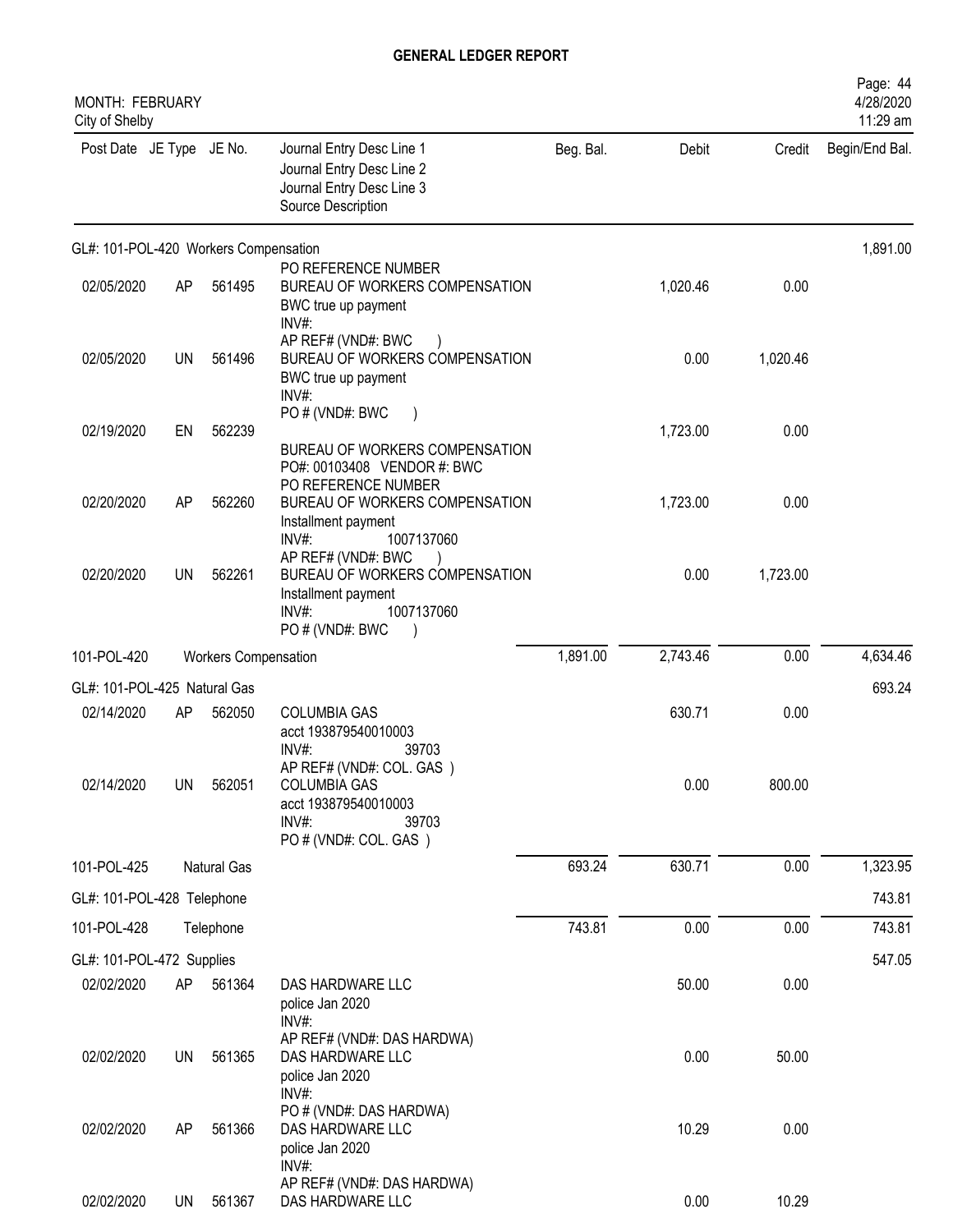| <b>MONTH: FEBRUARY</b><br>City of Shelby |           |          |                                                                                                                             |           |          |          | Page: 45<br>4/28/2020<br>11:29 am |
|------------------------------------------|-----------|----------|-----------------------------------------------------------------------------------------------------------------------------|-----------|----------|----------|-----------------------------------|
| Post Date JE Type JE No.                 |           |          | Journal Entry Desc Line 1<br>Journal Entry Desc Line 2<br>Journal Entry Desc Line 3<br>Source Description                   | Beg. Bal. | Debit    | Credit   | Begin/End Bal.                    |
| GL#: 101-POL-472 Supplies                |           |          |                                                                                                                             |           |          |          | 547.05                            |
|                                          |           |          | police Jan 2020<br>INV#:                                                                                                    |           |          |          |                                   |
| 02/05/2020                               | AP        | 561553   | PO # (VND#: DAS HARDWA)<br>OH SCH RESOURCE OFFICERS ASSOC<br>SRO conference K. Swisher &<br>INV#:                           |           | 1,010.00 | 0.00     |                                   |
| 02/05/2020                               | UN        | 561554   | AP REF# (VND#: OHIO SCHOO)<br>OH SCH RESOURCE OFFICERS ASSOC<br>SRO conference K. Swisher &<br>$INV#$ :                     |           | 0.00     | 1,010.00 |                                   |
|                                          |           |          | PO # (VND#: OHIO SCHOO)                                                                                                     |           |          |          |                                   |
| 02/14/2020                               | EN        | 562031   | NOLEN/SEAN//<br>PO#: 00103403 VENDOR #: NOLEN/SEAN                                                                          |           | 105.00   | 0.00     |                                   |
| 02/20/2020                               | AP        | 562275   | PO REFERENCE NUMBER<br><b>AMAZON INC</b><br>Banker stoarge boxes<br>INV#:<br>457984643845                                   |           | 98.01    | 0.00     |                                   |
| 02/20/2020                               | <b>UN</b> | 562276   | AP REF# (VND#: AMAZON INC)<br>AMAZON INC<br>Banker stoarge boxes                                                            |           | 0.00     | 98.01    |                                   |
| 02/20/2020                               | UN        | 562278   | INV#:<br>457984643845<br>PO # (VND#: AMAZON INC)<br>AMAZON INC<br>wall mount sign holders and                               |           | 0.00     | 101.99   |                                   |
| 02/20/2020                               | AP        | 562293   | $INV#$ :<br>898738386478<br>PO # (VND#: AMAZON INC)<br><b>SAMS CLUB</b><br>Various supplies<br>$INV#$ :                     |           | 6.98     | 0.00     |                                   |
| 02/20/2020                               | <b>UN</b> | 562294   | AP REF# (VND#: SAMS CLUB)<br><b>SAMS CLUB</b><br>Various supplies<br>INV#:                                                  |           | 0.00     | 123.10   |                                   |
| 02/20/2020                               | AP        | 562297   | PO # (VND#: SAMS CLUB)<br>G & L SUPPLY<br>hand soap                                                                         |           | 26.14    | 0.00     |                                   |
| 02/20/2020                               | UN        | 562298   | INV#:<br>212068<br>AP REF# (VND#: G & L SUPP)<br>G & L SUPPLY<br>hand soap<br>$INV#$ :<br>212068<br>PO # (VND#: G & L SUPP) |           | 0.00     | 26.14    |                                   |
| 101-POL-472                              |           | Supplies |                                                                                                                             | 547.05    | 1,201.42 | 0.00     | 1,748.47                          |
| GL#: 101-POL-473 Office Supplies         |           |          |                                                                                                                             |           |          |          | 139.52                            |
| 02/20/2020                               | AP        | 562277   | <b>AMAZON INC</b><br>wall mount sign holders and<br>$INV#$ :<br>898738386478                                                |           | 8.31     | 0.00     |                                   |
| 02/20/2020                               | UN        | 562278   | AP REF# (VND#: AMAZON INC)<br>AMAZON INC<br>wall mount sign holders and                                                     |           | 0.00     | 200.00   |                                   |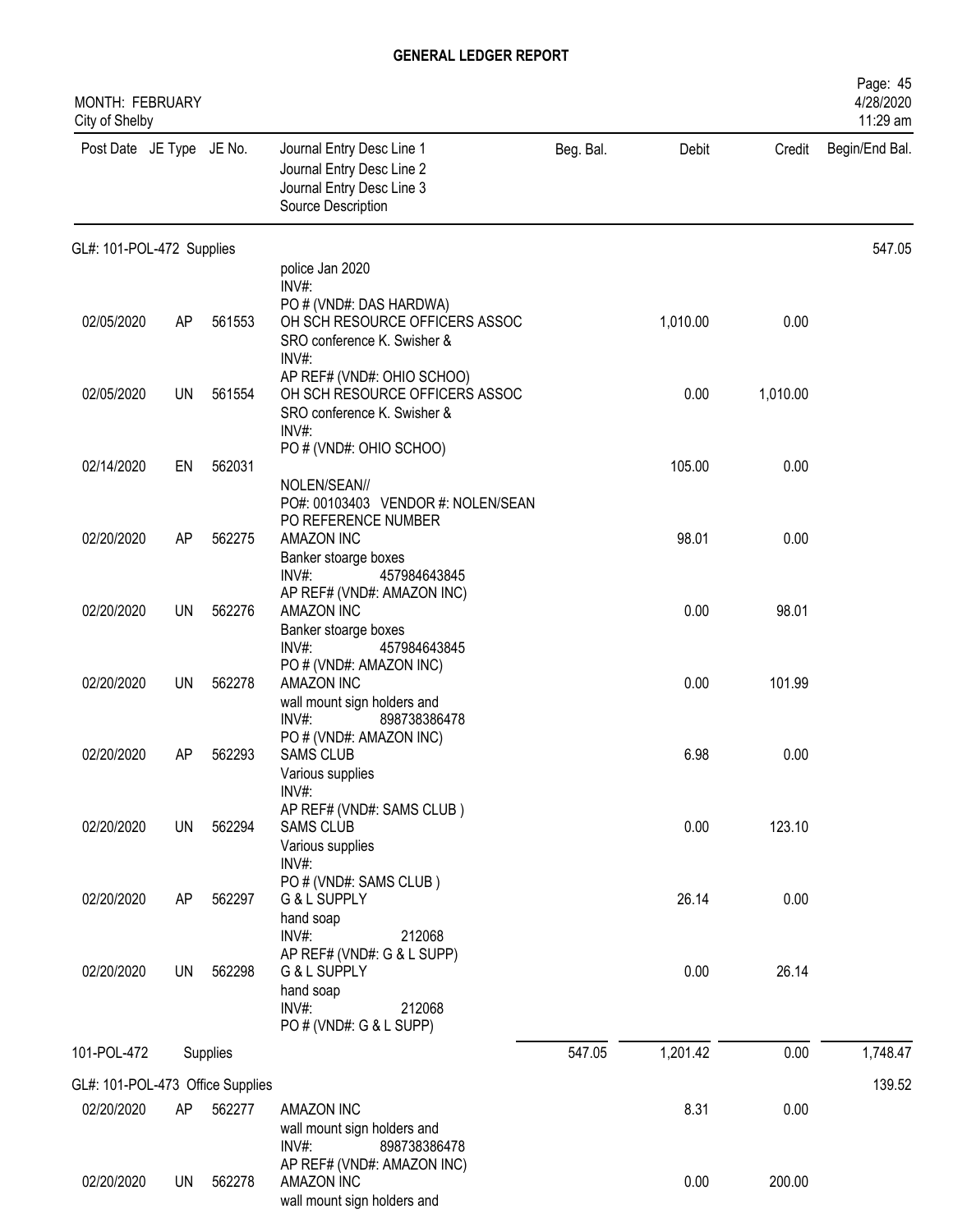| MONTH: FEBRUARY<br>City of Shelby      |           |                       |                                                                                                                                                     |           |          |          | Page: 46<br>4/28/2020<br>11:29 am |
|----------------------------------------|-----------|-----------------------|-----------------------------------------------------------------------------------------------------------------------------------------------------|-----------|----------|----------|-----------------------------------|
| Post Date JE Type JE No.               |           |                       | Journal Entry Desc Line 1<br>Journal Entry Desc Line 2<br>Journal Entry Desc Line 3<br>Source Description                                           | Beg. Bal. | Debit    | Credit   | Begin/End Bal.                    |
| GL#: 101-POL-473 Office Supplies       |           |                       |                                                                                                                                                     |           |          |          | 139.52                            |
| 02/20/2020                             | AP        | 562293                | $INV#$ :<br>898738386478<br>PO # (VND#: AMAZON INC)<br><b>SAMS CLUB</b><br>Various supplies<br>INV#:                                                |           | 37.36    | 0.00     |                                   |
| 02/20/2020                             | <b>UN</b> | 562294                | AP REF# (VND#: SAMS CLUB)<br><b>SAMS CLUB</b><br>Various supplies<br>INV#<br>PO # (VND#: SAMS CLUB)                                                 |           | 0.00     | 60.48    |                                   |
| 101-POL-473                            |           | Office Supplies       |                                                                                                                                                     | 139.52    | 45.67    | 0.00     | 185.19                            |
| GL#: 101-POL-484 Fuel, Autos-Equipment |           |                       |                                                                                                                                                     |           |          |          | 1,839.38                          |
| 02/10/2020                             | EN        | 561811                |                                                                                                                                                     |           | 1,313.68 | 0.00     |                                   |
| 02/10/2020                             | AP        | 561827                | COLE DISTRIBUTING INC.<br>PO#: 00103355 VENDOR #: COLE DISTR<br>PO REFERENCE NUMBER<br>COLE DISTRIBUTING INC.<br>Fuel charges January 2020<br>INV#: |           | 1,313.68 | 0.00     |                                   |
| 02/10/2020                             | <b>UN</b> | 561828                | AP REF# (VND#: COLE DISTR)<br>COLE DISTRIBUTING INC.<br>Fuel charges January 2020<br>INV#:<br>PO # (VND#: COLE DISTR)                               |           | 0.00     | 1,313.68 |                                   |
| 101-POL-484                            |           | Fuel, Autos-Equipment |                                                                                                                                                     | 1,839.38  | 1,313.68 | 0.00     | 3,153.06                          |
| GL#: 101-POL-485 Maintenance, Autos    |           |                       |                                                                                                                                                     |           |          |          | 241.53                            |
| 02/10/2020                             | AP        | 561865                | <b>CAPITAL TIRE INC</b><br>tires for police<br>INV#:<br>30263248<br>AP REF# (VND#: CAPITAL TI)                                                      |           | 544.00   | 0.00     |                                   |
| 02/10/2020                             | <b>UN</b> | 561866                | CAPITAL TIRE INC<br>tires for police<br>INV#:<br>30263248<br>PO # (VND#: CAPITAL TI)                                                                |           | 0.00     | 544.00   |                                   |
| 02/11/2020                             | AP        | 561921                | ADVANCE AUTO PARTS<br>Igntion coil boot & spark plug<br>INV#:<br>7896                                                                               |           | 50.88    | 0.00     |                                   |
| 02/11/2020                             | UN        | 561922                | AP REF# (VND#: ADVANCE AU)<br>ADVANCE AUTO PARTS<br>Igntion coil boot & spark plug<br>INV#:<br>7896                                                 |           | 0.00     | 200.00   |                                   |
| 02/14/2020                             | EN        | 562032                | PO # (VND#: ADVANCE AU)<br>GILBERT/CHARLES T//<br>PO#: 00103404 VENDOR #: GILBERT,CH<br>PO REFERENCE NUMBER                                         |           | 650.00   | 0.00     |                                   |
| 101-POL-485                            |           | Maintenance, Autos    |                                                                                                                                                     | 241.53    | 594.88   | 0.00     | 836.41                            |
|                                        |           |                       |                                                                                                                                                     |           |          |          |                                   |

GL#: 101-POL-486 Maintenance Equipment 9.69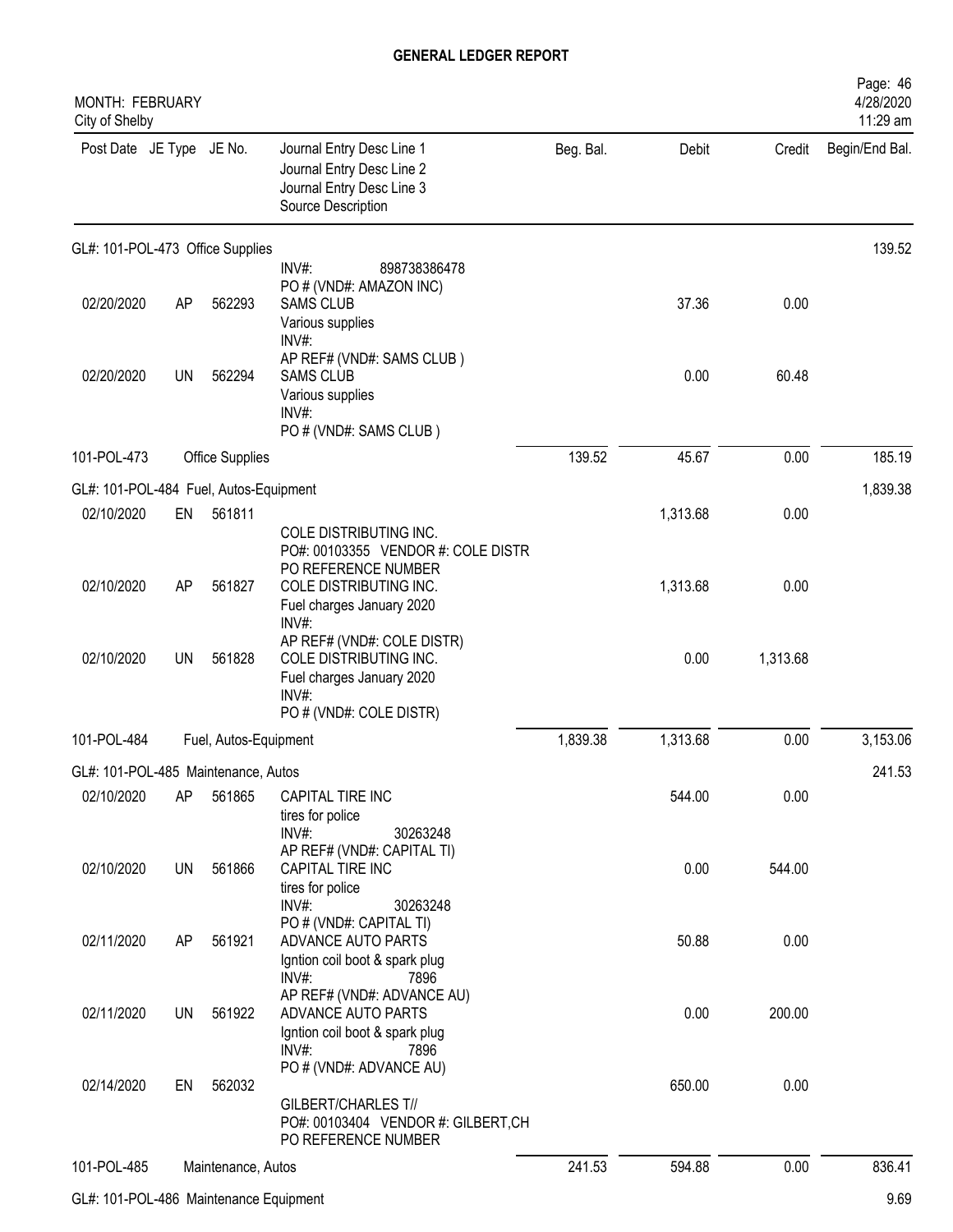| <b>MONTH: FEBRUARY</b><br>City of Shelby |           |                       |                                                                                                                                        |           |        |          | Page: 47<br>4/28/2020<br>11:29 am |
|------------------------------------------|-----------|-----------------------|----------------------------------------------------------------------------------------------------------------------------------------|-----------|--------|----------|-----------------------------------|
| Post Date JE Type JE No.                 |           |                       | Journal Entry Desc Line 1<br>Journal Entry Desc Line 2<br>Journal Entry Desc Line 3<br>Source Description                              | Beg. Bal. | Debit  | Credit   | Begin/End Bal.                    |
| GL#: 101-POL-486 Maintenance Equipment   |           |                       |                                                                                                                                        |           |        |          | 9.69                              |
| 02/07/2020                               | EN        | 561779                | MT BUSINESS TECHNOLOGIES, INC.<br>PO#: 00103337 VENDOR #: MT BUS TEC<br>PO REFERENCE NUMBER                                            |           | 22.00  | 0.00     |                                   |
| 02/20/2020                               | <b>AP</b> | 562283                | MT BUSINESS TECHNOLOGIES, INC.<br>contract 6079528-01<br>$INV#$ :<br>IN316677                                                          |           | 14.58  | 0.00     |                                   |
| 02/20/2020                               | <b>UN</b> | 562284                | AP REF# (VND#: MT BUS TEC)<br>MT BUSINESS TECHNOLOGIES, INC.<br>contract 6079528-01<br>$INV#$ :<br>IN316677<br>PO # (VND#: MT BUS TEC) |           | 0.00   | 22.00    |                                   |
| 101-POL-486                              |           | Maintenance Equipment |                                                                                                                                        | 9.69      | 14.58  | 0.00     | 24.27                             |
| GL#: 101-POL-487 Prisoner supplies       |           |                       |                                                                                                                                        |           |        |          | 1,264.50                          |
| 02/10/2020                               | AP        | 561863                | COLONIAL COIN LAUNDRY<br>January inmate laundry<br>INV#:                                                                               |           | 190.00 | 0.00     |                                   |
| 02/10/2020                               | UN        | 561864                | AP REF# (VND#: COLON COIN)<br>COLONIAL COIN LAUNDRY<br>January inmate laundry<br>INV#:                                                 |           | 0.00   | 400.00   |                                   |
| 02/14/2020                               | AP        | 562112                | PO # (VND#: COLON COIN)<br><b>CRESTWOOD CARE CENTER</b><br>Inmate meals Jan 2020<br>INV#:                                              |           | 924.00 | 0.00     |                                   |
| 02/14/2020                               | UN        | 562113                | AP REF# (VND#: CRESTWOOD)<br>CRESTWOOD CARE CENTER<br>Inmate meals Jan 2020<br>INV#:                                                   |           | 0.00   | 2,232.00 |                                   |
| 02/20/2020                               | AP        | 562273                | PO # (VND#: CRESTWOOD)<br>AMAZON INC<br>IRIS medium modular supply<br>$INV#$ :<br>444955879848                                         |           | 23.73  | 0.00     |                                   |
| 02/20/2020                               | <b>UN</b> | 562274                | AP REF# (VND#: AMAZON INC)<br>AMAZON INC<br>IRIS medium modular supply<br>$INV#$ :<br>444955879848                                     |           | 0.00   | 23.73    |                                   |
| 02/20/2020                               | AP        | 562277                | PO # (VND#: AMAZON INC)<br>AMAZON INC<br>wall mount sign holders and<br>INV#:<br>898738386478                                          |           | 20.79  | 0.00     |                                   |
| 02/20/2020                               | <b>UN</b> | 562278                | AP REF# (VND#: AMAZON INC)<br>AMAZON INC<br>wall mount sign holders and<br>INV#:<br>898738386478                                       |           | 0.00   | 176.27   |                                   |
| 02/20/2020                               | AP        | 562293                | PO # (VND#: AMAZON INC)<br><b>SAMS CLUB</b><br>Various supplies<br>$INV#$ :                                                            |           | 17.96  | 0.00     |                                   |
| 02/20/2020                               | <b>UN</b> | 562294                | AP REF# (VND#: SAMS CLUB)<br><b>SAMS CLUB</b>                                                                                          |           | 0.00   | 112.12   |                                   |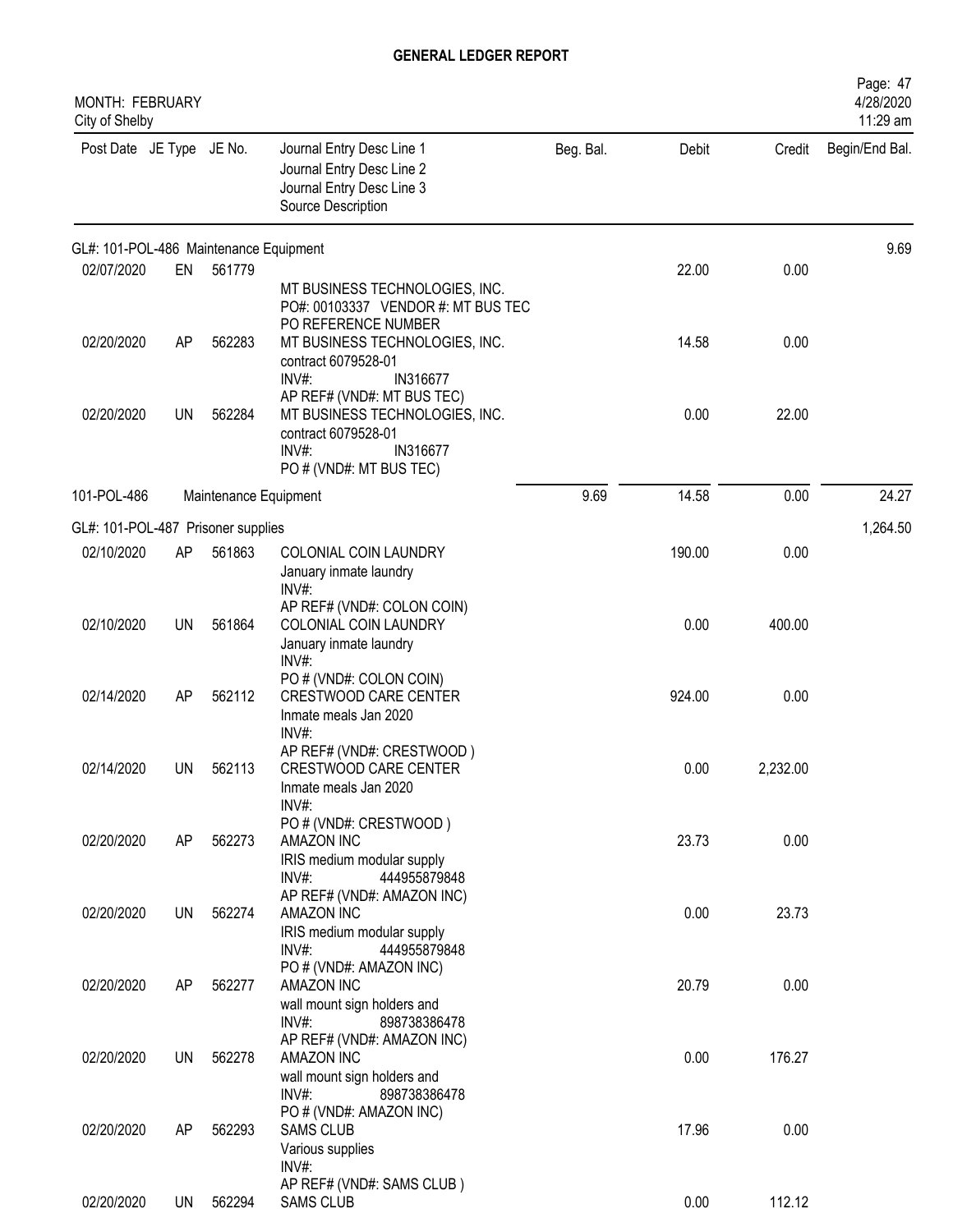| <b>MONTH: FEBRUARY</b><br>City of Shelby |           |                   |                                                                                                                    |           |          |          | Page: 48<br>4/28/2020<br>11:29 am |
|------------------------------------------|-----------|-------------------|--------------------------------------------------------------------------------------------------------------------|-----------|----------|----------|-----------------------------------|
| Post Date JE Type JE No.                 |           |                   | Journal Entry Desc Line 1<br>Journal Entry Desc Line 2<br>Journal Entry Desc Line 3<br>Source Description          | Beg. Bal. | Debit    | Credit   | Begin/End Bal.                    |
| GL#: 101-POL-487 Prisoner supplies       |           |                   |                                                                                                                    |           |          |          | 1,264.50                          |
|                                          |           |                   | Various supplies<br>INV#:                                                                                          |           |          |          |                                   |
| 02/20/2020                               | AP        | 562297            | PO # (VND#: SAMS CLUB)<br>G & L SUPPLY<br>hand soap<br>INV#:<br>212068                                             |           | 26.14    | 0.00     |                                   |
| 02/20/2020                               | <b>UN</b> | 562298            | AP REF# (VND#: G & L SUPP)<br>G & L SUPPLY<br>hand soap<br>$INV#$ :<br>212068<br>PO # (VND#: G & L SUPP)           |           | 0.00     | 26.14    |                                   |
| 101-POL-487                              |           | Prisoner supplies |                                                                                                                    | 1,264.50  | 1,202.62 | 0.00     | 2,467.12                          |
| GL#: 101-POL-501 Computer support        |           |                   |                                                                                                                    |           |          |          | 6,780.50                          |
| 02/10/2020                               | AP        | 561871            | 7LSI LLC                                                                                                           |           | 4,000.00 | 0.00     |                                   |
|                                          |           |                   | SPD annual contract 3/1/20-<br>INV#:<br>2020-3024<br>AP REF# (VND#: 7LSI LLC)                                      |           |          |          |                                   |
| 02/10/2020                               | UN        | 561872            | 7LSI LLC<br>SPD annual contract 3/1/20-<br>INV#:<br>2020-3024                                                      |           | 0.00     | 4,000.00 |                                   |
| 02/20/2020                               | AP        | 562295            | PO # (VND#: 7LSI LLC)<br><b>ID NETWORKS</b><br>Finger print scanner 3/1/20-                                        |           | 3,995.00 | 0.00     |                                   |
|                                          |           |                   | INV#:<br>275856                                                                                                    |           |          |          |                                   |
| 02/20/2020                               | UN        | 562296            | AP REF# (VND#: ID NETWORK)<br><b>ID NETWORKS</b><br>Finger print scanner 3/1/20-                                   |           | 0.00     | 3,995.00 |                                   |
| 02/21/2020                               | AP        | 562413            | INV#<br>275856<br>PO # (VND#: ID NETWORK)<br>AT&T MOBILITY II LLC                                                  |           | 369.00   | 0.00     |                                   |
|                                          |           |                   | acct 287289902889<br>$INV#$ :<br>287289902889X02192020                                                             |           |          |          |                                   |
| 02/21/2020                               | UN        | 562414            | AP REF# (VND#: AT&T MOBIL)<br>AT&T MOBILITY II LLC<br>acct 287289902889<br>$INV#$ :<br>287289902889X02192020       |           | 0.00     | 450.00   |                                   |
| 101-POL-501                              |           | Computer support  | PO # (VND#: AT&T MOBIL)                                                                                            | 6,780.50  | 8,364.00 | 0.00     | 15,144.50                         |
|                                          |           |                   |                                                                                                                    |           |          |          | 460.34                            |
| 02/05/2020                               | AP        | 561507            | GL#: 101-POL-507 Maintenance Building/Grounds<br>UNIVERSAL ENTERPRISES INC<br>check toilet clog, snake             |           | 148.00   | 0.00     |                                   |
| 02/05/2020                               | UN        | 561508            | INV#:<br>106907<br>AP REF# (VND#: UNIVERSA E)<br>UNIVERSAL ENTERPRISES INC<br>check toilet clog, snake<br>$INV#$ : |           | 0.00     | 250.00   |                                   |
| 02/05/2020                               | AP        | 561515            | 106907<br>PO # (VND#: UNIVERSA E)<br>S A COMUNALE CO INC<br>Annual fire extinguisher                               |           | 125.00   | 0.00     |                                   |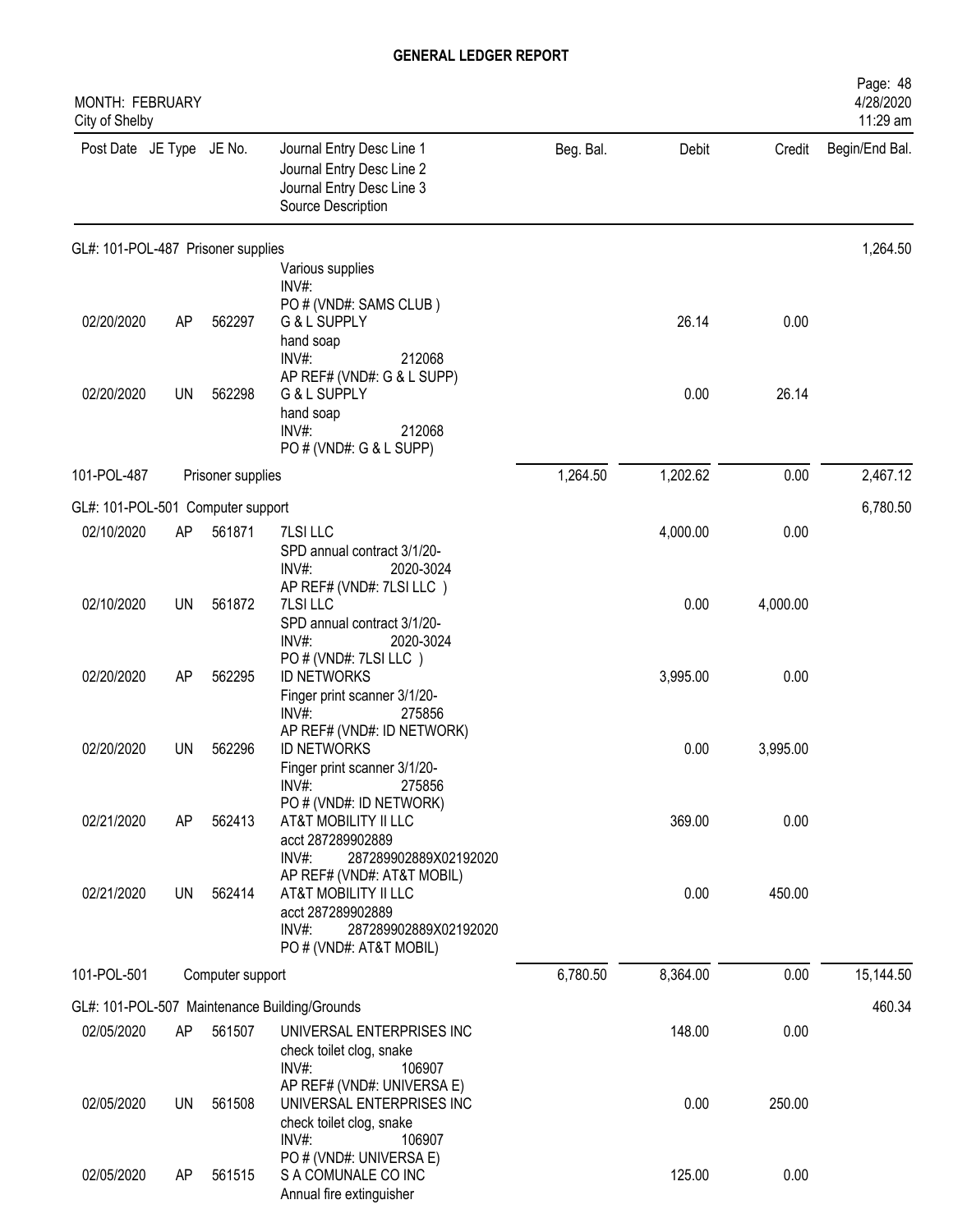| MONTH: FEBRUARY<br>City of Shelby |           |         |                                                                                                                                                        |           |        |        | Page: 49<br>4/28/2020<br>11:29 am |
|-----------------------------------|-----------|---------|--------------------------------------------------------------------------------------------------------------------------------------------------------|-----------|--------|--------|-----------------------------------|
| Post Date JE Type JE No.          |           |         | Journal Entry Desc Line 1<br>Journal Entry Desc Line 2<br>Journal Entry Desc Line 3<br>Source Description                                              | Beg. Bal. | Debit  | Credit | Begin/End Bal.                    |
|                                   |           |         | GL#: 101-POL-507 Maintenance Building/Grounds                                                                                                          |           |        |        | 460.34                            |
| 02/05/2020                        | <b>UN</b> | 561516  | $INV#$ :<br>F885236<br>AP REF# (VND#: S A COMUNA)<br>S A COMUNALE CO INC<br>Annual fire extinguisher<br>$INV#$ :<br>F885236<br>PO # (VND#: S A COMUNA) |           | 0.00   | 125.00 |                                   |
| 02/25/2020                        | EN        | 562497  | UNIVERSAL ENTERPRISES INC<br>PO#: 00103443 VENDOR #: UNIVERSA E<br>PO REFERENCE NUMBER                                                                 |           | 500.00 | 0.00   |                                   |
| 101-POL-507                       |           |         | Maintenance Building/Grounds                                                                                                                           | 460.34    | 273.00 | 0.00   | 733.34                            |
| GL#: 101-POL-528 Postage          |           |         |                                                                                                                                                        |           |        |        | 72.50                             |
| 101-POL-528                       |           | Postage |                                                                                                                                                        | 72.50     | 0.00   | 0.00   | 72.50                             |
| GL#: 101-POL-531 Miscellaneous    |           |         |                                                                                                                                                        |           |        |        | 822.08                            |
| 02/05/2020                        | EN        | 561489  | SWEET DREAMS BAKERY<br>PO#: 00103321 VENDOR #: SWEET DREA                                                                                              |           | 100.00 | 0.00   |                                   |
| 02/06/2020                        | AP        | 561676  | PO REFERENCE NUMBER<br>AVITA HEALTH SYSTEM<br>Physical for Wolf<br>$INV#$ :<br>WW35391                                                                 |           | 655.05 | 0.00   |                                   |
| 02/06/2020                        | UN        | 561677  | AP REF# (VND#: AVITA HEAL)<br>AVITA HEALTH SYSTEM<br>Physical for Wolf<br>$INV#$ :<br>WW35391                                                          |           | 0.00   | 655.05 |                                   |
| 02/13/2020                        | EN        | 562012  | PO # (VND#: AVITA HEAL)<br>AUTOMATIC DATA PROCESSING                                                                                                   |           | 61.50  | 0.00   |                                   |
| 02/14/2020                        | AP        | 562082  | PO#: 00103384 VENDOR #: ADP<br>PO REFERENCE NUMBER<br>AUTOMATIC DATA PROCESSING                                                                        |           | 61.50  | 0.00   |                                   |
| 02/14/2020                        | UN        | 562083  | Processing charges through<br>INV#:<br>551532922<br>AP REF# (VND#: ADP<br>AUTOMATIC DATA PROCESSING                                                    |           | 0.00   | 61.50  |                                   |
|                                   |           |         | Processing charges through<br>$INV#$ :<br>551532922<br>PO#(VND#: ADP                                                                                   |           |        |        |                                   |
| 02/14/2020                        | AP        | 562104  | AVITA HEALTH SYSTEM<br>Chad Wolf physical<br>$INV#$ :                                                                                                  |           | 500.00 | 0.00   |                                   |
| 02/14/2020                        | UN        | 562105  | AP REF# (VND#: AVITA HEAL)<br>AVITA HEALTH SYSTEM<br>Chad Wolf physical                                                                                |           | 0.00   | 500.00 |                                   |
| 02/20/2020                        | AP        | 562291  | INV#:<br>PO # (VND#: AVITA HEAL)<br><b>SAMS CLUB</b><br>annual membership fee<br>INV#:                                                                 |           | 50.00  | 0.00   |                                   |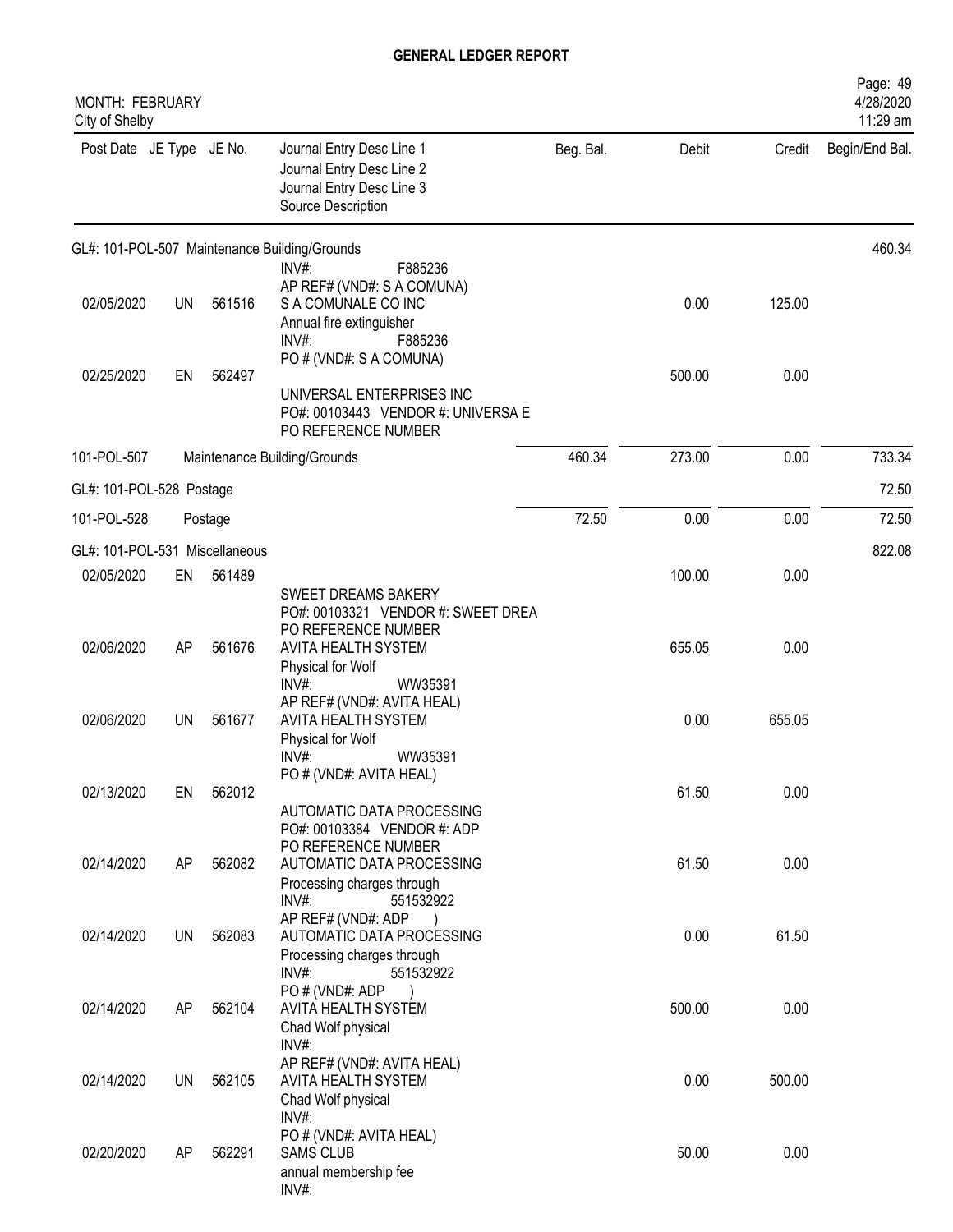| MONTH: FEBRUARY<br>City of Shelby |           |        |                                                                                                                                      |           |        |        | Page: 50<br>4/28/2020<br>11:29 am |
|-----------------------------------|-----------|--------|--------------------------------------------------------------------------------------------------------------------------------------|-----------|--------|--------|-----------------------------------|
| Post Date JE Type JE No.          |           |        | Journal Entry Desc Line 1<br>Journal Entry Desc Line 2<br>Journal Entry Desc Line 3<br>Source Description                            | Beg. Bal. | Debit  | Credit | Begin/End Bal.                    |
| GL#: 101-POL-531 Miscellaneous    |           |        |                                                                                                                                      |           |        |        | 822.08                            |
| 02/20/2020                        | UN        | 562292 | AP REF# (VND#: SAMS CLUB)<br><b>SAMS CLUB</b><br>annual membership fee                                                               |           | 0.00   | 50.00  |                                   |
| 02/21/2020                        | AP        | 562407 | $INV#$ :<br>PO # (VND#: SAMS CLUB)<br>WHITE/MIKE//<br>Polygraph invoice Allie                                                        |           | 100.00 | 0.00   |                                   |
| 02/21/2020                        | UN        | 562408 | INV#<br>AP REF# (VND#: WHITE/MIKE)<br>WHITE/MIKE//<br>Polygraph invoice Allie                                                        |           | 0.00   | 100.00 |                                   |
|                                   |           |        | $INV#$ :<br>PO # (VND#: WHITE/MIKE)                                                                                                  |           |        |        |                                   |
| 02/25/2020                        | EN        | 562470 | AUTOMATIC DATA PROCESSING<br>PO#: 00103416 VENDOR #: ADP                                                                             |           | 70.85  | 0.00   |                                   |
| 02/25/2020                        | EN        | 562487 | PO REFERENCE NUMBER<br>AUTOMATIC DATA PROCESSING<br>PO#: 00103433 VENDOR #: ADP                                                      |           | 215.98 | 0.00   |                                   |
| 02/25/2020                        | EN        | 562496 | PO REFERENCE NUMBER<br>TURNER/ADAM//<br>PO#: 00103442 VENDOR #: TURNER/ADA                                                           |           | 70.00  | 0.00   |                                   |
| 02/25/2020                        | EN        | 562498 | PO REFERENCE NUMBER                                                                                                                  |           | 74.00  | 0.00   |                                   |
|                                   |           |        | TREASURER, STATE OF OHIO<br>PO#: 00103444 VENDOR #: TREAS.STAT<br>PO REFERENCE NUMBER                                                |           |        | 0.00   |                                   |
| 02/26/2020                        | AP        | 562510 | TREASURER, STATE OF OHIO<br>Urine drug toxicology Codie<br>INV#:<br>HP20-1292                                                        |           | 74.00  |        |                                   |
| 02/26/2020                        | <b>UN</b> | 562511 | AP REF# (VND#: TREAS.STAT)<br>TREASURER, STATE OF OHIO<br>Urine drug toxicology Codie                                                |           | 0.00   | 74.00  |                                   |
| 02/26/2020                        | AP        | 562512 | $INV#$ :<br>HP20-1292<br>PO # (VND#: TREAS.STAT)<br>TREASURER, STATE OF OHIO<br>GC/MS confirmation 3 drug                            |           | 150.00 | 0.00   |                                   |
| 02/26/2020                        | UN        | 562513 | INV#:<br>HP20-1292b<br>AP REF# (VND#: TREAS.STAT)<br>TREASURER, STATE OF OHIO<br>GC/MS confirmation 3 drug                           |           | 0.00   | 150.00 |                                   |
| 02/26/2020                        | AP        | 562514 | INV#:<br>HP20-1292b<br>PO # (VND#: TREAS.STAT)<br>TREASURER, STATE OF OHIO<br>GC/MS drug confirmation 2                              |           | 140.00 | 0.00   |                                   |
| 02/26/2020                        | UN        | 562515 | $INV#$ :<br>HP20-1292c<br>AP REF# (VND#: TREAS.STAT)<br>TREASURER, STATE OF OHIO<br>GC/MS drug confirmation 2<br>INV#:<br>HP20-1292c |           | 0.00   | 113.00 |                                   |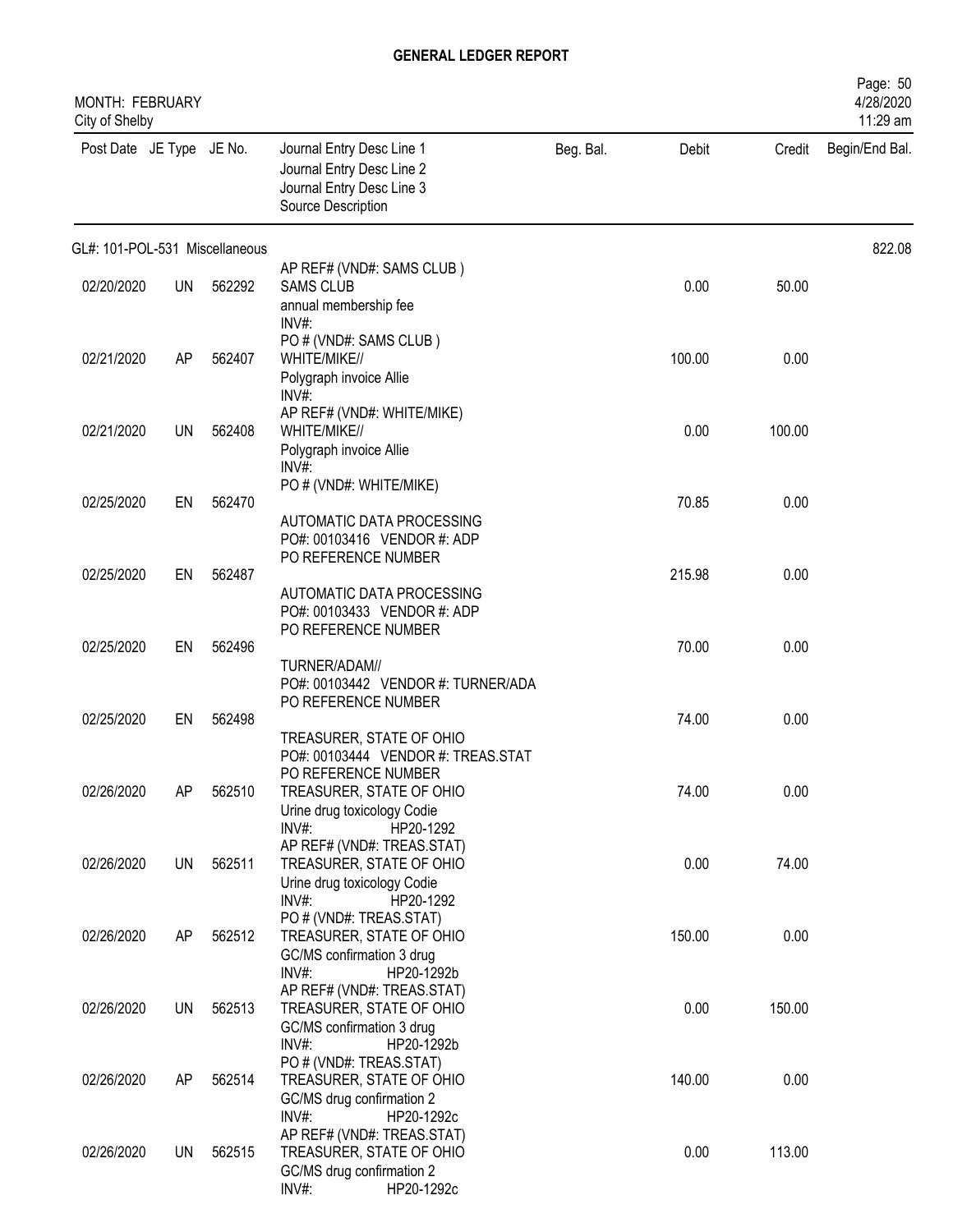| <b>MONTH: FEBRUARY</b><br>City of Shelby |    |        |                                                                                                                                     |           |        |        | Page: 51<br>4/28/2020<br>11:29 am |
|------------------------------------------|----|--------|-------------------------------------------------------------------------------------------------------------------------------------|-----------|--------|--------|-----------------------------------|
| Post Date JE Type JE No.                 |    |        | Journal Entry Desc Line 1<br>Journal Entry Desc Line 2<br>Journal Entry Desc Line 3<br>Source Description                           | Beg. Bal. | Debit  | Credit | Begin/End Bal.                    |
| GL#: 101-POL-531 Miscellaneous           |    |        |                                                                                                                                     |           |        |        | 822.08                            |
| 02/26/2020                               | AP | 562516 | PO # (VND#: TREAS.STAT)<br>TREASURER, STATE OF OHIO<br>Alcohol Analysis Holly Copley<br>$INV#$ :<br>HP20-1292D                      |           | 37.00  | 0.00   |                                   |
| 02/26/2020                               | UN | 562517 | AP REF# (VND#: TREAS.STAT)<br>TREASURER, STATE OF OHIO<br>Alcohol Analysis Holly Copley<br>$INV#$ :<br>HP20-1292D                   |           | 0.00   | 37.00  |                                   |
| 02/26/2020                               | AP | 562518 | PO # (VND#: TREAS.STAT)<br>TURNER/ADAM//<br>Reimbursement for Mary Jane<br>INV#:                                                    |           | 70.00  | 0.00   |                                   |
| 02/26/2020                               | UN | 562519 | AP REF# (VND#: TURNER/ADA)<br>TURNER/ADAM//<br>Reimbursement for Mary Jane<br>INV#:                                                 |           | 0.00   | 70.00  |                                   |
| 02/26/2020                               | AP | 562536 | PO # (VND#: TURNER/ADA)<br>AUTOMATIC DATA PROCESSING<br>2019 W-2 Filing<br>$INV#$ :<br>551992162                                    |           | 215.98 | 0.00   |                                   |
| 02/26/2020                               | UN | 562537 | AP REF# (VND#: ADP<br>AUTOMATIC DATA PROCESSING<br>2019 W-2 Filing<br>$INV#$ :                                                      |           | 0.00   | 215.98 |                                   |
| 02/26/2020                               | AP | 562538 | 551992162<br>PO#(VND#: ADP<br>AUTOMATIC DATA PROCESSING<br>Human Capital through 2/10/20                                            |           | 70.85  | 0.00   |                                   |
| 02/26/2020                               | UN | 562539 | $INV#$ :<br>551899403<br>AP REF# (VND#: ADP)<br>AUTOMATIC DATA PROCESSING<br>Human Capital through 2/10/20<br>$INV#$ :<br>551899403 |           | 0.00   | 70.85  |                                   |
| 02/26/2020                               | AP | 562542 | PO#(VND#: ADP<br>CHARTER COMM HOLDINGS LLC<br>acct 01075-321600202-1001<br>$INV#$ :<br>321600202021720                              |           | 4.96   | 0.00   |                                   |
| 02/26/2020                               | UN | 562543 | AP REF# (VND#: CHART COMM)<br>CHARTER COMM HOLDINGS LLC<br>acct 01075-321600202-1001<br>$INV#$ :<br>321600202021720                 |           | 0.00   | 4.96   |                                   |
| 02/27/2020                               | EN | 562646 | PO # (VND#: CHART COMM)<br>AUTOMATIC DATA PROCESSING                                                                                |           | 56.50  | 0.00   |                                   |
| 02/28/2020                               | AP | 562762 | PO#: 00103476 VENDOR #: ADP<br>PO REFERENCE NUMBER<br>AUTOMATIC DATA PROCESSING<br>Processing charges 2/15/20                       |           | 56.50  | 0.00   |                                   |
| 02/28/2020                               | UN | 562763 | $INV#$ :<br>552463953<br>AP REF# (VND#: ADP<br>AUTOMATIC DATA PROCESSING<br>Processing charges 2/15/20<br>INV#:<br>552463953        |           | 0.00   | 56.50  |                                   |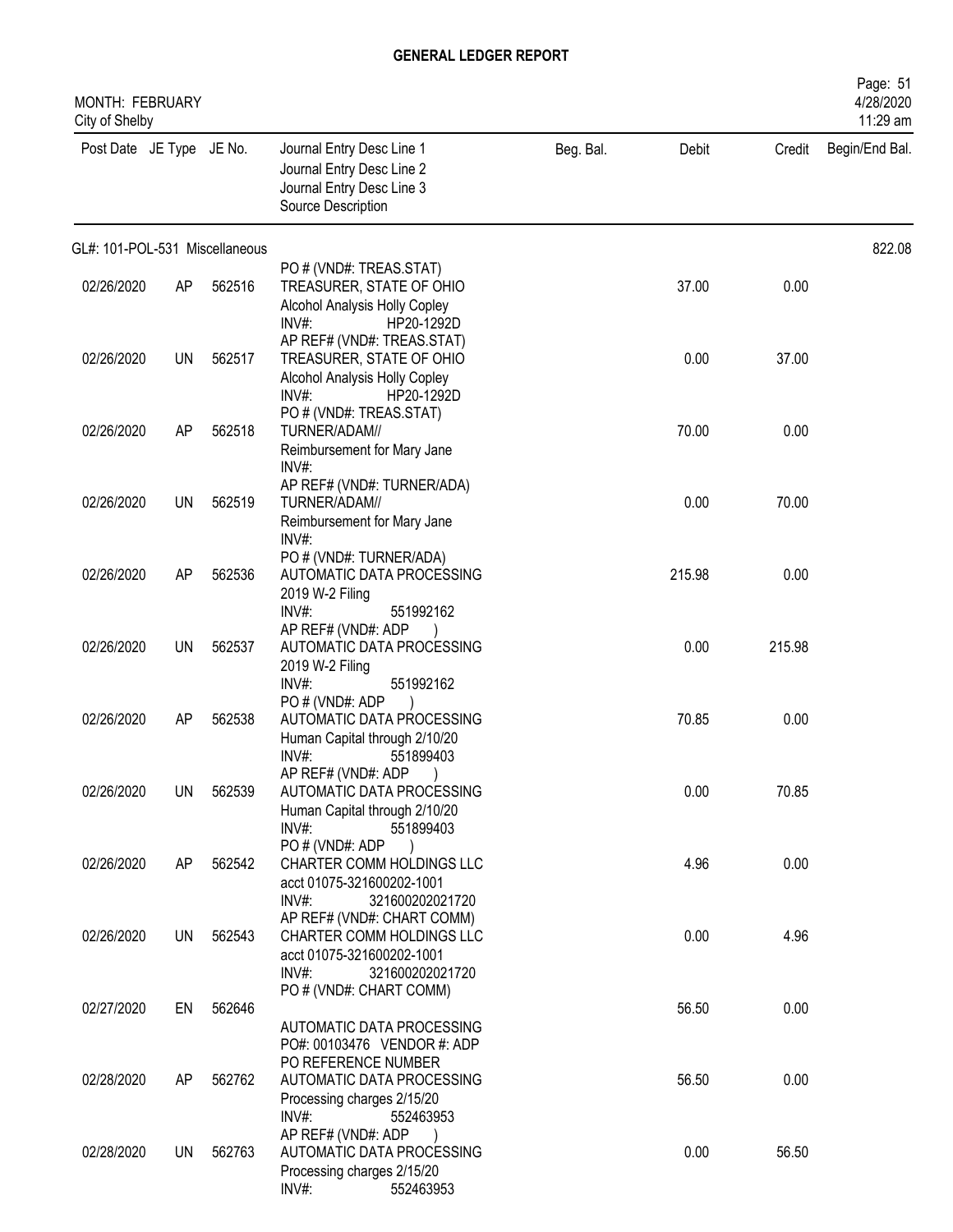| <b>MONTH: FEBRUARY</b><br>City of Shelby      |           |                        |                                                                                                                                                                              |           |          |          | Page: 52<br>4/28/2020<br>11:29 am |
|-----------------------------------------------|-----------|------------------------|------------------------------------------------------------------------------------------------------------------------------------------------------------------------------|-----------|----------|----------|-----------------------------------|
| Post Date JE Type JE No.                      |           |                        | Journal Entry Desc Line 1<br>Journal Entry Desc Line 2<br>Journal Entry Desc Line 3<br>Source Description                                                                    | Beg. Bal. | Debit    | Credit   | Begin/End Bal.                    |
| GL#: 101-POL-531 Miscellaneous                |           |                        | PO # (VND#: ADP                                                                                                                                                              |           |          |          | 822.08                            |
| 101-POL-531                                   |           | Miscellaneous          |                                                                                                                                                                              | 822.08    | 2,185.84 | 0.00     | 3,007.92                          |
| GL#: 101-POL-532 Labor Relations              |           |                        |                                                                                                                                                                              |           |          |          | 743.52                            |
| 02/25/2020                                    | EN        | 562471                 |                                                                                                                                                                              |           | 350.00   | 0.00     |                                   |
| 02/26/2020                                    | AP        | 562534                 | CLEMANS, NELSON & ASSOC., INC.<br>PO#: 00103417 VENDOR #: CLEMANS NE<br>PO REFERENCE NUMBER<br>CLEMANS, NELSON & ASSOC., INC.                                                |           | 350.00   | 0.00     |                                   |
| 02/26/2020                                    | UN        | 562535                 | 2020 retainer fee<br>INV#:<br>11452<br>AP REF# (VND#: CLEMANS NE)<br>CLEMANS, NELSON & ASSOC., INC.<br>2020 retainer fee<br>$INV#$ :<br>11452<br>PO # (VND#: CLEMANS NE)     |           | 0.00     | 350.00   |                                   |
| 101-POL-532                                   |           | <b>Labor Relations</b> |                                                                                                                                                                              | 743.52    | 350.00   | 0.00     | 1,093.52                          |
|                                               |           |                        |                                                                                                                                                                              |           |          |          | 0.00                              |
| GL#: 101-POL-549 LEADS Computer<br>02/10/2020 | AP        | 561873                 | TREASURER, STATE OF OHIO                                                                                                                                                     |           | 1,800.00 | 0.00     |                                   |
| 02/10/2020                                    | UN        | 561874                 | LEADS 1/1/20-3/31/20<br>$INV#$ :<br>20L2393<br>AP REF# (VND#: TREAS.STAT)<br>TREASURER, STATE OF OHIO<br>LEADS 1/1/20-3/31/20<br>INV#:<br>20L2393<br>PO # (VND#: TREAS.STAT) |           | 0.00     | 1,800.00 |                                   |
| 101-POL-549                                   |           | <b>LEADS Computer</b>  |                                                                                                                                                                              | 0.00      | 1,800.00 | 0.00     | 1,800.00                          |
| GL#: 101-POL-600 Prisoner Housing/Treatment   |           |                        |                                                                                                                                                                              |           |          |          | 12,837.53                         |
| 02/05/2020                                    | AP        | 561551                 | HAHN TRULY NOLEN MANSFIELD<br>Monthly pest control<br>$INV#$ :                                                                                                               |           | 125.00   | 0.00     |                                   |
| 02/05/2020                                    | <b>UN</b> | 561552                 | 61179<br>AP REF# (VND#: HAHN TRULY)<br>HAHN TRULY NOLEN MANSFIELD<br>Monthly pest control<br>INV#:<br>61179                                                                  |           | 0.00     | 125.00   |                                   |
| 02/14/2020                                    | AP        | 562106                 | PO # (VND#: HAHN TRULY)<br>HURON COUNTY SHERIFF<br>January inmate medical                                                                                                    |           | 34.77    | 0.00     |                                   |
| 02/14/2020                                    | UN        | 562107                 | INV#:<br>AP REF# (VND#: HURON CO)<br>HURON COUNTY SHERIFF<br>January inmate medical                                                                                          |           | 0.00     | 2,170.00 |                                   |
| 02/14/2020                                    | AP        | 562108                 | INV#:<br>PO # (VND#: HURON CO)<br>MORROW COUNTY TREASURER<br>Inmate housing Jan 2020<br>INV#:<br>58822<br>AP REF# (VND#: MORROW CTY)                                         |           | 1,860.00 | 0.00     |                                   |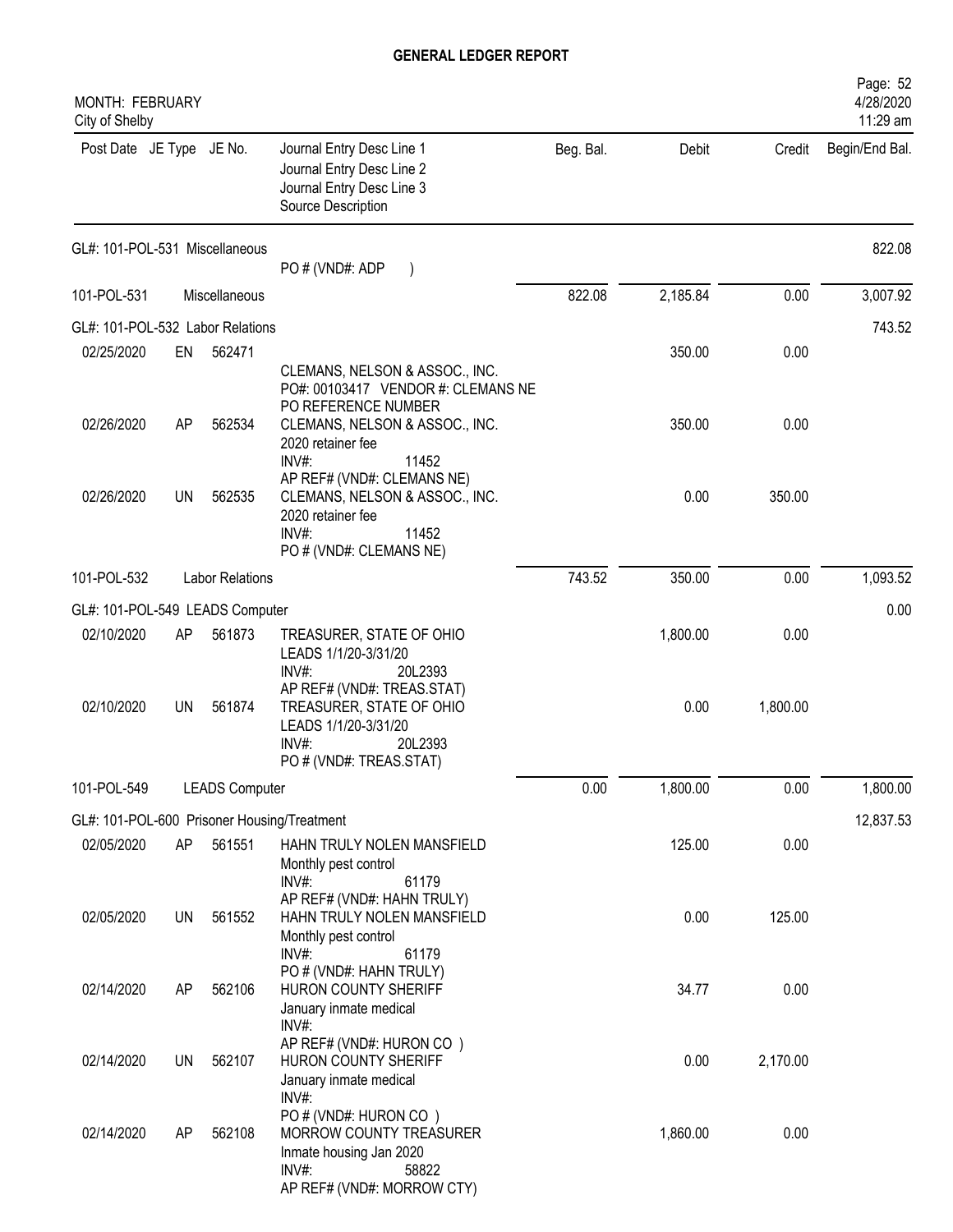| MONTH: FEBRUARY<br>City of Shelby |           |                  |                                                                                                                                            |           |          |          | Page: 53<br>4/28/2020<br>11:29 am |
|-----------------------------------|-----------|------------------|--------------------------------------------------------------------------------------------------------------------------------------------|-----------|----------|----------|-----------------------------------|
| Post Date JE Type JE No.          |           |                  | Journal Entry Desc Line 1<br>Journal Entry Desc Line 2<br>Journal Entry Desc Line 3<br>Source Description                                  | Beg. Bal. | Debit    | Credit   | Begin/End Bal.                    |
|                                   |           |                  | GL#: 101-POL-600 Prisoner Housing/Treatment                                                                                                |           |          |          | 12,837.53                         |
| 02/14/2020                        | <b>UN</b> | 562109           | MORROW COUNTY TREASURER<br>Inmate housing Jan 2020<br>INV#:<br>58822                                                                       |           | 0.00     | 1,860.00 |                                   |
| 02/21/2020                        | AP        | 562409           | PO # (VND#: MORROW CTY)<br>RICHLAND COUNTY SHERIFF'S DEPT<br>Inmate housing Geffery Smith<br>INV#:<br>3843                                 |           | 82.73    | 0.00     |                                   |
| 02/21/2020                        | <b>UN</b> | 562410           | AP REF# (VND#: RICH CTY S)<br>RICHLAND COUNTY SHERIFF'S DEPT<br>Inmate housing Geffery Smith<br>INV#:<br>3843                              |           | 0.00     | 82.73    |                                   |
| 02/21/2020                        | AP        | 562411           | PO # (VND#: RICH CTY S)<br>HAHN TRULY NOLEN MANSFIELD<br>Monthly pest control125<br>INV#:<br>61770                                         |           | 125.00   | 0.00     |                                   |
| 02/21/2020                        | <b>UN</b> | 562412           | AP REF# (VND#: HAHN TRULY)<br>HAHN TRULY NOLEN MANSFIELD<br>Monthly pest control125<br>INV#:<br>61770                                      |           | 0.00     | 125.00   |                                   |
| 02/26/2020                        | AP        | 562542           | PO # (VND#: HAHN TRULY)<br>CHARTER COMM HOLDINGS LLC<br>acct 01075-321600202-1001<br>INV#<br>321600202021720                               |           | 16.00    | 0.00     |                                   |
| 02/26/2020                        | UN        | 562543           | AP REF# (VND#: CHART COMM)<br>CHARTER COMM HOLDINGS LLC<br>acct 01075-321600202-1001<br>INV#<br>321600202021720<br>PO # (VND#: CHART COMM) |           | 0.00     | 16.00    |                                   |
| 101-POL-600                       |           |                  | Prisoner Housing/Treatment                                                                                                                 | 12,837.53 | 2,243.50 | 0.00     | 15,081.03                         |
| GL#: 101-POL-617 Leases-Equipment |           |                  |                                                                                                                                            |           |          |          | 471.26                            |
| 02/26/2020                        | AP        | 562546           | US BANK EQUIPMENT FINANCE<br>acct 1450993<br>INV#:<br>407318641                                                                            |           | 438.45   | 0.00     |                                   |
| 02/26/2020                        | <b>UN</b> | 562547           | AP REF# (VND#: US BANK EQ)<br>US BANK EQUIPMENT FINANCE<br>acct 1450993<br>INV#:<br>407318641<br>PO # (VND#: US BANK EQ)                   |           | 0.00     | 500.00   |                                   |
| 101-POL-617                       |           | Leases-Equipment |                                                                                                                                            | 471.26    | 438.45   | 0.00     | 909.71                            |
| GL#: 101-POL-626 Prisoner Medical |           |                  |                                                                                                                                            |           |          |          | 201.04                            |
| 02/14/2020                        | AP        | 562054           | DISCOUNT DRUG MART<br>Prescription filled 1/1/2020<br>$INV#$ :<br>00411999                                                                 |           | 21.93    | 0.00     |                                   |
| 02/14/2020                        | UN        | 562055           | AP REF# (VND#: DISCOUNT D)<br>DISCOUNT DRUG MART<br>Prescription filled 1/1/2020<br>$INV#$ :<br>00411999                                   |           | 0.00     | 21.93    |                                   |
| 02/25/2020                        | EN        | 562499           | PO # (VND#: DISCOUNT D)                                                                                                                    |           | 67.14    | 0.00     |                                   |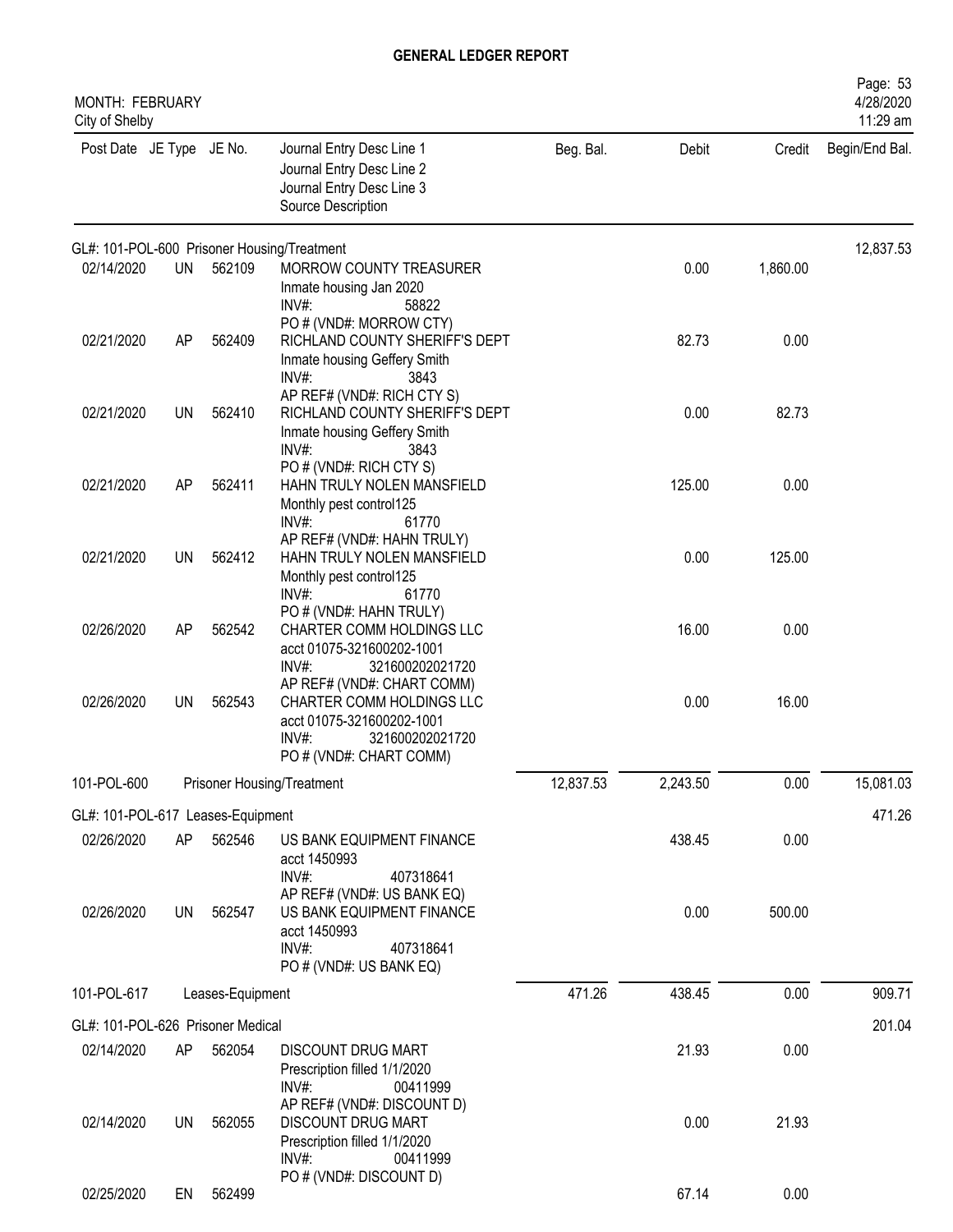| <b>MONTH: FEBRUARY</b><br>City of Shelby |           |                         |                                                                                                                    |           |        |        | Page: 54<br>4/28/2020<br>11:29 am |
|------------------------------------------|-----------|-------------------------|--------------------------------------------------------------------------------------------------------------------|-----------|--------|--------|-----------------------------------|
| Post Date JE Type JE No.                 |           |                         | Journal Entry Desc Line 1<br>Journal Entry Desc Line 2<br>Journal Entry Desc Line 3<br>Source Description          | Beg. Bal. | Debit  | Credit | Begin/End Bal.                    |
| GL#: 101-POL-626 Prisoner Medical        |           |                         |                                                                                                                    |           |        |        | 201.04                            |
|                                          |           |                         | OHIOHEALTH WORKHEALTH<br>PO#: 00103445 VENDOR #: OHIOHEALTH                                                        |           |        |        |                                   |
| 02/26/2020                               | AP        | 562508                  | PO REFERENCE NUMBER<br>OHIOHEALTH WORKHEALTH<br>Lab work Jason Smith 2/7/2020<br>INV#:                             |           | 67.14  | 0.00   |                                   |
| 02/26/2020                               | UN        | 562509                  | AP REF# (VND#: OHIOHEALTH)<br>OHIOHEALTH WORKHEALTH<br>Lab work Jason Smith 2/7/2020<br>INV#:                      |           | 0.00   | 67.14  |                                   |
| 101-POL-626                              |           | <b>Prisoner Medical</b> | PO # (VND#: OHIOHEALTH)                                                                                            | 201.04    | 89.07  | 0.00   | 290.11                            |
| GL#: 101-TRA-428 Telephone               |           |                         |                                                                                                                    |           |        |        | 21.50                             |
| 02/27/2020                               | EN        | 562648                  |                                                                                                                    |           | 21.47  | 0.00   |                                   |
|                                          |           |                         | <b>SPRINT</b><br>PO#: 00103478 VENDOR #: SPRINT LOC<br>PO REFERENCE NUMBER                                         |           |        |        |                                   |
| 02/28/2020                               | AP        | 562758                  | <b>SPRINT</b><br>acct 838001017<br>INV#:<br>838001017-227                                                          |           | 21.47  | 0.00   |                                   |
| 02/28/2020                               | <b>UN</b> | 562759                  | AP REF# (VND#: SPRINT LOC)<br><b>SPRINT</b><br>acct 838001017<br>INV#:<br>838001017-227<br>PO # (VND#: SPRINT LOC) |           | 0.00   | 21.47  |                                   |
| 101-TRA-428                              |           | Telephone               |                                                                                                                    | 21.50     | 21.47  | 0.00   | 42.97                             |
| GL#: 101-TRA-484 Fuel, Autos-Equipment   |           |                         |                                                                                                                    |           |        |        | 126.43                            |
| 02/10/2020                               | EN        | 561811                  | COLE DISTRIBUTING INC.<br>PO#: 00103355 VENDOR #: COLE DISTR                                                       |           | 167.32 | 0.00   |                                   |
| 02/10/2020                               | AP        | 561827                  | PO REFERENCE NUMBER<br>COLE DISTRIBUTING INC.<br>Fuel charges January 2020<br>INV#:                                |           | 167.32 | 0.00   |                                   |
| 02/10/2020                               | <b>UN</b> | 561828                  | AP REF# (VND#: COLE DISTR)<br>COLE DISTRIBUTING INC.<br>Fuel charges January 2020<br>INV#:                         |           | 0.00   | 167.32 |                                   |
|                                          |           |                         | PO # (VND#: COLE DISTR)                                                                                            |           |        |        |                                   |
| 101-TRA-484                              |           | Fuel, Autos-Equipment   |                                                                                                                    | 126.43    | 167.32 | 0.00   | 293.75                            |
| GL#: 101-TRA-485 Maintenance, Autos      |           |                         |                                                                                                                    |           |        |        | 45.08                             |
| 02/10/2020                               | AP        | 561857                  | SHELBY PARTS CO.<br>Various parts and supplies<br>INV#:                                                            |           | 73.42  | 0.00   |                                   |
| 02/10/2020                               | <b>UN</b> | 561858                  | AP REF# (VND#: SHELBY PAR)<br>SHELBY PARTS CO.<br>Various parts and supplies                                       |           | 0.00   | 75.00  |                                   |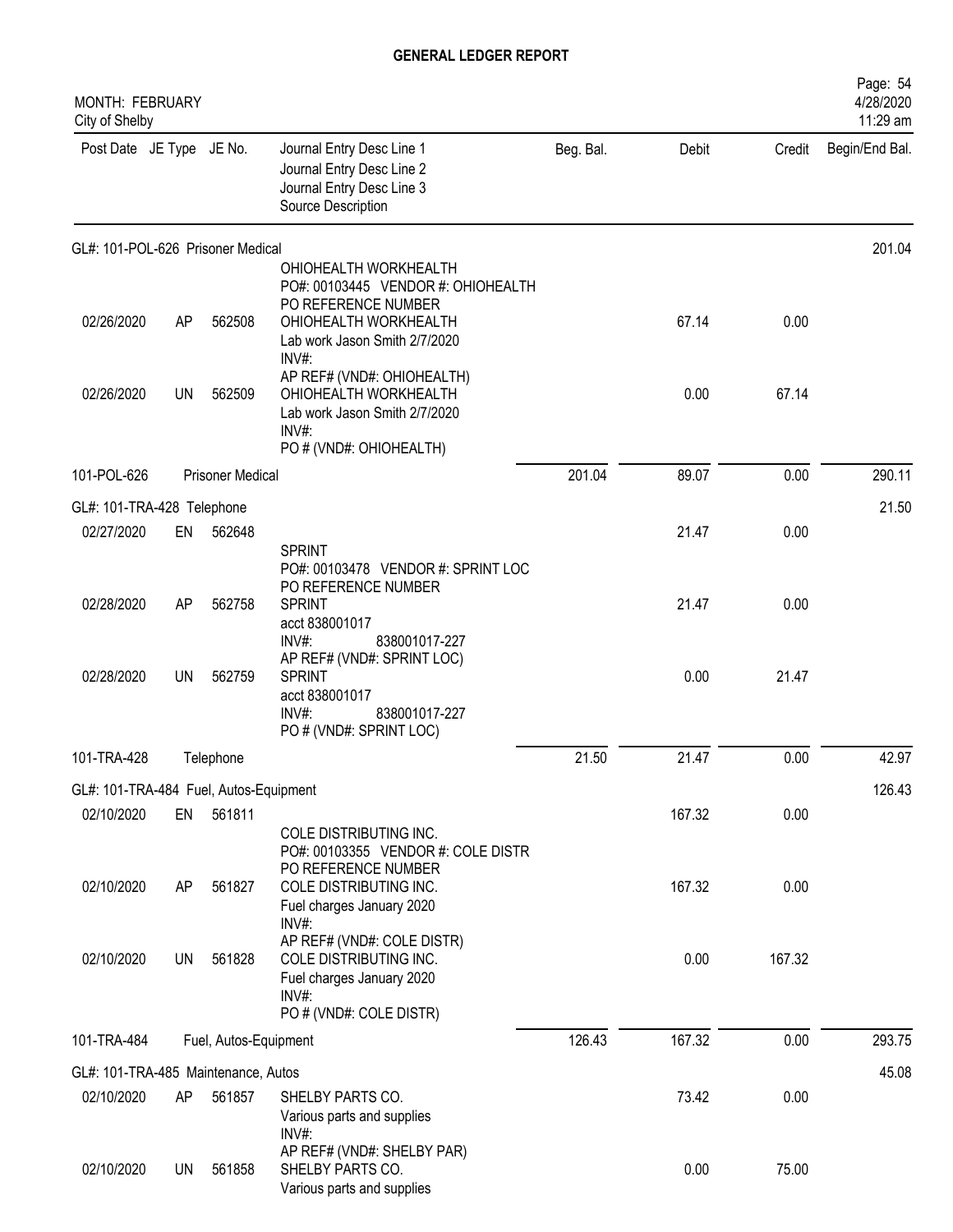| MONTH: FEBRUARY<br>City of Shelby         |           |                    |                                                                                                                                              |           |          |        | Page: 55<br>4/28/2020<br>11:29 am |
|-------------------------------------------|-----------|--------------------|----------------------------------------------------------------------------------------------------------------------------------------------|-----------|----------|--------|-----------------------------------|
| Post Date JE Type JE No.                  |           |                    | Journal Entry Desc Line 1<br>Journal Entry Desc Line 2<br>Journal Entry Desc Line 3<br>Source Description                                    | Beg. Bal. | Debit    | Credit | Begin/End Bal.                    |
| GL#: 101-TRA-485 Maintenance, Autos       |           |                    |                                                                                                                                              |           |          |        | 45.08                             |
| 02/11/2020                                | <b>AP</b> | 561923             | $INV#$ :<br>PO # (VND#: SHELBY PAR)<br>ADVANCE AUTO PARTS<br>wiper blades<br>INV#:<br>6890                                                   |           | 22.77    | 0.00   |                                   |
| 02/11/2020                                | <b>UN</b> | 561924             | AP REF# (VND#: ADVANCE AU)<br>ADVANCE AUTO PARTS<br>wiper blades<br>INV#:<br>6890                                                            |           | 0.00     | 22.77  |                                   |
| 02/11/2020                                | <b>UN</b> | 561926             | PO # (VND#: ADVANCE AU)<br>ADVANCE AUTO PARTS<br>Various parts and supplies                                                                  |           | 0.00     | 75.00  |                                   |
| 02/13/2020                                | EN        | 561999             | INV#:<br>PO # (VND#: ADVANCE AU)<br>SHELBY PARTS CO.                                                                                         |           | 25.00    | 0.00   |                                   |
| 02/13/2020                                | EN        | 562000             | PO#: 00103371 VENDOR #: SHELBY PAR<br>PO REFERENCE NUMBER<br>ADVANCE AUTO PARTS<br>PO#: 00103372 VENDOR #: ADVANCE AU<br>PO REFERENCE NUMBER |           | 25.00    | 0.00   |                                   |
| 101-TRA-485                               |           | Maintenance, Autos |                                                                                                                                              | 45.08     | 96.19    | 0.00   | 141.27                            |
| GL#: 101-TRA-604 Temporary Labor Services |           |                    |                                                                                                                                              |           |          |        | 2,067.98                          |
| 02/06/2020                                | AP        | 561678             | ADVANTAGE STAFFING LTD<br>Taxi wages 2/1/20<br>41483<br>$INV#$ :                                                                             |           | 484.80   | 0.00   |                                   |
| 02/06/2020                                | UN        | 561679             | AP REF# (VND#: ADVANTAGE)<br>ADVANTAGE STAFFING LTD<br>Taxi wages 2/1/20<br>INV#:<br>41483                                                   |           | 0.00     | 484.80 |                                   |
| 02/07/2020                                | EN        | 561780             | PO # (VND#: ADVANTAGE)<br>ADVANTAGE STAFFING LTD                                                                                             |           | 4,000.00 | 0.00   |                                   |
| 02/14/2020                                | AP        | 562056             | PO#: 00103338 VENDOR #: ADVANTAGE<br>PO REFERENCE NUMBER<br>ADVANTAGE STAFFING LTD<br>Taxi wages 2/8/19                                      |           | 484.80   | 0.00   |                                   |
| 02/14/2020                                | UN        | 562057             | INV#:<br>41506<br>AP REF# (VND#: ADVANTAGE)<br>ADVANTAGE STAFFING LTD<br>Taxi wages 2/8/19<br>$INV#$ :<br>41506                              |           | 0.00     | 484.80 |                                   |
| 02/20/2020                                | AP        | 562271             | PO # (VND#: ADVANTAGE)<br>ADVANTAGE STAFFING LTD<br>Taxi wages 2/15/2020<br>INV#:<br>41540                                                   |           | 484.80   | 0.00   |                                   |
| 02/20/2020                                | UN        | 562272             | AP REF# (VND#: ADVANTAGE)<br>ADVANTAGE STAFFING LTD<br>Taxi wages 2/15/2020<br>$INV#$ :<br>41540                                             |           | 0.00     | 484.80 |                                   |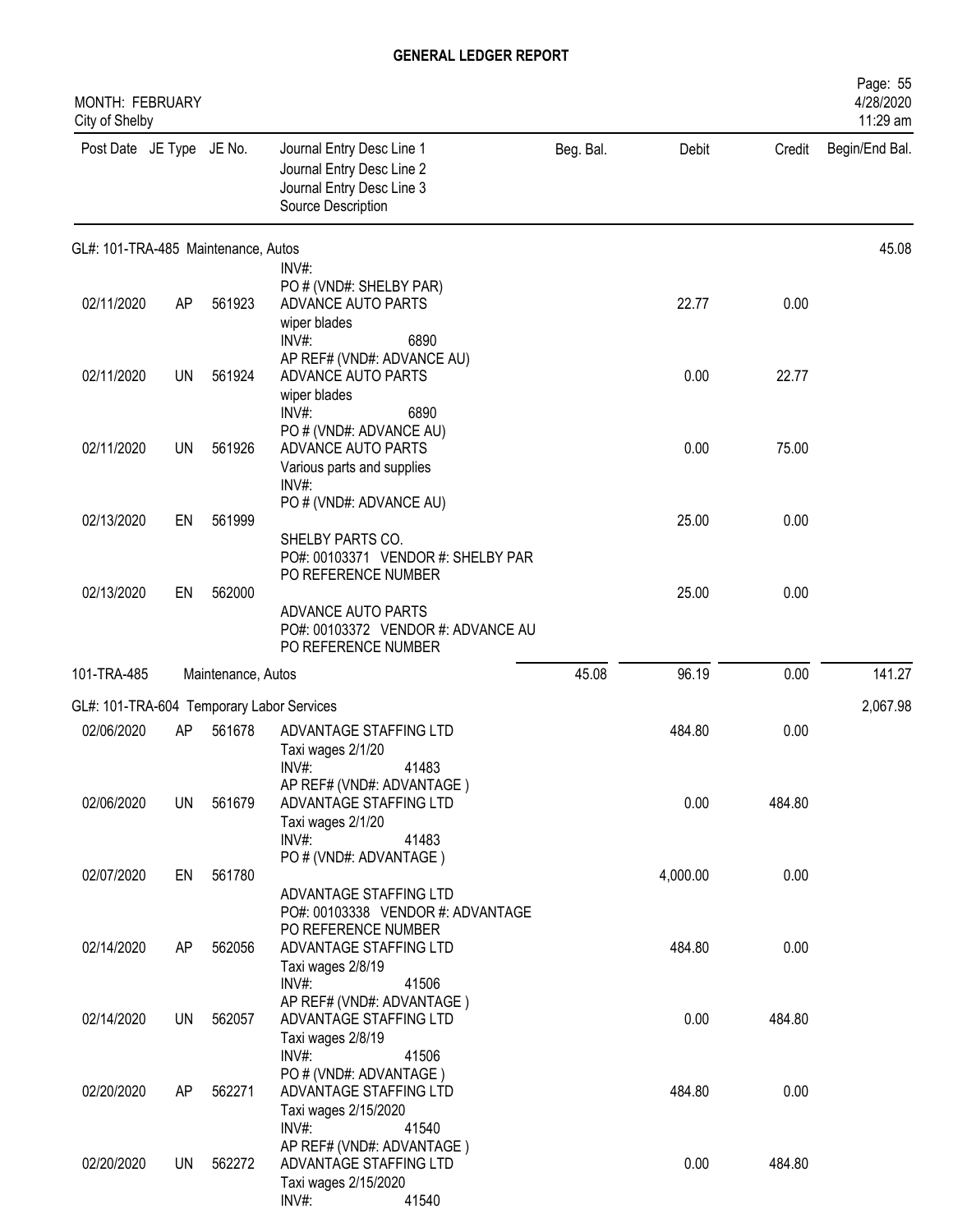| <b>MONTH: FEBRUARY</b><br>City of Shelby    |    |                                |                                                                                                           |            |            |            | Page: 56<br>4/28/2020<br>11:29 am |
|---------------------------------------------|----|--------------------------------|-----------------------------------------------------------------------------------------------------------|------------|------------|------------|-----------------------------------|
| Post Date JE Type JE No.                    |    |                                | Journal Entry Desc Line 1<br>Journal Entry Desc Line 2<br>Journal Entry Desc Line 3<br>Source Description | Beg. Bal.  | Debit      | Credit     | Begin/End Bal.                    |
| GL#: 101-TRA-604 Temporary Labor Services   |    |                                | PO # (VND#: ADVANTAGE)                                                                                    |            |            |            | 2,067.98                          |
| 101-TRA-604                                 |    |                                | <b>Temporary Labor Services</b>                                                                           | 2,067.98   | 1,454.40   | 0.00       | 3,522.38                          |
| GL#: 101-TRS-240 Transfer City Income Tax   |    |                                |                                                                                                           |            |            |            | 194,946.27                        |
| 02/28/2020                                  | GJ | 563477                         | Income tax transfer to general fund<br>pio                                                                |            | 0.00       | 194,816.34 |                                   |
| 101-TRS-240                                 |    | Transfer City Income Tax       |                                                                                                           | 194,946.27 | 0.00       | 194,816.34 | 389,762.61                        |
| GL#: 101-TRS-241 Transfers Miscellaneous    |    |                                |                                                                                                           |            |            |            | 186.95                            |
| 101-TRS-241                                 |    | <b>Transfers Miscellaneous</b> |                                                                                                           | 186.95     | 0.00       | 0.00       | 186.95                            |
|                                             |    |                                | GL#: 101-TRS-452 Transfer-Police Pension Fund                                                             |            |            |            | 15,000.00                         |
| 02/28/2020                                  | GJ | 563482                         | General fund transfer to police pension<br>pio                                                            |            | 15,000.00  | 0.00       |                                   |
| 101-TRS-452                                 |    |                                | <b>Transfer-Police Pension Fund</b>                                                                       | 15,000.00  | 15,000.00  | 0.00       | 30,000.00                         |
| GL#: 101-TRS-453 Transfer-Fire Pension Fund |    |                                |                                                                                                           |            |            |            | 0.00                              |
| 02/28/2020                                  | GJ | 563483                         | General fund transfer to fire pension<br>pio                                                              |            | 15,000.00  | 0.00       |                                   |
| 101-TRS-453                                 |    |                                | <b>Transfer-Fire Pension Fund</b>                                                                         | 0.00       | 15,000.00  | 0.00       | 15,000.00                         |
| GL#: 101-TRS-456 Transfer-Police Equipment  |    |                                |                                                                                                           |            |            |            | 17,000.00                         |
| 101-TRS-456                                 |    |                                | <b>Transfer-Police Equipment</b>                                                                          | 17,000.00  | 0.00       | 0.00       | 17,000.00                         |
|                                             |    |                                | Fund: 101 - GENERAL FUND Totals:                                                                          |            | 355,690.93 | 280,531.49 |                                   |
| GL#: 200-IGT-116 License Tax                |    |                                |                                                                                                           |            |            |            | 9,245.22                          |
| 02/27/2020                                  | CR | 562708                         | Auto distribution Jan 2020 from county<br>pio                                                             |            | 0.00       | 5,924.89   |                                   |
| 200-IGT-116                                 |    | License Tax                    |                                                                                                           | 9,245.22   | 0.00       | 5,924.89   | 15,170.11                         |
|                                             |    |                                | GL#: 200-IGT-117 License Tax(Local Permissive)                                                            |            |            |            | 5,093.79                          |
| 02/10/2020                                  | CR | 561974                         | ACH permissive license tax from state<br>pio                                                              |            | 0.00       | 6,611.25   |                                   |
| 200-IGT-117                                 |    |                                | License Tax(Local Permissive)                                                                             | 5,093.79   | 0.00       | 6,611.25   | 11,705.04                         |
| GL#: 200-IGT-126 Gasoline Tax               |    |                                |                                                                                                           |            |            |            | 37,816.23                         |
| 02/14/2020                                  | CR | 562220                         | ACH state gasoline excise tax<br>pio                                                                      |            | 0.00       | 38,997.76  |                                   |
| 200-IGT-126                                 |    | Gasoline Tax                   |                                                                                                           | 37,816.23  | 0.00       | 38,997.76  | 76,813.99                         |
| GL#: 200-STR-400 Wages                      |    |                                |                                                                                                           |            |            |            | 14,443.68                         |
| 02/05/2020                                  | EN | 561460                         | <b>CITY PAYROLL FUND</b><br>PO#: 00103310 VENDOR #: CITY PAYRO<br>PO REFERENCE NUMBER                     |            | 5,843.63   | 0.00       |                                   |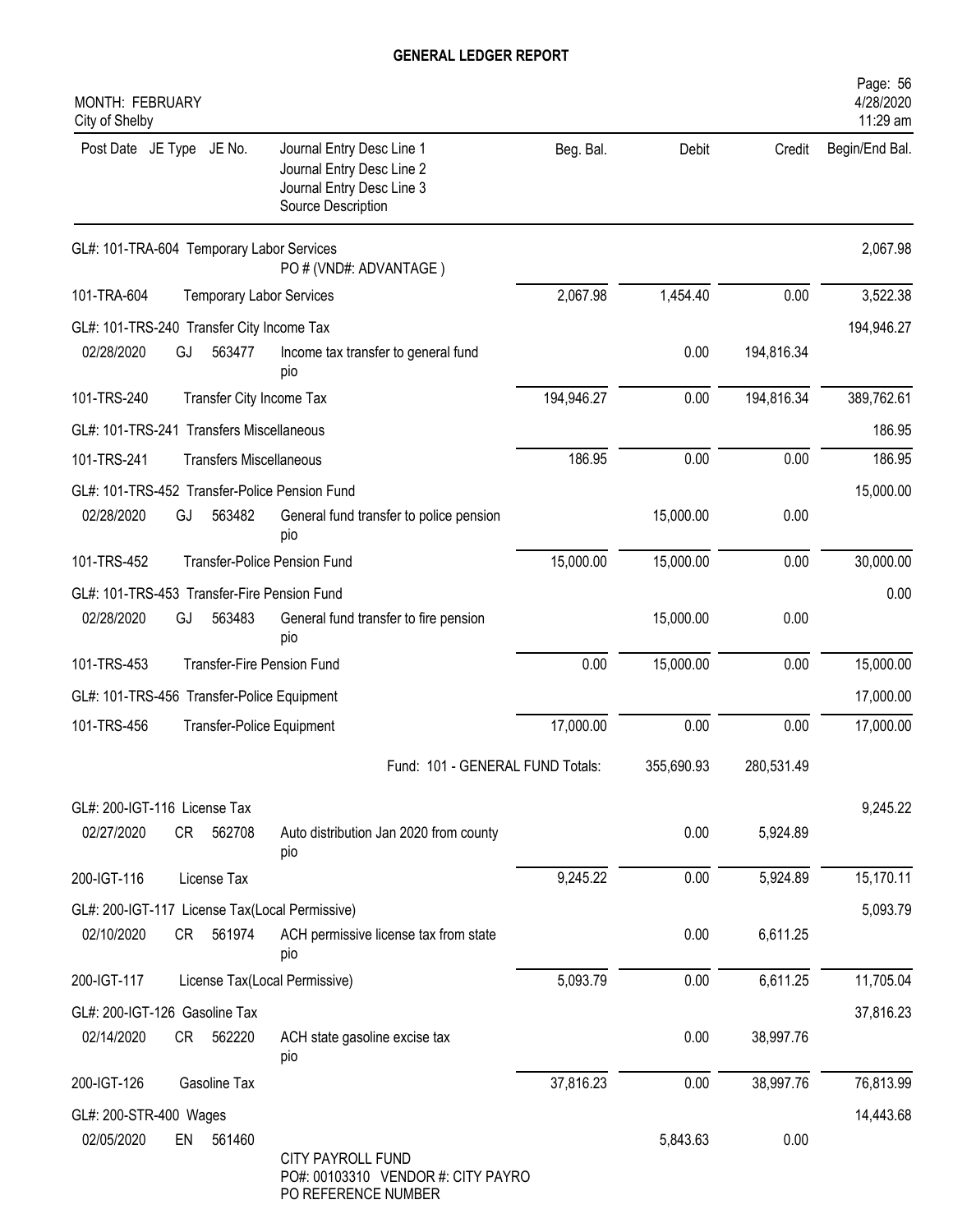| <b>MONTH: FEBRUARY</b><br>City of Shelby |           |        |                                                                                                                                    |           |           |          | Page: 57<br>4/28/2020<br>11:29 am |
|------------------------------------------|-----------|--------|------------------------------------------------------------------------------------------------------------------------------------|-----------|-----------|----------|-----------------------------------|
| Post Date JE Type JE No.                 |           |        | Journal Entry Desc Line 1<br>Journal Entry Desc Line 2<br>Journal Entry Desc Line 3<br>Source Description                          | Beg. Bal. | Debit     | Credit   | Begin/End Bal.                    |
| GL#: 200-STR-400 Wages                   |           |        |                                                                                                                                    |           |           |          | 14,443.68                         |
| 02/05/2020                               | AP        | 561462 | CITY PAYROLL FUND<br>Wages 1/19/20-2/1/20<br>INV#:                                                                                 |           | 5,843.63  | 0.00     |                                   |
| 02/05/2020                               | <b>UN</b> | 561463 | AP REF# (VND#: CITY PAYRO)<br>CITY PAYROLL FUND<br>Wages 1/19/20-2/1/20<br>INV#:                                                   |           | 0.00      | 5,843.63 |                                   |
| 02/19/2020                               | EN        | 562240 | PO # (VND#: CITY PAYRO)<br><b>CITY PAYROLL FUND</b><br>PO#: 00103409 VENDOR #: CITY PAYRO<br>PO REFERENCE NUMBER                   |           | 5,893.63  | 0.00     |                                   |
| 02/19/2020                               | AP        | 562242 | CITY PAYROLL FUND<br>Wages 2/2/20-2/15/20<br>INV#:                                                                                 |           | 5,893.63  | 0.00     |                                   |
| 02/19/2020                               | UN        | 562243 | AP REF# (VND#: CITY PAYRO)<br>CITY PAYROLL FUND<br>Wages 2/2/20-2/15/20<br>INV#<br>PO # (VND#: CITY PAYRO)                         |           | 0.00      | 5,893.63 |                                   |
| 200-STR-400                              |           | Wages  |                                                                                                                                    | 14,443.68 | 11,737.26 | 0.00     | 26,180.94                         |
|                                          |           |        | GL#: 200-STR-415 Public Employees Retire.System                                                                                    |           |           |          | 2,673.02                          |
| 02/10/2020                               | EN        | 561809 | OH PUBLIC EMPLOYEES RETIREMENT<br>PO#: 00103353 VENDOR #: OPERS                                                                    |           | 1,636.25  | 0.00     |                                   |
| 02/10/2020                               | AP        | 561845 | PO REFERENCE NUMBER<br>OH PUBLIC EMPLOYEES RETIREMENT<br>Employer portion 12/22/19-<br>$INV#$ :                                    |           | 1,636.25  | 0.00     |                                   |
| 02/10/2020                               | UN        | 561846 | AP REF# (VND#: OPERS<br>OH PUBLIC EMPLOYEES RETIREMENT<br>Employer portion 12/22/19-<br>$INV#$ :<br>PO # (VND#: OPERS<br>$\lambda$ |           | 0.00      | 1,636.25 |                                   |
| 200-STR-415                              |           |        | Public Employees Retire.System                                                                                                     | 2,673.02  | 1,636.25  | 0.00     | 4,309.27                          |
| GL#: 200-STR-417 FICA                    |           |        |                                                                                                                                    |           |           |          | 209.42                            |
| 02/05/2020                               | EN        | 561461 | PAYROLL FUND<br>PO#: 00103311 VENDOR #: PAYROLL FU                                                                                 |           | 84.72     | 0.00     |                                   |
| 02/05/2020                               | AP.       | 561464 | PO REFERENCE NUMBER<br>PAYROLL FUND<br>FICA 1/19/20-2/1/20<br>INV#:                                                                |           | 84.72     | 0.00     |                                   |
| 02/05/2020                               | UN        | 561465 | AP REF# (VND#: PAYROLL FU)<br>PAYROLL FUND<br>FICA 1/19/20-2/1/20<br>INV#:                                                         |           | 0.00      | 84.72    |                                   |
| 02/19/2020                               | EN        | 562241 | PO # (VND#: PAYROLL FU)                                                                                                            |           | 85.46     | 0.00     |                                   |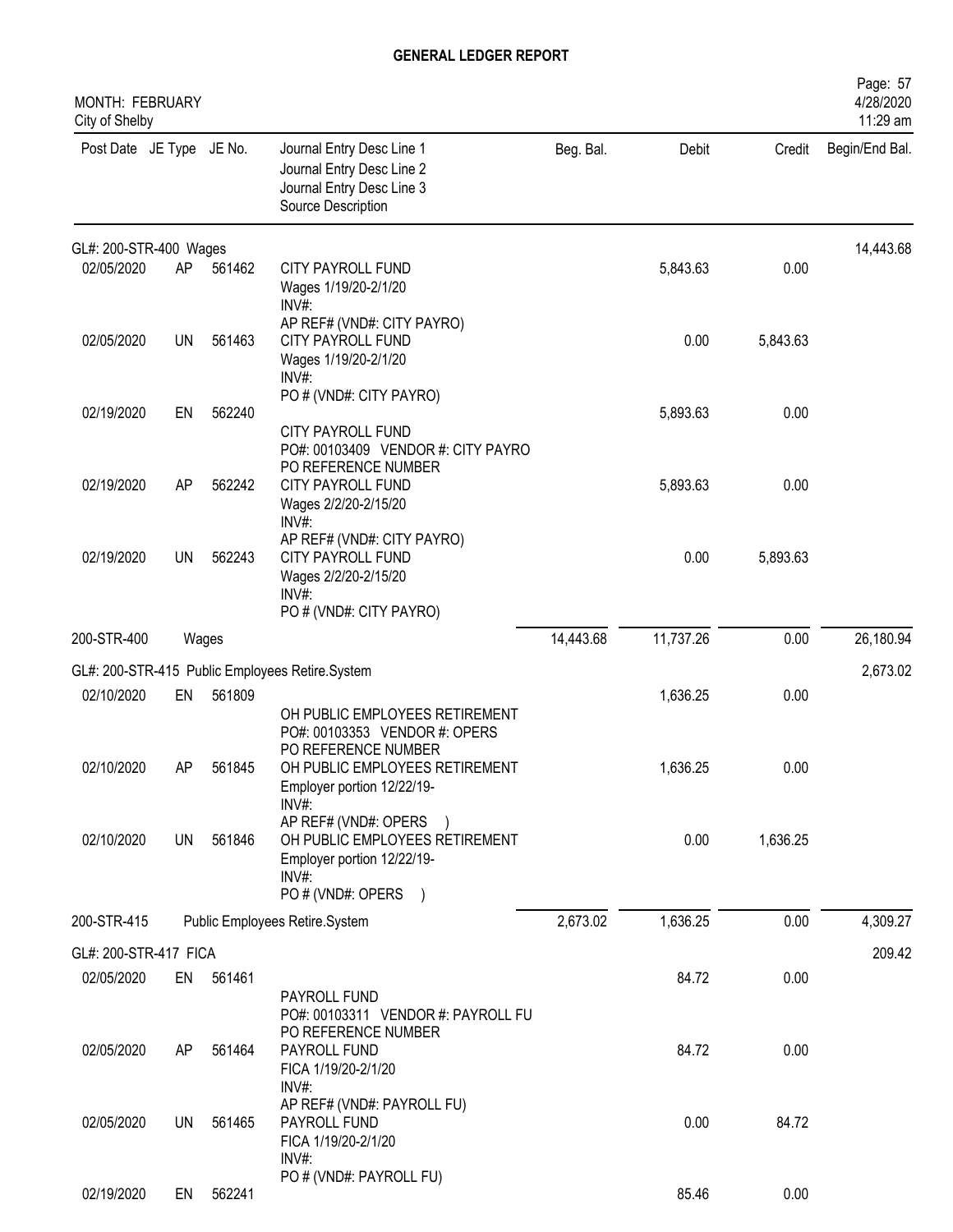| <b>MONTH: FEBRUARY</b><br>City of Shelby |             |                 |                                                                                                                     |           |          |          | Page: 58<br>4/28/2020<br>11:29 am |
|------------------------------------------|-------------|-----------------|---------------------------------------------------------------------------------------------------------------------|-----------|----------|----------|-----------------------------------|
| Post Date JE Type JE No.                 |             |                 | Journal Entry Desc Line 1<br>Journal Entry Desc Line 2<br>Journal Entry Desc Line 3<br>Source Description           | Beg. Bal. | Debit    | Credit   | Begin/End Bal.                    |
| GL#: 200-STR-417 FICA                    |             |                 |                                                                                                                     |           |          |          | 209.42                            |
| 02/19/2020                               | AP          | 562244          | PAYROLL FUND<br>PO#: 00103410 VENDOR #: PAYROLL FU<br>PO REFERENCE NUMBER<br>PAYROLL FUND<br>FICA 2/2/20-2/15/20    |           | 85.46    | 0.00     |                                   |
| 02/19/2020                               | <b>UN</b>   | 562245          | INV#:<br>AP REF# (VND#: PAYROLL FU)<br>PAYROLL FUND<br>FICA 2/2/20-2/15/20<br>INV#:<br>PO # (VND#: PAYROLL FU)      |           | 0.00     | 85.46    |                                   |
| 200-STR-417                              | <b>FICA</b> |                 |                                                                                                                     | 209.42    | 170.18   | 0.00     | 379.60                            |
| GL#: 200-STR-418 Hospitalization         |             |                 |                                                                                                                     |           |          |          | 3,433.16                          |
| 02/02/2020                               | AP          | 561376          | JEFFERSON HEALTH PLAN<br>Acct 19-OME095<br>INV#:                                                                    |           | 3,433.16 | 0.00     |                                   |
| 02/02/2020                               | <b>UN</b>   | 561377          | AP REF# (VND#: JEFFERSON)<br>JEFFERSON HEALTH PLAN<br>Acct 19-OME095<br>$INV#$ :                                    |           | 0.00     | 3,433.16 |                                   |
| 02/25/2020                               | EN          | 562485          | PO # (VND#: JEFFERSON)<br>JEFFERSON HEALTH PLAN<br>PO#: 00103431 VENDOR #: JEFFERSON<br>PO REFERENCE NUMBER         |           | 3,433.16 | 0.00     |                                   |
| 200-STR-418                              |             | Hospitalization |                                                                                                                     | 3,433.16  | 3,433.16 | 0.00     | 6,866.32                          |
| GL#: 200-STR-419 Life Insurance          |             |                 |                                                                                                                     |           |          |          | 55.56                             |
| 02/02/2020                               | AP          | 561372          | AMERICAN UNITED LIFE INS CO<br>Policy G 00608125-0002-000<br>$INV#$ :                                               |           | 55.56    | 0.00     |                                   |
| 02/02/2020                               | <b>UN</b>   | 561373          | AP REF# (VND#: AMERICAN U)<br>AMERICAN UNITED LIFE INS CO<br>Policy G 00608125-0002-000<br>INV#:                    |           | 0.00     | 55.56    |                                   |
| 02/25/2020                               | EN          | 562486          | PO # (VND#: AMERICAN U)<br>AMERICAN UNITED LIFE INS CO<br>PO#: 00103432 VENDOR #: AMERICAN U<br>PO REFERENCE NUMBER |           | 55.56    | 0.00     |                                   |
| 200-STR-419                              |             | Life Insurance  |                                                                                                                     | 55.56     | 55.56    | 0.00     | 111.12                            |
| GL#: 200-STR-420 Workers Compensation    |             |                 |                                                                                                                     |           |          |          | 220.00                            |
| 02/05/2020                               | EN          | 561480          | BUREAU OF WORKERS COMPENSATION<br>PO#: 00103312 VENDOR #: BWC                                                       |           | 146.95   | 0.00     |                                   |
| 02/05/2020                               | AP          | 561495          | PO REFERENCE NUMBER<br>BUREAU OF WORKERS COMPENSATION<br>BWC true up payment                                        |           | 146.95   | 0.00     |                                   |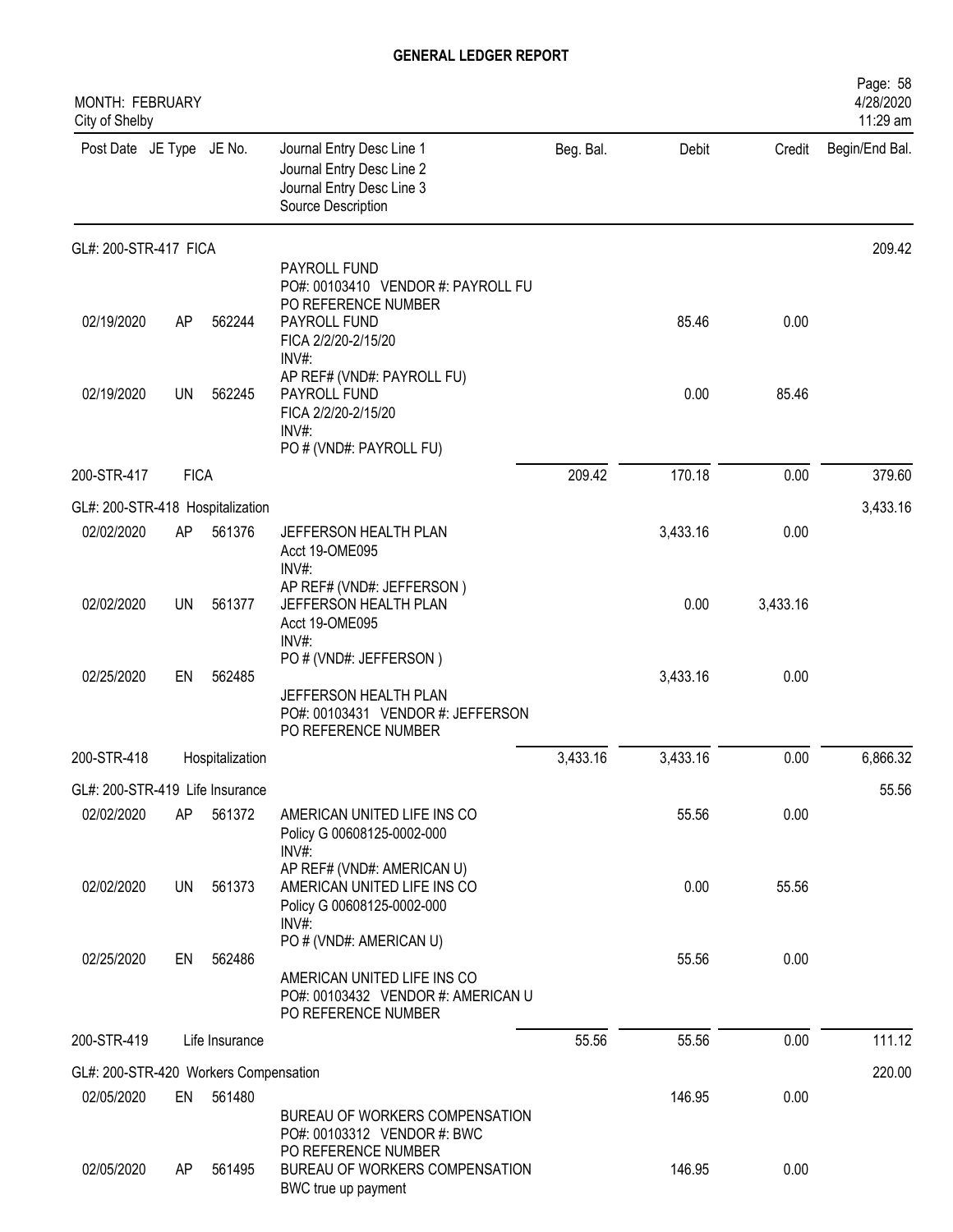| <b>MONTH: FEBRUARY</b><br>City of Shelby |           |                             |                                                                                                                          |           |        |        | Page: 59<br>4/28/2020<br>11:29 am |
|------------------------------------------|-----------|-----------------------------|--------------------------------------------------------------------------------------------------------------------------|-----------|--------|--------|-----------------------------------|
| Post Date JE Type JE No.                 |           |                             | Journal Entry Desc Line 1<br>Journal Entry Desc Line 2<br>Journal Entry Desc Line 3<br>Source Description                | Beg. Bal. | Debit  | Credit | Begin/End Bal.                    |
| GL#: 200-STR-420 Workers Compensation    |           |                             |                                                                                                                          |           |        |        | 220.00                            |
| 02/05/2020                               | UN        | 561496                      | $INV#$ :<br>AP REF# (VND#: BWC<br>BUREAU OF WORKERS COMPENSATION<br>BWC true up payment<br>INV#:                         |           | 0.00   | 146.95 |                                   |
| 02/19/2020                               | EN        | 562239                      | PO # (VND#: BWC<br>BUREAU OF WORKERS COMPENSATION<br>PO#: 00103408 VENDOR #: BWC                                         |           | 248.00 | 0.00   |                                   |
| 02/20/2020                               | AP        | 562260                      | PO REFERENCE NUMBER<br>BUREAU OF WORKERS COMPENSATION<br>Installment payment<br>$INV#$ :<br>1007137060                   |           | 248.00 | 0.00   |                                   |
| 02/20/2020                               | <b>UN</b> | 562261                      | AP REF# (VND#: BWC<br>BUREAU OF WORKERS COMPENSATION<br>Installment payment<br>$INV#$ :<br>1007137060<br>PO # (VND#: BWC |           | 0.00   | 248.00 |                                   |
| 200-STR-420                              |           | <b>Workers Compensation</b> |                                                                                                                          | 220.00    | 394.95 | 0.00   | 614.95                            |
| GL#: 200-STR-425 Natural Gas             |           |                             |                                                                                                                          |           |        |        | 325.89                            |
| 02/13/2020                               | EN        | 561998                      | <b>COLUMBIA GAS</b><br>PO#: 00103370 VENDOR #: COL. GAS                                                                  |           | 300.00 | 0.00   |                                   |
| 02/21/2020                               | EN        | 562386                      | PO REFERENCE NUMBER<br><b>COLUMBIA GAS</b><br>PO#: 00103413 VENDOR #: COL. GAS                                           |           | 24.01  | 0.00   |                                   |
| 02/21/2020                               | AP        | 562397                      | PO REFERENCE NUMBER<br><b>COLUMBIA GAS</b><br>acct 124225390010003<br>$INV#$ :<br>39032                                  |           | 300.00 | 0.00   |                                   |
| 02/21/2020                               | UN        | 562398                      | AP REF# (VND#: COL. GAS)<br><b>COLUMBIA GAS</b><br>acct 124225390010003<br>$INV#$ :<br>39032                             |           | 0.00   | 300.00 |                                   |
| 02/21/2020                               | AP        | 562399                      | PO#(VND#: COL. GAS)<br><b>COLUMBIA GAS</b><br>acct 124225390010003<br>$INV#$ :<br>39032b                                 |           | 24.01  | 0.00   |                                   |
| 02/21/2020                               | UN        | 562400                      | AP REF# (VND#: COL. GAS)<br><b>COLUMBIA GAS</b><br>acct 124225390010003<br>$INV#$ :<br>39032b<br>PO # (VND#: COL. GAS)   |           | 0.00   | 24.01  |                                   |
| 200-STR-425                              |           | Natural Gas                 |                                                                                                                          | 325.89    | 324.01 | 0.00   | 649.90                            |
| GL#: 200-STR-428 Telephone               |           |                             |                                                                                                                          |           |        |        | 126.29                            |
| 02/26/2020                               | AP        | 562544                      | CHARTER COMM HOLDINGS LLC<br>acct 01075-321600202-1001<br>INV#:<br>321600202021720b                                      |           | 9.70   | 0.00   |                                   |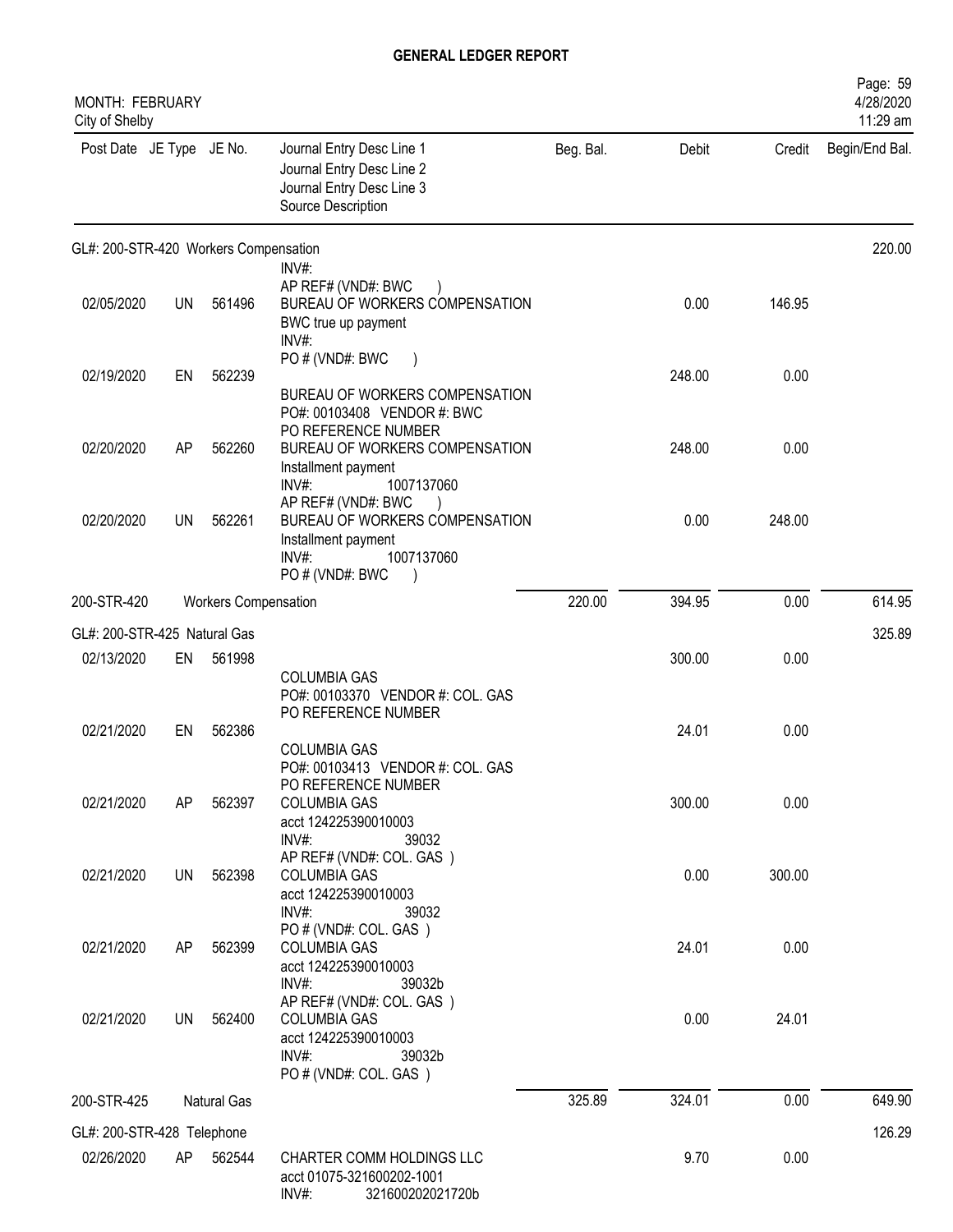| MONTH: FEBRUARY<br>City of Shelby |           |                |                                                                                                                                                 |           |       |        | Page: 60<br>4/28/2020<br>11:29 am |
|-----------------------------------|-----------|----------------|-------------------------------------------------------------------------------------------------------------------------------------------------|-----------|-------|--------|-----------------------------------|
| Post Date JE Type JE No.          |           |                | Journal Entry Desc Line 1<br>Journal Entry Desc Line 2<br>Journal Entry Desc Line 3<br>Source Description                                       | Beg. Bal. | Debit | Credit | Begin/End Bal.                    |
| GL#: 200-STR-428 Telephone        |           |                |                                                                                                                                                 |           |       |        | 126.29                            |
| 02/26/2020                        | <b>UN</b> | 562545         | AP REF# (VND#: CHART COMM)<br>CHARTER COMM HOLDINGS LLC<br>acct 01075-321600202-1001<br>$INV#$ :<br>321600202021720b<br>PO # (VND#: CHART COMM) |           | 0.00  | 9.70   |                                   |
| 200-STR-428                       |           | Telephone      |                                                                                                                                                 | 126.29    | 9.70  | 0.00   | 135.99                            |
| GL#: 200-STR-436 Auto Insurance   |           |                |                                                                                                                                                 |           |       |        | 385.00                            |
| 200-STR-436                       |           | Auto Insurance |                                                                                                                                                 | 385.00    | 0.00  | 0.00   | 385.00                            |
| GL#: 200-STR-472 Supplies         |           |                |                                                                                                                                                 |           |       |        | 40.05                             |
| 02/05/2020                        | AP        | 561503         | GLENS SURPLUS SALES, INC.<br>5 gal. soap<br>INV#:<br>7529                                                                                       |           | 10.33 | 0.00   |                                   |
| 02/05/2020                        | <b>UN</b> | 561504         | AP REF# (VND#: GLENS SUR)<br>GLENS SURPLUS SALES, INC.<br>5 gal. soap<br>INV#:<br>7529                                                          |           | 0.00  | 10.33  |                                   |
| 02/05/2020                        | <b>AP</b> | 561505         | PO # (VND#: GLENS SUR)<br>GLENS SURPLUS SALES, INC.<br>2 bungee cords<br>INV#:<br>7531                                                          |           | 2.58  | 0.00   |                                   |
| 02/05/2020                        | UN        | 561506         | AP REF# (VND#: GLENS SUR)<br>GLENS SURPLUS SALES, INC.<br>2 bungee cords                                                                        |           | 0.00  | 19.67  |                                   |
| 02/05/2020                        | AP        | 561579         | INV#:<br>7531<br>PO # (VND#: GLENS SUR)<br>DAS HARDWARE LLC<br>Service Dept Jan 2020                                                            |           | 40.00 | 0.00   |                                   |
| 02/05/2020                        | UN.       | 561580         | INV#:<br>AP REF# (VND#: DAS HARDWA)<br>DAS HARDWARE LLC<br>Service Dept Jan 2020                                                                |           | 0.00  | 40.00  |                                   |
| 02/05/2020                        | AP        | 561581         | INV#:<br>PO # (VND#: DAS HARDWA)<br>DAS HARDWARE LLC<br>Service Dept Jan 2020                                                                   |           | 39.95 | 0.00   |                                   |
| 02/05/2020                        | UN        | 561582         | $INV#$ :<br>AP REF# (VND#: DAS HARDWA)<br>DAS HARDWARE LLC<br>Service Dept Jan 2020                                                             |           | 0.00  | 50.00  |                                   |
| 02/13/2020                        | EN        | 562001         | INV#:<br>PO # (VND#: DAS HARDWA)<br>GLENS SURPLUS SALES, INC.                                                                                   |           | 30.00 | 0.00   |                                   |
| 02/13/2020                        | EN        | 562002         | PO#: 00103373 VENDOR #: GLENS SUR<br>PO REFERENCE NUMBER<br>DAS HARDWARE LLC<br>PO#: 00103374 VENDOR #: DAS HARDWA                              |           | 50.00 | 0.00   |                                   |
|                                   |           |                | PO REFERENCE NUMBER                                                                                                                             |           |       |        |                                   |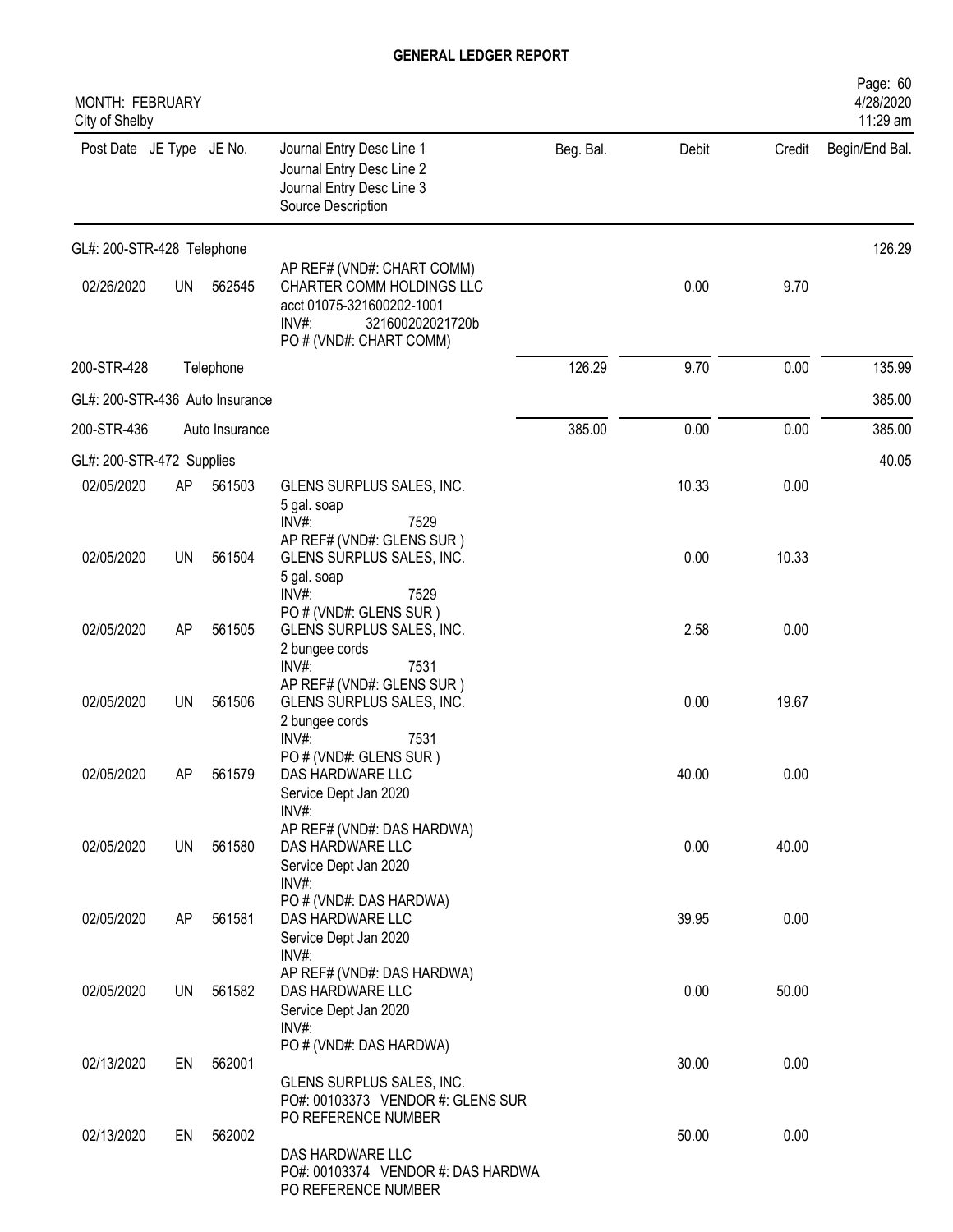| MONTH: FEBRUARY<br>City of Shelby      |    |                        |                                                                                                                                               |           |          |          | Page: 61<br>4/28/2020<br>11:29 am |
|----------------------------------------|----|------------------------|-----------------------------------------------------------------------------------------------------------------------------------------------|-----------|----------|----------|-----------------------------------|
| Post Date JE Type JE No.               |    |                        | Journal Entry Desc Line 1<br>Journal Entry Desc Line 2<br>Journal Entry Desc Line 3<br>Source Description                                     | Beg. Bal. | Debit    | Credit   | Begin/End Bal.                    |
| GL#: 200-STR-472 Supplies              |    |                        |                                                                                                                                               |           |          |          | 40.05                             |
| 02/27/2020                             |    | EN 562620              | MHS INDUSTRIAL SUPPLY<br>PO#: 00103452 VENDOR #: MHS IND SU<br>PO REFERENCE NUMBER                                                            |           | 125.00   | 0.00     |                                   |
| 200-STR-472                            |    | Supplies               |                                                                                                                                               | 40.05     | 92.86    | 0.00     | 132.91                            |
| GL#: 200-STR-473 Office Supplies       |    |                        |                                                                                                                                               |           |          |          | 147.66                            |
| 02/20/2020                             | AP | 562267                 | 7LSI LLC<br>2 computers<br>$INV#$ :<br>2019-3015                                                                                              |           | 96.50    | 0.00     |                                   |
| 02/20/2020                             | UN | 562268                 | AP REF# (VND#: 7LSI LLC)<br>7LSI LLC<br>2 computers<br>$INV#$ :<br>2019-3015<br>PO # (VND#: 7LSI LLC)                                         |           | 0.00     | 100.00   |                                   |
| 200-STR-473                            |    | <b>Office Supplies</b> |                                                                                                                                               | 147.66    | 96.50    | 0.00     | 244.16                            |
| GL#: 200-STR-483 State Audit           |    |                        |                                                                                                                                               |           |          |          | 0.00                              |
| 02/21/2020                             | EN | 562388                 |                                                                                                                                               |           | 36.43    | 0.00     |                                   |
| 02/21/2020                             | AP | 562395                 | TREASURER, STATE OF OHIO<br>PO#: 00103415 VENDOR #: TREAS.STAT<br>PO REFERENCE NUMBER<br>TREASURER, STATE OF OHIO<br>Financial audit<br>INV#: |           | 36.43    | 0.00     |                                   |
| 02/21/2020                             | UN | 562396                 | AP REF# (VND#: TREAS.STAT)<br>TREASURER, STATE OF OHIO<br>Financial audit<br>INV#:<br>PO # (VND#: TREAS.STAT)                                 |           | 0.00     | 36.43    |                                   |
| 200-STR-483                            |    | State Audit            |                                                                                                                                               | 0.00      | 36.43    | 0.00     | 36.43                             |
| GL#: 200-STR-484 Fuel, Autos-Equipment |    |                        |                                                                                                                                               |           |          |          | 1,700.00                          |
| 02/10/2020                             | EN | 561811                 | COLE DISTRIBUTING INC.<br>PO#: 00103355 VENDOR #: COLE DISTR                                                                                  |           | 1,400.00 | 0.00     |                                   |
| 02/10/2020                             | AP | 561827                 | PO REFERENCE NUMBER<br>COLE DISTRIBUTING INC.<br>Fuel charges January 2020<br>$INV#$ :                                                        |           | 1,400.00 | 0.00     |                                   |
| 02/10/2020                             | UN | 561828                 | AP REF# (VND#: COLE DISTR)<br>COLE DISTRIBUTING INC.<br>Fuel charges January 2020<br>INV#:<br>PO # (VND#: COLE DISTR)                         |           | 0.00     | 1,400.00 |                                   |
| 200-STR-484                            |    | Fuel, Autos-Equipment  |                                                                                                                                               | 1,700.00  | 1,400.00 | 0.00     | 3,100.00                          |
| GL#: 200-STR-485 Maintenance, Autos    |    |                        |                                                                                                                                               |           |          |          | 200.00                            |
| 02/10/2020                             | EN | 561819                 | ADVANCE AUTO PARTS                                                                                                                            |           | 160.60   | 0.00     |                                   |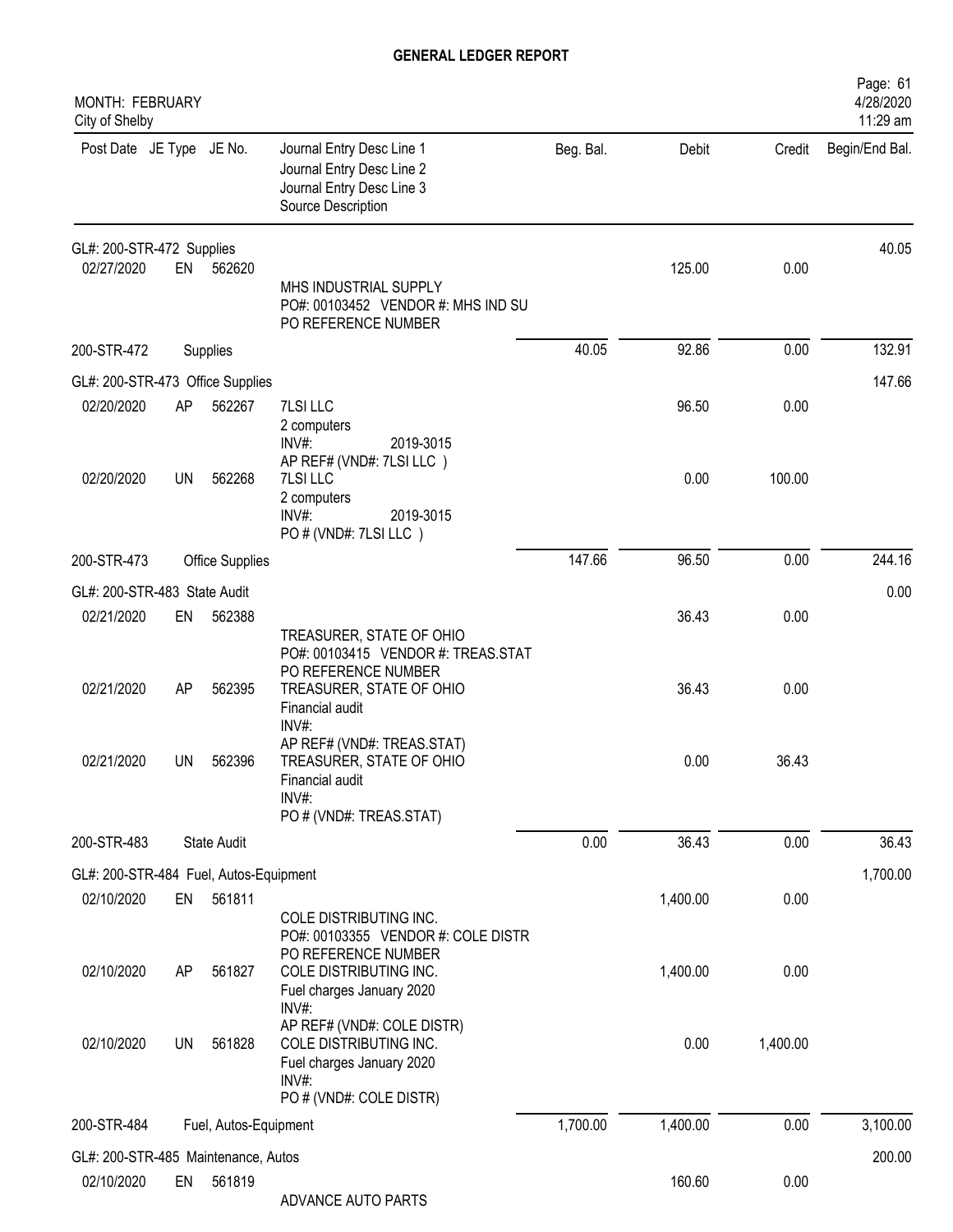| MONTH: FEBRUARY<br>City of Shelby      |           |                         |                                                                                                                                              |           |          |          | Page: 62<br>4/28/2020<br>11:29 am |
|----------------------------------------|-----------|-------------------------|----------------------------------------------------------------------------------------------------------------------------------------------|-----------|----------|----------|-----------------------------------|
| Post Date JE Type JE No.               |           |                         | Journal Entry Desc Line 1<br>Journal Entry Desc Line 2<br>Journal Entry Desc Line 3<br>Source Description                                    | Beg. Bal. | Debit    |          | Credit Begin/End Bal.             |
| GL#: 200-STR-485 Maintenance, Autos    |           |                         | PO#: 00103363 VENDOR #: ADVANCE AU                                                                                                           |           |          |          | 200.00                            |
| 02/10/2020                             | AP        | 561857                  | PO REFERENCE NUMBER<br>SHELBY PARTS CO.<br>Various parts and supplies                                                                        |           | 97.89    | 0.00     |                                   |
| 02/10/2020                             | <b>UN</b> | 561858                  | INV#<br>AP REF# (VND#: SHELBY PAR)<br>SHELBY PARTS CO.<br>Various parts and supplies                                                         |           | 0.00     | 100.00   |                                   |
| 02/11/2020                             | AP        | 561927                  | $INV#$ :<br>PO # (VND#: SHELBY PAR)<br>ADVANCE AUTO PARTS<br>Various parts and supplies                                                      |           | 160.60   | 0.00     |                                   |
| 02/11/2020                             | UN        | 561928                  | INV#:<br>AP REF# (VND#: ADVANCE AU)<br>ADVANCE AUTO PARTS<br>Various parts and supplies                                                      |           | 0.00     | 160.60   |                                   |
| 02/13/2020                             | EN        | 561999                  | INV#:<br>PO # (VND#: ADVANCE AU)<br>SHELBY PARTS CO.                                                                                         |           | 100.00   | 0.00     |                                   |
| 02/13/2020                             | EN        | 562000                  | PO#: 00103371 VENDOR #: SHELBY PAR<br>PO REFERENCE NUMBER<br>ADVANCE AUTO PARTS<br>PO#: 00103372 VENDOR #: ADVANCE AU<br>PO REFERENCE NUMBER |           | 100.00   | 0.00     |                                   |
| 200-STR-485                            |           | Maintenance, Autos      |                                                                                                                                              | 200.00    | 258.49   | 0.00     | 458.49                            |
| GL#: 200-STR-486 Maintenance Equipment |           |                         |                                                                                                                                              |           |          |          | 758.83                            |
| 02/03/2020                             | EN        | 561424                  |                                                                                                                                              |           | 400.00   | 0.00     |                                   |
| 02/05/2020                             | AP        | 561585                  | <b>AMAZON INC</b><br>PO#: 00103292 VENDOR #: AMAZON INC<br>PO REFERENCE NUMBER<br>SMETZ TIRE & SERVICE<br>4 firestone tires                  |           | 2,178.48 | 0.00     |                                   |
| 02/05/2020                             | UN        | 561586                  | $INV#$ :<br>86764<br>AP REF# (VND#: SMETZ TIRE)<br><b>SMETZ TIRE &amp; SERVICE</b><br>4 firestone tires<br>$INV#$ :<br>86764                 |           | 0.00     | 2,200.00 |                                   |
| 02/27/2020                             | EN        | 562619                  | PO # (VND#: SMETZ TIRE)<br>MANSFIELD FREIGHTLINER INC<br>PO#: 00103451 VENDOR #: MANS FREIG<br>PO REFERENCE NUMBER                           |           | 368.56   | 0.00     |                                   |
| 200-STR-486                            |           | Maintenance Equipment   |                                                                                                                                              | 758.83    | 2,178.48 | 0.00     | 2,937.31                          |
| GL#: 200-STR-491 Marking Supplies      |           |                         |                                                                                                                                              |           |          |          | 200.00                            |
| 200-STR-491                            |           | <b>Marking Supplies</b> |                                                                                                                                              | 200.00    | 0.00     | 0.00     | 200.00                            |
| GL#: 200-STR-515 Equipment             |           |                         |                                                                                                                                              |           |          |          | 4,185.00                          |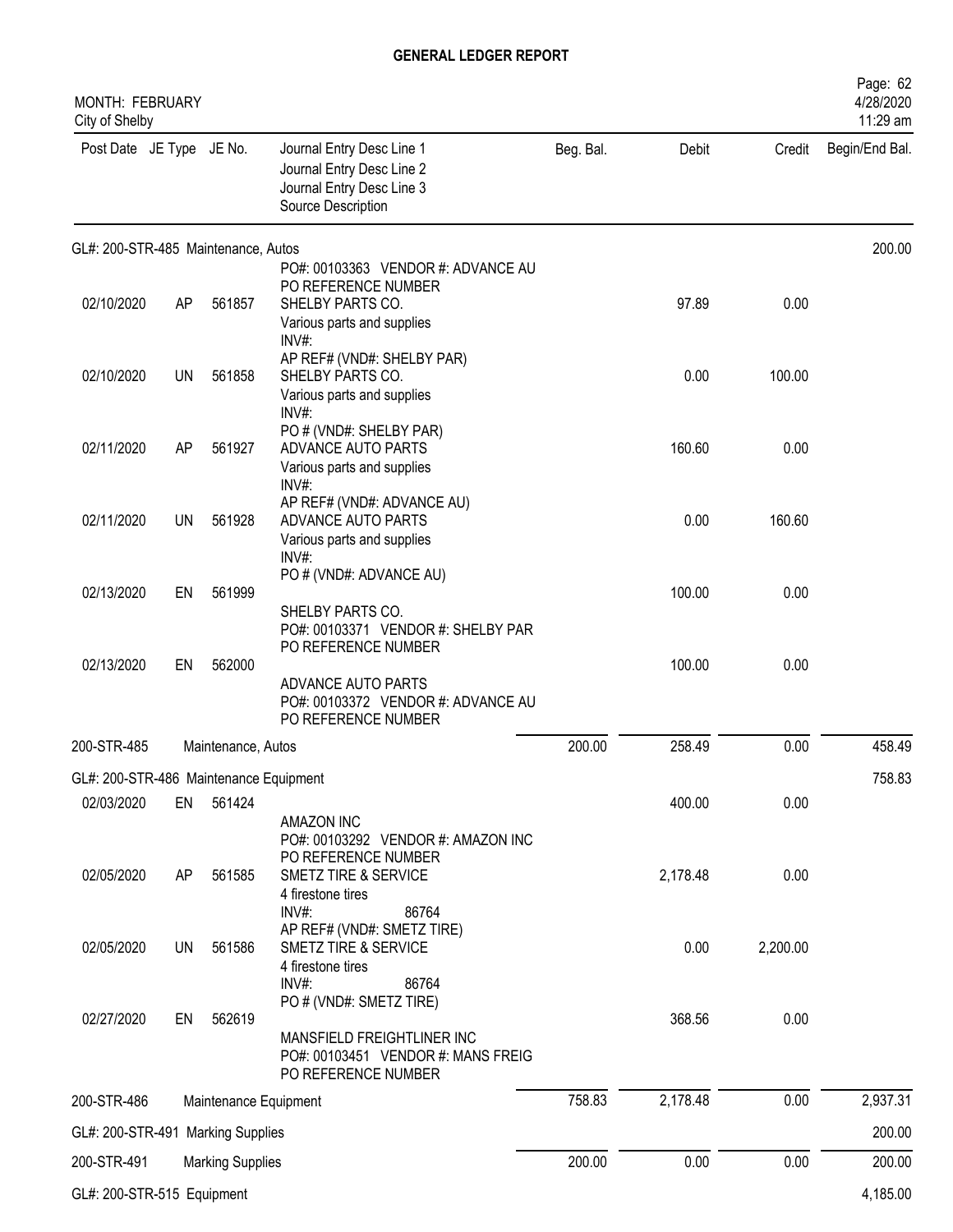| <b>MONTH: FEBRUARY</b><br>City of Shelby |           |               |                                                                                                           |           |          |        | Page: 63<br>4/28/2020<br>11:29 am |
|------------------------------------------|-----------|---------------|-----------------------------------------------------------------------------------------------------------|-----------|----------|--------|-----------------------------------|
| Post Date JE Type JE No.                 |           |               | Journal Entry Desc Line 1<br>Journal Entry Desc Line 2<br>Journal Entry Desc Line 3<br>Source Description | Beg. Bal. | Debit    | Credit | Begin/End Bal.                    |
| GL#: 200-STR-515 Equipment               |           |               |                                                                                                           |           |          |        | 4,185.00                          |
| 02/27/2020                               | EN        | 562620        | MHS INDUSTRIAL SUPPLY<br>PO#: 00103452 VENDOR #: MHS IND SU<br>PO REFERENCE NUMBER                        |           | 1,650.00 | 0.00   |                                   |
| 02/27/2020                               | EN        | 562621        | <b>FASTENAL COMPANY</b><br>PO#: 00103453 VENDOR #: FASTENAL C<br>PO REFERENCE NUMBER                      |           | 107.94   | 0.00   |                                   |
| 200-STR-515                              |           | Equipment     |                                                                                                           | 4,185.00  | 0.00     | 0.00   | 4,185.00                          |
| GL#: 200-STR-528 Postage                 |           |               |                                                                                                           |           |          |        | 250.00                            |
| 200-STR-528                              |           | Postage       |                                                                                                           | 250.00    | 0.00     | 0.00   | 250.00                            |
|                                          |           |               | GL#: 200-STR-530 Office Equipment/Furn/Fixtures                                                           |           |          |        | 0.00                              |
| 02/20/2020                               | AP        | 562267        | 7LSI LLC<br>2 computers<br>INV#:<br>2019-3015                                                             |           | 289.50   | 0.00   |                                   |
| 02/20/2020                               | <b>UN</b> | 562268        | AP REF# (VND#: 7LSI LLC)<br>7LSI LLC<br>2 computers<br>INV#:<br>2019-3015<br>PO # (VND#: 7LSI LLC)        |           | 0.00     | 300.00 |                                   |
| 200-STR-530                              |           |               | Office Equipment/Furn/Fixtures                                                                            | 0.00      | 289.50   | 0.00   | 289.50                            |
| GL#: 200-STR-531                         |           | Miscellaneous |                                                                                                           |           |          |        | 642.56                            |
| 02/05/2020                               | EN        | 561486        | KING OFFICE SERVICE, INC.<br>PO#: 00103318 VENDOR #: KING OFFIC<br>PO REFERENCE NUMBER                    |           | 52.00    | 0.00   |                                   |
| 02/10/2020                               | EN        | 561820        | OHIO HEALTH CONSORTIUM, INC.<br>PO#: 00103364 VENDOR #: OH HEALTH<br>PO REFERENCE NUMBER                  |           | 346.50   | 0.00   |                                   |
| 02/11/2020                               | AP        | 561919        | OHIO HEALTH CONSORTIUM, INC.<br>DOT 2020 Consortium Fee<br>$INV#$ :<br>AP REF# (VND#: OH HEALTH)          |           | 346.50   | 0.00   |                                   |
| 02/11/2020                               | UN        | 561920        | OHIO HEALTH CONSORTIUM, INC.<br>DOT 2020 Consortium Fee<br>INV#:                                          |           | 0.00     | 346.50 |                                   |
| 02/13/2020                               | EN        | 562012        | PO # (VND#: OH HEALTH)<br>AUTOMATIC DATA PROCESSING<br>PO#: 00103384 VENDOR #: ADP                        |           | 30.75    | 0.00   |                                   |
| 02/14/2020                               | AP        | 562082        | PO REFERENCE NUMBER<br>AUTOMATIC DATA PROCESSING<br>Processing charges through<br>$INV#$ :<br>551532922   |           | 30.75    | 0.00   |                                   |
| 02/14/2020                               | UN        | 562083        | AP REF# (VND#: ADP<br>AUTOMATIC DATA PROCESSING<br>Processing charges through                             |           | 0.00     | 30.75  |                                   |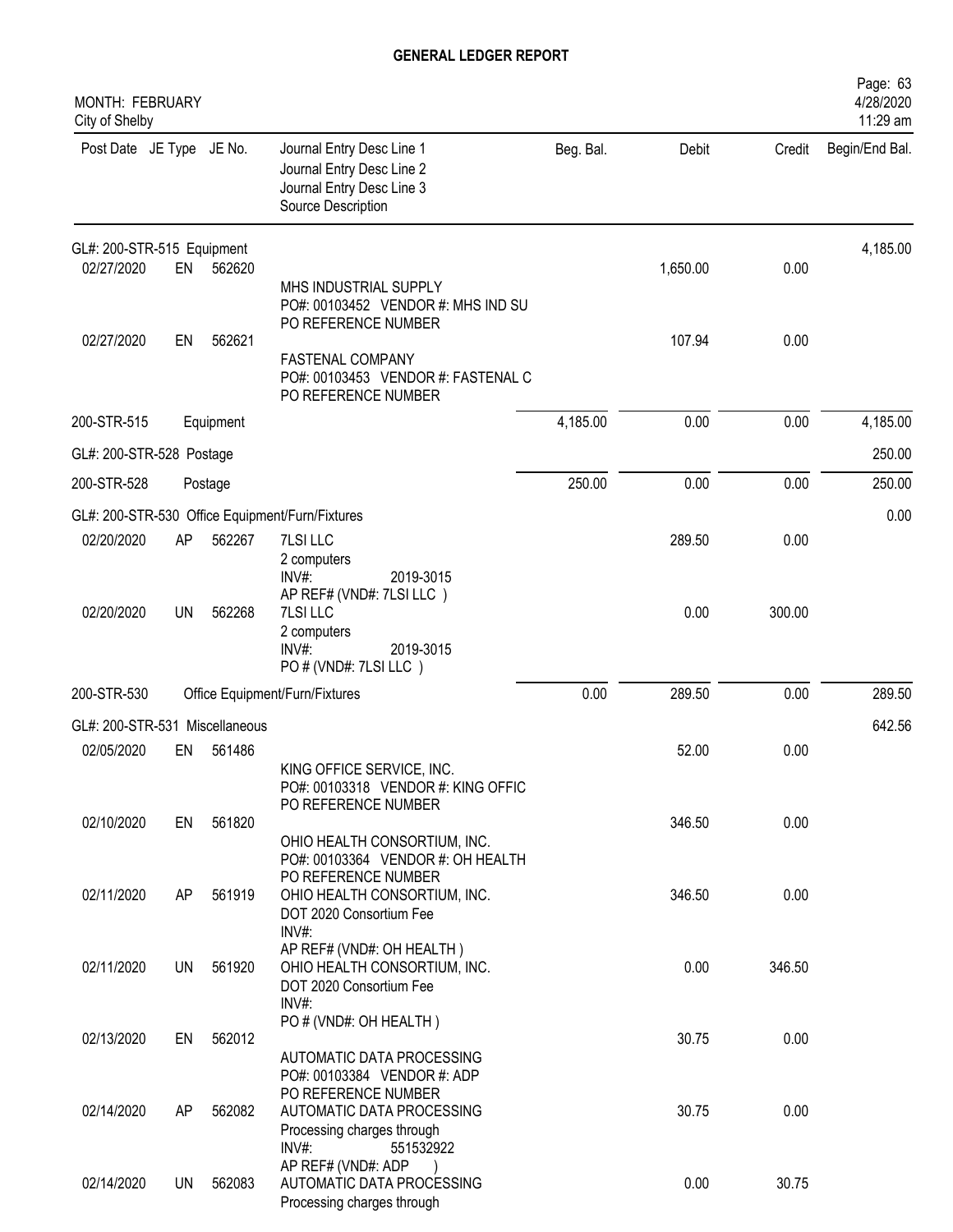| MONTH: FEBRUARY<br>City of Shelby |    |               |                                                                                                                        |           |        |        | Page: 64<br>4/28/2020<br>11:29 am |
|-----------------------------------|----|---------------|------------------------------------------------------------------------------------------------------------------------|-----------|--------|--------|-----------------------------------|
| Post Date JE Type JE No.          |    |               | Journal Entry Desc Line 1<br>Journal Entry Desc Line 2<br>Journal Entry Desc Line 3<br>Source Description              | Beg. Bal. | Debit  | Credit | Begin/End Bal.                    |
| GL#: 200-STR-531 Miscellaneous    |    |               |                                                                                                                        |           |        |        | 642.56                            |
|                                   |    |               | INV#:<br>551532922<br>PO # (VND#: ADP                                                                                  |           |        |        |                                   |
| 02/21/2020                        | AP | 562405        | KING OFFICE SERVICE, INC.<br>54 1 year subscription<br>$INV#$ :<br>39623                                               |           | 52.00  | 0.00   |                                   |
| 02/21/2020                        | UN | 562406        | AP REF# (VND#: KING OFFIC)<br>KING OFFICE SERVICE, INC.<br>54 1 year subscription                                      |           | 0.00   | 52.00  |                                   |
|                                   |    |               | $INV#$ :<br>39623<br>PO # (VND#: KING OFFIC)                                                                           |           |        |        |                                   |
| 02/25/2020                        | EN | 562470        | AUTOMATIC DATA PROCESSING<br>PO#: 00103416 VENDOR #: ADP                                                               |           | 35.43  | 0.00   |                                   |
| 02/25/2020                        | EN | 562487        | PO REFERENCE NUMBER                                                                                                    |           | 107.99 | 0.00   |                                   |
|                                   |    |               | AUTOMATIC DATA PROCESSING<br>PO#: 00103433 VENDOR #: ADP<br>PO REFERENCE NUMBER                                        |           |        |        |                                   |
| 02/26/2020                        | AP | 562536        | AUTOMATIC DATA PROCESSING<br>2019 W-2 Filing<br>$INV#$ :<br>551992162                                                  |           | 107.99 | 0.00   |                                   |
| 02/26/2020                        | UN | 562537        | AP REF# (VND#: ADP<br>AUTOMATIC DATA PROCESSING<br>2019 W-2 Filing                                                     |           | 0.00   | 107.99 |                                   |
|                                   |    |               | INV#:<br>551992162<br>PO#(VND#: ADP                                                                                    |           |        |        |                                   |
| 02/26/2020                        | AP | 562538        | AUTOMATIC DATA PROCESSING<br>Human Capital through 2/10/20<br>INV#:<br>551899403                                       |           | 35.43  | 0.00   |                                   |
| 02/26/2020                        | UN | 562539        | AP REF# (VND#: ADP<br>AUTOMATIC DATA PROCESSING<br>Human Capital through 2/10/20                                       |           | 0.00   | 35.43  |                                   |
|                                   |    |               | $INV#$ :<br>551899403                                                                                                  |           |        |        |                                   |
| 02/27/2020                        | EN | 562646        | PO#(VND#: ADP                                                                                                          |           | 28.25  | 0.00   |                                   |
|                                   |    |               | AUTOMATIC DATA PROCESSING<br>PO#: 00103476 VENDOR #: ADP<br>PO REFERENCE NUMBER                                        |           |        |        |                                   |
| 02/28/2020                        | AP | 562762        | AUTOMATIC DATA PROCESSING<br>Processing charges 2/15/20<br>INV#:<br>552463953                                          |           | 28.25  | 0.00   |                                   |
| 02/28/2020                        | UN | 562763        | AP REF# (VND#: ADP<br>AUTOMATIC DATA PROCESSING<br>Processing charges 2/15/20<br>INV#:<br>552463953<br>PO # (VND#: ADP |           | 0.00   | 28.25  |                                   |
| 200-STR-531                       |    | Miscellaneous |                                                                                                                        | 642.56    | 600.92 | 0.00   | 1,243.48                          |
| GL#: 200-STR-532 Labor Relations  |    |               |                                                                                                                        |           |        |        | 0.00                              |
| 02/25/2020                        |    | EN 562471     | CLEMANS, NELSON & ASSOC., INC.                                                                                         |           | 350.00 | 0.00   |                                   |

PO#: 00103417 VENDOR #: CLEMANS NE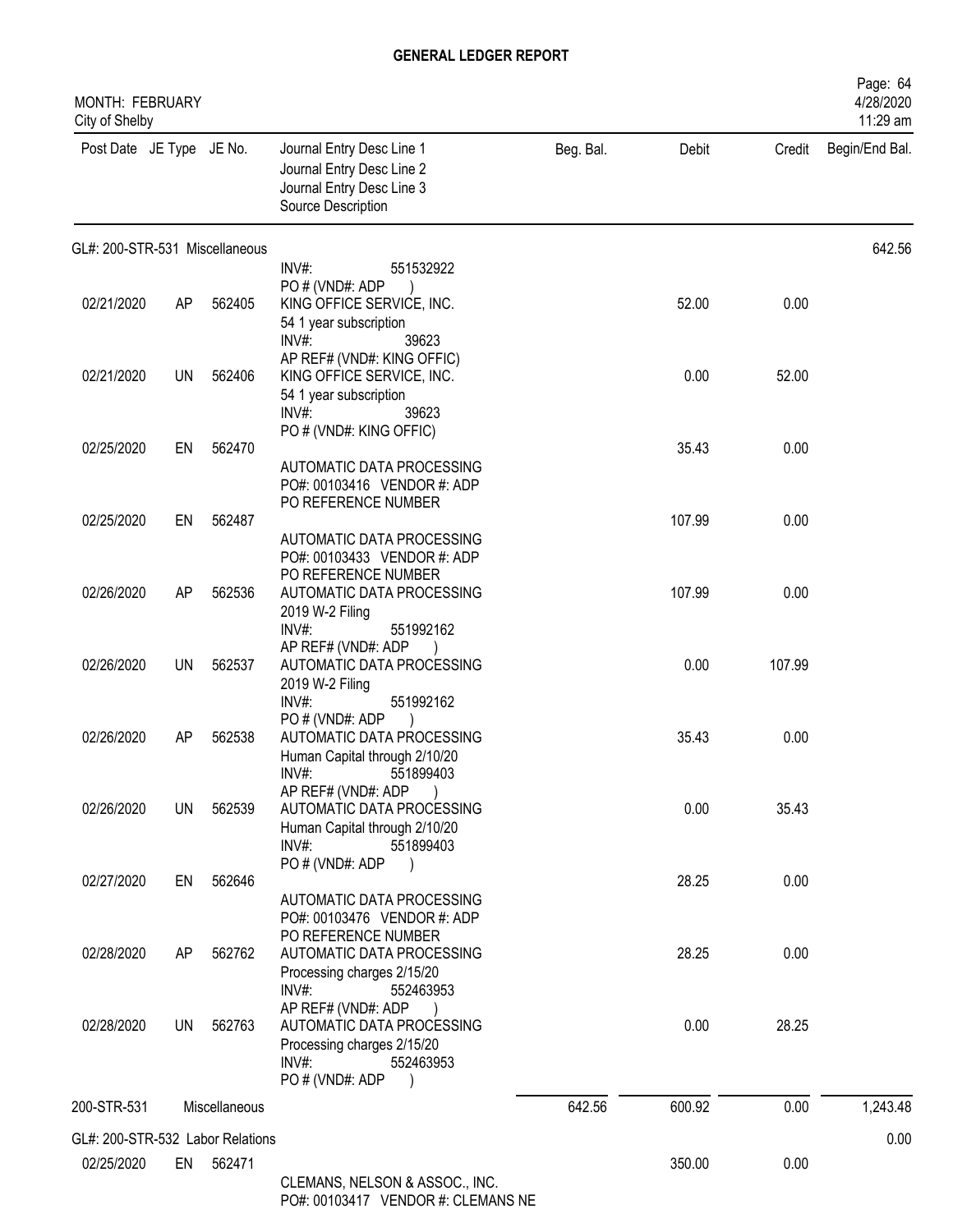| MONTH: FEBRUARY<br>City of Shelby |           |                         |                                                                                                                                   |           |          |          | Page: 65<br>4/28/2020<br>11:29 am |
|-----------------------------------|-----------|-------------------------|-----------------------------------------------------------------------------------------------------------------------------------|-----------|----------|----------|-----------------------------------|
| Post Date JE Type JE No.          |           |                         | Journal Entry Desc Line 1<br>Journal Entry Desc Line 2<br>Journal Entry Desc Line 3<br>Source Description                         | Beg. Bal. | Debit    | Credit   | Begin/End Bal.                    |
| GL#: 200-STR-532 Labor Relations  |           |                         |                                                                                                                                   |           |          | 0.00     |                                   |
| 02/26/2020                        | AP        | 562534                  | PO REFERENCE NUMBER<br>CLEMANS, NELSON & ASSOC., INC.<br>2020 retainer fee<br>INV#:<br>11452                                      |           | 350.00   | 0.00     |                                   |
| 02/26/2020                        | UN        | 562535                  | AP REF# (VND#: CLEMANS NE)<br>CLEMANS, NELSON & ASSOC., INC.<br>2020 retainer fee<br>$INV#$ :<br>11452<br>PO # (VND#: CLEMANS NE) |           | 0.00     | 350.00   |                                   |
| 200-STR-532                       |           | <b>Labor Relations</b>  |                                                                                                                                   | 0.00      | 350.00   | 0.00     | 350.00                            |
| GL#: 200-STR-534 Street Materials |           |                         |                                                                                                                                   |           |          |          | 0.00                              |
| 02/10/2020                        | AP        | 561851                  | SARVER PAVING CO.<br>UPM cold mix<br>INV#:<br>181977                                                                              |           | 1,274.40 | 0.00     |                                   |
| 02/10/2020                        | <b>UN</b> | 561852                  | AP REF# (VND#: SARVER PAV)<br>SARVER PAVING CO.<br>UPM cold mix<br>$INV#$ :<br>181977                                             |           | 0.00     | 1,274.40 |                                   |
| 02/21/2020                        | AP        | 562415                  | PO # (VND#: SARVER PAV)<br>SARVER PAVING CO.<br>Cold mix ticket 182100<br>$INV#$ :<br>181995                                      |           | 1,161.60 | 0.00     |                                   |
| 02/21/2020                        | <b>UN</b> | 562416                  | AP REF# (VND#: SARVER PAV)<br>SARVER PAVING CO.<br>Cold mix ticket 182100<br>INV#<br>181995<br>PO # (VND#: SARVER PAV)            |           | 0.00     | 1,161.60 |                                   |
| 200-STR-534                       |           | <b>Street Materials</b> |                                                                                                                                   | 0.00      | 2,436.00 | 0.00     | 2,436.00                          |
| GL#: 200-STR-575 Safety Related   |           |                         |                                                                                                                                   |           |          |          | 0.00                              |
| 02/06/2020                        | AP        | 561662                  | AMP-OHIO, INC.<br>bloodborne<br>INV#:<br>208537                                                                                   |           | 325.00   | 0.00     |                                   |
| 02/06/2020                        | UN        | 561663                  | AP REF# (VND#: AMPO, INC.)<br>AMP-OHIO, INC.<br>bloodborne<br>INV#:<br>208537                                                     |           | 0.00     | 325.00   |                                   |
| 02/20/2020                        | AP        | 562279                  | PO # (VND#: AMPO, INC.)<br>AMAZON INC<br>Reflective tape<br>INV#:<br>657334989734                                                 |           | 107.96   | 0.00     |                                   |
| 02/20/2020                        | UN        | 562280                  | AP REF# (VND#: AMAZON INC)<br>AMAZON INC<br>Reflective tape<br>$INV#$ :<br>657334989734<br>PO # (VND#: AMAZON INC)                |           | 0.00     | 120.00   |                                   |
| 200-STR-575                       |           | Safety Related          |                                                                                                                                   | 0.00      | 432.96   | 0.00     | 432.96                            |
| GL#: 200-STR-584 GAAP Conversion  |           |                         |                                                                                                                                   |           |          |          | 0.00                              |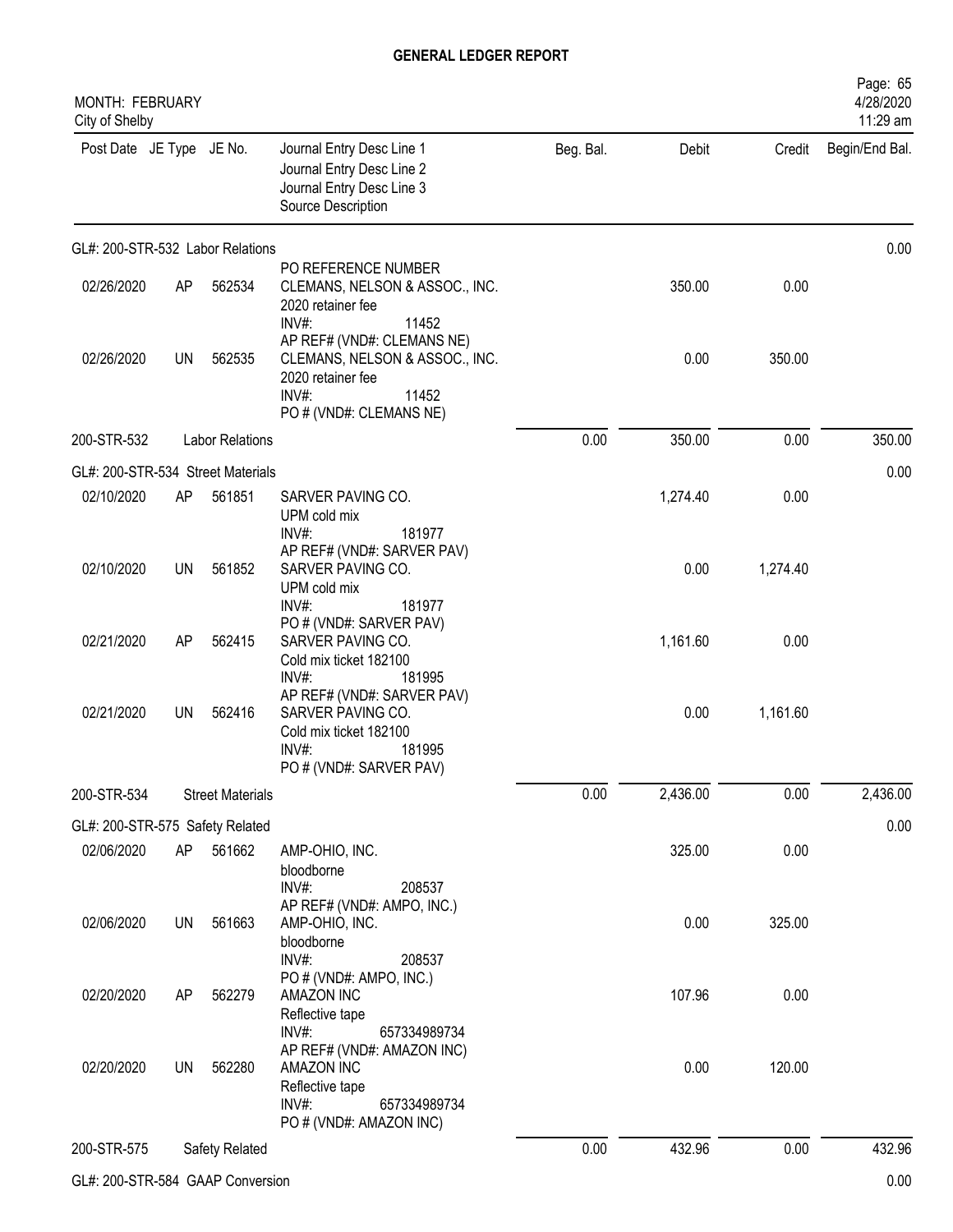| <b>MONTH: FEBRUARY</b><br>City of Shelby |           |                        |                                                                                                                                        |           |           |           | Page: 66<br>4/28/2020<br>11:29 am |
|------------------------------------------|-----------|------------------------|----------------------------------------------------------------------------------------------------------------------------------------|-----------|-----------|-----------|-----------------------------------|
| Post Date JE Type JE No.                 |           |                        | Journal Entry Desc Line 1<br>Journal Entry Desc Line 2<br>Journal Entry Desc Line 3<br>Source Description                              | Beg. Bal. | Debit     | Credit    | Begin/End Bal.                    |
| GL#: 200-STR-584 GAAP Conversion         |           |                        |                                                                                                                                        |           |           |           | 0.00                              |
| 02/21/2020                               | EN        | 562385                 | PLATTENBURG & ASSOCIATES INC<br>PO#: 00103412 VENDOR #: PLATTENBUR<br>PO REFERENCE NUMBER                                              |           | 58.00     | 0.00      |                                   |
| 02/21/2020                               | AP        | 562401                 | PLATTENBURG & ASSOCIATES INC<br>GAAP conversion Jan 2020<br>INV#:<br>55681                                                             |           | 58.00     | 0.00      |                                   |
| 02/21/2020                               | <b>UN</b> | 562402                 | AP REF# (VND#: PLATTENBUR)<br>PLATTENBURG & ASSOCIATES INC<br>GAAP conversion Jan 2020<br>$INV#$ :<br>55681<br>PO # (VND#: PLATTENBUR) |           | 0.00      | 58.00     |                                   |
| 200-STR-584                              |           | <b>GAAP Conversion</b> |                                                                                                                                        | 0.00      | 58.00     | 0.00      | 58.00                             |
|                                          |           |                        | Fund: 200 - STREET FUND Totals:                                                                                                        |           | 25,991.21 | 51,533.90 |                                   |
| GL#: 205-IGT-116 License Tax             |           |                        |                                                                                                                                        |           |           |           | 749.61                            |
| 02/27/2020                               | CR        | 562708                 | Auto distribution Jan 2020 from county<br>pio                                                                                          |           | 0.00      | 480.40    |                                   |
| 205-IGT-116                              |           | License Tax            |                                                                                                                                        | 749.61    | 0.00      | 480.40    | 1,230.01                          |
| GL#: 205-IGT-126 Gasoline Tax            |           |                        |                                                                                                                                        |           |           |           | 3,066.18                          |
| 02/14/2020                               | <b>CR</b> | 562220                 | ACH state gasoline excise tax<br>pio                                                                                                   |           | 0.00      | 3,161.98  |                                   |
| 205-IGT-126                              |           | Gasoline Tax           |                                                                                                                                        | 3,066.18  | 0.00      | 3,161.98  | 6,228.16                          |
| GL#: 205-STH-400 Wages                   |           |                        |                                                                                                                                        |           |           |           | 3,603.20                          |
| 02/05/2020                               |           | EN 561460              | CITY PAYROLL FUND                                                                                                                      |           | 1,801.60  | 0.00      |                                   |
| 02/05/2020                               | AP        | 561462                 | PO#: 00103310 VENDOR #: CITY PAYRO<br>PO REFERENCE NUMBER<br>CITY PAYROLL FUND<br>Wages 1/19/20-2/1/20<br>$INV#$ :                     |           | 1,801.60  | 0.00      |                                   |
| 02/05/2020                               | UN        | 561463                 | AP REF# (VND#: CITY PAYRO)<br>CITY PAYROLL FUND<br>Wages 1/19/20-2/1/20<br>INV#:                                                       |           | 0.00      | 1,801.60  |                                   |
| 02/19/2020                               | EN        | 562240                 | PO # (VND#: CITY PAYRO)<br>CITY PAYROLL FUND                                                                                           |           | 1,801.60  | 0.00      |                                   |
| 02/19/2020                               | AP        | 562242                 | PO#: 00103409 VENDOR #: CITY PAYRO<br>PO REFERENCE NUMBER<br>CITY PAYROLL FUND<br>Wages 2/2/20-2/15/20<br>INV#:                        |           | 1,801.60  | 0.00      |                                   |
| 02/19/2020                               | UN        | 562243                 | AP REF# (VND#: CITY PAYRO)<br>CITY PAYROLL FUND<br>Wages 2/2/20-2/15/20<br>INV#:                                                       |           | 0.00      | 1,801.60  |                                   |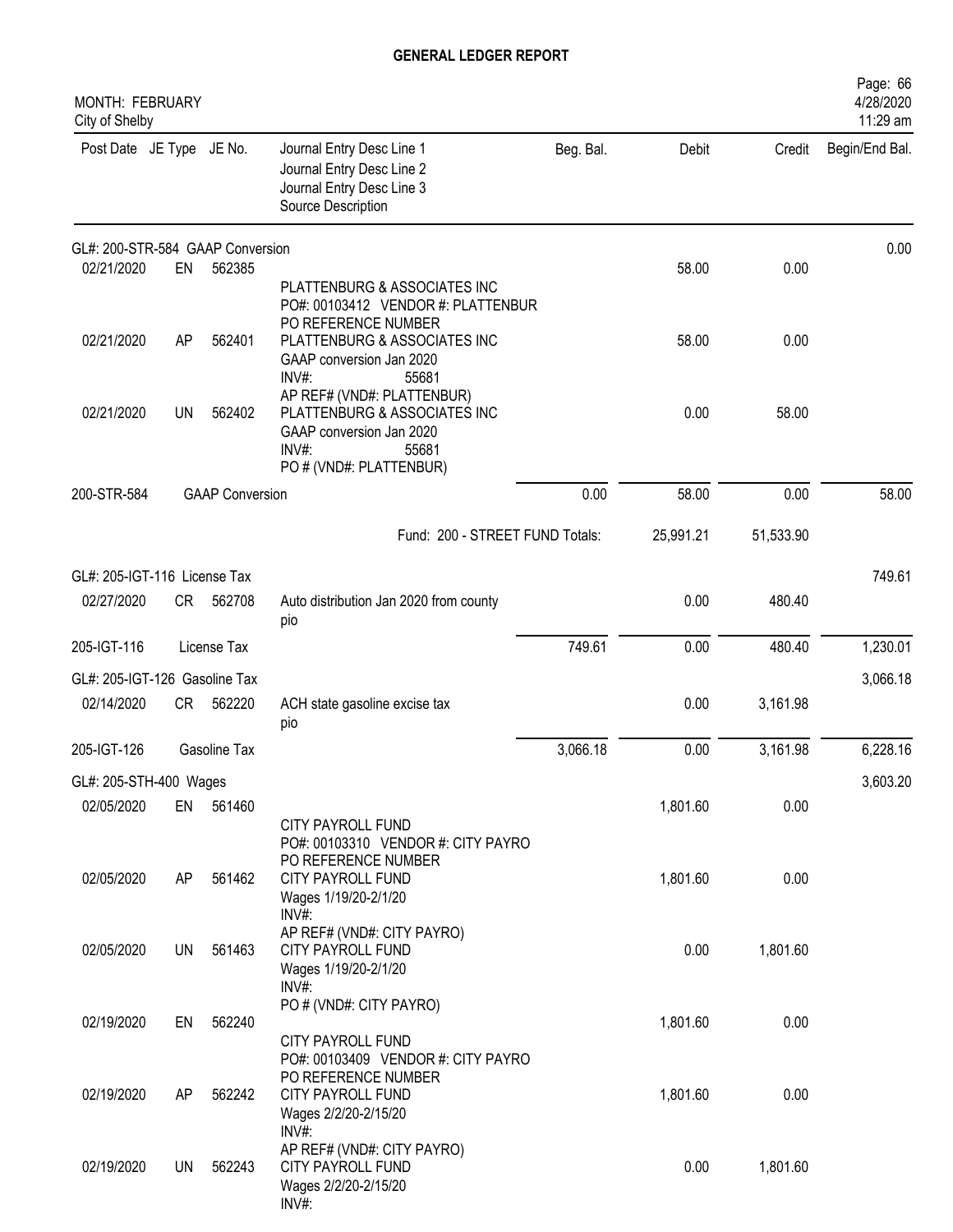| <b>MONTH: FEBRUARY</b><br>City of Shelby       |             |        |                                                                                                                                |           |          |        | Page: 67<br>4/28/2020<br>11:29 am |
|------------------------------------------------|-------------|--------|--------------------------------------------------------------------------------------------------------------------------------|-----------|----------|--------|-----------------------------------|
| Post Date JE Type JE No.                       |             |        | Journal Entry Desc Line 1<br>Journal Entry Desc Line 2<br>Journal Entry Desc Line 3<br>Source Description                      | Beg. Bal. | Debit    | Credit | Begin/End Bal.                    |
| GL#: 205-STH-400 Wages                         |             |        | PO # (VND#: CITY PAYRO)                                                                                                        |           |          |        | 3,603.20                          |
| 205-STH-400                                    |             | Wages  |                                                                                                                                | 3,603.20  | 3,603.20 | 0.00   | 7,206.40                          |
|                                                |             |        | GL#: 205-STH-415 Public Employees Retire.System                                                                                |           |          |        | 0.00                              |
| 02/10/2020                                     | EN          | 561809 | OH PUBLIC EMPLOYEES RETIREMENT<br>PO#: 00103353 VENDOR #: OPERS                                                                |           | 504.46   | 0.00   |                                   |
| 02/10/2020                                     | AP          | 561845 | PO REFERENCE NUMBER<br>OH PUBLIC EMPLOYEES RETIREMENT<br>Employer portion 12/22/19-                                            |           | 504.46   | 0.00   |                                   |
| 02/10/2020                                     | <b>UN</b>   | 561846 | INV#:<br>AP REF# (VND#: OPERS<br>OH PUBLIC EMPLOYEES RETIREMENT<br>Employer portion 12/22/19-<br>$INV#$ :<br>PO # (VND#: OPERS |           | 0.00     | 504.46 |                                   |
| 205-STH-415                                    |             |        | Public Employees Retire.System                                                                                                 | 0.00      | 504.46   | 0.00   | 504.46                            |
|                                                |             |        |                                                                                                                                |           |          |        |                                   |
| GL#: 205-STH-417 FICA<br>02/05/2020            | EN          | 561461 |                                                                                                                                |           | 26.12    | 0.00   | 52.25                             |
| 02/05/2020                                     | AP          | 561464 | PAYROLL FUND<br>PO#: 00103311 VENDOR #: PAYROLL FU<br>PO REFERENCE NUMBER<br>PAYROLL FUND<br>FICA 1/19/20-2/1/20<br>$INV#$ :   |           | 26.12    | 0.00   |                                   |
| 02/05/2020                                     | <b>UN</b>   | 561465 | AP REF# (VND#: PAYROLL FU)<br>PAYROLL FUND<br>FICA 1/19/20-2/1/20<br>INV#:                                                     |           | 0.00     | 26.12  |                                   |
| 02/19/2020                                     | EN          | 562241 | PO # (VND#: PAYROLL FU)<br>PAYROLL FUND                                                                                        |           | 26.12    | 0.00   |                                   |
| 02/19/2020                                     | AP          | 562244 | PO#: 00103410 VENDOR #: PAYROLL FU<br>PO REFERENCE NUMBER<br>PAYROLL FUND<br>FICA 2/2/20-2/15/20<br>$INV#$ :                   |           | 26.12    | 0.00   |                                   |
| 02/19/2020                                     | UN          | 562245 | AP REF# (VND#: PAYROLL FU)<br>PAYROLL FUND<br>FICA 2/2/20-2/15/20<br>INV#:<br>PO # (VND#: PAYROLL FU)                          |           | 0.00     | 26.12  |                                   |
| 205-STH-417                                    | <b>FICA</b> |        |                                                                                                                                | 52.25     | 52.24    | 0.00   | 104.49                            |
|                                                |             |        |                                                                                                                                |           |          |        | 1,691.21                          |
| GL#: 205-STH-418 Hospitalization<br>02/02/2020 | AP          | 561376 | JEFFERSON HEALTH PLAN<br>Acct 19-OME095<br>INV#:<br>AP REF# (VND#: JEFFERSON)                                                  |           | 1,691.21 | 0.00   |                                   |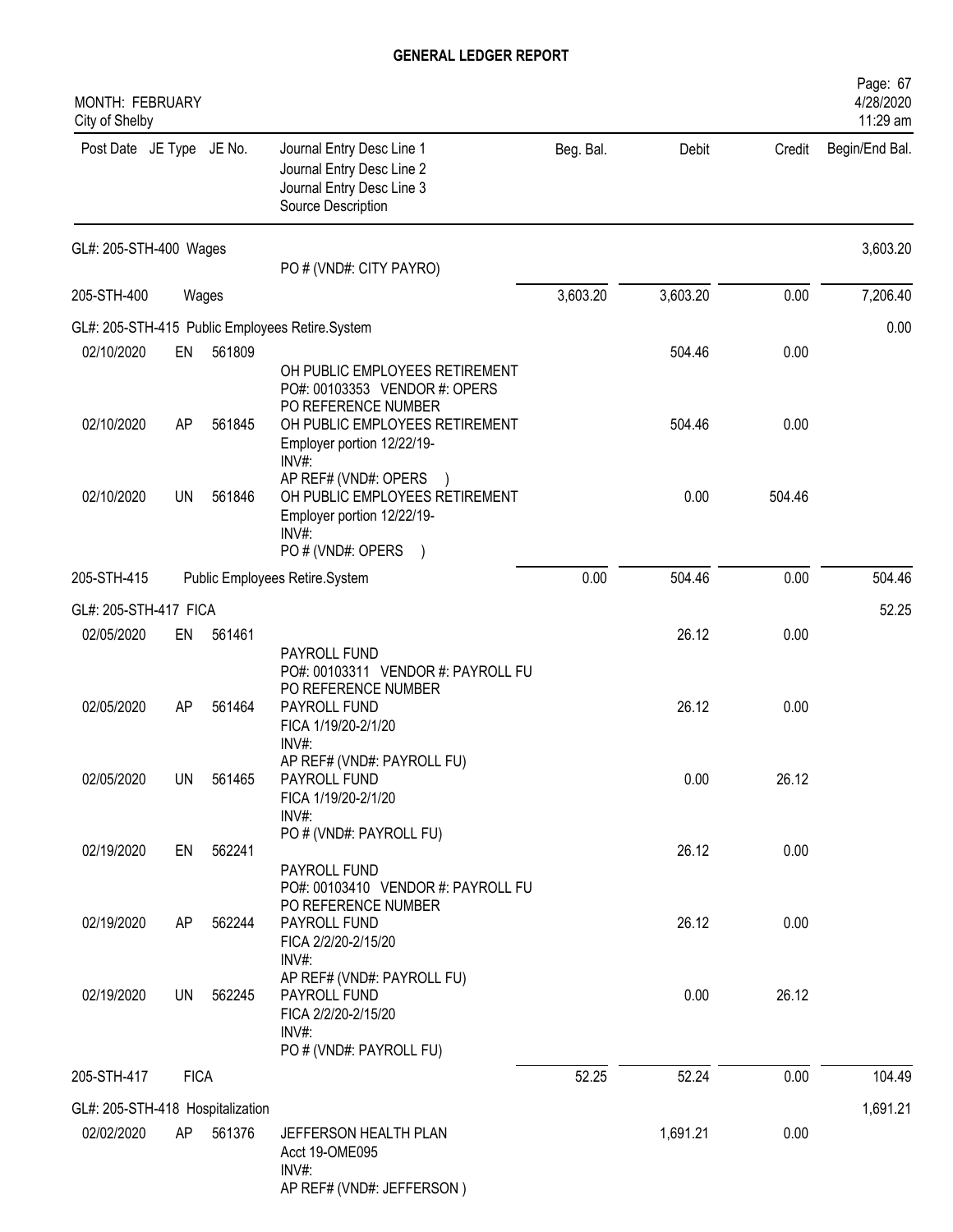| <b>MONTH: FEBRUARY</b><br>City of Shelby |           |                 |                                                                                                                                                                           |           |          |          | Page: 68<br>4/28/2020<br>11:29 am |
|------------------------------------------|-----------|-----------------|---------------------------------------------------------------------------------------------------------------------------------------------------------------------------|-----------|----------|----------|-----------------------------------|
| Post Date JE Type JE No.                 |           |                 | Journal Entry Desc Line 1<br>Journal Entry Desc Line 2<br>Journal Entry Desc Line 3<br>Source Description                                                                 | Beg. Bal. | Debit    | Credit   | Begin/End Bal.                    |
| GL#: 205-STH-418 Hospitalization         |           |                 |                                                                                                                                                                           |           |          |          | 1,691.21                          |
| 02/02/2020                               | <b>UN</b> | 561377          | JEFFERSON HEALTH PLAN<br>Acct 19-OME095<br>INV#:                                                                                                                          |           | 0.00     | 1,691.21 |                                   |
| 02/25/2020                               | EN        | 562485          | PO # (VND#: JEFFERSON)                                                                                                                                                    |           | 1,691.21 | 0.00     |                                   |
|                                          |           |                 | JEFFERSON HEALTH PLAN<br>PO#: 00103431 VENDOR #: JEFFERSON<br>PO REFERENCE NUMBER                                                                                         |           |          |          |                                   |
| 205-STH-418                              |           | Hospitalization |                                                                                                                                                                           | 1,691.21  | 1,691.21 | 0.00     | 3,382.42                          |
| GL#: 205-STH-419 Life Insurance          |           |                 |                                                                                                                                                                           |           |          |          | 12.00                             |
| 02/02/2020                               | AP        | 561372          | AMERICAN UNITED LIFE INS CO<br>Policy G 00608125-0002-000<br>$INV#$ :                                                                                                     |           | 12.00    | 0.00     |                                   |
| 02/02/2020                               | UN        | 561373          | AP REF# (VND#: AMERICAN U)<br>AMERICAN UNITED LIFE INS CO<br>Policy G 00608125-0002-000<br>INV#:                                                                          |           | 0.00     | 12.00    |                                   |
|                                          |           |                 | PO # (VND#: AMERICAN U)                                                                                                                                                   |           |          |          |                                   |
| 02/25/2020                               | EN        | 562486          | AMERICAN UNITED LIFE INS CO<br>PO#: 00103432 VENDOR #: AMERICAN U<br>PO REFERENCE NUMBER                                                                                  |           | 12.00    | 0.00     |                                   |
| 205-STH-419                              |           | Life Insurance  |                                                                                                                                                                           | 12.00     | 12.00    | 0.00     | 24.00                             |
| GL#: 205-STH-420 Workers Compensation    |           |                 |                                                                                                                                                                           |           |          |          | 0.00                              |
| 02/05/2020                               | EN        | 561480          | BUREAU OF WORKERS COMPENSATION                                                                                                                                            |           | 12.25    | 0.00     |                                   |
| 02/05/2020                               | AP        | 561495          | PO#: 00103312 VENDOR #: BWC<br>PO REFERENCE NUMBER<br>BUREAU OF WORKERS COMPENSATION<br>BWC true up payment                                                               |           | 12.25    | 0.00     |                                   |
| 02/05/2020                               | UN        | 561496          | INV#:<br>AP REF# (VND#: BWC<br>BUREAU OF WORKERS COMPENSATION<br>BWC true up payment                                                                                      |           | 0.00     | 12.25    |                                   |
| 02/19/2020                               | EN        | 562239          | INV#:<br>PO # (VND#: BWC<br>BUREAU OF WORKERS COMPENSATION                                                                                                                |           | 21.00    | 0.00     |                                   |
| 02/20/2020                               | AP.       | 562260          | PO#: 00103408 VENDOR #: BWC<br>PO REFERENCE NUMBER<br>BUREAU OF WORKERS COMPENSATION                                                                                      |           | 21.00    | 0.00     |                                   |
| 02/20/2020                               | UN        | 562261          | Installment payment<br>$INV#$ :<br>1007137060<br>AP REF# (VND#: BWC<br>BUREAU OF WORKERS COMPENSATION<br>Installment payment<br>$INV#$ :<br>1007137060<br>PO # (VND#: BWC |           | 0.00     | 21.00    |                                   |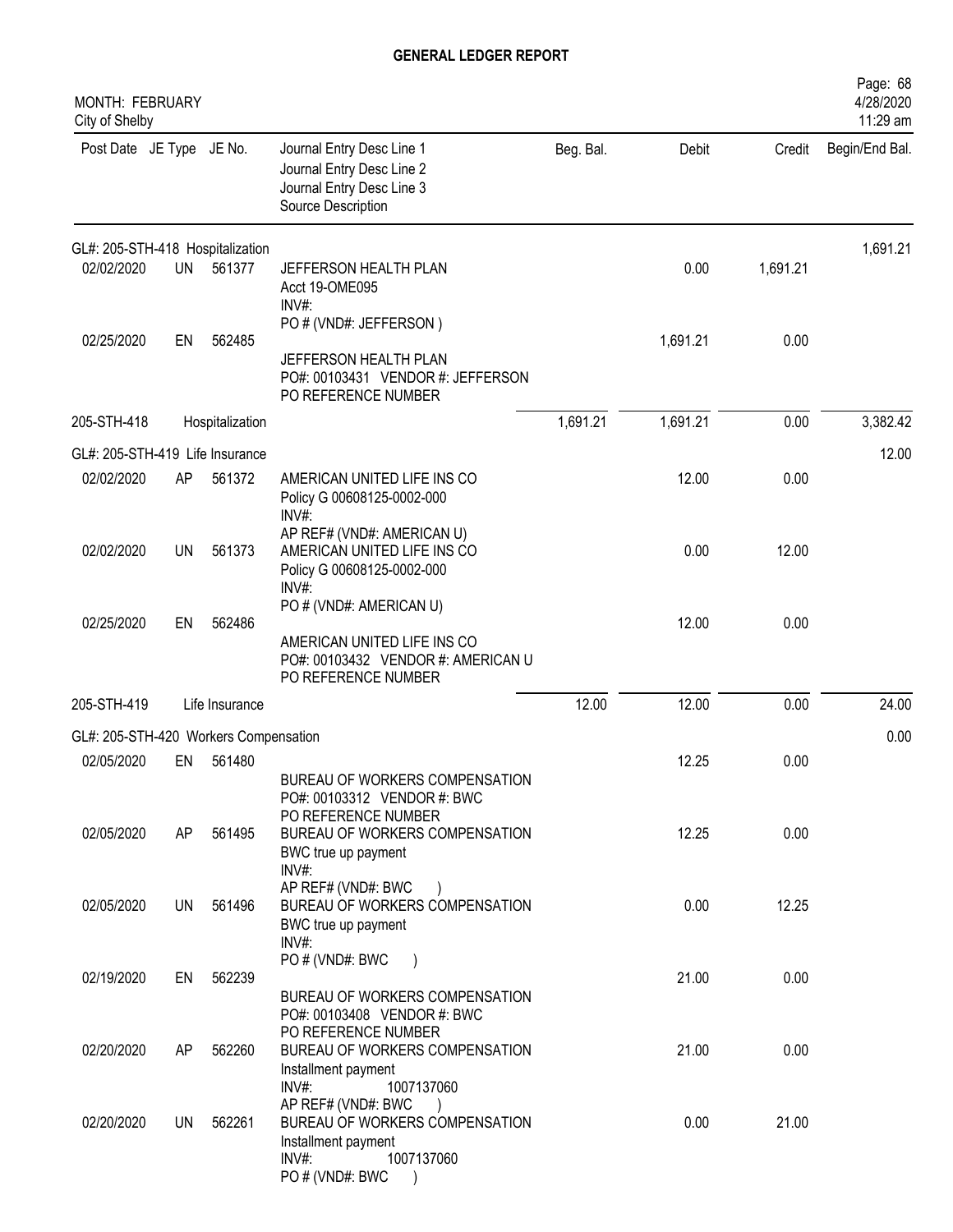| MONTH: FEBRUARY<br>City of Shelby |           |                             |                                                                                                                               |           |          |          | Page: 69<br>4/28/2020<br>11:29 am |
|-----------------------------------|-----------|-----------------------------|-------------------------------------------------------------------------------------------------------------------------------|-----------|----------|----------|-----------------------------------|
| Post Date JE Type JE No.          |           |                             | Journal Entry Desc Line 1<br>Journal Entry Desc Line 2<br>Journal Entry Desc Line 3<br>Source Description                     | Beg. Bal. | Debit    | Credit   | Begin/End Bal.                    |
| 205-STH-420                       |           | <b>Workers Compensation</b> |                                                                                                                               | 0.00      | 33.25    | 0.00     | 33.25                             |
|                                   |           |                             | Fund: 205 - State Highway Fund Totals:                                                                                        |           | 5,896.36 | 3,642.38 |                                   |
| GL#: 210-IGT-144 County Sales Tax |           |                             |                                                                                                                               |           |          |          | 6,672.23                          |
| 02/27/2020                        | CR        | 562707                      | Permissive sales tax Feb 2020 from cnty<br>pio                                                                                |           | 0.00     | 6,672.23 |                                   |
| 210-IGT-144                       |           | <b>County Sales Tax</b>     |                                                                                                                               | 6,672.23  | 0.00     | 6,672.23 | 13,344.46                         |
|                                   |           |                             | Fund: 210 - Street Sales Tax Fund Totals:                                                                                     |           | 0.00     | 6,672.23 |                                   |
| GL#: 220-CIT-400 Wages            |           |                             |                                                                                                                               |           |          |          | 5,940.70                          |
| 02/05/2020                        | EN        | 561460                      | <b>CITY PAYROLL FUND</b><br>PO#: 00103310 VENDOR #: CITY PAYRO                                                                |           | 3,120.19 | 0.00     |                                   |
| 02/05/2020                        | AP        | 561462                      | PO REFERENCE NUMBER<br>CITY PAYROLL FUND<br>Wages 1/19/20-2/1/20<br>INV#:                                                     |           | 3,120.19 | 0.00     |                                   |
| 02/05/2020                        | <b>UN</b> | 561463                      | AP REF# (VND#: CITY PAYRO)<br><b>CITY PAYROLL FUND</b><br>Wages 1/19/20-2/1/20                                                |           | 0.00     | 3,120.19 |                                   |
| 02/19/2020                        | EN        | 562240                      | $INV#$ :<br>PO # (VND#: CITY PAYRO)<br>CITY PAYROLL FUND                                                                      |           | 3,120.19 | 0.00     |                                   |
| 02/19/2020                        | AP        | 562242                      | PO#: 00103409 VENDOR #: CITY PAYRO<br>PO REFERENCE NUMBER<br>CITY PAYROLL FUND<br>Wages 2/2/20-2/15/20<br>INV#:               |           | 3,120.19 | 0.00     |                                   |
| 02/19/2020                        | UN        | 562243                      | AP REF# (VND#: CITY PAYRO)<br>CITY PAYROLL FUND<br>Wages 2/2/20-2/15/20<br>$INV#$ :                                           |           | 0.00     | 3,120.19 |                                   |
| 220-CIT-400                       | Wages     |                             | PO # (VND#: CITY PAYRO)                                                                                                       | 5,940.70  | 6,240.38 | 0.00     | 12,181.08                         |
|                                   |           |                             |                                                                                                                               |           |          |          |                                   |
| 02/10/2020                        | EN        | 561809                      | GL#: 220-CIT-415 Public Employees Retire.System<br>OH PUBLIC EMPLOYEES RETIREMENT                                             |           | 831.71   | 0.00     | 1,034.38                          |
| 02/10/2020                        | AP        | 561845                      | PO#: 00103353 VENDOR #: OPERS<br>PO REFERENCE NUMBER<br>OH PUBLIC EMPLOYEES RETIREMENT<br>Employer portion 12/22/19-<br>INV#: |           | 831.71   | 0.00     |                                   |
| 02/10/2020                        | UN        | 561846                      | AP REF# (VND#: OPERS )<br>OH PUBLIC EMPLOYEES RETIREMENT<br>Employer portion 12/22/19-<br>INV#:                               |           | 0.00     | 831.71   |                                   |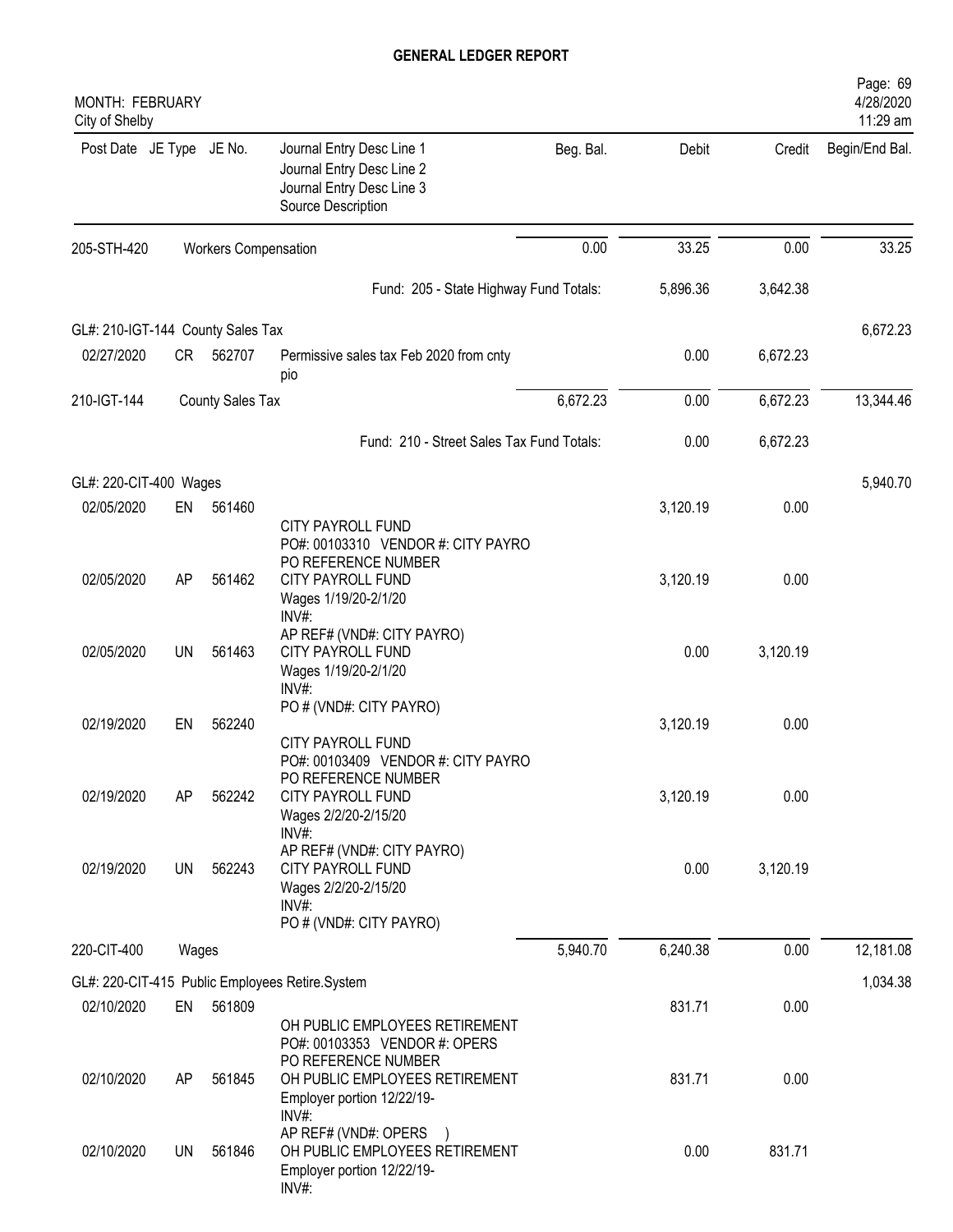| <b>MONTH: FEBRUARY</b><br>City of Shelby |             |                 |                                                                                                                           |           |          |          | Page: 70<br>4/28/2020<br>11:29 am |
|------------------------------------------|-------------|-----------------|---------------------------------------------------------------------------------------------------------------------------|-----------|----------|----------|-----------------------------------|
| Post Date JE Type JE No.                 |             |                 | Journal Entry Desc Line 1<br>Journal Entry Desc Line 2<br>Journal Entry Desc Line 3<br>Source Description                 | Beg. Bal. | Debit    | Credit   | Begin/End Bal.                    |
|                                          |             |                 | GL#: 220-CIT-415 Public Employees Retire.System<br>PO # (VND#: OPERS<br>$\lambda$                                         |           |          |          | 1,034.38                          |
| 220-CIT-415                              |             |                 | Public Employees Retire.System                                                                                            | 1,034.38  | 831.71   | 0.00     | 1,866.09                          |
| GL#: 220-CIT-417 FICA                    |             |                 |                                                                                                                           |           |          |          | 86.14                             |
| 02/05/2020                               | EN          | 561461          |                                                                                                                           |           | 45.24    | 0.00     |                                   |
| 02/05/2020                               | AP          | 561464          | PAYROLL FUND<br>PO#: 00103311 VENDOR #: PAYROLL FU<br>PO REFERENCE NUMBER<br>PAYROLL FUND<br>FICA 1/19/20-2/1/20<br>INV#: |           | 45.24    | 0.00     |                                   |
| 02/05/2020                               | <b>UN</b>   | 561465          | AP REF# (VND#: PAYROLL FU)<br><b>PAYROLL FUND</b><br>FICA 1/19/20-2/1/20<br>INV#                                          |           | 0.00     | 45.24    |                                   |
| 02/19/2020                               | EN          | 562241          | PO # (VND#: PAYROLL FU)<br>PAYROLL FUND                                                                                   |           | 45.24    | 0.00     |                                   |
| 02/19/2020                               | AP          | 562244          | PO#: 00103410 VENDOR #: PAYROLL FU<br>PO REFERENCE NUMBER<br>PAYROLL FUND<br>FICA 2/2/20-2/15/20<br>INV#:                 |           | 45.24    | 0.00     |                                   |
| 02/19/2020                               | <b>UN</b>   | 562245          | AP REF# (VND#: PAYROLL FU)<br>PAYROLL FUND<br>FICA 2/2/20-2/15/20<br>INV#:                                                |           | 0.00     | 45.24    |                                   |
|                                          |             |                 | PO # (VND#: PAYROLL FU)                                                                                                   |           |          |          |                                   |
| 220-CIT-417                              | <b>FICA</b> |                 |                                                                                                                           | 86.14     | 90.48    | 0.00     | 176.62                            |
| GL#: 220-CIT-418 Hospitalization         |             |                 |                                                                                                                           |           |          |          | 2,536.82                          |
| 02/02/2020                               | AP          | 561376          | JEFFERSON HEALTH PLAN<br>Acct 19-OME095<br>$INV#$ :                                                                       |           | 2,536.82 | 0.00     |                                   |
| 02/02/2020                               | <b>UN</b>   | 561377          | AP REF# (VND#: JEFFERSON)<br>JEFFERSON HEALTH PLAN<br>Acct 19-OME095<br>INV#:                                             |           | 0.00     | 2,536.82 |                                   |
| 02/25/2020                               | EN          | 562485          | PO # (VND#: JEFFERSON)<br>JEFFERSON HEALTH PLAN<br>PO#: 00103431 VENDOR #: JEFFERSON<br>PO REFERENCE NUMBER               |           | 2,536.82 | 0.00     |                                   |
| 220-CIT-418                              |             | Hospitalization |                                                                                                                           | 2,536.82  | 2,536.82 | 0.00     | 5,073.64                          |
| GL#: 220-CIT-419 Life Insurance          |             |                 |                                                                                                                           |           |          |          | 24.00                             |
| 02/02/2020                               | AP          | 561372          | AMERICAN UNITED LIFE INS CO<br>Policy G 00608125-0002-000<br>INV#:<br>AP REF# (VND#: AMERICAN U)                          |           | 24.00    | 0.00     |                                   |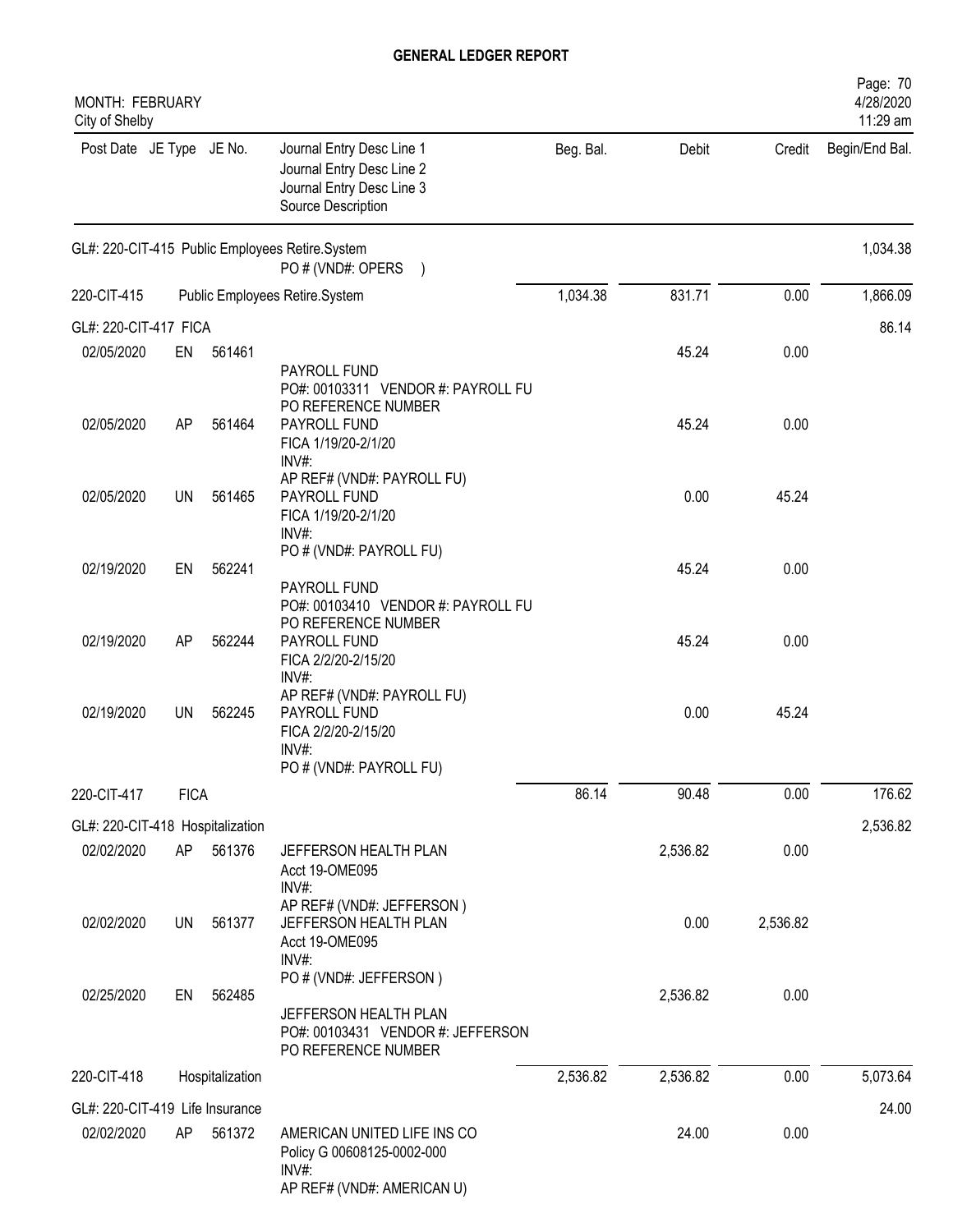| MONTH: FEBRUARY<br>City of Shelby     |     |                             |                                                                                                                                       |           |        |        | Page: 71<br>4/28/2020<br>11:29 am |
|---------------------------------------|-----|-----------------------------|---------------------------------------------------------------------------------------------------------------------------------------|-----------|--------|--------|-----------------------------------|
| Post Date JE Type JE No.              |     |                             | Journal Entry Desc Line 1<br>Journal Entry Desc Line 2<br>Journal Entry Desc Line 3<br>Source Description                             | Beg. Bal. | Debit  | Credit | Begin/End Bal.                    |
| GL#: 220-CIT-419 Life Insurance       |     |                             |                                                                                                                                       |           |        |        | 24.00                             |
| 02/02/2020                            | UN  | 561373                      | AMERICAN UNITED LIFE INS CO<br>Policy G 00608125-0002-000<br>INV#:                                                                    |           | 0.00   | 24.00  |                                   |
|                                       |     |                             | PO # (VND#: AMERICAN U)                                                                                                               |           |        |        |                                   |
| 02/25/2020                            | EN  | 562486                      | AMERICAN UNITED LIFE INS CO<br>PO#: 00103432 VENDOR #: AMERICAN U<br>PO REFERENCE NUMBER                                              |           | 24.00  | 0.00   |                                   |
| 220-CIT-419                           |     | Life Insurance              |                                                                                                                                       | 24.00     | 24.00  | 0.00   | 48.00                             |
| GL#: 220-CIT-420 Workers Compensation |     |                             |                                                                                                                                       |           |        |        | 96.00                             |
| 02/05/2020                            | EN  | 561480                      | BUREAU OF WORKERS COMPENSATION<br>PO#: 00103312 VENDOR #: BWC                                                                         |           | 89.80  | 0.00   |                                   |
| 02/05/2020                            | AP  | 561495                      | PO REFERENCE NUMBER<br>BUREAU OF WORKERS COMPENSATION<br>BWC true up payment<br>INV#                                                  |           | 89.80  | 0.00   |                                   |
| 02/05/2020                            | UN  | 561496                      | AP REF# (VND#: BWC<br>BUREAU OF WORKERS COMPENSATION<br>BWC true up payment<br>INV#:                                                  |           | 0.00   | 89.80  |                                   |
| 02/19/2020                            | EN  | 562239                      | PO#(VND#: BWC<br>BUREAU OF WORKERS COMPENSATION<br>PO#: 00103408 VENDOR #: BWC                                                        |           | 152.00 | 0.00   |                                   |
| 02/20/2020                            | AP  | 562260                      | PO REFERENCE NUMBER<br>BUREAU OF WORKERS COMPENSATION<br>Installment payment<br>$INV#$ :<br>1007137060                                |           | 152.00 | 0.00   |                                   |
| 02/20/2020                            | UN  | 562261                      | AP REF# (VND#: BWC<br>$\lambda$<br>BUREAU OF WORKERS COMPENSATION<br>Installment payment<br>$INV#$ :<br>1007137060<br>PO # (VND#: BWC |           | 0.00   | 152.00 |                                   |
| 220-CIT-420                           |     | <b>Workers Compensation</b> |                                                                                                                                       | 96.00     | 241.80 | 0.00   | 337.80                            |
| GL#: 220-CIT-428 Telephone            |     |                             |                                                                                                                                       |           |        |        | 191.88                            |
| 02/26/2020                            | AP  | 562544                      | CHARTER COMM HOLDINGS LLC<br>acct 01075-321600202-1001<br>$INV#$ :<br>321600202021720b<br>AP REF# (VND#: CHART COMM)                  |           | 2.26   | 0.00   |                                   |
| 02/26/2020                            | UN. | 562545                      | CHARTER COMM HOLDINGS LLC<br>acct 01075-321600202-1001<br>INV#:<br>321600202021720b<br>PO # (VND#: CHART COMM)                        |           | 0.00   | 2.26   |                                   |
| 220-CIT-428                           |     | Telephone                   |                                                                                                                                       | 191.88    | 2.26   | 0.00   | 194.14                            |
| GL#: 220-CIT-473 Office Supplies      |     |                             |                                                                                                                                       |           |        |        | 786.21                            |
| 220-CIT-473                           |     | Office Supplies             |                                                                                                                                       | 786.21    | 0.00   | 0.00   | 786.21                            |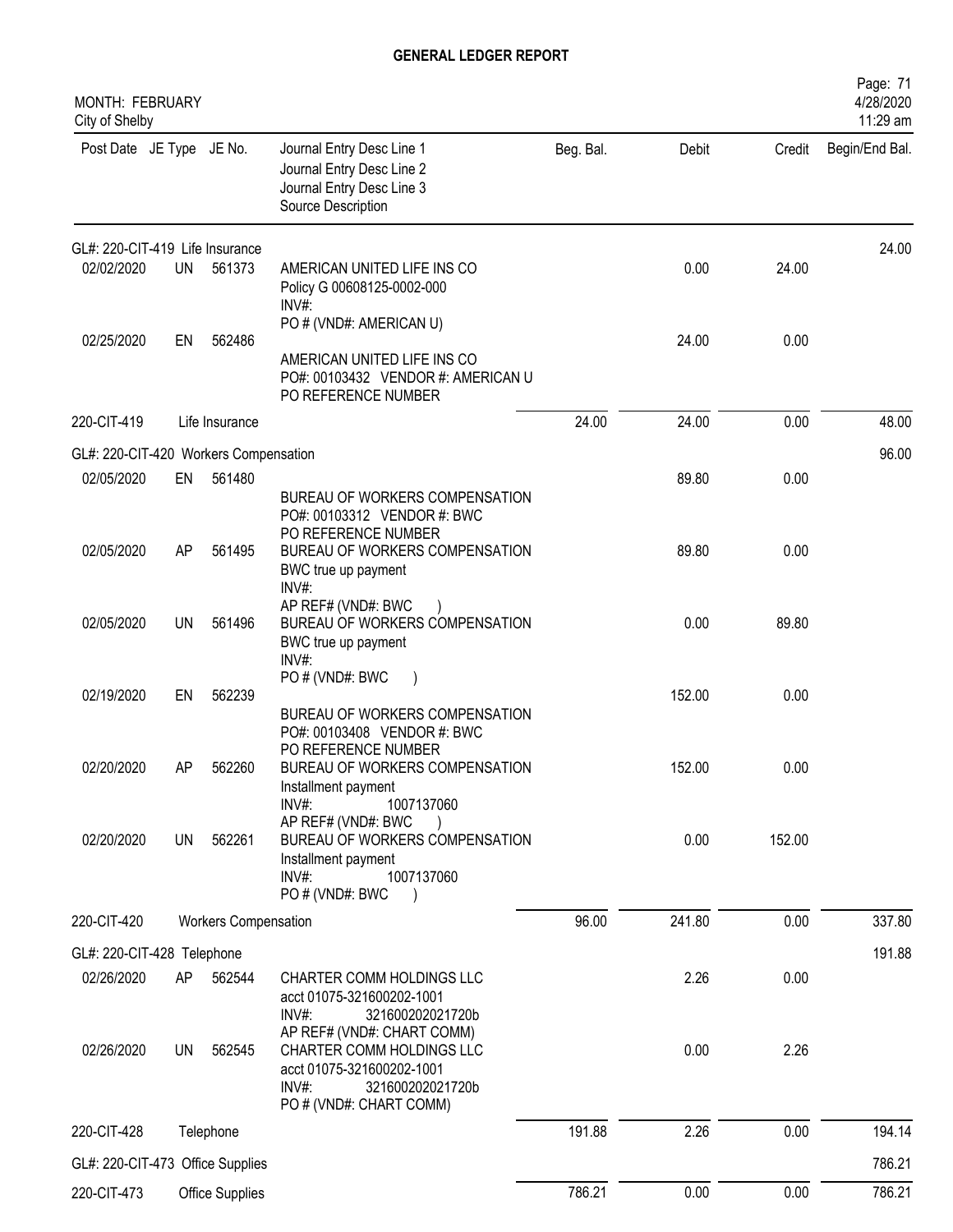| <b>MONTH: FEBRUARY</b><br>City of Shelby |           |                       |                                                                                                                                     |           |          |        | Page: 72<br>4/28/2020<br>11:29 am |
|------------------------------------------|-----------|-----------------------|-------------------------------------------------------------------------------------------------------------------------------------|-----------|----------|--------|-----------------------------------|
| Post Date JE Type JE No.                 |           |                       | Journal Entry Desc Line 1<br>Journal Entry Desc Line 2<br>Journal Entry Desc Line 3<br>Source Description                           | Beg. Bal. | Debit    | Credit | Begin/End Bal.                    |
| GL#: 220-CIT-483 State Audit             |           |                       |                                                                                                                                     |           |          |        | 0.00                              |
| 02/21/2020                               | EN        | 562388                | TREASURER, STATE OF OHIO<br>PO#: 00103415 VENDOR #: TREAS.STAT                                                                      |           | 42.60    | 0.00   |                                   |
| 02/21/2020                               | AP        | 562395                | PO REFERENCE NUMBER<br>TREASURER, STATE OF OHIO<br>Financial audit<br>INV#:                                                         |           | 42.60    | 0.00   |                                   |
| 02/21/2020                               | <b>UN</b> | 562396                | AP REF# (VND#: TREAS.STAT)<br>TREASURER, STATE OF OHIO<br>Financial audit<br>INV#<br>PO # (VND#: TREAS.STAT)                        |           | 0.00     | 42.60  |                                   |
| 220-CIT-483                              |           | <b>State Audit</b>    |                                                                                                                                     | 0.00      | 42.60    | 0.00   | 42.60                             |
| GL#: 220-CIT-486 Maintenance Equipment   |           |                       |                                                                                                                                     |           |          |        | 9.69                              |
| 02/07/2020                               | EN        | 561779                | MT BUSINESS TECHNOLOGIES, INC.<br>PO#: 00103337 VENDOR #: MT BUS TEC                                                                |           | 22.00    | 0.00   |                                   |
| 02/20/2020                               | AP        | 562283                | PO REFERENCE NUMBER<br>MT BUSINESS TECHNOLOGIES, INC.<br>contract 6079528-01<br>INV#:<br>IN316677                                   |           | 14.58    | 0.00   |                                   |
| 02/20/2020                               | <b>UN</b> | 562284                | AP REF# (VND#: MT BUS TEC)<br>MT BUSINESS TECHNOLOGIES, INC.<br>contract 6079528-01<br>INV#:<br>IN316677<br>PO # (VND#: MT BUS TEC) |           | 0.00     | 22.00  |                                   |
| 220-CIT-486                              |           | Maintenance Equipment |                                                                                                                                     | 9.69      | 14.58    | 0.00   | 24.27                             |
| GL#: 220-CIT-501 Computer support        |           |                       |                                                                                                                                     |           |          |        | 2,830.00                          |
| 02/03/2020                               | EN        | 561416                | KING OFFICE SERVICE, INC.<br>PO#: 00103284 VENDOR #: KING OFFIC<br>PO REFERENCE NUMBER                                              |           | 150.00   | 0.00   |                                   |
| 02/05/2020                               | AP        | 561517                | KING OFFICE SERVICE, INC.<br>Jan-March back up<br>INV#:<br>39453<br>AP REF# (VND#: KING OFFIC)                                      |           | 150.00   | 0.00   |                                   |
| 02/05/2020                               | <b>UN</b> | 561518                | KING OFFICE SERVICE, INC.<br>Jan-March back up<br>INV#:<br>39453<br>PO # (VND#: KING OFFIC)                                         |           | 0.00     | 150.00 |                                   |
| 220-CIT-501                              |           | Computer support      |                                                                                                                                     | 2,830.00  | 150.00   | 0.00   | 2,980.00                          |
| GL#: 220-CIT-506 Refunds                 |           |                       |                                                                                                                                     |           |          |        | 566.74                            |
| 02/03/2020                               | EN        | 561414                | JOHNSON/JAMIE W.//<br>PO#: 00103282 VENDOR #: JOHNSON/JA                                                                            |           | 1,120.79 | 0.00   |                                   |
| 02/03/2020                               | EN        | 561415                | PO REFERENCE NUMBER                                                                                                                 |           | 13.52    | 0.00   |                                   |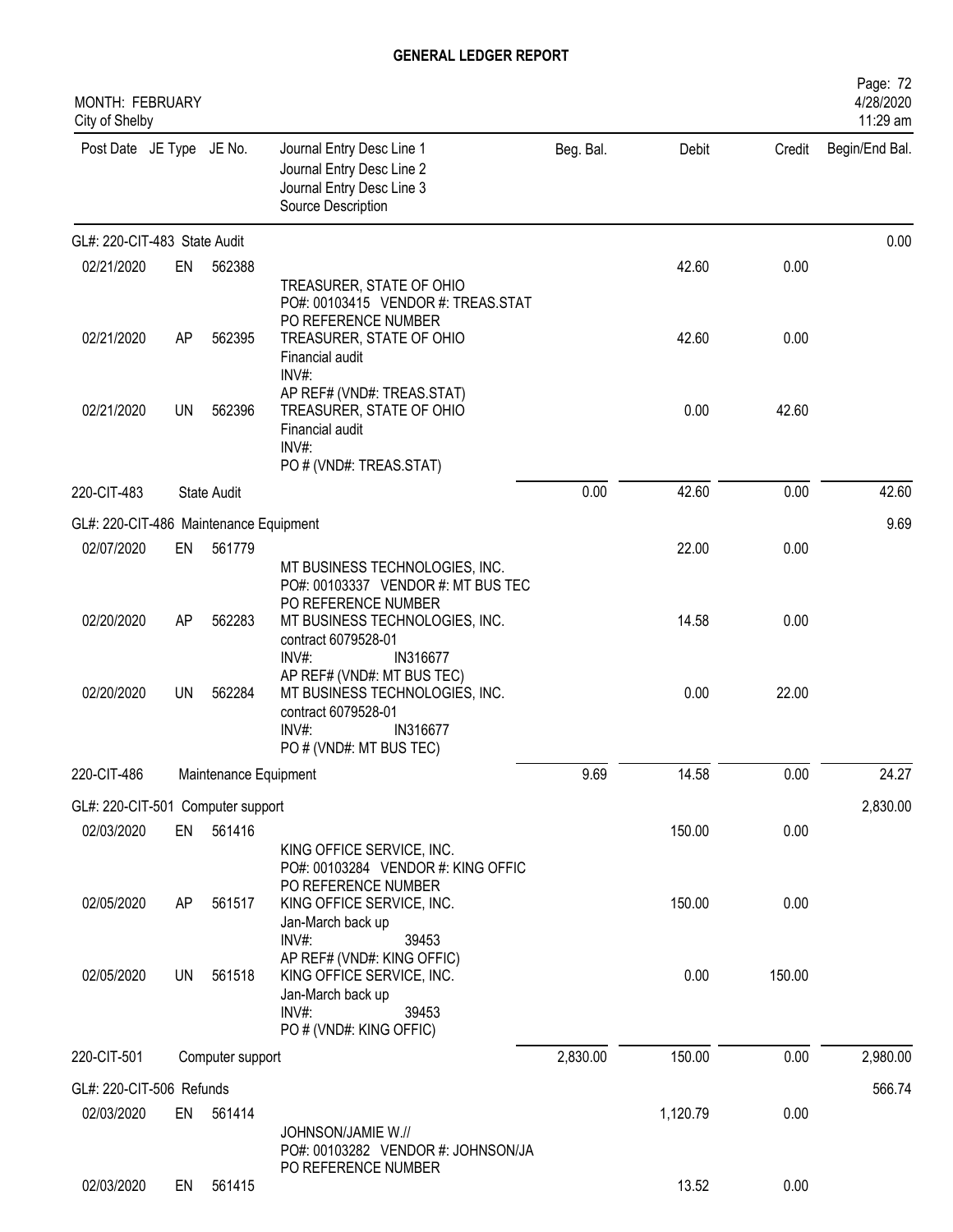| <b>MONTH: FEBRUARY</b><br>City of Shelby |    |           |                                                                                                           |           |          |          | Page: 73<br>4/28/2020<br>11:29 am |
|------------------------------------------|----|-----------|-----------------------------------------------------------------------------------------------------------|-----------|----------|----------|-----------------------------------|
| Post Date JE Type JE No.                 |    |           | Journal Entry Desc Line 1<br>Journal Entry Desc Line 2<br>Journal Entry Desc Line 3<br>Source Description | Beg. Bal. | Debit    | Credit   | Begin/End Bal.                    |
| GL#: 220-CIT-506 Refunds                 |    |           |                                                                                                           |           |          |          | 566.74                            |
|                                          |    |           | THEM/KYLE J//<br>PO#: 00103283 VENDOR #: THEM/KYLE<br>PO REFERENCE NUMBER                                 |           |          |          |                                   |
| 02/03/2020                               | EN | 561428    |                                                                                                           |           | 38.71    | 0.00     |                                   |
|                                          |    |           | KUHN/TERESA L//<br>PO#: 00103296 VENDOR #: KUHN/TERES<br>PO REFERENCE NUMBER                              |           |          |          |                                   |
| 02/05/2020                               | AP | 561539    | KUHN/TERESA L//                                                                                           |           | 38.71    | 0.00     |                                   |
|                                          |    |           | 2019 tax refund<br>INV#:<br>AP REF# (VND#: KUHN/TERES)                                                    |           |          |          |                                   |
| 02/05/2020                               | UN | 561540    | KUHN/TERESA L//<br>2019 tax refund                                                                        |           | 0.00     | 38.71    |                                   |
|                                          |    |           | INV#:                                                                                                     |           |          |          |                                   |
| 02/05/2020                               | AP | 561541    | PO # (VND#: KUHN/TERES)<br>THEM/KYLE J//                                                                  |           | 13.52    | 0.00     |                                   |
|                                          |    |           | 2019 tax refund                                                                                           |           |          |          |                                   |
|                                          |    |           | INV#:<br>AP REF# (VND#: THEM/KYLE)                                                                        |           |          |          |                                   |
| 02/05/2020                               | UN | 561542    | THEM/KYLE J//                                                                                             |           | 0.00     | 13.52    |                                   |
|                                          |    |           | 2019 tax refund<br>$INV#$ :                                                                               |           |          |          |                                   |
|                                          |    |           | PO # (VND#: THEM/KYLE)                                                                                    |           |          |          |                                   |
| 02/05/2020                               | AP | 561543    | JOHNSON/JAMIE W.//<br>2019 tax refund                                                                     |           | 1,120.79 | 0.00     |                                   |
|                                          |    |           | INV#:                                                                                                     |           |          |          |                                   |
| 02/05/2020                               | UN | 561544    | AP REF# (VND#: JOHNSON/JA)<br>JOHNSON/JAMIE W.//                                                          |           | 0.00     | 1,120.79 |                                   |
|                                          |    |           | 2019 tax refund                                                                                           |           |          |          |                                   |
|                                          |    |           | $INV#$ :<br>PO # (VND#: JOHNSON/JA)                                                                       |           |          |          |                                   |
| 02/07/2020                               |    | EN 561783 |                                                                                                           |           | 988.31   | 0.00     |                                   |
|                                          |    |           | BAY WORLD INTERNATIONAL INC<br>PO#: 00103341 VENDOR #: BAY WORLD                                          |           |          |          |                                   |
|                                          |    |           | PO REFERENCE NUMBER                                                                                       |           |          |          |                                   |
| 02/10/2020                               |    | EN 561821 |                                                                                                           |           | 33.00    | 0.00     |                                   |
|                                          |    |           | MUNCY/RAY & DONNA M.//<br>PO#: 00103365 VENDOR #: MUNCY/RAY                                               |           |          |          |                                   |
|                                          |    |           | PO REFERENCE NUMBER                                                                                       |           |          |          |                                   |
| 02/10/2020                               |    | EN 561822 | MEYER/SCOTT E//                                                                                           |           | 738.00   | 0.00     |                                   |
|                                          |    |           | PO#: 00103366 VENDOR #: MEYER/SCOT                                                                        |           |          |          |                                   |
| 02/10/2020                               |    | EN 561823 | PO REFERENCE NUMBER                                                                                       |           | 167.00   | 0.00     |                                   |
|                                          |    |           | <b>BLEVINS/VIRGIL F//</b>                                                                                 |           |          |          |                                   |
|                                          |    |           | PO#: 00103367 VENDOR #: BLEVINS/VI                                                                        |           |          |          |                                   |
| 02/10/2020                               | EN | 561824    | PO REFERENCE NUMBER                                                                                       |           | 76.00    | 0.00     |                                   |
|                                          |    |           | CELLAR/FAITH//                                                                                            |           |          |          |                                   |
|                                          |    |           | PO#: 00103368 VENDOR #: CELLAR/FAI<br>PO REFERENCE NUMBER                                                 |           |          |          |                                   |
| 02/10/2020                               | AP | 561847    | BAY WORLD INTERNATIONAL INC                                                                               |           | 988.31   | 0.00     |                                   |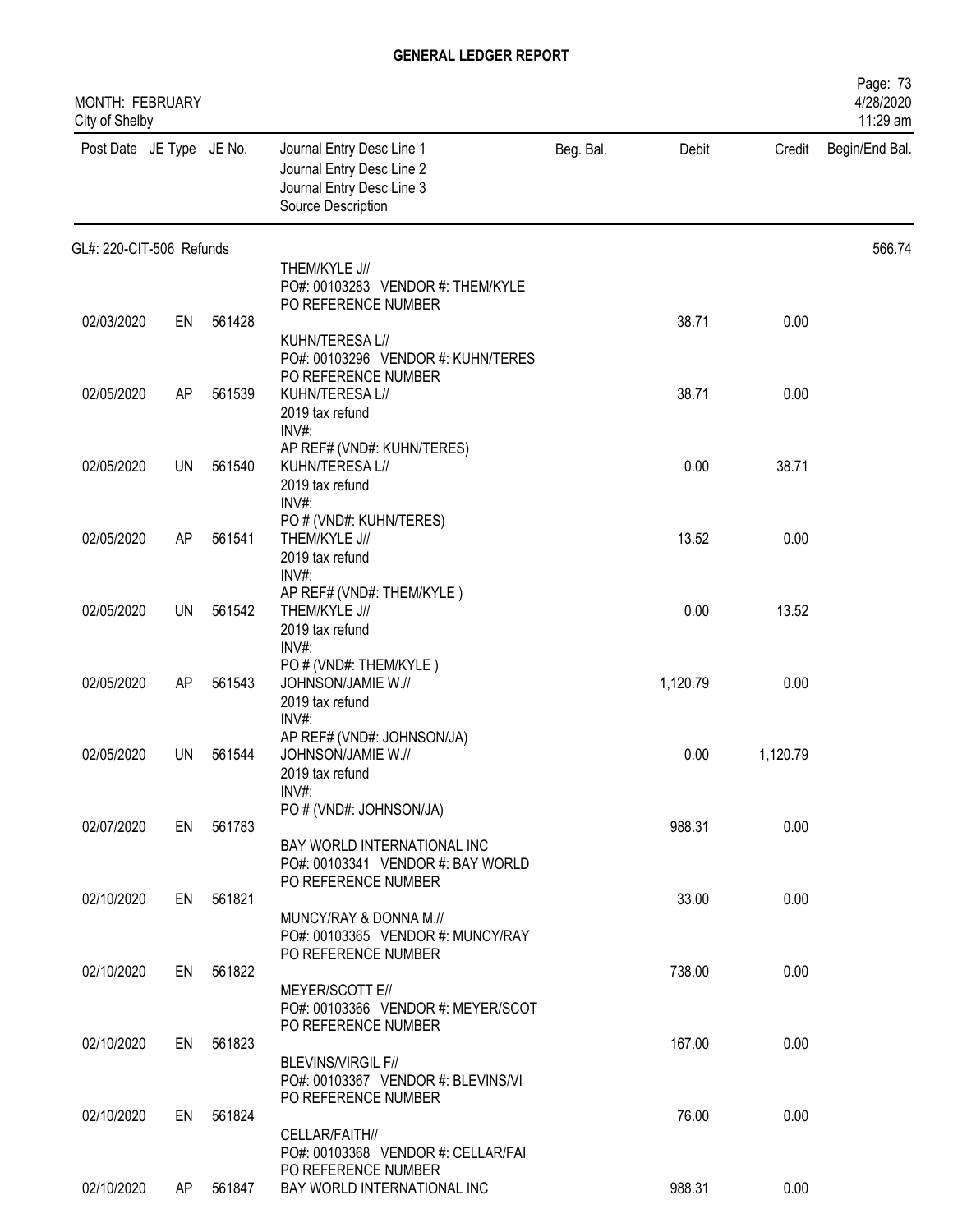| MONTH: FEBRUARY<br>City of Shelby |           |        |                                                                                                           |           |        |        | Page: 74<br>4/28/2020<br>11:29 am |
|-----------------------------------|-----------|--------|-----------------------------------------------------------------------------------------------------------|-----------|--------|--------|-----------------------------------|
| Post Date JE Type JE No.          |           |        | Journal Entry Desc Line 1<br>Journal Entry Desc Line 2<br>Journal Entry Desc Line 3<br>Source Description | Beg. Bal. | Debit  | Credit | Begin/End Bal.                    |
| GL#: 220-CIT-506 Refunds          |           |        |                                                                                                           |           |        |        | 566.74                            |
|                                   |           |        | 2019 tax withholding refund<br>INV#:                                                                      |           |        |        |                                   |
| 02/10/2020                        | UN        | 561848 | AP REF# (VND#: BAY WORLD)<br>BAY WORLD INTERNATIONAL INC<br>2019 tax withholding refund<br>INV#:          |           | 0.00   | 988.31 |                                   |
| 02/11/2020                        | AP        | 561911 | PO # (VND#: BAY WORLD)<br>CELLAR/FAITH//<br>2019 tax refund                                               |           | 76.00  | 0.00   |                                   |
| 02/11/2020                        | UN        | 561912 | $INV#$ :<br>AP REF# (VND#: CELLAR/FAI)<br>CELLAR/FAITH//<br>2019 tax refund<br>INV#:                      |           | 0.00   | 76.00  |                                   |
| 02/11/2020                        | AP        | 561913 | PO # (VND#: CELLAR/FAI)<br><b>BLEVINS/VIRGIL F//</b><br>2019 tax refund<br>INV#:                          |           | 167.00 | 0.00   |                                   |
| 02/11/2020                        | <b>UN</b> | 561914 | AP REF# (VND#: BLEVINS/VI)<br><b>BLEVINS/VIRGIL F//</b><br>2019 tax refund<br>$INV#$ :                    |           | 0.00   | 167.00 |                                   |
| 02/11/2020                        | AP        | 561915 | PO # (VND#: BLEVINS/VI)<br>MEYER/SCOTT E//<br>2019 tax refund<br>INV#:                                    |           | 738.00 | 0.00   |                                   |
| 02/11/2020                        | UN        | 561916 | AP REF# (VND#: MEYER/SCOT)<br>MEYER/SCOTT E//<br>2019 tax refund<br>INV#:                                 |           | 0.00   | 738.00 |                                   |
| 02/11/2020                        | AP        | 561917 | PO # (VND#: MEYER/SCOT)<br>MUNCY/RAY & DONNA M.//<br>2019 tax refund<br>INV#:                             |           | 33.00  | 0.00   |                                   |
| 02/11/2020                        | UN.       | 561918 | AP REF# (VND#: MUNCY/RAY)<br>MUNCY/RAY & DONNA M.//<br>2019 tax refund<br>$INV#$ :                        |           | 0.00   | 33.00  |                                   |
| 02/13/2020                        | EN        | 562003 | PO # (VND#: MUNCY/RAY)<br>DANIEL/MARY K//                                                                 |           | 53.19  | 0.00   |                                   |
|                                   |           |        | PO#: 00103375 VENDOR #: DANIEL, M<br>PO REFERENCE NUMBER                                                  |           |        |        |                                   |
| 02/13/2020                        | EN        | 562004 | BROWN/KENNETH R & MABLE C//<br>PO#: 00103376 VENDOR #: BROWN/KENN                                         |           | 96.00  | 0.00   |                                   |
| 02/13/2020                        | EN        | 562005 | PO REFERENCE NUMBER<br>MYERS/ALLENT//<br>PO#: 00103377 VENDOR #: MYERS/ALLE                               |           | 738.03 | 0.00   |                                   |
| 02/13/2020                        | EN        | 562006 | PO REFERENCE NUMBER                                                                                       |           | 13.00  | 0.00   |                                   |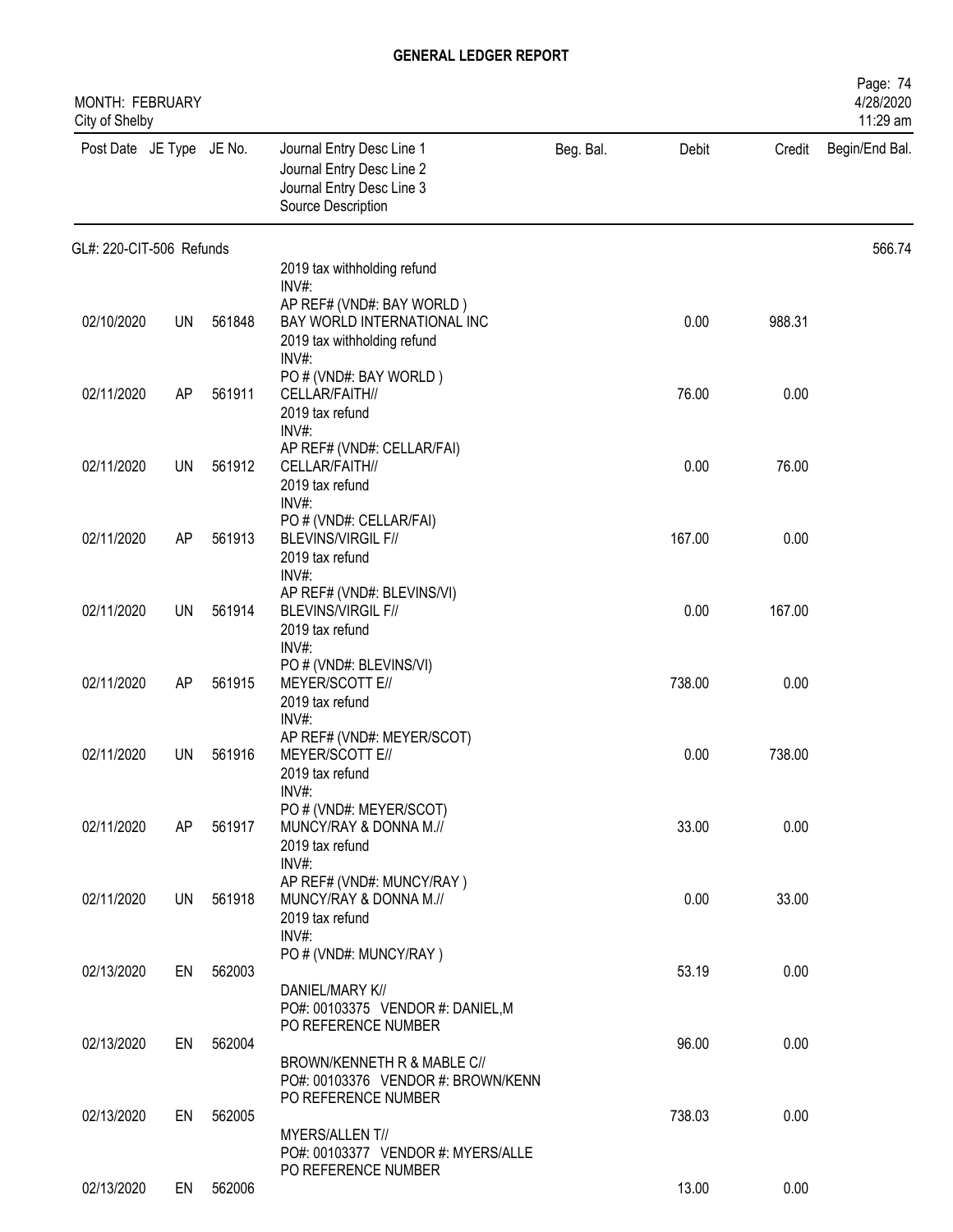| MONTH: FEBRUARY<br>City of Shelby |           |        |                                                                                                           |           |        |        | Page: 75<br>4/28/2020<br>11:29 am |
|-----------------------------------|-----------|--------|-----------------------------------------------------------------------------------------------------------|-----------|--------|--------|-----------------------------------|
| Post Date JE Type JE No.          |           |        | Journal Entry Desc Line 1<br>Journal Entry Desc Line 2<br>Journal Entry Desc Line 3<br>Source Description | Beg. Bal. | Debit  | Credit | Begin/End Bal.                    |
| GL#: 220-CIT-506 Refunds          |           |        |                                                                                                           |           |        |        | 566.74                            |
|                                   |           |        | MYERS/CHERI J//<br>PO#: 00103378 VENDOR #: MYERS,CH<br>PO REFERENCE NUMBER                                |           |        |        |                                   |
| 02/13/2020                        | EN        | 562007 | SWARTZ/CODY A//<br>PO#: 00103379 VENDOR #: SWARTZ,CO                                                      |           | 50.21  | 0.00   |                                   |
| 02/13/2020                        | EN        | 562008 | PO REFERENCE NUMBER                                                                                       |           | 48.00  | 0.00   |                                   |
|                                   |           |        | DAILEY/PARKER G//<br>PO#: 00103380 VENDOR #: DAILEY/PAR<br>PO REFERENCE NUMBER                            |           |        |        |                                   |
| 02/13/2020                        | EN        | 562009 |                                                                                                           |           | 247.00 | 0.00   |                                   |
|                                   |           |        | STEWART/BOBBY G//<br>PO#: 00103381 VENDOR #: STEWART/BO<br>PO REFERENCE NUMBER                            |           |        |        |                                   |
| 02/13/2020                        | EN        | 562010 |                                                                                                           |           | 191.00 | 0.00   |                                   |
|                                   |           |        | WORKMAN/MICHAEL P//<br>PO#: 00103382 VENDOR #: WORKMAN/MI<br>PO REFERENCE NUMBER                          |           |        |        |                                   |
| 02/13/2020                        | EN        | 562011 |                                                                                                           |           | 640.00 | 0.00   |                                   |
| 02/14/2020                        | EN        | 562013 | MILLER/STEVEN G//<br>PO#: 00103383 VENDOR #: MILLER, STE<br>PO REFERENCE NUMBER                           |           | 593.00 | 0.00   |                                   |
|                                   |           |        | BAKER/TERRY D & LISA K//<br>PO#: 00103385 VENDOR #: BAKER/TERR<br>PO REFERENCE NUMBER                     |           |        |        |                                   |
| 02/14/2020                        | EN        | 562014 |                                                                                                           |           | 47.00  | 0.00   |                                   |
|                                   |           |        | SMITH/JASON //<br>PO#: 00103386 VENDOR #: SMITH, JASO<br>PO REFERENCE NUMBER                              |           |        |        |                                   |
| 02/14/2020                        | EN        | 562015 | HAMILTON/JACOB T//<br>PO#: 00103387 VENDOR #: HAMILTON,J<br>PO REFERENCE NUMBER                           |           | 31.00  | 0.00   |                                   |
| 02/14/2020                        | AP        | 562038 | HAMILTON/JACOB T//<br>2019 tax refund<br>$INV#$ :                                                         |           | 31.00  | 0.00   |                                   |
| 02/14/2020                        | <b>UN</b> | 562039 | AP REF# (VND#: HAMILTON,J)<br>HAMILTON/JACOB T//<br>2019 tax refund<br>INV#:                              |           | 0.00   | 31.00  |                                   |
| 02/14/2020                        | AP        | 562040 | PO # (VND#: HAMILTON,J)<br>SMITH/JASON //<br>2019 tax refund                                              |           | 47.00  | 0.00   |                                   |
| 02/14/2020                        | <b>UN</b> | 562041 | INV#:<br>AP REF# (VND#: SMITH, JASO)<br>SMITH/JASON //<br>2019 tax refund<br>INV#:                        |           | 0.00   | 47.00  |                                   |
| 02/14/2020                        | AP        | 562042 | PO # (VND#: SMITH, JASO)<br>BAKER/TERRY D & LISA K//                                                      |           | 593.00 | 0.00   |                                   |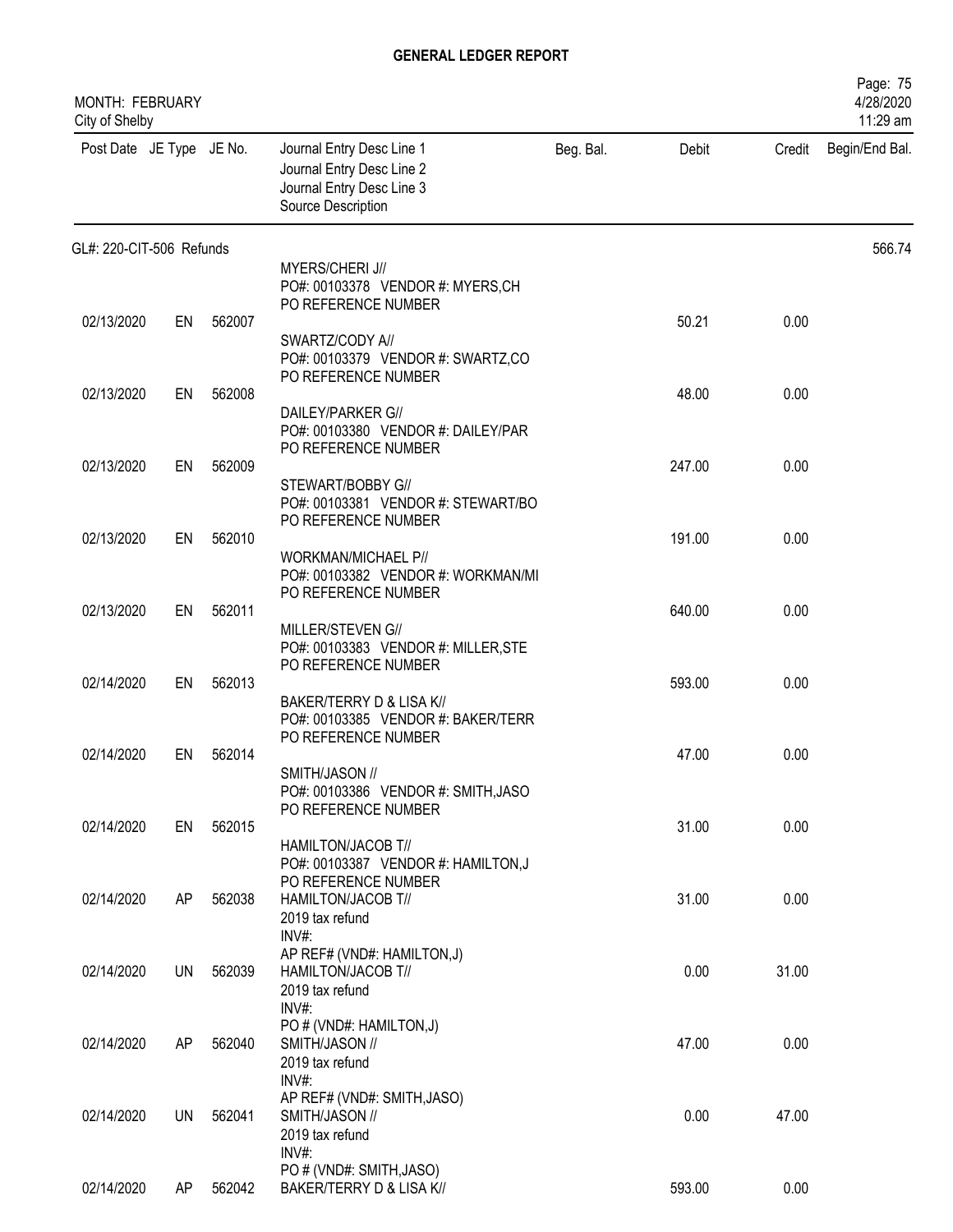| MONTH: FEBRUARY<br>City of Shelby |           |        |                                                                                                           |           |        |        | Page: 76<br>4/28/2020<br>11:29 am |
|-----------------------------------|-----------|--------|-----------------------------------------------------------------------------------------------------------|-----------|--------|--------|-----------------------------------|
| Post Date JE Type JE No.          |           |        | Journal Entry Desc Line 1<br>Journal Entry Desc Line 2<br>Journal Entry Desc Line 3<br>Source Description | Beg. Bal. | Debit  | Credit | Begin/End Bal.                    |
| GL#: 220-CIT-506 Refunds          |           |        |                                                                                                           |           |        |        | 566.74                            |
|                                   |           |        | 2019 tax refund<br>$INV#$ :                                                                               |           |        |        |                                   |
| 02/14/2020                        | <b>UN</b> | 562043 | AP REF# (VND#: BAKER/TERR)<br>BAKER/TERRY D & LISA K//<br>2019 tax refund<br>INV#:                        |           | 0.00   | 593.00 |                                   |
| 02/14/2020                        | AP        | 562084 | PO # (VND#: BAKER/TERR)<br>MILLER/STEVEN G//<br>2019 tax refund                                           |           | 640.00 | 0.00   |                                   |
| 02/14/2020                        | UN        | 562085 | $INV#$ :<br>AP REF# (VND#: MILLER, STE)<br>MILLER/STEVEN G//<br>2019 tax refund                           |           | 0.00   | 640.00 |                                   |
| 02/14/2020                        | AP        | 562086 | INV#:<br>PO # (VND#: MILLER, STE)<br>WORKMAN/MICHAEL P//<br>2019 tax refund<br>INV#:                      |           | 191.00 | 0.00   |                                   |
| 02/14/2020                        | UN        | 562087 | AP REF# (VND#: WORKMAN/MI)<br>WORKMAN/MICHAEL P//<br>2019 tax refund<br>$INV#$ :                          |           | 0.00   | 191.00 |                                   |
| 02/14/2020                        | AP        | 562088 | PO # (VND#: WORKMAN/MI)<br>STEWART/BOBBY G//<br>2019 tax refund<br>INV#:                                  |           | 247.00 | 0.00   |                                   |
| 02/14/2020                        | UN        | 562089 | AP REF# (VND#: STEWART/BO)<br>STEWART/BOBBY G//<br>2019 tax refund<br>INV#:                               |           | 0.00   | 247.00 |                                   |
| 02/14/2020                        | AP        | 562090 | PO # (VND#: STEWART/BO)<br>DAILEY/PARKER G//<br>2019 tax refund<br>INV#:                                  |           | 48.00  | 0.00   |                                   |
| 02/14/2020                        | <b>UN</b> | 562091 | AP REF# (VND#: DAILEY/PAR)<br>DAILEY/PARKER G//<br>2019 tax refund<br>$INV#$ :                            |           | 0.00   | 48.00  |                                   |
| 02/14/2020                        | AP        | 562092 | PO # (VND#: DAILEY/PAR)<br>SWARTZ/CODY A//<br>2019 tax refund<br>INV#:                                    |           | 50.21  | 0.00   |                                   |
| 02/14/2020                        | UN        | 562093 | AP REF# (VND#: SWARTZ,CO)<br>SWARTZ/CODY A//<br>2019 tax refund<br>INV#:                                  |           | 0.00   | 50.21  |                                   |
| 02/14/2020                        | AP        | 562094 | PO # (VND#: SWARTZ,CO)<br>MYERS/CHERI J//<br>2019 tax refund<br>INV#:                                     |           | 13.00  | 0.00   |                                   |
| 02/14/2020                        | UN        | 562095 | AP REF# (VND#: MYERS,CH)<br>MYERS/CHERI J//                                                               |           | 0.00   | 13.00  |                                   |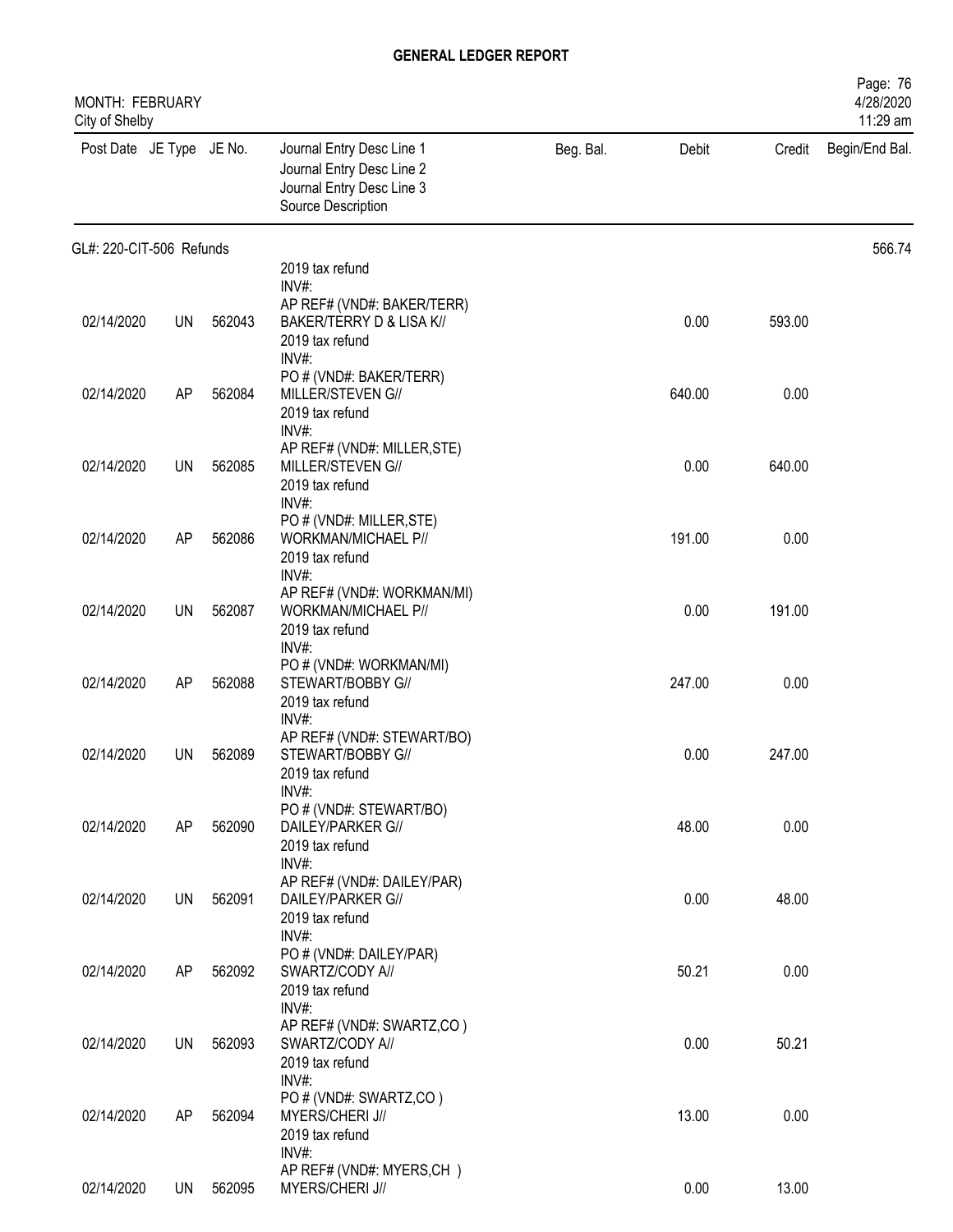| MONTH: FEBRUARY<br>City of Shelby |    |           |                                                                                                              |           |        |        | Page: 77<br>4/28/2020<br>11:29 am |
|-----------------------------------|----|-----------|--------------------------------------------------------------------------------------------------------------|-----------|--------|--------|-----------------------------------|
| Post Date JE Type JE No.          |    |           | Journal Entry Desc Line 1<br>Journal Entry Desc Line 2<br>Journal Entry Desc Line 3<br>Source Description    | Beg. Bal. | Debit  | Credit | Begin/End Bal.                    |
| GL#: 220-CIT-506 Refunds          |    |           |                                                                                                              |           |        |        | 566.74                            |
|                                   |    |           | 2019 tax refund<br>$INV#$ :                                                                                  |           |        |        |                                   |
| 02/14/2020                        | AP | 562096    | PO # (VND#: MYERS,CH)<br>MYERS/ALLENT//<br>2019 tax refund<br>INV#:                                          |           | 738.03 | 0.00   |                                   |
| 02/14/2020                        | UN | 562097    | AP REF# (VND#: MYERS/ALLE)<br>MYERS/ALLENT//<br>2019 tax refund                                              |           | 0.00   | 738.03 |                                   |
| 02/14/2020                        | AP | 562098    | $INV#$ :<br>PO # (VND#: MYERS/ALLE)<br>BROWN/KENNETH R & MABLE C//<br>2019 tax refund                        |           | 96.00  | 0.00   |                                   |
| 02/14/2020                        | UN | 562099    | INV#:<br>AP REF# (VND#: BROWN/KENN)<br>BROWN/KENNETH R & MABLE C//<br>2019 tax refund                        |           | 0.00   | 96.00  |                                   |
| 02/14/2020                        | AP | 562100    | INV#:<br>PO # (VND#: BROWN/KENN)<br>DANIEL/MARY K//<br>2019 tax refund                                       |           | 53.19  | 0.00   |                                   |
| 02/14/2020                        | UN | 562101    | $INV#$ :<br>AP REF# (VND#: DANIEL,M)<br>DANIEL/MARY K//<br>2019 tax refund                                   |           | 0.00   | 53.19  |                                   |
| 02/18/2020                        | AP | 562232    | INV#:<br>PO # (VND#: DANIEL,M)<br>DANIEL/MARY K//<br>140749                                                  |           | 0.00   | 53.19  |                                   |
| 02/18/2020                        |    | EN 562233 | INV#:<br>REVERSE AP REFERENCE NUMBER<br>00103375<br>DANIEL/MARY K//                                          |           | 53.19  | 0.00   |                                   |
| 02/18/2020                        |    | UN 562237 | PO#: 00103375 VENDOR#: DANIEL,M<br>REVERSE PO NUMBER<br>DANIEL/MARY K//<br>PO#: 00103375 VENDOR #: DANIEL, M |           | 0.00   | 53.19  |                                   |
| 02/25/2020                        |    | EN 562474 | CANCELLED PO REFERENCE NUMBER<br>DANIEL/MARY K//                                                             |           | 28.00  | 0.00   |                                   |
| 02/25/2020                        |    | EN 562475 | PO#: 00103420 VENDOR #: DANIEL/MA<br>PO REFERENCE NUMBER<br><b>HICKS/ANDREW W//</b>                          |           | 63.67  | 0.00   |                                   |
| 02/25/2020                        | EN | 562476    | PO#: 00103421 VENDOR #: HICKS/ANDR<br>PO REFERENCE NUMBER                                                    |           | 97.00  | 0.00   |                                   |
|                                   |    |           | VAIL/ JOHN C & TERESA A//<br>PO#: 00103422 VENDOR #: VAIL/JOHN<br>PO REFERENCE NUMBER                        |           |        |        |                                   |
| 02/25/2020                        |    | EN 562493 |                                                                                                              |           | 41.00  | 0.00   |                                   |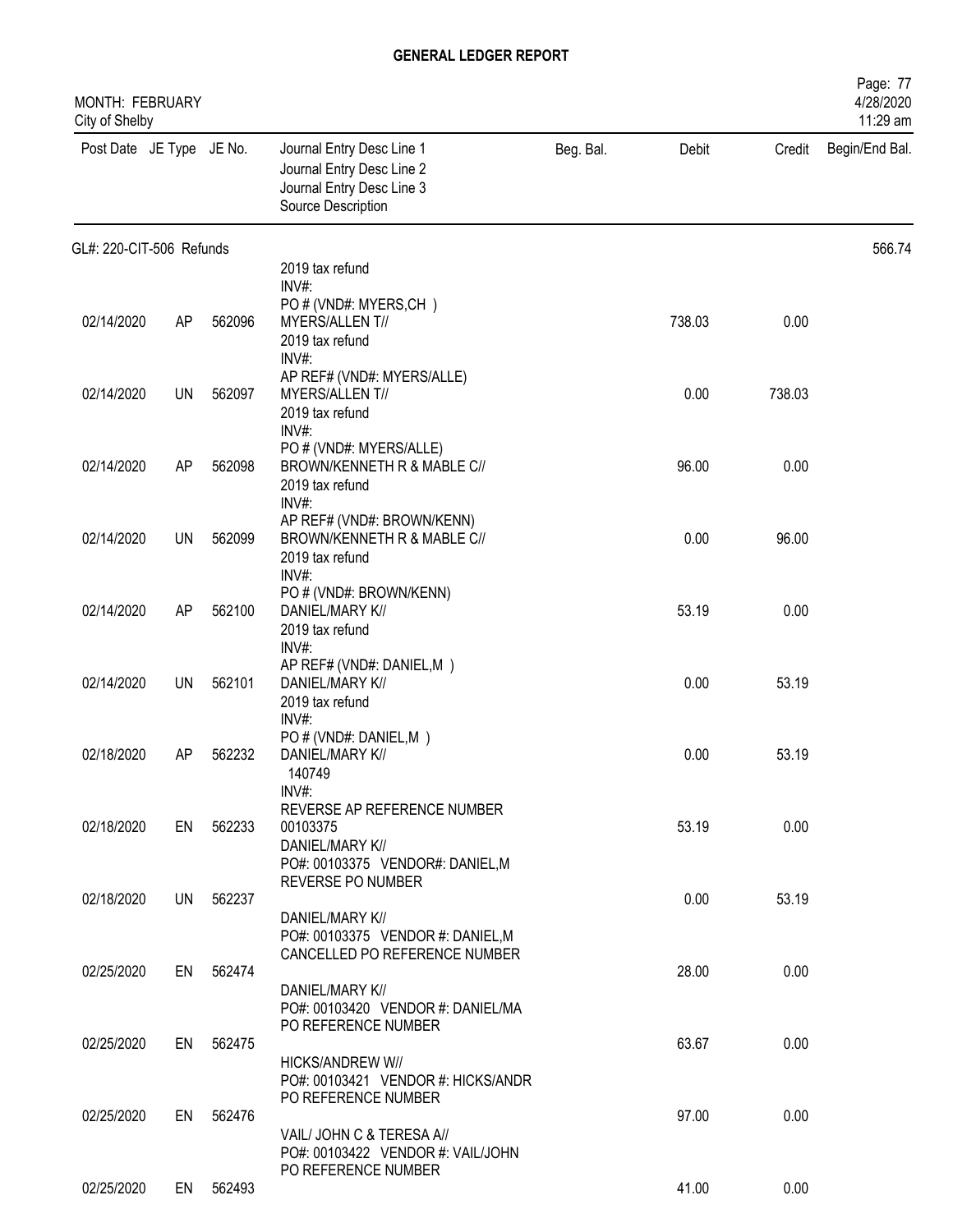| <b>MONTH: FEBRUARY</b><br>City of Shelby |           |        |                                                                                                           |           |        |        | Page: 78<br>4/28/2020<br>11:29 am |
|------------------------------------------|-----------|--------|-----------------------------------------------------------------------------------------------------------|-----------|--------|--------|-----------------------------------|
| Post Date JE Type JE No.                 |           |        | Journal Entry Desc Line 1<br>Journal Entry Desc Line 2<br>Journal Entry Desc Line 3<br>Source Description | Beg. Bal. | Debit  | Credit | Begin/End Bal.                    |
| GL#: 220-CIT-506 Refunds                 |           |        |                                                                                                           |           |        |        | 566.74                            |
|                                          |           |        | WOODARD/ZACHERY & DENISE//<br>PO#: 00103439 VENDOR #: WOODARD/ZA<br>PO REFERENCE NUMBER                   |           |        |        |                                   |
| 02/25/2020                               | EN        | 562494 | OSBORNE/CRAIG & DOLORES//<br>PO#: 00103440 VENDOR #: OSBORNE/CR                                           |           | 47.00  | 0.00   |                                   |
| 02/25/2020                               | EN        | 562495 | PO REFERENCE NUMBER<br>CRENSHAW/JONI L//                                                                  |           | 194.03 | 0.00   |                                   |
| 02/26/2020                               | AP        | 562520 | PO#: 00103441 VENDOR #: CRENSHAW/J<br>PO REFERENCE NUMBER<br>CRENSHAW/JONI L//<br>2019 tax refund         |           | 194.03 | 0.00   |                                   |
| 02/26/2020                               | UN        | 562521 | INV#:<br>AP REF# (VND#: CRENSHAW/J)<br>CRENSHAW/JONI L//<br>2019 tax refund<br>INV#:                      |           | 0.00   | 194.03 |                                   |
| 02/26/2020                               | AP        | 562522 | PO # (VND#: CRENSHAW/J)<br>OSBORNE/CRAIG & DOLORES//<br>2019 tax refund<br>$INV#$ :                       |           | 47.00  | 0.00   |                                   |
| 02/26/2020                               | UN        | 562523 | AP REF# (VND#: OSBORNE/CR)<br>OSBORNE/CRAIG & DOLORES//<br>2019 tax refund<br>$INV#$ :                    |           | 0.00   | 47.00  |                                   |
| 02/26/2020                               | AP        | 562524 | PO # (VND#: OSBORNE/CR)<br>WOODARD/ZACHERY & DENISE//<br>2019 tax refund<br>INV#:                         |           | 41.00  | 0.00   |                                   |
| 02/26/2020                               | <b>UN</b> | 562525 | AP REF# (VND#: WOODARD/ZA)<br>WOODARD/ZACHERY & DENISE//<br>2019 tax refund<br>INV#:                      |           | 0.00   | 41.00  |                                   |
| 02/26/2020                               | AP        | 562526 | PO # (VND#: WOODARD/ZA)<br>VAIL/ JOHN C & TERESA A//<br>2019 tax refund<br>$INV#$ :                       |           | 97.00  | 0.00   |                                   |
| 02/26/2020                               | <b>UN</b> | 562527 | AP REF# (VND#: VAIL/JOHN)<br>VAIL/ JOHN C & TERESA A//<br>2019 tax refund<br>INV#:                        |           | 0.00   | 97.00  |                                   |
| 02/26/2020                               | AP        | 562528 | PO # (VND#: VAIL/JOHN)<br>HICKS/ANDREW W//<br>2019 tax refund<br>INV#:                                    |           | 63.67  | 0.00   |                                   |
| 02/26/2020                               | <b>UN</b> | 562529 | AP REF# (VND#: HICKS/ANDR)<br>HICKS/ANDREW W//<br>2019 tax refund<br>$INV#$ :                             |           | 0.00   | 63.67  |                                   |
| 02/26/2020                               | AP        | 562530 | PO # (VND#: HICKS/ANDR)<br>DANIEL/MARY K//                                                                |           | 28.00  | 0.00   |                                   |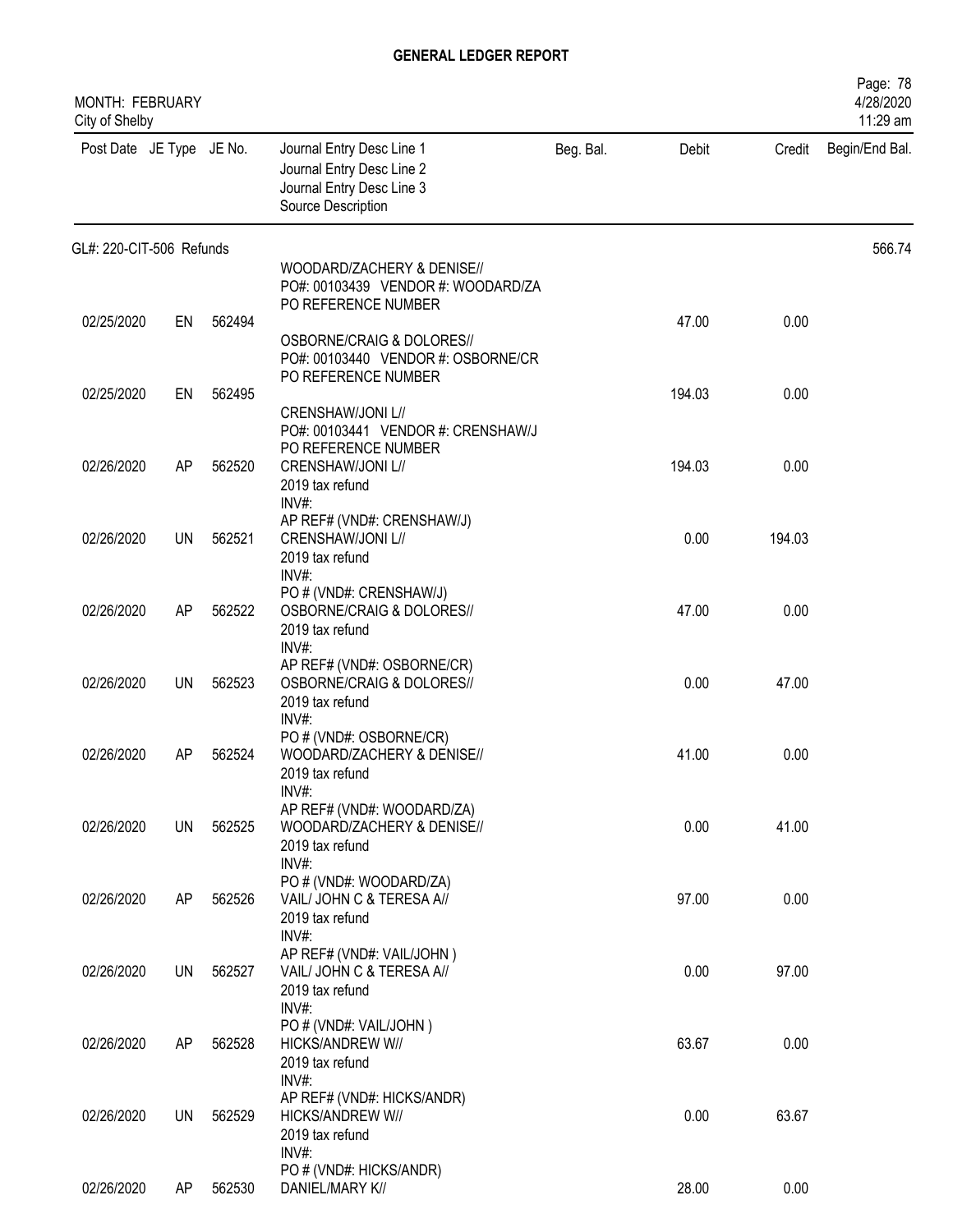| MONTH: FEBRUARY<br>City of Shelby |           |           |                                                                                                           |           |          |        | Page: 79<br>4/28/2020<br>11:29 am |
|-----------------------------------|-----------|-----------|-----------------------------------------------------------------------------------------------------------|-----------|----------|--------|-----------------------------------|
| Post Date JE Type JE No.          |           |           | Journal Entry Desc Line 1<br>Journal Entry Desc Line 2<br>Journal Entry Desc Line 3<br>Source Description | Beg. Bal. | Debit    | Credit | Begin/End Bal.                    |
| GL#: 220-CIT-506 Refunds          |           |           |                                                                                                           |           |          |        | 566.74                            |
|                                   |           |           | 2019 tax refund<br>$INV#$ :                                                                               |           |          |        |                                   |
| 02/26/2020                        | <b>UN</b> | 562531    | AP REF# (VND#: DANIEL/MA)<br>DANIEL/MARY K//<br>2019 tax refund<br>INV#:                                  |           | 0.00     | 28.00  |                                   |
| 02/27/2020                        | EN        | 562654    | PO # (VND#: DANIEL/MA)                                                                                    |           | 289.00   | 0.00   |                                   |
|                                   |           |           | DULL/SONIA L//<br>PO#: 00103484 VENDOR #: DULL/SONIA<br>PO REFERENCE NUMBER                               |           |          |        |                                   |
| 02/27/2020                        | EN        | 562655    |                                                                                                           |           | 167.00   | 0.00   |                                   |
|                                   |           |           | LUNCEFORD/HALEI M//<br>PO#: 00103485 VENDOR #: LUNCEFORD/<br>PO REFERENCE NUMBER                          |           |          |        |                                   |
| 02/27/2020                        | EN        | 562656    | SIMONSON CONST SERVICES INC<br>PO#: 00103486 VENDOR #: SIMONSON C<br>PO REFERENCE NUMBER                  |           | 1,063.00 | 0.00   |                                   |
| 02/27/2020                        | EN        | 562657    |                                                                                                           |           | 75.94    | 0.00   |                                   |
| 02/27/2020                        | EN        | 562658    | BROWN/ARIELLE//<br>PO#: 00103487 VENDOR #: BROWN/ARIE<br>PO REFERENCE NUMBER                              |           | 77.00    | 0.00   |                                   |
|                                   |           |           | <b>BESENTI/ANTHONY P//</b><br>PO#: 00103488 VENDOR #: BESENTI/AN<br>PO REFERENCE NUMBER                   |           |          |        |                                   |
| 02/27/2020                        | EN        | 562659    |                                                                                                           |           | 485.05   | 0.00   |                                   |
|                                   |           |           | EWING/KEVIN R & JOAN L//<br>PO#: 00103489 VENDOR #: EWING/KEVI<br>PO REFERENCE NUMBER                     |           |          |        |                                   |
| 02/27/2020                        |           | EN 562660 | EWING/DOMINIC T//<br>PO#: 00103490 VENDOR #: EWING/DOM<br>PO REFERENCE NUMBER                             |           | 11.51    | 0.00   |                                   |
| 02/27/2020                        |           | EN 562662 |                                                                                                           |           | 56.00    | 0.00   |                                   |
|                                   |           |           | ATWELL/MICHAEL D & KIMBERLY//<br>PO#: 00103492 VENDOR #: ATWELL/MIC<br>PO REFERENCE NUMBER                |           |          |        |                                   |
| 02/27/2020                        |           | EN 562663 | MONASTERE/ARTHUR J & KAREN E//<br>PO#: 00103493 VENDOR #: MONASTERE                                       |           | 146.00   | 0.00   |                                   |
| 02/27/2020                        |           | EN 562664 | PO REFERENCE NUMBER                                                                                       |           | 346.00   | 0.00   |                                   |
|                                   |           |           | CAREY/MICHAEL R & STACI S//<br>PO#: 00103494 VENDOR #: CAREY/MICH<br>PO REFERENCE NUMBER                  |           |          |        |                                   |
| 02/27/2020                        | EN        | 562665    | ROBERTS/BLAKE A//<br>PO#: 00103495 VENDOR #: ROBERTS/BL                                                   |           | 116.50   | 0.00   |                                   |
|                                   |           |           | PO REFERENCE NUMBER                                                                                       |           |          |        |                                   |
| 02/27/2020                        |           | EN 562666 |                                                                                                           |           | 884.00   | 0.00   |                                   |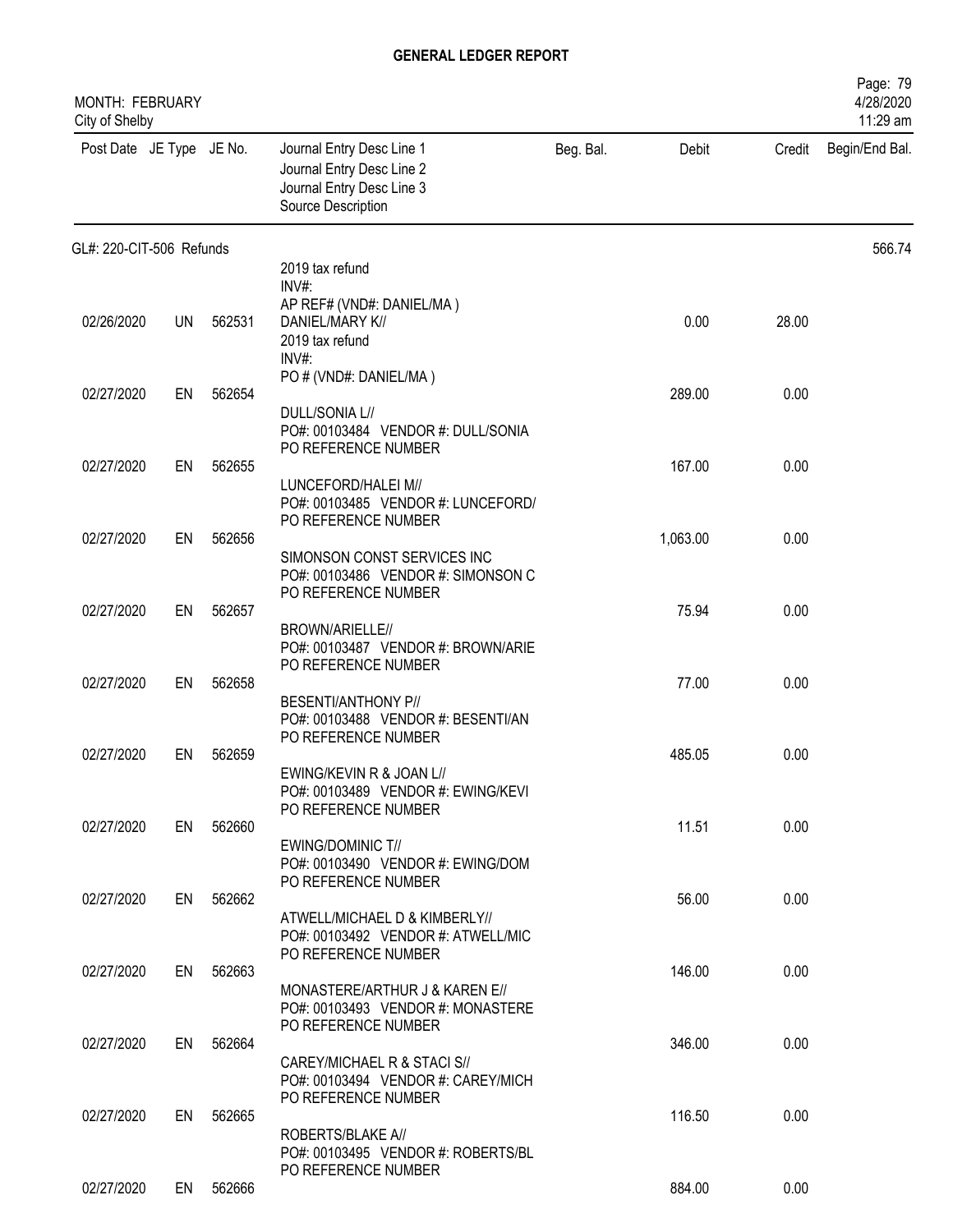| MONTH: FEBRUARY<br>City of Shelby |           |        |                                                                                                           |           |        |        | Page: 80<br>4/28/2020<br>11:29 am |
|-----------------------------------|-----------|--------|-----------------------------------------------------------------------------------------------------------|-----------|--------|--------|-----------------------------------|
| Post Date JE Type JE No.          |           |        | Journal Entry Desc Line 1<br>Journal Entry Desc Line 2<br>Journal Entry Desc Line 3<br>Source Description | Beg. Bal. | Debit  | Credit | Begin/End Bal.                    |
| GL#: 220-CIT-506 Refunds          |           |        |                                                                                                           |           |        |        | 566.74                            |
|                                   |           |        | DEWALT/MICHAEL J//<br>PO#: 00103496 VENDOR #: DEWALT/MIC                                                  |           |        |        |                                   |
| 02/28/2020                        | AP        | 562728 | PO REFERENCE NUMBER<br>DEWALT/MICHAEL J//<br>2019 tax refund<br>INV#:                                     |           | 884.00 | 0.00   |                                   |
| 02/28/2020                        | <b>UN</b> | 562729 | AP REF# (VND#: DEWALT/MIC)<br>DEWALT/MICHAEL J//<br>2019 tax refund<br>INV#:                              |           | 0.00   | 884.00 |                                   |
| 02/28/2020                        | AP        | 562730 | PO # (VND#: DEWALT/MIC)<br>ROBERTS/BLAKE A//<br>2019 tax refund                                           |           | 116.50 | 0.00   |                                   |
| 02/28/2020                        | UN        | 562731 | INV#:<br>AP REF# (VND#: ROBERTS/BL)<br>ROBERTS/BLAKE A//<br>2019 tax refund                               |           | 0.00   | 116.50 |                                   |
| 02/28/2020                        | AP        | 562732 | INV#:<br>PO # (VND#: ROBERTS/BL)<br>CAREY/MICHAEL R & STACI S//<br>2019 tax refund                        |           | 346.00 | 0.00   |                                   |
| 02/28/2020                        | UN        | 562733 | INV#:<br>AP REF# (VND#: CAREY/MICH)<br>CAREY/MICHAEL R & STACI S//<br>2019 tax refund                     |           | 0.00   | 346.00 |                                   |
| 02/28/2020                        | AP        | 562734 | $INV#$ :<br>PO # (VND#: CAREY/MICH)<br>MONASTERE/ARTHUR J & KAREN E//<br>2019 tax refund                  |           | 146.00 | 0.00   |                                   |
| 02/28/2020                        | UN.       | 562735 | $INV#$ :<br>AP REF# (VND#: MONASTERE)<br>MONASTERE/ARTHUR J & KAREN E//<br>2019 tax refund                |           | 0.00   | 146.00 |                                   |
| 02/28/2020                        | AP        | 562736 | $INV#$ :<br>PO # (VND#: MONASTERE)<br>ATWELL/MICHAEL D & KIMBERLY//<br>2019 tax refund                    |           | 56.00  | 0.00   |                                   |
| 02/28/2020                        | UN.       | 562737 | INV#:<br>AP REF# (VND#: ATWELL/MIC)<br>ATWELL/MICHAEL D & KIMBERLY//<br>2019 tax refund                   |           | 0.00   | 56.00  |                                   |
| 02/28/2020                        | AP        | 562740 | $INV#$ :<br>PO # (VND#: ATWELL/MIC)<br>EWING/DOMINIC T//<br>2019 tax refund                               |           | 11.51  | 0.00   |                                   |
| 02/28/2020                        | UN        | 562741 | INV#:<br>AP REF# (VND#: EWING/DOM)<br>EWING/DOMINIC T//<br>2019 tax refund                                |           | 0.00   | 11.51  |                                   |
| 02/28/2020                        | AP        | 562742 | INV#:<br>PO # (VND#: EWING/DOM)<br>EWING/KEVIN R & JOAN L//                                               |           | 485.05 | 0.00   |                                   |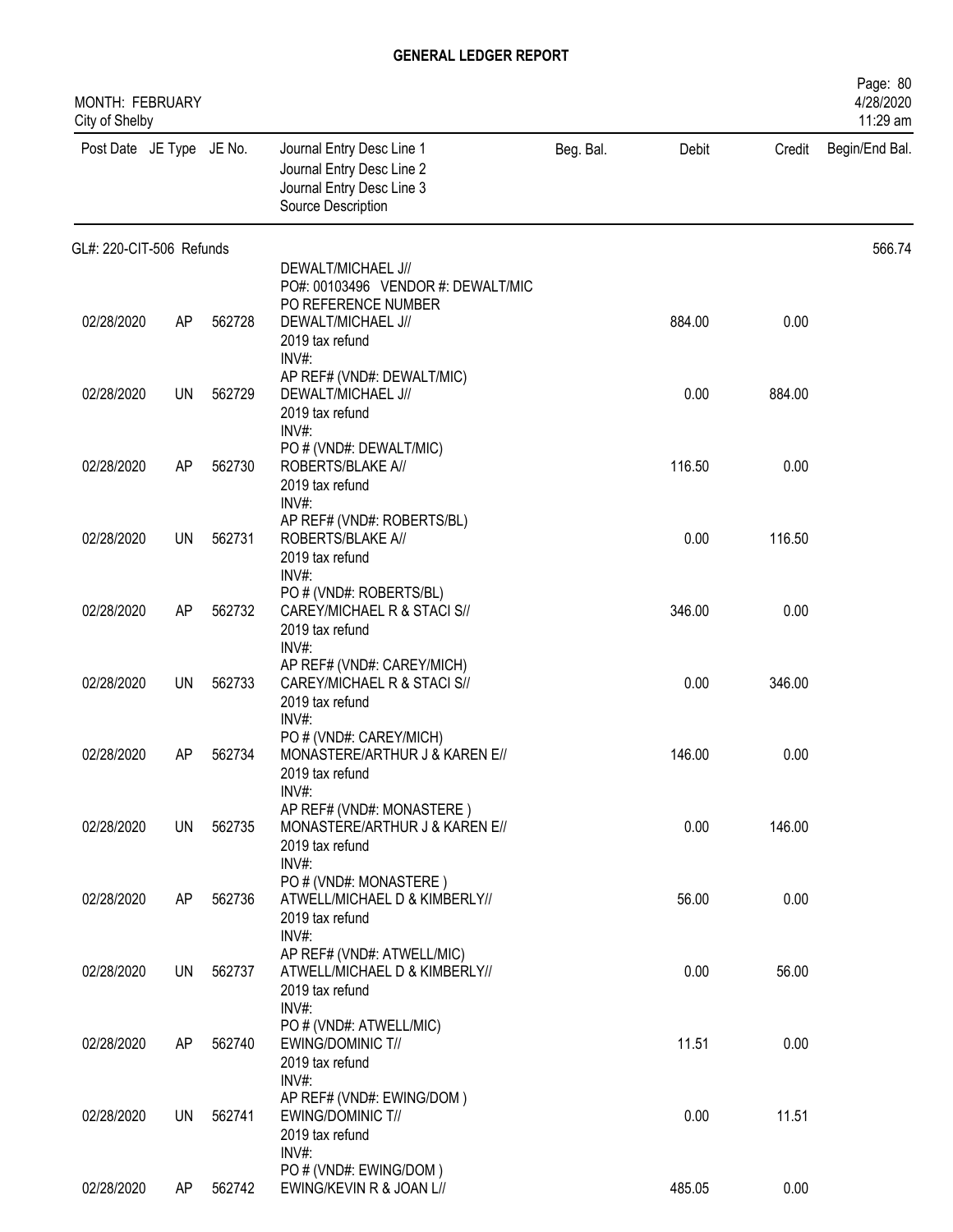| MONTH: FEBRUARY<br>City of Shelby |           |         |                                                                                                           |           |           |          | Page: 81<br>4/28/2020<br>11:29 am |
|-----------------------------------|-----------|---------|-----------------------------------------------------------------------------------------------------------|-----------|-----------|----------|-----------------------------------|
| Post Date JE Type JE No.          |           |         | Journal Entry Desc Line 1<br>Journal Entry Desc Line 2<br>Journal Entry Desc Line 3<br>Source Description | Beg. Bal. | Debit     | Credit   | Begin/End Bal.                    |
| GL#: 220-CIT-506 Refunds          |           |         |                                                                                                           |           |           |          | 566.74                            |
|                                   |           |         | 2019 tax refund<br>INV#:                                                                                  |           |           |          |                                   |
| 02/28/2020                        | <b>UN</b> | 562743  | AP REF# (VND#: EWING/KEVI)<br>EWING/KEVIN R & JOAN L//<br>2019 tax refund<br>INV#:                        |           | 0.00      | 485.05   |                                   |
| 02/28/2020                        | AP        | 562744  | PO # (VND#: EWING/KEVI)<br><b>BESENTI/ANTHONY P//</b><br>2019 tax refund                                  |           | 77.00     | 0.00     |                                   |
| 02/28/2020                        | <b>UN</b> | 562745  | INV#:<br>AP REF# (VND#: BESENTI/AN)<br>BESENTI/ANTHONY P//<br>2019 tax refund                             |           | 0.00      | 77.00    |                                   |
| 02/28/2020                        | AP        | 562746  | INV#:<br>PO # (VND#: BESENTI/AN)<br>BROWN/ARIELLE//<br>2019 tax refund                                    |           | 75.94     | 0.00     |                                   |
| 02/28/2020                        | <b>UN</b> | 562747  | INV#:<br>AP REF# (VND#: BROWN/ARIE)<br>BROWN/ARIELLE//<br>2019 tax refund                                 |           | 0.00      | 75.94    |                                   |
| 02/28/2020                        | AP        | 562748  | INV#:<br>PO # (VND#: BROWN/ARIE)<br>SIMONSON CONST SERVICES INC<br>2019 tax refund                        |           | 1,063.00  | 0.00     |                                   |
| 02/28/2020                        | UN        | 562749  | INV#:<br>AP REF# (VND#: SIMONSON C)<br>SIMONSON CONST SERVICES INC<br>2019 tax refund                     |           | 0.00      | 1,063.00 |                                   |
| 02/28/2020                        | AP        | 562750  | $INV#$ :<br>PO # (VND#: SIMONSON C)<br>LUNCEFORD/HALEI M//<br>2019 tax refund                             |           | 167.00    | 0.00     |                                   |
| 02/28/2020                        | <b>UN</b> | 562751  | INV#:<br>AP REF# (VND#: LUNCEFORD/)<br>LUNCEFORD/HALEI M//<br>2019 tax refund<br>INV#:                    |           | 0.00      | 167.00   |                                   |
| 02/28/2020                        | AP        | 562752  | PO # (VND#: LUNCEFORD/)<br>DULL/SONIA L//<br>2019 tax refund<br>INV#:                                     |           | 289.00    | 0.00     |                                   |
| 02/28/2020                        | <b>UN</b> | 562753  | AP REF# (VND#: DULL/SONIA)<br>DULL/SONIA L//<br>2019 tax refund<br>INV#:                                  |           | 0.00      | 289.00   |                                   |
|                                   |           |         | PO # (VND#: DULL/SONIA)                                                                                   |           |           |          |                                   |
| 220-CIT-506                       |           | Refunds |                                                                                                           | 566.74    | 10,110.46 | 53.19    | 10,624.01                         |
| GL#: 220-CIT-528 Postage          |           |         |                                                                                                           |           |           |          | 947.83                            |
| 220-CIT-528                       |           | Postage |                                                                                                           | 947.83    | 0.00      | 0.00     | 947.83                            |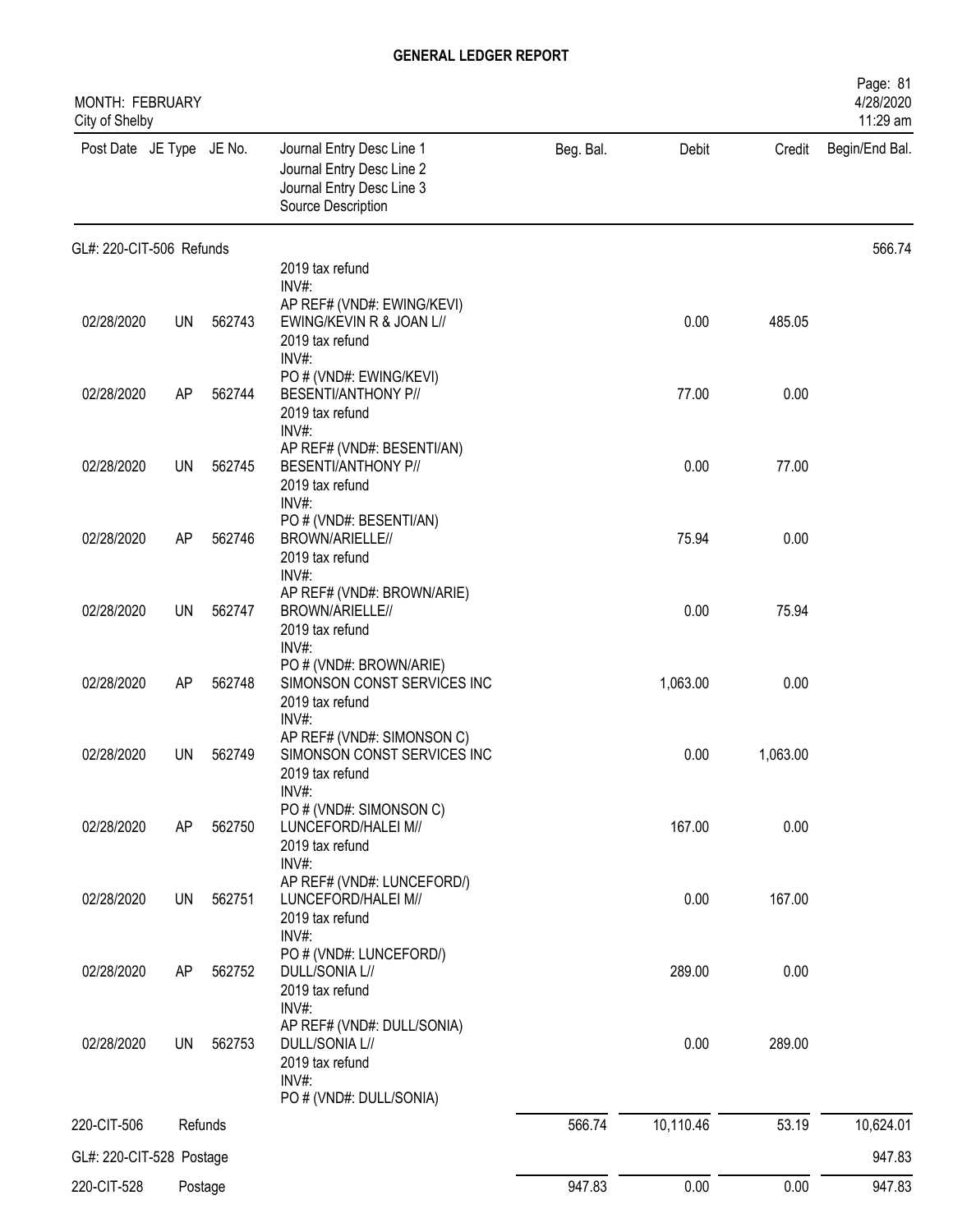| <b>MONTH: FEBRUARY</b><br>City of Shelby |           |                        |                                                                                                                                     |           |        |           | Page: 82<br>4/28/2020<br>11:29 am |
|------------------------------------------|-----------|------------------------|-------------------------------------------------------------------------------------------------------------------------------------|-----------|--------|-----------|-----------------------------------|
| Post Date JE Type JE No.                 |           |                        | Journal Entry Desc Line 1<br>Journal Entry Desc Line 2<br>Journal Entry Desc Line 3<br>Source Description                           | Beg. Bal. | Debit  | Credit    | Begin/End Bal.                    |
| GL#: 220-CIT-531 Miscellaneous           |           |                        |                                                                                                                                     |           |        |           | 700.00                            |
| 02/05/2020                               | EN        | 561486                 |                                                                                                                                     |           | 52.00  | 0.00      |                                   |
|                                          |           |                        | KING OFFICE SERVICE, INC.<br>PO#: 00103318 VENDOR #: KING OFFIC<br>PO REFERENCE NUMBER                                              |           |        |           |                                   |
| 02/11/2020                               | AP        | 561929                 | SHRED-IT<br>Shred onsite 150 boxes<br>INV#:<br>8129118898<br>AP REF# (VND#: SHRED-IT)                                               |           | 275.00 | 0.00      |                                   |
| 02/11/2020                               | UN        | 561930                 | SHRED-IT<br>Shred onsite 150 boxes<br>$INV#$ :<br>8129118898<br>PO # (VND#: SHRED-IT)                                               |           | 0.00   | 275.00    |                                   |
| 02/21/2020                               | AP        | 562405                 | KING OFFICE SERVICE, INC.<br>54 1 year subscription<br>INV#:<br>39623                                                               |           | 52.00  | 0.00      |                                   |
| 02/21/2020                               | <b>UN</b> | 562406                 | AP REF# (VND#: KING OFFIC)<br>KING OFFICE SERVICE, INC.<br>54 1 year subscription<br>$INV#$ :<br>39623<br>PO # (VND#: KING OFFIC)   |           | 0.00   | 52.00     |                                   |
| 220-CIT-531                              |           | Miscellaneous          |                                                                                                                                     | 700.00    | 327.00 | 0.00      | 1,027.00                          |
| GL#: 220-CIT-584 GAAP Conversion         |           |                        |                                                                                                                                     |           |        |           | 0.00                              |
| 02/21/2020                               | EN        | 562385                 |                                                                                                                                     |           | 129.00 | 0.00      |                                   |
|                                          |           |                        | PLATTENBURG & ASSOCIATES INC<br>PO#: 00103412 VENDOR #: PLATTENBUR<br>PO REFERENCE NUMBER                                           |           |        |           |                                   |
| 02/21/2020                               | AP        | 562401                 | PLATTENBURG & ASSOCIATES INC<br>GAAP conversion Jan 2020<br>INV#:<br>55681                                                          |           | 129.00 | 0.00      |                                   |
| 02/21/2020                               | <b>UN</b> | 562402                 | AP REF# (VND#: PLATTENBUR)<br>PLATTENBURG & ASSOCIATES INC<br>GAAP conversion Jan 2020<br>INV#:<br>55681<br>PO # (VND#: PLATTENBUR) |           | 0.00   | 129.00    |                                   |
| 220-CIT-584                              |           | <b>GAAP Conversion</b> |                                                                                                                                     | 0.00      | 129.00 | 0.00      | 129.00                            |
| GL#: 220-LTX-114 Income Tax              |           |                        |                                                                                                                                     |           |        |           | 321,473.90                        |
| 02/03/2020                               |           | CR 561749              | Income tax deposit, 2019 totals<br>credit card payment<br><b>PIO</b>                                                                |           | 0.00   | 82.00     |                                   |
| 02/03/2020                               | CR        | 561750                 | Income tax deposit, 2019 totals<br>credit card payments                                                                             |           | 0.00   | 227.00    |                                   |
| 02/03/2020                               | <b>CR</b> | 561757                 | pio<br>Income tax deposit, 2019 totals<br>Schrote                                                                                   |           | 0.00   | 10,365.49 |                                   |
| 02/03/2020                               | <b>CR</b> | 561758                 | pio<br>Income tax deposit, 2020 totals<br>Schrote                                                                                   |           | 0.00   | 2,218.28  |                                   |
| 02/05/2020                               | CR        | 561766                 | pio<br>Income tax deposit, 2019 totals                                                                                              |           | 0.00   | 975.00    |                                   |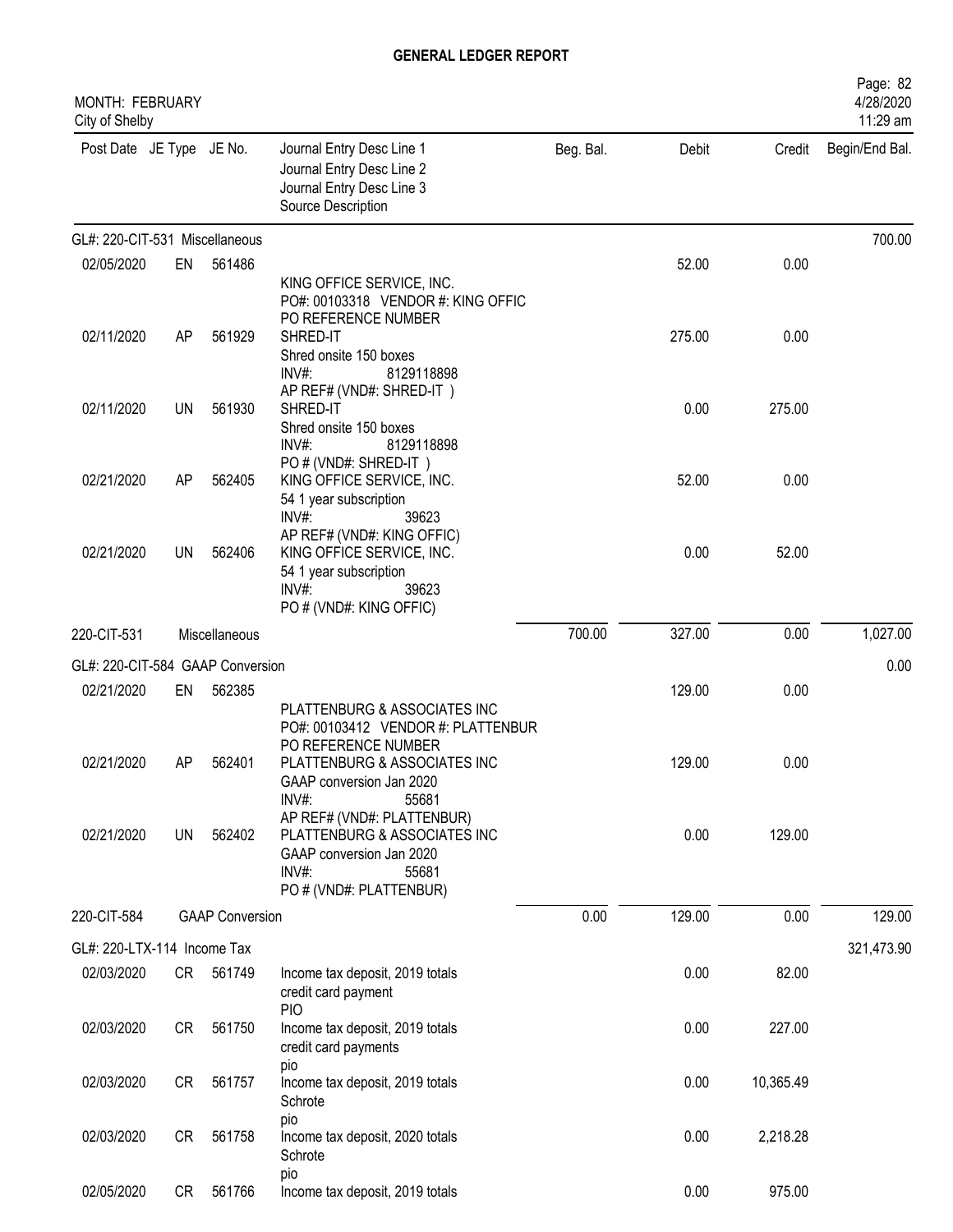| MONTH: FEBRUARY<br>City of Shelby |           |        |                                                                                                           |           |       |           | Page: 83<br>4/28/2020<br>11:29 am |
|-----------------------------------|-----------|--------|-----------------------------------------------------------------------------------------------------------|-----------|-------|-----------|-----------------------------------|
| Post Date JE Type JE No.          |           |        | Journal Entry Desc Line 1<br>Journal Entry Desc Line 2<br>Journal Entry Desc Line 3<br>Source Description | Beg. Bal. | Debit | Credit    | Begin/End Bal.                    |
| GL#: 220-LTX-114 Income Tax       |           |        |                                                                                                           |           |       |           | 321,473.90                        |
|                                   |           |        | credit card payment<br>pio                                                                                |           |       |           |                                   |
| 02/06/2020                        | <b>CR</b> | 561770 | Income tax deposit, 2019 totals<br>Schrote<br>pio                                                         |           | 0.00  | 919.88    |                                   |
| 02/06/2020                        | <b>CR</b> | 561771 | Income tax deposit, 2020 totals<br>Schrote<br>pio                                                         |           | 0.00  | 1,728.84  |                                   |
| 02/07/2020                        | <b>CR</b> | 561795 | Income tax deposit, 2019 totals<br>credit card statement<br>pio                                           |           | 0.00  | 100.00    |                                   |
| 02/07/2020                        | <b>CR</b> | 561806 | Income tax deposit, 2019 totals<br>Jordan                                                                 |           | 0.00  | 3,951.06  |                                   |
| 02/07/2020                        | <b>CR</b> | 561807 | pio<br>Income tax deposit, 2020 totals<br>Jordan                                                          |           | 0.00  | 3,174.80  |                                   |
| 02/10/2020                        | CR        | 561972 | pio<br>Income tax deposit, 2019 totals<br>credit card payment                                             |           | 0.00  | 124.89    |                                   |
| 02/11/2020                        | <b>CR</b> | 561982 | pio<br>Income tax deposit, 2019 totals<br>Jordan                                                          |           | 0.00  | 2,046.91  |                                   |
| 02/11/2020                        | <b>CR</b> | 561983 | pio<br>Income tax deposit, 2020 totals<br>Jordan                                                          |           | 0.00  | 20,390.67 |                                   |
| 02/12/2020                        | <b>CR</b> | 561994 | pio<br>Income tax deposit, 2019 totals<br>Jordan                                                          |           | 0.00  | 573.80    |                                   |
| 02/12/2020                        | CR        | 561995 | pio<br>Income tax deposit, 2019 totals<br>Schrote                                                         |           | 0.00  | 1,915.47  |                                   |
| 02/12/2020                        | CR        | 561996 | <b>PIO</b><br>Income tax deposit, 2020 totals<br>Schrote                                                  |           | 0.00  | 5,258.94  |                                   |
| 02/13/2020                        | CR        | 562215 | pio<br>Income tax deposit, 2019 totals<br>Schrote                                                         |           | 0.00  | 1,660.60  |                                   |
| 02/13/2020                        | CR        | 562216 | pio<br>Income tax deposit, 2020 totals<br>Schrote                                                         |           | 0.00  | 78,871.96 |                                   |
| 02/13/2020                        | CR        | 562217 | pio<br>Income tax deposit, 2019 totals<br>Jordan                                                          |           | 0.00  | 3,098.49  |                                   |
| 02/13/2020                        | CR        | 562218 | pio<br>Income tax deposit, 2020 totals<br>Jordan                                                          |           | 0.00  | 33.00     |                                   |
| 02/14/2020                        | CR        | 562229 | pio<br>Income tax deposit, 2019 totals<br>Schrote                                                         |           | 0.00  | 2,082.12  |                                   |
| 02/14/2020                        | CR        | 562230 | pio<br>Income tax deposit, 2020 totals<br>Schrote                                                         |           | 0.00  | 5,572.18  |                                   |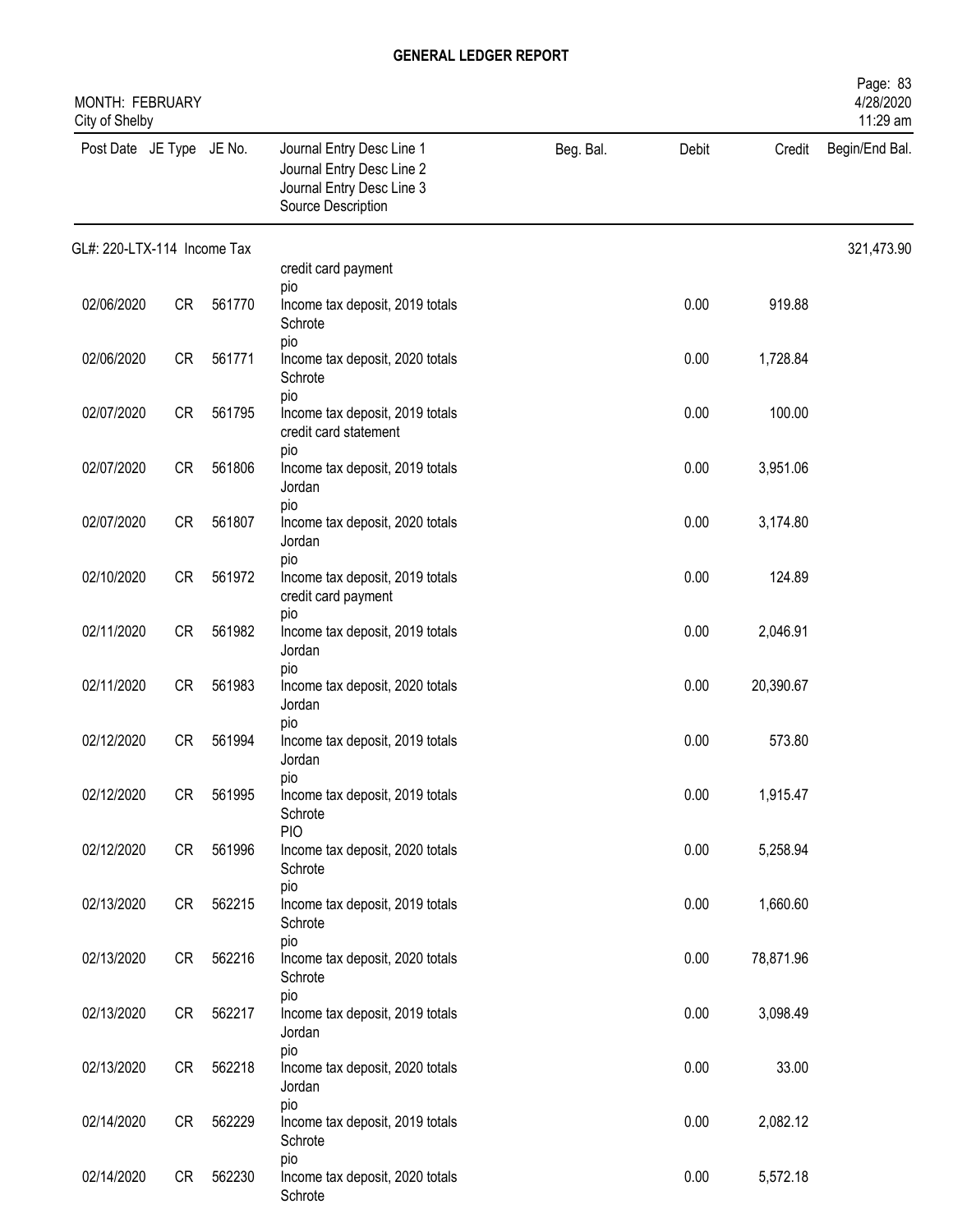| MONTH: FEBRUARY<br>City of Shelby |           |           |                                                                                                           |           |       |           | Page: 84<br>4/28/2020<br>11:29 am |
|-----------------------------------|-----------|-----------|-----------------------------------------------------------------------------------------------------------|-----------|-------|-----------|-----------------------------------|
| Post Date JE Type JE No.          |           |           | Journal Entry Desc Line 1<br>Journal Entry Desc Line 2<br>Journal Entry Desc Line 3<br>Source Description | Beg. Bal. | Debit | Credit    | Begin/End Bal.                    |
| GL#: 220-LTX-114 Income Tax       |           |           |                                                                                                           |           |       |           | 321,473.90                        |
| 02/18/2020                        | CR        | 562342    | pio<br>Income tax deposit, 2019 totals<br>credit card payment<br>pio                                      |           | 0.00  | 318.85    |                                   |
| 02/18/2020                        | CR        | 562343    | Income tax deposit, 2019 totals<br>credit card payment<br>pio                                             |           | 0.00  | 325.60    |                                   |
| 02/18/2020                        | CR        | 562344    | Income tax deposit, 2020 totals<br>credit card payment                                                    |           | 0.00  | 82.00     |                                   |
| 02/19/2020                        | CR        | 562351    | pio<br>Income tax deposit, 2019 totals<br>Jordan                                                          |           | 0.00  | 22,732.34 |                                   |
| 02/19/2020                        | <b>CR</b> | 562352    | pio<br>Income tax deposit, 2020 totals<br>Jordan                                                          |           | 0.00  | 1,490.37  |                                   |
| 02/19/2020                        | <b>CR</b> | 562353    | pio<br>Income tax deposit, 2019 totals<br>Schrote                                                         |           | 0.00  | 1,226.23  |                                   |
| 02/19/2020                        | <b>CR</b> | 562354    | pio<br>Income tax deposit, 2020 totals<br>Schrote                                                         |           | 0.00  | 80,637.92 |                                   |
| 02/19/2020                        | <b>CR</b> | 562360    | pio<br>Income tax deposit, 2019 totals<br>Jordan                                                          |           | 0.00  | 296.00    |                                   |
| 02/19/2020                        | <b>CR</b> | 562361    | pio<br>Income tax deposit, 2020 totals<br>Jordan                                                          |           | 0.00  | 717.00    |                                   |
| 02/20/2020                        |           | CR 562367 | pio<br>Income tax deposit, 2019 totals<br>Jordan                                                          |           | 0.00  | 904.12    |                                   |
| 02/20/2020                        | CR        | 562368    | pio<br>Income tax deposit, 2020 totals<br>Jordan                                                          |           | 0.00  | 3,546.77  |                                   |
| 02/21/2020                        | CR        | 562370    | pio<br>Income tax deposit, 2019 totals<br>credit card payment                                             |           | 0.00  | 236.00    |                                   |
| 02/21/2020                        | CR        | 562373    | pio<br>Income tax deposit, 2019 totals<br>Schrote                                                         |           | 0.00  | 1,631.12  |                                   |
| 02/21/2020                        | CR        | 562374    | pio<br>Income tax deposit, 2020 totals<br>Schrote                                                         |           | 0.00  | 1,346.06  |                                   |
| 02/21/2020                        | CR        | 562644    | pio<br>Income tax deposit, 2019 totals<br>Jordan                                                          |           | 0.00  | 4,962.87  |                                   |
| 02/21/2020                        | CR        | 562645    | pio<br>Income tax deposit, 2020 totals<br>Jordan                                                          |           | 0.00  | 730.70    |                                   |
| 02/24/2020                        | CR        | 562687    | pio<br>Income tax deposit, 2019 totals<br>credit card payments<br>pio                                     |           | 0.00  | 807.16    |                                   |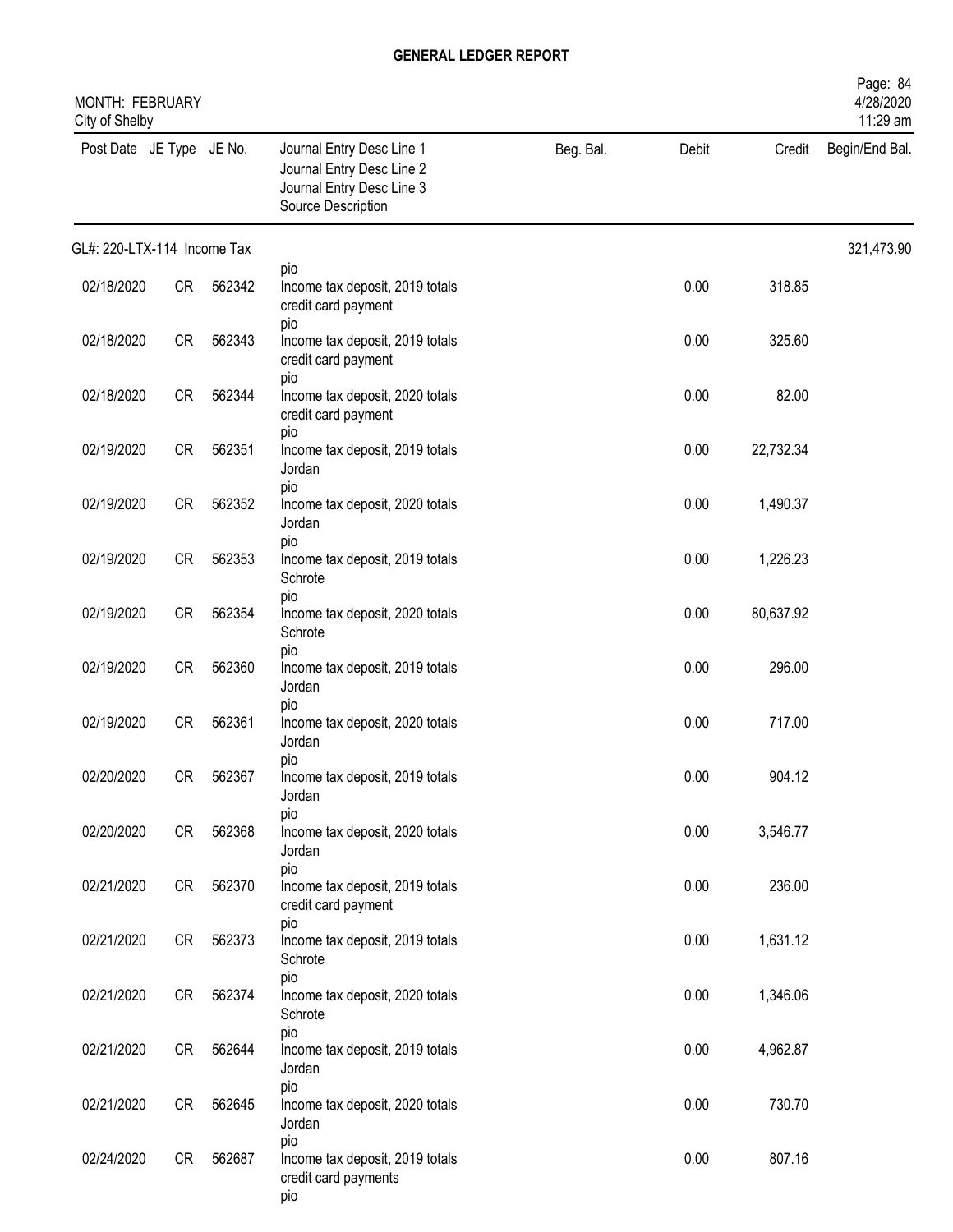| MONTH: FEBRUARY<br>City of Shelby |           |            |                                                                                                           |            |       |            | Page: 85<br>4/28/2020<br>11:29 am |
|-----------------------------------|-----------|------------|-----------------------------------------------------------------------------------------------------------|------------|-------|------------|-----------------------------------|
| Post Date JE Type JE No.          |           |            | Journal Entry Desc Line 1<br>Journal Entry Desc Line 2<br>Journal Entry Desc Line 3<br>Source Description | Beg. Bal.  | Debit | Credit     | Begin/End Bal.                    |
| GL#: 220-LTX-114 Income Tax       |           |            |                                                                                                           |            |       |            | 321,473.90                        |
| 02/25/2020                        | CR        | 562692     | Income tax deposit, 2019 totals<br>Jordan<br>pio                                                          |            | 0.00  | 4,306.66   |                                   |
| 02/25/2020                        | CR        | 562693     | Income tax deposit, 2020 totals<br>Jordan<br>pio                                                          |            | 0.00  | 2,740.18   |                                   |
| 02/26/2020                        | CR        | 562698     | Income tax deposits, 2019 totals<br>credit card payment<br>pio                                            |            | 0.00  | 857.49     |                                   |
| 02/26/2020                        | CR        | 562699     | Income tax deposit, 2019 totals<br>Schrote<br>pio                                                         |            | 0.00  | 13,837.33  |                                   |
| 02/26/2020                        | <b>CR</b> | 562700     | Income tax deposit, 2020 totals<br>Schrote                                                                |            | 0.00  | 965.00     |                                   |
| 02/27/2020                        | <b>CR</b> | 562709     | pio<br>Income tax deposit, 2019 totals<br>Jordan                                                          |            | 0.00  | 3,053.89   |                                   |
| 02/27/2020                        | <b>CR</b> | 562710     | pio<br>Income tax deposit, 2020 totals<br>Jordan                                                          |            | 0.00  | 327.27     |                                   |
| 02/27/2020                        | <b>CR</b> | 562714     | pio<br>Income tax deposit, 2019 totals<br>Schrote                                                         |            | 0.00  | 6,832.43   |                                   |
| 02/27/2020                        | <b>CR</b> | 562715     | pio<br>Income tax deposit, 2020 totals<br>Schrote                                                         |            | 0.00  | 1,676.46   |                                   |
| 02/27/2020                        | CR        | 562716     | pio<br>Income tax deposit, 2019 totals<br>Jordan                                                          |            | 0.00  | 2,497.63   |                                   |
| 02/27/2020                        | CR        | 562717     | pio<br>Income tax deposit, 2020 totals<br>Jordan                                                          |            | 0.00  | 11,661.04  |                                   |
| 02/28/2020                        | CR        | 562846     | pio<br>Income tax deposit, 2019 totals<br>credit card payment                                             |            | 0.00  | 1,022.55   |                                   |
| 02/28/2020                        | <b>CR</b> | 563206     | pio<br>Income tax deposit, 2019 totals<br>Schrote                                                         |            | 0.00  | 5,305.28   |                                   |
| 02/28/2020                        | CR        | 563207     | pio<br>Income tax deposit, 2020 totals<br>Schote                                                          |            | 0.00  | 836.37     |                                   |
| 02/28/2020                        | GJ        | 563215     | pio<br>Correction from 2/13/20 posted income<br>tax deposit for \$60 too much.<br>PIO 262-2020            |            | 60.00 | 0.00       |                                   |
| 02/28/2020                        | <b>CR</b> | 563476     | pio<br>Quarterly MELT income tax deposit, 2019<br>totals from state<br>pio                                |            | 0.00  | 4,040.20   |                                   |
| 220-LTX-114                       |           | Income Tax |                                                                                                           | 321,473.90 | 60.00 | 327,322.27 | 648,736.17                        |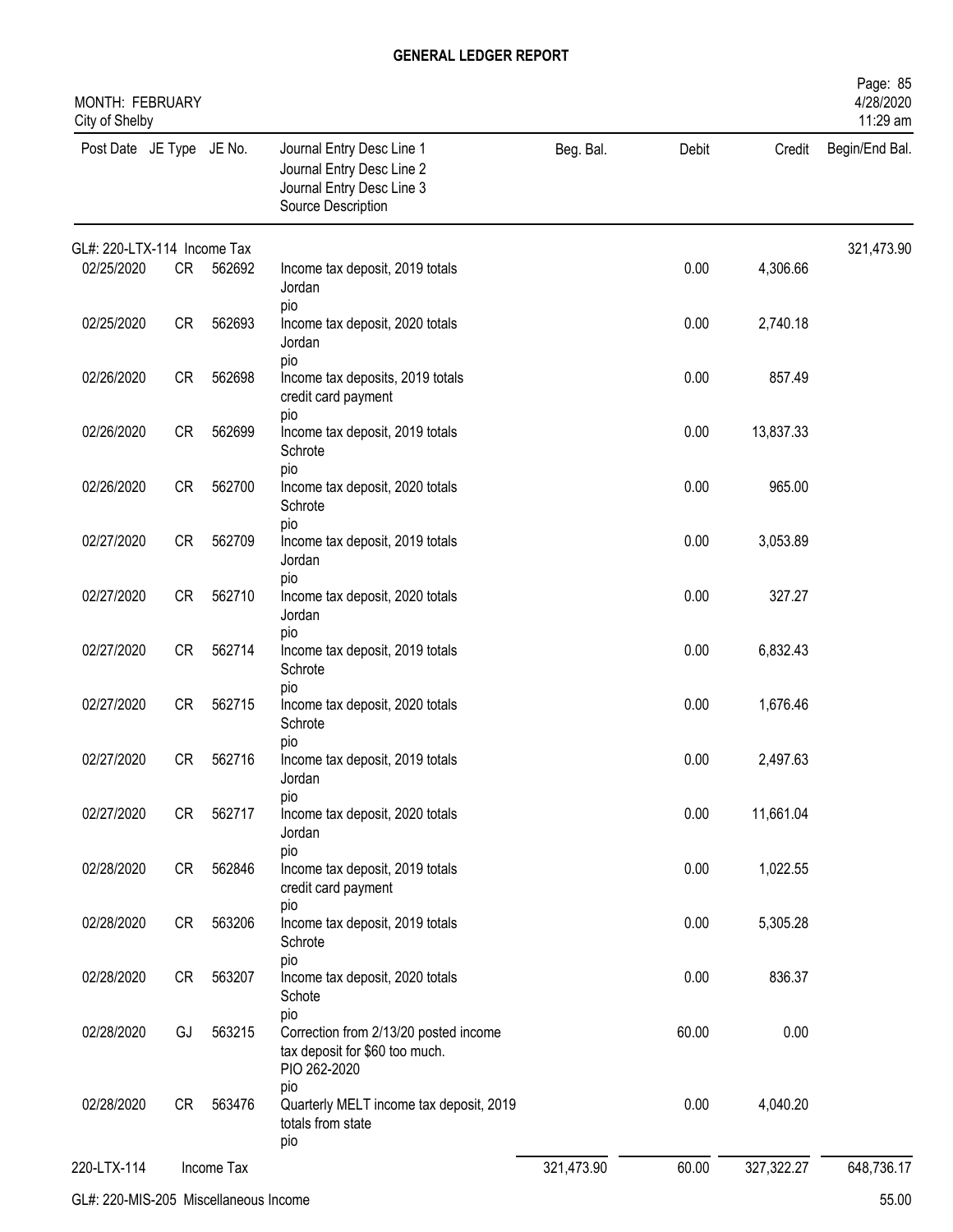| MONTH: FEBRUARY<br>City of Shelby            |           |                         |                                                                                                                                      |            |            |            | Page: 86<br>4/28/2020<br>11:29 am |
|----------------------------------------------|-----------|-------------------------|--------------------------------------------------------------------------------------------------------------------------------------|------------|------------|------------|-----------------------------------|
| Post Date JE Type JE No.                     |           |                         | Journal Entry Desc Line 1<br>Journal Entry Desc Line 2<br>Journal Entry Desc Line 3<br>Source Description                            | Beg. Bal.  | Debit      | Credit     | Begin/End Bal.                    |
| GL#: 220-MIS-205 Miscellaneous Income        |           |                         |                                                                                                                                      |            |            |            | 55.00                             |
| 220-MIS-205                                  |           | Miscellaneous Income    |                                                                                                                                      | 55.00      | 0.00       | 0.00       | 55.00                             |
| GL#: 220-TRS-446 Transfer-General Fund       |           |                         |                                                                                                                                      |            |            |            | 194,946.27                        |
| 02/28/2020                                   | GJ        | 563477                  | Income tax transfer to general fund<br>pio                                                                                           |            | 194,816.34 | 0.00       |                                   |
| 220-TRS-446                                  |           | Transfer-General Fund   |                                                                                                                                      | 194,946.27 | 194,816.34 | 0.00       | 389,762.61                        |
|                                              |           |                         | GL#: 220-TRS-447 Transfer-Capital Improvement                                                                                        |            |            |            | 10,260.33                         |
| 02/28/2020                                   | GJ        | 563478                  | Income tax transfer to capital improv.<br>pio                                                                                        |            | 10,253.49  | 0.00       |                                   |
| 220-TRS-447                                  |           |                         | Transfer-Capital Improvement                                                                                                         | 10,260.33  | 10,253.49  | 0.00       | 20,513.82                         |
| GL#: 220-TRS-465 Transfer-Sidewalks (3%)     |           |                         |                                                                                                                                      |            |            |            | 1,194.49                          |
| 02/28/2020                                   | GJ        | 563481                  | Income tax transfer to sidewalks<br>pio                                                                                              |            | 1,193.69   | 0.00       |                                   |
| 220-TRS-465                                  |           | Transfer-Sidewalks (3%) |                                                                                                                                      | 1,194.49   | 1,193.69   | 0.00       | 2,388.18                          |
|                                              |           |                         | GL#: 220-TRS-466 Trans Streets, Alleys & Basins                                                                                      |            |            |            | 38,621.72                         |
| 02/28/2020                                   | GJ        | 563480                  | Income tax transfer to streets<br>pio                                                                                                |            | 38,595.98  | 0.00       |                                   |
| 220-TRS-466                                  |           |                         | Trans Streets, Alleys & Basins                                                                                                       | 38,621.72  | 38,595.98  | 0.00       | 77,217.70                         |
| GL#: 220-TRS-467 Transfer Police/Court Const |           |                         |                                                                                                                                      |            |            |            | 61,255.70                         |
| 02/28/2020                                   | GJ        | 563479                  | Income tax transfer to police/court cons<br>pio                                                                                      |            | 61,214.87  | 0.00       |                                   |
| 220-TRS-467                                  |           |                         | <b>Transfer Police/Court Const</b>                                                                                                   | 61,255.70  | 61,214.87  | 0.00       | 122,470.57                        |
|                                              |           |                         | Fund: 220 - City Income Tax Fund Totals:                                                                                             |            | 326,875.46 | 327,375.46 |                                   |
| GL#: 225-HEA-400 Wages                       |           |                         |                                                                                                                                      |            |            |            | 9,823.70                          |
| 02/05/2020                                   | EN        | 561460                  |                                                                                                                                      |            | 4,968.35   | 0.00       |                                   |
| 02/05/2020                                   | AP        | 561462                  | CITY PAYROLL FUND<br>PO#: 00103310 VENDOR #: CITY PAYRO<br>PO REFERENCE NUMBER<br>CITY PAYROLL FUND<br>Wages 1/19/20-2/1/20<br>INV#: |            | 4,968.35   | 0.00       |                                   |
| 02/05/2020                                   | <b>UN</b> | 561463                  | AP REF# (VND#: CITY PAYRO)<br>CITY PAYROLL FUND<br>Wages 1/19/20-2/1/20<br>$INV#$ :                                                  |            | 0.00       | 4,968.35   |                                   |
| 02/19/2020                                   | EN        | 562240                  | PO # (VND#: CITY PAYRO)<br>CITY PAYROLL FUND                                                                                         |            | 4,993.35   | 0.00       |                                   |
| 02/19/2020                                   | AΡ        | 562242                  | PO#: 00103409 VENDOR #: CITY PAYRO<br>PO REFERENCE NUMBER<br>CITY PAYROLL FUND                                                       |            | 4,993.35   | 0.00       |                                   |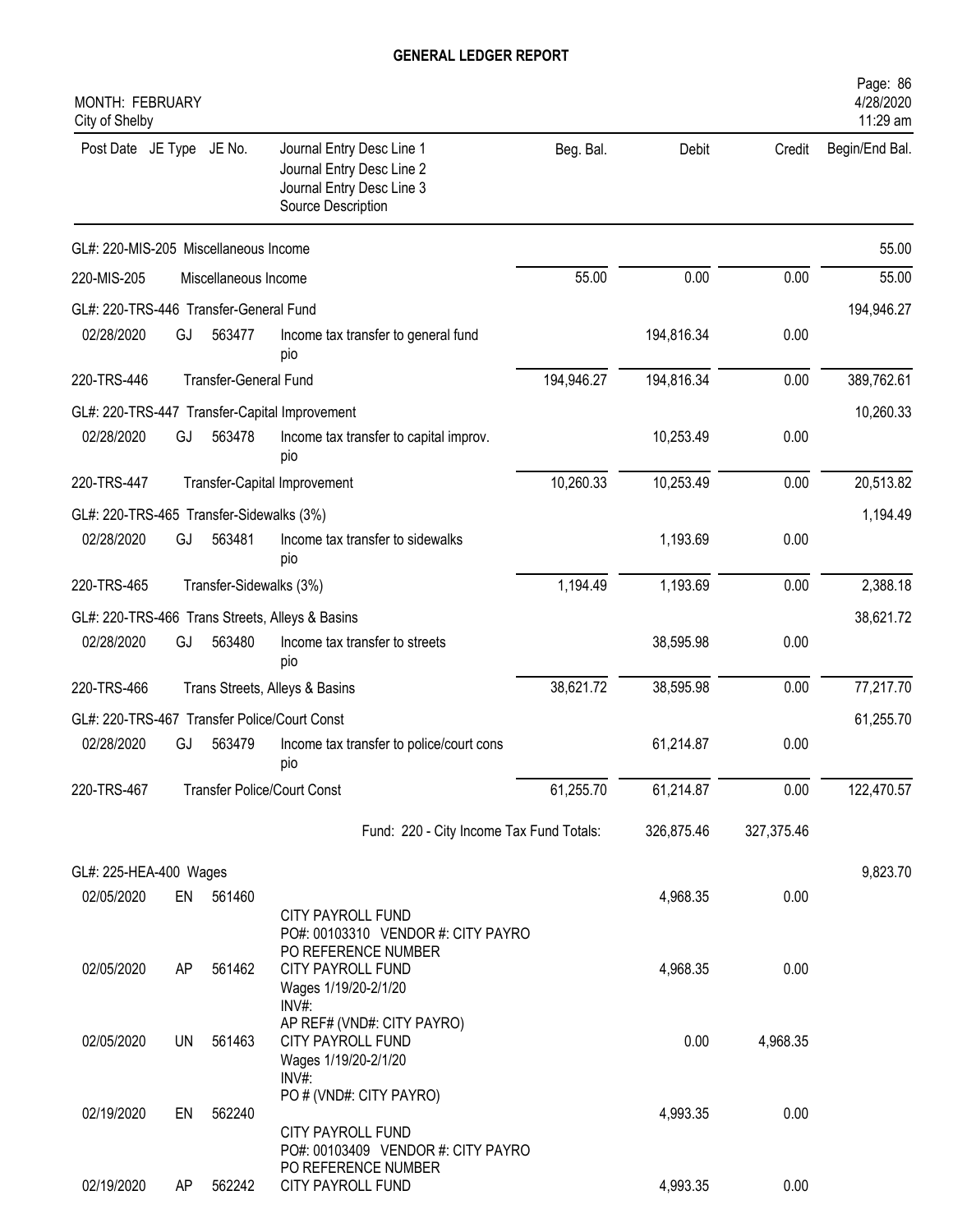| MONTH: FEBRUARY<br>City of Shelby |             |        |                                                                                                                                                    |           |          |          | Page: 87<br>4/28/2020<br>11:29 am |
|-----------------------------------|-------------|--------|----------------------------------------------------------------------------------------------------------------------------------------------------|-----------|----------|----------|-----------------------------------|
| Post Date JE Type JE No.          |             |        | Journal Entry Desc Line 1<br>Journal Entry Desc Line 2<br>Journal Entry Desc Line 3<br>Source Description                                          | Beg. Bal. | Debit    | Credit   | Begin/End Bal.                    |
| GL#: 225-HEA-400 Wages            |             |        |                                                                                                                                                    |           |          |          | 9,823.70                          |
| 02/19/2020                        | UN          | 562243 | Wages 2/2/20-2/15/20<br>INV#<br>AP REF# (VND#: CITY PAYRO)<br><b>CITY PAYROLL FUND</b><br>Wages 2/2/20-2/15/20<br>INV#:<br>PO # (VND#: CITY PAYRO) |           | 0.00     | 4,993.35 |                                   |
| 225-HEA-400                       |             | Wages  |                                                                                                                                                    | 9,823.70  | 9,961.70 | 0.00     | 19,785.40                         |
|                                   |             |        | GL#: 225-HEA-415 Public Employees Retire.System                                                                                                    |           |          |          | 1,103.05                          |
| 02/10/2020                        | EN          | 561809 | OH PUBLIC EMPLOYEES RETIREMENT<br>PO#: 00103353 VENDOR #: OPERS                                                                                    |           | 1,371.82 | 0.00     |                                   |
| 02/10/2020                        | AP          | 561845 | PO REFERENCE NUMBER<br>OH PUBLIC EMPLOYEES RETIREMENT<br>Employer portion 12/22/19-<br>INV#:                                                       |           | 1,371.82 | 0.00     |                                   |
| 02/10/2020                        | UN          | 561846 | AP REF# (VND#: OPERS<br>OH PUBLIC EMPLOYEES RETIREMENT<br>Employer portion 12/22/19-<br>INV#:<br>PO # (VND#: OPERS<br>$\lambda$                    |           | 0.00     | 1,371.82 |                                   |
| 225-HEA-415                       |             |        | Public Employees Retire.System                                                                                                                     | 1,103.05  | 1,371.82 | 0.00     | 2,474.87                          |
| GL#: 225-HEA-417 FICA             |             |        |                                                                                                                                                    |           |          |          | 142.44                            |
| 02/05/2020                        | EN          | 561461 | PAYROLL FUND                                                                                                                                       |           | 72.04    | 0.00     |                                   |
| 02/05/2020                        | AP          | 561464 | PO#: 00103311 VENDOR #: PAYROLL FU<br>PO REFERENCE NUMBER<br>PAYROLL FUND<br>FICA 1/19/20-2/1/20<br>INV#:                                          |           | 72.04    | 0.00     |                                   |
| 02/05/2020                        | UN          | 561465 | AP REF# (VND#: PAYROLL FU)<br>PAYROLL FUND<br>FICA 1/19/20-2/1/20<br>INV#:                                                                         |           | 0.00     | 72.04    |                                   |
| 02/19/2020                        | EN          | 562241 | PO # (VND#: PAYROLL FU)                                                                                                                            |           | 72.41    | 0.00     |                                   |
| 02/19/2020                        | AP          | 562244 | PAYROLL FUND<br>PO#: 00103410 VENDOR #: PAYROLL FU<br>PO REFERENCE NUMBER<br>PAYROLL FUND<br>FICA 2/2/20-2/15/20                                   |           | 72.41    | 0.00     |                                   |
| 02/19/2020                        | UN          | 562245 | INV#:<br>AP REF# (VND#: PAYROLL FU)<br>PAYROLL FUND<br>FICA 2/2/20-2/15/20<br>INV#:<br>PO # (VND#: PAYROLL FU)                                     |           | 0.00     | 72.41    |                                   |
| 225-HEA-417                       | <b>FICA</b> |        |                                                                                                                                                    | 142.44    | 144.45   | 0.00     | 286.89                            |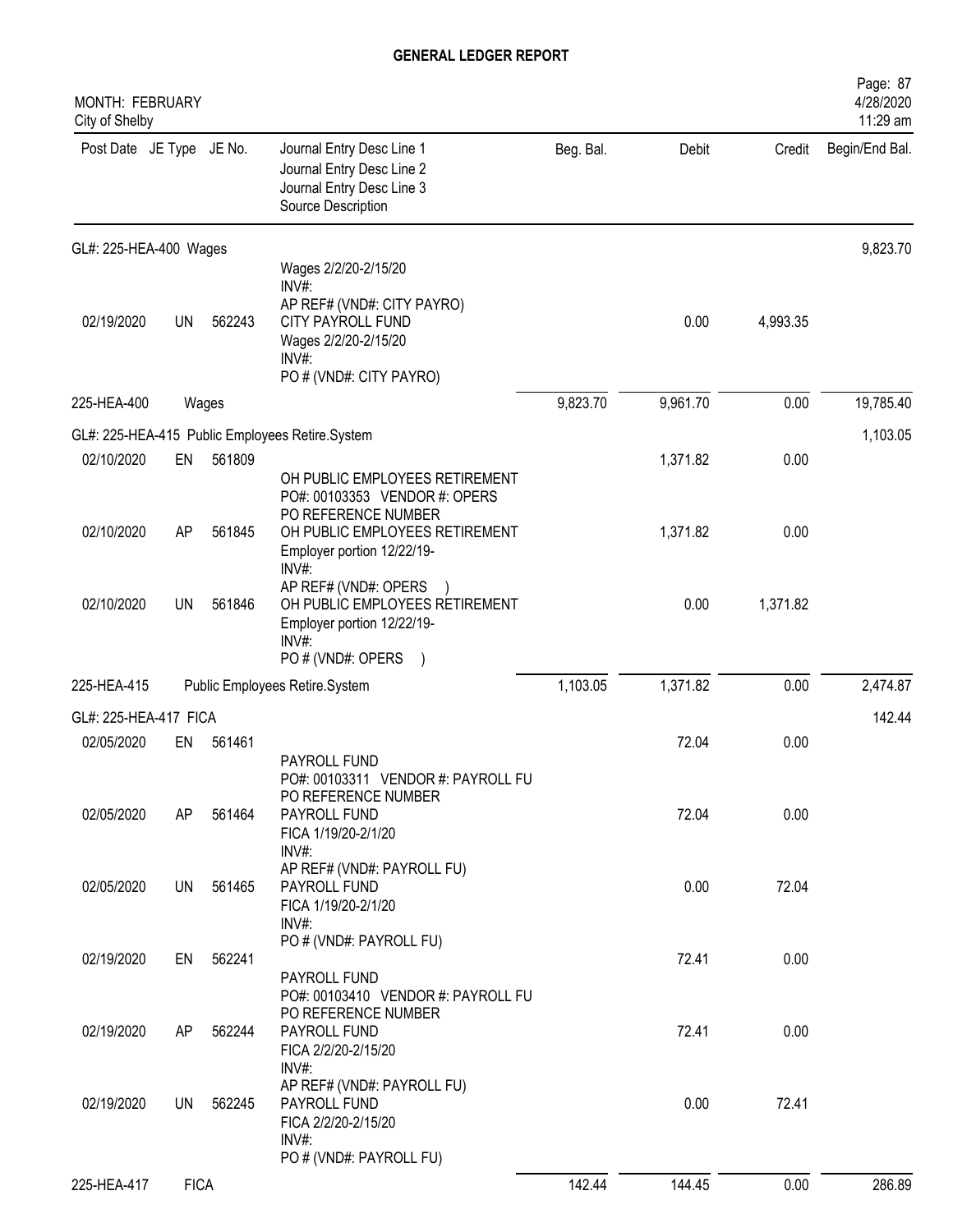| MONTH: FEBRUARY<br>City of Shelby     |           |                 |                                                                                                             |           |          |          | Page: 88<br>4/28/2020<br>11:29 am |
|---------------------------------------|-----------|-----------------|-------------------------------------------------------------------------------------------------------------|-----------|----------|----------|-----------------------------------|
| Post Date JE Type JE No.              |           |                 | Journal Entry Desc Line 1<br>Journal Entry Desc Line 2<br>Journal Entry Desc Line 3<br>Source Description   | Beg. Bal. | Debit    | Credit   | Begin/End Bal.                    |
| GL#: 225-HEA-418 Hospitalization      |           |                 |                                                                                                             |           |          |          | 3,382.42                          |
| 02/02/2020                            | AP        | 561376          | JEFFERSON HEALTH PLAN<br>Acct 19-OME095<br>$INV#$ :                                                         |           | 3,382.42 | 0.00     |                                   |
| 02/02/2020                            | <b>UN</b> | 561377          | AP REF# (VND#: JEFFERSON)<br>JEFFERSON HEALTH PLAN<br>Acct 19-OME095<br>$INV#$ :                            |           | 0.00     | 3,382.42 |                                   |
| 02/25/2020                            | EN        | 562485          | PO # (VND#: JEFFERSON)<br>JEFFERSON HEALTH PLAN<br>PO#: 00103431 VENDOR #: JEFFERSON<br>PO REFERENCE NUMBER |           | 3,382.42 | 0.00     |                                   |
| 225-HEA-418                           |           | Hospitalization |                                                                                                             | 3,382.42  | 3,382.42 | 0.00     | 6,764.84                          |
| GL#: 225-HEA-419 Life Insurance       |           |                 |                                                                                                             |           |          |          | 24.00                             |
| 02/02/2020                            | AP        | 561372          | AMERICAN UNITED LIFE INS CO<br>Policy G 00608125-0002-000<br>INV#:                                          |           | 24.00    | 0.00     |                                   |
| 02/02/2020                            | <b>UN</b> | 561373          | AP REF# (VND#: AMERICAN U)<br>AMERICAN UNITED LIFE INS CO<br>Policy G 00608125-0002-000<br>$INV#$ :         |           | 0.00     | 24.00    |                                   |
| 02/25/2020                            | EN        | 562486          | PO # (VND#: AMERICAN U)<br>AMERICAN UNITED LIFE INS CO<br>PO#: 00103432 VENDOR #: AMERICAN U                |           | 24.00    | 0.00     |                                   |
|                                       |           |                 | PO REFERENCE NUMBER                                                                                         | 24.00     | 24.00    | 0.00     | 48.00                             |
| 225-HEA-419                           |           | Life Insurance  |                                                                                                             |           |          |          |                                   |
| GL#: 225-HEA-420 Workers Compensation |           |                 |                                                                                                             |           |          |          | 125.00                            |
| 02/05/2020                            | EN        | 561480          | BUREAU OF WORKERS COMPENSATION<br>PO#: 00103312 VENDOR #: BWC                                               |           | 75.51    | 0.00     |                                   |
| 02/05/2020                            | AP.       | 561495          | PO REFERENCE NUMBER<br>BUREAU OF WORKERS COMPENSATION<br>BWC true up payment<br>INV#:                       |           | 75.51    | 0.00     |                                   |
| 02/05/2020                            | UN L      | 561496          | AP REF# (VND#: BWC<br>BUREAU OF WORKERS COMPENSATION<br>BWC true up payment<br>INV#:                        |           | 0.00     | 75.51    |                                   |
| 02/19/2020                            | EN        | 562239          | PO # (VND#: BWC<br>$\rightarrow$<br>BUREAU OF WORKERS COMPENSATION<br>PO#: 00103408 VENDOR #: BWC           |           | 127.00   | 0.00     |                                   |
| 02/20/2020                            | AP        | 562260          | PO REFERENCE NUMBER<br>BUREAU OF WORKERS COMPENSATION<br>Installment payment<br>INV#:<br>1007137060         |           | 127.00   | 0.00     |                                   |
| 02/20/2020                            |           | UN 562261       | AP REF# (VND#: BWC<br>BUREAU OF WORKERS COMPENSATION                                                        |           | 0.00     | 127.00   |                                   |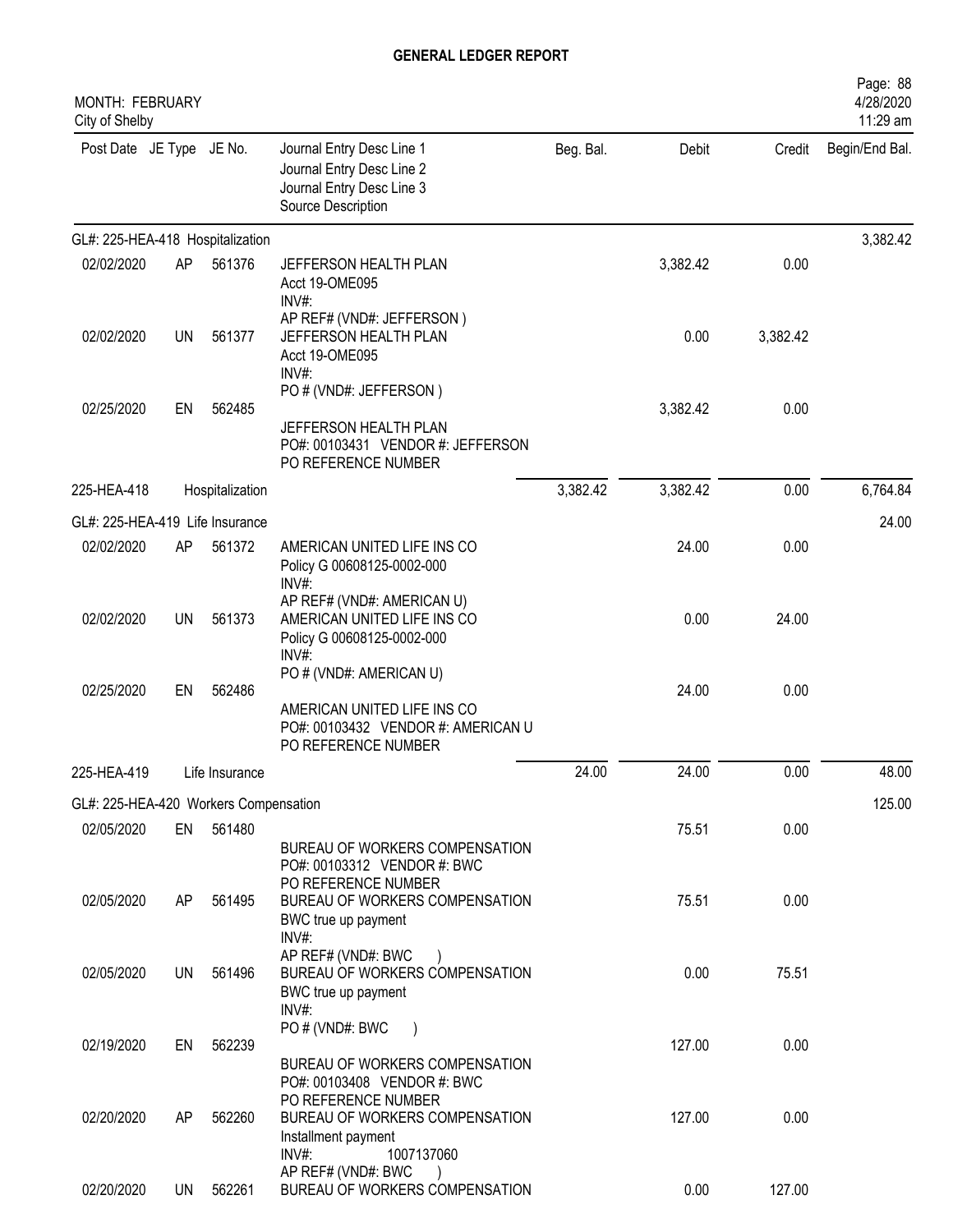| MONTH: FEBRUARY<br>City of Shelby     |    |                             |                                                                                                                                                    |           |        |        | Page: 89<br>4/28/2020<br>11:29 am |
|---------------------------------------|----|-----------------------------|----------------------------------------------------------------------------------------------------------------------------------------------------|-----------|--------|--------|-----------------------------------|
| Post Date JE Type JE No.              |    |                             | Journal Entry Desc Line 1<br>Journal Entry Desc Line 2<br>Journal Entry Desc Line 3<br>Source Description                                          | Beg. Bal. | Debit  | Credit | Begin/End Bal.                    |
| GL#: 225-HEA-420 Workers Compensation |    |                             | Installment payment<br>INV#:<br>1007137060<br>PO # (VND#: BWC                                                                                      |           |        |        | 125.00                            |
| 225-HEA-420                           |    | <b>Workers Compensation</b> |                                                                                                                                                    | 125.00    | 202.51 | 0.00   | 327.51                            |
| GL#: 225-HEA-428 Telephone            |    |                             |                                                                                                                                                    |           |        |        | 192.96                            |
| 02/26/2020                            | AΡ | 562544                      | CHARTER COMM HOLDINGS LLC<br>acct 01075-321600202-1001<br>INV#:<br>321600202021720b<br>AP REF# (VND#: CHART COMM)                                  |           | 3.34   | 0.00   |                                   |
| 02/26/2020                            | UN | 562545                      | CHARTER COMM HOLDINGS LLC<br>acct 01075-321600202-1001<br>$INV#$ :<br>321600202021720b<br>PO # (VND#: CHART COMM)                                  |           | 0.00   | 3.34   |                                   |
| 225-HEA-428                           |    | Telephone                   |                                                                                                                                                    | 192.96    | 3.34   | 0.00   | 196.30                            |
|                                       |    |                             | GL#: 225-HEA-471 Education, Mtgs. & Related Exp.                                                                                                   |           |        |        | 624.80                            |
| 02/03/2020                            | EN | 561417                      | ELLENBERGER/TIFFINY//<br>PO#: 00103285 VENDOR #: ELLENBERG                                                                                         |           | 75.00  | 0.00   |                                   |
| 02/05/2020                            | AP | 561545                      | PO REFERENCE NUMBER<br>ELLENBERGER/TIFFINY//<br>Reimbursement for public<br>INV#:                                                                  |           | 75.00  | 0.00   |                                   |
| 02/05/2020                            | UN | 561546                      | AP REF# (VND#: ELLENBERG)<br>ELLENBERGER/TIFFINY//<br>Reimbursement for public<br>INV#:                                                            |           | 0.00   | 75.00  |                                   |
| 02/07/2020                            | EN | 561784                      | PO # (VND#: ELLENBERG)<br>CONRAD/BETH//                                                                                                            |           | 255.30 | 0.00   |                                   |
| 02/07/2020                            | EN | 561785                      | PO#: 00103342 VENDOR #: CONRAD/BET<br>PO REFERENCE NUMBER<br>TREASURER, STATE OF OHIO<br>PO#: 00103343 VENDOR #: TREAS.STAT<br>PO REFERENCE NUMBER |           | 60.00  | 0.00   |                                   |
| 225-HEA-471                           |    |                             | Education, Mtgs. & Related Exp.                                                                                                                    | 624.80    | 75.00  | 0.00   | 699.80                            |
| GL#: 225-HEA-472 Supplies             |    |                             |                                                                                                                                                    |           |        |        | 193.14                            |
| 225-HEA-472                           |    | Supplies                    |                                                                                                                                                    | 193.14    | 0.00   | 0.00   | 193.14                            |
| GL#: 225-HEA-473 Office Supplies      |    |                             |                                                                                                                                                    |           |        |        | 134.18                            |
| 225-HEA-473                           |    | <b>Office Supplies</b>      |                                                                                                                                                    | 134.18    | 0.00   | 0.00   | 134.18                            |
| GL#: 225-HEA-483 State Audit          |    |                             |                                                                                                                                                    |           |        |        | 0.00                              |
| 02/21/2020                            | EN | 562388                      |                                                                                                                                                    |           | 60.82  | 0.00   |                                   |
|                                       |    |                             | TREASURER, STATE OF OHIO<br>PO#: 00103415 VENDOR #: TREAS.STAT                                                                                     |           |        |        |                                   |

PO REFERENCE NUMBER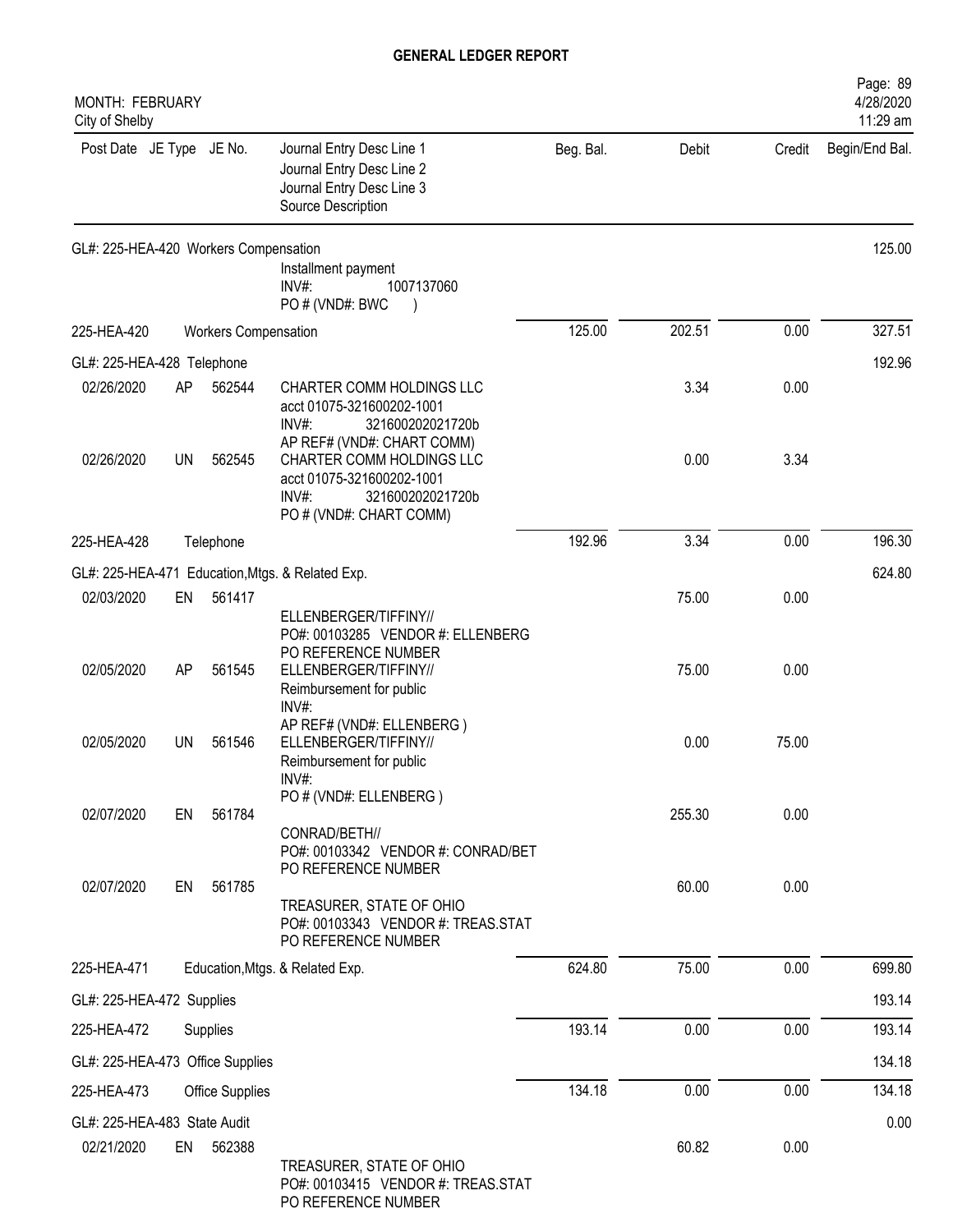| <b>MONTH: FEBRUARY</b><br>City of Shelby |           |                       |                                                                                                                                                                  |           |        |        | Page: 90<br>4/28/2020<br>11:29 am |
|------------------------------------------|-----------|-----------------------|------------------------------------------------------------------------------------------------------------------------------------------------------------------|-----------|--------|--------|-----------------------------------|
| Post Date JE Type JE No.                 |           |                       | Journal Entry Desc Line 1<br>Journal Entry Desc Line 2<br>Journal Entry Desc Line 3<br>Source Description                                                        | Beg. Bal. | Debit  | Credit | Begin/End Bal.                    |
| GL#: 225-HEA-483 State Audit             |           |                       |                                                                                                                                                                  |           |        |        | 0.00                              |
| 02/21/2020                               | AP        | 562395                | TREASURER, STATE OF OHIO<br>Financial audit<br>INV#:                                                                                                             |           | 60.82  | 0.00   |                                   |
| 02/21/2020                               | <b>UN</b> | 562396                | AP REF# (VND#: TREAS.STAT)<br>TREASURER, STATE OF OHIO<br>Financial audit<br>INV#:<br>PO # (VND#: TREAS.STAT)                                                    |           | 0.00   | 60.82  |                                   |
| 225-HEA-483                              |           | <b>State Audit</b>    |                                                                                                                                                                  | 0.00      | 60.82  | 0.00   | 60.82                             |
| GL#: 225-HEA-484 Fuel, Autos-Equipment   |           |                       |                                                                                                                                                                  |           |        |        | 200.00                            |
| 02/10/2020                               | EN        | 561811                |                                                                                                                                                                  |           | 200.00 | 0.00   |                                   |
|                                          |           |                       | COLE DISTRIBUTING INC.<br>PO#: 00103355 VENDOR #: COLE DISTR<br>PO REFERENCE NUMBER                                                                              |           |        |        |                                   |
| 02/10/2020                               | AP        | 561827                | COLE DISTRIBUTING INC.<br>Fuel charges January 2020<br>INV#:                                                                                                     |           | 200.00 | 0.00   |                                   |
| 02/10/2020                               | UN        | 561828                | AP REF# (VND#: COLE DISTR)<br>COLE DISTRIBUTING INC.<br>Fuel charges January 2020<br>INV#:<br>PO # (VND#: COLE DISTR)                                            |           | 0.00   | 200.00 |                                   |
| 225-HEA-484                              |           | Fuel, Autos-Equipment |                                                                                                                                                                  | 200.00    | 200.00 | 0.00   | 400.00                            |
| GL#: 225-HEA-485 Maintenance, Autos      |           |                       |                                                                                                                                                                  |           |        |        | 32.22                             |
| 02/10/2020                               | AP        | 561857                | SHELBY PARTS CO.<br>Various parts and supplies<br>INV#:                                                                                                          |           | 24.46  | 0.00   |                                   |
| 02/10/2020                               | <b>UN</b> | 561858                | AP REF# (VND#: SHELBY PAR)<br>SHELBY PARTS CO.<br>Various parts and supplies<br>$INV#$ :                                                                         |           | 0.00   | 25.00  |                                   |
| 02/11/2020                               | AP        | 561925                | PO # (VND#: SHELBY PAR)<br>ADVANCE AUTO PARTS<br>Various parts and supplies                                                                                      |           | 25.00  | 0.00   |                                   |
| 02/11/2020                               | UN        | 561926                | INV#:<br>AP REF# (VND#: ADVANCE AU)<br>ADVANCE AUTO PARTS<br>Various parts and supplies                                                                          |           | 0.00   | 25.00  |                                   |
| 02/13/2020                               | EN        | 561999                | INV#:<br>PO # (VND#: ADVANCE AU)                                                                                                                                 |           | 25.00  | 0.00   |                                   |
| 02/13/2020                               | EN        | 562000                | SHELBY PARTS CO.<br>PO#: 00103371 VENDOR #: SHELBY PAR<br>PO REFERENCE NUMBER<br>ADVANCE AUTO PARTS<br>PO#: 00103372 VENDOR #: ADVANCE AU<br>PO REFERENCE NUMBER |           | 25.00  | 0.00   |                                   |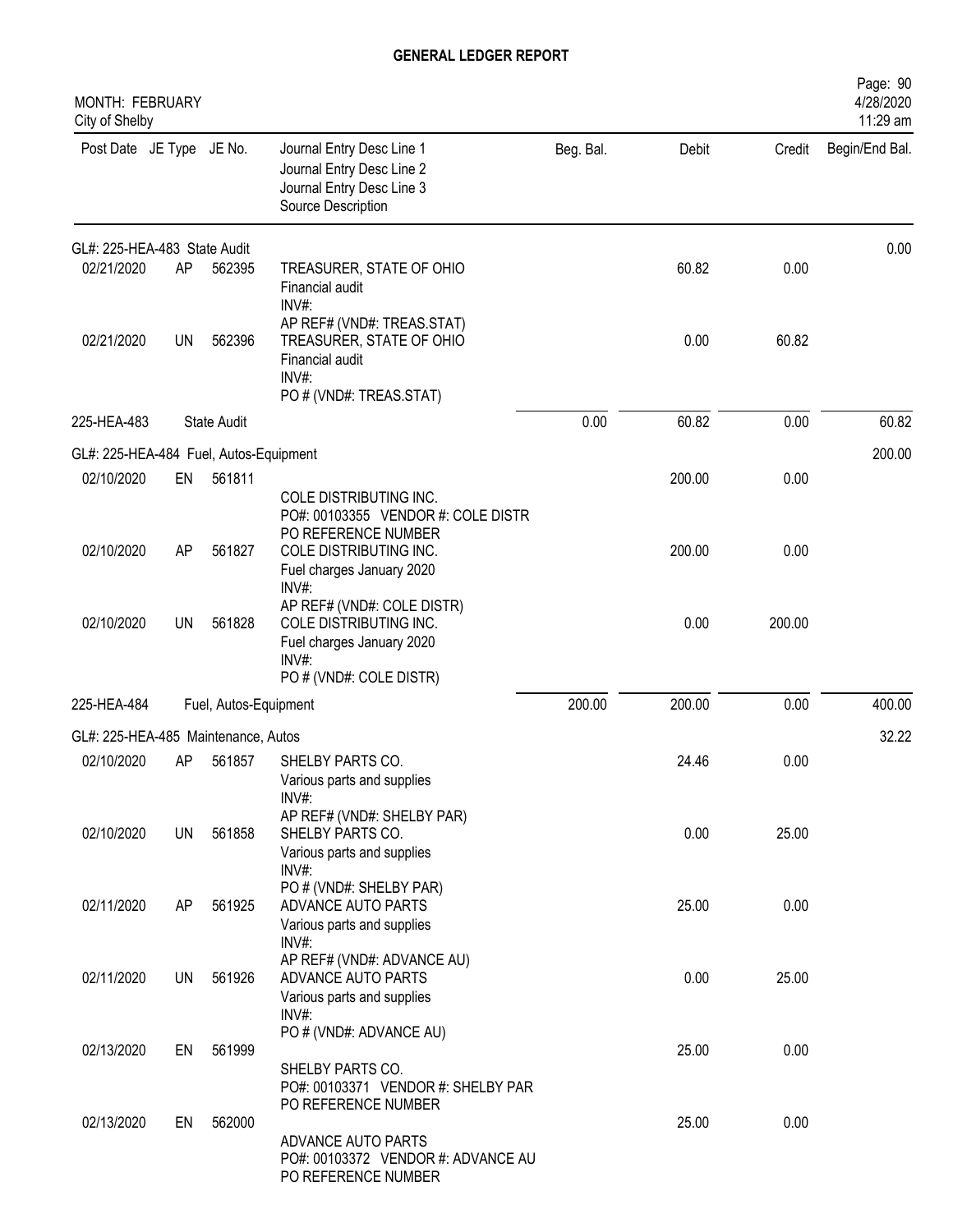| <b>MONTH: FEBRUARY</b><br>City of Shelby       |     |                                 |                                                                                                                                                                           |           |          |        | Page: 91<br>4/28/2020<br>11:29 am |
|------------------------------------------------|-----|---------------------------------|---------------------------------------------------------------------------------------------------------------------------------------------------------------------------|-----------|----------|--------|-----------------------------------|
| Post Date JE Type JE No.                       |     |                                 | Journal Entry Desc Line 1<br>Journal Entry Desc Line 2<br>Journal Entry Desc Line 3<br>Source Description                                                                 | Beg. Bal. | Debit    | Credit | Begin/End Bal.                    |
| 225-HEA-485                                    |     | Maintenance, Autos              |                                                                                                                                                                           | 32.22     | 49.46    | 0.00   | 81.68                             |
| GL#: 225-HEA-486 Maintenance Equipment         |     |                                 |                                                                                                                                                                           |           |          |        | 39.04                             |
| 02/07/2020                                     | EN  | 561779                          |                                                                                                                                                                           |           | 66.00    | 0.00   |                                   |
| 02/20/2020                                     | AP  | 562283                          | MT BUSINESS TECHNOLOGIES, INC.<br>PO#: 00103337 VENDOR #: MT BUS TEC<br>PO REFERENCE NUMBER<br>MT BUSINESS TECHNOLOGIES, INC.<br>contract 6079528-01<br>INV#:<br>IN316677 |           | 43.69    | 0.00   |                                   |
| 02/20/2020                                     | UN  | 562284                          | AP REF# (VND#: MT BUS TEC)<br>MT BUSINESS TECHNOLOGIES, INC.<br>contract 6079528-01<br>IN316677<br>INV#                                                                   |           | 0.00     | 43.69  |                                   |
| 02/20/2020                                     | AP  | 562285                          | PO # (VND#: MT BUS TEC)<br>MT BUSINESS TECHNOLOGIES, INC.<br>Contract 6087948-02                                                                                          |           | 10.96    | 0.00   |                                   |
| 02/20/2020                                     | UN  | 562286                          | INV#:<br>IN316812<br>AP REF# (VND#: MT BUS TEC)<br>MT BUSINESS TECHNOLOGIES, INC.<br>Contract 6087948-02<br>$INV#$ :<br>IN316812<br>PO # (VND#: MT BUS TEC)               |           | 0.00     | 22.31  |                                   |
| 225-HEA-486                                    |     | Maintenance Equipment           |                                                                                                                                                                           | 39.04     | 54.65    | 0.00   | 93.69                             |
|                                                |     |                                 |                                                                                                                                                                           |           |          |        |                                   |
| GL#: 225-HEA-493 Health Contract<br>02/05/2020 | EN  | 561487                          |                                                                                                                                                                           |           | 1,600.00 | 0.00   | 487.63                            |
|                                                |     |                                 | RICHLAND PUBLIC HEALTH<br>PO#: 00103319 VENDOR #: RICH PUBLI<br>PO REFERENCE NUMBER                                                                                       |           |          |        |                                   |
| 225-HEA-493                                    |     | <b>Health Contract</b>          |                                                                                                                                                                           | 487.63    | 0.00     | 0.00   | 487.63                            |
| GL#: 225-HEA-497 BC & DC State Fee             |     |                                 |                                                                                                                                                                           |           |          |        | 3,580.48                          |
| 225-HEA-497                                    |     | BC & DC State Fee               |                                                                                                                                                                           | 3,580.48  | 0.00     | 0.00   | 3,580.48                          |
| GL#: 225-HEA-498 Burial Permits State Fee      |     |                                 |                                                                                                                                                                           |           |          |        | 47.50                             |
| 02/02/2020                                     | AP. | 561368                          | OHIO DIVISION OF REAL ESTATE<br>January 2020 10 burial permits<br>INV#:                                                                                                   |           | 25.00    | 0.00   |                                   |
| 02/02/2020                                     | UN  | 561369                          | AP REF# (VND#: OHIO DIVIS)<br>OHIO DIVISION OF REAL ESTATE<br>January 2020 10 burial permits<br>INV#:<br>PO # (VND#: OHIO DIVIS)                                          |           | 0.00     | 25.00  |                                   |
| 225-HEA-498                                    |     | <b>Burial Permits State Fee</b> |                                                                                                                                                                           | 47.50     | 25.00    | 0.00   | 72.50                             |
| GL#: 225-HEA-501 Computer support              |     |                                 |                                                                                                                                                                           |           |          |        | 0.00                              |
| 02/03/2020                                     | EN  | 561416                          | KING OFFICE SERVICE, INC.<br>PO#: 00103284 VENDOR #: KING OFFIC<br>PO REFERENCE NUMBER                                                                                    |           | 150.00   | 0.00   |                                   |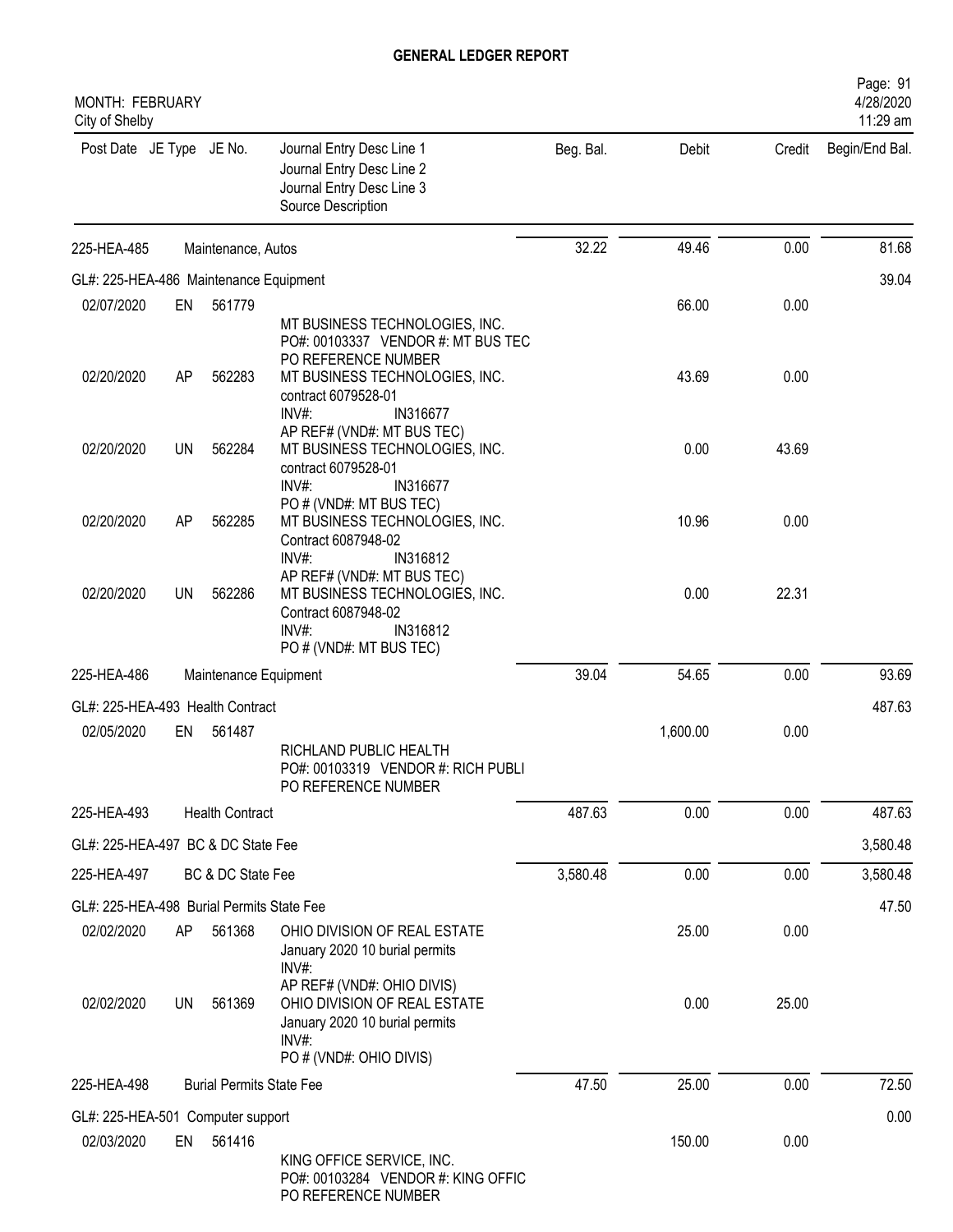| MONTH: FEBRUARY<br>City of Shelby          |           |                  |                                                                                                                                  |           |        |        | Page: 92<br>4/28/2020<br>11:29 am |
|--------------------------------------------|-----------|------------------|----------------------------------------------------------------------------------------------------------------------------------|-----------|--------|--------|-----------------------------------|
| Post Date JE Type JE No.                   |           |                  | Journal Entry Desc Line 1<br>Journal Entry Desc Line 2<br>Journal Entry Desc Line 3<br>Source Description                        | Beg. Bal. | Debit  | Credit | Begin/End Bal.                    |
| GL#: 225-HEA-501 Computer support          |           |                  |                                                                                                                                  |           |        |        | 0.00                              |
| 02/05/2020                                 | AP        | 561517           | KING OFFICE SERVICE, INC.<br>Jan-March back up<br>INV#:<br>39453                                                                 |           | 150.00 | 0.00   |                                   |
| 02/05/2020                                 | <b>UN</b> | 561518           | AP REF# (VND#: KING OFFIC)<br>KING OFFICE SERVICE, INC.<br>Jan-March back up<br>$INV#$ :<br>39453                                |           | 0.00   | 150.00 |                                   |
| 02/25/2020                                 | EN        | 562484           | PO # (VND#: KING OFFIC)<br>FRONTIER PRECISION INC<br>PO#: 00103430 VENDOR #: FRONTIER P                                          |           | 700.00 | 0.00   |                                   |
| 02/26/2020                                 | AP        | 562500           | PO REFERENCE NUMBER<br>FRONTIER PRECISION INC<br>FieldSeeker Windows ULV<br>INV#:<br>209375                                      |           | 700.00 | 0.00   |                                   |
| 02/26/2020                                 | <b>UN</b> | 562501           | AP REF# (VND#: FRONTIER P)<br>FRONTIER PRECISION INC<br>FieldSeeker Windows ULV<br>$INV#$ :<br>209375<br>PO # (VND#: FRONTIER P) |           | 0.00   | 700.00 |                                   |
| 225-HEA-501                                |           | Computer support |                                                                                                                                  | 0.00      | 850.00 | 0.00   | 850.00                            |
| GL#: 225-HEA-528 Postage                   |           |                  |                                                                                                                                  |           |        |        | 102.83                            |
| 225-HEA-528                                |           | Postage          |                                                                                                                                  | 102.83    | 0.00   | 0.00   | 102.83                            |
| GL#: 225-HEA-529 Small tools and equipment |           |                  |                                                                                                                                  |           |        |        | 77.11                             |
| 225-HEA-529                                |           |                  | Small tools and equipment                                                                                                        | 77.11     | 0.00   | 0.00   | 77.11                             |
| GL#: 225-HEA-531 Miscellaneous             |           |                  |                                                                                                                                  |           |        |        | 603.73                            |
| 02/03/2020                                 |           | EN 561413        | <b>BARKDULL FUNERAL HOME</b><br>PO#: 00103281 VENDOR #: BARKDULL F<br>PO REFERENCE NUMBER                                        |           | 100.00 | 0.00   |                                   |
| 02/05/2020                                 | EN        | 561486           | KING OFFICE SERVICE, INC.<br>PO#: 00103318 VENDOR #: KING OFFIC                                                                  |           | 104.00 | 0.00   |                                   |
| 02/05/2020                                 | AP        | 561511           | PO REFERENCE NUMBER<br>RESOURCE SOLUTIONS ASSOC LLC<br>Jan 2020 public health<br>$INV#$ :<br>957                                 |           | 960.00 | 0.00   |                                   |
| 02/05/2020                                 | UN        | 561512           | AP REF# (VND#: RESOURCE S)<br>RESOURCE SOLUTIONS ASSOC LLC<br>Jan 2020 public health<br>INV#:<br>957                             |           | 0.00   | 960.00 |                                   |
| 02/05/2020                                 | AP        | 561537           | PO # (VND#: RESOURCE S)<br><b>BARKDULL FUNERAL HOME</b><br>Reimbursement for 4 death                                             |           | 100.00 | 0.00   |                                   |
| 02/05/2020                                 | UN        | 561538           | INV#:<br>AP REF# (VND#: BARKDULL F)<br><b>BARKDULL FUNERAL HOME</b><br>Reimbursement for 4 death                                 |           | 0.00   | 100.00 |                                   |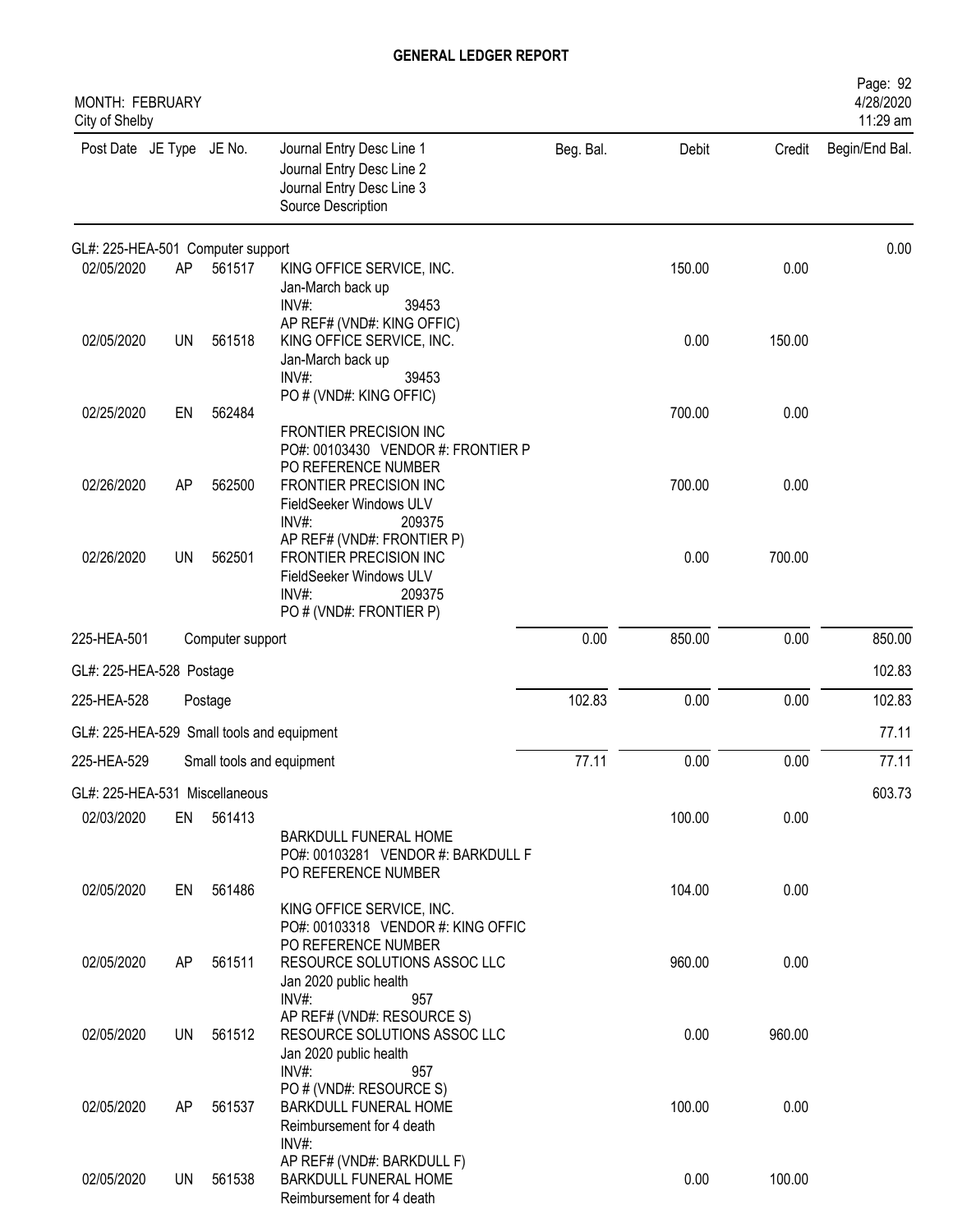| MONTH: FEBRUARY<br>City of Shelby |     |           |                                                                                                           |           |        |        | Page: 93<br>4/28/2020<br>11:29 am |
|-----------------------------------|-----|-----------|-----------------------------------------------------------------------------------------------------------|-----------|--------|--------|-----------------------------------|
| Post Date JE Type JE No.          |     |           | Journal Entry Desc Line 1<br>Journal Entry Desc Line 2<br>Journal Entry Desc Line 3<br>Source Description | Beg. Bal. | Debit  | Credit | Begin/End Bal.                    |
| GL#: 225-HEA-531 Miscellaneous    |     |           |                                                                                                           |           |        |        | 603.73                            |
|                                   |     |           | INV#:                                                                                                     |           |        |        |                                   |
| 02/11/2020                        | AP  | 561929    | PO # (VND#: BARKDULL F)<br>SHRED-IT                                                                       |           | 275.00 | 0.00   |                                   |
|                                   |     |           | Shred onsite 150 boxes                                                                                    |           |        |        |                                   |
|                                   |     |           | $INV#$ :<br>8129118898                                                                                    |           |        |        |                                   |
|                                   |     |           | AP REF# (VND#: SHRED-IT)                                                                                  |           |        |        |                                   |
| 02/11/2020                        | UN  | 561930    | SHRED-IT                                                                                                  |           | 0.00   | 275.00 |                                   |
|                                   |     |           | Shred onsite 150 boxes                                                                                    |           |        |        |                                   |
|                                   |     |           | INV#<br>8129118898                                                                                        |           |        |        |                                   |
| 02/13/2020                        | EN  | 562012    | PO#(VND#: SHRED-IT)                                                                                       |           | 8.79   | 0.00   |                                   |
|                                   |     |           | AUTOMATIC DATA PROCESSING                                                                                 |           |        |        |                                   |
|                                   |     |           | PO#: 00103384 VENDOR #: ADP                                                                               |           |        |        |                                   |
|                                   |     |           | PO REFERENCE NUMBER                                                                                       |           |        |        |                                   |
| 02/14/2020                        | AP  | 562082    | AUTOMATIC DATA PROCESSING                                                                                 |           | 8.79   | 0.00   |                                   |
|                                   |     |           | Processing charges through<br>INV#:<br>551532922                                                          |           |        |        |                                   |
|                                   |     |           | AP REF# (VND#: ADP                                                                                        |           |        |        |                                   |
| 02/14/2020                        | UN  | 562083    | AUTOMATIC DATA PROCESSING                                                                                 |           | 0.00   | 8.79   |                                   |
|                                   |     |           | Processing charges through                                                                                |           |        |        |                                   |
|                                   |     |           | INV#<br>551532922                                                                                         |           |        |        |                                   |
| 02/21/2020                        | AP  | 562405    | PO#(VND#: ADP<br>KING OFFICE SERVICE, INC.                                                                |           | 104.00 | 0.00   |                                   |
|                                   |     |           | 54 1 year subscription                                                                                    |           |        |        |                                   |
|                                   |     |           | INV#<br>39623                                                                                             |           |        |        |                                   |
|                                   |     |           | AP REF# (VND#: KING OFFIC)                                                                                |           |        |        |                                   |
| 02/21/2020                        | UN  | 562406    | KING OFFICE SERVICE, INC.                                                                                 |           | 0.00   | 104.00 |                                   |
|                                   |     |           | 54 1 year subscription<br>INV#<br>39623                                                                   |           |        |        |                                   |
|                                   |     |           | PO # (VND#: KING OFFIC)                                                                                   |           |        |        |                                   |
| 02/25/2020                        | EN  | 562470    |                                                                                                           |           | 10.12  | 0.00   |                                   |
|                                   |     |           | AUTOMATIC DATA PROCESSING                                                                                 |           |        |        |                                   |
|                                   |     |           | PO#: 00103416 VENDOR #: ADP                                                                               |           |        |        |                                   |
| 02/25/2020                        |     | EN 562483 | PO REFERENCE NUMBER                                                                                       |           | 20.00  | 0.00   |                                   |
|                                   |     |           | SHELBY SENIOR CENTER                                                                                      |           |        |        |                                   |
|                                   |     |           | PO#: 00103429 VENDOR #: SHELBY SEN                                                                        |           |        |        |                                   |
|                                   |     |           | PO REFERENCE NUMBER                                                                                       |           |        |        |                                   |
| 02/25/2020                        |     | EN 562487 |                                                                                                           |           | 30.85  | 0.00   |                                   |
|                                   |     |           | AUTOMATIC DATA PROCESSING<br>PO#: 00103433 VENDOR #: ADP                                                  |           |        |        |                                   |
|                                   |     |           | PO REFERENCE NUMBER                                                                                       |           |        |        |                                   |
| 02/26/2020                        | AP  | 562536    | AUTOMATIC DATA PROCESSING                                                                                 |           | 30.85  | 0.00   |                                   |
|                                   |     |           | 2019 W-2 Filing                                                                                           |           |        |        |                                   |
|                                   |     |           | INV#:<br>551992162                                                                                        |           |        |        |                                   |
| 02/26/2020                        | UN  | 562537    | AP REF# (VND#: ADP)<br>AUTOMATIC DATA PROCESSING                                                          |           | 0.00   | 30.85  |                                   |
|                                   |     |           | 2019 W-2 Filing                                                                                           |           |        |        |                                   |
|                                   |     |           | INV#:<br>551992162                                                                                        |           |        |        |                                   |
|                                   |     |           | PO # (VND#: ADP                                                                                           |           |        |        |                                   |
| 02/26/2020                        | AP. | 562538    | AUTOMATIC DATA PROCESSING                                                                                 |           | 10.12  | 0.00   |                                   |
|                                   |     |           | Human Capital through 2/10/20                                                                             |           |        |        |                                   |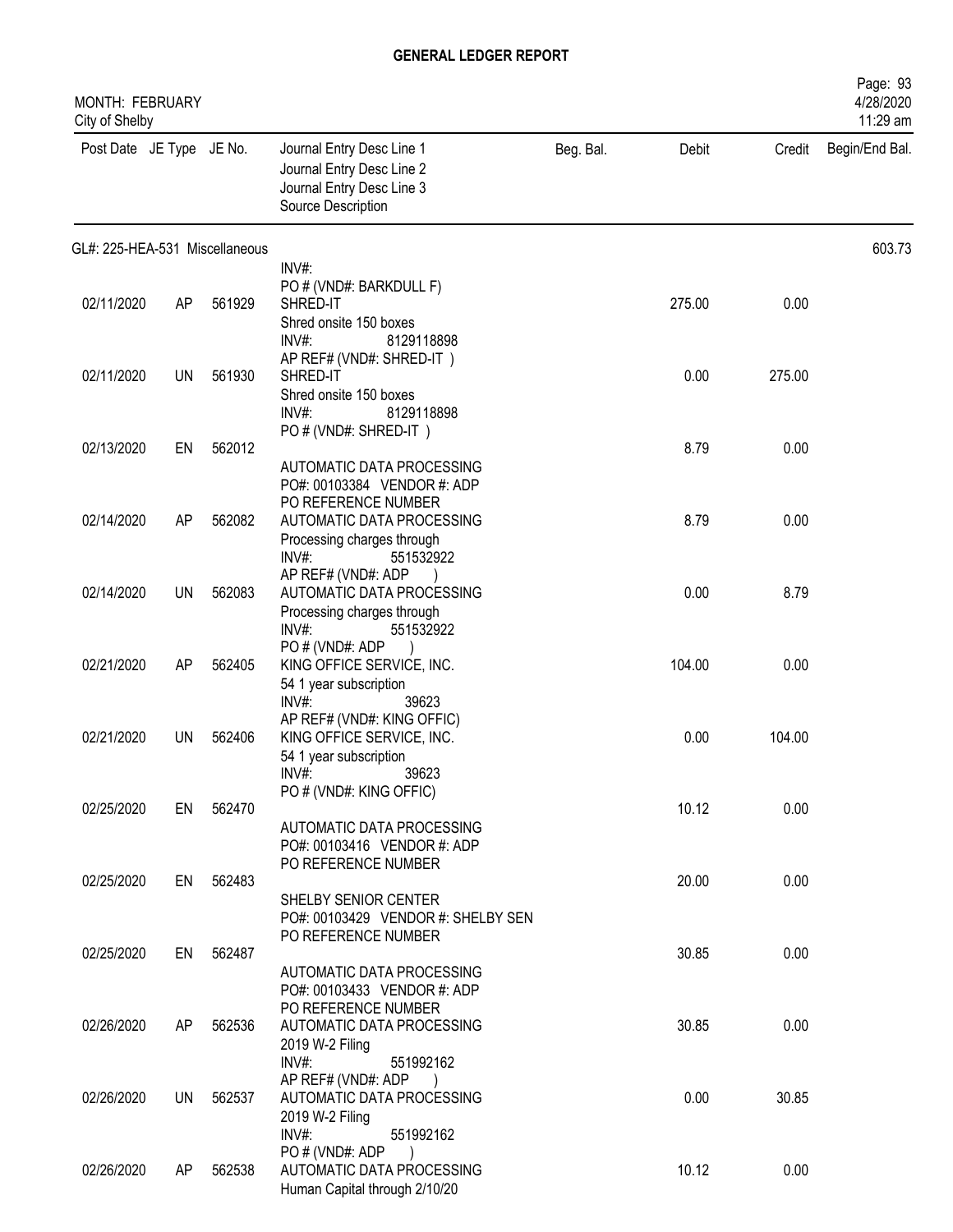| <b>MONTH: FEBRUARY</b><br>City of Shelby       |           |                        |                                                                                                                                            |           |          |          | Page: 94<br>4/28/2020<br>11:29 am |
|------------------------------------------------|-----------|------------------------|--------------------------------------------------------------------------------------------------------------------------------------------|-----------|----------|----------|-----------------------------------|
| Post Date JE Type JE No.                       |           |                        | Journal Entry Desc Line 1<br>Journal Entry Desc Line 2<br>Journal Entry Desc Line 3<br>Source Description                                  | Beg. Bal. | Debit    |          | Credit Begin/End Bal.             |
| GL#: 225-HEA-531 Miscellaneous                 |           |                        |                                                                                                                                            |           |          |          | 603.73                            |
| 02/26/2020                                     | <b>UN</b> | 562539                 | INV#:<br>551899403<br>AP REF# (VND#: ADP<br>AUTOMATIC DATA PROCESSING<br>Human Capital through 2/10/20<br>$INV#$ :<br>551899403            |           | 0.00     | 10.12    |                                   |
| 02/27/2020                                     | EN        | 562646                 | PO # (VND#: ADP                                                                                                                            |           | 8.07     | 0.00     |                                   |
| 02/28/2020                                     | AP        | 562762                 | AUTOMATIC DATA PROCESSING<br>PO#: 00103476 VENDOR #: ADP<br>PO REFERENCE NUMBER<br>AUTOMATIC DATA PROCESSING<br>Processing charges 2/15/20 |           | 8.07     | 0.00     |                                   |
| 02/28/2020                                     | <b>UN</b> | 562763                 | $INV#$ :<br>552463953<br>AP REF# (VND#: ADP<br>AUTOMATIC DATA PROCESSING<br>Processing charges 2/15/20                                     |           | 0.00     | 8.07     |                                   |
| 02/28/2020                                     | AP        | 562766                 | $INV#$ :<br>552463953<br>PO # (VND#: ADP<br>RESOURCE SOLUTIONS ASSOC LLC<br>Feb 2020 Public Health                                         |           | 1,620.00 | 0.00     |                                   |
| 02/28/2020                                     | UN        | 562767                 | INV#<br>962<br>AP REF# (VND#: RESOURCE S)<br>RESOURCE SOLUTIONS ASSOC LLC<br>Feb 2020 Public Health<br>$INV#$ :<br>962                     |           | 0.00     | 1,620.00 |                                   |
| 225-HEA-531                                    |           | Miscellaneous          | PO # (VND#: RESOURCE S)                                                                                                                    | 603.73    | 3,116.83 | 0.00     | 3,720.56                          |
|                                                |           |                        |                                                                                                                                            |           |          |          |                                   |
| GL#: 225-HEA-584 GAAP Conversion<br>02/21/2020 | EN        | 562385                 |                                                                                                                                            |           | 216.00   | 0.00     | 0.00                              |
|                                                |           |                        | PLATTENBURG & ASSOCIATES INC<br>PO#: 00103412 VENDOR #: PLATTENBUR<br>PO REFERENCE NUMBER                                                  |           |          |          |                                   |
| 02/21/2020                                     | AP        | 562401                 | PLATTENBURG & ASSOCIATES INC<br>GAAP conversion Jan 2020<br>55681<br>INV#:                                                                 |           | 216.00   | 0.00     |                                   |
| 02/21/2020                                     | <b>UN</b> | 562402                 | AP REF# (VND#: PLATTENBUR)<br>PLATTENBURG & ASSOCIATES INC<br>GAAP conversion Jan 2020<br>$INV#$ :<br>55681<br>PO # (VND#: PLATTENBUR)     |           | 0.00     | 216.00   |                                   |
| 225-HEA-584                                    |           | <b>GAAP Conversion</b> |                                                                                                                                            | 0.00      | 216.00   | 0.00     | 216.00                            |
| GL#: 225-IGT-143 County Grant or Aid           |           |                        |                                                                                                                                            |           |          |          | 290.00                            |
| 225-IGT-143                                    |           | County Grant or Aid    |                                                                                                                                            | 290.00    | 0.00     | 0.00     | 290.00                            |
| GL#: 225-MIS-205 Miscellaneous Income          |           |                        |                                                                                                                                            |           |          |          | 55.00                             |
| 225-MIS-205                                    |           | Miscellaneous Income   |                                                                                                                                            | 55.00     | 0.00     | 0.00     | 55.00                             |
| GL#: 225-PAL-192 Mobile Food License           |           |                        |                                                                                                                                            |           |          |          | 0.00                              |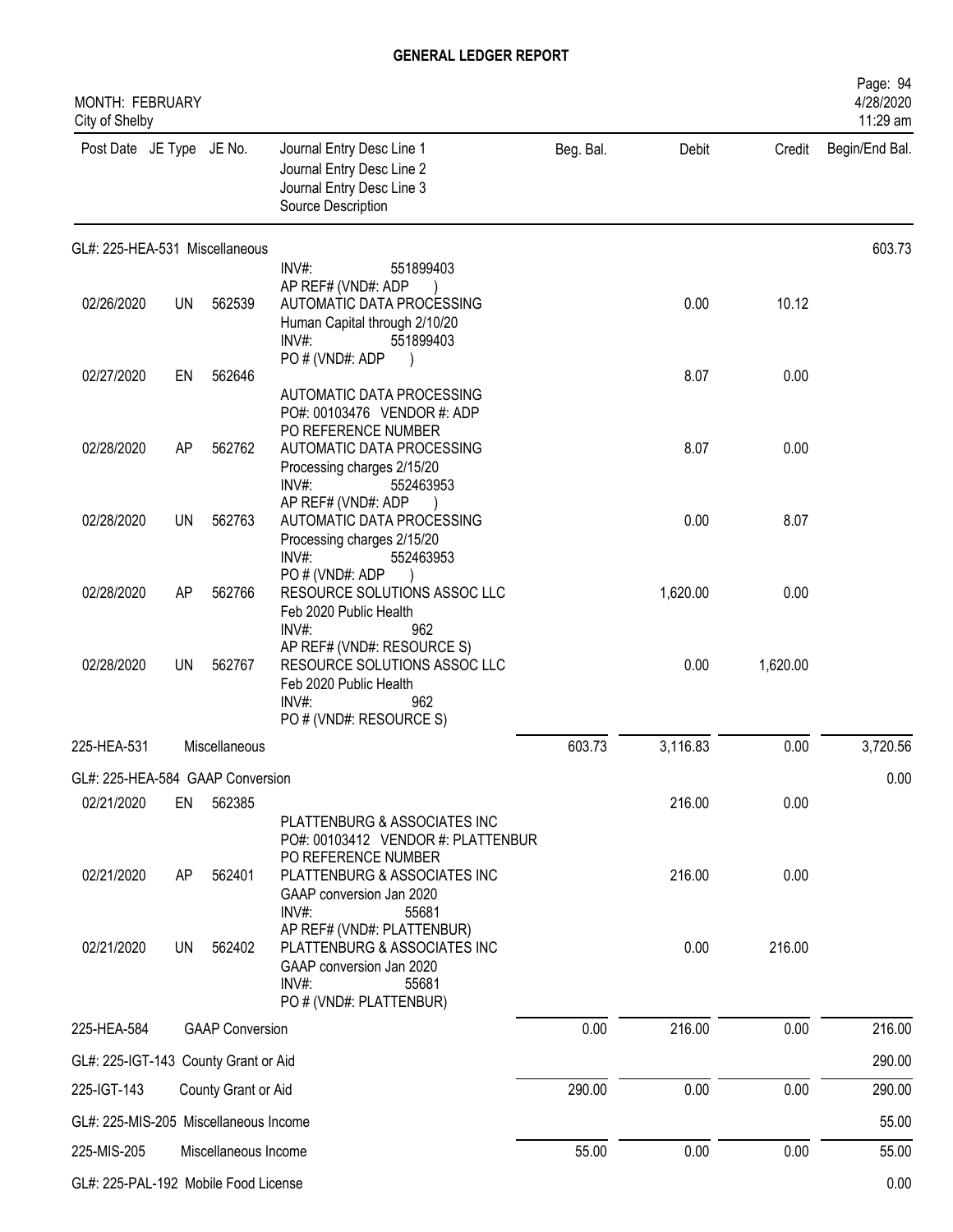| MONTH: FEBRUARY<br>City of Shelby           |           |                       |                                                                                                                    |           |       |           | Page: 95<br>4/28/2020<br>11:29 am |
|---------------------------------------------|-----------|-----------------------|--------------------------------------------------------------------------------------------------------------------|-----------|-------|-----------|-----------------------------------|
| Post Date JE Type JE No.                    |           |                       | Journal Entry Desc Line 1<br>Journal Entry Desc Line 2<br>Journal Entry Desc Line 3<br>Source Description          | Beg. Bal. | Debit | Credit    | Begin/End Bal.                    |
| GL#: 225-PAL-192 Mobile Food License        |           |                       |                                                                                                                    |           |       |           | 0.00                              |
| 02/07/2020                                  | CR        | 561801                | 2 mobile food@ 117.00, 11 vending@14.50<br>5 level 1@ 140.50, 9 level 3 @ 253.00<br>8 level 4 @ 290.50<br>pio      |           | 0.00  | 234.00    |                                   |
| 225-PAL-192                                 |           | Mobile Food License   |                                                                                                                    | 0.00      | 0.00  | 234.00    | 234.00                            |
| GL#: 225-PAL-193 Vending Licenses           |           |                       |                                                                                                                    |           |       |           | 0.00                              |
| 02/07/2020                                  | <b>CR</b> | 561801                | 2 mobile food@ 117.00, 11 vending@14.50<br>5 level 1@ 140.50, 9 level 3 @ 253.00<br>8 level 4 @ 290.50<br>pio      |           | 0.00  | 159.50    |                                   |
| 02/28/2020                                  | <b>CR</b> | 562851                | 4 vending @ 14.50, 1 level 1@ 140.50,<br>2 level 2 @ 160.50, 6 level 3@ 253.00,<br>6 level 4@ 290.50<br>pio        |           | 0.00  | 58.00     |                                   |
| 225-PAL-193                                 |           | Vending Licenses      |                                                                                                                    | 0.00      | 0.00  | 217.50    | 217.50                            |
| GL#: 225-PAL-194 Commercial Food Licenses   |           |                       |                                                                                                                    |           |       |           | 0.00                              |
| 02/07/2020                                  | CR        | 561801                | 2 mobile food@ 117.00, 11 vending@14.50<br>5 level 1@ 140.50, 9 level 3 @ 253.00<br>8 level 4 @ 290.50             |           | 0.00  | 5,303.50  |                                   |
| 02/14/2020                                  | <b>CR</b> | 562228                | pio<br>4 level 3@253. 3 level 4 @ 290.50<br>pio                                                                    |           | 0.00  | 1,883.50  |                                   |
| 02/21/2020                                  | <b>CR</b> | 562377                | 1 level 2 @ 160.50, 1 level 4 @ 253.00                                                                             |           | 0.00  | 413.50    |                                   |
| 02/28/2020                                  | <b>CR</b> | 562851                | pio<br>4 vending @ 14.50, 1 level 1@ 140.50,<br>2 level 2 @ 160.50, 6 level 3@ 253.00,<br>6 level 4@ 290.50<br>pio |           | 0.00  | 3,722.50  |                                   |
| 225-PAL-194                                 |           |                       | <b>Commercial Food Licenses</b>                                                                                    | 0.00      | 0.00  | 11,323.00 | 11,323.00                         |
| GL#: 225-PAL-195 Burial Permits             |           |                       |                                                                                                                    |           |       |           | 30.00                             |
| 02/14/2020                                  | CR        | 562227                | 1 burial permit, 23 birth cert, 3 death<br>pio                                                                     |           | 0.00  | 3.00      |                                   |
| 02/21/2020                                  | CR        | 562378                | 1 burial permit, 6 birth cert, 10 death                                                                            |           | 0.00  | 3.00      |                                   |
| 02/28/2020                                  | CR        | 562850                | pio<br>7 burial permits, 16 birth cert, 7 death<br>pio                                                             |           | 0.00  | 21.00     |                                   |
| 225-PAL-195                                 |           | <b>Burial Permits</b> |                                                                                                                    | 30.00     | 0.00  | 27.00     | 57.00                             |
| GL#: 225-PAL-196 Birth & Death Certificates |           |                       |                                                                                                                    |           |       |           | 2,150.00                          |
| 02/03/2020                                  | CR        | 561748                | 2 birth certificates<br>credit card payments                                                                       |           | 0.00  | 50.00     |                                   |
| 02/05/2020                                  | <b>CR</b> | 561765                | pio<br>1 birth certificate<br>credit card payment                                                                  |           | 0.00  | 25.00     |                                   |
| 02/07/2020                                  | <b>CR</b> | 561800                | pio<br>14 birth certificates, 9 death cert<br>pio                                                                  |           | 0.00  | 575.00    |                                   |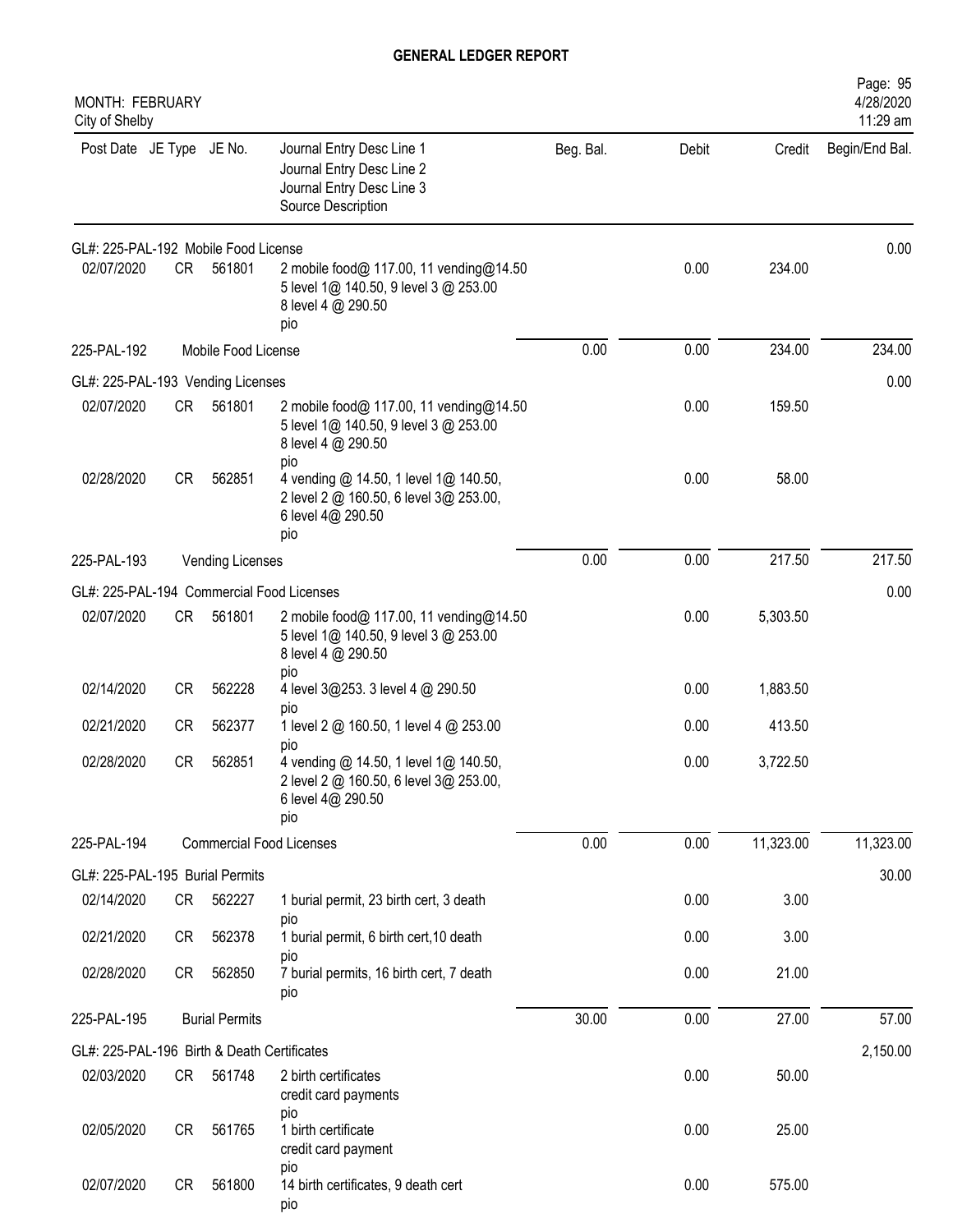| MONTH: FEBRUARY<br>City of Shelby           |           |                                       |                                                                                                           |           |           |           | Page: 96<br>4/28/2020<br>11:29 am |
|---------------------------------------------|-----------|---------------------------------------|-----------------------------------------------------------------------------------------------------------|-----------|-----------|-----------|-----------------------------------|
| Post Date JE Type JE No.                    |           |                                       | Journal Entry Desc Line 1<br>Journal Entry Desc Line 2<br>Journal Entry Desc Line 3<br>Source Description | Beg. Bal. | Debit     | Credit    | Begin/End Bal.                    |
| GL#: 225-PAL-196 Birth & Death Certificates |           |                                       |                                                                                                           |           |           |           | 2,150.00                          |
| 02/10/2020                                  | CR        | 561971                                | 1 Birth certificate<br>credit card payment<br>pio                                                         |           | 0.00      | 25.00     |                                   |
| 02/12/2020                                  | CR        | 561988                                | 1 birth certificate<br>credit card payment<br>pio                                                         |           | 0.00      | 25.00     |                                   |
| 02/14/2020                                  | CR        | 562219                                | 1 birth certificate<br>credit card payment<br>pio                                                         |           | 0.00      | 25.00     |                                   |
| 02/14/2020                                  | <b>CR</b> | 562227                                | 1 burial permit, 23 birth cert, 3 death                                                                   |           | 0.00      | 650.00    |                                   |
| 02/18/2020                                  | <b>CR</b> | 562341                                | pio<br>1 birth certificate<br>credit card payment<br>pio                                                  |           | 0.00      | 25.00     |                                   |
| 02/20/2020                                  | <b>CR</b> | 562362                                | 2 birth certificates<br>credit card payments                                                              |           | 0.00      | 50.00     |                                   |
| 02/21/2020                                  | <b>CR</b> | 562369                                | pio<br>1 birth certificate<br>credit card payment                                                         |           | 0.00      | 25.00     |                                   |
| 02/21/2020                                  | <b>CR</b> | 562378                                | pio<br>1 burial permit, 6 birth cert, 10 death                                                            |           | 0.00      | 400.00    |                                   |
| 02/24/2020                                  | <b>CR</b> | 562686                                | pio<br>1 birth certificate<br>credit card payment                                                         |           | 0.00      | 25.00     |                                   |
| 02/28/2020                                  | <b>CR</b> | 562850                                | pio<br>7 burial permits, 16 birth cert, 7 death<br>pio                                                    |           | 0.00      | 575.00    |                                   |
| 225-PAL-196                                 |           | <b>Birth &amp; Death Certificates</b> |                                                                                                           | 2,150.00  | 0.00      | 2,475.00  | 4,625.00                          |
|                                             |           |                                       | GL#: 225-PAL-197 Miscellaneous Lic. & Permits                                                             |           |           |           | 156.25                            |
| 225-PAL-197                                 |           |                                       | Miscellaneous Lic. & Permits                                                                              | 156.25    | 0.00      | 0.00      | 156.25                            |
|                                             |           |                                       | Fund: 225 - Health Fund Totals:                                                                           |           | 19,738.00 | 14,276.50 |                                   |
| GL#: 230-DBT-503 Note/Loan Payment          |           |                                       |                                                                                                           |           |           |           | 0.00                              |
| 02/21/2020                                  | EN        | 562387                                | <b>US BANK</b><br>PO#: 00103414 VENDOR #: US BANK                                                         |           | 67,500.00 | 0.00      |                                   |
| 02/21/2020                                  | AP        | 562458                                | PO REFERENCE NUMBER<br><b>US BANK</b><br>Park Loan principal only<br>$INV#$ :                             |           | 67,500.00 | 0.00      |                                   |
| 02/21/2020                                  | UN        | 562459                                | AP REF# (VND#: US BANK )<br><b>US BANK</b><br>Park Loan principal only<br>INV#:<br>PO # (VND#: US BANK )  |           | 0.00      | 67,500.00 |                                   |
| 230-DBT-503                                 |           | Note/Loan Payment                     |                                                                                                           | 0.00      | 67,500.00 | 0.00      | 67,500.00                         |
| GL#: 230-IGT-142 State Grants or Aid        |           |                                       |                                                                                                           |           |           |           | 67,500.00                         |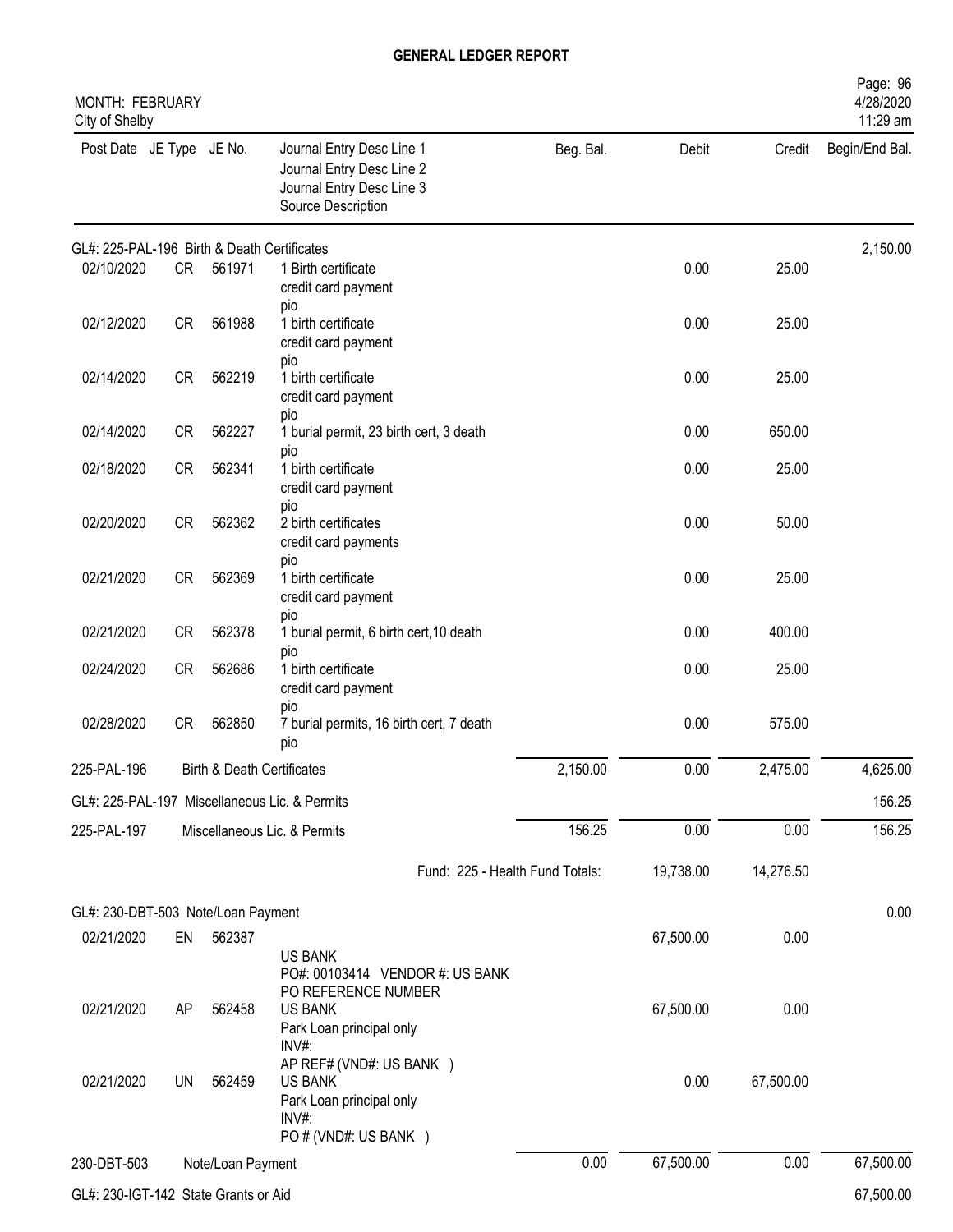| <b>MONTH: FEBRUARY</b><br>City of Shelby |           |                      |                                                                                                                        |           |        |        | Page: 97<br>4/28/2020<br>11:29 am |
|------------------------------------------|-----------|----------------------|------------------------------------------------------------------------------------------------------------------------|-----------|--------|--------|-----------------------------------|
| Post Date JE Type JE No.                 |           |                      | Journal Entry Desc Line 1<br>Journal Entry Desc Line 2<br>Journal Entry Desc Line 3<br>Source Description              | Beg. Bal. | Debit  | Credit | Begin/End Bal.                    |
| GL#: 230-IGT-142 State Grants or Aid     |           |                      |                                                                                                                        |           |        |        | 67,500.00                         |
| 230-IGT-142                              |           | State Grants or Aid  |                                                                                                                        | 67,500.00 | 0.00   | 0.00   | 67,500.00                         |
| GL#: 230-MIS-200 Interest                |           |                      |                                                                                                                        |           |        |        | 1.54                              |
| 02/28/2020                               | CR        | 563216               | Park checking account interest<br>pio                                                                                  |           | 0.00   | 1.31   |                                   |
| 230-MIS-200                              |           | Interest             |                                                                                                                        | 1.54      | 0.00   | 1.31   | 2.85                              |
| GL#: 230-MIS-201 Donations               |           |                      |                                                                                                                        |           |        |        | 180.00                            |
| 230-MIS-201                              |           | Donations            |                                                                                                                        | 180.00    | 0.00   | 0.00   | 180.00                            |
| GL#: 230-MIS-202 Rent                    |           |                      |                                                                                                                        |           |        |        | 560.00                            |
| 02/07/2020                               | <b>CR</b> | 561808               | 1 park pavilion rental @ 35, 1 @ 45                                                                                    |           | 0.00   | 80.00  |                                   |
| 02/14/2020                               | <b>CR</b> | 562231               | pio<br>5 park pavilion rentals @ 35 each<br>pio                                                                        |           | 0.00   | 175.00 |                                   |
| 02/21/2020                               | <b>CR</b> | 562383               | 2 park pavilion rentals @ 35 each                                                                                      |           | 0.00   | 70.00  |                                   |
| 02/28/2020                               | <b>CR</b> | 562856               | pio<br>3 pavilion rentals @ 35 each<br>pio                                                                             |           | 0.00   | 105.00 |                                   |
| 230-MIS-202                              | Rent      |                      |                                                                                                                        | 560.00    | 0.00   | 430.00 | 990.00                            |
| GL#: 230-MIS-205 Miscellaneous Income    |           |                      |                                                                                                                        |           |        |        | 55.00                             |
| 230-MIS-205                              |           | Miscellaneous Income |                                                                                                                        | 55.00     | 0.00   | 0.00   | 55.00                             |
| GL#: 230-PRK-400 Wages                   |           |                      |                                                                                                                        |           |        |        | 1,825.00                          |
| 02/05/2020                               |           | EN 561460            | CITY PAYROLL FUND                                                                                                      |           | 895.00 | 0.00   |                                   |
| 02/05/2020                               | AP        | 561474               | PO#: 00103310 VENDOR #: CITY PAYRO<br>PO REFERENCE NUMBER<br><b>CITY PAYROLL FUND</b><br>Wages 1/19/20-2/1/20<br>INV#: |           | 895.00 | 0.00   |                                   |
| 02/05/2020                               | UN        | 561475               | AP REF# (VND#: CITY PAYRO)<br><b>CITY PAYROLL FUND</b><br>Wages 1/19/20-2/1/20<br>$INV#$ :                             |           | 0.00   | 895.00 |                                   |
| 02/19/2020                               | EN        | 562240               | PO # (VND#: CITY PAYRO)<br>CITY PAYROLL FUND                                                                           |           | 930.00 | 0.00   |                                   |
| 02/19/2020                               | AP        | 562254               | PO#: 00103409 VENDOR #: CITY PAYRO<br>PO REFERENCE NUMBER<br><b>CITY PAYROLL FUND</b><br>wages 2/2/20-2/15/20<br>INV#: |           | 930.00 | 0.00   |                                   |
| 02/19/2020                               | <b>UN</b> | 562255               | AP REF# (VND#: CITY PAYRO)<br>CITY PAYROLL FUND<br>wages 2/2/20-2/15/20<br>INV#:                                       |           | 0.00   | 930.00 |                                   |
|                                          |           |                      | PO # (VND#: CITY PAYRO)                                                                                                |           |        |        |                                   |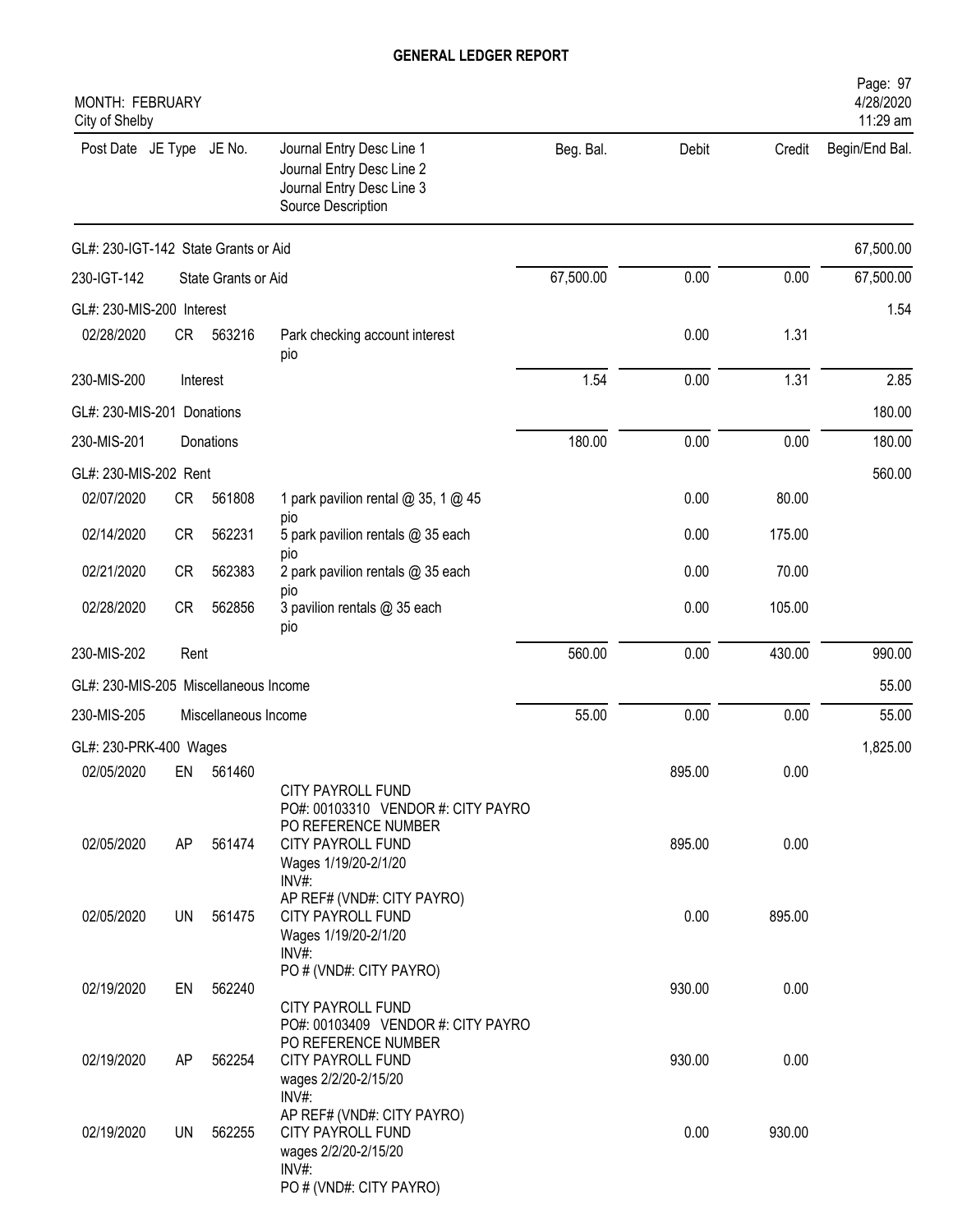| MONTH: FEBRUARY<br>City of Shelby |             |        |                                                                                                                                                        |           |          |        | Page: 98<br>4/28/2020<br>11:29 am |
|-----------------------------------|-------------|--------|--------------------------------------------------------------------------------------------------------------------------------------------------------|-----------|----------|--------|-----------------------------------|
| Post Date JE Type JE No.          |             |        | Journal Entry Desc Line 1<br>Journal Entry Desc Line 2<br>Journal Entry Desc Line 3<br>Source Description                                              | Beg. Bal. | Debit    | Credit | Begin/End Bal.                    |
| 230-PRK-400                       |             | Wages  |                                                                                                                                                        | 1,825.00  | 1,825.00 | 0.00   | 3,650.00                          |
|                                   |             |        | GL#: 230-PRK-415 Public Employees Retire.System                                                                                                        |           |          |        | 250.60                            |
| 02/10/2020                        | EN          | 561809 |                                                                                                                                                        |           | 250.60   | 0.00   |                                   |
| 02/10/2020                        | AP          | 561902 | OH PUBLIC EMPLOYEES RETIREMENT<br>PO#: 00103353 VENDOR #: OPERS<br>PO REFERENCE NUMBER<br>OH PUBLIC EMPLOYEES RETIREMENT<br>Employer portion 12/22/19- |           | 250.60   | 0.00   |                                   |
| 02/10/2020                        | UN          | 561903 | INV#:<br>AP REF# (VND#: OPERS<br>OH PUBLIC EMPLOYEES RETIREMENT<br>Employer portion 12/22/19-<br>INV#                                                  |           | 0.00     | 250.60 |                                   |
|                                   |             |        | PO # (VND#: OPERS<br>$\lambda$                                                                                                                         |           |          |        |                                   |
| 230-PRK-415                       |             |        | Public Employees Retire.System                                                                                                                         | 250.60    | 250.60   | 0.00   | 501.20                            |
| GL#: 230-PRK-417 FICA             |             |        |                                                                                                                                                        |           |          |        | 26.46                             |
| 02/05/2020                        | EN          | 561461 |                                                                                                                                                        |           | 12.98    | 0.00   |                                   |
| 02/05/2020                        | AP          | 561476 | PAYROLL FUND<br>PO#: 00103311 VENDOR #: PAYROLL FU<br>PO REFERENCE NUMBER<br>PAYROLL FUND<br>FICA 1/19/20-2/1/20                                       |           | 12.98    | 0.00   |                                   |
| 02/05/2020                        | UN          | 561477 | INV#:<br>AP REF# (VND#: PAYROLL FU)<br>PAYROLL FUND<br>FICA 1/19/20-2/1/20<br>INV#:                                                                    |           | 0.00     | 12.98  |                                   |
| 02/19/2020                        | EN          | 562241 | PO # (VND#: PAYROLL FU)<br>PAYROLL FUND                                                                                                                |           | 13.49    | 0.00   |                                   |
| 02/19/2020                        | AP          | 562256 | PO#: 00103410 VENDOR #: PAYROLL FU<br>PO REFERENCE NUMBER<br>PAYROLL FUND<br>FICA 2/2/20-2/15/20<br>INV#:                                              |           | 13.49    | 0.00   |                                   |
| 02/19/2020                        | UN          | 562257 | AP REF# (VND#: PAYROLL FU)<br>PAYROLL FUND<br>FICA 2/2/20-2/15/20<br>INV#:<br>PO # (VND#: PAYROLL FU)                                                  |           | 0.00     | 13.49  |                                   |
| 230-PRK-417                       | <b>FICA</b> |        |                                                                                                                                                        | 26.46     | 26.47    | 0.00   | 52.93                             |
|                                   |             |        |                                                                                                                                                        |           |          |        |                                   |
| GL#: 230-PRK-419 Life Insurance   |             |        |                                                                                                                                                        |           |          |        | 6.00                              |
| 02/02/2020                        | AP          | 561398 | AMERICAN UNITED LIFE INS CO<br>Policy G 00608125-0002-000<br>INV#:                                                                                     |           | 6.00     | 0.00   |                                   |
| 02/02/2020                        | UN          | 561399 | AP REF# (VND#: AMERICAN U)<br>AMERICAN UNITED LIFE INS CO<br>Policy G 00608125-0002-000<br>$INV#$ :                                                    |           | 0.00     | 6.00   |                                   |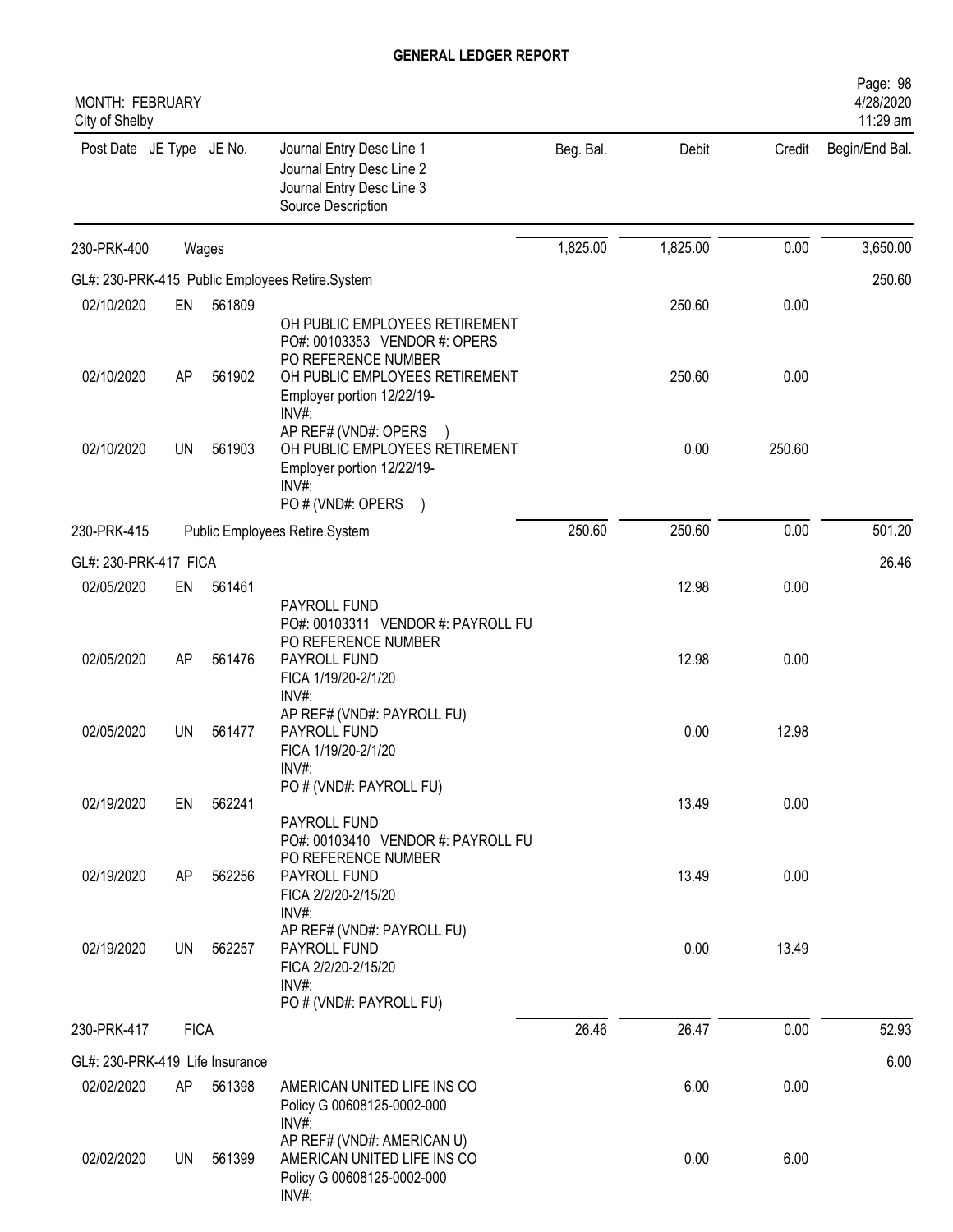| <b>MONTH: FEBRUARY</b><br>City of Shelby   |           |                             |                                                                                                                                         |           |       |        | Page: 99<br>4/28/2020<br>11:29 am |
|--------------------------------------------|-----------|-----------------------------|-----------------------------------------------------------------------------------------------------------------------------------------|-----------|-------|--------|-----------------------------------|
| Post Date JE Type JE No.                   |           |                             | Journal Entry Desc Line 1<br>Journal Entry Desc Line 2<br>Journal Entry Desc Line 3<br>Source Description                               | Beg. Bal. | Debit | Credit | Begin/End Bal.                    |
| GL#: 230-PRK-419 Life Insurance            |           |                             |                                                                                                                                         |           |       |        | 6.00                              |
| 02/25/2020                                 | EN        | 562486                      | PO # (VND#: AMERICAN U)<br>AMERICAN UNITED LIFE INS CO<br>PO#: 00103432 VENDOR #: AMERICAN U<br>PO REFERENCE NUMBER                     |           | 6.00  | 0.00   |                                   |
| 230-PRK-419                                |           | Life Insurance              |                                                                                                                                         | 6.00      | 6.00  | 0.00   | 12.00                             |
| GL#: 230-PRK-420 Workers Compensation      |           |                             |                                                                                                                                         |           |       |        | 0.00                              |
| 02/05/2020                                 | EN        | 561480                      | BUREAU OF WORKERS COMPENSATION                                                                                                          |           | 20.41 | 0.00   |                                   |
| 02/05/2020                                 | AP        | 561495                      | PO#: 00103312 VENDOR #: BWC<br>PO REFERENCE NUMBER<br>BUREAU OF WORKERS COMPENSATION<br>BWC true up payment<br>INV#:                    |           | 20.41 | 0.00   |                                   |
| 02/05/2020                                 | UN        | 561496                      | AP REF# (VND#: BWC<br>BUREAU OF WORKERS COMPENSATION<br>BWC true up payment<br>INV#                                                     |           | 0.00  | 20.41  |                                   |
| 02/19/2020                                 | EN        | 562239                      | PO # (VND#: BWC<br>BUREAU OF WORKERS COMPENSATION                                                                                       |           | 34.00 | 0.00   |                                   |
| 02/20/2020                                 | AP        | 562260                      | PO#: 00103408 VENDOR #: BWC<br>PO REFERENCE NUMBER<br>BUREAU OF WORKERS COMPENSATION<br>Installment payment<br>INV#:<br>1007137060      |           | 34.00 | 0.00   |                                   |
| 02/20/2020                                 | <b>UN</b> | 562261                      | AP REF# (VND#: BWC)<br>BUREAU OF WORKERS COMPENSATION<br>Installment payment<br>INV#:<br>1007137060<br>PO # (VND#: BWC<br>$\rightarrow$ |           | 0.00  | 34.00  |                                   |
| 230-PRK-420                                |           | <b>Workers Compensation</b> |                                                                                                                                         | 0.00      | 54.41 | 0.00   | 54.41                             |
| GL#: 230-PRK-428 Telephone                 |           |                             |                                                                                                                                         |           |       |        | 299.94                            |
| 230-PRK-428                                |           | Telephone                   |                                                                                                                                         | 299.94    | 0.00  | 0.00   | 299.94                            |
| GL#: 230-PRK-472 Supplies                  |           |                             |                                                                                                                                         |           |       |        | 37.17                             |
| 02/02/2020                                 | AP        | 561400                      | DAS HARDWARE LLC<br>Park Jan 2020                                                                                                       |           | 39.98 | 0.00   |                                   |
| 02/02/2020                                 | <b>UN</b> | 561401                      | INV#:<br>AP REF# (VND#: DAS HARDWA)<br>DAS HARDWARE LLC<br>Park Jan 2020<br>INV#:                                                       |           | 0.00  | 39.98  |                                   |
| 230-PRK-472                                |           |                             | PO # (VND#: DAS HARDWA)                                                                                                                 | 37.17     | 39.98 | 0.00   | 77.15                             |
|                                            |           | Supplies                    |                                                                                                                                         |           |       |        |                                   |
| GL#: 230-PRK-483 State Audit<br>02/21/2020 | EN        | 562388                      |                                                                                                                                         |           | 71.00 | 0.00   | 0.00                              |
|                                            |           |                             |                                                                                                                                         |           |       |        |                                   |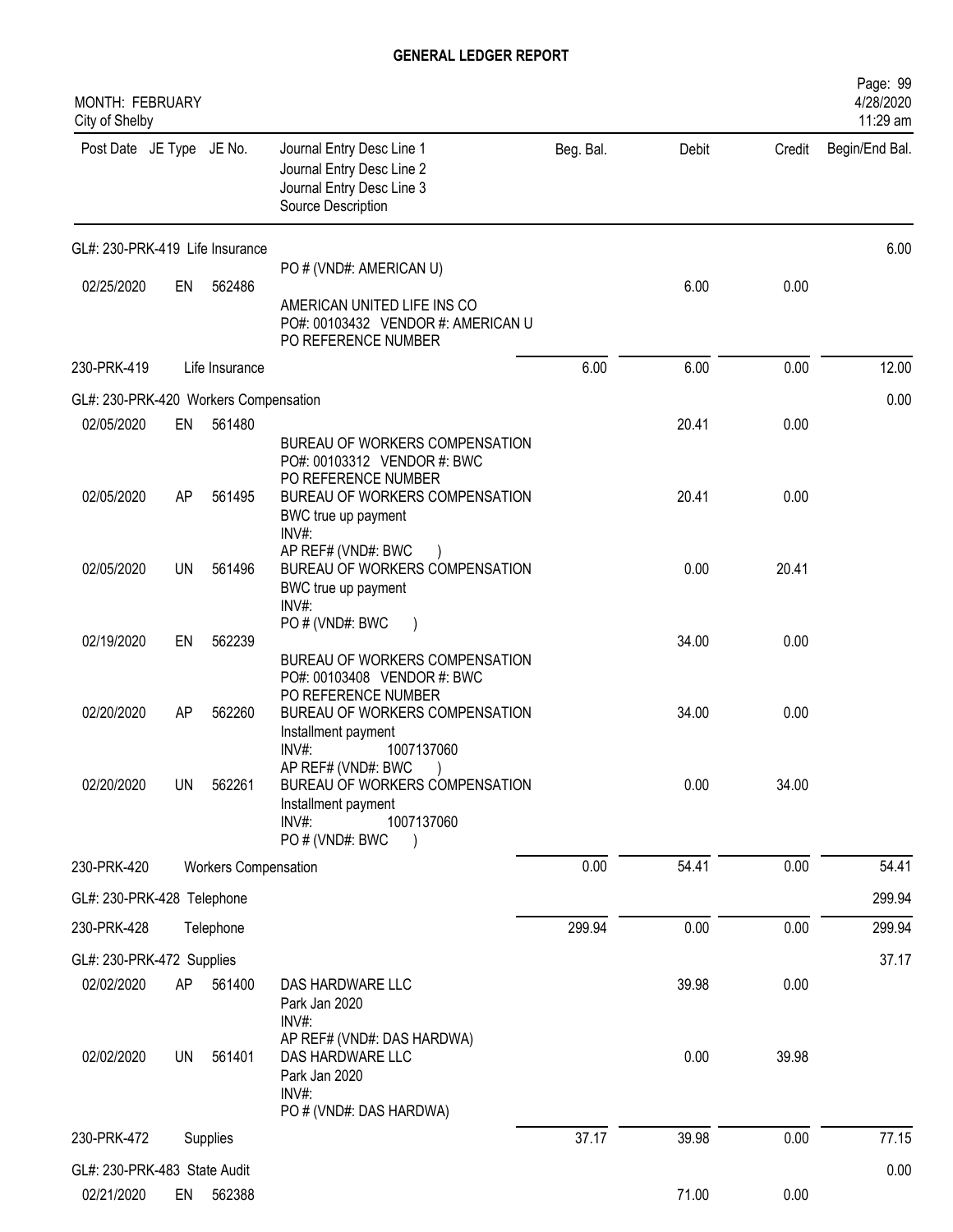| MONTH: FEBRUARY<br>City of Shelby |           |                    |                                                                                                                 |           |        |        | Page: 100<br>4/28/2020<br>11:29 am |
|-----------------------------------|-----------|--------------------|-----------------------------------------------------------------------------------------------------------------|-----------|--------|--------|------------------------------------|
| Post Date JE Type JE No.          |           |                    | Journal Entry Desc Line 1<br>Journal Entry Desc Line 2<br>Journal Entry Desc Line 3<br>Source Description       | Beg. Bal. | Debit  | Credit | Begin/End Bal.                     |
| GL#: 230-PRK-483 State Audit      |           |                    |                                                                                                                 |           |        |        | 0.00                               |
|                                   |           |                    | TREASURER, STATE OF OHIO                                                                                        |           |        |        |                                    |
| 02/21/2020                        | AP        | 562465             | PO#: 00103415 VENDOR #: TREAS.STAT<br>PO REFERENCE NUMBER<br>TREASURER, STATE OF OHIO<br><b>Financial Audit</b> |           | 71.00  | 0.00   |                                    |
| 02/21/2020                        | <b>UN</b> | 562466             | INV#:<br>AP REF# (VND#: TREAS.STAT)<br>TREASURER, STATE OF OHIO<br><b>Financial Audit</b><br>$INV#$ :           |           | 0.00   | 71.00  |                                    |
|                                   |           |                    | PO # (VND#: TREAS.STAT)                                                                                         |           |        |        |                                    |
| 230-PRK-483                       |           | <b>State Audit</b> |                                                                                                                 | 0.00      | 71.00  | 0.00   | 71.00                              |
| GL#: 230-PRK-531 Miscellaneous    |           |                    |                                                                                                                 |           |        |        | 428.23                             |
| 02/05/2020                        | EN        | 561486             |                                                                                                                 |           | 130.00 | 0.00   |                                    |
|                                   |           |                    | KING OFFICE SERVICE, INC.<br>PO#: 00103318 VENDOR #: KING OFFIC<br>PO REFERENCE NUMBER                          |           |        |        |                                    |
| 02/13/2020                        | EN        | 562012             |                                                                                                                 |           | 8.77   | 0.00   |                                    |
|                                   |           |                    | AUTOMATIC DATA PROCESSING<br>PO#: 00103384 VENDOR #: ADP                                                        |           |        |        |                                    |
|                                   |           |                    | PO REFERENCE NUMBER                                                                                             |           |        |        |                                    |
| 02/14/2020                        | AP        | 562204             | AUTOMATIC DATA PROCESSING<br>processing charges 2/1/20                                                          |           | 8.77   | 0.00   |                                    |
|                                   |           |                    | INV#:<br>551532922c                                                                                             |           |        |        |                                    |
|                                   |           |                    | AP REF# (VND#: ADP                                                                                              |           |        |        |                                    |
| 02/14/2020                        | <b>UN</b> | 562205             | AUTOMATIC DATA PROCESSING<br>processing charges 2/1/20                                                          |           | 0.00   | 8.77   |                                    |
|                                   |           |                    | $INV#$ :<br>551532922c                                                                                          |           |        |        |                                    |
|                                   |           |                    | PO # (VND#: ADP                                                                                                 |           |        |        |                                    |
| 02/21/2020                        | AP        | 562461             | KING OFFICE SERVICE, INC.<br>54 1 year subscriptions                                                            |           | 130.00 | 0.00   |                                    |
|                                   |           |                    | $INV#$ :<br>39623c                                                                                              |           |        |        |                                    |
| 02/21/2020                        | UN        | 562462             | AP REF# (VND#: KING OFFIC)<br>KING OFFICE SERVICE, INC.                                                         |           | 0.00   | 130.00 |                                    |
|                                   |           |                    | 54 1 year subscriptions                                                                                         |           |        |        |                                    |
|                                   |           |                    | $INV#$ :<br>39623c                                                                                              |           |        |        |                                    |
| 02/25/2020                        | EN        | 562470             | PO # (VND#: KING OFFIC)                                                                                         |           | 10.12  | 0.00   |                                    |
|                                   |           |                    | AUTOMATIC DATA PROCESSING                                                                                       |           |        |        |                                    |
|                                   |           |                    | PO#: 00103416 VENDOR #: ADP<br>PO REFERENCE NUMBER                                                              |           |        |        |                                    |
| 02/25/2020                        | EN        | 562487             |                                                                                                                 |           | 30.86  | 0.00   |                                    |
|                                   |           |                    | AUTOMATIC DATA PROCESSING                                                                                       |           |        |        |                                    |
|                                   |           |                    | PO#: 00103433 VENDOR #: ADP<br>PO REFERENCE NUMBER                                                              |           |        |        |                                    |
| 02/26/2020                        | AP        | 562608             | AUTOMATIC DATA PROCESSING                                                                                       |           | 30.86  | 0.00   |                                    |
|                                   |           |                    | 2019 W2 processing                                                                                              |           |        |        |                                    |
|                                   |           |                    | $INV#$ :<br>551992162c<br>AP REF# (VND#: ADP                                                                    |           |        |        |                                    |
| 02/26/2020                        | UN        | 562609             | AUTOMATIC DATA PROCESSING                                                                                       |           | 0.00   | 30.86  |                                    |
|                                   |           |                    | 2019 W2 processing                                                                                              |           |        |        |                                    |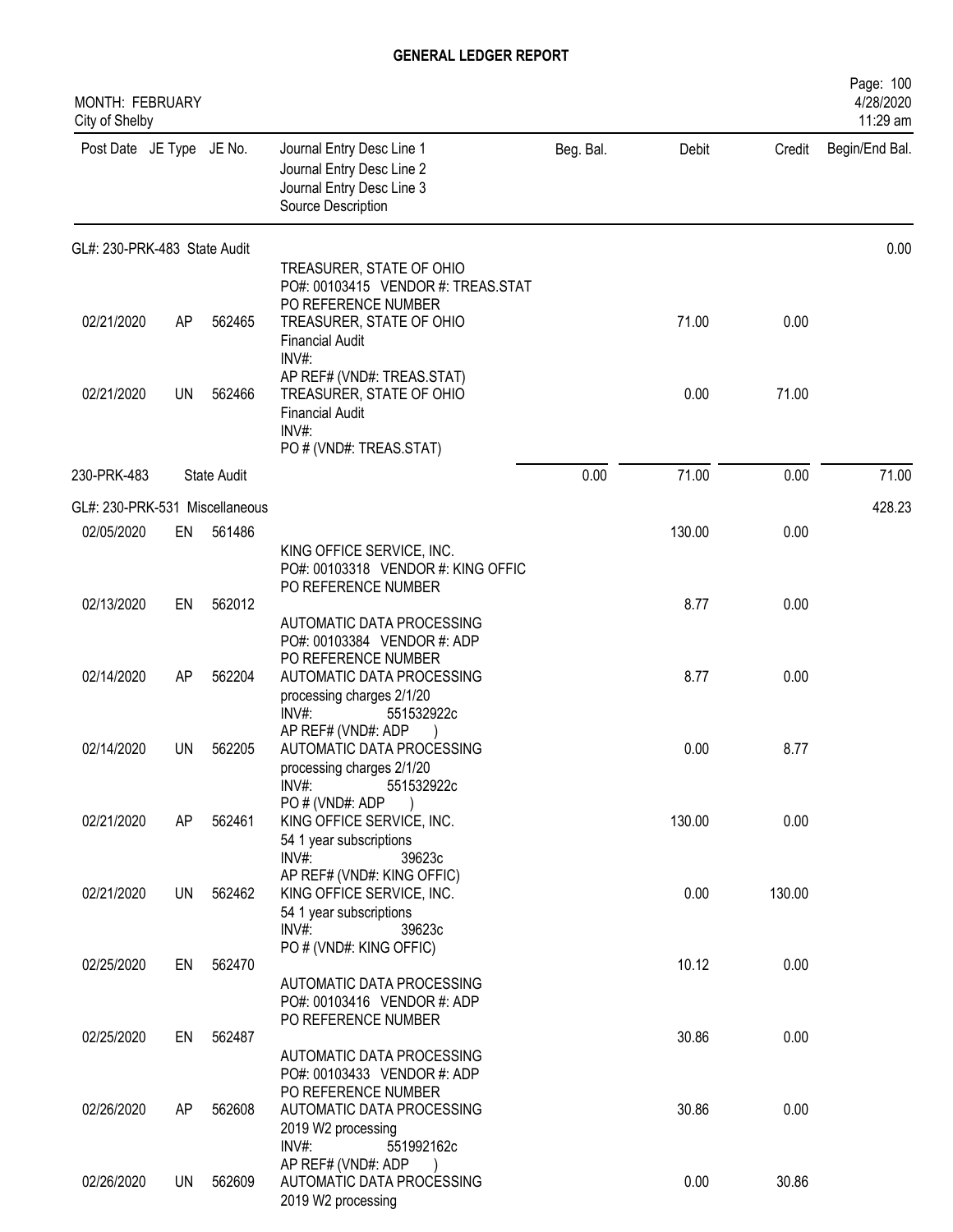| MONTH: FEBRUARY<br>City of Shelby         |    |                                 |                                                                                                                                                                          |           |          |        | Page: 101<br>4/28/2020<br>11:29 am |
|-------------------------------------------|----|---------------------------------|--------------------------------------------------------------------------------------------------------------------------------------------------------------------------|-----------|----------|--------|------------------------------------|
| Post Date JE Type JE No.                  |    |                                 | Journal Entry Desc Line 1<br>Journal Entry Desc Line 2<br>Journal Entry Desc Line 3<br>Source Description                                                                | Beg. Bal. | Debit    | Credit | Begin/End Bal.                     |
| GL#: 230-PRK-531 Miscellaneous            |    |                                 |                                                                                                                                                                          |           |          |        | 428.23                             |
| 02/26/2020                                | AP | 562610                          | INV#:<br>551992162c<br>PO # (VND#: ADP<br>AUTOMATIC DATA PROCESSING<br>Human Capital 2/10/20<br>INV#:<br>551899403c                                                      |           | 10.12    | 0.00   |                                    |
| 02/26/2020                                | UN | 562611                          | AP REF# (VND#: ADP<br>AUTOMATIC DATA PROCESSING<br>Human Capital 2/10/20<br>INV#<br>551899403c                                                                           |           | 0.00     | 10.12  |                                    |
| 02/27/2020                                | EN | 562646                          | PO # (VND#: ADP<br>AUTOMATIC DATA PROCESSING                                                                                                                             |           | 8.06     | 0.00   |                                    |
| 02/28/2020                                | AP | 562843                          | PO#: 00103476 VENDOR #: ADP<br>PO REFERENCE NUMBER<br>AUTOMATIC DATA PROCESSING<br>processing charges 2/15/20<br>INV#:<br>552463953c                                     |           | 8.06     | 0.00   |                                    |
| 02/28/2020                                | UN | 562844                          | AP REF# (VND#: ADP<br>AUTOMATIC DATA PROCESSING<br>processing charges 2/15/20<br>INV#:<br>552463953c<br>PO # (VND#: ADP                                                  |           | 0.00     | 8.06   |                                    |
| 230-PRK-531                               |    | Miscellaneous                   |                                                                                                                                                                          | 428.23    | 187.81   | 0.00   | 616.04                             |
| GL#: 230-PRK-584 GAAP Conversion          |    |                                 |                                                                                                                                                                          |           |          |        | 0.00                               |
| 02/21/2020                                | EN | 562385                          |                                                                                                                                                                          |           | 107.00   | 0.00   |                                    |
| 02/21/2020                                | AP | 562463                          | PLATTENBURG & ASSOCIATES INC<br>PO#: 00103412 VENDOR #: PLATTENBUR<br>PO REFERENCE NUMBER<br>PLATTENBURG & ASSOCIATES INC<br>GAAP conversion Jan 2020<br>INV#:<br>55681c |           | 107.00   | 0.00   |                                    |
| 02/21/2020                                | UN | 562464                          | AP REF# (VND#: PLATTENBUR)<br>PLATTENBURG & ASSOCIATES INC<br>GAAP conversion Jan 2020<br>INV#:<br>55681c<br>PO # (VND#: PLATTENBUR)                                     |           | 0.00     | 107.00 |                                    |
| 230-PRK-584                               |    | <b>GAAP Conversion</b>          |                                                                                                                                                                          | 0.00      | 107.00   | 0.00   | 107.00                             |
| GL#: 230-PRK-604 Temporary Labor Services |    |                                 |                                                                                                                                                                          |           |          |        | 822.81                             |
| 02/07/2020                                | EN | 561780                          | ADVANTAGE STAFFING LTD<br>PO#: 00103338 VENDOR #: ADVANTAGE<br>PO REFERENCE NUMBER                                                                                       |           | 2,000.00 | 0.00   |                                    |
| 230-PRK-604                               |    | <b>Temporary Labor Services</b> |                                                                                                                                                                          | 822.81    | 0.00     | 0.00   | 822.81                             |
| GL#: 230-SWM-428 Telephone                |    |                                 |                                                                                                                                                                          |           |          |        | 134.67                             |
| 230-SWM-428                               |    | Telephone                       |                                                                                                                                                                          | 134.67    | 0.00     | 0.00   | 134.67                             |
| GL#: 230-SWM-531 Miscellaneous            |    |                                 |                                                                                                                                                                          |           |          |        | 395.00                             |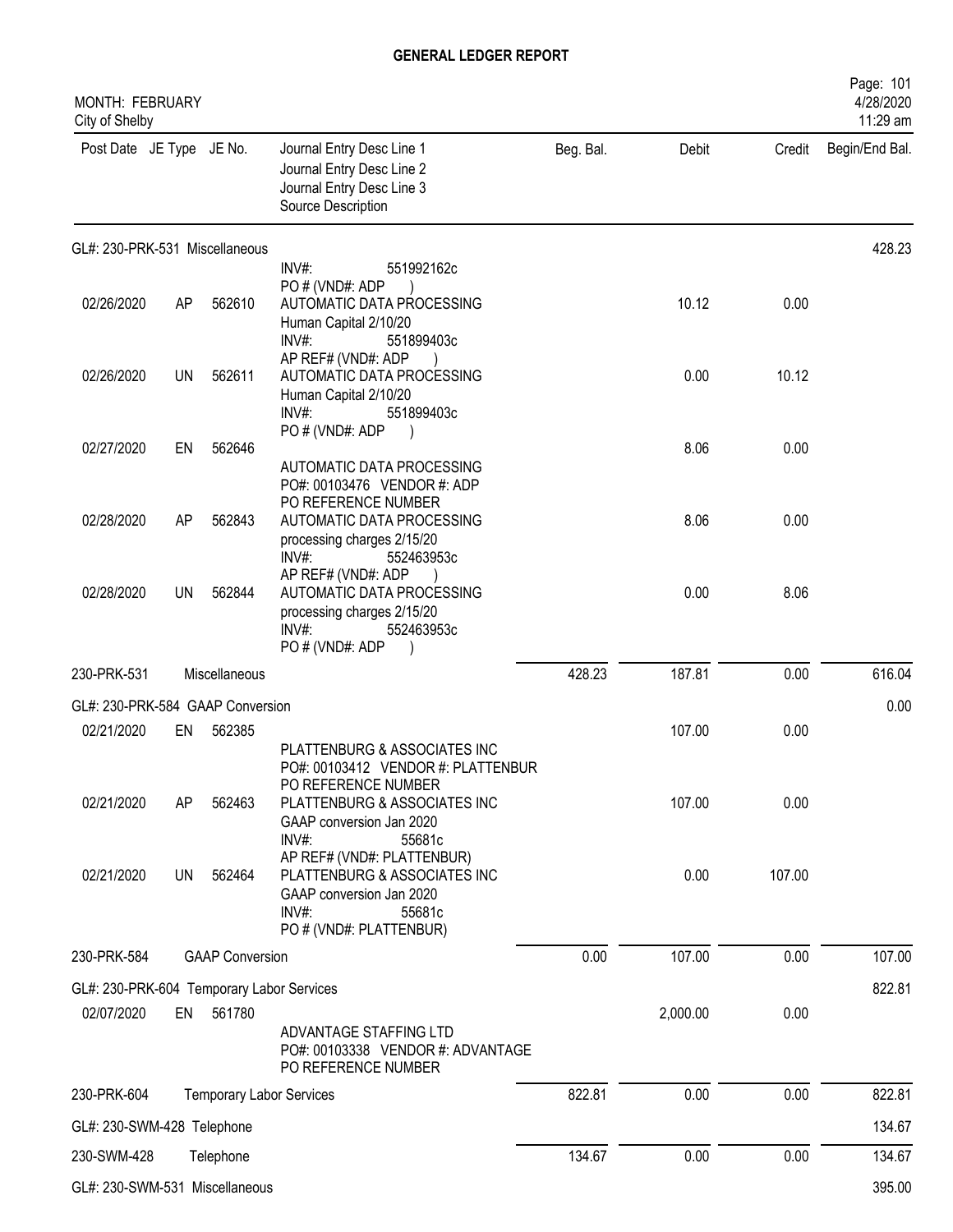| <b>MONTH: FEBRUARY</b><br>City of Shelby  |           |                             |                                                                                                                                             |                               |           |          | Page: 102<br>4/28/2020<br>11:29 am |
|-------------------------------------------|-----------|-----------------------------|---------------------------------------------------------------------------------------------------------------------------------------------|-------------------------------|-----------|----------|------------------------------------|
| Post Date JE Type JE No.                  |           |                             | Journal Entry Desc Line 1<br>Journal Entry Desc Line 2<br>Journal Entry Desc Line 3<br>Source Description                                   | Beg. Bal.                     | Debit     | Credit   | Begin/End Bal.                     |
| GL#: 230-SWM-531 Miscellaneous            |           |                             |                                                                                                                                             |                               |           |          | 395.00                             |
| 230-SWM-531                               |           | Miscellaneous               |                                                                                                                                             | 395.00                        | 0.00      | 0.00     | 395.00                             |
| GL#: 230-SWM-649 Pool Concession Stand    |           |                             |                                                                                                                                             |                               |           |          | 253.00                             |
| 230-SWM-649                               |           | Pool Concession Stand       |                                                                                                                                             | 253.00                        | 0.00      | 0.00     | 253.00                             |
|                                           |           |                             |                                                                                                                                             | Fund: 230 - Park Fund Totals: | 70,068.27 | 431.31   |                                    |
| GL#: 232-MIS-205 Miscellaneous Income     |           |                             |                                                                                                                                             |                               |           |          | 593.79                             |
| 02/10/2020                                | <b>CR</b> | 561976                      | Mortgage payoff home funds 26 Wilson<br>Ave Shelby, Norman<br>pio                                                                           |                               | 0.00      | 5,542.50 |                                    |
| 232-MIS-205                               |           | Miscellaneous Income        |                                                                                                                                             | 593.79                        | 0.00      | 5,542.50 | 6,136.29                           |
|                                           |           |                             | Fund: 232 - Rehab Escrow Fund (HOME/CDBG) Totals:                                                                                           |                               | 0.00      | 5,542.50 |                                    |
| GL#: 233-CFC-178 Miscellaneous Court Fees |           |                             |                                                                                                                                             |                               |           |          | 2,889.13                           |
| 02/12/2020                                | CR.       | 561990                      | Court collections January 2020<br>pio                                                                                                       |                               | 0.00      | 2,415.20 |                                    |
| 233-CFC-178                               |           |                             | Miscellaneous Court Fees                                                                                                                    | 2,889.13                      | 0.00      | 2,415.20 | 5,304.33                           |
| GL#: 233-CPF-405 Court Officers Wages     |           |                             |                                                                                                                                             |                               |           |          | 3,183.26                           |
| 02/05/2020                                | EN        | 561460                      |                                                                                                                                             |                               | 1,584.47  | 0.00     |                                    |
| 02/05/2020                                | AP        | 561462                      | <b>CITY PAYROLL FUND</b><br>PO#: 00103310 VENDOR #: CITY PAYRO<br>PO REFERENCE NUMBER<br>CITY PAYROLL FUND<br>Wages 1/19/20-2/1/20<br>INV#: |                               | 1,584.47  | 0.00     |                                    |
| 02/05/2020                                | <b>UN</b> | 561463                      | AP REF# (VND#: CITY PAYRO)<br>CITY PAYROLL FUND<br>Wages 1/19/20-2/1/20<br>$INV#$ :                                                         |                               | 0.00      | 1,584.47 |                                    |
| 02/19/2020                                | EN        | 562240                      | PO # (VND#: CITY PAYRO)<br>CITY PAYROLL FUND<br>PO#: 00103409 VENDOR #: CITY PAYRO                                                          |                               | 1,584.47  | 0.00     |                                    |
| 02/19/2020                                | AP        | 562242                      | PO REFERENCE NUMBER<br><b>CITY PAYROLL FUND</b><br>Wages 2/2/20-2/15/20                                                                     |                               | 1,584.47  | 0.00     |                                    |
| 02/19/2020                                | <b>UN</b> | 562243                      | $INV#$ :<br>AP REF# (VND#: CITY PAYRO)<br><b>CITY PAYROLL FUND</b><br>Wages 2/2/20-2/15/20<br>INV#:<br>PO # (VND#: CITY PAYRO)              |                               | 0.00      | 1,584.47 |                                    |
| 233-CPF-405                               |           | <b>Court Officers Wages</b> |                                                                                                                                             | 3,183.26                      | 3,168.94  | 0.00     | 6,352.20                           |
|                                           |           |                             |                                                                                                                                             |                               |           |          |                                    |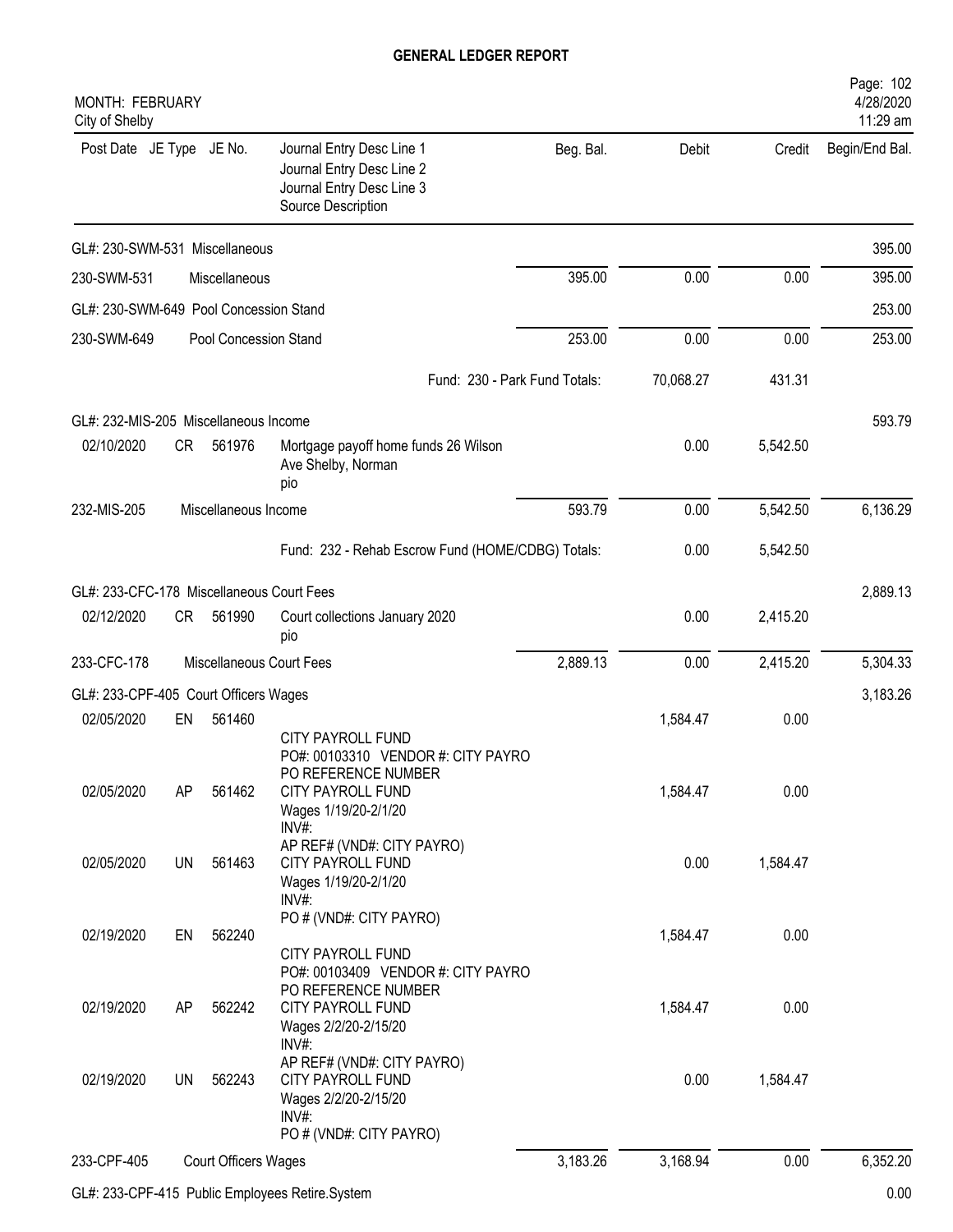| <b>MONTH: FEBRUARY</b><br>City of Shelby |             |        |                                                                                                                                 |           |        |        | Page: 103<br>4/28/2020<br>11:29 am |
|------------------------------------------|-------------|--------|---------------------------------------------------------------------------------------------------------------------------------|-----------|--------|--------|------------------------------------|
| Post Date JE Type JE No.                 |             |        | Journal Entry Desc Line 1<br>Journal Entry Desc Line 2<br>Journal Entry Desc Line 3<br>Source Description                       | Beg. Bal. | Debit  | Credit | Begin/End Bal.                     |
|                                          |             |        | GL#: 233-CPF-415 Public Employees Retire.System                                                                                 |           |        |        | 0.00                               |
| 02/10/2020                               | EN          | 561809 | OH PUBLIC EMPLOYEES RETIREMENT<br>PO#: 00103353 VENDOR #: OPERS<br>PO REFERENCE NUMBER                                          |           | 445.67 | 0.00   |                                    |
| 02/10/2020                               | AP          | 561845 | OH PUBLIC EMPLOYEES RETIREMENT<br>Employer portion 12/22/19-<br>INV#:                                                           |           | 445.67 | 0.00   |                                    |
| 02/10/2020                               | <b>UN</b>   | 561846 | AP REF# (VND#: OPERS<br>OH PUBLIC EMPLOYEES RETIREMENT<br>Employer portion 12/22/19-<br>INV#:<br>PO # (VND#: OPERS<br>$\lambda$ |           | 0.00   | 445.67 |                                    |
| 233-CPF-415                              |             |        | Public Employees Retire.System                                                                                                  | 0.00      | 445.67 | 0.00   | 445.67                             |
| GL#: 233-CPF-417 FICA                    |             |        |                                                                                                                                 |           |        |        | 46.16                              |
| 02/05/2020                               | EN          | 561461 | PAYROLL FUND<br>PO#: 00103311 VENDOR #: PAYROLL FU                                                                              |           | 22.97  | 0.00   |                                    |
| 02/05/2020                               | AP          | 561464 | PO REFERENCE NUMBER<br>PAYROLL FUND<br>FICA 1/19/20-2/1/20<br>INV#:                                                             |           | 22.97  | 0.00   |                                    |
| 02/05/2020                               | <b>UN</b>   | 561465 | AP REF# (VND#: PAYROLL FU)<br>PAYROLL FUND<br>FICA 1/19/20-2/1/20<br>INV#:                                                      |           | 0.00   | 22.97  |                                    |
| 02/19/2020                               | EN          | 562241 | PO # (VND#: PAYROLL FU)<br>PAYROLL FUND<br>PO#: 00103410 VENDOR #: PAYROLL FU                                                   |           | 22.98  | 0.00   |                                    |
| 02/19/2020                               | AP          | 562244 | PO REFERENCE NUMBER<br>PAYROLL FUND<br>FICA 2/2/20-2/15/20<br>INV#:                                                             |           | 22.98  | 0.00   |                                    |
| 02/19/2020                               | UN          | 562245 | AP REF# (VND#: PAYROLL FU)<br>PAYROLL FUND<br>FICA 2/2/20-2/15/20<br>INV#:<br>PO # (VND#: PAYROLL FU)                           |           | 0.00   | 22.98  |                                    |
| 233-CPF-417                              | <b>FICA</b> |        |                                                                                                                                 | 46.16     | 45.95  | 0.00   | 92.11                              |
| GL#: 233-CPF-420 Workers Compensation    |             |        |                                                                                                                                 |           |        |        | 0.00                               |
| 02/05/2020                               | EN          | 561480 | BUREAU OF WORKERS COMPENSATION<br>PO#: 00103312 VENDOR #: BWC                                                                   |           | 8.16   | 0.00   |                                    |
| 02/05/2020                               | AP          | 561495 | PO REFERENCE NUMBER<br>BUREAU OF WORKERS COMPENSATION<br>BWC true up payment<br>INV#:                                           |           | 8.16   | 0.00   |                                    |
| 02/05/2020                               | UN          | 561496 | AP REF# (VND#: BWC<br>BUREAU OF WORKERS COMPENSATION                                                                            |           | 0.00   | 8.16   |                                    |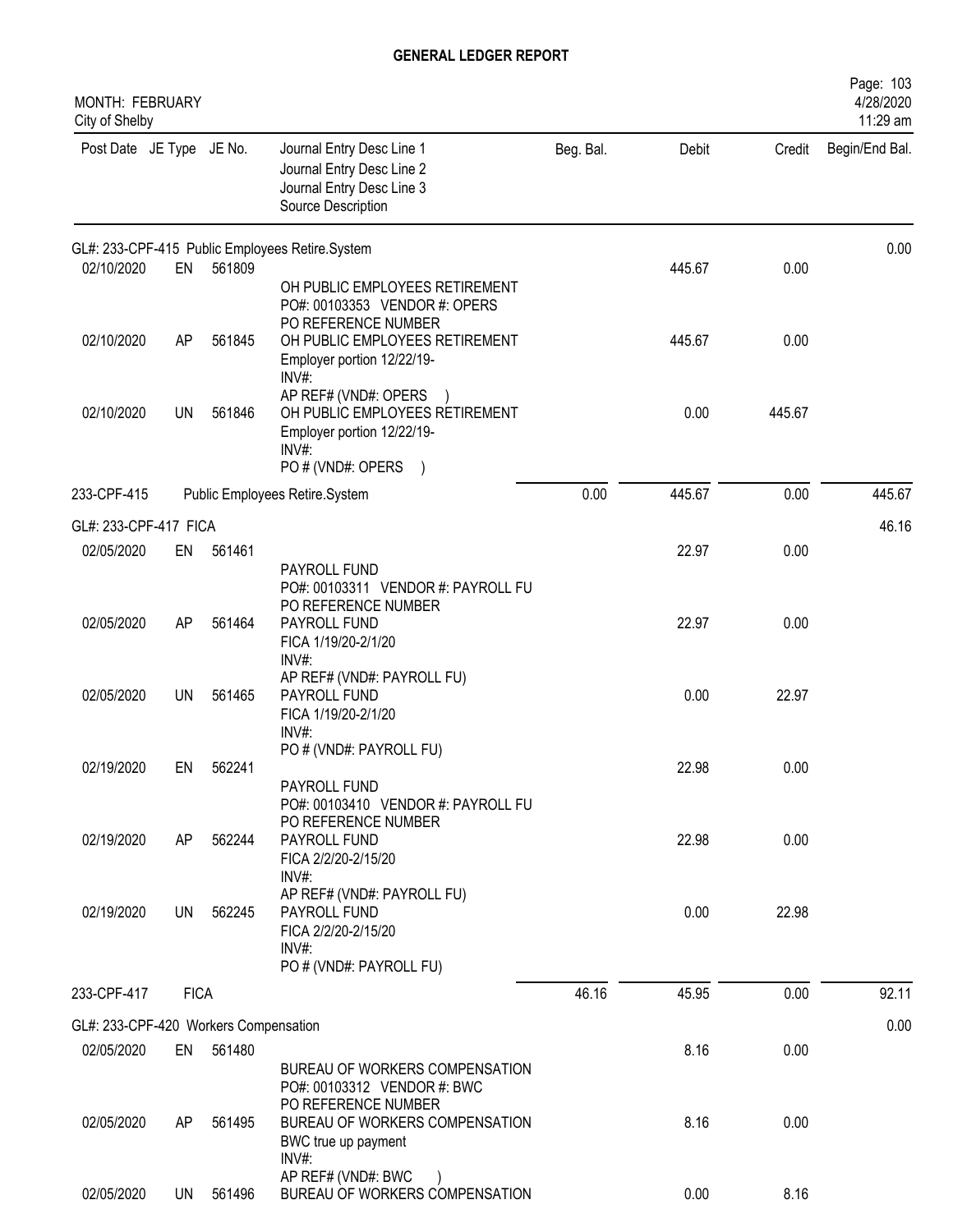| MONTH: FEBRUARY<br>City of Shelby         |    |                             |                                                                                                                          |           |          |          | Page: 104<br>4/28/2020<br>11:29 am |
|-------------------------------------------|----|-----------------------------|--------------------------------------------------------------------------------------------------------------------------|-----------|----------|----------|------------------------------------|
| Post Date JE Type JE No.                  |    |                             | Journal Entry Desc Line 1<br>Journal Entry Desc Line 2<br>Journal Entry Desc Line 3<br>Source Description                | Beg. Bal. | Debit    | Credit   | Begin/End Bal.                     |
| GL#: 233-CPF-420 Workers Compensation     |    |                             |                                                                                                                          |           |          |          | 0.00                               |
|                                           |    |                             | BWC true up payment<br>INV#:                                                                                             |           |          |          |                                    |
|                                           |    |                             | PO # (VND#: BWC                                                                                                          |           |          |          |                                    |
| 02/19/2020                                | EN | 562239                      | BUREAU OF WORKERS COMPENSATION<br>PO#: 00103408 VENDOR #: BWC<br>PO REFERENCE NUMBER                                     |           | 14.00    | 0.00     |                                    |
| 02/20/2020                                | AP | 562260                      | BUREAU OF WORKERS COMPENSATION<br>Installment payment<br>1007137060<br>INV#:                                             |           | 14.00    | 0.00     |                                    |
| 02/20/2020                                | UN | 562261                      | AP REF# (VND#: BWC<br>BUREAU OF WORKERS COMPENSATION<br>Installment payment<br>1007137060<br>$INV#$ :<br>PO # (VND#: BWC |           | 0.00     | 14.00    |                                    |
| 233-CPF-420                               |    | <b>Workers Compensation</b> |                                                                                                                          | 0.00      | 22.16    | 0.00     | 22.16                              |
| GL#: 233-CPF-428 Telephone                |    |                             |                                                                                                                          |           |          |          | 131.13                             |
| 233-CPF-428                               |    | Telephone                   |                                                                                                                          | 131.13    | 0.00     | 0.00     | 131.13                             |
| GL#: 233-CPF-531 Miscellaneous            |    |                             |                                                                                                                          |           |          |          | 82.81                              |
| 233-CPF-531                               |    | Miscellaneous               |                                                                                                                          | 82.81     | 0.00     | 0.00     | 82.81                              |
|                                           |    |                             | Fund: 233 - Court Probation Fund Totals:                                                                                 |           | 3,682.72 | 2,415.20 |                                    |
| GL#: 235-MIS-205 Miscellaneous Income     |    |                             |                                                                                                                          |           |          |          | 0.00                               |
| 02/26/2020                                | CR | 562701                      | Restitution from Lindsay Gushard<br>pio                                                                                  |           | 0.00     | 10.00    |                                    |
| 235-MIS-205                               |    | Miscellaneous Income        |                                                                                                                          | 0.00      | 0.00     | 10.00    | 10.00                              |
|                                           |    |                             | Fund: 235 - Law Enforcement Trust Fund Totals:                                                                           |           | 0.00     | 10.00    |                                    |
| GL#: 236-CFC-178 Miscellaneous Court Fees |    |                             |                                                                                                                          |           |          |          | 188.00                             |
| 02/12/2020                                | CR | 561990                      | Court collections January 2020                                                                                           |           | 0.00     | 94.50    |                                    |
| 02/26/2020                                | CR | 562702                      | pio<br>IDAT Jan 2020 from Plymouth Court<br>pio                                                                          |           | 0.00     | 15.00    |                                    |
| 236-CFC-178                               |    |                             | Miscellaneous Court Fees                                                                                                 | 188.00    | 0.00     | 109.50   | 297.50                             |
| GL#: 236-IDA-531 Miscellaneous            |    |                             |                                                                                                                          |           |          |          | 0.00                               |
| 02/10/2020                                |    | EN 561814                   | RICH CO COMM ALTERNATIVE CENTE<br>PO#: 00103358 VENDOR #: RICH CO CO<br>PO REFERENCE NUMBER                              |           | 1,200.00 | 0.00     |                                    |
| 02/10/2020                                | EN | 561815                      | ABRAXAS COUNSELING CENTER<br>PO#: 00103359 VENDOR #: ABRAXAS CO<br>PO REFERENCE NUMBER                                   |           | 822.98   | 0.00     |                                    |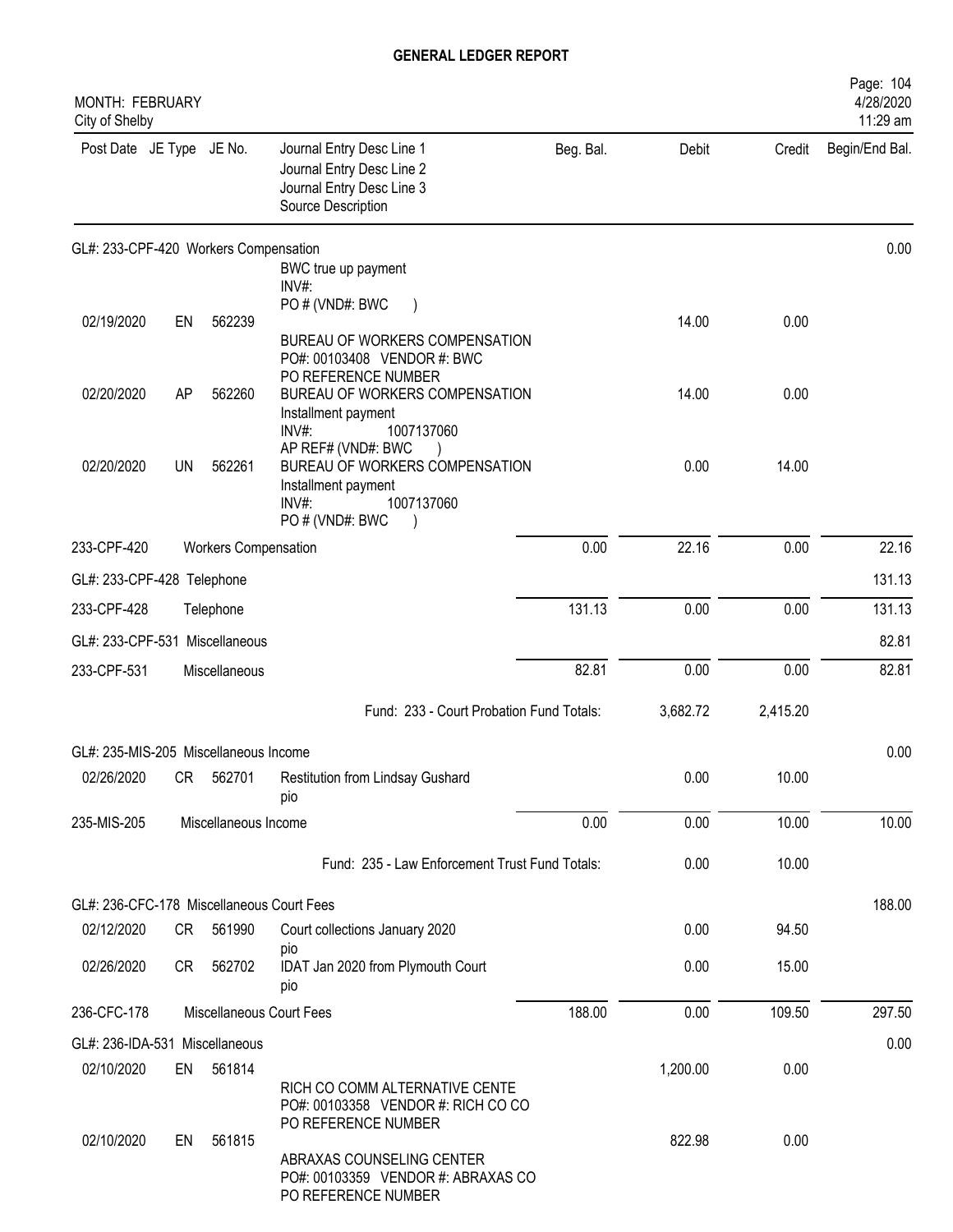| MONTH: FEBRUARY<br>City of Shelby         |           |                          |                                                                                                                   |           |          |          | Page: 105<br>4/28/2020<br>11:29 am |
|-------------------------------------------|-----------|--------------------------|-------------------------------------------------------------------------------------------------------------------|-----------|----------|----------|------------------------------------|
| Post Date JE Type JE No.                  |           |                          | Journal Entry Desc Line 1<br>Journal Entry Desc Line 2<br>Journal Entry Desc Line 3<br>Source Description         | Beg. Bal. | Debit    | Credit   | Begin/End Bal.                     |
| GL#: 236-IDA-531 Miscellaneous            |           |                          |                                                                                                                   |           |          |          | 0.00                               |
| 02/10/2020                                | AP        | 561839                   | ABRAXAS COUNSELING CENTER<br>Counseling January 2020<br>INV#:<br>0120SMC                                          |           | 822.98   | 0.00     |                                    |
| 02/10/2020                                | UN        | 561840                   | AP REF# (VND#: ABRAXAS CO)<br>ABRAXAS COUNSELING CENTER<br>Counseling January 2020<br>$INV#$ :<br>0120SMC         |           | 0.00     | 822.98   |                                    |
| 02/10/2020                                | AP        | 561841                   | PO # (VND#: ABRAXAS CO)<br>RICH CO COMM ALTERNATIVE CENTE<br>24 days Ashley McPherson<br>$INV#$ :                 |           | 1,200.00 | 0.00     |                                    |
| 02/10/2020                                | UN        | 561842                   | AP REF# (VND#: RICH CO CO)<br>RICH CO COMM ALTERNATIVE CENTE<br>24 days Ashley McPherson<br>INV#:                 |           | 0.00     | 1,200.00 |                                    |
| 236-IDA-531                               |           | Miscellaneous            | PO # (VND#: RICH CO CO)                                                                                           | 0.00      | 2,022.98 | 0.00     | 2,022.98                           |
|                                           |           |                          |                                                                                                                   |           |          |          |                                    |
|                                           |           |                          | Fund: 236 - Court I D A T Fund Totals:                                                                            |           | 2,022.98 | 109.50   |                                    |
| GL#: 237-CFC-178 Miscellaneous Court Fees |           |                          |                                                                                                                   |           |          |          | 25.00                              |
| 237-CFC-178                               |           | Miscellaneous Court Fees |                                                                                                                   | 25.00     | 0.00     | 0.00     | 25.00                              |
|                                           |           |                          | Fund: 237 - Court Enforce. & Educ. Fund Totals:                                                                   |           | 0.00     | 0.00     |                                    |
| GL#: 239-CFC-178 Miscellaneous Court Fees |           |                          |                                                                                                                   |           |          |          | 1,182.00                           |
| 02/12/2020                                | CR        | 561990                   | Court collections January 2020<br>pio                                                                             |           | 0.00     | 808.00   |                                    |
| 239-CFC-178                               |           | Miscellaneous Court Fees |                                                                                                                   | 1,182.00  | 0.00     | 808.00   | 1,990.00                           |
|                                           |           |                          | Fund: 239 - Court Computer Fund Totals:                                                                           |           | 0.00     | 808.00   |                                    |
| GL#: 241-CFC-178 Miscellaneous Court Fees |           |                          |                                                                                                                   |           |          |          | 175.00                             |
| 02/12/2020                                |           | CR 561990                | Court collections January 2020<br>pio                                                                             |           | 0.00     | 175.00   |                                    |
| 241-CFC-178                               |           | Miscellaneous Court Fees |                                                                                                                   | 175.00    | 0.00     | 175.00   | 350.00                             |
| GL#: 241-PCF-501 Computer support         |           |                          |                                                                                                                   |           |          |          | 44.43                              |
| 02/26/2020                                | AP        | 562544                   | CHARTER COMM HOLDINGS LLC<br>acct 01075-321600202-1001<br>321600202021720b<br>INV#:<br>AP REF# (VND#: CHART COMM) |           | 44.43    | 0.00     |                                    |
| 02/26/2020                                | <b>UN</b> | 562545                   | CHARTER COMM HOLDINGS LLC<br>acct 01075-321600202-1001<br>321600202021720b<br>$INV#$ :<br>PO # (VND#: CHART COMM) |           | 0.00     | 44.43    |                                    |
| 241-PCF-501                               |           | Computer support         |                                                                                                                   | 44.43     | 44.43    | 0.00     | 88.86                              |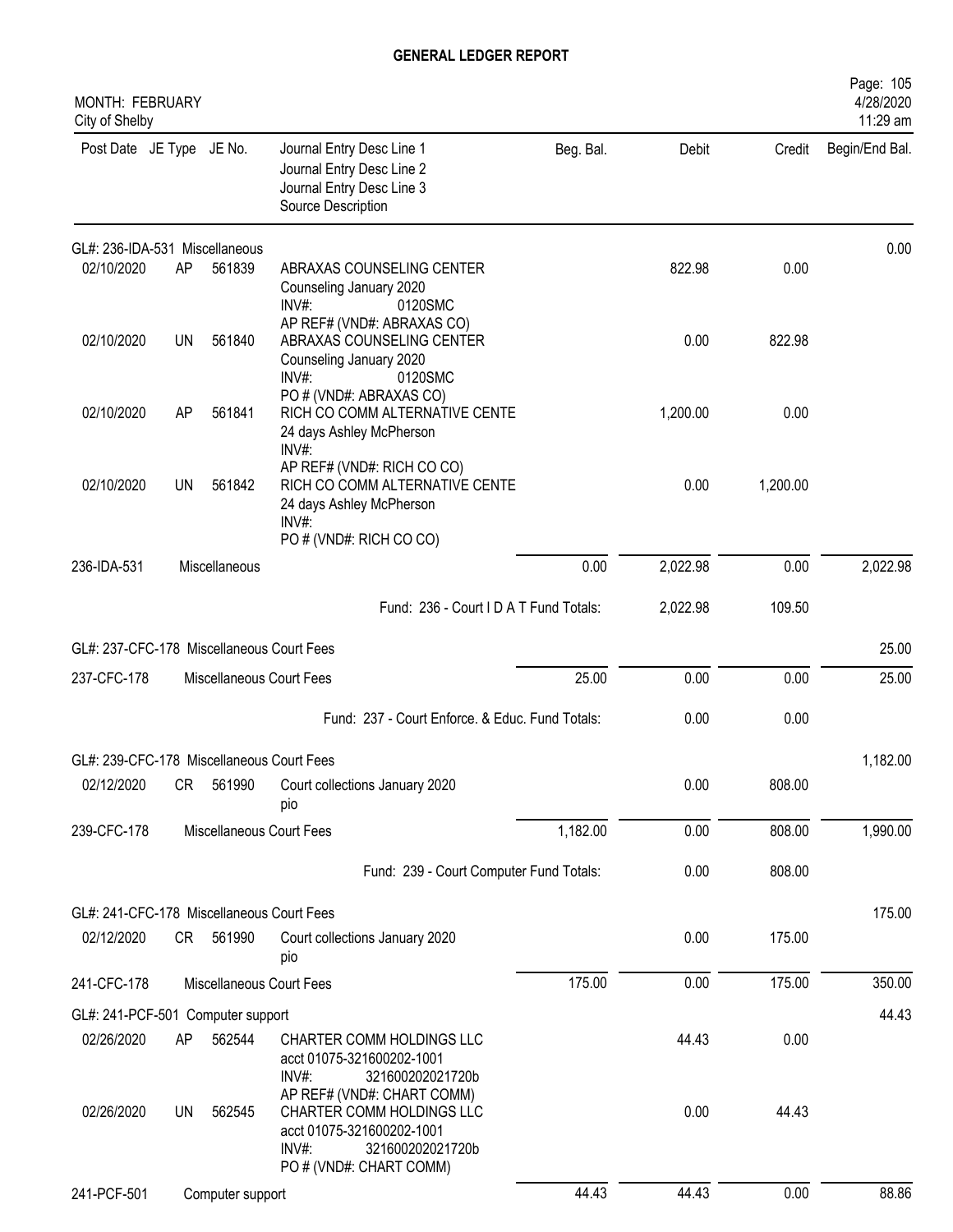| MONTH: FEBRUARY<br>City of Shelby         |    |                              |                                                                                                                         |           |          |          | Page: 106<br>4/28/2020<br>11:29 am |
|-------------------------------------------|----|------------------------------|-------------------------------------------------------------------------------------------------------------------------|-----------|----------|----------|------------------------------------|
| Post Date JE Type JE No.                  |    |                              | Journal Entry Desc Line 1<br>Journal Entry Desc Line 2<br>Journal Entry Desc Line 3<br>Source Description               | Beg. Bal. | Debit    | Credit   | Begin/End Bal.                     |
|                                           |    |                              | Fund: 241 - Police Computer Fund Totals:                                                                                |           | 44.43    | 175.00   |                                    |
| GL#: 242-CFC-178 Miscellaneous Court Fees |    |                              |                                                                                                                         |           |          |          | 334.64                             |
| 02/12/2020                                | CR | 561990                       | Court collections January 2020                                                                                          |           | 0.00     | 25.00    |                                    |
| 02/19/2020                                | CR | 562355                       | pio<br>IDAM from OH Dept Public Safety Jan 2020<br>pio                                                                  |           | 0.00     | 81.62    |                                    |
| 242-CFC-178                               |    |                              | Miscellaneous Court Fees                                                                                                | 334.64    | 0.00     | 106.62   | 441.26                             |
|                                           |    |                              | Fund: 242 - Court IDAM Fund Totals:                                                                                     |           | 0.00     | 106.62   |                                    |
| GL#: 250-CBG-621 General Adminstration    |    |                              |                                                                                                                         |           |          |          | 0.00                               |
| 02/05/2020                                | EN | 561482                       | OHIO REGIONAL DEVELOPMENT CORP<br>PO#: 00103314 VENDOR #: ORDC                                                          |           | 8,566.00 | 0.00     |                                    |
| 02/05/2020                                | AP | 561498                       | PO REFERENCE NUMBER<br>OHIO REGIONAL DEVELOPMENT CORP<br>General Admin & fair housing<br>INV#:                          |           | 8,566.00 | 0.00     |                                    |
| 02/05/2020                                | UN | 561499                       | AP REF# (VND#: ORDC<br>OHIO REGIONAL DEVELOPMENT CORP<br>General Admin & fair housing<br>INV#:<br>PO # (VND#: ORDC      |           | 0.00     | 8,566.00 |                                    |
| 250-CBG-621                               |    | <b>General Adminstration</b> |                                                                                                                         | 0.00      | 8,566.00 | 0.00     | 8,566.00                           |
| GL#: 250-CBG-650 Fair Housing             |    |                              |                                                                                                                         |           |          |          | 0.00                               |
| 02/05/2020                                | EN | 561482                       | OHIO REGIONAL DEVELOPMENT CORP<br>PO#: 00103314 VENDOR #: ORDC                                                          |           | 333.00   | 0.00     |                                    |
| 02/05/2020                                | AP | 561498                       | PO REFERENCE NUMBER<br>OHIO REGIONAL DEVELOPMENT CORP<br>General Admin & fair housing<br>$INV#$ :                       |           | 333.00   | 0.00     |                                    |
| 02/05/2020                                | UN | 561499                       | AP REF# (VND#: ORDC<br>OHIO REGIONAL DEVELOPMENT CORP<br>General Admin & fair housing<br>$INV#$ :<br>PO # (VND#: ORDC ) |           | 0.00     | 333.00   |                                    |
| 250-CBG-650                               |    | Fair Housing                 |                                                                                                                         | 0.00      | 333.00   | 0.00     | 333.00                             |
| GL#: 250-IGT-142 State Grants or Aid      |    |                              |                                                                                                                         |           |          |          | 0.00                               |
| 02/04/2020                                |    | CR 561759                    | ACH CHIP CDBG grant AC182DQ1<br>pio                                                                                     |           | 0.00     | 8,899.00 |                                    |
| 250-IGT-142                               |    | State Grants or Aid          |                                                                                                                         | 0.00      | 0.00     | 8,899.00 | 8,899.00                           |
|                                           |    |                              | Fund: 250 - CDBG General Totals:                                                                                        |           | 8,899.00 | 8,899.00 |                                    |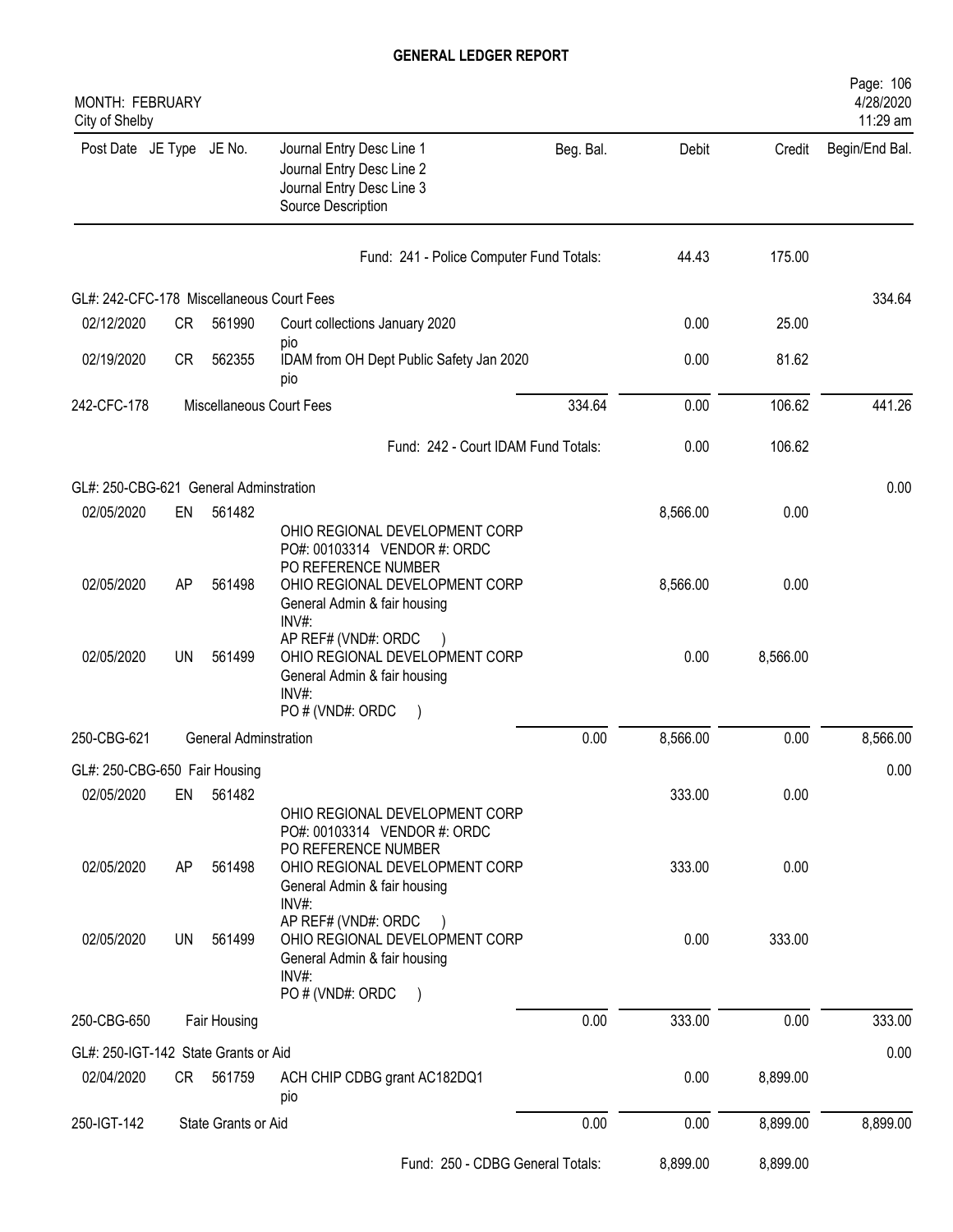| <b>MONTH: FEBRUARY</b><br>City of Shelby |    |                        |                                                                                                                                        |           |           |           | Page: 107<br>4/28/2020<br>11:29 am |
|------------------------------------------|----|------------------------|----------------------------------------------------------------------------------------------------------------------------------------|-----------|-----------|-----------|------------------------------------|
| Post Date JE Type JE No.                 |    |                        | Journal Entry Desc Line 1<br>Journal Entry Desc Line 2<br>Journal Entry Desc Line 3<br>Source Description                              | Beg. Bal. | Debit     | Credit    | Begin/End Bal.                     |
| GL#: 251-HPM-578 Private Rehabilitation  |    |                        |                                                                                                                                        |           |           |           | 23,987.00                          |
| 02/10/2020                               | EN | 561812                 | OHIO REGIONAL DEVELOPMENT CORP<br>PO#: 00103356 VENDOR #: ORDC                                                                         |           | 7,020.00  | 0.00      |                                    |
| 02/10/2020                               | EN | 561813                 | PO REFERENCE NUMBER<br><b>LARRY SAUNDERS</b>                                                                                           |           | 25,575.00 | 0.00      |                                    |
| 02/14/2020                               | AP | 562153                 | PO#: 00103357 VENDOR #: LARRY SAUN<br>PO REFERENCE NUMBER<br>OHIO REGIONAL DEVELOPMENT CORP<br>Original soft cost & hard cost<br>INV#: |           | 7,020.00  | 0.00      |                                    |
| 02/14/2020                               | UN | 562154                 | AP REF# (VND#: ORDC<br>OHIO REGIONAL DEVELOPMENT CORP<br>Original soft cost & hard cost<br>INV#:                                       |           | 0.00      | 7,020.00  |                                    |
| 02/14/2020                               | AP | 562155                 | PO # (VND#: ORDC<br><b>LARRY SAUNDERS</b><br>25 & 35% contract 156 Broadway<br>INV#:                                                   |           | 25,575.00 | 0.00      |                                    |
| 02/14/2020                               | UN | 562156                 | AP REF# (VND#: LARRY SAUN)<br><b>LARRY SAUNDERS</b><br>25 & 35% contract 156 Broadway<br>INV#:                                         |           | 0.00      | 25,575.00 |                                    |
| 02/27/2020                               | EN | 562651                 | PO # (VND#: LARRY SAUN)<br>OHIO REGIONAL DEVELOPMENT CORP<br>PO#: 00103481 VENDOR #: ORDC                                              |           | 536.00    | 0.00      |                                    |
| 02/27/2020                               | EN | 562652                 | PO REFERENCE NUMBER<br><b>LARRY SAUNDERS</b><br>PO#: 00103482 VENDOR #: LARRY SAUN<br>PO REFERENCE NUMBER                              |           | 1,160.00  | 0.00      |                                    |
| 251-HPM-578                              |    | Private Rehabilitation |                                                                                                                                        | 23,987.00 | 32,595.00 | 0.00      | 56,582.00                          |
| GL#: 251-IGT-142 State Grants or Aid     |    |                        |                                                                                                                                        |           |           |           | 23,987.00                          |
| 02/13/2020                               | CR | 562208                 | CHIP Home grant from A-C-18-2-DQ-2<br>pio                                                                                              |           | 0.00      | 32,595.00 |                                    |
| 251-IGT-142                              |    | State Grants or Aid    |                                                                                                                                        | 23,987.00 | 0.00      | 32,595.00 | 56,582.00                          |
|                                          |    |                        | Fund: 251 - Home Program Fund Totals:                                                                                                  |           | 32,595.00 | 32,595.00 |                                    |
| GL#: 253-FDF-531 Miscellaneous           |    |                        |                                                                                                                                        |           |           |           | 2,000.00                           |
| 253-FDF-531                              |    | Miscellaneous          |                                                                                                                                        | 2,000.00  | 0.00      | 0.00      | 2,000.00                           |
|                                          |    |                        | Fund: 253 - Fire Damage Fund Totals:                                                                                                   |           | 0.00      | 0.00      |                                    |
| GL#: 275-MIS-200 Interest                |    |                        |                                                                                                                                        |           |           |           | 14.31                              |
| 02/28/2020                               | CR | 563210                 | Sinking fund checking account interest<br>pio                                                                                          |           | 0.00      | 18.28     |                                    |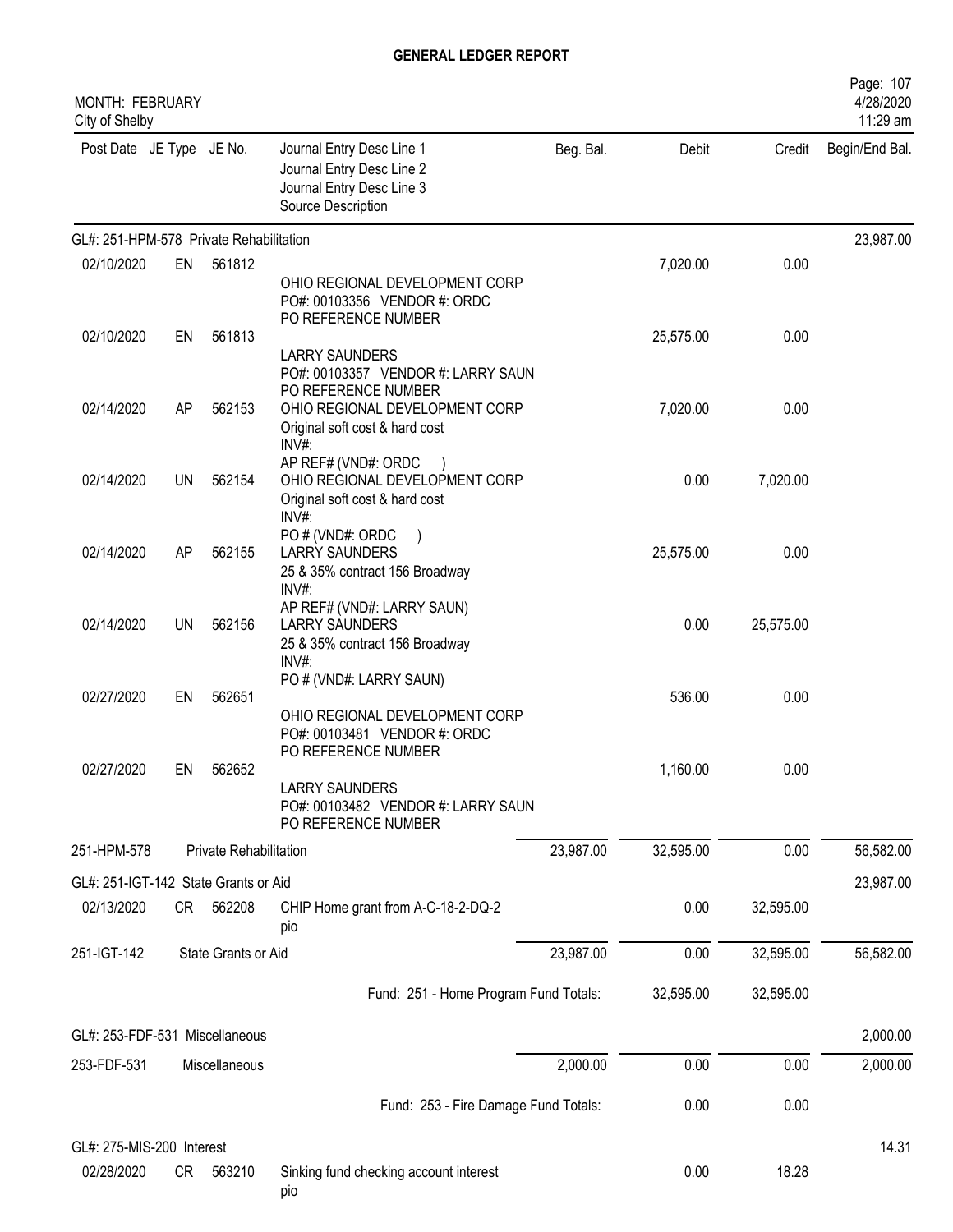| MONTH: FEBRUARY<br>City of Shelby              |    |                        |                                                                                                                                        |           |        |        | 4/28/2020<br>11:29 am |
|------------------------------------------------|----|------------------------|----------------------------------------------------------------------------------------------------------------------------------------|-----------|--------|--------|-----------------------|
| Post Date JE Type JE No.                       |    |                        | Journal Entry Desc Line 1<br>Journal Entry Desc Line 2<br>Journal Entry Desc Line 3<br>Source Description                              | Beg. Bal. | Debit  | Credit | Begin/End Bal.        |
| 275-MIS-200                                    |    | Interest               |                                                                                                                                        | 14.31     | 0.00   | 18.28  | 32.59                 |
| GL#: 275-SBR-531 Miscellaneous                 |    |                        |                                                                                                                                        |           |        |        | 5.00                  |
| 02/28/2020                                     | GJ | 563212                 | Analysis fees general money maket &<br>sinking fund from PNC<br>pio                                                                    |           | 45.00  | 0.00   |                       |
| 275-SBR-531                                    |    | Miscellaneous          |                                                                                                                                        | 5.00      | 45.00  | 0.00   | 50.00                 |
| GL#: 275-TRS-462 Transfer-Miscellaneous        |    |                        |                                                                                                                                        |           |        |        | 186.95                |
| 275-TRS-462                                    |    | Transfer-Miscellaneous |                                                                                                                                        | 186.95    | 0.00   | 0.00   | 186.95                |
|                                                |    |                        | Fund: 275 - Special Bond Retirement Fund Totals:                                                                                       |           | 45.00  | 18.28  |                       |
| GL#: 300-MIS-483 State Audit                   |    |                        |                                                                                                                                        |           |        |        | 0.00                  |
| 02/21/2020                                     | EN | 562388                 |                                                                                                                                        |           | 32.46  | 0.00   |                       |
| 02/21/2020                                     | AP | 562395                 | TREASURER, STATE OF OHIO<br>PO#: 00103415 VENDOR #: TREAS.STAT<br>PO REFERENCE NUMBER<br>TREASURER, STATE OF OHIO                      |           | 32.46  | 0.00   |                       |
|                                                |    |                        | Financial audit<br>INV#:                                                                                                               |           |        |        |                       |
| 02/21/2020                                     | UN | 562396                 | AP REF# (VND#: TREAS.STAT)<br>TREASURER, STATE OF OHIO<br>Financial audit<br>$INV#$ :                                                  |           | 0.00   | 32.46  |                       |
| 300-MIS-483                                    |    | <b>State Audit</b>     | PO # (VND#: TREAS.STAT)                                                                                                                | 0.00      | 32.46  | 0.00   | 32.46                 |
|                                                |    |                        |                                                                                                                                        |           |        |        |                       |
| GL#: 300-MIS-584 GAAP Conversion<br>02/21/2020 | EN | 562385                 |                                                                                                                                        |           | 247.00 | 0.00   | 0.00                  |
|                                                |    |                        | PLATTENBURG & ASSOCIATES INC<br>PO#: 00103412 VENDOR #: PLATTENBUR<br>PO REFERENCE NUMBER                                              |           |        |        |                       |
| 02/21/2020                                     | AP | 562401                 | PLATTENBURG & ASSOCIATES INC<br>GAAP conversion Jan 2020<br>INV#:<br>55681                                                             |           | 247.00 | 0.00   |                       |
| 02/21/2020                                     | UN | 562402                 | AP REF# (VND#: PLATTENBUR)<br>PLATTENBURG & ASSOCIATES INC<br>GAAP conversion Jan 2020<br>$INV#$ :<br>55681<br>PO # (VND#: PLATTENBUR) |           | 0.00   | 247.00 |                       |
| 300-MIS-584                                    |    | <b>GAAP Conversion</b> |                                                                                                                                        | 0.00      | 247.00 | 0.00   | 247.00                |
| GL#: 300-POL-515 Equipment                     |    |                        |                                                                                                                                        |           |        |        | 10,785.00             |
| 300-POL-515                                    |    | Equipment              |                                                                                                                                        | 10,785.00 | 0.00   | 0.00   | 10,785.00             |
| GL#: 300-STR-515 Equipment                     |    |                        |                                                                                                                                        |           |        |        | 2,000.00              |
| 300-STR-515                                    |    | Equipment              |                                                                                                                                        | 2,000.00  | 0.00   | 0.00   | 2,000.00              |
| GL#: 300-TRS-240 Transfer City Income Tax      |    |                        |                                                                                                                                        |           |        |        | 10,260.33             |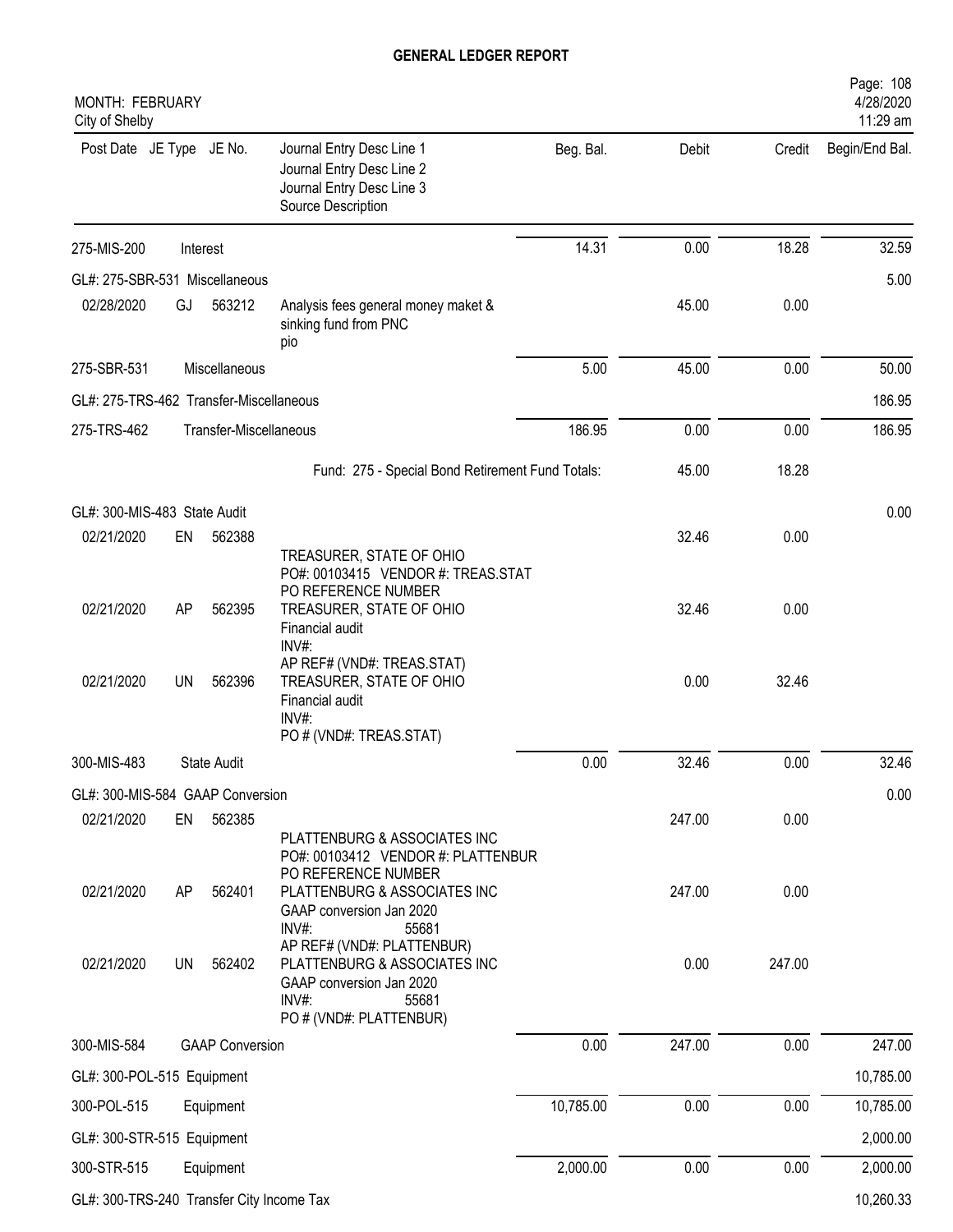| MONTH: FEBRUARY<br>City of Shelby         |    |                             |                                                                                                                                               |           |        |           | Page: 109<br>4/28/2020<br>11:29 am |
|-------------------------------------------|----|-----------------------------|-----------------------------------------------------------------------------------------------------------------------------------------------|-----------|--------|-----------|------------------------------------|
| Post Date JE Type JE No.                  |    |                             | Journal Entry Desc Line 1<br>Journal Entry Desc Line 2<br>Journal Entry Desc Line 3<br>Source Description                                     | Beg. Bal. | Debit  | Credit    | Begin/End Bal.                     |
| GL#: 300-TRS-240 Transfer City Income Tax |    |                             |                                                                                                                                               |           |        |           | 10,260.33                          |
| 02/28/2020                                | GJ | 563478                      | Income tax transfer to capital improv.<br>pio                                                                                                 |           | 0.00   | 10,253.49 |                                    |
| 300-TRS-240                               |    |                             | Transfer City Income Tax                                                                                                                      | 10,260.33 | 0.00   | 10,253.49 | 20,513.82                          |
|                                           |    |                             | Fund: 300 - Capital Improvement Fund Totals:                                                                                                  |           | 279.46 | 10,253.49 |                                    |
| GL#: 304-CFC-170 Court Criminal Fines     |    |                             |                                                                                                                                               |           |        |           | 827.00                             |
| 02/12/2020                                | CR | 561990                      | Court collections January 2020<br>pio                                                                                                         |           | 0.00   | 514.00    |                                    |
| 304-CFC-170                               |    | <b>Court Criminal Fines</b> |                                                                                                                                               | 827.00    | 0.00   | 514.00    | 1,341.00                           |
| GL#: 304-CFC-173 Civil Court              |    |                             |                                                                                                                                               |           |        |           | 230.00                             |
| 02/12/2020                                | CR | 561990                      | Court collections January 2020<br>pio                                                                                                         |           | 0.00   | 115.00    |                                    |
| 304-CFC-173                               |    | Civil Court                 |                                                                                                                                               | 230.00    | 0.00   | 115.00    | 345.00                             |
|                                           |    |                             | Fund: 304 - Court Capital Improvement Fund Totals:                                                                                            |           | 0.00   | 629.00    |                                    |
| GL#: 352-SWF-483 State Audit              |    |                             |                                                                                                                                               |           |        |           | 0.00                               |
| 02/21/2020                                | EN | 562388                      |                                                                                                                                               |           | 6.09   | 0.00      |                                    |
| 02/21/2020                                | AP | 562395                      | TREASURER, STATE OF OHIO<br>PO#: 00103415 VENDOR #: TREAS.STAT<br>PO REFERENCE NUMBER<br>TREASURER, STATE OF OHIO<br>Financial audit<br>INV#: |           | 6.09   | 0.00      |                                    |
| 02/21/2020                                | UN | 562396                      | AP REF# (VND#: TREAS.STAT)<br>TREASURER, STATE OF OHIO<br>Financial audit<br>INV#:<br>PO # (VND#: TREAS.STAT)                                 |           | 0.00   | 6.09      |                                    |
| 352-SWF-483                               |    | <b>State Audit</b>          |                                                                                                                                               | 0.00      | 6.09   | 0.00      | 6.09                               |
| GL#: 352-TRS-240 Transfer City Income Tax |    |                             |                                                                                                                                               |           |        |           | 1,194.49                           |
| 02/28/2020                                | GJ | 563481                      | Income tax transfer to sidewalks<br>pio                                                                                                       |           | 0.00   | 1,193.69  |                                    |
| 352-TRS-240                               |    |                             | Transfer City Income Tax                                                                                                                      | 1,194.49  | 0.00   | 1,193.69  | 2,388.18                           |
|                                           |    |                             | Fund: 352 - Sidewalk Fund Totals:                                                                                                             |           | 6.09   | 1,193.69  |                                    |
| GL#: 353-SAC-483 State Audit              |    |                             |                                                                                                                                               |           |        |           | 0.00                               |
| 02/21/2020                                | EN | 562388                      | TREASURER, STATE OF OHIO<br>PO#: 00103415 VENDOR #: TREAS.STAT                                                                                |           | 30.43  | 0.00      |                                    |
| 02/21/2020                                | AP | 562395                      | PO REFERENCE NUMBER<br>TREASURER, STATE OF OHIO                                                                                               |           | 30.43  | 0.00      |                                    |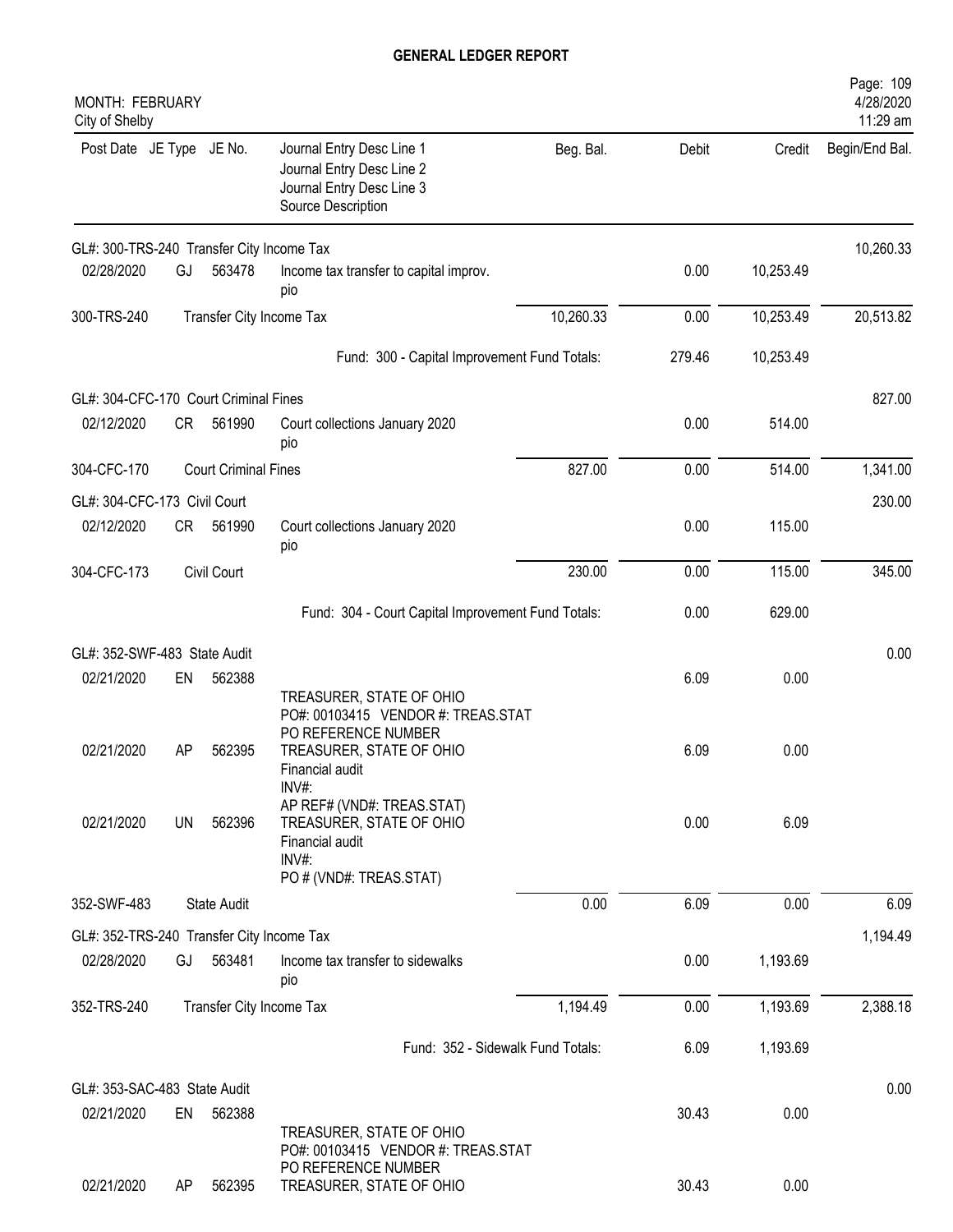| <b>MONTH: FEBRUARY</b><br>City of Shelby  |    |                           |                                                                                                                                                 |           |          |           | Page: 110<br>4/28/2020<br>11:29 am |
|-------------------------------------------|----|---------------------------|-------------------------------------------------------------------------------------------------------------------------------------------------|-----------|----------|-----------|------------------------------------|
| Post Date JE Type JE No.                  |    |                           | Journal Entry Desc Line 1<br>Journal Entry Desc Line 2<br>Journal Entry Desc Line 3<br>Source Description                                       | Beg. Bal. | Debit    | Credit    | Begin/End Bal.                     |
| GL#: 353-SAC-483 State Audit              |    |                           |                                                                                                                                                 |           |          |           | 0.00                               |
| 02/21/2020                                | UN | 562396                    | Financial audit<br>$INV#$ :<br>AP REF# (VND#: TREAS.STAT)<br>TREASURER, STATE OF OHIO<br>Financial audit<br>$INV#$ :<br>PO # (VND#: TREAS.STAT) |           | 0.00     | 30.43     |                                    |
| 353-SAC-483                               |    | <b>State Audit</b>        |                                                                                                                                                 | 0.00      | 30.43    | 0.00      | 30.43                              |
| GL#: 353-SAC-500 Engineering              |    |                           |                                                                                                                                                 |           |          |           | 0.00                               |
| 02/06/2020                                | AP | 561672                    | F. E. KROCKA AND ASSOC. INC.<br>2020 curb ramps & paving<br>$INV#$ :<br>41546<br>AP REF# (VND#: KROCKA/F.E)                                     |           | 1,885.00 | 0.00      |                                    |
| 02/06/2020                                | UN | 561673                    | F. E. KROCKA AND ASSOC. INC.<br>2020 curb ramps & paving<br>INV#:<br>41546<br>PO # (VND#: KROCKA/F.E)                                           |           | 0.00     | 1,885.00  |                                    |
| 353-SAC-500                               |    | Engineering               |                                                                                                                                                 | 0.00      | 1,885.00 | 0.00      | 1,885.00                           |
| GL#: 353-SAC-535 Street Resurfacing       |    |                           |                                                                                                                                                 |           |          |           | 0.00                               |
| 02/20/2020                                | AP | 562281                    | RICHLAND ENGINEERING LIMITED<br>Smiley/Gamble intersection<br>$INV#$ :<br>119017-8                                                              |           | 2,184.50 | 0.00      |                                    |
| 02/20/2020                                | UN | 562282                    | AP REF# (VND#: RICH ENGIN)<br>RICHLAND ENGINEERING LIMITED<br>Smiley/Gamble intersection<br>INV#<br>119017-8<br>PO # (VND#: RICH ENGIN)         |           | 0.00     | 2,184.50  |                                    |
| 353-SAC-535                               |    | <b>Street Resurfacing</b> |                                                                                                                                                 | 0.00      | 2,184.50 | 0.00      | 2,184.50                           |
| GL#: 353-TRS-240 Transfer City Income Tax |    |                           |                                                                                                                                                 |           |          |           | 38,621.72                          |
| 02/28/2020                                | GJ | 563480                    | Income tax transfer to streets<br>pio                                                                                                           |           | 0.00     | 38,595.98 |                                    |
| 353-TRS-240                               |    | Transfer City Income Tax  |                                                                                                                                                 | 38,621.72 | 0.00     | 38,595.98 | 77,217.70                          |
|                                           |    |                           | Fund: 353 - Streets, Alleys & Basin Rehab Totals:                                                                                               |           | 4,099.93 | 38,595.98 |                                    |
| GL#: 354-PCC-483 State Audit              |    |                           |                                                                                                                                                 |           |          |           | 0.00                               |
| 02/21/2020                                | EN | 562388                    | TREASURER, STATE OF OHIO<br>PO#: 00103415 VENDOR #: TREAS.STAT                                                                                  |           | 59.64    | 0.00      |                                    |
| 02/21/2020                                | AP | 562395                    | PO REFERENCE NUMBER<br>TREASURER, STATE OF OHIO<br>Financial audit                                                                              |           | 59.64    | 0.00      |                                    |
| 02/21/2020                                | UN | 562396                    | INV#:<br>AP REF# (VND#: TREAS.STAT)<br>TREASURER, STATE OF OHIO<br>Financial audit                                                              |           | 0.00     | 59.64     |                                    |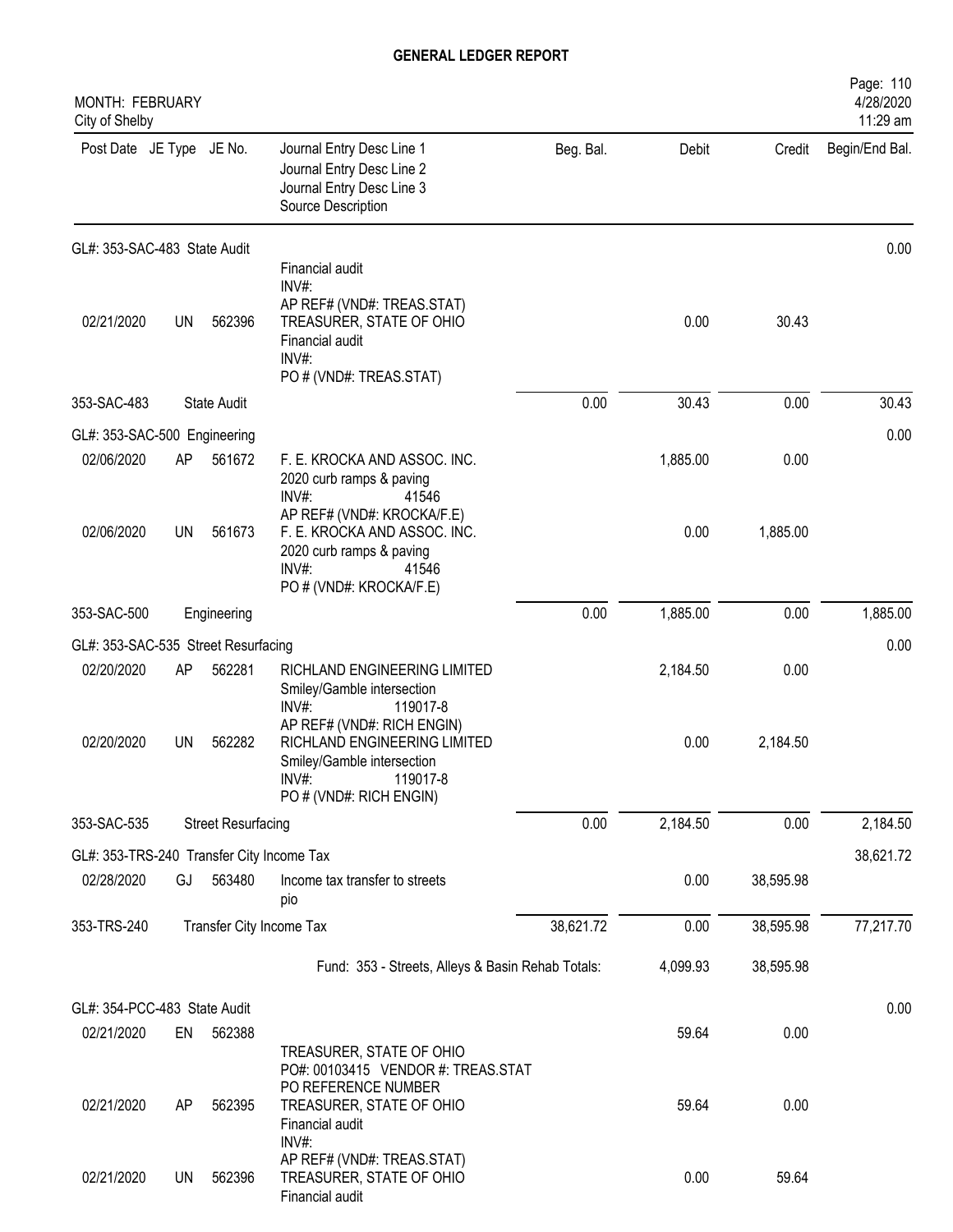| <b>MONTH: FEBRUARY</b><br>City of Shelby  |    |                          |                                                                                                                                      |           |          |           | Page: 111<br>4/28/2020<br>11:29 am |
|-------------------------------------------|----|--------------------------|--------------------------------------------------------------------------------------------------------------------------------------|-----------|----------|-----------|------------------------------------|
| Post Date JE Type JE No.                  |    |                          | Journal Entry Desc Line 1<br>Journal Entry Desc Line 2<br>Journal Entry Desc Line 3<br>Source Description                            | Beg. Bal. | Debit    | Credit    | Begin/End Bal.                     |
| GL#: 354-PCC-483 State Audit              |    |                          | INV#:<br>PO # (VND#: TREAS.STAT)                                                                                                     |           |          |           | 0.00                               |
| 354-PCC-483                               |    | <b>State Audit</b>       |                                                                                                                                      | 0.00      | 59.64    | 0.00      | 59.64                              |
| GL#: 354-PCC-536 Construction             |    |                          |                                                                                                                                      |           |          |           | 4,818.54                           |
| 02/03/2020                                | EN | 561420                   | 7LSI LLC                                                                                                                             |           | 713.00   | 0.00      |                                    |
| 02/05/2020                                | AP | 561549                   | PO#: 00103288 VENDOR #: 7LSI LLC<br>PO REFERENCE NUMBER<br>VASU COMMUNICATIONS, INC.<br>Install PA system<br>$INV#$ :<br>204000297-1 |           | 4,782.70 | 0.00      |                                    |
| 02/05/2020                                | UN | 561550                   | AP REF# (VND#: VASU COMMU)<br>VASU COMMUNICATIONS, INC.<br>Install PA system<br>INV#<br>204000297-1<br>PO # (VND#: VASU COMMU)       |           | 0.00     | 4,782.70  |                                    |
| 354-PCC-536                               |    | Construction             |                                                                                                                                      | 4,818.54  | 4,782.70 | 0.00      | 9,601.24                           |
| GL#: 354-TRS-240 Transfer City Income Tax |    |                          |                                                                                                                                      |           |          |           | 61,255.70                          |
| 02/28/2020                                | GJ | 563479                   | Income tax transfer to police/court cons<br>pio                                                                                      |           | 0.00     | 61,214.87 |                                    |
| 354-TRS-240                               |    | Transfer City Income Tax |                                                                                                                                      | 61,255.70 | 0.00     | 61,214.87 | 122,470.57                         |
|                                           |    |                          | Fund: 354 - Police/Court Construction Fund Totals:                                                                                   |           | 4,842.34 | 61,214.87 |                                    |
|                                           |    |                          | GL#: 400-CAP-507 Maintenance Building/Grounds                                                                                        |           |          |           | 0.00                               |
| 02/21/2020                                | AP | 562417                   | LAKE ERIE ELECTRIC, INC.<br>Check garage circuits<br>$INV#$ :<br>14-17196-12326                                                      |           | 560.88   | 0.00      |                                    |
| 02/21/2020                                | UN | 562418                   | AP REF# (VND#: LAKE ERIE)<br>LAKE ERIE ELECTRIC, INC.<br>Check garage circuits<br>INV#:<br>14-17196-12326<br>PO # (VND#: LAKE ERIE)  |           | 0.00     | 600.00    |                                    |
| 400-CAP-507                               |    |                          | Maintenance Building/Grounds                                                                                                         | 0.00      | 560.88   | 0.00      | 560.88                             |
| GL#: 400-CFS-154 Collections              |    |                          |                                                                                                                                      |           |          |           | 96,141.63                          |
| 02/03/2020                                | CR | 561751                   | Utility deposit, water and sewer                                                                                                     |           | 0.00     | 231.53    |                                    |
| 02/03/2020                                | CR | 561752                   | pio<br>Utility deposit, water and sewer                                                                                              |           | 0.00     | 1,329.10  |                                    |
| 02/04/2020                                | CR | 561760                   | pio<br>Utility deposit, water and sewer<br>pio                                                                                       |           | 0.00     | 4,647.85  |                                    |
| 02/05/2020                                | CR | 561767                   | Utility deposit, water and sewer<br><b>DIO</b>                                                                                       |           | 0.00     | 5,059.52  |                                    |
| 02/06/2020                                | CR | 561773                   | Utility deposit, water and sewer                                                                                                     |           | 0.00     | 3,084.66  |                                    |
| 02/07/2020                                | CR | 561802                   | pio<br>Utility deposit, water and sewer                                                                                              |           | 0.00     | 4,149.42  |                                    |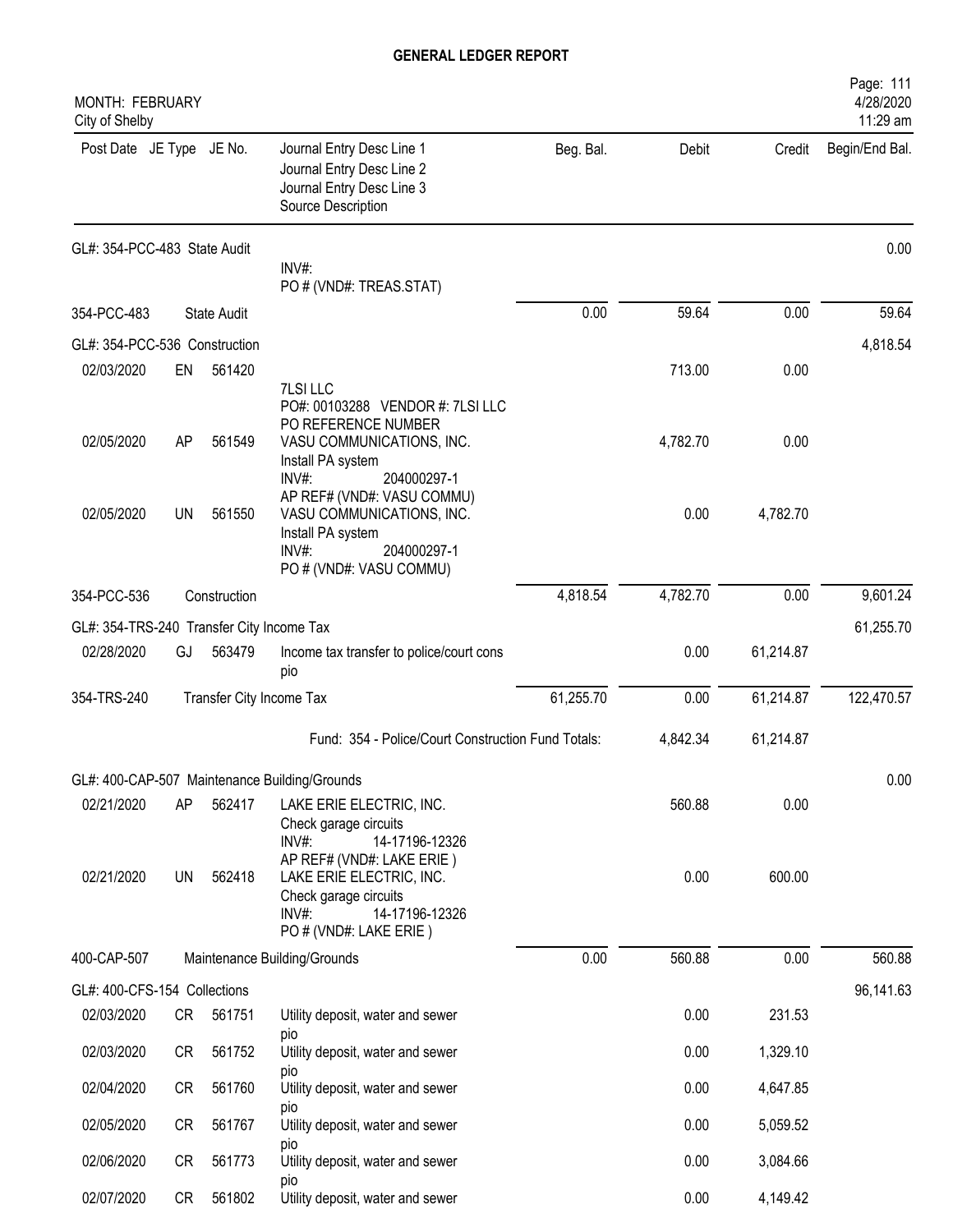| MONTH: FEBRUARY<br>City of Shelby      |           |                       |                                                                                                           |           |          |           | Page: 112<br>4/28/2020<br>11:29 am |
|----------------------------------------|-----------|-----------------------|-----------------------------------------------------------------------------------------------------------|-----------|----------|-----------|------------------------------------|
| Post Date JE Type JE No.               |           |                       | Journal Entry Desc Line 1<br>Journal Entry Desc Line 2<br>Journal Entry Desc Line 3<br>Source Description | Beg. Bal. | Debit    | Credit    | Begin/End Bal.                     |
| GL#: 400-CFS-154 Collections           |           |                       |                                                                                                           |           |          |           | 96,141.63                          |
| 02/10/2020                             | <b>CR</b> | 561979                | pio<br>Utility deposit, water and sewer                                                                   |           | 0.00     | 6,220.11  |                                    |
| 02/11/2020                             | <b>CR</b> | 561984                | pio<br>Utility deposit, water and sewer                                                                   |           | 0.00     | 25,964.43 |                                    |
| 02/12/2020                             | <b>CR</b> | 561991                | pio<br>Utility deposit, water and sewer                                                                   |           | 0.00     | 9,775.10  |                                    |
| 02/13/2020                             | <b>CR</b> | 562211                | <b>DIO</b><br>Utility deposit, water and sewer                                                            |           | 0.00     | 4,942.83  |                                    |
| 02/14/2020                             | <b>CR</b> | 562222                | <b>DIO</b><br>Utility deposit, water and sewer                                                            |           | 0.00     | 2,640.46  |                                    |
| 02/18/2020                             | <b>CR</b> | 562347                | pio<br>Utility deposit, water and sewer                                                                   |           | 0.00     | 5,454.52  |                                    |
| 02/19/2020                             | <b>CR</b> | 562356                | pio<br>Utility deposit, water and sewer                                                                   |           | 0.00     | 12,710.93 |                                    |
| 02/20/2020                             | <b>CR</b> | 562364                | pio<br>Utility deposit, water and sewer                                                                   |           | 0.00     | 1,516.14  |                                    |
| 02/21/2020                             | <b>CR</b> | 562379                | pio<br>Utility deposit, water and sewer                                                                   |           | 0.00     | 537.17    |                                    |
| 02/24/2020                             | <b>CR</b> | 562688                | <b>DIO</b><br>Utility deposit, water and sewer                                                            |           | 0.00     | 975.19    |                                    |
| 02/25/2020                             | <b>CR</b> | 562694                | <b>DIO</b><br>Utility deposit, water and sewer                                                            |           | 0.00     | 620.81    |                                    |
| 02/26/2020                             | <b>CR</b> | 562704                | pio<br>Utility deposit, water and sewer                                                                   |           | 0.00     | 295.59    |                                    |
| 02/27/2020                             | <b>CR</b> | 562711                | pio<br>Utility deposit, water and sewer                                                                   |           | 0.00     | 455.49    |                                    |
| 02/28/2020                             | <b>CR</b> | 562852                | pio<br>Utility deposit, water and sewer<br>pio                                                            |           | 0.00     | 806.51    |                                    |
| 400-CFS-154                            |           | Collections           |                                                                                                           | 96,141.63 | 0.00     | 91,417.36 | 187,558.99                         |
| GL#: 400-CFS-163 Misc Pumping/Leachate |           |                       |                                                                                                           |           |          |           | 4,135.95                           |
| 400-CFS-163                            |           | Misc Pumping/Leachate |                                                                                                           | 4,135.95  | 0.00     | 0.00      | 4,135.95                           |
|                                        |           |                       | GL#: 400-CPO-530 Office Equipment/Furn/Fixtures                                                           |           |          |           | 0.00                               |
| 02/20/2020                             | AP        | 562267                | 7LSI LLC<br>2 computers<br>INV#:<br>2019-3015<br>AP REF# (VND#: 7LSI LLC)                                 |           | 193.00   | 0.00      |                                    |
| 02/20/2020                             | <b>UN</b> | 562268                | 7LSI LLC<br>2 computers<br>INV#:<br>2019-3015<br>PO # (VND#: 7LSI LLC)                                    |           | 0.00     | 200.00    |                                    |
| 400-CPO-530                            |           |                       | Office Equipment/Furn/Fixtures                                                                            | 0.00      | 193.00   | 0.00      | 193.00                             |
| GL#: 400-DCP-515 Equipment             |           |                       |                                                                                                           |           |          |           | 24,975.00                          |
| 400-DCP-515                            |           | Equipment             |                                                                                                           | 24,975.00 | 0.00     | 0.00      | 24,975.00                          |
| GL#: 400-DIS-400 Wages                 |           |                       |                                                                                                           |           |          |           | 16,514.94                          |
| 02/05/2020                             | EN        | 561460                |                                                                                                           |           | 6,953.40 | 0.00      |                                    |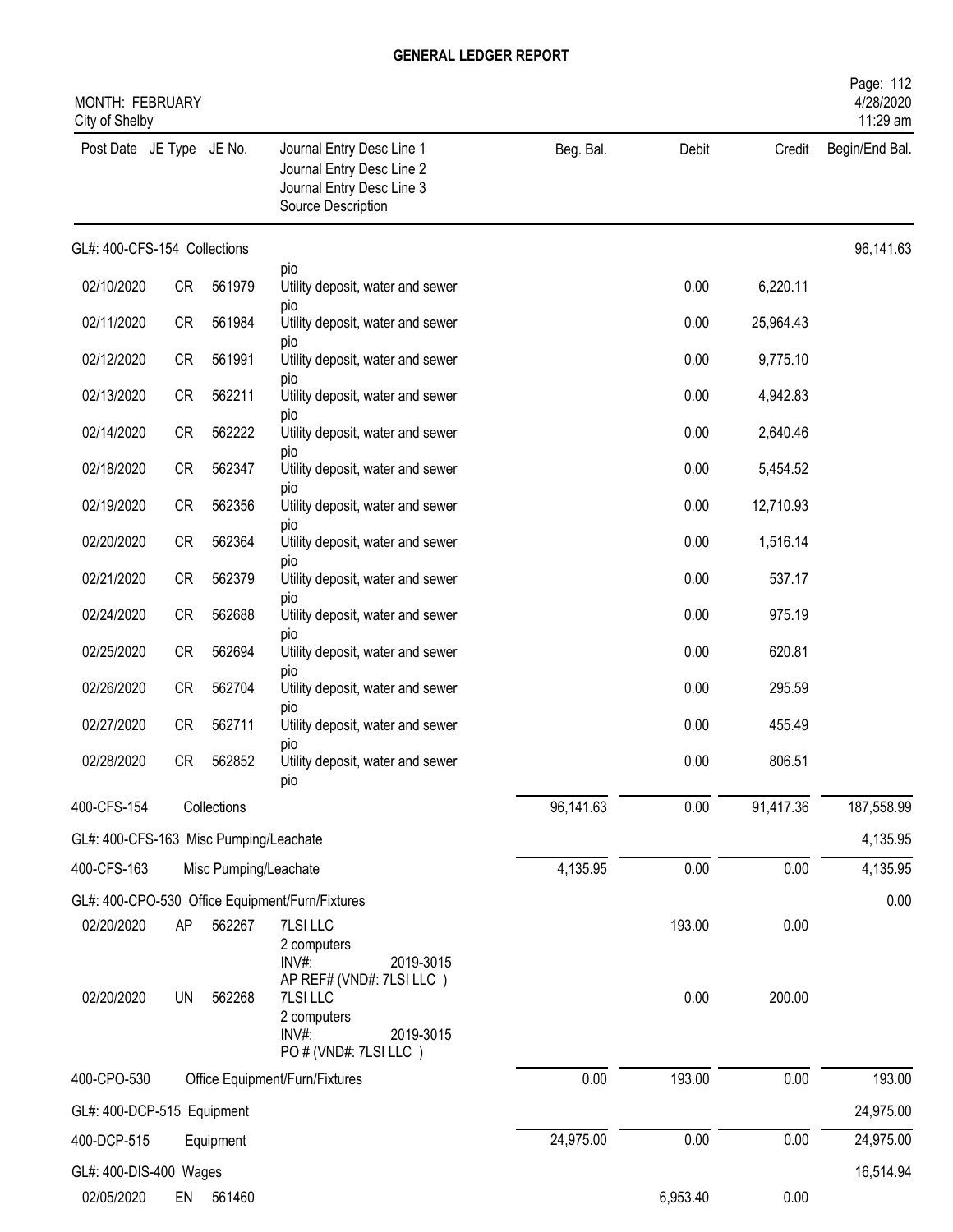| MONTH: FEBRUARY<br>City of Shelby |           |           |                                                                                                                                                        |           |           |          | Page: 113<br>4/28/2020<br>11:29 am |
|-----------------------------------|-----------|-----------|--------------------------------------------------------------------------------------------------------------------------------------------------------|-----------|-----------|----------|------------------------------------|
| Post Date JE Type JE No.          |           |           | Journal Entry Desc Line 1<br>Journal Entry Desc Line 2<br>Journal Entry Desc Line 3<br>Source Description                                              | Beg. Bal. | Debit     | Credit   | Begin/End Bal.                     |
| GL#: 400-DIS-400 Wages            |           |           |                                                                                                                                                        |           |           |          | 16,514.94                          |
|                                   |           |           | CITY PAYROLL FUND<br>PO#: 00103310 VENDOR #: CITY PAYRO                                                                                                |           |           |          |                                    |
| 02/05/2020                        | AP        | 561462    | PO REFERENCE NUMBER<br><b>CITY PAYROLL FUND</b><br>Wages 1/19/20-2/1/20<br>INV#:                                                                       |           | 6,953.40  | 0.00     |                                    |
| 02/05/2020                        | <b>UN</b> | 561463    | AP REF# (VND#: CITY PAYRO)<br><b>CITY PAYROLL FUND</b><br>Wages 1/19/20-2/1/20<br>$INV#$ :                                                             |           | 0.00      | 6,953.40 |                                    |
| 02/19/2020                        | EN        | 562240    | PO # (VND#: CITY PAYRO)<br><b>CITY PAYROLL FUND</b>                                                                                                    |           | 6,962.62  | 0.00     |                                    |
| 02/19/2020                        | AP        | 562242    | PO#: 00103409 VENDOR #: CITY PAYRO<br>PO REFERENCE NUMBER<br><b>CITY PAYROLL FUND</b><br>Wages 2/2/20-2/15/20<br>INV#:                                 |           | 6,962.62  | 0.00     |                                    |
| 02/19/2020                        | UN        | 562243    | AP REF# (VND#: CITY PAYRO)<br>CITY PAYROLL FUND<br>Wages 2/2/20-2/15/20<br>$INV#$ :<br>PO # (VND#: CITY PAYRO)                                         |           | 0.00      | 6,962.62 |                                    |
| 400-DIS-400                       | Wages     |           |                                                                                                                                                        | 16,514.94 | 13,916.02 | 0.00     | 30,430.96                          |
|                                   |           |           | GL#: 400-DIS-415 Public Employees Retire.System                                                                                                        |           |           |          | 2,041.45                           |
| 02/10/2020                        | EN        | 561809    |                                                                                                                                                        |           | 1,945.87  | 0.00     |                                    |
| 02/10/2020                        | AP        | 561845    | OH PUBLIC EMPLOYEES RETIREMENT<br>PO#: 00103353 VENDOR #: OPERS<br>PO REFERENCE NUMBER<br>OH PUBLIC EMPLOYEES RETIREMENT<br>Employer portion 12/22/19- |           | 1,945.87  | 0.00     |                                    |
| 02/10/2020                        | UN        | 561846    | INV#:<br>AP REF# (VND#: OPERS<br>OH PUBLIC EMPLOYEES RETIREMENT<br>Employer portion 12/22/19-<br>$INV#$ :<br>PO # (VND#: OPERS                         |           | 0.00      | 1,945.87 |                                    |
| 400-DIS-415                       |           |           | Public Employees Retire.System                                                                                                                         | 2,041.45  | 1,945.87  | 0.00     | 3,987.32                           |
| GL#: 400-DIS-417 FICA             |           |           |                                                                                                                                                        |           |           |          | 156.47                             |
| 02/05/2020                        |           | EN 561461 | PAYROLL FUND<br>PO#: 00103311 VENDOR #: PAYROLL FU                                                                                                     |           | 72.69     | 0.00     |                                    |
| 02/05/2020                        | AP.       | 561464    | PO REFERENCE NUMBER<br>PAYROLL FUND<br>FICA 1/19/20-2/1/20<br>$INV#$ :                                                                                 |           | 72.69     | 0.00     |                                    |
| 02/05/2020                        | UN        | 561465    | AP REF# (VND#: PAYROLL FU)<br>PAYROLL FUND<br>FICA 1/19/20-2/1/20                                                                                      |           | 0.00      | 72.69    |                                    |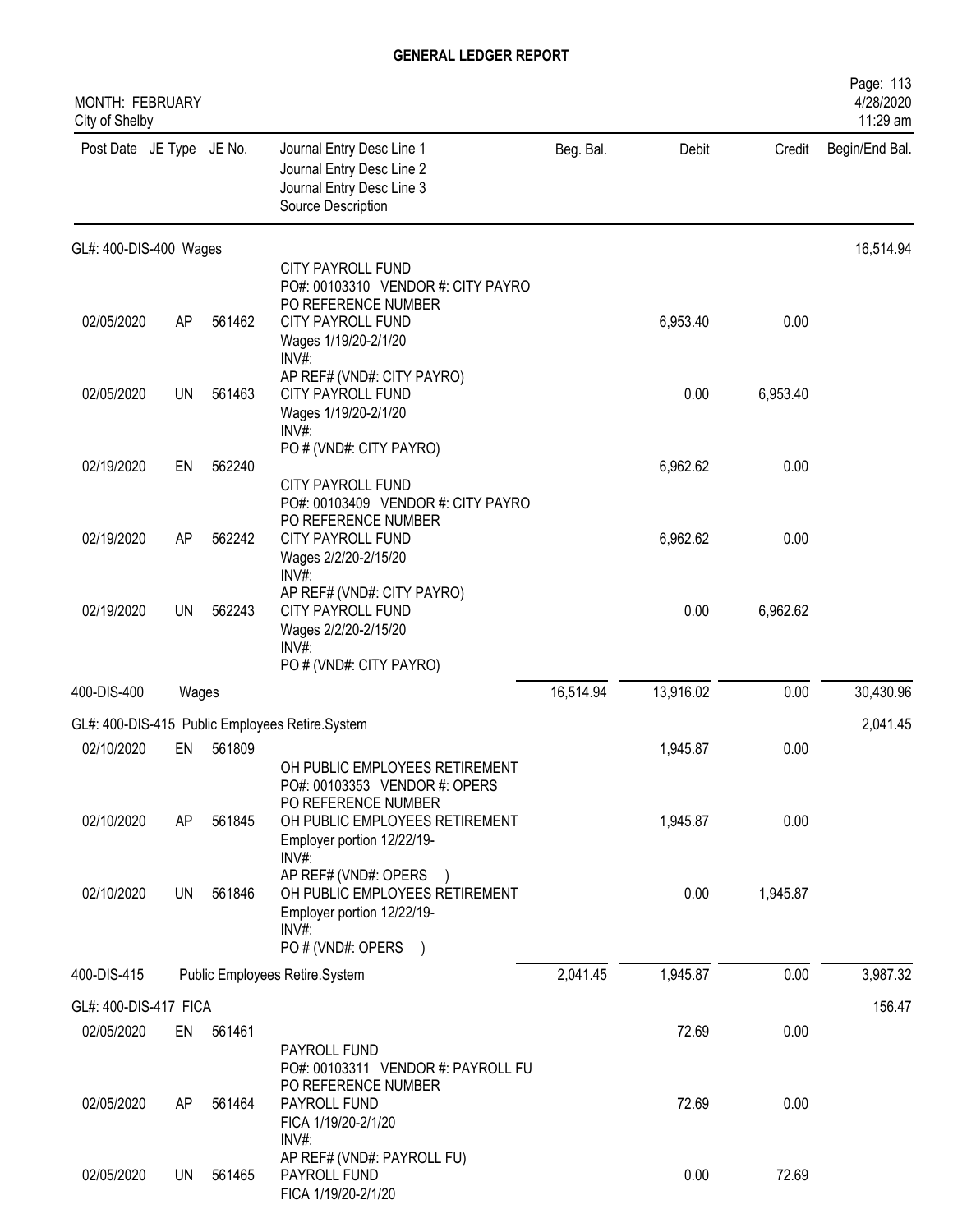| <b>MONTH: FEBRUARY</b><br>City of Shelby |             |                 |                                                                                                           |           |          |          | Page: 114<br>4/28/2020<br>11:29 am |
|------------------------------------------|-------------|-----------------|-----------------------------------------------------------------------------------------------------------|-----------|----------|----------|------------------------------------|
| Post Date JE Type JE No.                 |             |                 | Journal Entry Desc Line 1<br>Journal Entry Desc Line 2<br>Journal Entry Desc Line 3<br>Source Description | Beg. Bal. | Debit    | Credit   | Begin/End Bal.                     |
| GL#: 400-DIS-417 FICA                    |             |                 |                                                                                                           |           |          |          | 156.47                             |
|                                          |             |                 | INV#:<br>PO # (VND#: PAYROLL FU)                                                                          |           |          |          |                                    |
| 02/19/2020                               | EN          | 562241          |                                                                                                           |           | 72.69    | 0.00     |                                    |
| 02/19/2020                               | AP          | 562244          | PAYROLL FUND<br>PO#: 00103410 VENDOR #: PAYROLL FU<br>PO REFERENCE NUMBER<br>PAYROLL FUND                 |           | 72.69    | 0.00     |                                    |
|                                          |             |                 | FICA 2/2/20-2/15/20<br>INV#                                                                               |           |          |          |                                    |
| 02/19/2020                               | UN          | 562245          | AP REF# (VND#: PAYROLL FU)<br>PAYROLL FUND<br>FICA 2/2/20-2/15/20<br>INV#<br>PO # (VND#: PAYROLL FU)      |           | 0.00     | 72.69    |                                    |
| 400-DIS-417                              | <b>FICA</b> |                 |                                                                                                           | 156.47    | 145.38   | 0.00     | 301.85                             |
|                                          |             |                 |                                                                                                           |           |          |          |                                    |
| GL#: 400-DIS-418 Hospitalization         |             |                 |                                                                                                           |           |          |          | 7,424.41                           |
| 02/02/2020                               | AP          | 561376          | JEFFERSON HEALTH PLAN<br>Acct 19-OME095<br>$INV#$ :                                                       |           | 7,424.41 | 0.00     |                                    |
| 02/02/2020                               | <b>UN</b>   | 561377          | AP REF# (VND#: JEFFERSON)<br>JEFFERSON HEALTH PLAN<br>Acct 19-OME095<br>$INV#$ :                          |           | 0.00     | 7,424.41 |                                    |
| 02/25/2020                               | EN          | 562485          | PO # (VND#: JEFFERSON)<br>JEFFERSON HEALTH PLAN<br>PO#: 00103431 VENDOR #: JEFFERSON                      |           | 7,424.41 | 0.00     |                                    |
|                                          |             |                 | PO REFERENCE NUMBER                                                                                       |           |          |          |                                    |
| 400-DIS-418                              |             | Hospitalization |                                                                                                           | 7,424.41  | 7,424.41 | 0.00     | 14,848.82                          |
| GL#: 400-DIS-419 Life Insurance          |             |                 |                                                                                                           |           |          |          | 38.88                              |
| 02/02/2020                               | AP          | 561372          | AMERICAN UNITED LIFE INS CO<br>Policy G 00608125-0002-000<br>INV#:                                        |           | 38.88    | 0.00     |                                    |
| 02/02/2020                               | <b>UN</b>   | 561373          | AP REF# (VND#: AMERICAN U)<br>AMERICAN UNITED LIFE INS CO<br>Policy G 00608125-0002-000<br>$INV#$ :       |           | 0.00     | 38.88    |                                    |
| 02/25/2020                               | EN          | 562486          | PO # (VND#: AMERICAN U)<br>AMERICAN UNITED LIFE INS CO                                                    |           | 38.88    | 0.00     |                                    |
|                                          |             |                 | PO#: 00103432 VENDOR #: AMERICAN U<br>PO REFERENCE NUMBER                                                 |           |          |          |                                    |
| 400-DIS-419                              |             | Life Insurance  |                                                                                                           | 38.88     | 38.88    | 0.00     | 77.76                              |
| GL#: 400-DIS-420 Workers Compensation    |             |                 |                                                                                                           |           |          |          | 50.00                              |
| 02/05/2020                               | EN          | 561480          |                                                                                                           |           | 142.86   | 0.00     |                                    |
|                                          |             |                 | BUREAU OF WORKERS COMPENSATION<br>PO#: 00103312 VENDOR #: BWC                                             |           |          |          |                                    |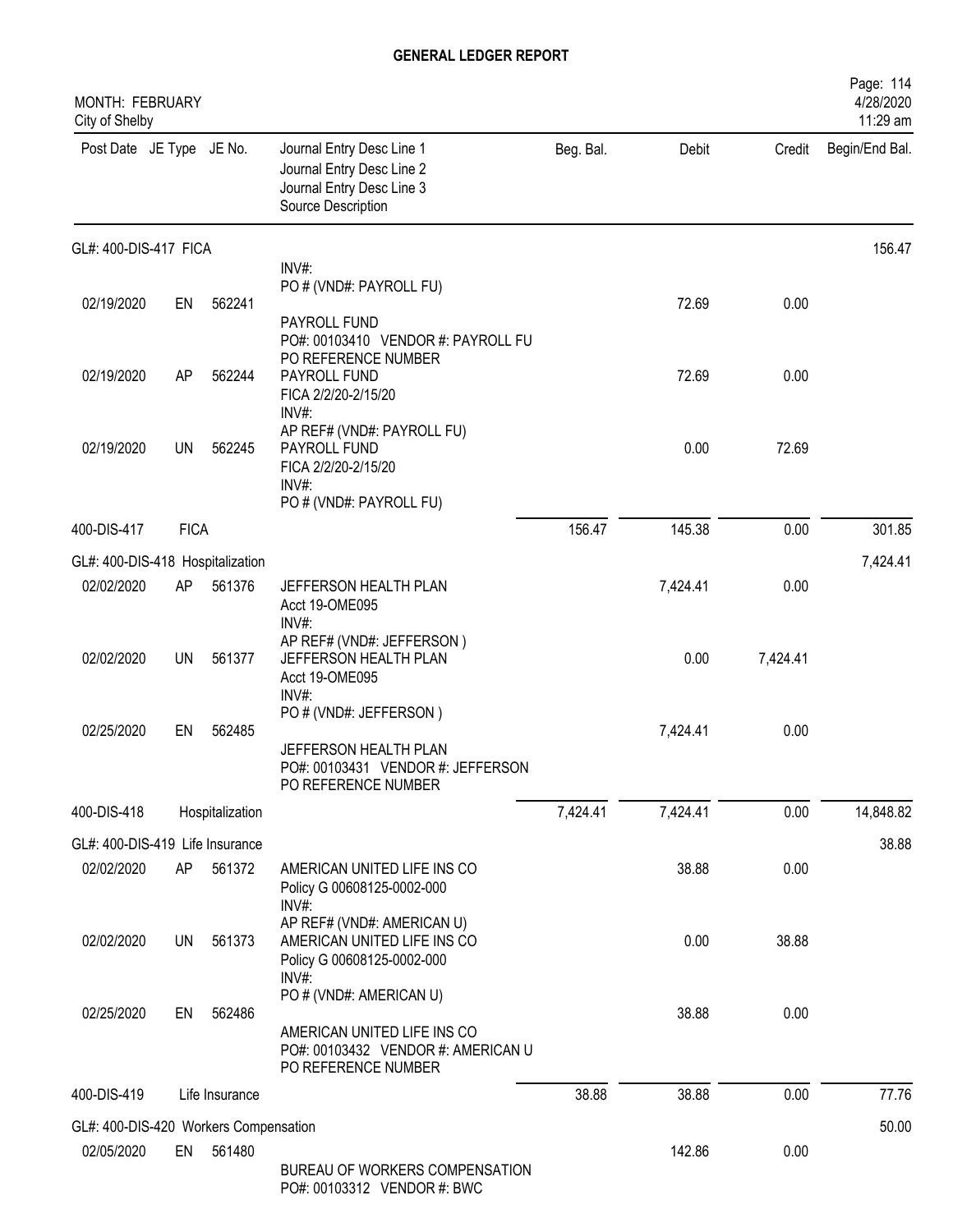| <b>MONTH: FEBRUARY</b><br>City of Shelby |           |                             |                                                                                                                        |           |        |        | Page: 115<br>4/28/2020<br>11:29 am |
|------------------------------------------|-----------|-----------------------------|------------------------------------------------------------------------------------------------------------------------|-----------|--------|--------|------------------------------------|
| Post Date JE Type JE No.                 |           |                             | Journal Entry Desc Line 1<br>Journal Entry Desc Line 2<br>Journal Entry Desc Line 3<br>Source Description              | Beg. Bal. | Debit  | Credit | Begin/End Bal.                     |
| GL#: 400-DIS-420 Workers Compensation    |           |                             |                                                                                                                        |           |        |        | 50.00                              |
| 02/05/2020                               | AP        | 561495                      | PO REFERENCE NUMBER<br>BUREAU OF WORKERS COMPENSATION<br>BWC true up payment<br>INV#:                                  |           | 142.86 | 0.00   |                                    |
| 02/05/2020                               | <b>UN</b> | 561496                      | AP REF# (VND#: BWC<br>BUREAU OF WORKERS COMPENSATION<br>BWC true up payment<br>INV#:                                   |           | 0.00   | 142.86 |                                    |
| 02/19/2020                               | EN        | 562239                      | PO # (VND#: BWC<br>BUREAU OF WORKERS COMPENSATION<br>PO#: 00103408 VENDOR #: BWC                                       |           | 241.00 | 0.00   |                                    |
| 02/20/2020                               | AP        | 562260                      | PO REFERENCE NUMBER<br>BUREAU OF WORKERS COMPENSATION<br>Installment payment<br>INV#:<br>1007137060                    |           | 241.00 | 0.00   |                                    |
| 02/20/2020                               | UN        | 562261                      | AP REF# (VND#: BWC<br>BUREAU OF WORKERS COMPENSATION<br>Installment payment<br>$INV#$ :<br>1007137060<br>PO#(VND#: BWC |           | 0.00   | 241.00 |                                    |
| 400-DIS-420                              |           | <b>Workers Compensation</b> |                                                                                                                        | 50.00     | 383.86 | 0.00   | 433.86                             |
| GL#: 400-DIS-425 Natural Gas             |           |                             |                                                                                                                        |           |        |        | 325.89                             |
| 02/13/2020                               | EN        | 561998                      | <b>COLUMBIA GAS</b><br>PO#: 00103370 VENDOR #: COL. GAS<br>PO REFERENCE NUMBER                                         |           | 300.00 | 0.00   |                                    |
| 02/21/2020                               | EN        | 562386                      | <b>COLUMBIA GAS</b><br>PO#: 00103413 VENDOR #: COL. GAS<br>PO REFERENCE NUMBER                                         |           | 24.01  | 0.00   |                                    |
| 02/21/2020                               | AP        | 562397                      | <b>COLUMBIA GAS</b><br>acct 124225390010003<br>$INV#$ :<br>39032                                                       |           | 300.00 | 0.00   |                                    |
| 02/21/2020                               | UN        | 562398                      | AP REF# (VND#: COL. GAS)<br><b>COLUMBIA GAS</b><br>acct 124225390010003<br>$INV#$ :<br>39032                           |           | 0.00   | 300.00 |                                    |
| 02/21/2020                               | AP        | 562399                      | PO#(VND#: COL. GAS)<br><b>COLUMBIA GAS</b><br>acct 124225390010003<br>$INV#$ :<br>39032b                               |           | 24.01  | 0.00   |                                    |
| 02/21/2020                               | <b>UN</b> | 562400                      | AP REF# (VND#: COL. GAS)<br><b>COLUMBIA GAS</b><br>acct 124225390010003<br>$INV#$ :<br>39032b<br>PO#(VND#: COL. GAS)   |           | 0.00   | 24.01  |                                    |
| 400-DIS-425                              |           | Natural Gas                 |                                                                                                                        | 325.89    | 324.01 | 0.00   | 649.90                             |
| GL#: 400-DIS-428 Telephone               |           |                             |                                                                                                                        |           |        |        | 121.44                             |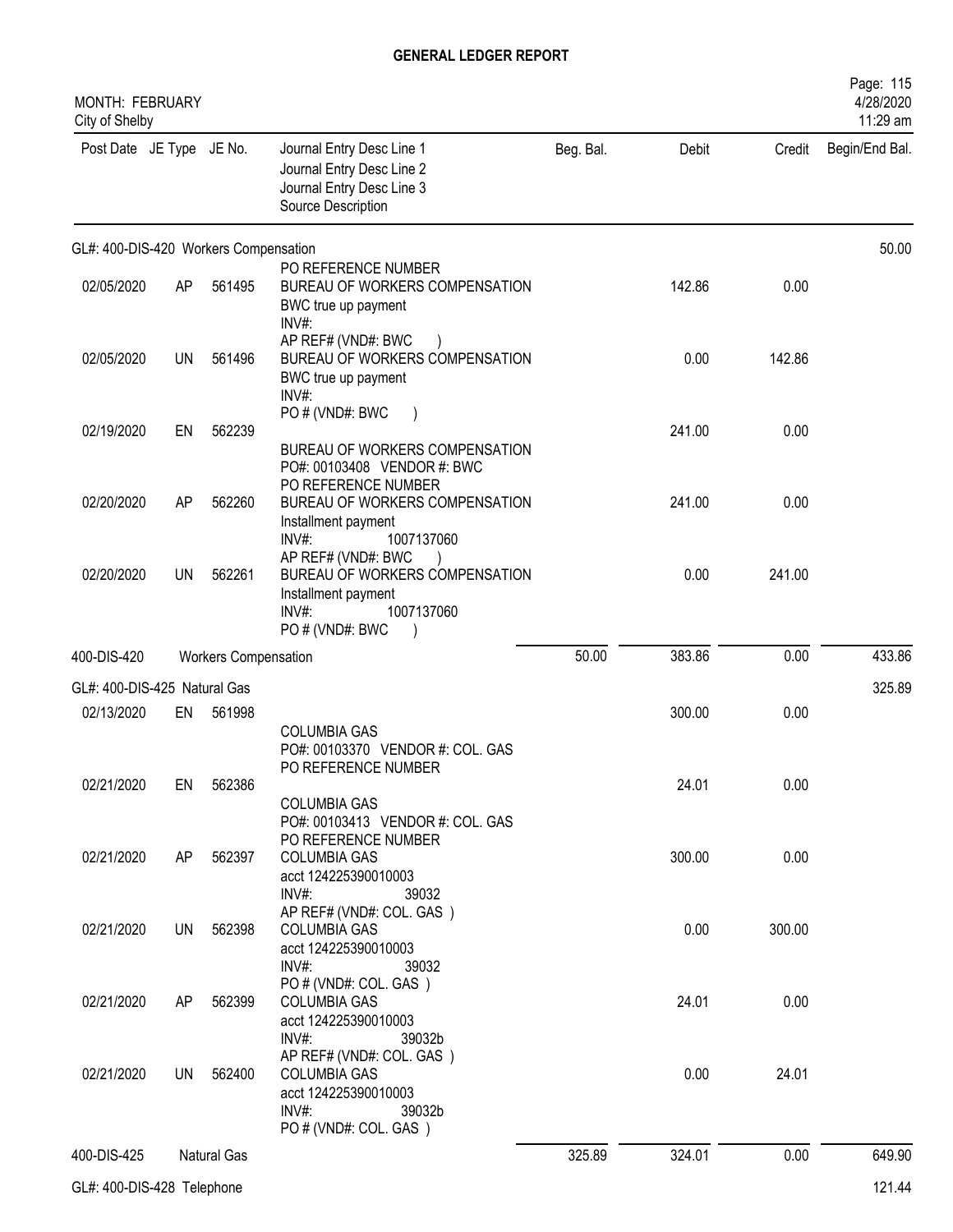| MONTH: FEBRUARY<br>City of Shelby |           |           |                                                                                                                   |           |       |        | Page: 116<br>4/28/2020<br>11:29 am |
|-----------------------------------|-----------|-----------|-------------------------------------------------------------------------------------------------------------------|-----------|-------|--------|------------------------------------|
| Post Date JE Type JE No.          |           |           | Journal Entry Desc Line 1<br>Journal Entry Desc Line 2<br>Journal Entry Desc Line 3<br>Source Description         | Beg. Bal. | Debit | Credit | Begin/End Bal.                     |
| GL#: 400-DIS-428 Telephone        |           |           |                                                                                                                   |           |       |        | 121.44                             |
| 02/26/2020                        | AP        | 562544    | CHARTER COMM HOLDINGS LLC<br>acct 01075-321600202-1001<br>INV#:<br>321600202021720b<br>AP REF# (VND#: CHART COMM) |           | 4.85  | 0.00   |                                    |
| 02/26/2020                        | <b>UN</b> | 562545    | CHARTER COMM HOLDINGS LLC<br>acct 01075-321600202-1001<br>$INV#$ :<br>321600202021720b<br>PO # (VND#: CHART COMM) |           | 0.00  | 4.85   |                                    |
| 400-DIS-428                       |           | Telephone |                                                                                                                   | 121.44    | 4.85  | 0.00   | 126.29                             |
|                                   |           |           | GL#: 400-DIS-471 Education, Mtgs. & Related Exp.                                                                  |           |       |        | 169.46                             |
| 400-DIS-471                       |           |           | Education, Mtgs. & Related Exp.                                                                                   | 169.46    | 0.00  | 0.00   | 169.46                             |
| GL#: 400-DIS-472 Supplies         |           |           |                                                                                                                   |           |       |        | 30.04                              |
| 02/05/2020                        | AP        | 561503    | GLENS SURPLUS SALES, INC.<br>5 gal. soap<br>INV#:<br>7529                                                         |           | 10.33 | 0.00   |                                    |
| 02/05/2020                        | <b>UN</b> | 561504    | AP REF# (VND#: GLENS SUR)<br>GLENS SURPLUS SALES, INC.<br>5 gal. soap                                             |           | 0.00  | 10.33  |                                    |
| 02/05/2020                        | UN        | 561506    | INV#:<br>7529<br>PO # (VND#: GLENS SUR)<br>GLENS SURPLUS SALES, INC.<br>2 bungee cords                            |           | 0.00  | 19.67  |                                    |
| 02/05/2020                        | AP        | 561579    | INV#:<br>7531<br>PO # (VND#: GLENS SUR)<br>DAS HARDWARE LLC<br>Service Dept Jan 2020                              |           | 40.00 | 0.00   |                                    |
| 02/05/2020                        | <b>UN</b> | 561580    | INV#:<br>AP REF# (VND#: DAS HARDWA)<br>DAS HARDWARE LLC<br>Service Dept Jan 2020                                  |           | 0.00  | 40.00  |                                    |
| 02/05/2020                        | AP        | 561581    | INV#:<br>PO # (VND#: DAS HARDWA)<br>DAS HARDWARE LLC<br>Service Dept Jan 2020<br>$INV#$ :                         |           | 39.95 | 0.00   |                                    |
| 02/05/2020                        | UN        | 561582    | AP REF# (VND#: DAS HARDWA)<br>DAS HARDWARE LLC<br>Service Dept Jan 2020<br>$INV#$ :                               |           | 0.00  | 50.00  |                                    |
| 02/05/2020                        | AP        | 561583    | PO # (VND#: DAS HARDWA)<br>MHS INDUSTRIAL SUPPLY<br>Supply order 19604<br>$INV#$ :                                |           | 90.70 | 0.00   |                                    |
| 02/05/2020                        | <b>UN</b> | 561584    | <b>INV16192</b><br>AP REF# (VND#: MHS IND SU)<br>MHS INDUSTRIAL SUPPLY<br>Supply order 19604                      |           | 0.00  | 90.70  |                                    |
| 02/10/2020                        | AP        | 561853    | $INV#$ :<br><b>INV16192</b><br>PO # (VND#: MHS IND SU)<br>MHS INDUSTRIAL SUPPLY                                   |           | 62.82 | 0.00   |                                    |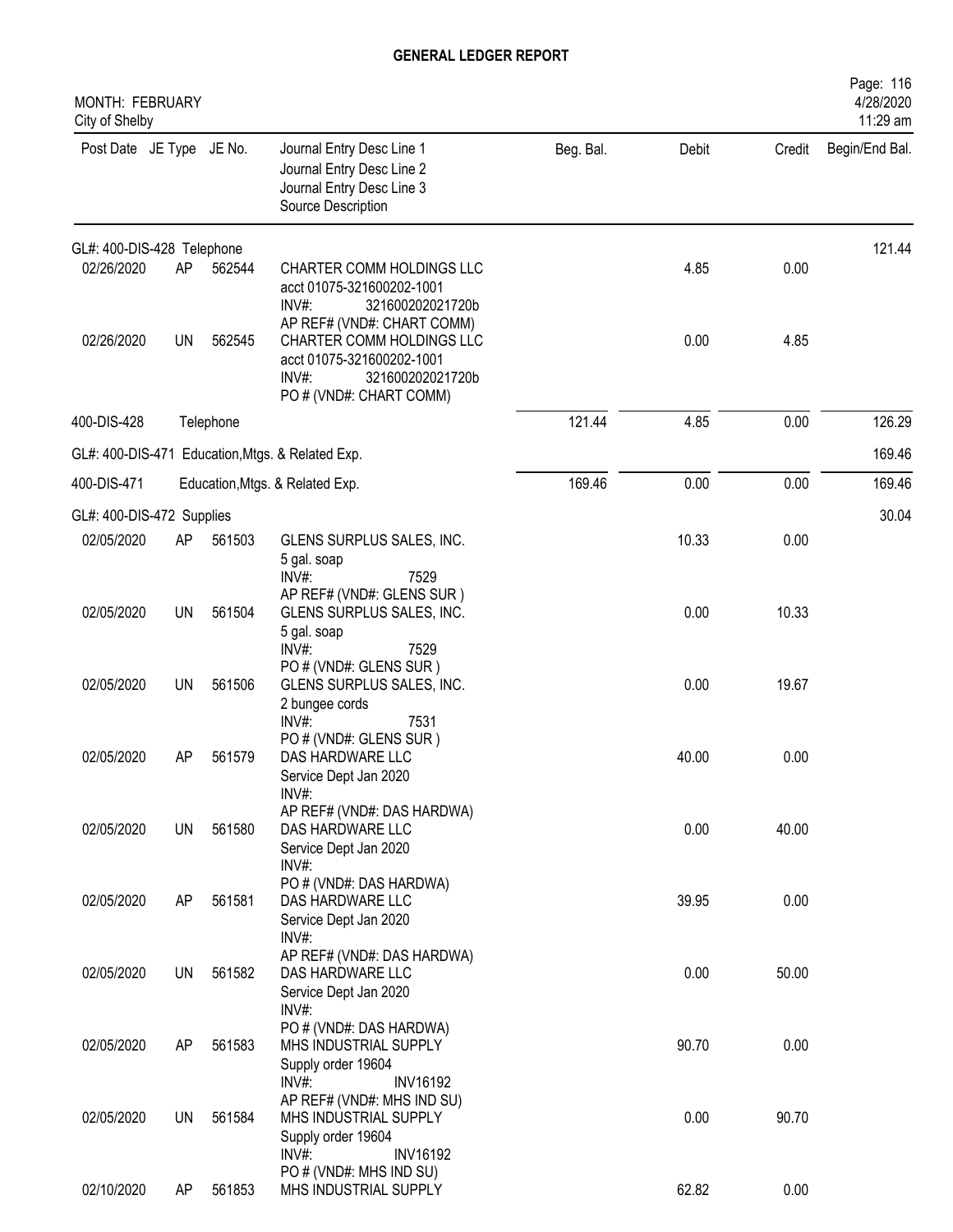| MONTH: FEBRUARY<br>City of Shelby      |           |                       |                                                                                                                                        |           |        |        | Page: 117<br>4/28/2020<br>11:29 am |
|----------------------------------------|-----------|-----------------------|----------------------------------------------------------------------------------------------------------------------------------------|-----------|--------|--------|------------------------------------|
| Post Date JE Type JE No.               |           |                       | Journal Entry Desc Line 1<br>Journal Entry Desc Line 2<br>Journal Entry Desc Line 3<br>Source Description                              | Beg. Bal. | Debit  | Credit | Begin/End Bal.                     |
| GL#: 400-DIS-472 Supplies              |           |                       |                                                                                                                                        |           |        |        | 30.04                              |
|                                        |           |                       | Soap, ear plugs, & broom<br>$INV#$ :<br><b>INV16263</b>                                                                                |           |        |        |                                    |
| 02/10/2020                             | <b>UN</b> | 561854                | AP REF# (VND#: MHS IND SU)<br>MHS INDUSTRIAL SUPPLY<br>Soap, ear plugs, & broom<br>INV#:<br><b>INV16263</b><br>PO # (VND#: MHS IND SU) |           | 0.00   | 62.82  |                                    |
| 02/13/2020                             | EN        | 562001                |                                                                                                                                        |           | 30.00  | 0.00   |                                    |
|                                        |           |                       | GLENS SURPLUS SALES, INC.<br>PO#: 00103373 VENDOR #: GLENS SUR<br>PO REFERENCE NUMBER                                                  |           |        |        |                                    |
| 02/13/2020                             | EN        | 562002                |                                                                                                                                        |           | 50.00  | 0.00   |                                    |
|                                        |           |                       | DAS HARDWARE LLC<br>PO#: 00103374 VENDOR #: DAS HARDWA<br>PO REFERENCE NUMBER                                                          |           |        |        |                                    |
| 02/27/2020                             | EN        | 562675                | AMERICAN BUSINESS SUPPLY<br>PO#: 00103505 VENDOR #: AMERI BUSI<br>PO REFERENCE NUMBER                                                  |           | 120.00 | 0.00   |                                    |
| 400-DIS-472                            |           | Supplies              |                                                                                                                                        | 30.04     | 243.80 | 0.00   | 273.84                             |
| GL#: 400-DIS-473 Office Supplies       |           |                       |                                                                                                                                        |           |        |        | 147.66                             |
| 02/20/2020                             | AP        | 562267                | 7LSI LLC<br>2 computers<br>$INV#$ :<br>2019-3015                                                                                       |           | 96.50  | 0.00   |                                    |
| 02/20/2020                             | <b>UN</b> | 562268                | AP REF# (VND#: 7LSI LLC)<br>7LSI LLC<br>2 computers<br>$INV#$ :<br>2019-3015<br>PO # (VND#: 7LSI LLC)                                  |           | 0.00   | 100.00 |                                    |
| 400-DIS-473                            |           | Office Supplies       |                                                                                                                                        | 147.66    | 96.50  | 0.00   | 244.16                             |
| GL#: 400-DIS-484 Fuel, Autos-Equipment |           |                       |                                                                                                                                        |           |        |        | 700.00                             |
| 02/10/2020                             | EN        | 561811                | COLE DISTRIBUTING INC.<br>PO#: 00103355 VENDOR #: COLE DISTR                                                                           |           | 400.00 | 0.00   |                                    |
| 02/10/2020                             | AP        | 561827                | PO REFERENCE NUMBER<br>COLE DISTRIBUTING INC.<br>Fuel charges January 2020<br>INV#:                                                    |           | 400.00 | 0.00   |                                    |
| 02/10/2020                             | UN        | 561828                | AP REF# (VND#: COLE DISTR)<br>COLE DISTRIBUTING INC.<br>Fuel charges January 2020<br>INV#:<br>PO # (VND#: COLE DISTR)                  |           | 0.00   | 400.00 |                                    |
| 400-DIS-484                            |           | Fuel, Autos-Equipment |                                                                                                                                        | 700.00    | 400.00 | 0.00   | 1,100.00                           |
| GL#: 400-DIS-485 Maintenance, Autos    |           |                       |                                                                                                                                        |           |        |        | 232.98                             |
| 02/10/2020                             | AP        | 561857                | SHELBY PARTS CO.<br>Various parts and supplies                                                                                         |           | 97.89  | 0.00   |                                    |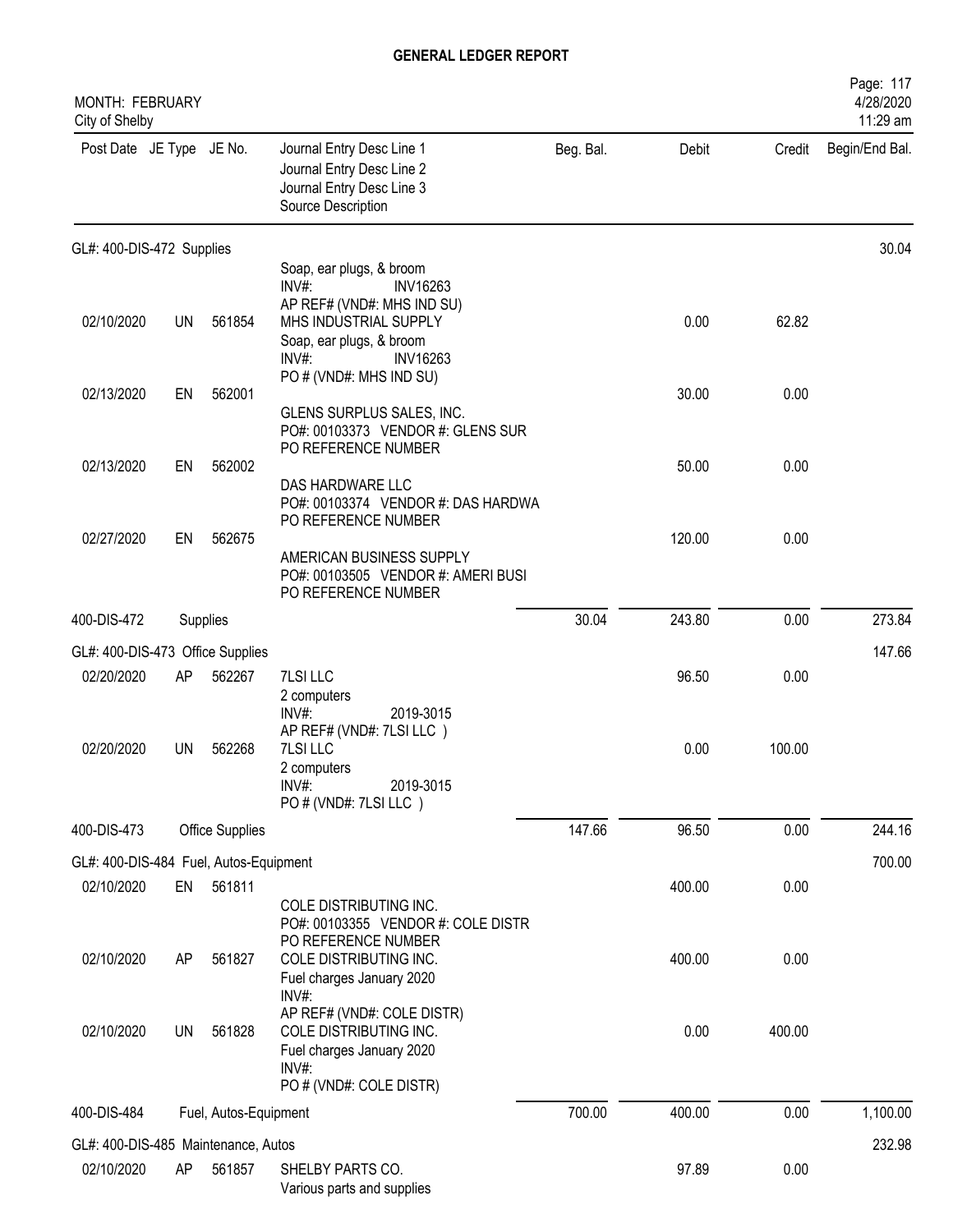| <b>MONTH: FEBRUARY</b><br>City of Shelby |           |                       |                                                                                                                                                                        |           |          |          | Page: 118<br>4/28/2020<br>11:29 am |
|------------------------------------------|-----------|-----------------------|------------------------------------------------------------------------------------------------------------------------------------------------------------------------|-----------|----------|----------|------------------------------------|
| Post Date JE Type JE No.                 |           |                       | Journal Entry Desc Line 1<br>Journal Entry Desc Line 2<br>Journal Entry Desc Line 3<br>Source Description                                                              | Beg. Bal. | Debit    | Credit   | Begin/End Bal.                     |
| GL#: 400-DIS-485 Maintenance, Autos      |           |                       |                                                                                                                                                                        |           |          |          | 232.98                             |
| 02/10/2020                               | <b>UN</b> | 561858                | INV#:<br>AP REF# (VND#: SHELBY PAR)<br>SHELBY PARTS CO.<br>Various parts and supplies<br>INV#:                                                                         |           | 0.00     | 100.00   |                                    |
| 02/11/2020                               | AP        | 561925                | PO # (VND#: SHELBY PAR)<br>ADVANCE AUTO PARTS<br>Various parts and supplies                                                                                            |           | 67.02    | 0.00     |                                    |
| 02/11/2020                               | UN        | 561926                | INV#:<br>AP REF# (VND#: ADVANCE AU)<br>ADVANCE AUTO PARTS<br>Various parts and supplies<br>INV#                                                                        |           | 0.00     | 67.02    |                                    |
| 02/13/2020                               | EN        | 561999                | PO # (VND#: ADVANCE AU)<br>SHELBY PARTS CO.                                                                                                                            |           | 100.00   | 0.00     |                                    |
| 02/13/2020                               | EN        | 562000                | PO#: 00103371 VENDOR #: SHELBY PAR<br>PO REFERENCE NUMBER<br>ADVANCE AUTO PARTS<br>PO#: 00103372 VENDOR #: ADVANCE AU<br>PO REFERENCE NUMBER                           |           | 100.00   | 0.00     |                                    |
| 400-DIS-485                              |           | Maintenance, Autos    |                                                                                                                                                                        | 232.98    | 164.91   | 0.00     | 397.89                             |
| GL#: 400-DIS-486 Maintenance Equipment   |           |                       |                                                                                                                                                                        |           |          |          | 997.91                             |
| 02/03/2020                               | EN        | 561422                |                                                                                                                                                                        |           | 32.00    | 0.00     |                                    |
| 02/10/2020                               | AP        | 561855                | ASHLAND HYDRAULICS REPAIR LLC<br>PO#: 00103290 VENDOR #: ASH HYDRA<br>PO REFERENCE NUMBER<br>JACK DOHENY COMPANIES INC<br>Elbow weldment, ripsaw<br>$INV#$ :<br>C36917 |           | 1,055.04 | 0.00     |                                    |
| 02/10/2020                               | UN        | 561856                | AP REF# (VND#: JACK DOHEN)<br>JACK DOHENY COMPANIES INC<br>Elbow weldment, ripsaw<br>INV#:<br>C36917                                                                   |           | 0.00     | 1,150.00 |                                    |
| 02/10/2020                               | AP        | 561861                | PO # (VND#: JACK DOHEN)<br>ASHLAND HYDRAULICS REPAIR LLC<br>Seal Kit<br>INV#:                                                                                          |           | 32.00    | 0.00     |                                    |
| 02/10/2020                               | <b>UN</b> | 561862                | AP REF# (VND#: ASH HYDRA)<br>ASHLAND HYDRAULICS REPAIR LLC<br>Seal Kit<br>INV#:<br>PO # (VND#: ASH HYDRA)                                                              |           | 0.00     | 32.00    |                                    |
| 400-DIS-486                              |           | Maintenance Equipment |                                                                                                                                                                        | 997.91    | 1,087.04 | 0.00     | 2,084.95                           |
| GL#: 400-DIS-500 Engineering             |           |                       |                                                                                                                                                                        |           |          |          | 75.00                              |
| 02/06/2020                               | AP        | 561674                | F. E. KROCKA AND ASSOC. INC.<br><b>Engineering services</b><br>INV#:<br>41547                                                                                          |           | 75.00    | 0.00     |                                    |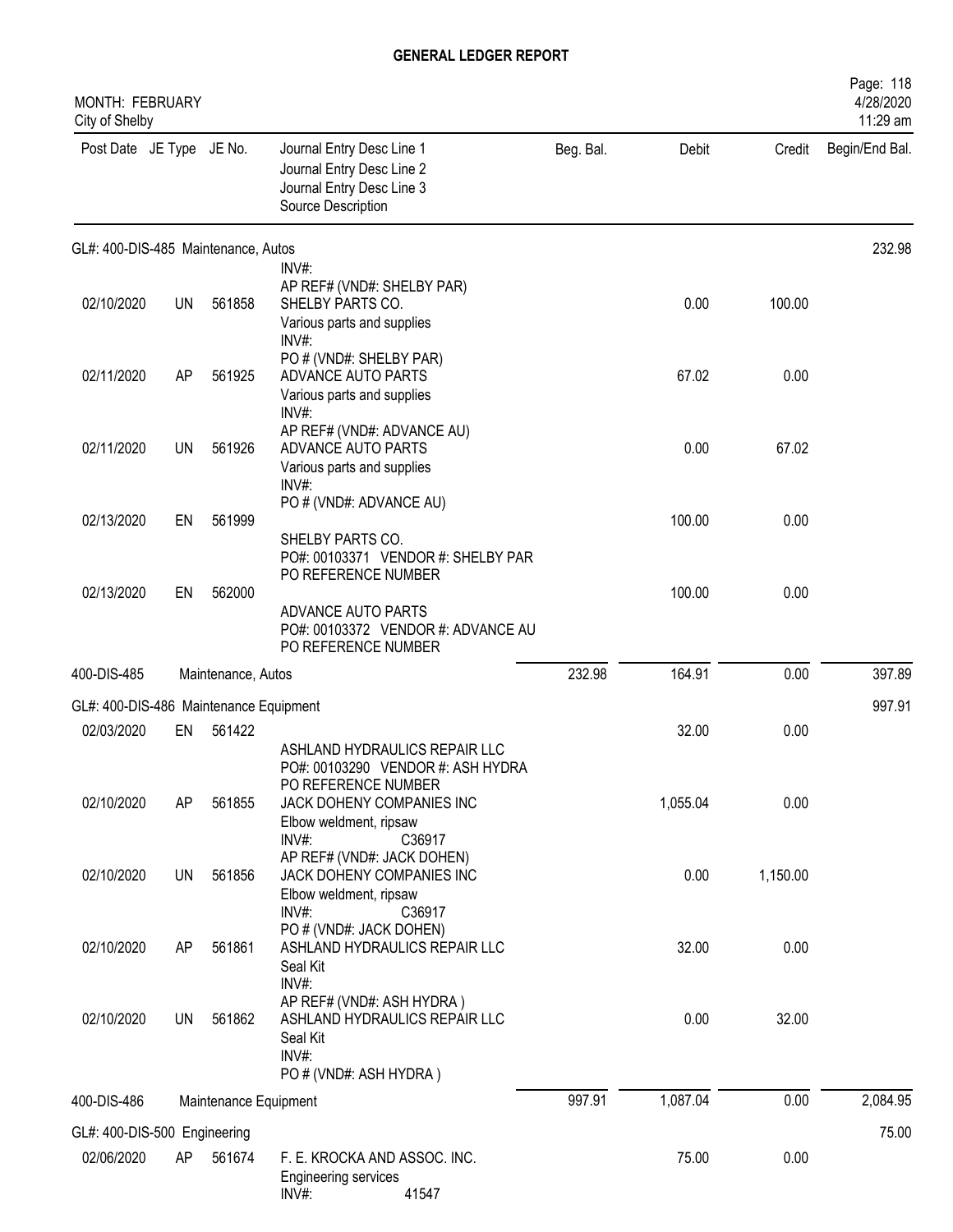| MONTH: FEBRUARY<br>City of Shelby |           |             |                                                                                                                                        |           |          |          | Page: 119<br>4/28/2020<br>11:29 am |
|-----------------------------------|-----------|-------------|----------------------------------------------------------------------------------------------------------------------------------------|-----------|----------|----------|------------------------------------|
| Post Date JE Type JE No.          |           |             | Journal Entry Desc Line 1<br>Journal Entry Desc Line 2<br>Journal Entry Desc Line 3<br>Source Description                              | Beg. Bal. | Debit    | Credit   | Begin/End Bal.                     |
| GL#: 400-DIS-500 Engineering      |           |             |                                                                                                                                        |           |          |          | 75.00                              |
| 02/06/2020                        | <b>UN</b> | 561675      | AP REF# (VND#: KROCKA/F.E)<br>F. E. KROCKA AND ASSOC. INC.<br><b>Engineering services</b><br>INV#<br>41547<br>PO # (VND#: KROCKA/F.E)  |           | 0.00     | 75.00    |                                    |
| 400-DIS-500                       |           | Engineering |                                                                                                                                        | 75.00     | 75.00    | 0.00     | 150.00                             |
|                                   |           |             | GL#: 400-DIS-507 Maintenance Building/Grounds                                                                                          |           |          |          | 0.00                               |
| 02/21/2020                        | AP        | 562417      | LAKE ERIE ELECTRIC, INC.<br>Check garage circuits<br>INV#:<br>14-17196-12326                                                           |           | 1,776.12 | 0.00     |                                    |
| 02/21/2020                        | <b>UN</b> | 562418      | AP REF# (VND#: LAKE ERIE)<br>LAKE ERIE ELECTRIC, INC.<br>Check garage circuits<br>$INV#$ :<br>14-17196-12326<br>PO # (VND#: LAKE ERIE) |           | 0.00     | 1,900.00 |                                    |
| 400-DIS-507                       |           |             | Maintenance Building/Grounds                                                                                                           | 0.00      | 1,776.12 | 0.00     | 1,776.12                           |
| GL#: 400-DIS-515 Equipment        |           |             |                                                                                                                                        |           |          |          | 412.93                             |
| 400-DIS-515                       |           | Equipment   |                                                                                                                                        | 412.93    | 0.00     | 0.00     | 412.93                             |
|                                   |           |             | GL#: 400-DIS-530 Office Equipment/Furn/Fixtures                                                                                        |           |          |          | 0.00                               |
| 02/20/2020                        | AP        | 562267      | 7LSI LLC                                                                                                                               |           | 482.50   | 0.00     |                                    |
|                                   |           |             | 2 computers<br>INV#:<br>2019-3015<br>AP REF# (VND#: 7LSI LLC)                                                                          |           |          |          |                                    |
| 02/20/2020                        | UN        | 562268      | 7LSI LLC<br>2 computers<br>$INV#$ :<br>2019-3015<br>PO # (VND#: 7LSI LLC)                                                              |           | 0.00     | 500.00   |                                    |
| 400-DIS-530                       |           |             | Office Equipment/Furn/Fixtures                                                                                                         | 0.00      | 482.50   | 0.00     | 482.50                             |
| GL#: 400-DIS-531 Miscellaneous    |           |             |                                                                                                                                        |           |          |          | 0.00                               |
| 02/10/2020                        | EN        | 561820      | OHIO HEALTH CONSORTIUM, INC.<br>PO#: 00103364 VENDOR #: OH HEALTH                                                                      |           | 158.25   | 0.00     |                                    |
| 02/11/2020                        | AP        | 561919      | PO REFERENCE NUMBER<br>OHIO HEALTH CONSORTIUM, INC.<br>DOT 2020 Consortium Fee<br>INV#:                                                |           | 158.25   | 0.00     |                                    |
| 02/11/2020                        | UN        | 561920      | AP REF# (VND#: OH HEALTH)<br>OHIO HEALTH CONSORTIUM, INC.<br>DOT 2020 Consortium Fee<br>INV#:                                          |           | 0.00     | 158.25   |                                    |
| 02/14/2020                        | AP        | 562044      | PO # (VND#: OH HEALTH)<br>OHIO UTILITIES PROTECTION SERV<br>2020 government assessment<br>INV#:<br>120512                              |           | 75.16    | 0.00     |                                    |
| 02/14/2020                        | <b>UN</b> | 562045      | AP REF# (VND#: OUPS<br>OHIO UTILITIES PROTECTION SERV                                                                                  |           | 0.00     | 75.00    |                                    |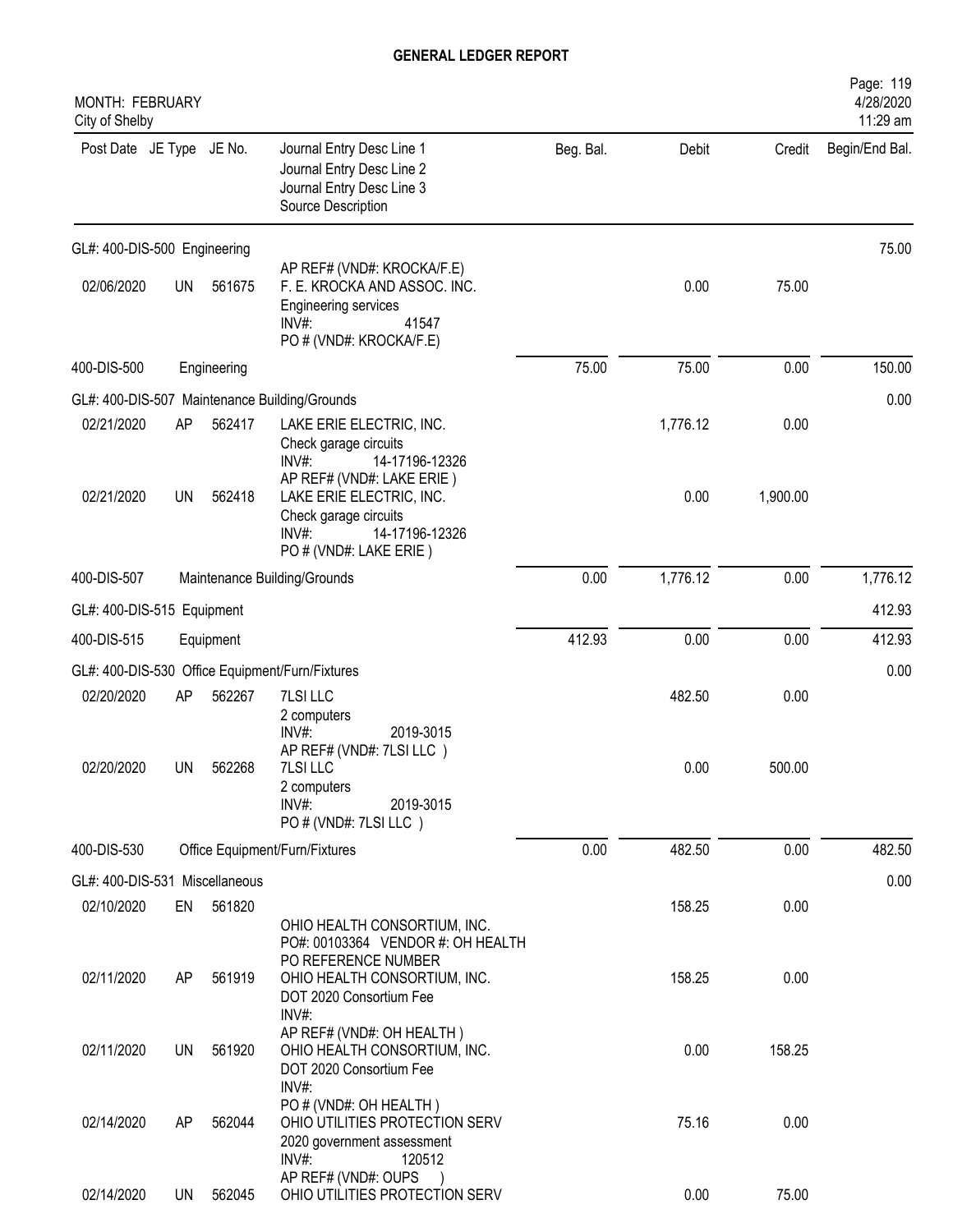| MONTH: FEBRUARY<br>City of Shelby             |           |                |                                                                                                                        |           |           |           | Page: 120<br>4/28/2020<br>11:29 am |
|-----------------------------------------------|-----------|----------------|------------------------------------------------------------------------------------------------------------------------|-----------|-----------|-----------|------------------------------------|
| Post Date JE Type JE No.                      |           |                | Journal Entry Desc Line 1<br>Journal Entry Desc Line 2<br>Journal Entry Desc Line 3<br>Source Description              | Beg. Bal. | Debit     | Credit    | Begin/End Bal.                     |
| GL#: 400-DIS-531 Miscellaneous                |           |                | 2020 government assessment<br>$INV#$ :<br>120512<br>PO # (VND#: OUPS                                                   |           |           |           | 0.00                               |
| 400-DIS-531                                   |           | Miscellaneous  |                                                                                                                        | 0.00      | 233.41    | 0.00      | 233.41                             |
|                                               |           |                |                                                                                                                        |           |           |           |                                    |
| GL#: 400-DIS-575 Safety Related<br>02/06/2020 | AP        | 561662         | AMP-OHIO, INC.<br>bloodborne<br>INV#:<br>208537                                                                        |           | 196.00    | 0.00      | 0.00                               |
| 02/06/2020                                    | UN        | 561663         | AP REF# (VND#: AMPO, INC.)<br>AMP-OHIO, INC.<br>bloodborne<br>INV#:<br>208537<br>PO # (VND#: AMPO, INC.)               |           | 0.00      | 196.00    |                                    |
| 400-DIS-575                                   |           | Safety Related |                                                                                                                        | 0.00      | 196.00    | 0.00      | 196.00                             |
| GL#: 400-DIS-630 Sewer Repairs                |           |                |                                                                                                                        |           |           |           | 1,044.42                           |
| 400-DIS-630                                   |           | Sewer Repairs  |                                                                                                                        | 1,044.42  | 0.00      | 0.00      | 1,044.42                           |
| GL#: 400-MFG-400 Wages                        |           |                |                                                                                                                        |           |           |           | 23,100.47                          |
| 02/05/2020                                    | EN        | 561460         | CITY PAYROLL FUND                                                                                                      |           | 11,572.76 | 0.00      |                                    |
| 02/05/2020                                    | AP        | 561462         | PO#: 00103310 VENDOR #: CITY PAYRO<br>PO REFERENCE NUMBER<br>CITY PAYROLL FUND<br>Wages 1/19/20-2/1/20<br>$INV#$ :     |           | 11,572.76 | 0.00      |                                    |
| 02/05/2020                                    | UN        | 561463         | AP REF# (VND#: CITY PAYRO)<br>CITY PAYROLL FUND<br>Wages 1/19/20-2/1/20<br>$INV#$ :                                    |           | 0.00      | 11,572.76 |                                    |
| 02/19/2020                                    | EN        | 562240         | PO # (VND#: CITY PAYRO)<br><b>CITY PAYROLL FUND</b>                                                                    |           | 11,434.91 | 0.00      |                                    |
| 02/19/2020                                    | AP        | 562242         | PO#: 00103409 VENDOR #: CITY PAYRO<br>PO REFERENCE NUMBER<br><b>CITY PAYROLL FUND</b><br>Wages 2/2/20-2/15/20<br>INV#: |           | 11,434.91 | 0.00      |                                    |
| 02/19/2020                                    | <b>UN</b> | 562243         | AP REF# (VND#: CITY PAYRO)<br>CITY PAYROLL FUND<br>Wages 2/2/20-2/15/20<br>INV#:<br>PO # (VND#: CITY PAYRO)            |           | 0.00      | 11,434.91 |                                    |
| 400-MFG-400                                   |           | Wages          |                                                                                                                        | 23,100.47 | 23,007.67 | 0.00      | 46,108.14                          |
|                                               |           |                | GL#: 400-MFG-415 Public Employees Retire.System                                                                        |           |           |           | 3,691.68                           |
| 02/10/2020                                    | EN        | 561809         | OH PUBLIC EMPLOYEES RETIREMENT<br>PO#: 00103353 VENDOR #: OPERS                                                        |           | 3,227.12  | 0.00      |                                    |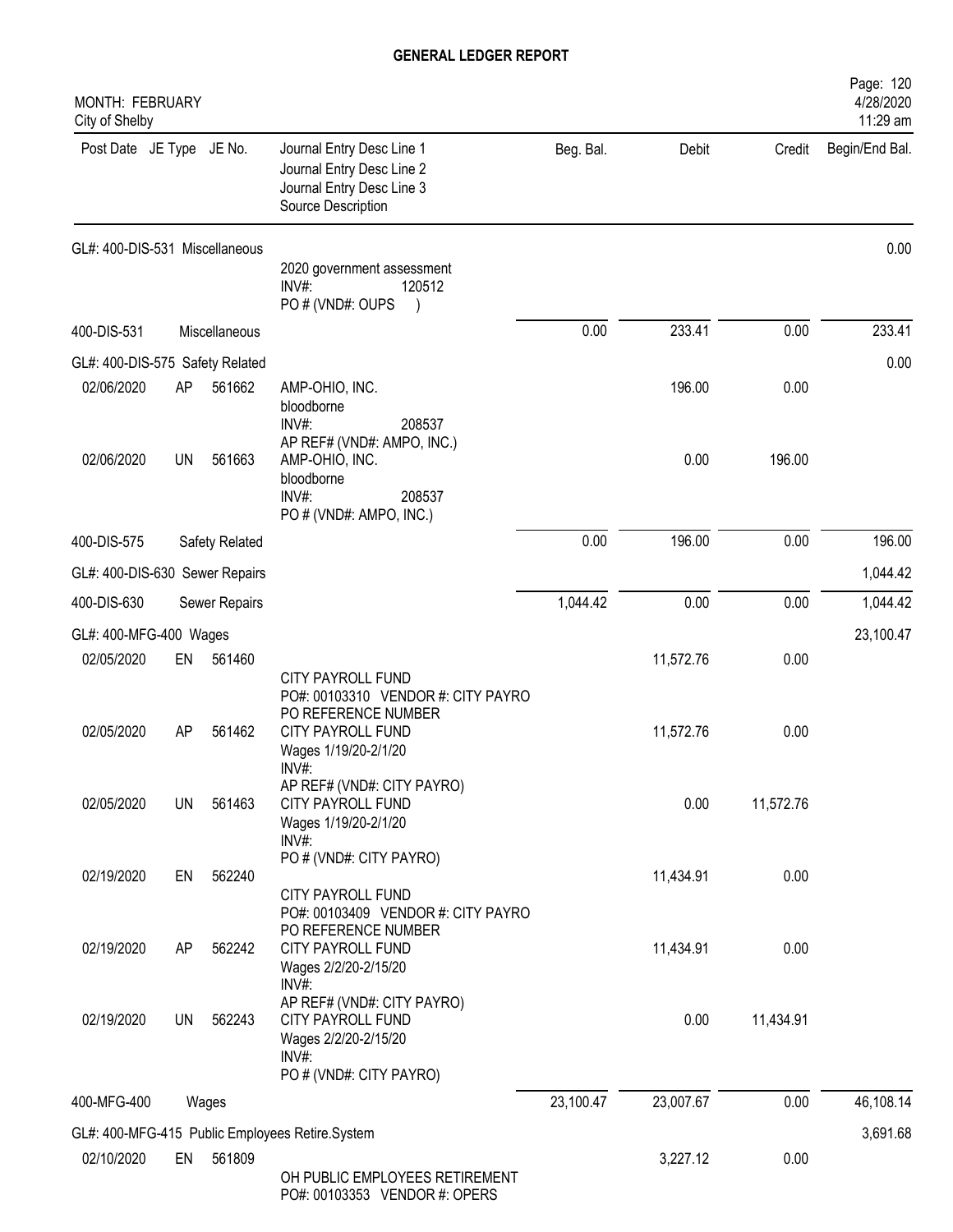| MONTH: FEBRUARY<br>City of Shelby |             |        |                                                                                                                    |           |          |          | Page: 121<br>4/28/2020<br>11:29 am |
|-----------------------------------|-------------|--------|--------------------------------------------------------------------------------------------------------------------|-----------|----------|----------|------------------------------------|
| Post Date JE Type JE No.          |             |        | Journal Entry Desc Line 1<br>Journal Entry Desc Line 2<br>Journal Entry Desc Line 3<br>Source Description          | Beg. Bal. | Debit    | Credit   | Begin/End Bal.                     |
|                                   |             |        | GL#: 400-MFG-415 Public Employees Retire.System                                                                    |           |          |          | 3,691.68                           |
| 02/10/2020                        | AP          | 561845 | PO REFERENCE NUMBER<br>OH PUBLIC EMPLOYEES RETIREMENT<br>Employer portion 12/22/19-<br>INV#:                       |           | 3,227.12 | 0.00     |                                    |
| 02/10/2020                        | <b>UN</b>   | 561846 | AP REF# (VND#: OPERS<br>OH PUBLIC EMPLOYEES RETIREMENT<br>Employer portion 12/22/19-<br>INV#:<br>PO # (VND#: OPERS |           | 0.00     | 3,227.12 |                                    |
| 400-MFG-415                       |             |        | Public Employees Retire.System                                                                                     | 3,691.68  | 3,227.12 | 0.00     | 6,918.80                           |
| GL#: 400-MFG-417 FICA             |             |        |                                                                                                                    |           |          |          | 334.95                             |
| 02/05/2020                        | EN          | 561461 | PAYROLL FUND<br>PO#: 00103311 VENDOR #: PAYROLL FU                                                                 |           | 167.82   | 0.00     |                                    |
| 02/05/2020                        | AP          | 561464 | PO REFERENCE NUMBER<br>PAYROLL FUND<br>FICA 1/19/20-2/1/20<br>$INV#$ :                                             |           | 167.82   | 0.00     |                                    |
| 02/05/2020                        | UN          | 561465 | AP REF# (VND#: PAYROLL FU)<br>PAYROLL FUND<br>FICA 1/19/20-2/1/20<br>INV#:                                         |           | 0.00     | 167.82   |                                    |
| 02/19/2020                        | EN          | 562241 | PO # (VND#: PAYROLL FU)<br>PAYROLL FUND                                                                            |           | 165.80   | 0.00     |                                    |
| 02/19/2020                        | AP          | 562244 | PO#: 00103410 VENDOR #: PAYROLL FU<br>PO REFERENCE NUMBER<br>PAYROLL FUND<br>FICA 2/2/20-2/15/20<br>$INV#$ :       |           | 165.80   | 0.00     |                                    |
| 02/19/2020                        | UN          | 562245 | AP REF# (VND#: PAYROLL FU)<br>PAYROLL FUND<br>FICA 2/2/20-2/15/20<br>$INV#$ :<br>PO # (VND#: PAYROLL FU)           |           | 0.00     | 165.80   |                                    |
| 400-MFG-417                       | <b>FICA</b> |        |                                                                                                                    | 334.95    | 333.62   | 0.00     | 668.57                             |
| GL#: 400-MFG-418 Hospitalization  |             |        |                                                                                                                    |           |          |          | 7,532.80                           |
| 02/02/2020                        | AP          | 561376 | JEFFERSON HEALTH PLAN<br>Acct 19-OME095<br>INV#:                                                                   |           | 7,532.80 | 0.00     |                                    |
| 02/02/2020                        | UN          | 561377 | AP REF# (VND#: JEFFERSON)<br>JEFFERSON HEALTH PLAN<br>Acct 19-OME095<br>$INV#$ :                                   |           | 0.00     | 7,532.80 |                                    |
| 02/25/2020                        | EN          | 562485 | PO # (VND#: JEFFERSON)<br>JEFFERSON HEALTH PLAN<br>PO#: 00103431 VENDOR #: JEFFERSON<br>PO REFERENCE NUMBER        |           | 7,532.80 | 0.00     |                                    |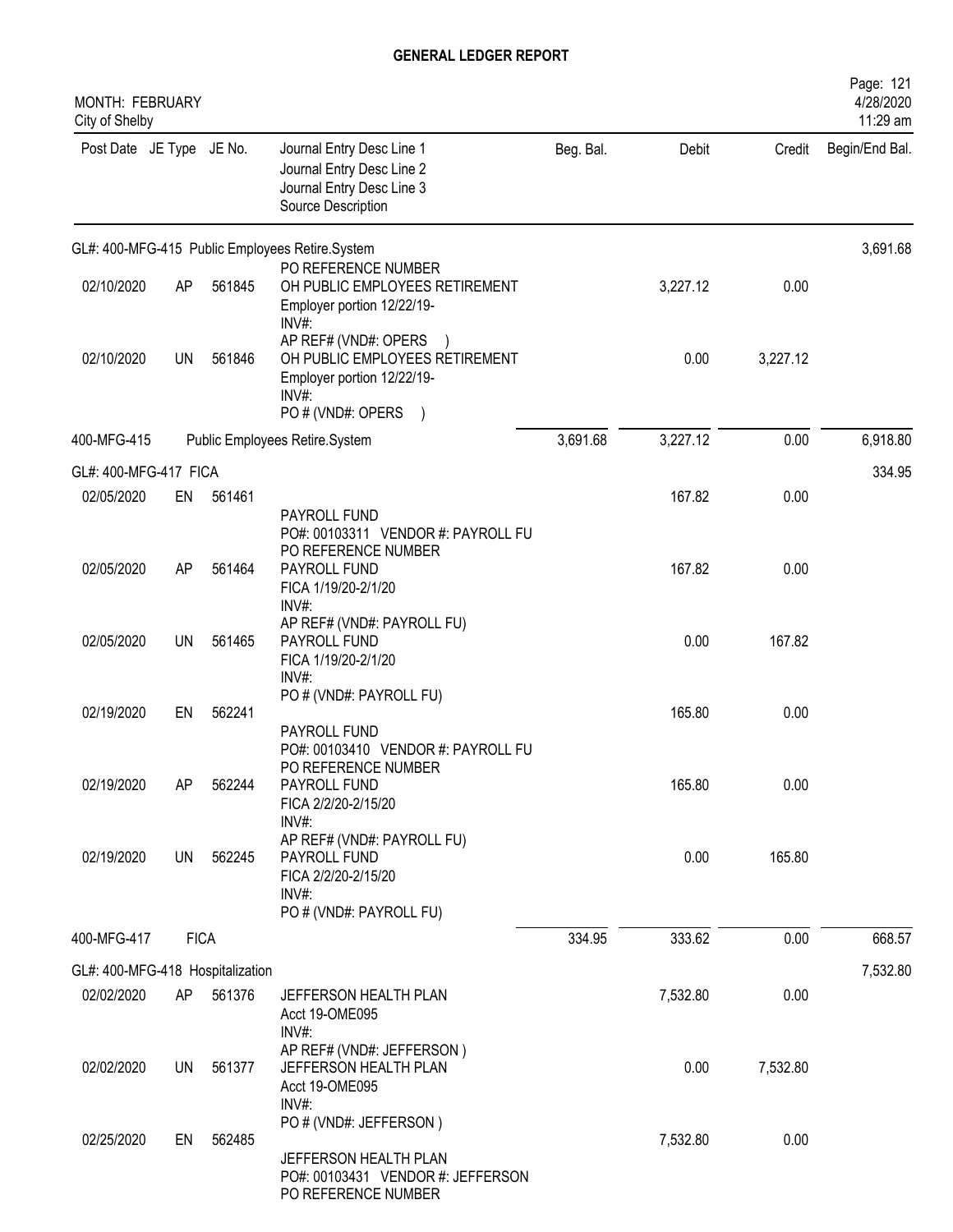| MONTH: FEBRUARY<br>City of Shelby     |           |                             |                                                                                                                                                                                   |           |           |        | Page: 122<br>4/28/2020<br>11:29 am |
|---------------------------------------|-----------|-----------------------------|-----------------------------------------------------------------------------------------------------------------------------------------------------------------------------------|-----------|-----------|--------|------------------------------------|
| Post Date JE Type JE No.              |           |                             | Journal Entry Desc Line 1<br>Journal Entry Desc Line 2<br>Journal Entry Desc Line 3<br>Source Description                                                                         | Beg. Bal. | Debit     | Credit | Begin/End Bal.                     |
| 400-MFG-418                           |           | Hospitalization             |                                                                                                                                                                                   | 7,532.80  | 7,532.80  | 0.00   | 15,065.60                          |
| GL#: 400-MFG-419 Life Insurance       |           |                             |                                                                                                                                                                                   |           |           |        | 60.00                              |
| 02/02/2020                            | AP        | 561372                      | AMERICAN UNITED LIFE INS CO<br>Policy G 00608125-0002-000<br>INV#:                                                                                                                |           | 60.00     | 0.00   |                                    |
| 02/02/2020                            | <b>UN</b> | 561373                      | AP REF# (VND#: AMERICAN U)<br>AMERICAN UNITED LIFE INS CO<br>Policy G 00608125-0002-000<br>$INV#$ :                                                                               |           | 0.00      | 60.00  |                                    |
| 02/25/2020                            | EN        | 562486                      | PO # (VND#: AMERICAN U)<br>AMERICAN UNITED LIFE INS CO                                                                                                                            |           | 60.00     | 0.00   |                                    |
|                                       |           |                             | PO#: 00103432 VENDOR #: AMERICAN U<br>PO REFERENCE NUMBER                                                                                                                         |           |           |        |                                    |
| 400-MFG-419                           |           | Life Insurance              |                                                                                                                                                                                   | 60.00     | 60.00     | 0.00   | 120.00                             |
| GL#: 400-MFG-420 Workers Compensation |           |                             |                                                                                                                                                                                   |           |           |        | 415.00                             |
| 02/05/2020                            | EN        | 561480                      |                                                                                                                                                                                   |           | 244.91    | 0.00   |                                    |
| 02/05/2020                            | AP        | 561495                      | BUREAU OF WORKERS COMPENSATION<br>PO#: 00103312 VENDOR #: BWC<br>PO REFERENCE NUMBER<br>BUREAU OF WORKERS COMPENSATION<br>BWC true up payment                                     |           | 244.91    | 0.00   |                                    |
| 02/05/2020                            | UN        | 561496                      | INV#:<br>AP REF# (VND#: BWC<br>BUREAU OF WORKERS COMPENSATION<br>BWC true up payment<br>$INV#$ :                                                                                  |           | 0.00      | 244.91 |                                    |
| 02/19/2020                            | EN        | 562239                      | PO # (VND#: BWC<br>BUREAU OF WORKERS COMPENSATION<br>PO#: 00103408 VENDOR #: BWC                                                                                                  |           | 413.00    | 0.00   |                                    |
| 02/20/2020                            | AP.       | 562260                      | PO REFERENCE NUMBER<br>BUREAU OF WORKERS COMPENSATION<br>Installment payment                                                                                                      |           | 413.00    | 0.00   |                                    |
| 02/20/2020                            | UN        | 562261                      | $INV#$ :<br>1007137060<br>AP REF# (VND#: BWC<br>$\rightarrow$<br>BUREAU OF WORKERS COMPENSATION<br>Installment payment<br>1007137060<br>INV#:<br>PO # (VND#: BWC<br>$\rightarrow$ |           | 0.00      | 413.00 |                                    |
| 400-MFG-420                           |           | <b>Workers Compensation</b> |                                                                                                                                                                                   | 415.00    | 657.91    | 0.00   | 1,072.91                           |
| GL#: 400-MFG-426 Electric             |           |                             |                                                                                                                                                                                   |           |           |        | 7,635.77                           |
| 02/03/2020                            |           | EN 561431                   |                                                                                                                                                                                   |           | 14,000.00 | 0.00   |                                    |
| 02/05/2020                            | AP.       | 561519                      | MUNICIPAL UTILITIES<br>PO#: 00103299 VENDOR #: MUNI UTILI<br>PO REFERENCE NUMBER<br>MUNICIPAL UTILITIES<br>37.229.1<br>INV#:                                                      |           | 283.89    | 0.00   |                                    |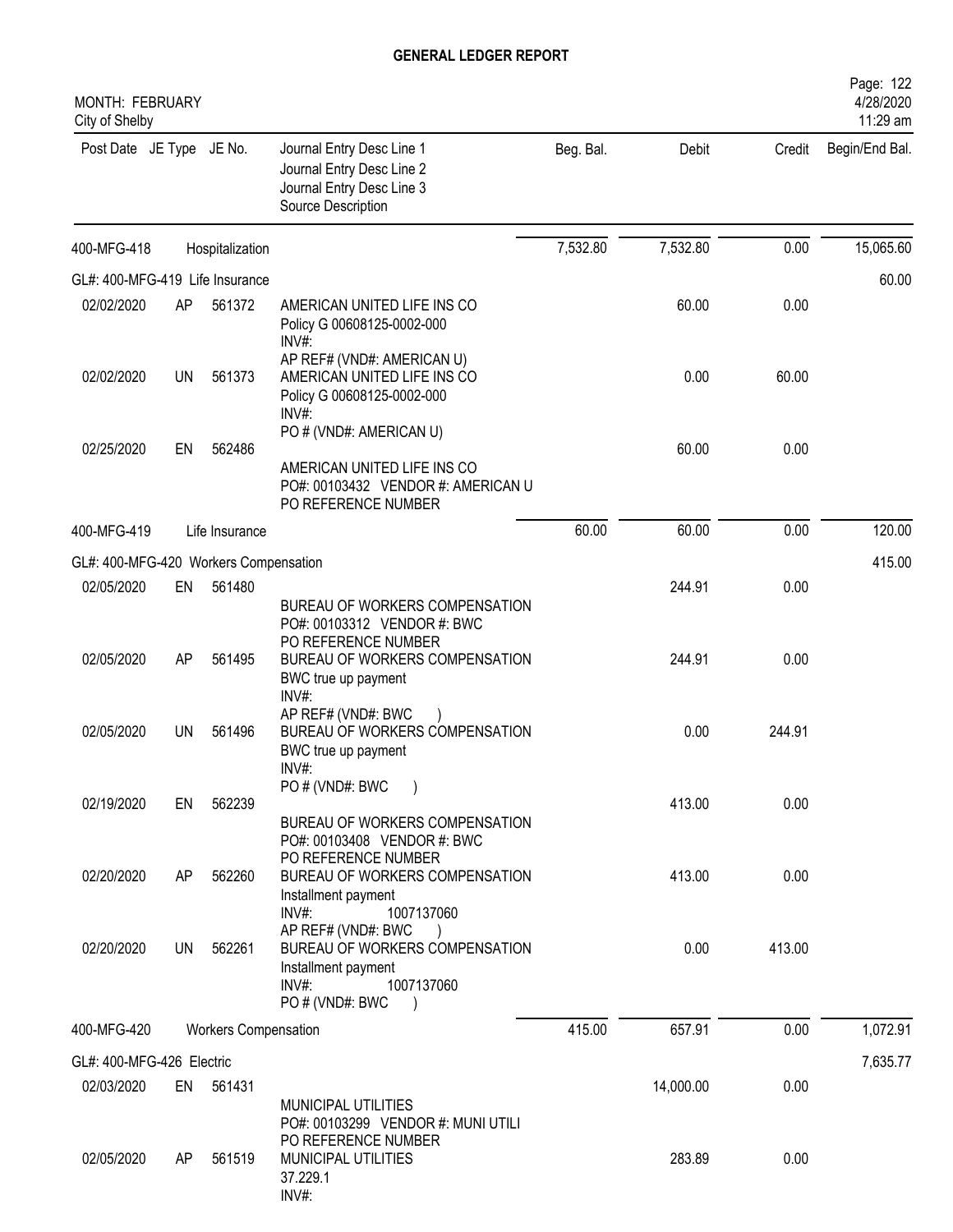| MONTH: FEBRUARY<br>City of Shelby |           |           |                                                                                                           |           |          |          | Page: 123<br>4/28/2020<br>11:29 am |
|-----------------------------------|-----------|-----------|-----------------------------------------------------------------------------------------------------------|-----------|----------|----------|------------------------------------|
| Post Date JE Type JE No.          |           |           | Journal Entry Desc Line 1<br>Journal Entry Desc Line 2<br>Journal Entry Desc Line 3<br>Source Description | Beg. Bal. | Debit    | Credit   | Begin/End Bal.                     |
| GL#: 400-MFG-426 Electric         |           |           |                                                                                                           |           |          |          | 7,635.77                           |
| 02/05/2020                        | <b>UN</b> | 561520    | AP REF# (VND#: MUNI UTILI)<br>MUNICIPAL UTILITIES<br>37.229.1<br>INV#:                                    |           | 0.00     | 283.89   |                                    |
| 02/05/2020                        | AP        | 561521    | PO # (VND#: MUNI UTILI)<br>MUNICIPAL UTILITIES<br>35.06.1<br>INV#:                                        |           | 19.11    | 0.00     |                                    |
| 02/05/2020                        | <b>UN</b> | 561522    | AP REF# (VND#: MUNI UTILI)<br>MUNICIPAL UTILITIES<br>35.06.1<br>INV#:                                     |           | 0.00     | 19.11    |                                    |
| 02/05/2020                        | AP        | 561523    | PO # (VND#: MUNI UTILI)<br>MUNICIPAL UTILITIES<br>37.221.1<br>INV#:                                       |           | 363.89   | 0.00     |                                    |
| 02/05/2020                        | <b>UN</b> | 561524    | AP REF# (VND#: MUNI UTILI)<br>MUNICIPAL UTILITIES<br>37.221.1<br>INV#:                                    |           | 0.00     | 363.89   |                                    |
| 02/05/2020                        | AP        | 561527    | PO # (VND#: MUNI UTILI)<br>MUNICIPAL UTILITIES<br>37.224.1<br>INV#:                                       |           | 7,866.65 | 0.00     |                                    |
| 02/05/2020                        | <b>UN</b> | 561528    | AP REF# (VND#: MUNI UTILI)<br>MUNICIPAL UTILITIES<br>37.224.1<br>INV#:                                    |           | 0.00     | 7,866.65 |                                    |
| 02/05/2020                        | AP        | 561533    | PO # (VND#: MUNI UTILI)<br>MUNICIPAL UTILITIES<br>37.227.1<br>INV#:                                       |           | 186.86   | 0.00     |                                    |
| 02/05/2020                        | UN        | 561534    | AP REF# (VND#: MUNI UTILI)<br>MUNICIPAL UTILITIES<br>37.227.1<br>INV#:<br>PO # (VND#: MUNI UTILI)         |           | 0.00     | 7,466.46 |                                    |
| 400-MFG-426                       |           | Electric  |                                                                                                           | 7,635.77  | 8,720.40 | 0.00     | 16,356.17                          |
| GL#: 400-MFG-427 Water and Sewer  |           |           |                                                                                                           |           |          |          | 721.69                             |
| 02/03/2020                        |           | EN 561431 | MUNICIPAL UTILITIES                                                                                       |           | 1,000.00 | 0.00     |                                    |
| 02/05/2020                        | AP        | 561525    | PO#: 00103299 VENDOR #: MUNI UTILI<br>PO REFERENCE NUMBER<br>MUNICIPAL UTILITIES<br>37.222.1<br>INV#:     |           | 14.91    | 0.00     |                                    |
| 02/05/2020                        | UN        | 561526    | AP REF# (VND#: MUNI UTILI)<br>MUNICIPAL UTILITIES<br>37.222.1<br>INV#:<br>PO # (VND#: MUNI UTILI)         |           | 0.00     | 14.91    |                                    |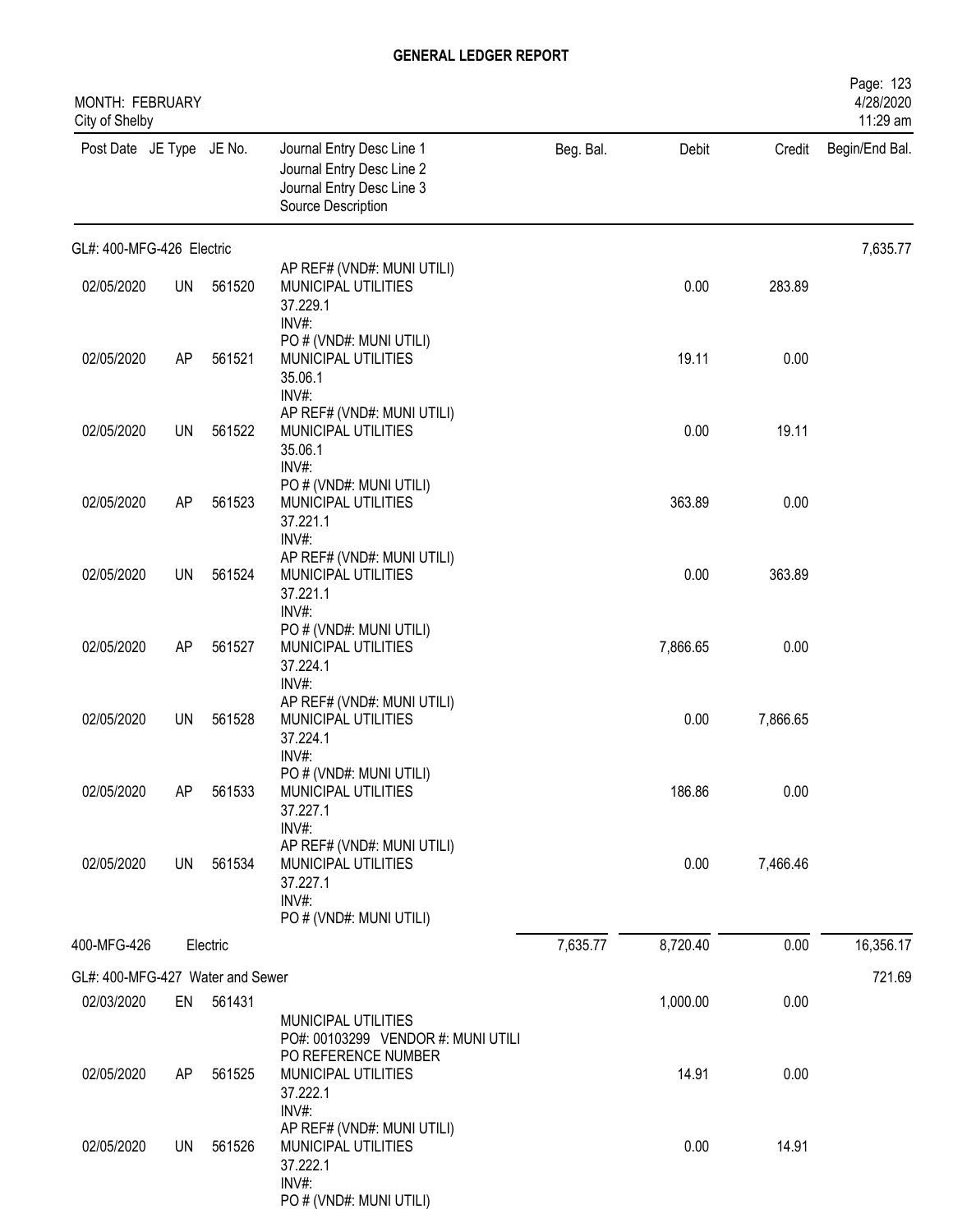| MONTH: FEBRUARY<br>City of Shelby |           |                 |                                                                                                                                              |           |        |        | Page: 124<br>4/28/2020<br>11:29 am |
|-----------------------------------|-----------|-----------------|----------------------------------------------------------------------------------------------------------------------------------------------|-----------|--------|--------|------------------------------------|
| Post Date JE Type JE No.          |           |                 | Journal Entry Desc Line 1<br>Journal Entry Desc Line 2<br>Journal Entry Desc Line 3<br>Source Description                                    | Beg. Bal. | Debit  | Credit | Begin/End Bal.                     |
| GL#: 400-MFG-427 Water and Sewer  |           |                 |                                                                                                                                              |           |        |        | 721.69                             |
| 02/05/2020                        | AP        | 561527          | MUNICIPAL UTILITIES<br>37.224.1<br>INV#:                                                                                                     |           | 41.29  | 0.00   |                                    |
| 02/05/2020                        | UN        | 561528          | AP REF# (VND#: MUNI UTILI)<br>MUNICIPAL UTILITIES<br>37.224.1<br>INV#:                                                                       |           | 0.00   | 41.29  |                                    |
| 02/05/2020                        | AP        | 561529          | PO # (VND#: MUNI UTILI)<br>MUNICIPAL UTILITIES<br>37.225.1<br>INV#:                                                                          |           | 21.91  | 0.00   |                                    |
| 02/05/2020                        | <b>UN</b> | 561530          | AP REF# (VND#: MUNI UTILI)<br>MUNICIPAL UTILITIES<br>37.225.1<br>INV#:                                                                       |           | 0.00   | 21.91  |                                    |
| 02/05/2020                        | AP        | 561531          | PO # (VND#: MUNI UTILI)<br>MUNICIPAL UTILITIES<br>37.226.2<br>INV#:                                                                          |           | 41.29  | 0.00   |                                    |
| 02/05/2020                        | <b>UN</b> | 561532          | AP REF# (VND#: MUNI UTILI)<br>MUNICIPAL UTILITIES<br>37.226.2<br>INV#:                                                                       |           | 0.00   | 41.29  |                                    |
| 02/05/2020                        | AP        | 561533          | PO # (VND#: MUNI UTILI)<br>MUNICIPAL UTILITIES<br>37.227.1<br>INV#:                                                                          |           | 703.11 | 0.00   |                                    |
| 02/05/2020                        | UN        | 561534          | AP REF# (VND#: MUNI UTILI)<br>MUNICIPAL UTILITIES<br>37.227.1<br>INV#:<br>PO # (VND#: MUNI UTILI)                                            |           | 0.00   | 880.60 |                                    |
| 400-MFG-427                       |           | Water and Sewer |                                                                                                                                              | 721.69    | 822.51 | 0.00   | 1,544.20                           |
| GL#: 400-MFG-428 Telephone        |           |                 |                                                                                                                                              |           |        |        | 324.87                             |
| 02/26/2020                        | AP        | 562544          | CHARTER COMM HOLDINGS LLC<br>acct 01075-321600202-1001<br>INV#:<br>321600202021720b                                                          |           | 9.70   | 0.00   |                                    |
| 02/26/2020                        | <b>UN</b> | 562545          | AP REF# (VND#: CHART COMM)<br>CHARTER COMM HOLDINGS LLC<br>acct 01075-321600202-1001<br>INV#:<br>321600202021720b<br>PO # (VND#: CHART COMM) |           | 0.00   | 9.70   |                                    |
| 400-MFG-428                       |           | Telephone       |                                                                                                                                              | 324.87    | 9.70   | 0.00   | 334.57                             |
| GL#: 400-MFG-429 Propane          |           |                 |                                                                                                                                              |           |        |        | 408.16                             |
| 02/10/2020                        | AP        | 561831          | COLE DISTRIBUTING INC.<br>WWTP propane<br>INV#:<br>52896                                                                                     |           | 895.44 | 0.00   |                                    |
| 02/10/2020                        | UN        | 561832          | AP REF# (VND#: COLE DISTR)<br>COLE DISTRIBUTING INC.                                                                                         |           | 0.00   | 895.44 |                                    |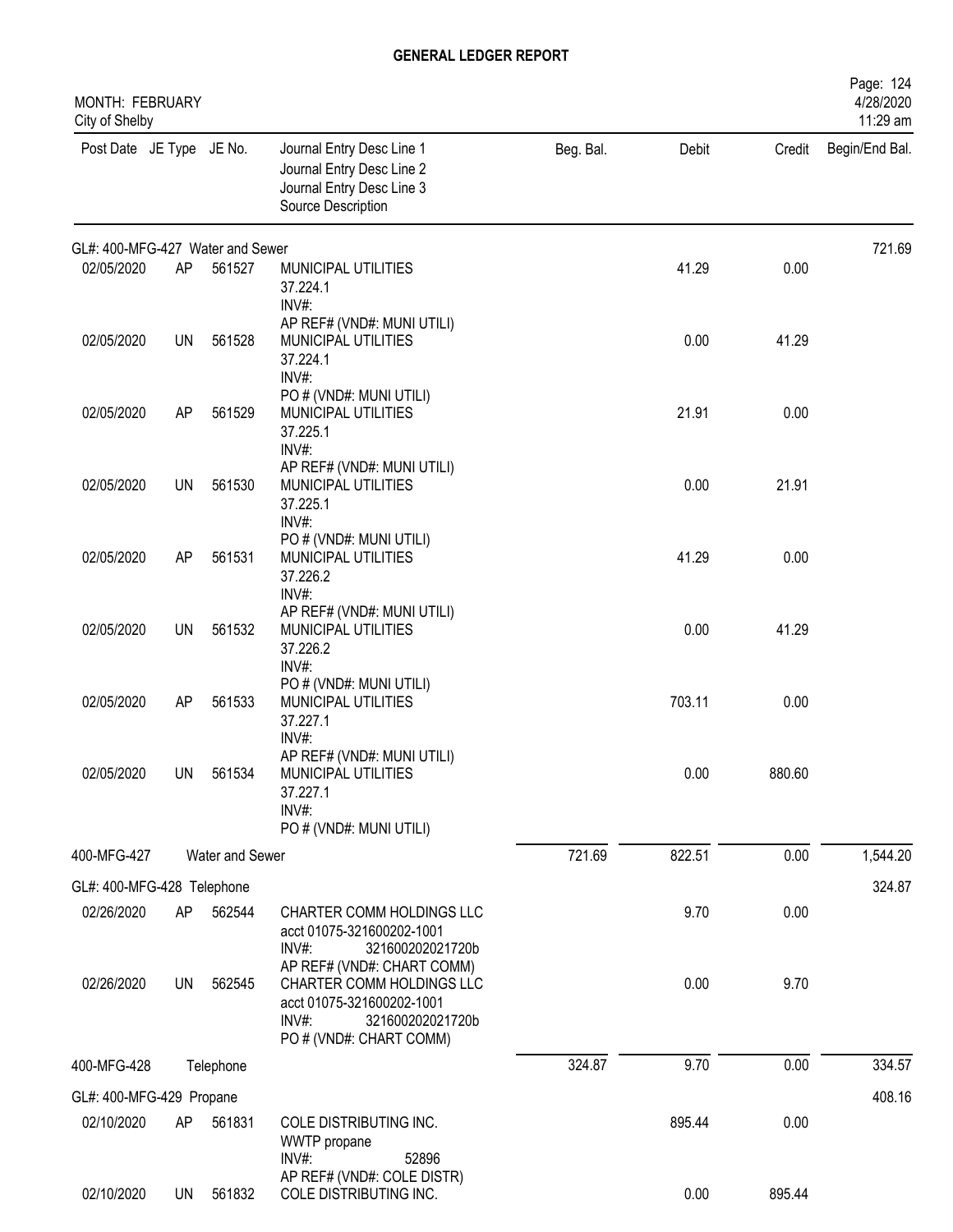| MONTH: FEBRUARY<br>City of Shelby |           |                 |                                                                                                                                    |           |          |        | Page: 125<br>4/28/2020<br>11:29 am |
|-----------------------------------|-----------|-----------------|------------------------------------------------------------------------------------------------------------------------------------|-----------|----------|--------|------------------------------------|
| Post Date JE Type JE No.          |           |                 | Journal Entry Desc Line 1<br>Journal Entry Desc Line 2<br>Journal Entry Desc Line 3<br>Source Description                          | Beg. Bal. | Debit    | Credit | Begin/End Bal.                     |
| GL#: 400-MFG-429 Propane          |           |                 |                                                                                                                                    |           |          |        | 408.16                             |
|                                   |           |                 | WWTP propane<br>INV#:<br>52896                                                                                                     |           |          |        |                                    |
| 02/10/2020                        | AP        | 561833          | PO # (VND#: COLE DISTR)<br>COLE DISTRIBUTING INC.<br>WWTP propane<br>$INV#$ :<br>05952                                             |           | 152.93   | 0.00   |                                    |
| 02/10/2020                        | <b>UN</b> | 561834          | AP REF# (VND#: COLE DISTR)<br>COLE DISTRIBUTING INC.<br>WWTP propane                                                               |           | 0.00     | 152.93 |                                    |
| 02/10/2020                        | AP        | 561835          | INV#:<br>05952<br>PO # (VND#: COLE DISTR)<br>COLE DISTRIBUTING INC.<br>WWTP propane                                                |           | 920.32   | 0.00   |                                    |
| 02/10/2020                        | <b>UN</b> | 561836          | INV#:<br>45526<br>AP REF# (VND#: COLE DISTR)<br>COLE DISTRIBUTING INC.<br>WWTP propane<br>INV#:<br>45526                           |           | 0.00     | 920.32 |                                    |
| 02/27/2020                        | EN        | 562625          | PO # (VND#: COLE DISTR)<br>COLE DISTRIBUTING INC.<br>PO#: 00103457 VENDOR #: COLE DISTR<br>PO REFERENCE NUMBER                     |           | 889.88   | 0.00   |                                    |
| 400-MFG-429                       |           | Propane         |                                                                                                                                    | 408.16    | 1,968.69 | 0.00   | 2,376.85                           |
| GL#: 400-MFG-471                  |           |                 | Education, Mtgs. & Related Exp.                                                                                                    |           |          |        | 192.72                             |
| 02/14/2020                        | AP        | 562110          | TRAINING FOR YOU<br>Training for Charlie Brown &<br>INV#:<br>040920-02                                                             |           | 180.00   | 0.00   |                                    |
| 02/14/2020                        | <b>UN</b> | 562111          | AP REF# (VND#: TRAINING F)<br>TRAINING FOR YOU<br>Training for Charlie Brown &<br>$INV#$ :<br>040920-02<br>PO # (VND#: TRAINING F) |           | 0.00     | 180.00 |                                    |
| 400-MFG-471                       |           |                 | Education, Mtgs. & Related Exp.                                                                                                    | 192.72    | 180.00   | 0.00   | 372.72                             |
| GL#: 400-MFG-472 Supplies         |           |                 |                                                                                                                                    |           |          |        | 32.00                              |
| 400-MFG-472                       |           | Supplies        |                                                                                                                                    | 32.00     | 0.00     | 0.00   | 32.00                              |
| GL#: 400-MFG-473 Office Supplies  |           |                 |                                                                                                                                    |           |          |        | 145.56                             |
| 02/05/2020                        | AP        | 561559          | QUILL CORPORATION<br>Sharp calculator<br>$INV#$ :<br>4239775                                                                       |           | 85.99    | 0.00   |                                    |
| 02/05/2020                        | <b>UN</b> | 561560          | AP REF# (VND#: QUILL CORP)<br>QUILL CORPORATION<br>Sharp calculator<br>$INV#$ :<br>4239775<br>PO # (VND#: QUILL CORP)              |           | 0.00     | 85.99  |                                    |
| 400-MFG-473                       |           | Office Supplies |                                                                                                                                    | 145.56    | 85.99    | 0.00   | 231.55                             |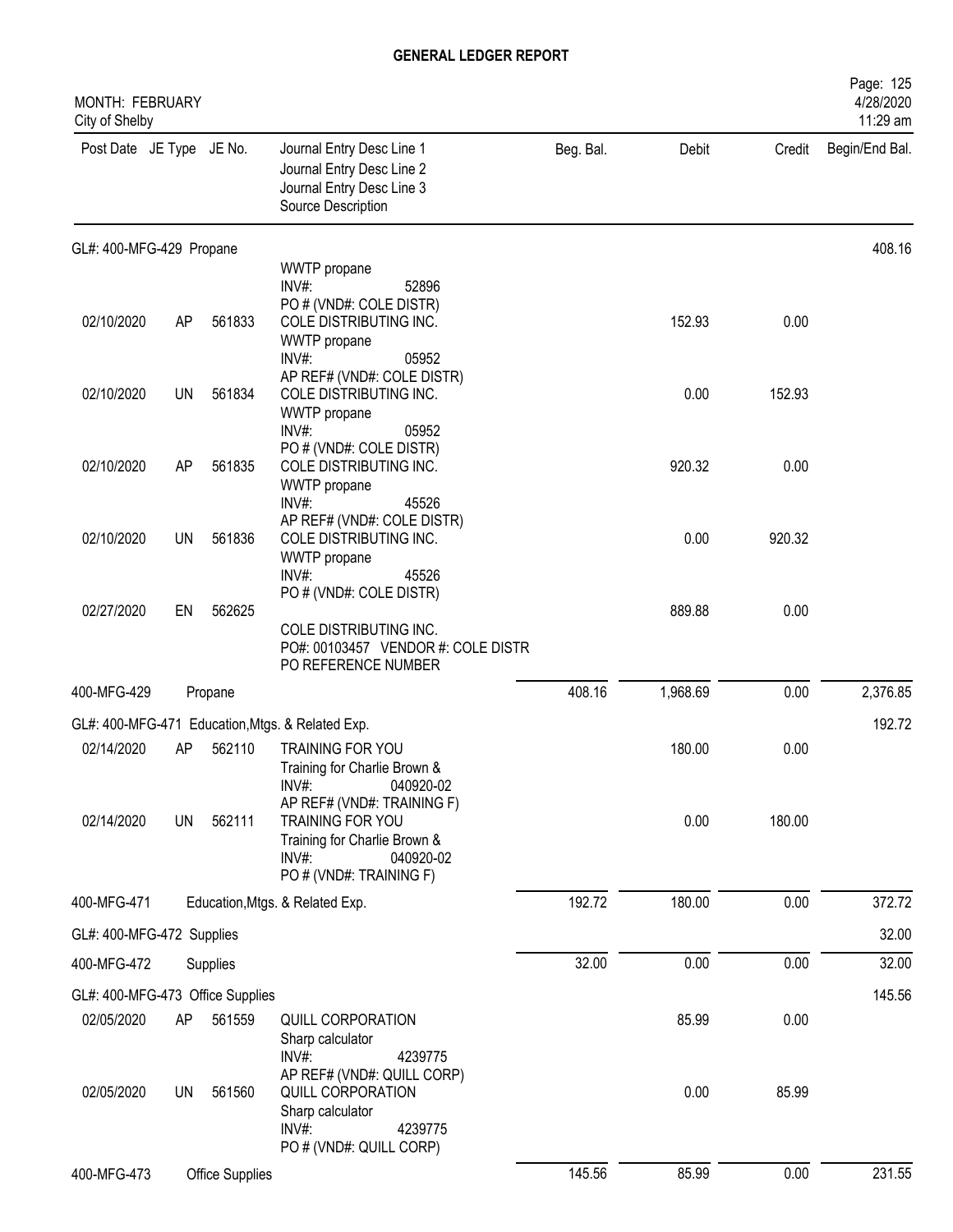| MONTH: FEBRUARY<br>City of Shelby  |    |                   |                                                                                                                                             |           |          |          | Page: 126<br>4/28/2020<br>11:29 am |
|------------------------------------|----|-------------------|---------------------------------------------------------------------------------------------------------------------------------------------|-----------|----------|----------|------------------------------------|
| Post Date JE Type JE No.           |    |                   | Journal Entry Desc Line 1<br>Journal Entry Desc Line 2<br>Journal Entry Desc Line 3<br>Source Description                                   | Beg. Bal. | Debit    | Credit   | Begin/End Bal.                     |
| GL#: 400-MFG-501 Computer support  |    |                   |                                                                                                                                             |           |          |          | 65.00                              |
| 400-MFG-501                        |    | Computer support  |                                                                                                                                             | 65.00     | 0.00     | 0.00     | 65.00                              |
| GL#: 400-MFG-517 Lab/Misc. Testing |    |                   |                                                                                                                                             |           |          |          | 3,072.00                           |
| 02/03/2020                         | EN | 561432            |                                                                                                                                             |           | 600.00   | 0.00     |                                    |
|                                    |    |                   | ALLOWAY ENVIR.TESTING SER.<br>PO#: 00103300 VENDOR #: ALLOWAY EN<br>PO REFERENCE NUMBER                                                     |           |          |          |                                    |
| 02/03/2020                         | EN | 561435            | ALLOWAY ENVIR.TESTING SER.<br>PO#: 00103303 VENDOR #: ALLOWAY EN                                                                            |           | 1,600.00 | 0.00     |                                    |
| 02/05/2020                         | AP | 561563            | PO REFERENCE NUMBER<br>ALLOWAY ENVIR. TESTING SER.<br>Dec 2019 analysis                                                                     |           | 1,600.00 | 0.00     |                                    |
| 02/05/2020                         | UN | 561564            | $INV#$ :<br>134598<br>AP REF# (VND#: ALLOWAY EN)<br>ALLOWAY ENVIR.TESTING SER.<br>Dec 2019 analysis                                         |           | 0.00     | 1,600.00 |                                    |
| 02/06/2020                         | AP | 561658            | INV#:<br>134598<br>PO # (VND#: ALLOWAY EN)<br>ALLOWAY ENVIR.TESTING SER.<br>Dec 2019 analysis                                               |           | 509.00   | 0.00     |                                    |
| 02/06/2020                         | UN | 561659            | INV#:<br>509423<br>AP REF# (VND#: ALLOWAY EN)<br>ALLOWAY ENVIR.TESTING SER.<br>Dec 2019 analysis<br>INV#:<br>509423                         |           | 0.00     | 600.00   |                                    |
| 02/14/2020                         | EN | 562023            | PO # (VND#: ALLOWAY EN)<br>HOOVER INSTRUMENT SERVICE, INC<br>PO#: 00103395 VENDOR #: HOOVER INS                                             |           | 327.00   | 0.00     |                                    |
| 02/21/2020                         | AP | 562421            | PO REFERENCE NUMBER<br>HOOVER INSTRUMENT SERVICE, INC<br>RTD thermometer & gas monitor<br>INV#:<br>200266                                   |           | 327.00   | 0.00     |                                    |
| 02/21/2020                         | UN | 562422            | AP REF# (VND#: HOOVER INS)<br>HOOVER INSTRUMENT SERVICE, INC<br>RTD thermometer & gas monitor<br>INV#:<br>200266<br>PO # (VND#: HOOVER INS) |           | 0.00     | 327.00   |                                    |
| 400-MFG-517                        |    | Lab/Misc. Testing |                                                                                                                                             | 3,072.00  | 2,436.00 | 0.00     | 5,508.00                           |
| GL#: 400-MFG-531 Miscellaneous     |    |                   |                                                                                                                                             |           |          |          | 675.00                             |
| 02/05/2020                         | EN | 561486            |                                                                                                                                             |           | 26.00    | 0.00     |                                    |
|                                    |    |                   | KING OFFICE SERVICE, INC.<br>PO#: 00103318 VENDOR #: KING OFFIC<br>PO REFERENCE NUMBER                                                      |           |          |          |                                    |
| 02/06/2020                         | EN | 561635            | F. E. KROCKA AND ASSOC. INC.<br>PO#: 00103330 VENDOR #: KROCKA/F.E                                                                          |           | 20.00    | 0.00     |                                    |
| 02/10/2020                         | EN | 561820            | PO REFERENCE NUMBER                                                                                                                         |           | 52.75    | 0.00     |                                    |
|                                    |    |                   |                                                                                                                                             |           |          |          |                                    |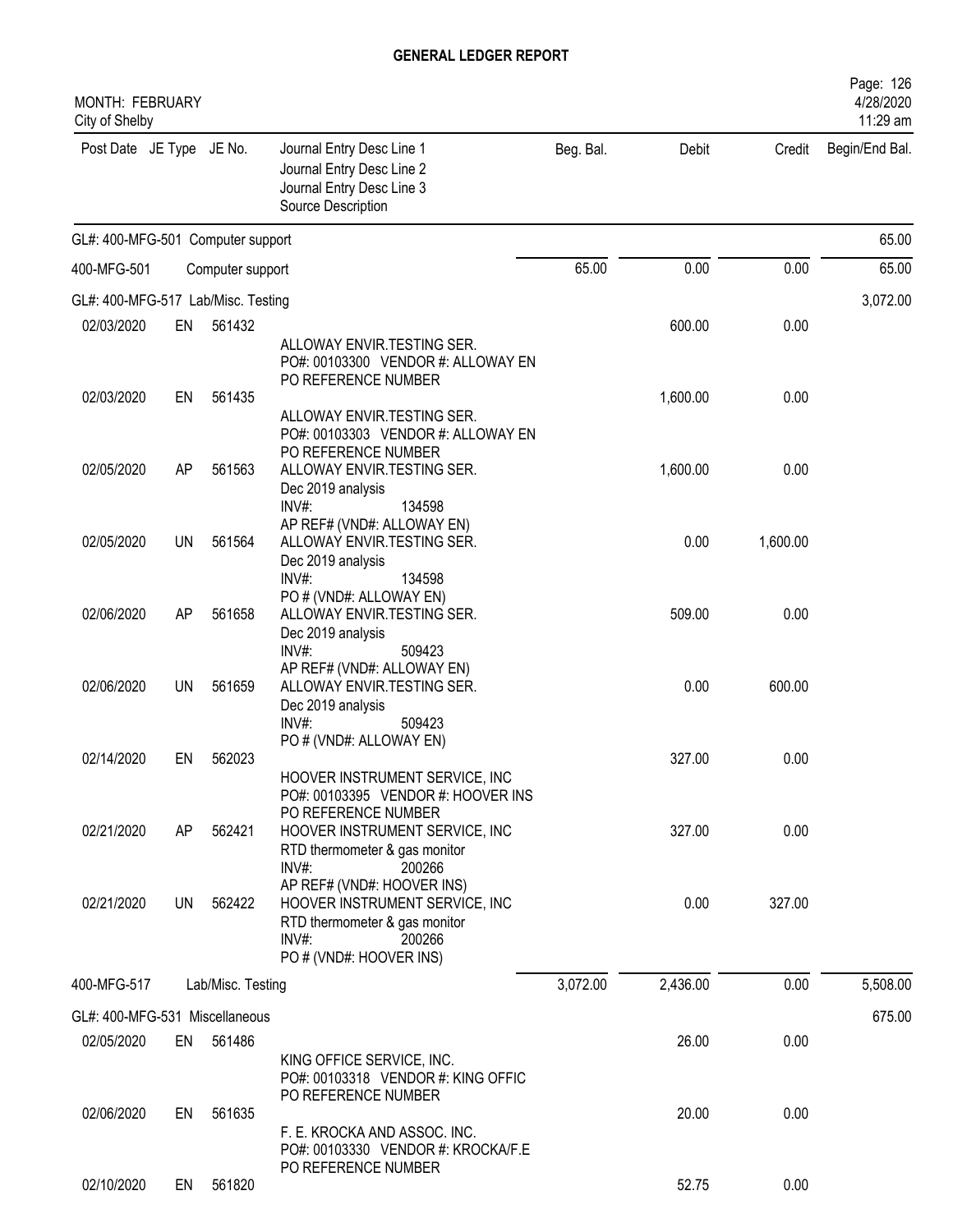| <b>MONTH: FEBRUARY</b><br>City of Shelby |           |                             |                                                                                                                                               |           |        |        | Page: 127<br>4/28/2020<br>11:29 am |
|------------------------------------------|-----------|-----------------------------|-----------------------------------------------------------------------------------------------------------------------------------------------|-----------|--------|--------|------------------------------------|
| Post Date JE Type JE No.                 |           |                             | Journal Entry Desc Line 1<br>Journal Entry Desc Line 2<br>Journal Entry Desc Line 3<br>Source Description                                     | Beg. Bal. | Debit  | Credit | Begin/End Bal.                     |
| GL#: 400-MFG-531 Miscellaneous           |           |                             |                                                                                                                                               |           |        |        | 675.00                             |
|                                          |           |                             | OHIO HEALTH CONSORTIUM, INC.<br>PO#: 00103364 VENDOR #: OH HEALTH                                                                             |           |        |        |                                    |
| 02/11/2020                               | AP        | 561919                      | PO REFERENCE NUMBER<br>OHIO HEALTH CONSORTIUM, INC.<br>DOT 2020 Consortium Fee<br>INV#:                                                       |           | 52.75  | 0.00   |                                    |
| 02/11/2020                               | <b>UN</b> | 561920                      | AP REF# (VND#: OH HEALTH)<br>OHIO HEALTH CONSORTIUM, INC.<br>DOT 2020 Consortium Fee<br>$INV#$ :                                              |           | 0.00   | 52.75  |                                    |
| 02/14/2020                               | AP        | 562062                      | PO # (VND#: OH HEALTH)<br>F. E. KROCKA AND ASSOC. INC.<br>10 24x36" copies<br>INV#:<br>41548                                                  |           | 20.00  | 0.00   |                                    |
| 02/14/2020                               | UN        | 562063                      | AP REF# (VND#: KROCKA/F.E)<br>F. E. KROCKA AND ASSOC. INC.<br>10 24x36" copies<br>INV#:<br>41548                                              |           | 0.00   | 20.00  |                                    |
| 02/21/2020                               | AP        | 562405                      | PO # (VND#: KROCKA/F.E)<br>KING OFFICE SERVICE, INC.<br>54 1 year subscription                                                                |           | 26.00  | 0.00   |                                    |
| 02/21/2020                               | <b>UN</b> | 562406                      | INV#:<br>39623<br>AP REF# (VND#: KING OFFIC)<br>KING OFFICE SERVICE, INC.<br>54 1 year subscription<br>INV#<br>39623                          |           | 0.00   | 26.00  |                                    |
| 02/27/2020                               | EN        | 562642                      | PO # (VND#: KING OFFIC)<br>SHELBY PRINTING LLC<br>PO#: 00103474 VENDOR #: SHELB P LL<br>PO REFERENCE NUMBER                                   |           | 290.00 | 0.00   |                                    |
| 400-MFG-531                              |           | Miscellaneous               |                                                                                                                                               | 675.00    | 98.75  | 0.00   | 773.75                             |
| GL#: 400-MFG-537 EPA Fees and Permits    |           |                             |                                                                                                                                               |           |        |        | 5,778.28                           |
| 400-MFG-537                              |           | <b>EPA Fees and Permits</b> |                                                                                                                                               | 5,778.28  | 0.00   | 0.00   | 5,778.28                           |
| GL#: 400-MIS-205 Miscellaneous Income    |           |                             |                                                                                                                                               |           |        |        | 55.00                              |
| 400-MIS-205                              |           | Miscellaneous Income        |                                                                                                                                               | 55.00     | 0.00   | 0.00   | 55.00                              |
| GL#: 400-MTN-472 Supplies                |           |                             |                                                                                                                                               |           |        |        | 608.41                             |
| 02/06/2020                               |           | EN 561637                   |                                                                                                                                               |           | 28.25  | 0.00   |                                    |
| 02/06/2020                               | EN        | 561638                      | WOLFF BROS SUPPLY, INC<br>PO#: 00103332 VENDOR #: WOLFF BROS<br>PO REFERENCE NUMBER<br>DAS HARDWARE LLC<br>PO#: 00103333 VENDOR #: DAS HARDWA |           | 200.05 | 0.00   |                                    |
| 02/14/2020                               | EN        | 562025                      | PO REFERENCE NUMBER<br>WOLFF BROS SUPPLY, INC<br>PO#: 00103397 VENDOR #: WOLFF BROS                                                           |           | 28.25  | 0.00   |                                    |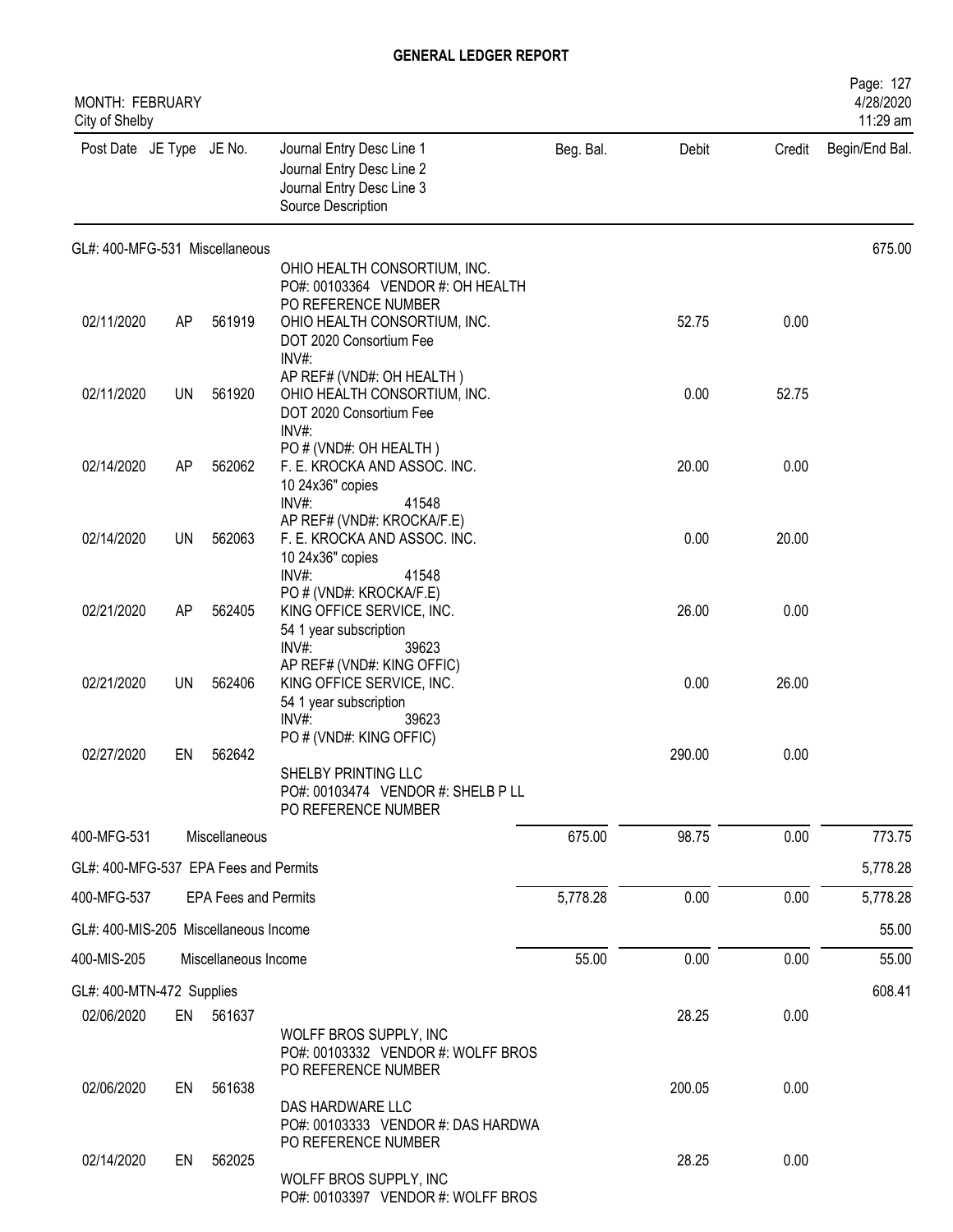| MONTH: FEBRUARY<br>City of Shelby      |           |                       |                                                                                                                            |           |          |        | Page: 128<br>4/28/2020<br>11:29 am |
|----------------------------------------|-----------|-----------------------|----------------------------------------------------------------------------------------------------------------------------|-----------|----------|--------|------------------------------------|
| Post Date JE Type JE No.               |           |                       | Journal Entry Desc Line 1<br>Journal Entry Desc Line 2<br>Journal Entry Desc Line 3<br>Source Description                  | Beg. Bal. | Debit    | Credit | Begin/End Bal.                     |
| GL#: 400-MTN-472 Supplies              |           |                       |                                                                                                                            |           |          |        | 608.41                             |
| 02/14/2020                             | AP        | 562060                | PO REFERENCE NUMBER<br>WOLFF BROS SUPPLY, INC<br>Adapter, threaded plug, &<br>$INV#$ :<br>17465454-000                     |           | 28.25    | 0.00   |                                    |
| 02/14/2020                             | <b>UN</b> | 562061                | AP REF# (VND#: WOLFF BROS)<br>WOLFF BROS SUPPLY, INC<br>Adapter, threaded plug, &<br>$INV#$ :<br>17465454-000              |           | 0.00     | 28.25  |                                    |
| 02/14/2020                             | AP        | 562064                | PO # (VND#: WOLFF BROS)<br>DAS HARDWARE LLC<br>WWTP January 2020<br>$INV#$ :                                               |           | 200.05   | 0.00   |                                    |
| 02/14/2020                             | UN        | 562065                | AP REF# (VND#: DAS HARDWA)<br>DAS HARDWARE LLC<br>WWTP January 2020<br>INV#:<br>PO # (VND#: DAS HARDWA)                    |           | 0.00     | 200.05 |                                    |
| 400-MTN-472                            |           | Supplies              |                                                                                                                            | 608.41    | 228.30   | 0.00   | 836.71                             |
| GL#: 400-MTN-484 Fuel, Autos-Equipment |           |                       |                                                                                                                            |           |          |        | 0.00                               |
| 02/06/2020                             | EN        | 561634                | COLE DISTRIBUTING INC.<br>PO#: 00103329 VENDOR #: COLE DISTR                                                               |           | 589.00   | 0.00   |                                    |
| 02/10/2020                             | AP        | 561829                | PO REFERENCE NUMBER<br>COLE DISTRIBUTING INC.<br>WWTP gasoline<br>INV#:<br>45892                                           |           | 589.00   | 0.00   |                                    |
| 02/10/2020                             | <b>UN</b> | 561830                | AP REF# (VND#: COLE DISTR)<br>COLE DISTRIBUTING INC.<br>WWTP gasoline<br>$INV#$ :<br>45892<br>PO # (VND#: COLE DISTR)      |           | 0.00     | 589.00 |                                    |
| 400-MTN-484                            |           | Fuel, Autos-Equipment |                                                                                                                            | 0.00      | 589.00   | 0.00   | 589.00                             |
| GL#: 400-MTN-486 Maintenance Equipment |           |                       |                                                                                                                            |           |          |        | 3,824.01                           |
| 02/03/2020                             | EN        | 561433                | LAKE ERIE ELECTRIC, INC.<br>PO#: 00103301 VENDOR #: LAKE ERIE                                                              |           | 108.48   | 0.00   |                                    |
| 02/03/2020                             | EN        | 561434                | PO REFERENCE NUMBER<br>NORTH BAY CONSTRUCTION INC<br>PO#: 00103302 VENDOR #: NORTH BAY                                     |           | 1,609.75 | 0.00   |                                    |
| 02/03/2020                             | EN        | 561436                | PO REFERENCE NUMBER<br>LAKESIDE EQUIPMENT CORP<br>PO#: 00103304 VENDOR #: LAKESIDE E                                       |           | 296.00   | 0.00   |                                    |
| 02/05/2020                             | AP        | 561565                | PO REFERENCE NUMBER<br>LAKE ERIE ELECTRIC, INC.<br>Service call<br>$INV#$ :<br>14-17196-12301<br>AP REF# (VND#: LAKE ERIE) |           | 108.48   | 0.00   |                                    |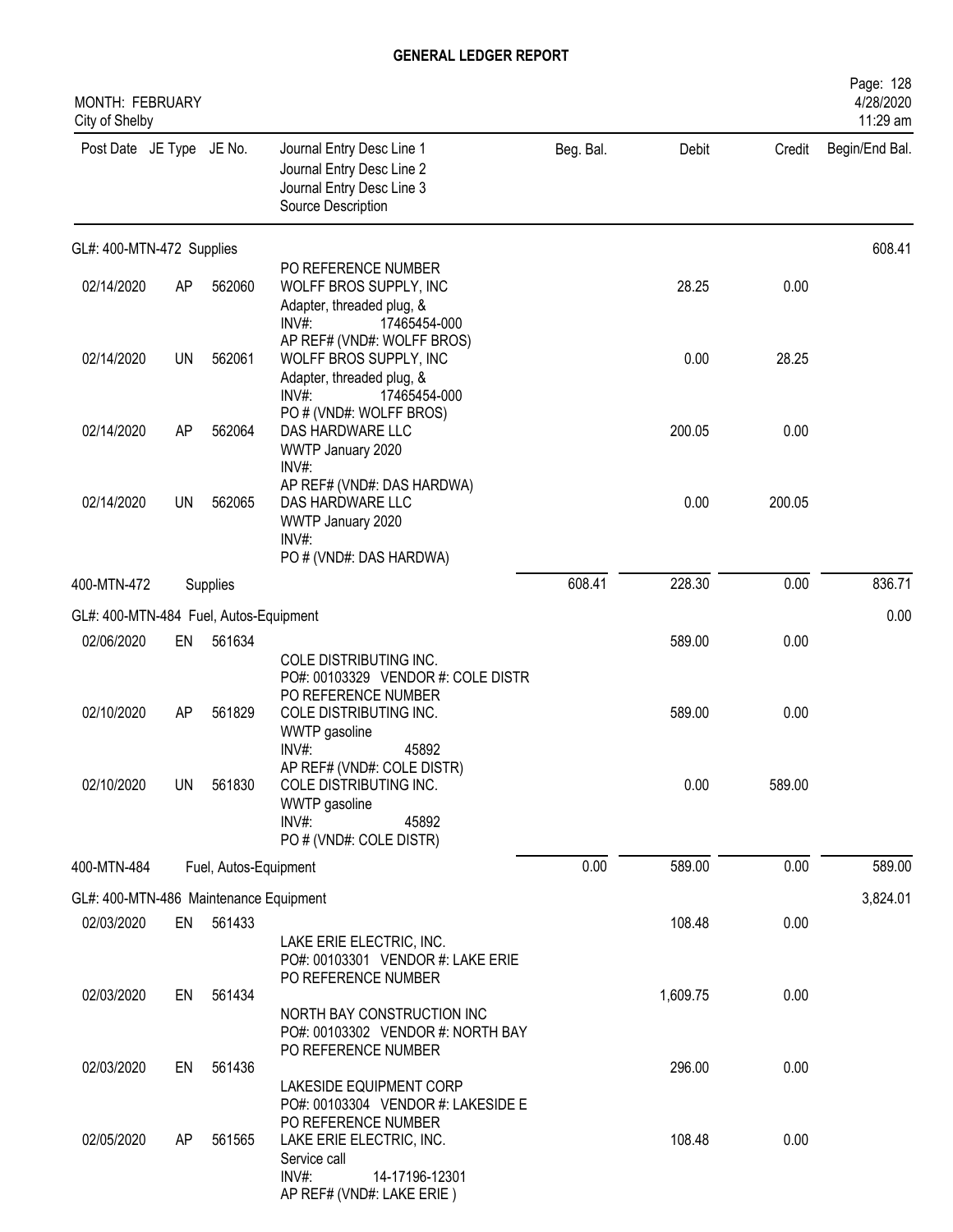| MONTH: FEBRUARY<br>City of Shelby      |     |           |                                                                                                           |           |          |          | Page: 129<br>4/28/2020<br>11:29 am |
|----------------------------------------|-----|-----------|-----------------------------------------------------------------------------------------------------------|-----------|----------|----------|------------------------------------|
| Post Date JE Type JE No.               |     |           | Journal Entry Desc Line 1<br>Journal Entry Desc Line 2<br>Journal Entry Desc Line 3<br>Source Description | Beg. Bal. | Debit    | Credit   | Begin/End Bal.                     |
| GL#: 400-MTN-486 Maintenance Equipment |     |           |                                                                                                           |           |          |          | 3,824.01                           |
| 02/05/2020                             | UN  | 561566    | LAKE ERIE ELECTRIC, INC.<br>Service call<br>$INV#$ :<br>14-17196-12301                                    |           | 0.00     | 108.48   |                                    |
| 02/05/2020                             | AP  | 561567    | PO # (VND#: LAKE ERIE)<br>NORTH BAY CONSTRUCTION INC<br>troubleshoot & materials for<br>$INV#$ :          |           | 1,609.75 | 0.00     |                                    |
| 02/05/2020                             | UN  | 561568    | AP REF# (VND#: NORTH BAY)<br>NORTH BAY CONSTRUCTION INC<br>troubleshoot & materials for<br>$INV#$ :       |           | 0.00     | 1,609.75 |                                    |
| 02/07/2020                             | EN  | 561793    | PO # (VND#: NORTH BAY)<br>UNIVERSAL ENTERPRISES INC<br>PO#: 00103351 VENDOR #: UNIVERSA E                 |           | 251.50   | 0.00     |                                    |
| 02/07/2020                             | EN  | 561794    | PO REFERENCE NUMBER<br>SHELBY PARTS CO.<br>PO#: 00103352 VENDOR #: SHELBY PAR                             |           | 25.47    | 0.00     |                                    |
| 02/14/2020                             | EN  | 562021    | PO REFERENCE NUMBER<br>MANSFIELD ELECTRIC SUPPLY                                                          |           | 221.70   | 0.00     |                                    |
| 02/14/2020                             | AP  | 562058    | PO#: 00103393 VENDOR #: MANS ELECT<br>PO REFERENCE NUMBER<br>SHELBY PARTS CO.<br>Oil Filter               |           | 25.47    | 0.00     |                                    |
| 02/14/2020                             |     | UN 562059 | $INV#$ :<br>323977<br>AP REF# (VND#: SHELBY PAR)<br>SHELBY PARTS CO.<br>Oil Filter                        |           | 0.00     | 25.47    |                                    |
| 02/14/2020                             | AP  | 562066    | INV#:<br>323977<br>PO # (VND#: SHELBY PAR)<br>UNIVERSAL ENTERPRISES INC<br>Maintenance on heater          |           | 251.50   | 0.00     |                                    |
| 02/14/2020                             | UN  | 562067    | INV#:<br>106886<br>AP REF# (VND#: UNIVERSA E)<br>UNIVERSAL ENTERPRISES INC<br>Maintenance on heater       |           | 0.00     | 251.50   |                                    |
| 02/21/2020                             | AP. | 562389    | $INV#$ :<br>106886<br>PO # (VND#: UNIVERSA E)<br>MANSFIELD ELECTRIC SUPPLY<br>22W LED corncob 5000K       |           | 221.70   | 0.00     |                                    |
| 02/21/2020                             |     | UN 562390 | $INV#$ :<br>7105352<br>AP REF# (VND#: MANS ELECT)<br>MANSFIELD ELECTRIC SUPPLY<br>22W LED corncob 5000K   |           | 0.00     | 221.70   |                                    |
| 02/27/2020                             | EN  | 562637    | INV#:<br>7105352<br>PO # (VND#: MANS ELECT)<br>LOWES COMPANIES, INC.<br>PO#: 00103469 VENDOR #: LOWES     |           | 45.11    | 0.00     |                                    |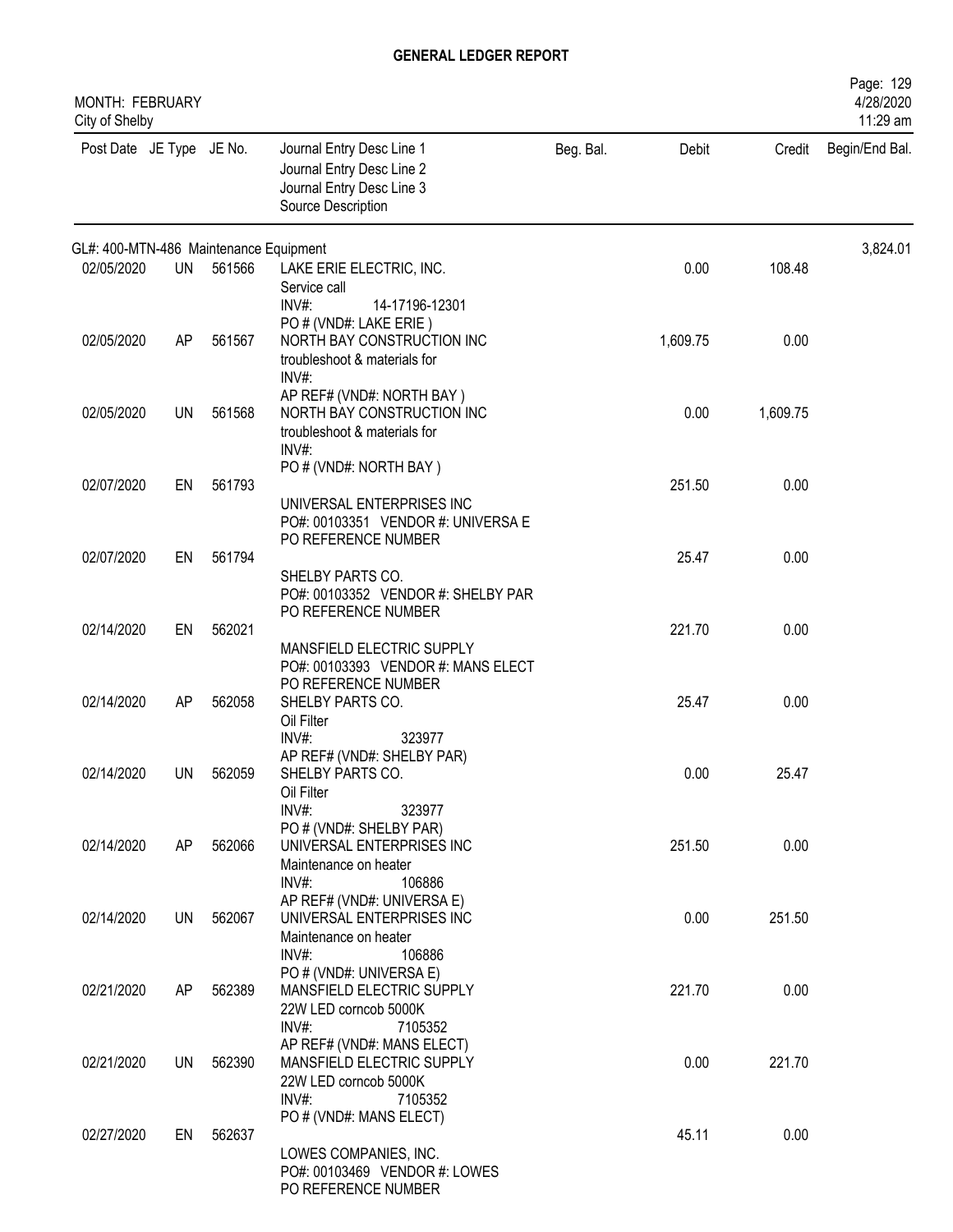| MONTH: FEBRUARY<br>City of Shelby      |           |                       |                                                                                                                   |           |          |        | Page: 130<br>4/28/2020<br>11:29 am |
|----------------------------------------|-----------|-----------------------|-------------------------------------------------------------------------------------------------------------------|-----------|----------|--------|------------------------------------|
| Post Date JE Type JE No.               |           |                       | Journal Entry Desc Line 1<br>Journal Entry Desc Line 2<br>Journal Entry Desc Line 3<br>Source Description         | Beg. Bal. | Debit    | Credit | Begin/End Bal.                     |
| GL#: 400-MTN-486 Maintenance Equipment |           |                       |                                                                                                                   |           |          |        | 3,824.01                           |
| 02/27/2020                             | EN        | 562639                | LOWES COMPANIES, INC.<br>PO#: 00103471 VENDOR #: LOWES<br>PO REFERENCE NUMBER                                     |           | 103.44   | 0.00   |                                    |
| 02/27/2020                             | EN        | 562640                | SUMMERS RUBBER COMPANY<br>PO#: 00103472 VENDOR #: SUMMERS<br>PO REFERENCE NUMBER                                  |           | 183.52   | 0.00   |                                    |
| 400-MTN-486                            |           | Maintenance Equipment |                                                                                                                   | 3,824.01  | 2,216.90 | 0.00   | 6,040.91                           |
|                                        |           |                       | GL#: 400-MTN-507 Maintenance Building/Grounds                                                                     |           |          |        | 92.32                              |
| 02/05/2020                             | AP        | 561547                | <b>CAIN GRAPHICS</b><br>aluminum signs<br>$INV#$ :<br>14911                                                       |           | 190.00   | 0.00   |                                    |
| 02/05/2020                             | UN        | 561548                | AP REF# (VND#: CAIN GRAPH)<br><b>CAIN GRAPHICS</b><br>aluminum signs<br>INV#<br>14911                             |           | 0.00     | 190.00 |                                    |
| 02/05/2020                             | <b>AP</b> | 561555                | PO # (VND#: CAIN GRAPH)<br><b>SHERWIN WILLIAMS</b><br>Paint and supplies                                          |           | 722.82   | 0.00   |                                    |
| 02/05/2020                             | <b>UN</b> | 561556                | INV#:<br>5299-1<br>AP REF# (VND#: SHERWIN WI)<br><b>SHERWIN WILLIAMS</b><br>Paint and supplies<br>INV#:<br>5299-1 |           | 0.00     | 722.82 |                                    |
| 02/06/2020                             | EN        | 561636                | PO # (VND#: SHERWIN WI)<br>SHERWIN WILLIAMS<br>PO#: 00103331 VENDOR #: SHERWIN WI                                 |           | 270.96   | 0.00   |                                    |
| 02/06/2020                             |           | EN 561639             | PO REFERENCE NUMBER<br><b>SHERWIN WILLIAMS</b>                                                                    |           | 316.21   | 0.00   |                                    |
| 02/10/2020                             | AP        | 561867                | PO#: 00103334 VENDOR #: SHERWIN WI<br>PO REFERENCE NUMBER<br><b>CARTER LUMBER</b><br>Hinges                       |           | 198.00   | 0.00   |                                    |
| 02/10/2020                             | <b>UN</b> | 561868                | $INV#$ :<br>223455672<br>AP REF# (VND#: CARTER LUM)<br><b>CARTER LUMBER</b><br>Hinges                             |           | 0.00     | 198.00 |                                    |
| 02/14/2020                             | EN        | 562024                | $INV#$ :<br>223455672<br>PO # (VND#: CARTER LUM)                                                                  |           | 147.38   | 0.00   |                                    |
|                                        |           |                       | <b>SHERWIN WILLIAMS</b><br>PO#: 00103396 VENDOR #: SHERWIN WI<br>PO REFERENCE NUMBER                              |           |          |        |                                    |
| 02/14/2020                             | AP        | 562036                | SHERWIN WILLIAMS<br>Paint purchaed 2/3/20<br>$INV#$ :<br>5626-5                                                   |           | 270.96   | 0.00   |                                    |
| 02/14/2020                             | UN        | 562037                | AP REF# (VND#: SHERWIN WI)<br>SHERWIN WILLIAMS                                                                    |           | 0.00     | 270.96 |                                    |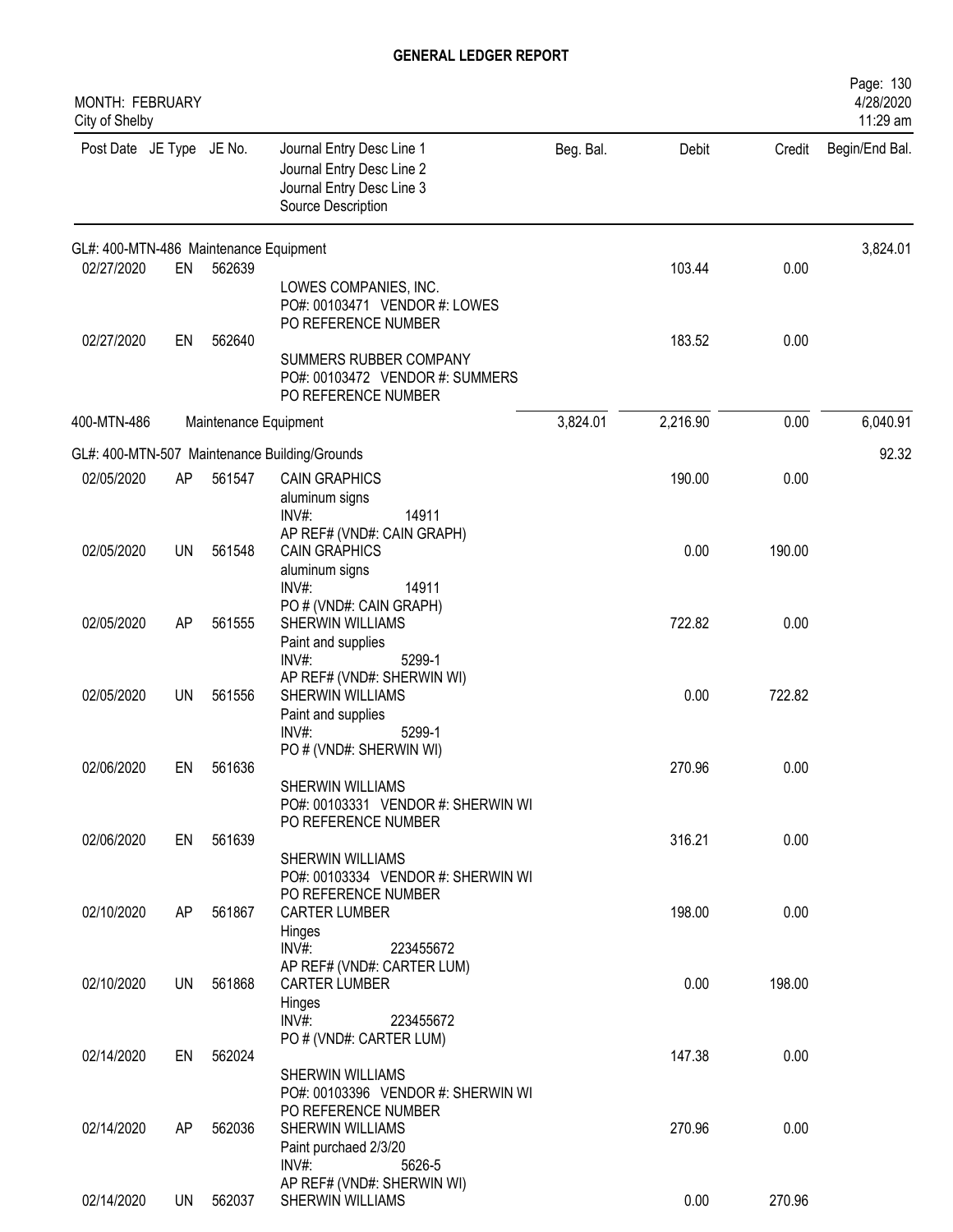| MONTH: FEBRUARY<br>City of Shelby |           |           |                                                                                                           |           |          |        | Page: 131<br>4/28/2020<br>11:29 am |
|-----------------------------------|-----------|-----------|-----------------------------------------------------------------------------------------------------------|-----------|----------|--------|------------------------------------|
| Post Date JE Type JE No.          |           |           | Journal Entry Desc Line 1<br>Journal Entry Desc Line 2<br>Journal Entry Desc Line 3<br>Source Description | Beg. Bal. | Debit    | Credit | Begin/End Bal.                     |
|                                   |           |           | GL#: 400-MTN-507 Maintenance Building/Grounds                                                             |           |          |        | 92.32                              |
|                                   |           |           | Paint purchaed 2/3/20<br>$INV#$ :                                                                         |           |          |        |                                    |
|                                   |           |           | 5626-5<br>PO # (VND#: SHERWIN WI)                                                                         |           |          |        |                                    |
| 02/21/2020                        | AP        | 562393    | SHERWIN WILLIAMS                                                                                          |           | 132.09   | 0.00   |                                    |
|                                   |           |           | Paint and supplies 2/12/20                                                                                |           |          |        |                                    |
|                                   |           |           | INV#:<br>5961-6<br>AP REF# (VND#: SHERWIN WI)                                                             |           |          |        |                                    |
| 02/21/2020                        | <b>UN</b> | 562394    | SHERWIN WILLIAMS                                                                                          |           | 0.00     | 147.38 |                                    |
|                                   |           |           | Paint and supplies 2/12/20                                                                                |           |          |        |                                    |
|                                   |           |           | $INV#$ :<br>5961-6<br>PO # (VND#: SHERWIN WI)                                                             |           |          |        |                                    |
| 02/25/2020                        | EN        | 562490    |                                                                                                           |           | 60.00    | 0.00   |                                    |
|                                   |           |           | <b>AMAZON INC</b>                                                                                         |           |          |        |                                    |
|                                   |           |           | PO#: 00103436 VENDOR #: AMAZON INC<br>PO REFERENCE NUMBER                                                 |           |          |        |                                    |
| 02/27/2020                        | EN        | 562624    |                                                                                                           |           | 332.94   | 0.00   |                                    |
|                                   |           |           | SHERWIN WILLIAMS                                                                                          |           |          |        |                                    |
|                                   |           |           | PO#: 00103456 VENDOR #: SHERWIN WI<br>PO REFERENCE NUMBER                                                 |           |          |        |                                    |
| 02/27/2020                        | EN        | 562638    |                                                                                                           |           | 246.00   | 0.00   |                                    |
|                                   |           |           | HENRYS KEY & LOCK SHOP LLC                                                                                |           |          |        |                                    |
|                                   |           |           | PO#: 00103470 VENDOR #: HENRYS KEY<br>PO REFERENCE NUMBER                                                 |           |          |        |                                    |
| 02/27/2020                        | EN        | 562641    |                                                                                                           |           | 270.96   | 0.00   |                                    |
|                                   |           |           | <b>SHERWIN WILLIAMS</b>                                                                                   |           |          |        |                                    |
|                                   |           |           | PO#: 00103473 VENDOR #: SHERWIN WI<br>PO REFERENCE NUMBER                                                 |           |          |        |                                    |
| 400-MTN-507                       |           |           | Maintenance Building/Grounds                                                                              | 92.32     | 1,513.87 | 0.00   | 1,606.19                           |
| GL#: 400-OFC-400 Wages            |           |           |                                                                                                           |           |          |        | 291.16                             |
| 02/05/2020                        |           | EN 561460 |                                                                                                           |           | 145.58   | 0.00   |                                    |
|                                   |           |           | <b>CITY PAYROLL FUND</b>                                                                                  |           |          |        |                                    |
|                                   |           |           | PO#: 00103310 VENDOR #: CITY PAYRO<br>PO REFERENCE NUMBER                                                 |           |          |        |                                    |
| 02/05/2020                        | AP        | 561462    | <b>CITY PAYROLL FUND</b>                                                                                  |           | 145.58   | 0.00   |                                    |
|                                   |           |           | Wages 1/19/20-2/1/20                                                                                      |           |          |        |                                    |
|                                   |           |           | INV#:<br>AP REF# (VND#: CITY PAYRO)                                                                       |           |          |        |                                    |
| 02/05/2020                        | UN        | 561463    | <b>CITY PAYROLL FUND</b>                                                                                  |           | 0.00     | 145.58 |                                    |
|                                   |           |           | Wages 1/19/20-2/1/20                                                                                      |           |          |        |                                    |
|                                   |           |           | INV#:<br>PO # (VND#: CITY PAYRO)                                                                          |           |          |        |                                    |
| 02/19/2020                        | EN        | 562240    |                                                                                                           |           | 145.58   | 0.00   |                                    |
|                                   |           |           | CITY PAYROLL FUND                                                                                         |           |          |        |                                    |
|                                   |           |           | PO#: 00103409 VENDOR #: CITY PAYRO<br>PO REFERENCE NUMBER                                                 |           |          |        |                                    |
| 02/19/2020                        | AP        | 562242    | <b>CITY PAYROLL FUND</b>                                                                                  |           | 145.58   | 0.00   |                                    |
|                                   |           |           | Wages 2/2/20-2/15/20                                                                                      |           |          |        |                                    |
|                                   |           |           | $INV#$ :<br>AP REF# (VND#: CITY PAYRO)                                                                    |           |          |        |                                    |
| 02/19/2020                        | UN        | 562243    | CITY PAYROLL FUND                                                                                         |           | 0.00     | 145.58 |                                    |
|                                   |           |           | Wages 2/2/20-2/15/20                                                                                      |           |          |        |                                    |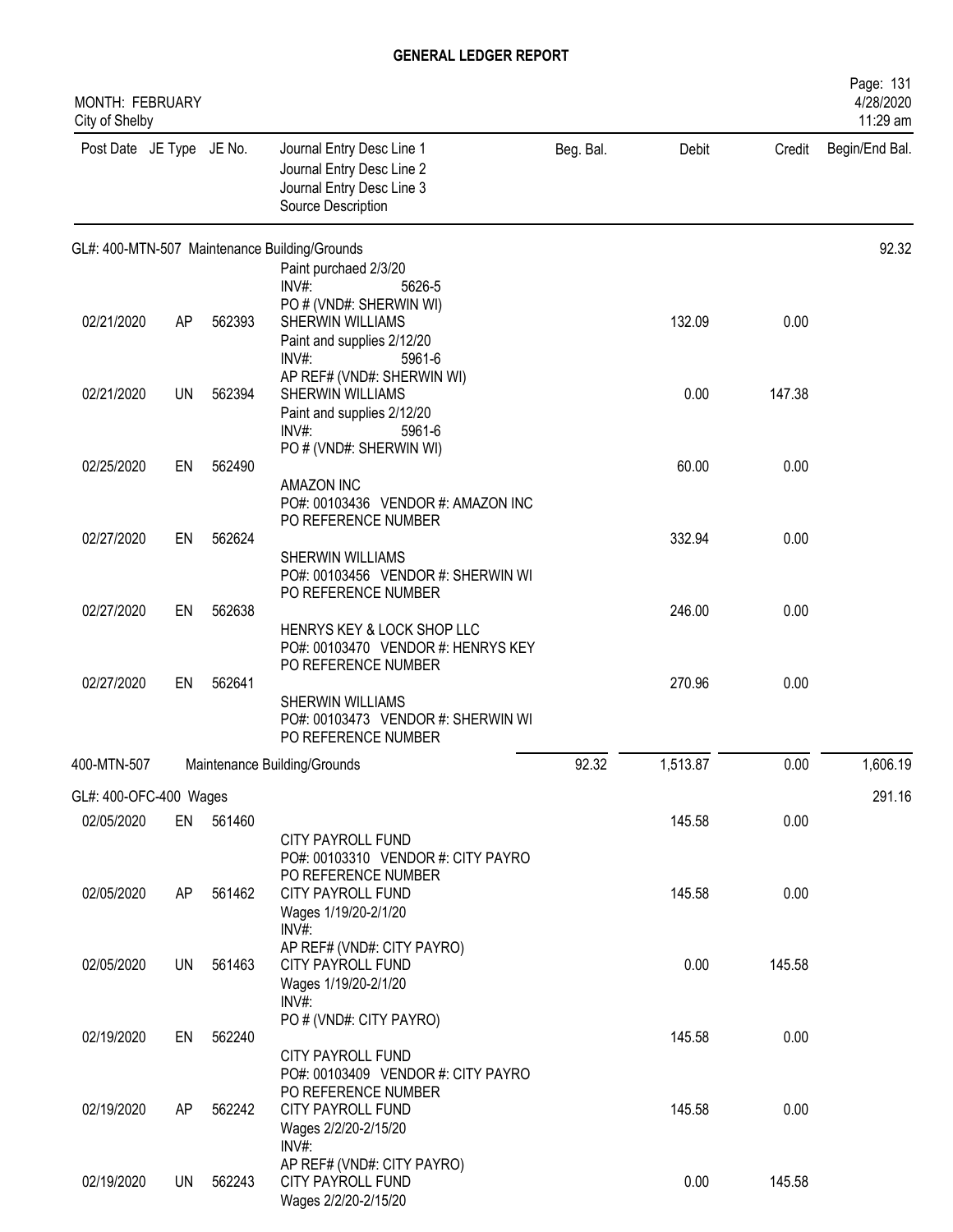| <b>MONTH: FEBRUARY</b><br>City of Shelby |           |              |                                                                                                                                |           |          |          | Page: 132<br>4/28/2020<br>11:29 am |
|------------------------------------------|-----------|--------------|--------------------------------------------------------------------------------------------------------------------------------|-----------|----------|----------|------------------------------------|
| Post Date JE Type JE No.                 |           |              | Journal Entry Desc Line 1<br>Journal Entry Desc Line 2<br>Journal Entry Desc Line 3<br>Source Description                      | Beg. Bal. | Debit    | Credit   | Begin/End Bal.                     |
| GL#: 400-OFC-400 Wages                   |           |              | INV#:                                                                                                                          |           |          |          | 291.16                             |
|                                          |           |              | PO # (VND#: CITY PAYRO)                                                                                                        |           |          |          |                                    |
| 400-OFC-400                              |           | Wages        |                                                                                                                                | 291.16    | 291.16   | 0.00     | 582.32                             |
| GL#: 400-OFC-404 Clerks wages            |           |              |                                                                                                                                |           |          |          | 2,468.43                           |
| 02/05/2020                               | EN        | 561460       |                                                                                                                                |           | 1,230.40 | 0.00     |                                    |
| 02/05/2020                               | AP        | 561462       | CITY PAYROLL FUND<br>PO#: 00103310 VENDOR #: CITY PAYRO<br>PO REFERENCE NUMBER<br>CITY PAYROLL FUND                            |           | 1,230.40 | 0.00     |                                    |
| 02/05/2020                               | <b>UN</b> | 561463       | Wages 1/19/20-2/1/20<br>INV#<br>AP REF# (VND#: CITY PAYRO)<br>CITY PAYROLL FUND<br>Wages 1/19/20-2/1/20<br>$INV#$ :            |           | 0.00     | 1,230.40 |                                    |
| 02/19/2020                               | EN        | 562240       | PO # (VND#: CITY PAYRO)<br>CITY PAYROLL FUND                                                                                   |           | 1,230.23 | 0.00     |                                    |
| 02/19/2020                               | AP        | 562242       | PO#: 00103409 VENDOR #: CITY PAYRO<br>PO REFERENCE NUMBER<br><b>CITY PAYROLL FUND</b><br>Wages 2/2/20-2/15/20                  |           | 1,230.23 | 0.00     |                                    |
| 02/19/2020                               | UN        | 562243       | $INV#$ :<br>AP REF# (VND#: CITY PAYRO)<br><b>CITY PAYROLL FUND</b><br>Wages 2/2/20-2/15/20<br>INV#:<br>PO # (VND#: CITY PAYRO) |           | 0.00     | 1,230.23 |                                    |
| 400-OFC-404                              |           | Clerks wages |                                                                                                                                | 2,468.43  | 2,460.63 | 0.00     | 4,929.06                           |
| GL#: 400-OFC-409 Meter Reader Wages      |           |              |                                                                                                                                |           |          |          | 1,830.40                           |
| 02/05/2020                               | EN        | 561460       | CITY PAYROLL FUND                                                                                                              |           | 915.20   | 0.00     |                                    |
| 02/05/2020                               | AP        | 561462       | PO#: 00103310 VENDOR #: CITY PAYRO<br>PO REFERENCE NUMBER<br>CITY PAYROLL FUND<br>Wages 1/19/20-2/1/20<br>$INV#$ :             |           | 915.20   | 0.00     |                                    |
| 02/05/2020                               | <b>UN</b> | 561463       | AP REF# (VND#: CITY PAYRO)<br>CITY PAYROLL FUND<br>Wages 1/19/20-2/1/20<br>INV#:                                               |           | 0.00     | 915.20   |                                    |
| 02/19/2020                               | EN        | 562240       | PO # (VND#: CITY PAYRO)<br>CITY PAYROLL FUND                                                                                   |           | 915.20   | 0.00     |                                    |
| 02/19/2020                               | AP        | 562242       | PO#: 00103409 VENDOR #: CITY PAYRO<br>PO REFERENCE NUMBER<br>CITY PAYROLL FUND<br>Wages 2/2/20-2/15/20<br>$INV#$ :             |           | 915.20   | 0.00     |                                    |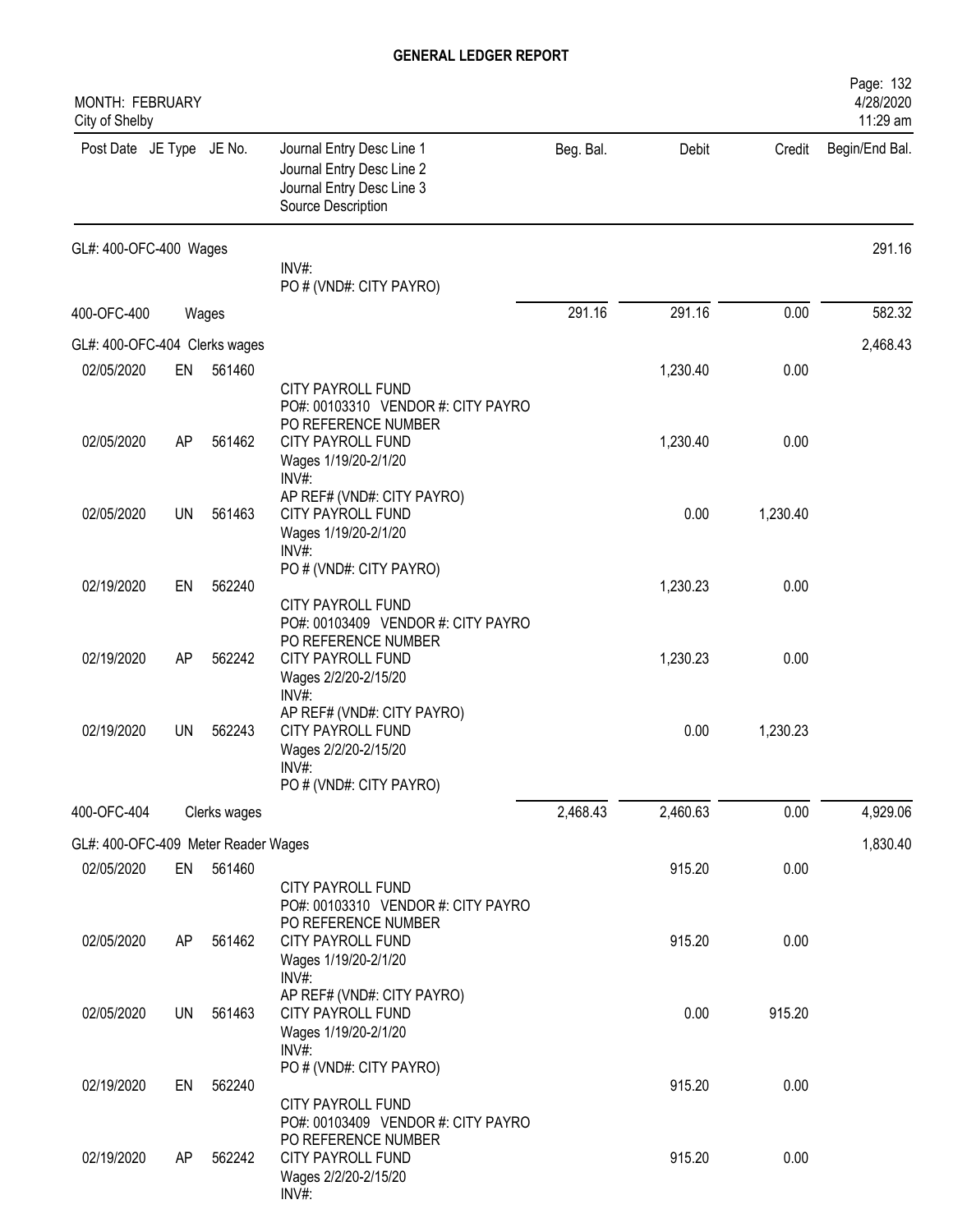| MONTH: FEBRUARY<br>City of Shelby   |           |                    |                                                                                                                                           |           |          |        | Page: 133<br>4/28/2020<br>11:29 am |
|-------------------------------------|-----------|--------------------|-------------------------------------------------------------------------------------------------------------------------------------------|-----------|----------|--------|------------------------------------|
| Post Date JE Type JE No.            |           |                    | Journal Entry Desc Line 1<br>Journal Entry Desc Line 2<br>Journal Entry Desc Line 3<br>Source Description                                 | Beg. Bal. | Debit    | Credit | Begin/End Bal.                     |
| GL#: 400-OFC-409 Meter Reader Wages |           |                    |                                                                                                                                           |           |          |        | 1,830.40                           |
| 02/19/2020                          | <b>UN</b> | 562243             | AP REF# (VND#: CITY PAYRO)<br>CITY PAYROLL FUND<br>Wages 2/2/20-2/15/20<br>INV#<br>PO # (VND#: CITY PAYRO)                                |           | 0.00     | 915.20 |                                    |
| 400-OFC-409                         |           | Meter Reader Wages |                                                                                                                                           | 1,830.40  | 1,830.40 | 0.00   | 3,660.80                           |
| GL#: 400-OFC-410 Janitors Wages     |           |                    |                                                                                                                                           |           |          |        | 624.44                             |
| 02/05/2020                          | EN        | 561460             | <b>CITY PAYROLL FUND</b><br>PO#: 00103310 VENDOR #: CITY PAYRO                                                                            |           | 312.13   | 0.00   |                                    |
| 02/05/2020                          | AP        | 561462             | PO REFERENCE NUMBER<br><b>CITY PAYROLL FUND</b><br>Wages 1/19/20-2/1/20<br>$INV#$ :                                                       |           | 312.13   | 0.00   |                                    |
| 02/05/2020                          | UN        | 561463             | AP REF# (VND#: CITY PAYRO)<br><b>CITY PAYROLL FUND</b><br>Wages 1/19/20-2/1/20<br>INV#                                                    |           | 0.00     | 312.13 |                                    |
| 02/19/2020                          | EN        | 562240             | PO # (VND#: CITY PAYRO)<br><b>CITY PAYROLL FUND</b>                                                                                       |           | 312.31   | 0.00   |                                    |
| 02/19/2020                          | AP        | 562242             | PO#: 00103409 VENDOR #: CITY PAYRO<br>PO REFERENCE NUMBER<br>CITY PAYROLL FUND<br>Wages 2/2/20-2/15/20                                    |           | 312.31   | 0.00   |                                    |
| 02/19/2020                          | <b>UN</b> | 562243             | INV#:<br>AP REF# (VND#: CITY PAYRO)<br>CITY PAYROLL FUND<br>Wages 2/2/20-2/15/20<br>$INV#$ :<br>PO # (VND#: CITY PAYRO)                   |           | 0.00     | 312.31 |                                    |
| 400-OFC-410                         |           | Janitors Wages     |                                                                                                                                           | 624.44    | 624.44   | 0.00   | 1,248.88                           |
|                                     |           |                    | GL#: 400-OFC-415 Public Employees Retire.System                                                                                           |           |          |        | 714.53                             |
| 02/10/2020                          | EN        | 561809             | OH PUBLIC EMPLOYEES RETIREMENT<br>PO#: 00103353 VENDOR #: OPERS                                                                           |           | 730.03   | 0.00   |                                    |
| 02/10/2020                          | AP        | 561845             | PO REFERENCE NUMBER<br>OH PUBLIC EMPLOYEES RETIREMENT<br>Employer portion 12/22/19-<br>INV#                                               |           | 730.03   | 0.00   |                                    |
| 02/10/2020                          | UN        | 561846             | AP REF# (VND#: OPERS<br>OH PUBLIC EMPLOYEES RETIREMENT<br>Employer portion 12/22/19-<br>$INV#$ :<br>PO # (VND#: OPERS<br>$\left( \right)$ |           | 0.00     | 730.03 |                                    |
| 400-OFC-415                         |           |                    | Public Employees Retire.System                                                                                                            | 714.53    | 730.03   | 0.00   | 1,444.56                           |
| GL#: 400-OFC-417 FICA               |           |                    |                                                                                                                                           |           |          |        | 75.60                              |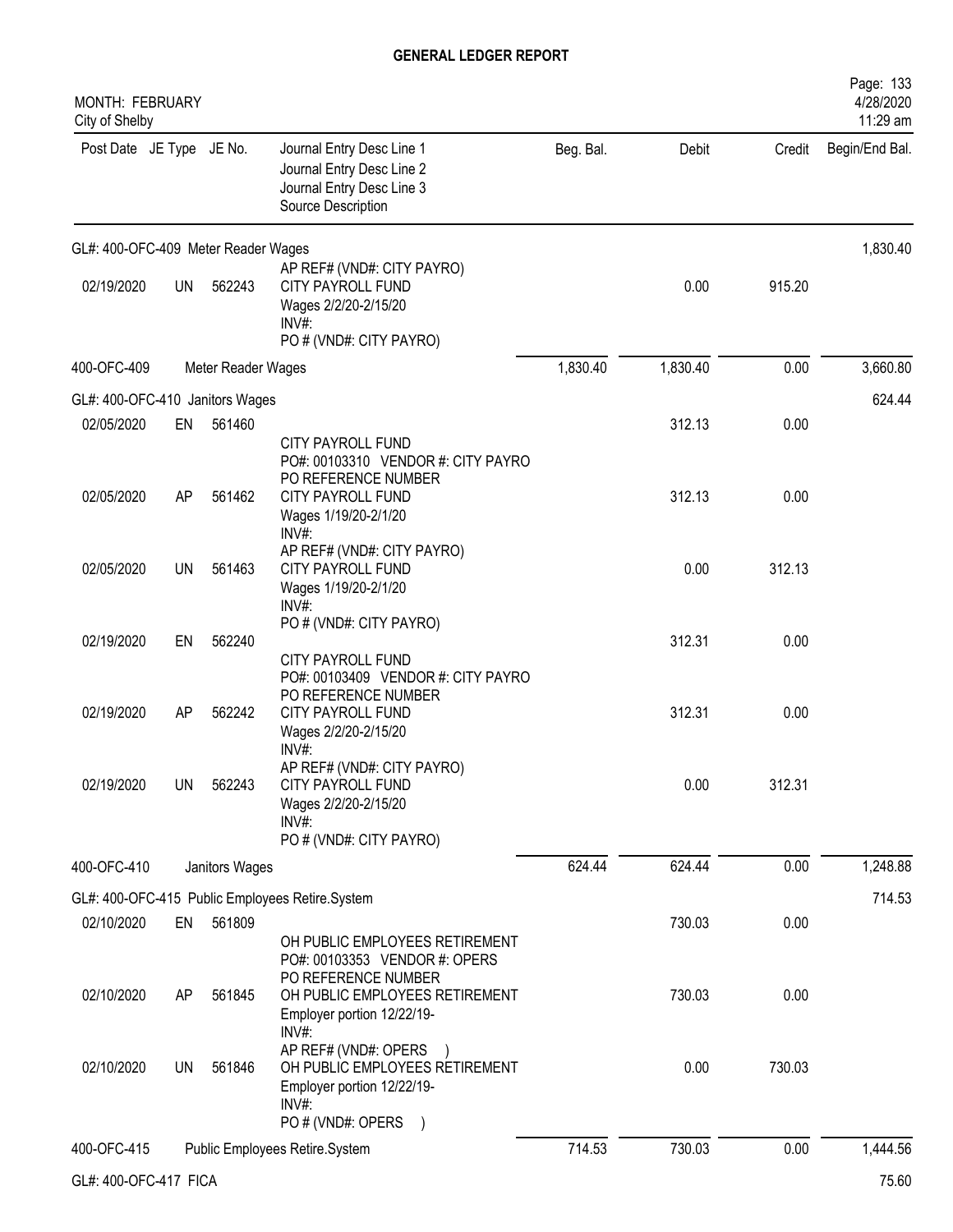| <b>MONTH: FEBRUARY</b><br>City of Shelby |             |                                  |                                                                                                             |           |          |          | Page: 134<br>4/28/2020<br>11:29 am |
|------------------------------------------|-------------|----------------------------------|-------------------------------------------------------------------------------------------------------------|-----------|----------|----------|------------------------------------|
| Post Date JE Type JE No.                 |             |                                  | Journal Entry Desc Line 1<br>Journal Entry Desc Line 2<br>Journal Entry Desc Line 3<br>Source Description   | Beg. Bal. | Debit    | Credit   | Begin/End Bal.                     |
| GL#: 400-OFC-417 FICA                    |             |                                  |                                                                                                             |           |          |          | 75.60                              |
| 02/05/2020                               | EN          | 561461                           | PAYROLL FUND<br>PO#: 00103311 VENDOR #: PAYROLL FU<br>PO REFERENCE NUMBER                                   |           | 37.74    | 0.00     |                                    |
| 02/05/2020                               | AP          | 561464                           | PAYROLL FUND<br>FICA 1/19/20-2/1/20<br>INV#:                                                                |           | 37.74    | 0.00     |                                    |
| 02/05/2020                               | UN          | 561465                           | AP REF# (VND#: PAYROLL FU)<br>PAYROLL FUND<br>FICA 1/19/20-2/1/20<br>$INV#$ :                               |           | 0.00     | 37.74    |                                    |
| 02/19/2020                               | EN          | 562241                           | PO # (VND#: PAYROLL FU)<br>PAYROLL FUND<br>PO#: 00103410 VENDOR #: PAYROLL FU                               |           | 37.75    | 0.00     |                                    |
| 02/19/2020                               | AP          | 562244                           | PO REFERENCE NUMBER<br>PAYROLL FUND<br>FICA 2/2/20-2/15/20<br>INV#:                                         |           | 37.75    | 0.00     |                                    |
| 02/19/2020                               | <b>UN</b>   | 562245                           | AP REF# (VND#: PAYROLL FU)<br>PAYROLL FUND<br>FICA 2/2/20-2/15/20<br>$INV#$ :                               |           | 0.00     | 37.75    |                                    |
| 400-OFC-417                              | <b>FICA</b> |                                  | PO # (VND#: PAYROLL FU)                                                                                     | 75.60     | 75.49    | 0.00     | 151.09                             |
|                                          |             | GL#: 400-OFC-418 Hospitalization |                                                                                                             |           |          |          | 2,046.36                           |
| 02/02/2020                               |             | AP 561376                        | JEFFERSON HEALTH PLAN<br>Acct 19-OME095<br>INV#:                                                            |           | 2,046.36 | 0.00     |                                    |
| 02/02/2020                               | <b>UN</b>   | 561377                           | AP REF# (VND#: JEFFERSON)<br>JEFFERSON HEALTH PLAN<br>Acct 19-OME095<br>$INV#$ :                            |           | 0.00     | 2,046.36 |                                    |
| 02/25/2020                               | EN          | 562485                           | PO # (VND#: JEFFERSON)<br>JEFFERSON HEALTH PLAN<br>PO#: 00103431 VENDOR #: JEFFERSON<br>PO REFERENCE NUMBER |           | 2,046.36 | 0.00     |                                    |
| 400-OFC-418                              |             | Hospitalization                  |                                                                                                             | 2,046.36  | 2,046.36 | 0.00     | 4,092.72                           |
| GL#: 400-OFC-419 Life Insurance          |             |                                  |                                                                                                             |           |          |          | 17.76                              |
| 02/02/2020                               | AP          | 561372                           | AMERICAN UNITED LIFE INS CO<br>Policy G 00608125-0002-000<br>INV#:                                          |           | 17.76    | 0.00     |                                    |
| 02/02/2020                               | <b>UN</b>   | 561373                           | AP REF# (VND#: AMERICAN U)<br>AMERICAN UNITED LIFE INS CO<br>Policy G 00608125-0002-000<br>$INV#$ :         |           | 0.00     | 17.76    |                                    |
| 02/25/2020                               | EN          | 562486                           | PO # (VND#: AMERICAN U)                                                                                     |           | 17.76    | 0.00     |                                    |
|                                          |             |                                  |                                                                                                             |           |          |          |                                    |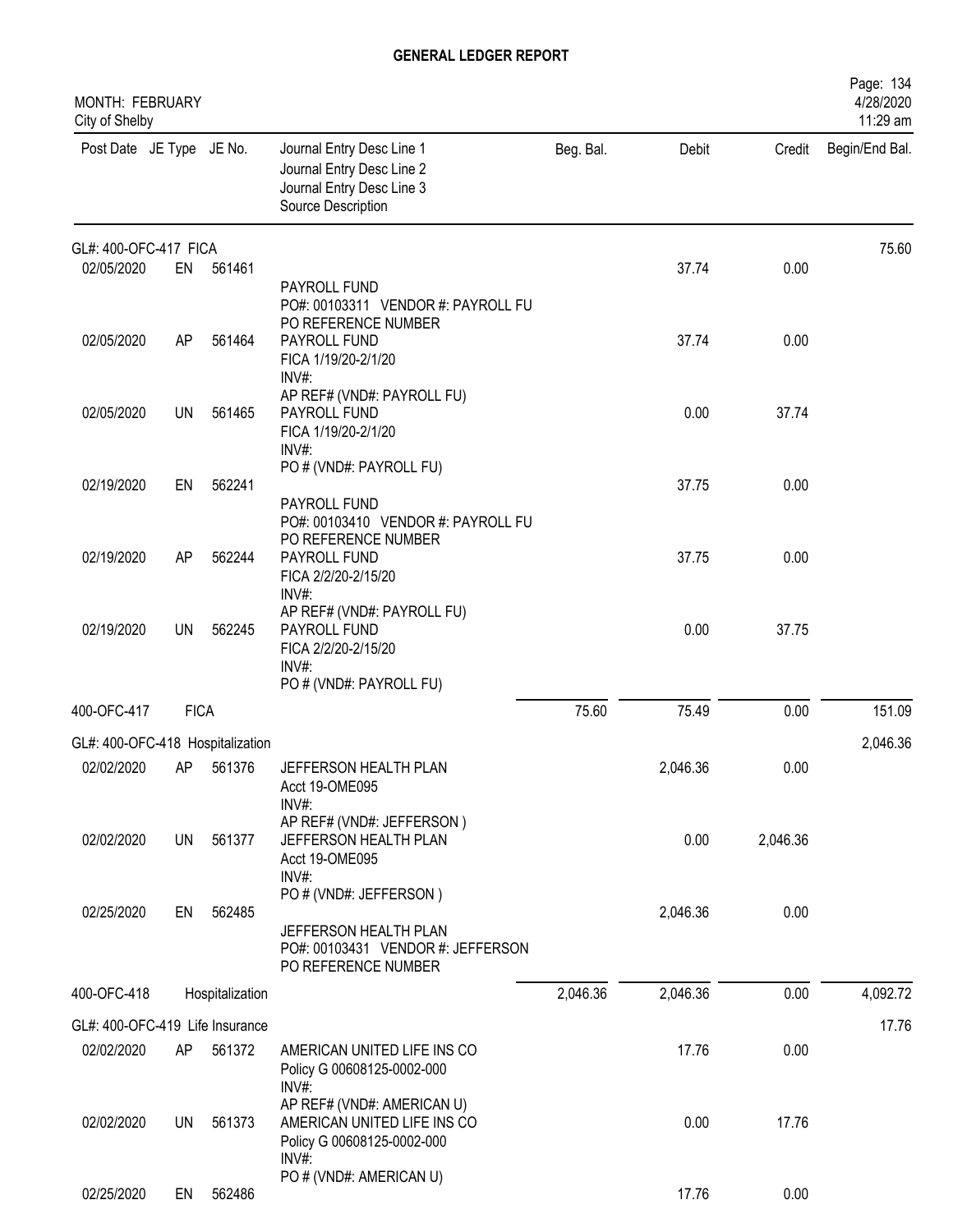| MONTH: FEBRUARY<br>City of Shelby     |    |                             |                                                                                                                                                    |           |        |        | Page: 135<br>4/28/2020<br>11:29 am |
|---------------------------------------|----|-----------------------------|----------------------------------------------------------------------------------------------------------------------------------------------------|-----------|--------|--------|------------------------------------|
| Post Date JE Type JE No.              |    |                             | Journal Entry Desc Line 1<br>Journal Entry Desc Line 2<br>Journal Entry Desc Line 3<br>Source Description                                          | Beg. Bal. | Debit  | Credit | Begin/End Bal.                     |
| GL#: 400-OFC-419 Life Insurance       |    |                             | AMERICAN UNITED LIFE INS CO<br>PO#: 00103432 VENDOR #: AMERICAN U<br>PO REFERENCE NUMBER                                                           |           |        |        | 17.76                              |
| 400-OFC-419                           |    | Life Insurance              |                                                                                                                                                    | 17.76     | 17.76  | 0.00   | 35.52                              |
| GL#: 400-OFC-420 Workers Compensation |    |                             |                                                                                                                                                    |           |        |        | 83.00                              |
| 02/05/2020                            | EN | 561480                      |                                                                                                                                                    |           | 53.06  | 0.00   |                                    |
|                                       |    |                             | BUREAU OF WORKERS COMPENSATION<br>PO#: 00103312 VENDOR #: BWC<br>PO REFERENCE NUMBER                                                               |           |        |        |                                    |
| 02/05/2020                            | AP | 561495                      | BUREAU OF WORKERS COMPENSATION<br>BWC true up payment<br>INV#:                                                                                     |           | 53.06  | 0.00   |                                    |
| 02/05/2020                            | UN | 561496                      | AP REF# (VND#: BWC<br>BUREAU OF WORKERS COMPENSATION<br>BWC true up payment<br>$INV#$ :                                                            |           | 0.00   | 53.06  |                                    |
| 02/19/2020                            | EN | 562239                      | PO # (VND#: BWC<br>BUREAU OF WORKERS COMPENSATION<br>PO#: 00103408 VENDOR #: BWC                                                                   |           | 90.00  | 0.00   |                                    |
| 02/20/2020                            | AP | 562260                      | PO REFERENCE NUMBER<br>BUREAU OF WORKERS COMPENSATION<br>Installment payment                                                                       |           | 90.00  | 0.00   |                                    |
| 02/20/2020                            | UN | 562261                      | $INV#$ :<br>1007137060<br>AP REF# (VND#: BWC<br>BUREAU OF WORKERS COMPENSATION<br>Installment payment<br>$INV#$ :<br>1007137060<br>PO # (VND#: BWC |           | 0.00   | 90.00  |                                    |
| 400-OFC-420                           |    | <b>Workers Compensation</b> |                                                                                                                                                    | 83.00     | 143.06 | 0.00   | 226.06                             |
| GL#: 400-OFC-428 Telephone            |    |                             |                                                                                                                                                    |           |        |        | 92.38                              |
| 02/26/2020                            | AP | 562544                      | CHARTER COMM HOLDINGS LLC<br>acct 01075-321600202-1001<br>$INV#$ :<br>321600202021720b                                                             |           | 4.85   | 0.00   |                                    |
| 02/26/2020                            | UN | 562545                      | AP REF# (VND#: CHART COMM)<br>CHARTER COMM HOLDINGS LLC<br>acct 01075-321600202-1001<br>INV#:<br>321600202021720b<br>PO # (VND#: CHART COMM)       |           | 0.00   | 4.85   |                                    |
| 400-OFC-428                           |    | Telephone                   |                                                                                                                                                    | 92.38     | 4.85   | 0.00   | 97.23                              |
| GL#: 400-OFC-473 Office Supplies      |    |                             |                                                                                                                                                    |           |        |        | 403.75                             |
| 02/14/2020                            | EN | 562035                      |                                                                                                                                                    |           | 490.62 | 0.00   |                                    |
| 02/28/2020                            | AP | 562768                      | SHELBY PRINTING LLC<br>PO#: 00103407 VENDOR #: SHELB P LL<br>PO REFERENCE NUMBER<br>SHELBY PRINTING LLC<br>Laser utility bills & envelope          |           | 375.62 | 0.00   |                                    |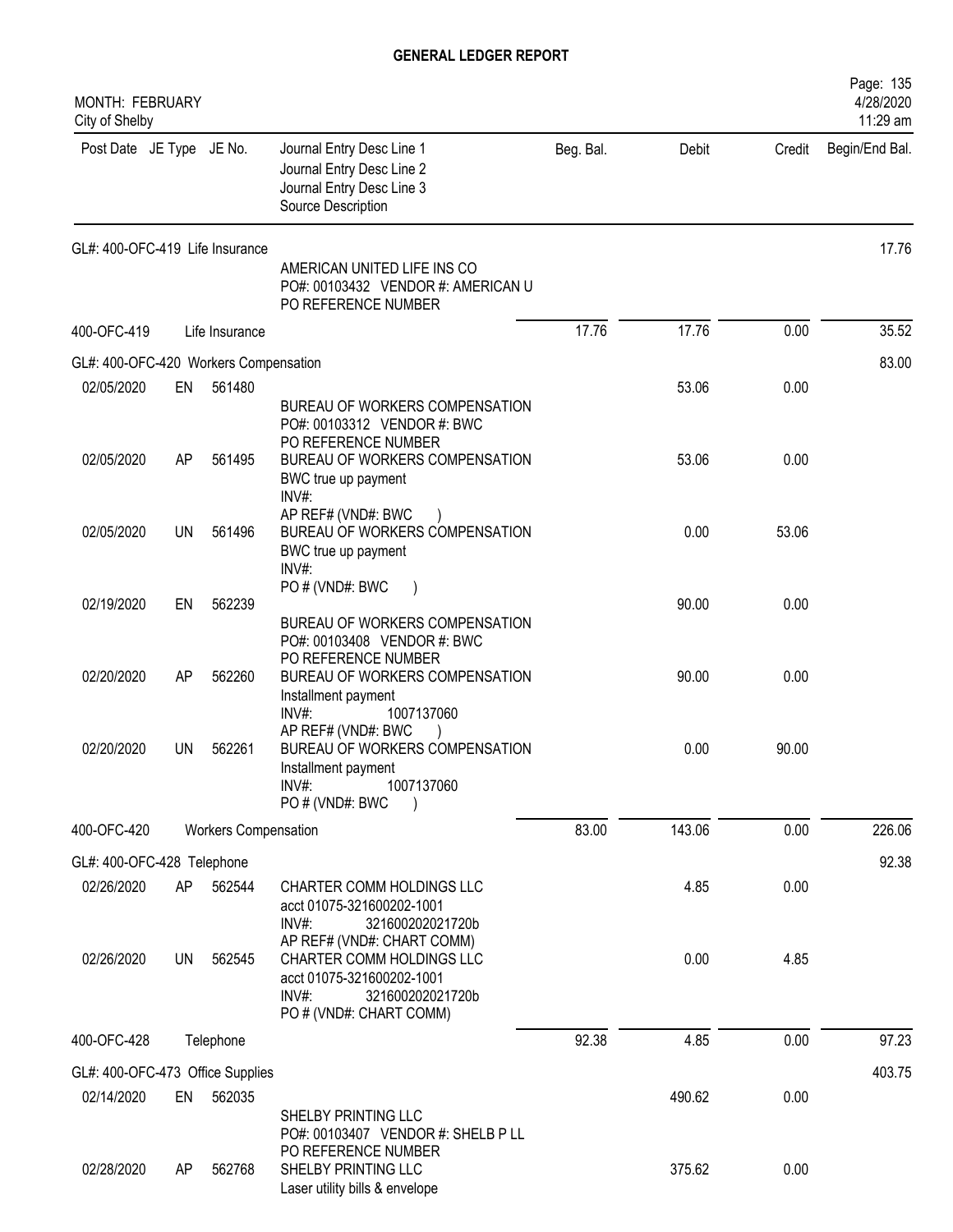| MONTH: FEBRUARY<br>City of Shelby      |           |                       |                                                                                                                                                         |           |        |        | Page: 136<br>4/28/2020<br>11:29 am |
|----------------------------------------|-----------|-----------------------|---------------------------------------------------------------------------------------------------------------------------------------------------------|-----------|--------|--------|------------------------------------|
| Post Date JE Type JE No.               |           |                       | Journal Entry Desc Line 1<br>Journal Entry Desc Line 2<br>Journal Entry Desc Line 3<br>Source Description                                               | Beg. Bal. | Debit  | Credit | Begin/End Bal.                     |
| GL#: 400-OFC-473 Office Supplies       |           |                       |                                                                                                                                                         |           |        |        | 403.75                             |
| 02/28/2020                             | <b>UN</b> | 562769                | 228636<br>INV#:<br>AP REF# (VND#: SHELB P LL)<br>SHELBY PRINTING LLC<br>Laser utility bills & envelope<br>$INV#$ :<br>228636<br>PO # (VND#: SHELB P LL) |           | 0.00   | 375.62 |                                    |
| 400-OFC-473                            |           | Office Supplies       |                                                                                                                                                         | 403.75    | 375.62 | 0.00   | 779.37                             |
| GL#: 400-OFC-483 State Audit           |           |                       |                                                                                                                                                         |           |        |        | 0.00                               |
| 02/21/2020                             | EN        | 562388                | TREASURER, STATE OF OHIO<br>PO#: 00103415 VENDOR #: TREAS.STAT                                                                                          |           | 85.24  | 0.00   |                                    |
| 02/21/2020                             | AP        | 562395                | PO REFERENCE NUMBER<br>TREASURER, STATE OF OHIO<br>Financial audit<br>INV#:                                                                             |           | 85.24  | 0.00   |                                    |
| 02/21/2020                             | UN        | 562396                | AP REF# (VND#: TREAS.STAT)<br>TREASURER, STATE OF OHIO<br>Financial audit<br>$INV#$ :<br>PO # (VND#: TREAS.STAT)                                        |           | 0.00   | 85.24  |                                    |
| 400-OFC-483                            |           | <b>State Audit</b>    |                                                                                                                                                         | 0.00      | 85.24  | 0.00   | 85.24                              |
| GL#: 400-OFC-484 Fuel, Autos-Equipment |           |                       |                                                                                                                                                         |           |        |        | 50.00                              |
| 02/10/2020                             | EN        | 561811                |                                                                                                                                                         |           | 50.00  | 0.00   |                                    |
| 02/10/2020                             | AP        | 561827                | COLE DISTRIBUTING INC.<br>PO#: 00103355 VENDOR #: COLE DISTR<br>PO REFERENCE NUMBER<br>COLE DISTRIBUTING INC.<br>Fuel charges January 2020<br>$INV#$ :  |           | 50.00  | 0.00   |                                    |
| 02/10/2020                             | UN        | 561828                | AP REF# (VND#: COLE DISTR)<br>COLE DISTRIBUTING INC.<br>Fuel charges January 2020<br>$INV#$ :<br>PO # (VND#: COLE DISTR)                                |           | 0.00   | 50.00  |                                    |
| 400-OFC-484                            |           | Fuel, Autos-Equipment |                                                                                                                                                         | 50.00     | 50.00  | 0.00   | 100.00                             |
| GL#: 400-OFC-486 Maintenance Equipment |           |                       |                                                                                                                                                         |           |        |        | 140.60                             |
| 02/27/2020                             | EN        | 562626                | MT BUSINESS TECHNOLOGIES, INC.<br>PO#: 00103458 VENDOR #: MT BUS TEC                                                                                    |           | 5.73   | 0.00   |                                    |
| 02/27/2020                             | EN        | 562628                | PO REFERENCE NUMBER<br>MT BUSINESS TECHNOLOGIES, INC.<br>PO#: 00103460 VENDOR #: MT BUS TEC                                                             |           | 26.49  | 0.00   |                                    |
| 02/28/2020                             | AP        | 562722                | PO REFERENCE NUMBER<br>MT BUSINESS TECHNOLOGIES, INC.<br>contract 6079526-01<br>IN319610<br>INV#:                                                       |           | 26.49  | 0.00   |                                    |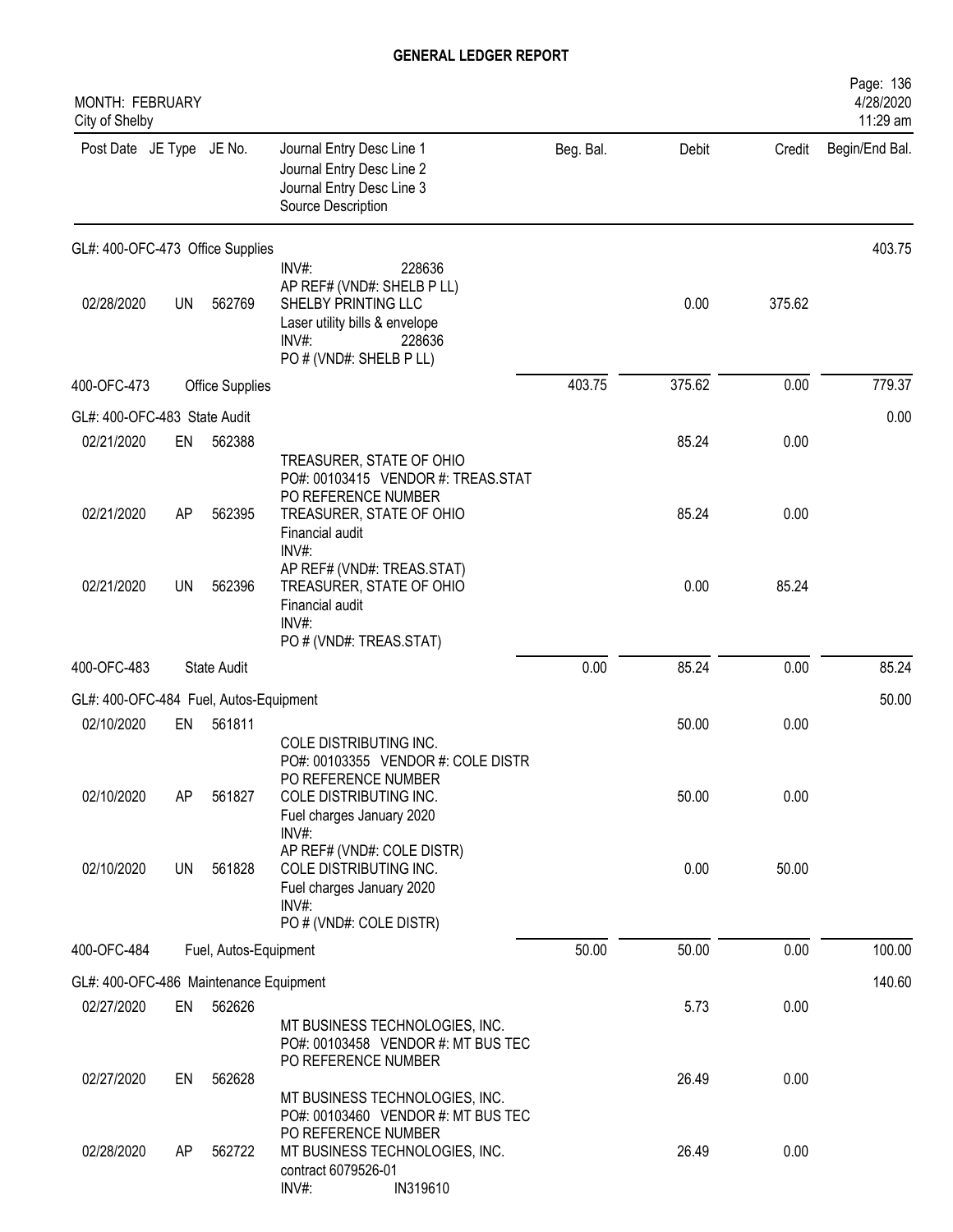| MONTH: FEBRUARY<br>City of Shelby      |           |                       |                                                                                                                                   |           |        |        | Page: 137<br>4/28/2020<br>11:29 am |
|----------------------------------------|-----------|-----------------------|-----------------------------------------------------------------------------------------------------------------------------------|-----------|--------|--------|------------------------------------|
| Post Date JE Type JE No.               |           |                       | Journal Entry Desc Line 1<br>Journal Entry Desc Line 2<br>Journal Entry Desc Line 3<br>Source Description                         | Beg. Bal. | Debit  | Credit | Begin/End Bal.                     |
| GL#: 400-OFC-486 Maintenance Equipment |           |                       |                                                                                                                                   |           |        |        | 140.60                             |
| 02/28/2020                             | <b>UN</b> | 562723                | AP REF# (VND#: MT BUS TEC)<br>MT BUSINESS TECHNOLOGIES, INC.<br>contract 6079526-01<br>$INV#$ :<br>IN319610                       |           | 0.00   | 26.49  |                                    |
| 02/28/2020                             | AP        | 562724                | PO # (VND#: MT BUS TEC)<br>MT BUSINESS TECHNOLOGIES, INC.<br>contract CN01166-01<br>$INV#$ :<br>IN316818                          |           | 5.73   | 0.00   |                                    |
| 02/28/2020                             | <b>UN</b> | 562725                | AP REF# (VND#: MT BUS TEC)<br>MT BUSINESS TECHNOLOGIES, INC.<br>contract CN01166-01<br>IN316818<br>INV#<br>PO# (VND#: MT BUS TEC) |           | 0.00   | 5.73   |                                    |
| 400-OFC-486                            |           | Maintenance Equipment |                                                                                                                                   | 140.60    | 32.22  | 0.00   | 172.82                             |
| GL#: 400-OFC-501 Computer support      |           |                       |                                                                                                                                   |           |        |        | 2,358.97                           |
| 400-OFC-501                            |           | Computer support      |                                                                                                                                   | 2,358.97  | 0.00   | 0.00   | 2,358.97                           |
| GL#: 400-OFC-508 Real estate taxes     |           |                       |                                                                                                                                   |           |        |        | 879.22                             |
| 400-OFC-508                            |           | Real estate taxes     |                                                                                                                                   | 879.22    | 0.00   | 0.00   | 879.22                             |
| GL#: 400-OFC-528 Postage               |           |                       |                                                                                                                                   |           |        |        | 711.12                             |
| 02/02/2020                             | AP        | 561374                | US POSTAL SERVICE<br>Past due postage FEb 2020<br>INV#:                                                                           |           | 125.00 | 0.00   |                                    |
| 02/02/2020                             | UN        | 561375                | AP REF# (VND#: U S POSTAL)<br>US POSTAL SERVICE<br>Past due postage FEb 2020<br>INV#:                                             |           | 0.00   | 125.00 |                                    |
| 02/03/2020                             | EN        | 561437                | PO # (VND#: U S POSTAL)<br>US POSTAL SERVICE<br>PO#: 00103305 VENDOR #: U S POSTAL                                                |           | 550.00 | 0.00   |                                    |
| 02/21/2020                             | AP        | 562425                | PO REFERENCE NUMBER<br>US POSTAL SERVICE<br>Utility bill postage Feb 2020<br>INV#:                                                |           | 522.62 | 0.00   |                                    |
| 02/21/2020                             | UN        | 562426                | AP REF# (VND#: U S POSTAL)<br>US POSTAL SERVICE<br>Utility bill postage Feb 2020                                                  |           | 0.00   | 550.00 |                                    |
| 02/27/2020                             | EN        | 562643                | INV#:<br>PO # (VND#: U S POSTAL)<br>US POSTAL SERVICE                                                                             |           | 125.00 | 0.00   |                                    |
| 02/27/2020                             | EN        | 562677                | PO#: 00103475 VENDOR #: U S POSTAL<br>PO REFERENCE NUMBER<br>US POSTAL SERVICE                                                    |           | 550.00 | 0.00   |                                    |
|                                        |           |                       | PO#: 00103507 VENDOR #: U S POSTAL<br>PO REFERENCE NUMBER                                                                         |           |        |        |                                    |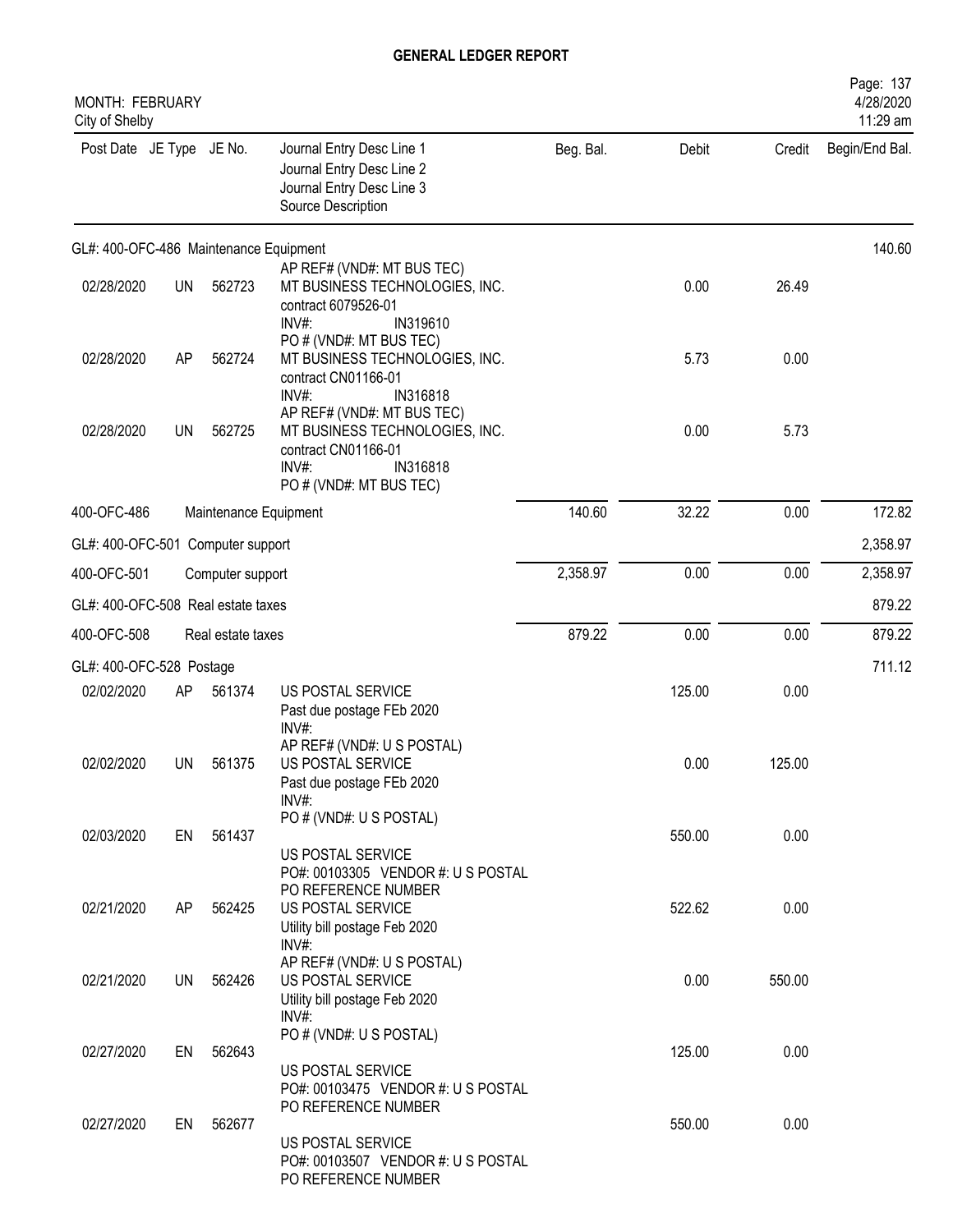| <b>MONTH: FEBRUARY</b><br>City of Shelby |    |         |                                                                                                              |           |        |        | Page: 138<br>4/28/2020<br>11:29 am |
|------------------------------------------|----|---------|--------------------------------------------------------------------------------------------------------------|-----------|--------|--------|------------------------------------|
| Post Date JE Type JE No.                 |    |         | Journal Entry Desc Line 1<br>Journal Entry Desc Line 2<br>Journal Entry Desc Line 3<br>Source Description    | Beg. Bal. | Debit  | Credit | Begin/End Bal.                     |
| 400-OFC-528                              |    | Postage |                                                                                                              | 711.12    | 647.62 | 0.00   | 1,358.74                           |
| GL#: 400-OFC-531 Miscellaneous           |    |         |                                                                                                              |           |        |        | 965.00                             |
| 02/11/2020                               | AP | 561929  | SHRED-IT                                                                                                     |           | 275.00 | 0.00   |                                    |
|                                          |    |         | Shred onsite 150 boxes<br>$INV#$ :<br>8129118898<br>AP REF# (VND#: SHRED-IT)                                 |           |        |        |                                    |
| 02/11/2020                               | UN | 561930  | SHRED-IT<br>Shred onsite 150 boxes<br>INV#<br>8129118898<br>PO # (VND#: SHRED-IT)                            |           | 0.00   | 275.00 |                                    |
| 02/13/2020                               | EN | 562012  |                                                                                                              |           | 26.36  | 0.00   |                                    |
| 02/14/2020                               | AP | 562082  | AUTOMATIC DATA PROCESSING<br>PO#: 00103384 VENDOR #: ADP<br>PO REFERENCE NUMBER<br>AUTOMATIC DATA PROCESSING |           | 26.36  | 0.00   |                                    |
|                                          |    |         | Processing charges through<br>INV#:<br>551532922<br>AP REF# (VND#: ADP                                       |           |        |        |                                    |
| 02/14/2020                               | UN | 562083  | AUTOMATIC DATA PROCESSING<br>Processing charges through<br>$INV#$ :<br>551532922<br>PO#(VND#: ADP            |           | 0.00   | 26.36  |                                    |
| 02/25/2020                               | EN | 562470  | AUTOMATIC DATA PROCESSING<br>PO#: 00103416 VENDOR #: ADP                                                     |           | 30.37  | 0.00   |                                    |
| 02/25/2020                               | EN | 562487  | PO REFERENCE NUMBER<br>AUTOMATIC DATA PROCESSING<br>PO#: 00103433 VENDOR #: ADP                              |           | 92.56  | 0.00   |                                    |
| 02/26/2020                               | AP | 562536  | PO REFERENCE NUMBER<br>AUTOMATIC DATA PROCESSING<br>2019 W-2 Filing<br>INV#:<br>551992162                    |           | 92.56  | 0.00   |                                    |
| 02/26/2020                               | UN | 562537  | AP REF# (VND#: ADP<br>AUTOMATIC DATA PROCESSING<br>2019 W-2 Filing<br>$INV#$ :<br>551992162                  |           | 0.00   | 92.56  |                                    |
| 02/26/2020                               | AP | 562538  | PO # (VND#: ADP<br>AUTOMATIC DATA PROCESSING<br>Human Capital through 2/10/20<br>$INV#$ :<br>551899403       |           | 30.37  | 0.00   |                                    |
| 02/26/2020                               | UN | 562539  | AP REF# (VND#: ADP<br>AUTOMATIC DATA PROCESSING<br>Human Capital through 2/10/20<br>$INV#$ :<br>551899403    |           | 0.00   | 30.37  |                                    |
|                                          |    |         | PO # (VND#: ADP<br>$\big)$                                                                                   |           |        |        |                                    |
| 02/27/2020                               | EN | 562646  | AUTOMATIC DATA PROCESSING<br>PO#: 00103476 VENDOR #: ADP<br>PO REFERENCE NUMBER                              |           | 24.21  | 0.00   |                                    |
| 02/28/2020                               | AP | 562762  | AUTOMATIC DATA PROCESSING<br>Processing charges 2/15/20                                                      |           | 24.21  | 0.00   |                                    |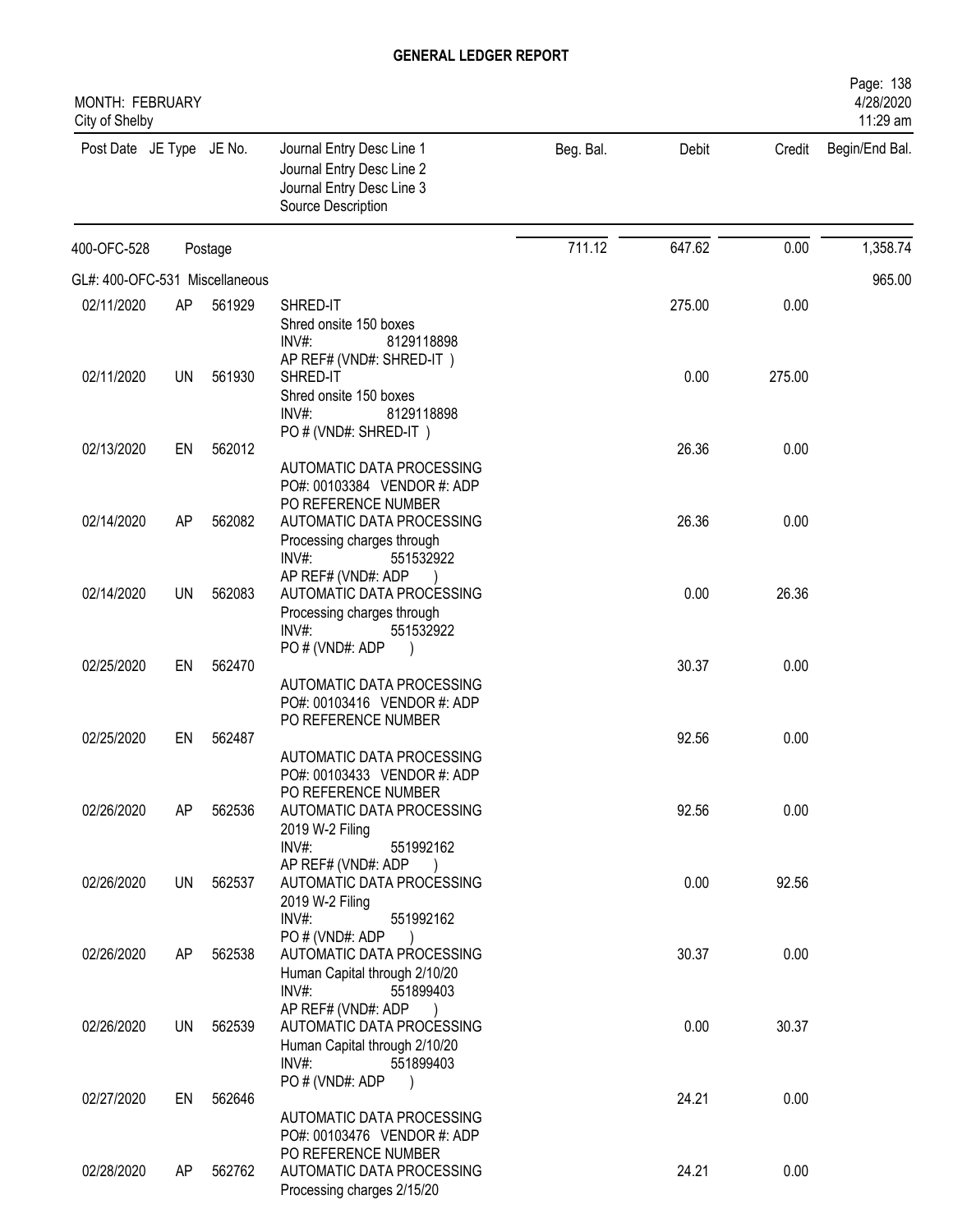| <b>MONTH: FEBRUARY</b><br>City of Shelby |           |                        |                                                                                                                                                                      |           |        |        | Page: 139<br>4/28/2020<br>11:29 am |
|------------------------------------------|-----------|------------------------|----------------------------------------------------------------------------------------------------------------------------------------------------------------------|-----------|--------|--------|------------------------------------|
| Post Date JE Type JE No.                 |           |                        | Journal Entry Desc Line 1<br>Journal Entry Desc Line 2<br>Journal Entry Desc Line 3<br>Source Description                                                            | Beg. Bal. | Debit  | Credit | Begin/End Bal.                     |
| GL#: 400-OFC-531 Miscellaneous           |           |                        |                                                                                                                                                                      |           |        |        | 965.00                             |
| 02/28/2020                               | <b>UN</b> | 562763                 | INV#:<br>552463953<br>AP REF# (VND#: ADP<br>AUTOMATIC DATA PROCESSING<br>Processing charges 2/15/20<br>$INV#$ :<br>552463953<br>PO # (VND#: ADP                      |           | 0.00   | 24.21  |                                    |
| 400-OFC-531                              |           | Miscellaneous          |                                                                                                                                                                      | 965.00    | 448.50 | 0.00   | 1,413.50                           |
| GL#: 400-OFC-532 Labor Relations         |           |                        |                                                                                                                                                                      |           |        |        | 49.75                              |
| 02/25/2020                               | EN        | 562471                 |                                                                                                                                                                      |           | 350.00 | 0.00   |                                    |
| 02/26/2020                               | AP        | 562534                 | CLEMANS, NELSON & ASSOC., INC.<br>PO#: 00103417 VENDOR #: CLEMANS NE<br>PO REFERENCE NUMBER<br>CLEMANS, NELSON & ASSOC., INC.<br>2020 retainer fee<br>INV#:<br>11452 |           | 350.00 | 0.00   |                                    |
| 02/26/2020                               | UN        | 562535                 | AP REF# (VND#: CLEMANS NE)<br>CLEMANS, NELSON & ASSOC., INC.<br>2020 retainer fee<br>INV#:<br>11452<br>PO # (VND#: CLEMANS NE)                                       |           | 0.00   | 350.00 |                                    |
| 400-OFC-532                              |           | <b>Labor Relations</b> |                                                                                                                                                                      | 49.75     | 350.00 | 0.00   | 399.75                             |
| GL#: 400-OFC-575 Safety Related          |           |                        |                                                                                                                                                                      |           |        |        | 0.00                               |
| 02/14/2020                               | AP        | 562068                 | INSTITUTE OF BUS PUBLICATIONS<br>Safety Alert for Supervisors<br>INV#:                                                                                               |           | 66.25  | 0.00   |                                    |
| 02/14/2020                               | <b>UN</b> | 562069                 | AP REF# (VND#: IOBP<br>INSTITUTE OF BUS PUBLICATIONS<br>Safety Alert for Supervisors<br>$INV#$ :<br>PO # (VND#: IOBP<br>$\left( \right)$                             |           | 0.00   | 75.00  |                                    |
| 400-OFC-575                              |           | Safety Related         |                                                                                                                                                                      | 0.00      | 66.25  | 0.00   | 66.25                              |
| GL#: 400-OFC-584 GAAP Conversion         |           |                        |                                                                                                                                                                      |           |        |        | 0.00                               |
| 02/21/2020                               | EN        | 562385                 |                                                                                                                                                                      |           | 216.00 | 0.00   |                                    |
| 02/21/2020                               | AP        | 562401                 | PLATTENBURG & ASSOCIATES INC<br>PO#: 00103412 VENDOR #: PLATTENBUR<br>PO REFERENCE NUMBER<br>PLATTENBURG & ASSOCIATES INC<br>GAAP conversion Jan 2020                |           | 216.00 | 0.00   |                                    |
| 02/21/2020                               | <b>UN</b> | 562402                 | INV#:<br>55681<br>AP REF# (VND#: PLATTENBUR)<br>PLATTENBURG & ASSOCIATES INC<br>GAAP conversion Jan 2020<br>$INV#$ :<br>55681                                        |           | 0.00   | 216.00 |                                    |
| 400-OFC-584                              |           | <b>GAAP Conversion</b> | PO # (VND#: PLATTENBUR)                                                                                                                                              | 0.00      | 216.00 | 0.00   | 216.00                             |
|                                          |           |                        |                                                                                                                                                                      |           |        |        |                                    |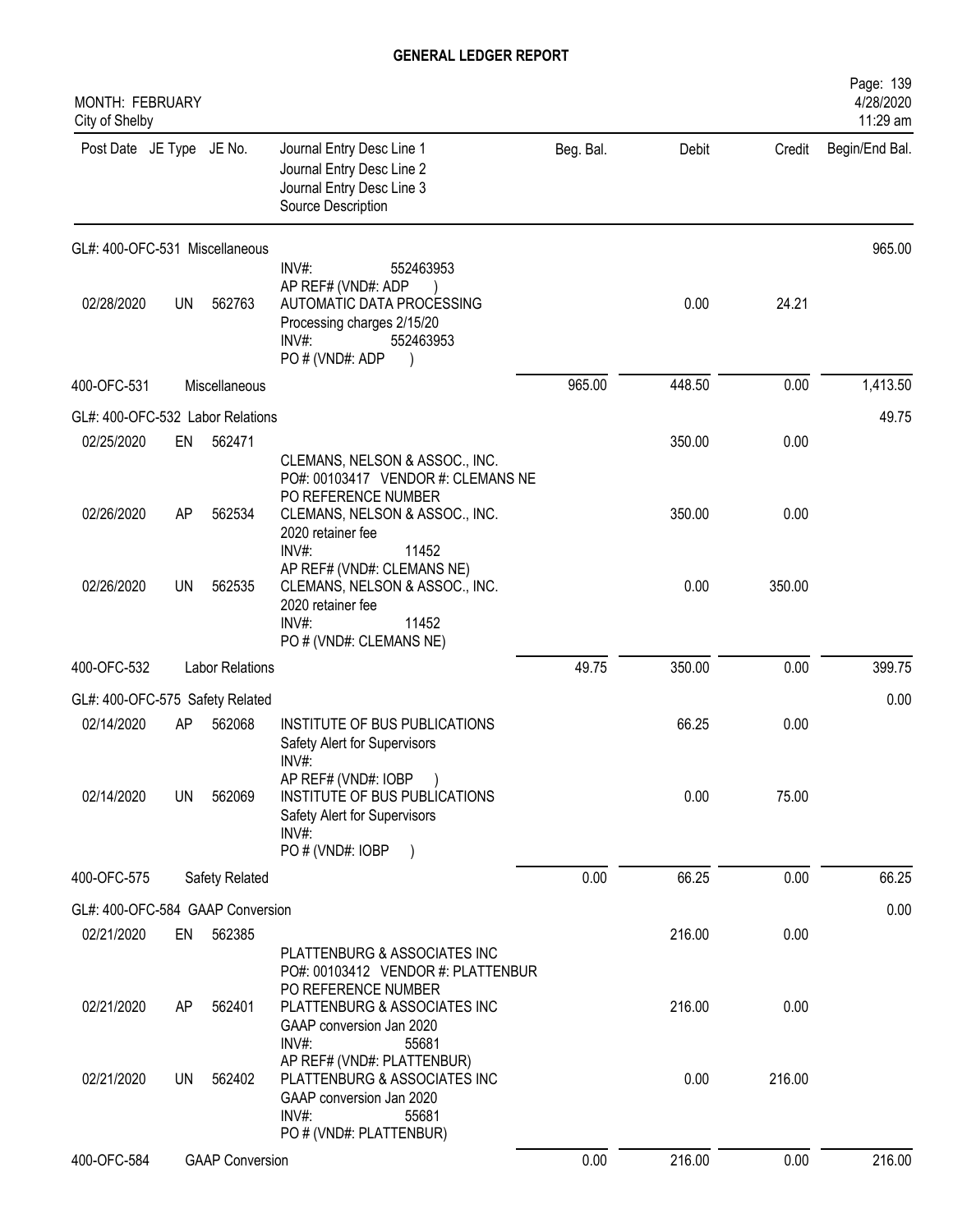| <b>MONTH: FEBRUARY</b><br>City of Shelby |           |                   |                                                                                                           |                                |           |           | Page: 140<br>4/28/2020<br>11:29 am |
|------------------------------------------|-----------|-------------------|-----------------------------------------------------------------------------------------------------------|--------------------------------|-----------|-----------|------------------------------------|
| Post Date JE Type JE No.                 |           |                   | Journal Entry Desc Line 1<br>Journal Entry Desc Line 2<br>Journal Entry Desc Line 3<br>Source Description | Beg. Bal.                      | Debit     | Credit    | Begin/End Bal.                     |
|                                          |           |                   |                                                                                                           | Fund: 400 - Sewer Fund Totals: | 93,877.30 | 91,417.36 |                                    |
| GL#: 401-CFS-154 Collections             |           |                   |                                                                                                           |                                |           |           | 41,240.91                          |
| 02/03/2020                               | <b>CR</b> | 561751            | Utility deposit, water and sewer                                                                          |                                | 0.00      | 133.57    |                                    |
| 02/03/2020                               | <b>CR</b> | 561752            | <b>DIO</b><br>Utility deposit, water and sewer                                                            |                                | 0.00      | 620.39    |                                    |
| 02/04/2020                               | <b>CR</b> | 561760            | <b>DIO</b><br>Utility deposit, water and sewer                                                            |                                | 0.00      | 2,160.89  |                                    |
| 02/05/2020                               | <b>CR</b> | 561767            | pio<br>Utility deposit, water and sewer                                                                   |                                | 0.00      | 2,380.93  |                                    |
| 02/06/2020                               | <b>CR</b> | 561773            | pio<br>Utility deposit, water and sewer                                                                   |                                | 0.00      | 1,655.91  |                                    |
| 02/07/2020                               | <b>CR</b> | 561802            | pio<br>Utility deposit, water and sewer                                                                   |                                | 0.00      | 1,776.06  |                                    |
| 02/10/2020                               | <b>CR</b> | 561979            | pio<br>Utility deposit, water and sewer                                                                   |                                | 0.00      | 2,963.80  |                                    |
| 02/11/2020                               | <b>CR</b> | 561984            | <b>DIO</b><br>Utility deposit, water and sewer                                                            |                                | 0.00      | 11,728.14 |                                    |
| 02/12/2020                               | <b>CR</b> | 561991            | <b>DIO</b><br>Utility deposit, water and sewer                                                            |                                | 0.00      | 1,865.52  |                                    |
| 02/13/2020                               | <b>CR</b> | 562211            | pio<br>Utility deposit, water and sewer                                                                   |                                | 0.00      | 2,304.56  |                                    |
| 02/14/2020                               | <b>CR</b> | 562222            | pio<br>Utility deposit, water and sewer                                                                   |                                | 0.00      | 1,413.86  |                                    |
| 02/18/2020                               | <b>CR</b> | 562347            | pio<br>Utility deposit, water and sewer                                                                   |                                | 0.00      | 2,878.80  |                                    |
| 02/19/2020                               | <b>CR</b> | 562356            | pio                                                                                                       |                                | 0.00      | 6,468.69  |                                    |
|                                          |           |                   | Utility deposit, water and sewer<br>pio                                                                   |                                |           |           |                                    |
| 02/20/2020                               | CR        | 562364            | Utility deposit, water and sewer<br><b>DIO</b>                                                            |                                | 0.00      | 791.52    |                                    |
| 02/21/2020                               | <b>CR</b> | 562379            | Utility deposit, water and sewer<br>pio                                                                   |                                | 0.00      | 384.51    |                                    |
| 02/24/2020                               | <b>CR</b> | 562688            | Utility deposit, water and sewer<br>pio                                                                   |                                | 0.00      | 424.33    |                                    |
| 02/25/2020                               | CR        | 562694            | Utility deposit, water and sewer<br>pio                                                                   |                                | 0.00      | 394.88    |                                    |
| 02/26/2020                               | CR        | 562704            | Utility deposit, water and sewer<br>pio                                                                   |                                | 0.00      | 203.47    |                                    |
| 02/27/2020                               | <b>CR</b> | 562711            | Utility deposit, water and sewer                                                                          |                                | 0.00      | 248.84    |                                    |
| 02/28/2020                               | CR        | 562852            | <b>DIO</b><br>Utility deposit, water and sewer<br>pio                                                     |                                | 0.00      | 372.33    |                                    |
| 401-CFS-154                              |           | Collections       |                                                                                                           | 41,240.91                      | 0.00      | 41,171.00 | 82,411.91                          |
| GL#: 401-DBT-503 Note/Loan Payment       |           |                   |                                                                                                           |                                |           |           | 222,652.95                         |
| 401-DBT-503                              |           | Note/Loan Payment |                                                                                                           | 222,652.95                     | 0.00      | 0.00      | 222,652.95                         |
| GL#: 401-DBT-505 Interest Expense        |           |                   |                                                                                                           |                                |           |           | 4,496.75                           |
| 401-DBT-505                              |           | Interest Expense  |                                                                                                           | 4,496.75                       | 0.00      | 0.00      | 4,496.75                           |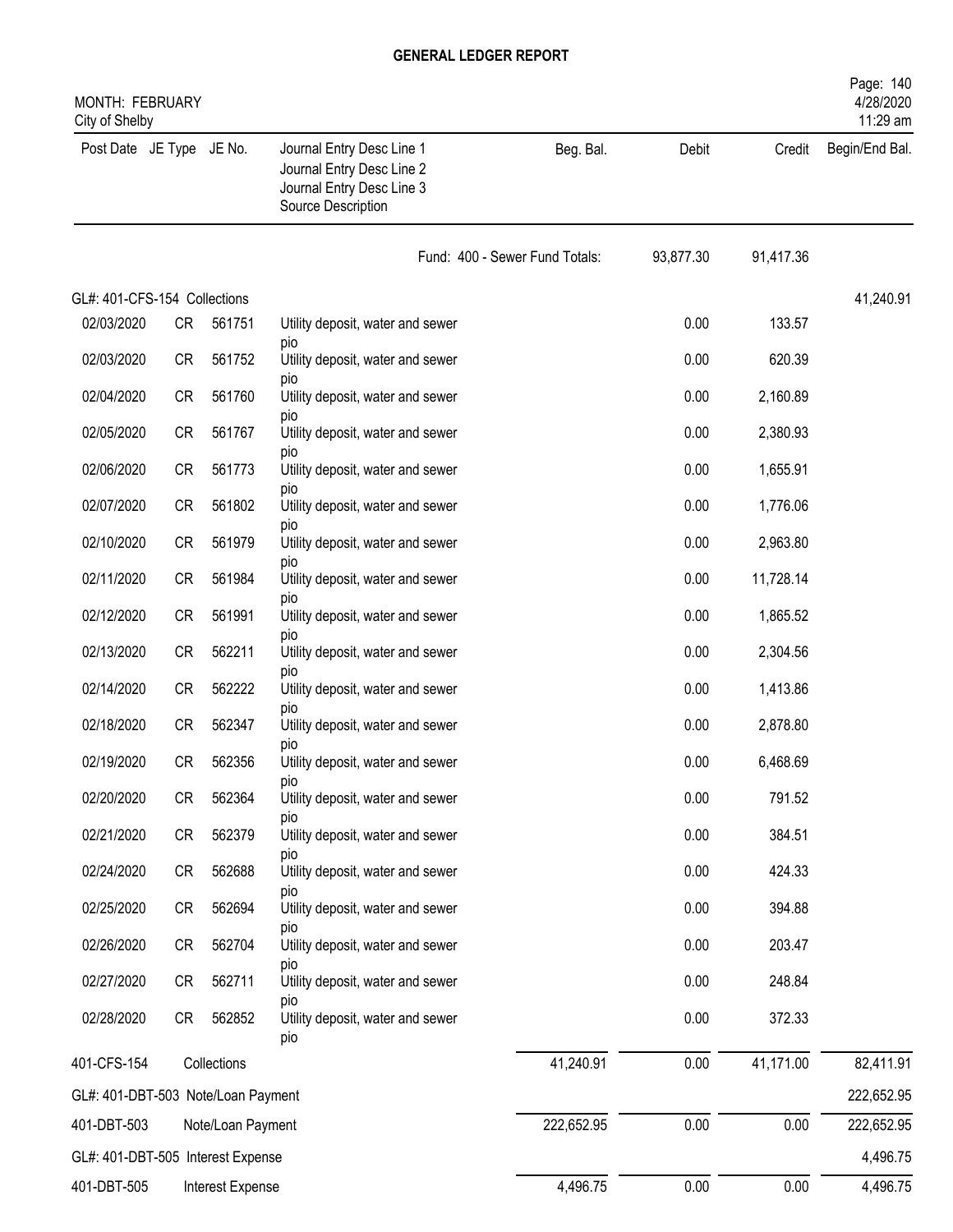| MONTH: FEBRUARY<br>City of Shelby    |           |                     |                                                                                                                                                     |           |          |           | Page: 141<br>4/28/2020<br>11:29 am |
|--------------------------------------|-----------|---------------------|-----------------------------------------------------------------------------------------------------------------------------------------------------|-----------|----------|-----------|------------------------------------|
| Post Date JE Type JE No.             |           |                     | Journal Entry Desc Line 1<br>Journal Entry Desc Line 2<br>Journal Entry Desc Line 3<br>Source Description                                           | Beg. Bal. | Debit    | Credit    | Begin/End Bal.                     |
| GL#: 401-OFI-226 Sale of Notes/Loans |           |                     |                                                                                                                                                     |           |          |           | 23,135.50                          |
| 401-OFI-226                          |           | Sale of Notes/Loans |                                                                                                                                                     | 23,135.50 | 0.00     | 0.00      | 23,135.50                          |
| GL#: 401-SCI-483 State Audit         |           |                     |                                                                                                                                                     |           |          |           | 0.00                               |
| 02/21/2020                           | EN        | 562388              | TREASURER, STATE OF OHIO<br>PO#: 00103415 VENDOR #: TREAS.STAT<br>PO REFERENCE NUMBER                                                               |           | 42.60    | 0.00      |                                    |
| 02/21/2020                           | AP        | 562395              | TREASURER, STATE OF OHIO<br>Financial audit<br>INV#:                                                                                                |           | 42.60    | 0.00      |                                    |
| 02/21/2020                           | <b>UN</b> | 562396              | AP REF# (VND#: TREAS.STAT)<br>TREASURER, STATE OF OHIO<br>Financial audit<br>INV#:<br>PO # (VND#: TREAS.STAT)                                       |           | 0.00     | 42.60     |                                    |
| 401-SCI-483                          |           | <b>State Audit</b>  |                                                                                                                                                     | 0.00      | 42.60    | 0.00      | 42.60                              |
| GL#: 401-SCI-500 Engineering         |           |                     |                                                                                                                                                     |           |          |           | 23,135.50                          |
| 401-SCI-500                          |           | Engineering         |                                                                                                                                                     | 23,135.50 | 0.00     | 0.00      | 23,135.50                          |
| GL#: 401-SCI-536 Construction        |           |                     |                                                                                                                                                     |           |          |           | 4,990.00                           |
| 02/14/2020                           | EN        | 562022              | PIFHER TRUCKING LLC                                                                                                                                 |           | 278.69   | 0.00      |                                    |
| 02/20/2020                           | AP        | 562269              | PO#: 00103394 VENDOR #: PIFHER TRU<br>PO REFERENCE NUMBER<br>SAFETY PROTECT GRID SOLUT INC<br>Electrical bonding, grounding,<br>INV#:<br>02122020-1 |           | 4,990.00 | 0.00      |                                    |
| 02/20/2020                           | UN        | 562270              | AP REF# (VND#: SPGS<br>SAFETY PROTECT GRID SOLUT INC<br>Electrical bonding, grounding,<br>$INV#$ :<br>02122020-1                                    |           | 0.00     | 4,990.00  |                                    |
| 02/21/2020                           | AP        | 562391              | PO # (VND#: SPGS<br>PIFHER TRUCKING LLC<br>P104 Mack Dump Truck<br>INV#<br>SWWP020620                                                               |           | 278.69   | 0.00      |                                    |
| 02/21/2020                           | <b>UN</b> | 562392              | AP REF# (VND#: PIFHER TRU)<br>PIFHER TRUCKING LLC<br>P104 Mack Dump Truck<br>INV#:<br>SWWP020620<br>PO # (VND#: PIFHER TRU)                         |           | 0.00     | 278.69    |                                    |
| 401-SCI-536                          |           | Construction        |                                                                                                                                                     | 4,990.00  | 5,268.69 | 0.00      | 10,258.69                          |
|                                      |           |                     | Fund: 401 - San. Sewer Capital Improvement Totals:                                                                                                  |           | 5,311.29 | 41,171.00 |                                    |
| GL#: 402-CFS-154 Collections         |           |                     |                                                                                                                                                     |           |          |           | 16,360.92                          |
| 02/03/2020                           | CR        | 561751              | Utility deposit, water and sewer<br>pio                                                                                                             |           | 0.00     | 39.06     |                                    |
| 02/03/2020                           | CR        | 561752              | Utility deposit, water and sewer<br>pio                                                                                                             |           | 0.00     | 244.45    |                                    |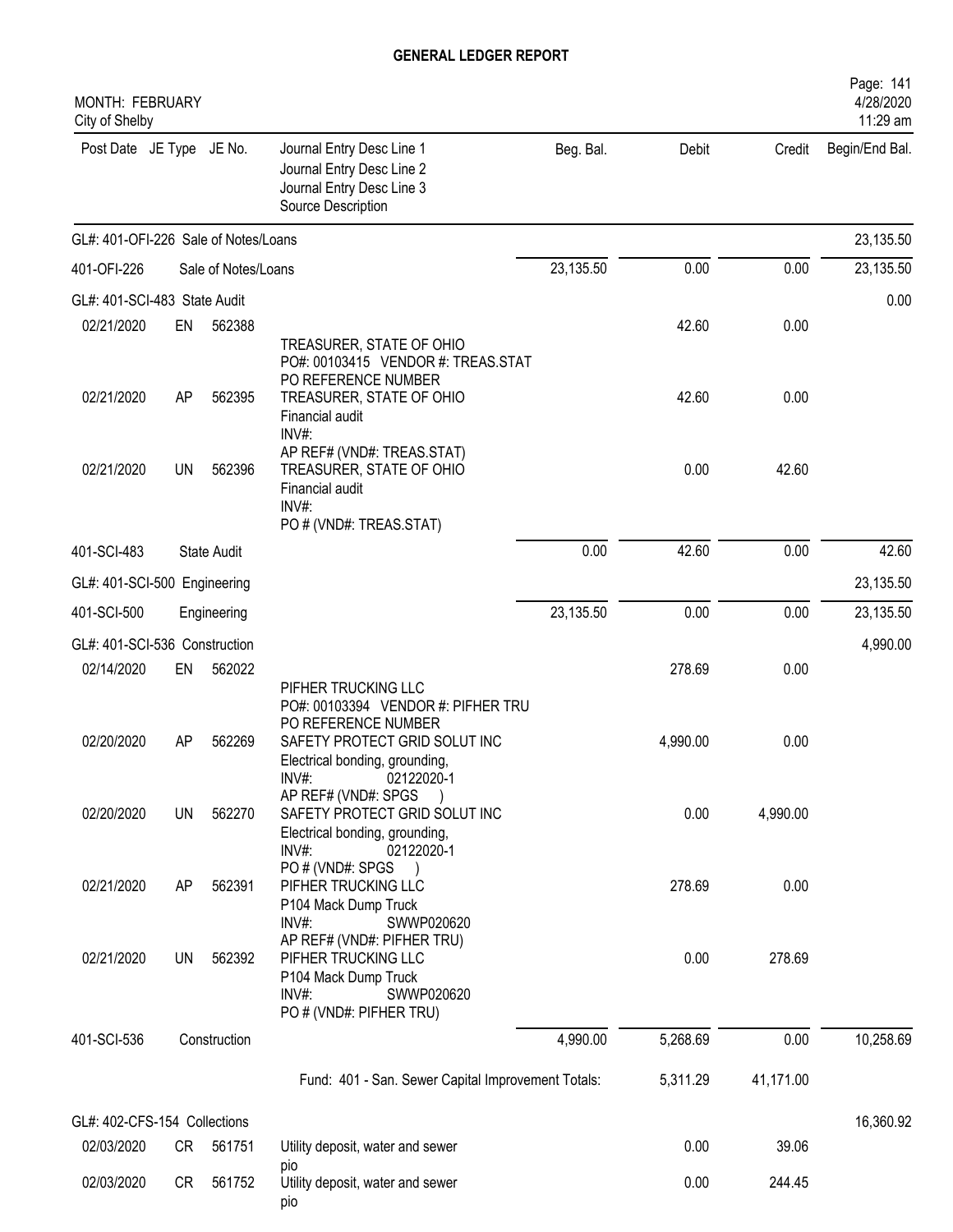| <b>MONTH: FEBRUARY</b><br>City of Shelby |           |             |                                                                                                                   |           |       |           | Page: 142<br>4/28/2020<br>11:29 am |
|------------------------------------------|-----------|-------------|-------------------------------------------------------------------------------------------------------------------|-----------|-------|-----------|------------------------------------|
| Post Date JE Type JE No.                 |           |             | Journal Entry Desc Line 1<br>Journal Entry Desc Line 2<br>Journal Entry Desc Line 3<br>Source Description         | Beg. Bal. | Debit | Credit    | Begin/End Bal.                     |
| GL#: 402-CFS-154 Collections             |           |             |                                                                                                                   |           |       |           | 16,360.92                          |
| 02/04/2020                               | <b>CR</b> | 561760      | Utility deposit, water and sewer<br>pio                                                                           |           | 0.00  | 703.24    |                                    |
| 02/05/2020                               | <b>CR</b> | 561767      | Utility deposit, water and sewer                                                                                  |           | 0.00  | 861.45    |                                    |
| 02/06/2020                               | <b>CR</b> | 561773      | pio<br>Utility deposit, water and sewer                                                                           |           | 0.00  | 441.70    |                                    |
| 02/07/2020                               | <b>CR</b> | 561802      | pio<br>Utility deposit, water and sewer<br><b>DIO</b>                                                             |           | 0.00  | 740.12    |                                    |
| 02/10/2020                               | <b>CR</b> | 561979      | Utility deposit, water and sewer                                                                                  |           | 0.00  | 871.79    |                                    |
| 02/11/2020                               | <b>CR</b> | 561984      | pio<br>Utility deposit, water and sewer                                                                           |           | 0.00  | 4,363.20  |                                    |
| 02/12/2020                               | <b>CR</b> | 561991      | pio<br>Utility deposit, water and sewer                                                                           |           | 0.00  | 1,954.51  |                                    |
| 02/13/2020                               | <b>CR</b> | 562211      | pio<br>Utility deposit, water and sewer                                                                           |           | 0.00  | 646.30    |                                    |
| 02/14/2020                               | <b>CR</b> | 562222      | pio<br>Utility deposit, water and sewer                                                                           |           | 0.00  | 387.16    |                                    |
| 02/18/2020                               | <b>CR</b> | 562347      | pio<br>Utility deposit, water and sewer                                                                           |           | 0.00  | 828.06    |                                    |
| 02/19/2020                               | <b>CR</b> | 562356      | <b>DIO</b><br>Utility deposit, water and sewer                                                                    |           | 0.00  | 1,985.13  |                                    |
| 02/20/2020                               | <b>CR</b> | 562364      | pio<br>Utility deposit, water and sewer                                                                           |           | 0.00  | 225.54    |                                    |
| 02/21/2020                               | <b>CR</b> | 562379      | pio<br>Utility deposit, water and sewer                                                                           |           | 0.00  | 71.52     |                                    |
| 02/24/2020                               | <b>CR</b> | 562688      | pio<br>Utility deposit, water and sewer                                                                           |           | 0.00  | 145.12    |                                    |
| 02/25/2020                               | <b>CR</b> | 562694      | pio<br>Utility deposit, water and sewer                                                                           |           | 0.00  | 91.24     |                                    |
| 02/26/2020                               | <b>CR</b> | 562704      | pio<br>Utility deposit, water and sewer                                                                           |           | 0.00  | 37.79     |                                    |
| 02/27/2020                               | <b>CR</b> | 562711      | pio<br>Utility deposit, water and sewer                                                                           |           | 0.00  | 76.90     |                                    |
| 02/28/2020                               | <b>CR</b> | 562852      | pio<br>Utility deposit, water and sewer<br>pio                                                                    |           | 0.00  | 124.02    |                                    |
| 402-CFS-154                              |           | Collections |                                                                                                                   | 16,360.92 | 0.00  | 14,838.30 | 31,199.22                          |
| GL#: 402-SIF-483 State Audit             |           |             |                                                                                                                   |           |       |           | 0.00                               |
| 02/21/2020                               | EN        | 562388      | TREASURER, STATE OF OHIO                                                                                          |           | 30.31 | 0.00      |                                    |
| 02/21/2020                               | AP        | 562395      | PO#: 00103415 VENDOR #: TREAS.STAT<br>PO REFERENCE NUMBER<br>TREASURER, STATE OF OHIO<br>Financial audit<br>INV#: |           | 30.31 | 0.00      |                                    |
| 02/21/2020                               | <b>UN</b> | 562396      | AP REF# (VND#: TREAS.STAT)<br>TREASURER, STATE OF OHIO<br>Financial audit<br>INV#:<br>PO # (VND#: TREAS.STAT)     |           | 0.00  | 30.31     |                                    |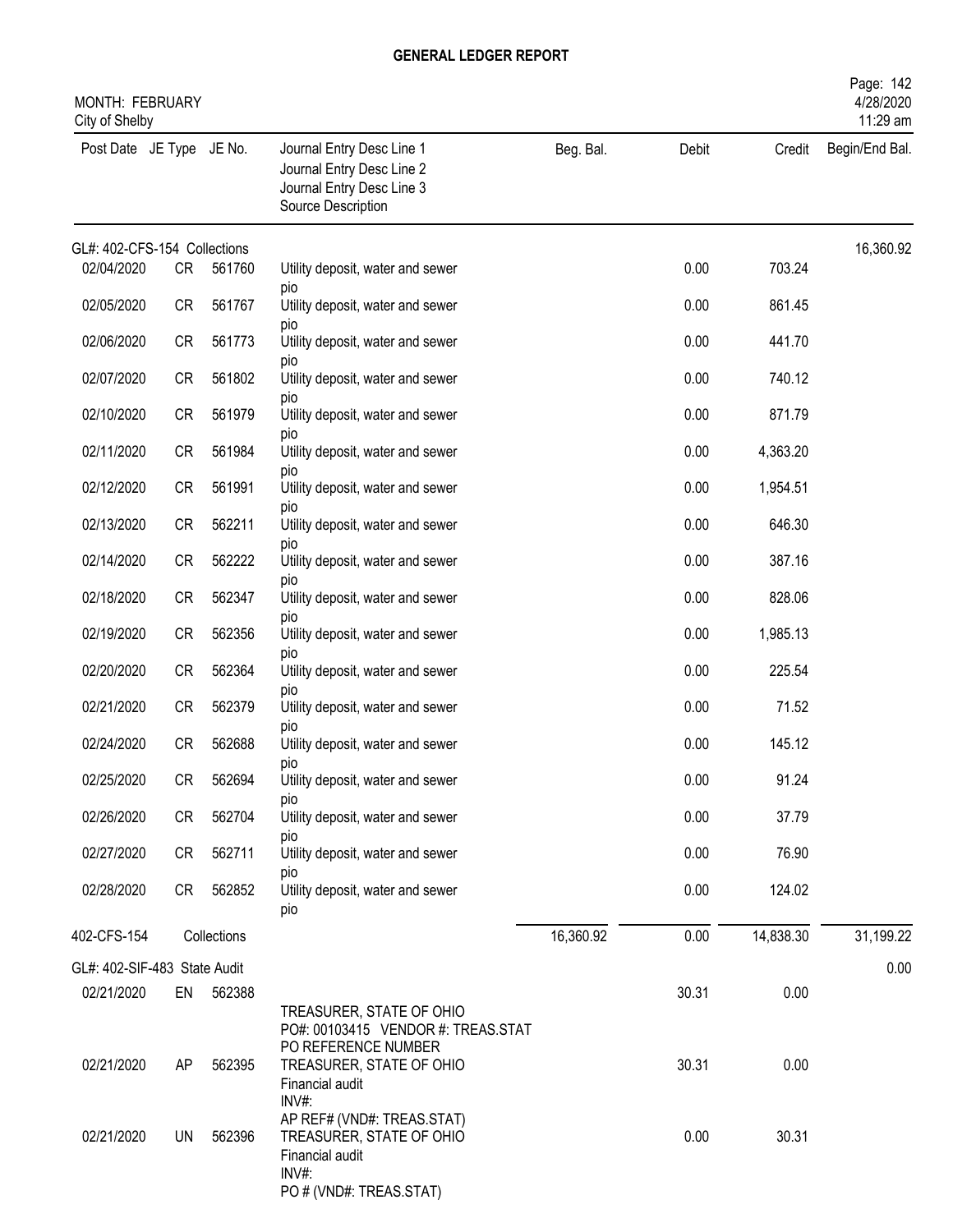| MONTH: FEBRUARY<br>City of Shelby |           |                    |                                                                                                                                         |           |           |           | Page: 143<br>4/28/2020<br>11:29 am |
|-----------------------------------|-----------|--------------------|-----------------------------------------------------------------------------------------------------------------------------------------|-----------|-----------|-----------|------------------------------------|
| Post Date JE Type JE No.          |           |                    | Journal Entry Desc Line 1<br>Journal Entry Desc Line 2<br>Journal Entry Desc Line 3<br>Source Description                               | Beg. Bal. | Debit     | Credit    | Begin/End Bal.                     |
| 402-SIF-483                       |           | <b>State Audit</b> |                                                                                                                                         | 0.00      | 30.31     | 0.00      | 30.31                              |
| GL#: 402-SIF-500 Engineering      |           |                    |                                                                                                                                         |           |           |           | 0.00                               |
| 02/06/2020                        | AP        | 561670             | F. E. KROCKA AND ASSOC. INC.<br>E Main St Sewer Improvements<br>INV#:<br>41545                                                          |           | 245.00    | 0.00      |                                    |
| 02/06/2020                        | <b>UN</b> | 561671             | AP REF# (VND#: KROCKA/F.E)<br>F. E. KROCKA AND ASSOC. INC.<br>E Main St Sewer Improvements<br>INV#:<br>41545<br>PO # (VND#: KROCKA/F.E) |           | 0.00      | 245.00    |                                    |
| 402-SIF-500                       |           | Engineering        |                                                                                                                                         | 0.00      | 245.00    | 0.00      | 245.00                             |
| GL#: 402-SIF-536 Construction     |           |                    |                                                                                                                                         |           |           |           | 18,648.94                          |
| 02/21/2020                        | AP        | 562423             | <b>KELSTIN INC</b><br>W Main Sewer Project<br>INV#:                                                                                     |           | 20,750.00 | 0.00      |                                    |
| 02/21/2020                        | UN        | 562424             | AP REF# (VND#: KELSTIN IN)<br><b>KELSTIN INC</b><br>W Main Sewer Project<br>INV#<br>PO # (VND#: KELSTIN IN)                             |           | 0.00      | 20,750.00 |                                    |
| 402-SIF-536                       |           | Construction       |                                                                                                                                         | 18,648.94 | 20,750.00 | 0.00      | 39,398.94                          |
|                                   |           |                    | Fund: 402 - Sewer Improvement Fund Totals:                                                                                              |           | 21,025.31 | 14,838.30 |                                    |
| GL#: 500-CFS-154 Collections      |           |                    |                                                                                                                                         |           |           |           | 135,264.20                         |
| 02/03/2020                        | CR        | 561751             | Utility deposit, water and sewer                                                                                                        |           | 0.00      | 342.08    |                                    |
| 02/03/2020                        | CR        | 561752             | pio<br>Utility deposit, water and sewer                                                                                                 |           | 0.00      | 1,949.32  |                                    |
| 02/04/2020                        | CR        | 561760             | <b>DIO</b><br>Utility deposit, water and sewer                                                                                          |           | 0.00      | 6,162.82  |                                    |
| 02/05/2020                        | CR        | 561767             | pio<br>Utility deposit, water and sewer                                                                                                 |           | 0.00      | 6,712.49  |                                    |
| 02/06/2020                        | CR        | 561773             | pio<br>Utility deposit, water and sewer                                                                                                 |           | 0.00      | 4,275.77  |                                    |
| 02/07/2020                        | CR        | 561802             | pio<br>Utility deposit, water and sewer                                                                                                 |           | 0.00      | 6,114.84  |                                    |
| 02/10/2020                        | CR        | 561979             | pio<br>Utility deposit, water and sewer                                                                                                 |           | 0.00      | 8,138.14  |                                    |
| 02/11/2020                        | CR        | 561984             | pio<br>Utility deposit, water and sewer                                                                                                 |           | 0.00      | 29,721.20 |                                    |
| 02/12/2020                        | CR        | 561991             | DIO<br>Utility deposit, water and sewer                                                                                                 |           | 0.00      | 20,674.88 |                                    |
| 02/13/2020                        | CR        | 562211             | pio<br>Utility deposit, water and sewer                                                                                                 |           | 0.00      | 5,632.27  |                                    |
| 02/14/2020                        | CR        | 562222             | pio<br>Utility deposit, water and sewer                                                                                                 |           | 0.00      | 3,651.20  |                                    |
| 02/18/2020                        | CR        | 562347             | pio<br>Utility deposit, water and sewer<br>pio                                                                                          |           | 0.00      | 7,013.61  |                                    |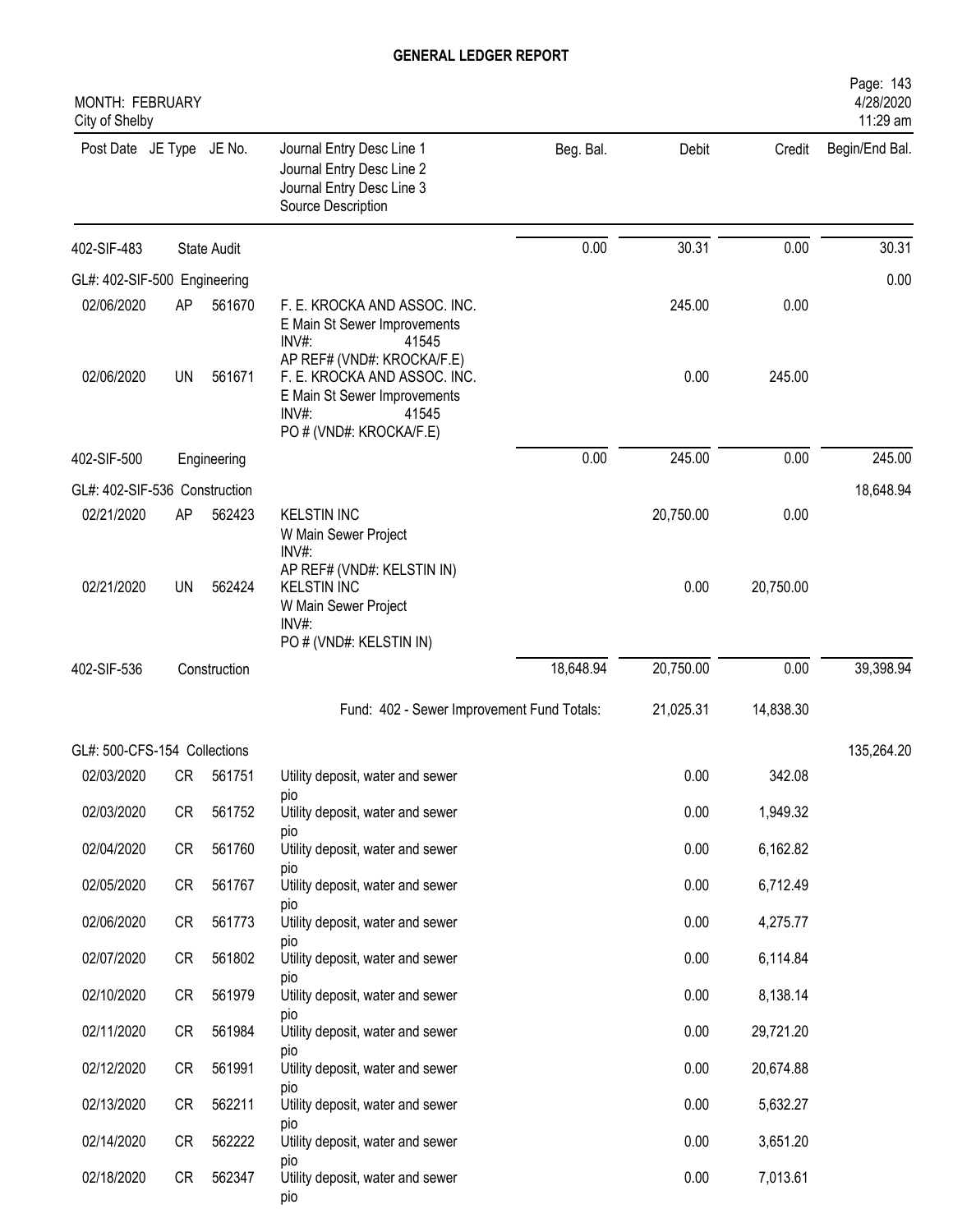| MONTH: FEBRUARY<br>City of Shelby   |           |                         |                                                                                                           |            |          |            | Page: 144<br>4/28/2020<br>11:29 am |
|-------------------------------------|-----------|-------------------------|-----------------------------------------------------------------------------------------------------------|------------|----------|------------|------------------------------------|
| Post Date JE Type JE No.            |           |                         | Journal Entry Desc Line 1<br>Journal Entry Desc Line 2<br>Journal Entry Desc Line 3<br>Source Description | Beg. Bal.  | Debit    | Credit     | Begin/End Bal.                     |
| GL#: 500-CFS-154 Collections        |           |                         |                                                                                                           |            |          |            | 135,264.20                         |
| 02/19/2020                          | CR        | 562356                  | Utility deposit, water and sewer<br><b>DIO</b>                                                            |            | 0.00     | 16,359.16  |                                    |
| 02/20/2020                          | <b>CR</b> | 562364                  | Utility deposit, water and sewer                                                                          |            | 0.00     | 2,039.75   |                                    |
| 02/21/2020                          | <b>CR</b> | 562379                  | pio<br>Utility deposit, water and sewer                                                                   |            | 0.00     | 650.60     |                                    |
| 02/24/2020                          | <b>CR</b> | 562688                  | DIO<br>Utility deposit, water and sewer                                                                   |            | 0.00     | 1,255.73   |                                    |
| 02/25/2020                          | <b>CR</b> | 562694                  | DIO<br>Utility deposit, water and sewer                                                                   |            | 0.00     | 883.01     |                                    |
| 02/26/2020                          | <b>CR</b> | 562704                  | pio<br>Utility deposit, water and sewer                                                                   |            | 0.00     | 392.05     |                                    |
| 02/27/2020                          | <b>CR</b> | 562711                  | DIO<br>Utility deposit, water and sewer                                                                   |            | 0.00     | 676.41     |                                    |
| 02/28/2020                          | <b>CR</b> | 562852                  | <b>DIO</b><br>Utility deposit, water and sewer<br>pio                                                     |            | 0.00     | 1,205.98   |                                    |
| 500-CFS-154                         |           | Collections             |                                                                                                           | 135,264.20 | 0.00     | 123,851.31 | 259,115.51                         |
| GL#: 500-CFS-157 Bulk Water Sales   |           |                         |                                                                                                           |            |          |            | 1,826.97                           |
| 02/03/2020                          | <b>CR</b> | 561752                  | Utility deposit, water and sewer                                                                          |            | 0.00     | 760.25     |                                    |
| 02/14/2020                          | <b>CR</b> | 562222                  | pio<br>Utility deposit, water and sewer<br>pio                                                            |            | 0.00     | 328.52     |                                    |
| 500-CFS-157                         |           | <b>Bulk Water Sales</b> |                                                                                                           | 1,826.97   | 0.00     | 1,088.77   | 2,915.74                           |
| GL#: 500-CFS-161 Labor and Material |           |                         |                                                                                                           |            |          |            | 91.86                              |
| 500-CFS-161                         |           | Labor and Material      |                                                                                                           | 91.86      | $0.00\,$ | $0.00\,$   | 91.86                              |
| GL#: 500-CFS-162 On & Off           |           |                         |                                                                                                           |            |          |            | 285.00                             |
| 02/03/2020                          | CR        | 561751                  | Utility deposit, water and sewer<br>pio                                                                   |            | 0.00     | 10.00      |                                    |
| 02/03/2020                          | <b>CR</b> | 561752                  | Utility deposit, water and sewer                                                                          |            | 0.00     | 10.00      |                                    |
| 02/04/2020                          | <b>CR</b> | 561760                  | pio<br>Utility deposit, water and sewer                                                                   |            | 0.00     | 20.00      |                                    |
| 02/05/2020                          | <b>CR</b> | 561767                  | pio<br>Utility deposit, water and sewer                                                                   |            | 0.00     | 5.00       |                                    |
| 02/06/2020                          | <b>CR</b> | 561773                  | pio<br>Utility deposit, water and sewer                                                                   |            | 0.00     | 10.00      |                                    |
| 02/07/2020                          | <b>CR</b> | 561802                  | pio<br>Utility deposit, water and sewer                                                                   |            | 0.00     | 20.00      |                                    |
| 02/10/2020                          | <b>CR</b> | 561979                  | pio<br>Utility deposit, water and sewer                                                                   |            | 0.00     | 25.00      |                                    |
| 02/11/2020                          | <b>CR</b> | 561984                  | pio<br>Utility deposit, water and sewer                                                                   |            | 0.00     | 55.00      |                                    |
| 02/12/2020                          | <b>CR</b> | 561991                  | pio<br>Utility deposit, water and sewer                                                                   |            | 0.00     | 25.00      |                                    |
| 02/13/2020                          | CR        | 562211                  | pio<br>Utility deposit, water and sewer                                                                   |            | 0.00     | 5.00       |                                    |
| 02/14/2020                          | CR        | 562222                  | pio<br>Utility deposit, water and sewer                                                                   |            | 0.00     | 5.00       |                                    |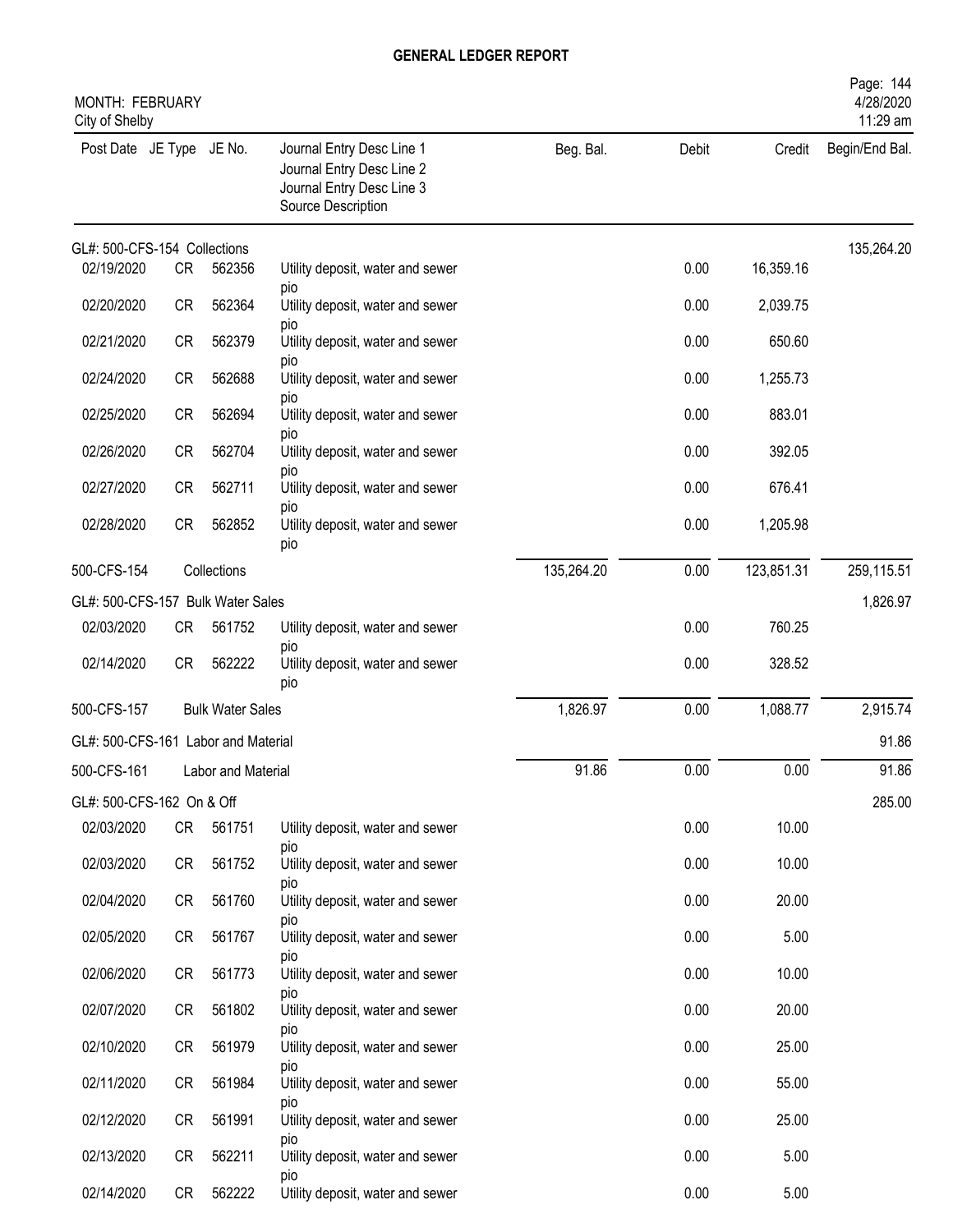| MONTH: FEBRUARY<br>City of Shelby |           |           |                                                                                                                 |           |           |           | Page: 145<br>4/28/2020<br>11:29 am |
|-----------------------------------|-----------|-----------|-----------------------------------------------------------------------------------------------------------------|-----------|-----------|-----------|------------------------------------|
| Post Date JE Type JE No.          |           |           | Journal Entry Desc Line 1<br>Journal Entry Desc Line 2<br>Journal Entry Desc Line 3<br>Source Description       | Beg. Bal. | Debit     | Credit    | Begin/End Bal.                     |
| GL#: 500-CFS-162 On & Off         |           |           |                                                                                                                 |           |           |           | 285.00                             |
| 02/18/2020                        | <b>CR</b> | 562347    | pio<br>Utility deposit, water and sewer                                                                         |           | 0.00      | 15.00     |                                    |
| 02/19/2020                        | <b>CR</b> | 562356    | pio<br>Utility deposit, water and sewer                                                                         |           | 0.00      | 30.00     |                                    |
| 02/24/2020                        | <b>CR</b> | 562688    | pio<br>Utility deposit, water and sewer                                                                         |           | 0.00      | 10.00     |                                    |
| 02/25/2020                        | <b>CR</b> | 562694    | pio<br>Utility deposit, water and sewer                                                                         |           | 0.00      | 15.00     |                                    |
| 02/28/2020                        | <b>CR</b> | 562852    | <b>DIO</b><br>Utility deposit, water and sewer<br>pio                                                           |           | 0.00      | 10.00     |                                    |
| 500-CFS-162                       |           | On & Off  |                                                                                                                 | 285.00    | 0.00      | 270.00    | 555.00                             |
|                                   |           |           | GL#: 500-CPO-530 Office Equipment/Furn/Fixtures                                                                 |           |           |           | 100.00                             |
| 500-CPO-530                       |           |           | Office Equipment/Furn/Fixtures                                                                                  | 100.00    | 0.00      | 0.00      | 100.00                             |
| GL#: 500-DCP-515 Equipment        |           |           |                                                                                                                 |           |           |           | 9,600.00                           |
| 500-DCP-515                       |           | Equipment |                                                                                                                 | 9,600.00  | 0.00      | 0.00      | 9,600.00                           |
| GL#: 500-DIS-400 Wages            |           |           |                                                                                                                 |           |           |           | 19,783.54                          |
| 02/05/2020                        | EN        | 561460    | <b>CITY PAYROLL FUND</b>                                                                                        |           | 9,547.17  | 0.00      |                                    |
| 02/05/2020                        | AP        | 561462    | PO#: 00103310 VENDOR #: CITY PAYRO<br>PO REFERENCE NUMBER<br>CITY PAYROLL FUND<br>Wages 1/19/20-2/1/20<br>INV#: |           | 9,547.17  | 0.00      |                                    |
| 02/05/2020                        | <b>UN</b> | 561463    | AP REF# (VND#: CITY PAYRO)<br><b>CITY PAYROLL FUND</b><br>Wages 1/19/20-2/1/20<br>INV#                          |           | 0.00      | 9,547.17  |                                    |
| 02/19/2020                        | EN        | 562240    | PO # (VND#: CITY PAYRO)<br>CITY PAYROLL FUND                                                                    |           | 10,723.15 | 0.00      |                                    |
| 02/19/2020                        | AP        | 562242    | PO#: 00103409 VENDOR #: CITY PAYRO<br>PO REFERENCE NUMBER<br>CITY PAYROLL FUND<br>Wages 2/2/20-2/15/20<br>INV#: |           | 10,723.15 | 0.00      |                                    |
| 02/19/2020                        | <b>UN</b> | 562243    | AP REF# (VND#: CITY PAYRO)<br>CITY PAYROLL FUND<br>Wages 2/2/20-2/15/20<br>INV#:<br>PO # (VND#: CITY PAYRO)     |           | 0.00      | 10,723.15 |                                    |
| 500-DIS-400                       | Wages     |           |                                                                                                                 | 19,783.54 | 20,270.32 | 0.00      | 40,053.86                          |
|                                   |           |           | GL#: 500-DIS-415 Public Employees Retire.System                                                                 |           |           |           | 3,036.20                           |
| 02/10/2020                        | EN        | 561809    |                                                                                                                 |           | 2,759.24  | 0.00      |                                    |
|                                   |           |           | OH PUBLIC EMPLOYEES RETIREMENT<br>PO#: 00103353 VENDOR #: OPERS                                                 |           |           |           |                                    |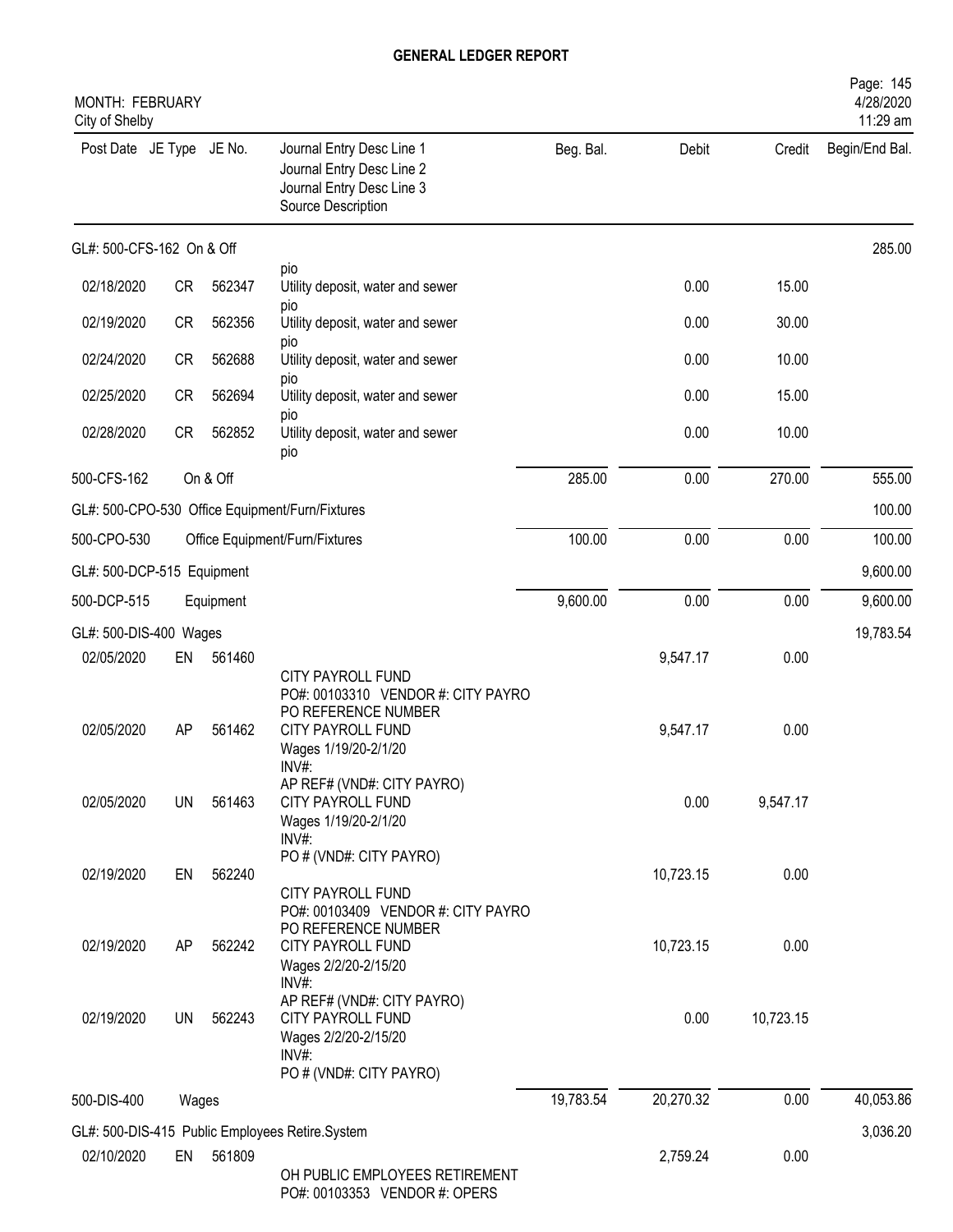| MONTH: FEBRUARY<br>City of Shelby |             |        |                                                                                                                         |           |          |          | Page: 146<br>4/28/2020<br>11:29 am |
|-----------------------------------|-------------|--------|-------------------------------------------------------------------------------------------------------------------------|-----------|----------|----------|------------------------------------|
| Post Date JE Type JE No.          |             |        | Journal Entry Desc Line 1<br>Journal Entry Desc Line 2<br>Journal Entry Desc Line 3<br>Source Description               | Beg. Bal. | Debit    | Credit   | Begin/End Bal.                     |
|                                   |             |        | GL#: 500-DIS-415 Public Employees Retire.System                                                                         |           |          |          | 3,036.20                           |
| 02/10/2020                        | AP          | 561845 | PO REFERENCE NUMBER<br>OH PUBLIC EMPLOYEES RETIREMENT<br>Employer portion 12/22/19-<br>INV#:                            |           | 2,759.24 | 0.00     |                                    |
| 02/10/2020                        | UN          | 561846 | AP REF# (VND#: OPERS )<br>OH PUBLIC EMPLOYEES RETIREMENT<br>Employer portion 12/22/19-<br>$INV#$ :<br>PO # (VND#: OPERS |           | 0.00     | 2,759.24 |                                    |
| 500-DIS-415                       |             |        | Public Employees Retire.System                                                                                          | 3,036.20  | 2,759.24 | 0.00     | 5,795.44                           |
| GL#: 500-DIS-417 FICA             |             |        |                                                                                                                         |           |          |          | 286.86                             |
| 02/05/2020                        | EN          | 561461 | PAYROLL FUND<br>PO#: 00103311 VENDOR #: PAYROLL FU                                                                      |           | 138.44   | 0.00     |                                    |
| 02/05/2020                        | AP          | 561464 | PO REFERENCE NUMBER<br>PAYROLL FUND<br>FICA 1/19/20-2/1/20<br>$INV#$ :                                                  |           | 138.44   | 0.00     |                                    |
| 02/05/2020                        | <b>UN</b>   | 561465 | AP REF# (VND#: PAYROLL FU)<br>PAYROLL FUND<br>FICA 1/19/20-2/1/20<br>INV#:                                              |           | 0.00     | 138.44   |                                    |
| 02/19/2020                        | EN          | 562241 | PO # (VND#: PAYROLL FU)<br>PAYROLL FUND<br>PO#: 00103410 VENDOR #: PAYROLL FU                                           |           | 155.48   | 0.00     |                                    |
| 02/19/2020                        | AP          | 562244 | PO REFERENCE NUMBER<br>PAYROLL FUND<br>FICA 2/2/20-2/15/20<br>$INV#$ :                                                  |           | 155.48   | 0.00     |                                    |
| 02/19/2020                        | UN          | 562245 | AP REF# (VND#: PAYROLL FU)<br>PAYROLL FUND<br>FICA 2/2/20-2/15/20<br>INV#:<br>PO # (VND#: PAYROLL FU)                   |           | 0.00     | 155.48   |                                    |
| 500-DIS-417                       | <b>FICA</b> |        |                                                                                                                         | 286.86    | 293.92   | 0.00     | 580.78                             |
| GL#: 500-DIS-418 Hospitalization  |             |        |                                                                                                                         |           |          |          | 5,229.67                           |
| 02/02/2020                        | AP          | 561376 | JEFFERSON HEALTH PLAN<br>Acct 19-OME095<br>INV#:                                                                        |           | 5,229.67 | 0.00     |                                    |
| 02/02/2020                        | <b>UN</b>   | 561377 | AP REF# (VND#: JEFFERSON)<br>JEFFERSON HEALTH PLAN<br>Acct 19-OME095<br>INV#:                                           |           | 0.00     | 5,229.67 |                                    |
| 02/25/2020                        | EN          | 562485 | PO # (VND#: JEFFERSON)<br>JEFFERSON HEALTH PLAN<br>PO#: 00103431 VENDOR #: JEFFERSON<br>PO REFERENCE NUMBER             |           | 5,229.67 | 0.00     |                                    |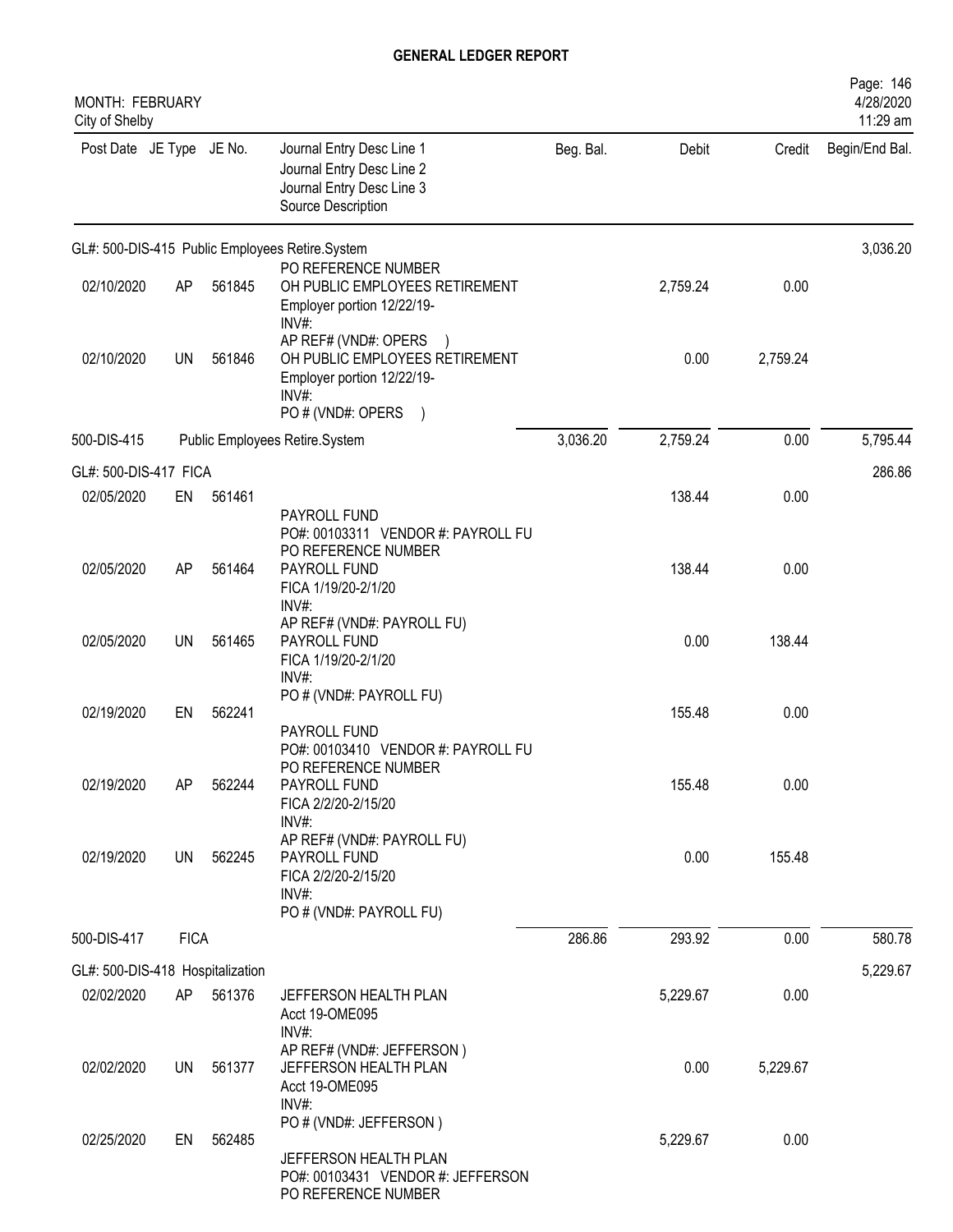| MONTH: FEBRUARY<br>City of Shelby     |           |                             |                                                                                                                                                            |           |          |        | Page: 147<br>4/28/2020<br>11:29 am |
|---------------------------------------|-----------|-----------------------------|------------------------------------------------------------------------------------------------------------------------------------------------------------|-----------|----------|--------|------------------------------------|
| Post Date JE Type JE No.              |           |                             | Journal Entry Desc Line 1<br>Journal Entry Desc Line 2<br>Journal Entry Desc Line 3<br>Source Description                                                  | Beg. Bal. | Debit    | Credit | Begin/End Bal.                     |
| 500-DIS-418                           |           | Hospitalization             |                                                                                                                                                            | 5,229.67  | 5,229.67 | 0.00   | 10,459.34                          |
| GL#: 500-DIS-419 Life Insurance       |           |                             |                                                                                                                                                            |           |          |        | 56.16                              |
| 02/02/2020                            | AP        | 561372                      | AMERICAN UNITED LIFE INS CO<br>Policy G 00608125-0002-000<br>INV#:                                                                                         |           | 56.16    | 0.00   |                                    |
| 02/02/2020                            | <b>UN</b> | 561373                      | AP REF# (VND#: AMERICAN U)<br>AMERICAN UNITED LIFE INS CO<br>Policy G 00608125-0002-000<br>INV#:                                                           |           | 0.00     | 56.16  |                                    |
| 02/25/2020                            | EN        | 562486                      | PO # (VND#: AMERICAN U)<br>AMERICAN UNITED LIFE INS CO<br>PO#: 00103432 VENDOR #: AMERICAN U<br>PO REFERENCE NUMBER                                        |           | 56.16    | 0.00   |                                    |
| 500-DIS-419                           |           | Life Insurance              |                                                                                                                                                            | 56.16     | 56.16    | 0.00   | 112.32                             |
| GL#: 500-DIS-420 Workers Compensation |           |                             |                                                                                                                                                            |           |          |        | 403.00                             |
| 02/05/2020                            | EN        | 561480                      |                                                                                                                                                            |           | 224.50   | 0.00   |                                    |
| 02/05/2020                            | AP        | 561495                      | BUREAU OF WORKERS COMPENSATION<br>PO#: 00103312 VENDOR #: BWC<br>PO REFERENCE NUMBER<br>BUREAU OF WORKERS COMPENSATION<br>BWC true up payment              |           | 224.50   | 0.00   |                                    |
| 02/05/2020                            | UN        | 561496                      | INV#:<br>AP REF# (VND#: BWC<br>BUREAU OF WORKERS COMPENSATION<br>BWC true up payment<br>INV#:<br>PO # (VND#: BWC                                           |           | 0.00     | 224.50 |                                    |
| 02/19/2020                            | EN        | 562239                      | BUREAU OF WORKERS COMPENSATION<br>PO#: 00103408 VENDOR #: BWC                                                                                              |           | 379.00   | 0.00   |                                    |
| 02/20/2020                            | AP        | 562260                      | PO REFERENCE NUMBER<br>BUREAU OF WORKERS COMPENSATION<br>Installment payment<br>$INV#$ :<br>1007137060                                                     |           | 379.00   | 0.00   |                                    |
| 02/20/2020                            | UN        | 562261                      | AP REF# (VND#: BWC<br>$\rightarrow$<br>BUREAU OF WORKERS COMPENSATION<br>Installment payment<br>$INV#$ :<br>1007137060<br>PO # (VND#: BWC<br>$\rightarrow$ |           | 0.00     | 379.00 |                                    |
| 500-DIS-420                           |           | <b>Workers Compensation</b> |                                                                                                                                                            | 403.00    | 603.50   | 0.00   | 1,006.50                           |
| GL#: 500-DIS-425 Natural Gas          |           |                             |                                                                                                                                                            |           |          |        | 325.90                             |
| 02/13/2020                            |           | EN 561998                   |                                                                                                                                                            |           | 300.00   | 0.00   |                                    |
|                                       |           |                             | <b>COLUMBIA GAS</b><br>PO#: 00103370 VENDOR #: COL. GAS<br>PO REFERENCE NUMBER                                                                             |           |          |        |                                    |
| 02/21/2020                            | EN        | 562386                      | <b>COLUMBIA GAS</b><br>PO#: 00103413 VENDOR #: COL. GAS                                                                                                    |           | 24.02    | 0.00   |                                    |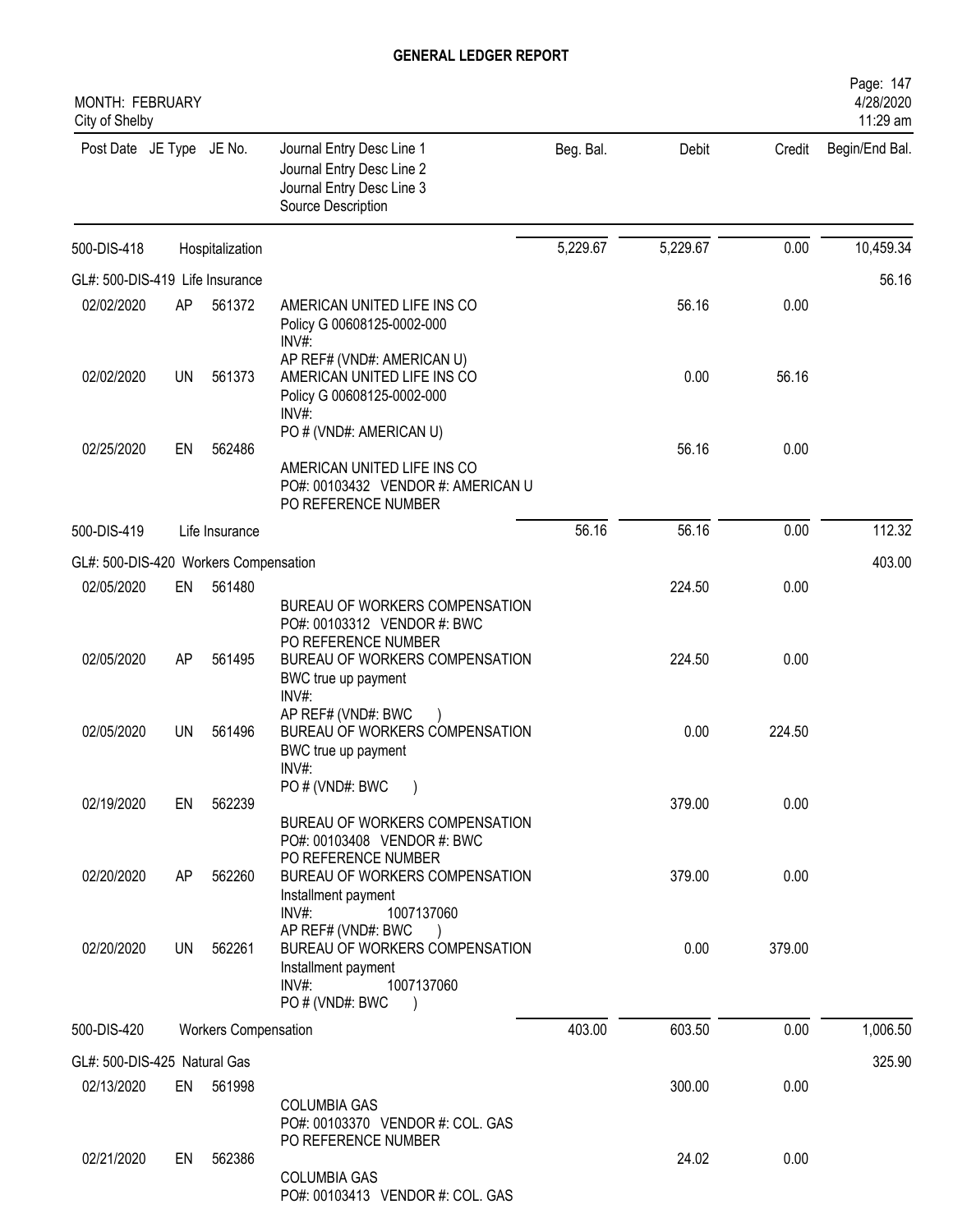| MONTH: FEBRUARY<br>City of Shelby |           |             |                                                                                                                                           |           |        |        | Page: 148<br>4/28/2020<br>11:29 am |
|-----------------------------------|-----------|-------------|-------------------------------------------------------------------------------------------------------------------------------------------|-----------|--------|--------|------------------------------------|
| Post Date JE Type JE No.          |           |             | Journal Entry Desc Line 1<br>Journal Entry Desc Line 2<br>Journal Entry Desc Line 3<br>Source Description                                 | Beg. Bal. | Debit  | Credit | Begin/End Bal.                     |
| GL#: 500-DIS-425 Natural Gas      |           |             |                                                                                                                                           |           |        |        | 325.90                             |
| 02/21/2020                        | AP        | 562397      | PO REFERENCE NUMBER<br><b>COLUMBIA GAS</b><br>acct 124225390010003<br>INV#:<br>39032                                                      |           | 300.00 | 0.00   |                                    |
| 02/21/2020                        | <b>UN</b> | 562398      | AP REF# (VND#: COL. GAS)<br><b>COLUMBIA GAS</b><br>acct 124225390010003<br>$INV#$ :<br>39032                                              |           | 0.00   | 300.00 |                                    |
| 02/21/2020                        | AP        | 562399      | PO#(VND#: COL. GAS)<br><b>COLUMBIA GAS</b><br>acct 124225390010003<br>INV#:<br>39032b                                                     |           | 24.02  | 0.00   |                                    |
| 02/21/2020                        | UN        | 562400      | AP REF# (VND#: COL. GAS)<br><b>COLUMBIA GAS</b><br>acct 124225390010003<br>$INV#$ :<br>39032b<br>PO#(VND#: COL. GAS)                      |           | 0.00   | 24.02  |                                    |
| 500-DIS-425                       |           | Natural Gas |                                                                                                                                           | 325.90    | 324.02 | 0.00   | 649.92                             |
| GL#: 500-DIS-428 Telephone        |           |             |                                                                                                                                           |           |        |        | 131.14                             |
| 02/26/2020                        | AP        | 562544      | CHARTER COMM HOLDINGS LLC<br>acct 01075-321600202-1001<br>INV#:<br>321600202021720b                                                       |           | 4.85   | 0.00   |                                    |
| 02/26/2020                        | AP        | 562544      | AP REF# (VND#: CHART COMM)<br>CHARTER COMM HOLDINGS LLC<br>acct 01075-321600202-1001<br>$INV#$ :<br>321600202021720b                      |           | 9.70   | 0.00   |                                    |
| 02/26/2020                        | <b>UN</b> | 562545      | AP REF# (VND#: CHART COMM)<br>CHARTER COMM HOLDINGS LLC<br>acct 01075-321600202-1001<br>$INV#$ :<br>321600202021720b                      |           | 0.00   | 4.85   |                                    |
| 02/26/2020                        | UN        | 562545      | PO # (VND#: CHART COMM)<br>CHARTER COMM HOLDINGS LLC<br>acct 01075-321600202-1001<br>INV#:<br>321600202021720b<br>PO # (VND#: CHART COMM) |           | 0.00   | 9.70   |                                    |
| 500-DIS-428                       |           | Telephone   |                                                                                                                                           | 131.14    | 14.55  | 0.00   | 145.69                             |
| GL#: 500-DIS-472 Supplies         |           |             |                                                                                                                                           |           |        |        | 50.06                              |
| 02/05/2020                        | AP        | 561503      | GLENS SURPLUS SALES, INC.<br>5 gal. soap<br>INV#:<br>7529                                                                                 |           | 10.32  | 0.00   |                                    |
| 02/05/2020                        | UN        | 561504      | AP REF# (VND#: GLENS SUR)<br>GLENS SURPLUS SALES, INC.<br>5 gal. soap<br>$INV#$ :<br>7529                                                 |           | 0.00   | 10.32  |                                    |
| 02/05/2020                        | UN        | 561506      | PO # (VND#: GLENS SUR)<br>GLENS SURPLUS SALES, INC.<br>2 bungee cords<br>$INV#$ :<br>7531<br>PO # (VND#: GLENS SUR)                       |           | 0.00   | 19.68  |                                    |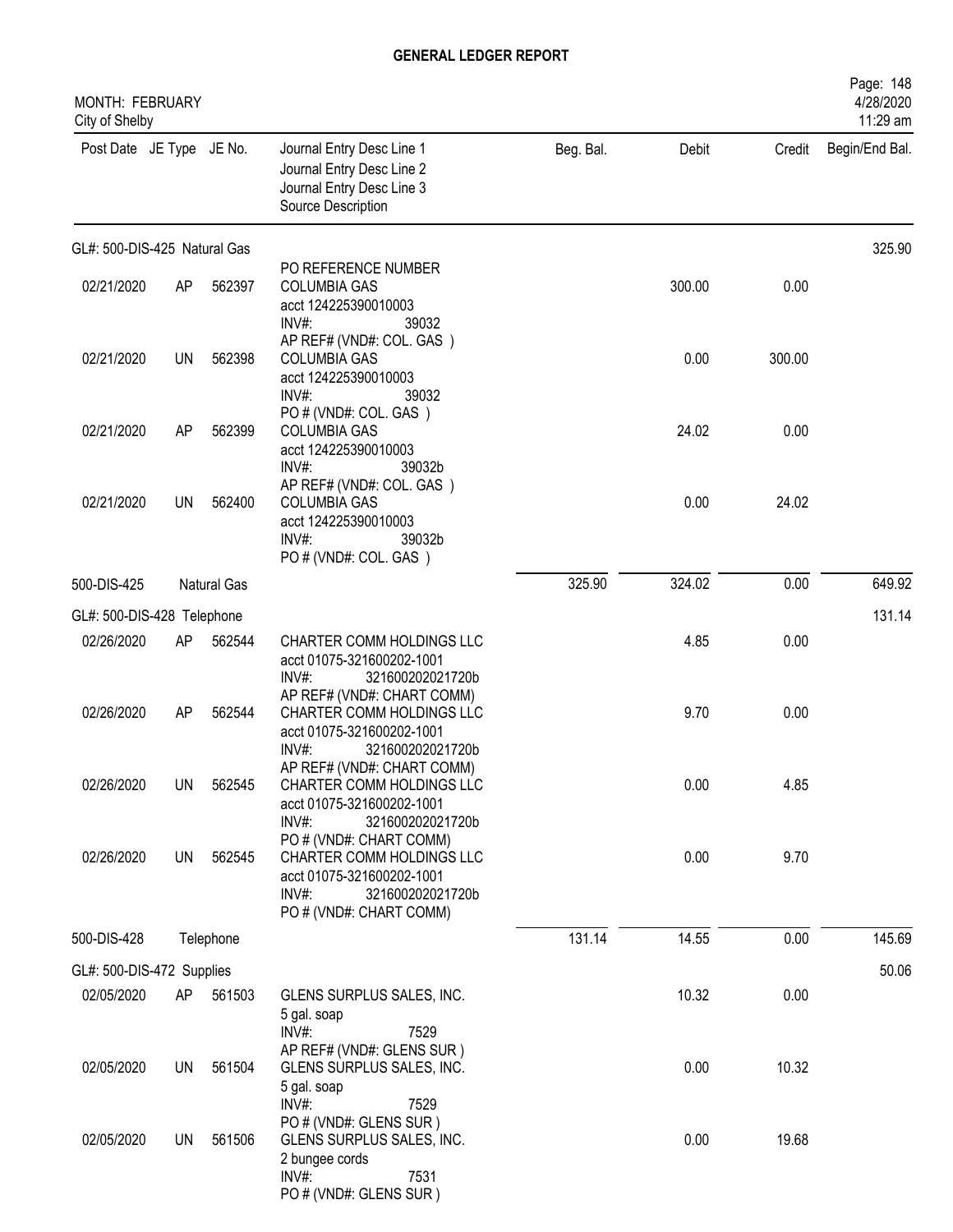| <b>MONTH: FEBRUARY</b><br>City of Shelby |           |                       |                                                                                                                       |           |        |        | Page: 149<br>4/28/2020<br>11:29 am |
|------------------------------------------|-----------|-----------------------|-----------------------------------------------------------------------------------------------------------------------|-----------|--------|--------|------------------------------------|
| Post Date JE Type JE No.                 |           |                       | Journal Entry Desc Line 1<br>Journal Entry Desc Line 2<br>Journal Entry Desc Line 3<br>Source Description             | Beg. Bal. | Debit  | Credit | Begin/End Bal.                     |
| GL#: 500-DIS-472 Supplies                |           |                       |                                                                                                                       |           |        |        | 50.06                              |
| 02/05/2020                               | AP        | 561579                | DAS HARDWARE LLC<br>Service Dept Jan 2020<br>$INV#$ :                                                                 |           | 40.00  | 0.00   |                                    |
| 02/05/2020                               | <b>UN</b> | 561580                | AP REF# (VND#: DAS HARDWA)<br>DAS HARDWARE LLC<br>Service Dept Jan 2020<br>INV#:                                      |           | 0.00   | 40.00  |                                    |
| 02/05/2020                               | AP        | 561581                | PO # (VND#: DAS HARDWA)<br>DAS HARDWARE LLC<br>Service Dept Jan 2020<br>INV#:                                         |           | 39.96  | 0.00   |                                    |
| 02/05/2020                               | <b>UN</b> | 561582                | AP REF# (VND#: DAS HARDWA)<br>DAS HARDWARE LLC<br>Service Dept Jan 2020<br>$INV#$ :                                   |           | 0.00   | 50.00  |                                    |
| 02/13/2020                               | EN        | 562001                | PO # (VND#: DAS HARDWA)<br>GLENS SURPLUS SALES, INC.<br>PO#: 00103373 VENDOR #: GLENS SUR                             |           | 30.00  | 0.00   |                                    |
| 02/13/2020                               | EN        | 562002                | PO REFERENCE NUMBER<br>DAS HARDWARE LLC<br>PO#: 00103374 VENDOR #: DAS HARDWA<br>PO REFERENCE NUMBER                  |           | 50.00  | 0.00   |                                    |
| 500-DIS-472                              |           | Supplies              |                                                                                                                       | 50.06     | 90.28  | 0.00   | 140.34                             |
| GL#: 500-DIS-473 Office Supplies         |           |                       |                                                                                                                       |           |        |        | 196.88                             |
| 500-DIS-473                              |           | Office Supplies       |                                                                                                                       | 196.88    | 0.00   | 0.00   | 196.88                             |
| GL#: 500-DIS-484 Fuel, Autos-Equipment   |           |                       |                                                                                                                       |           |        |        | 800.00                             |
| 02/10/2020                               | EN        | 561811                | COLE DISTRIBUTING INC.<br>PO#: 00103355 VENDOR #: COLE DISTR                                                          |           | 400.00 | 0.00   |                                    |
| 02/10/2020                               | AP        | 561827                | PO REFERENCE NUMBER<br>COLE DISTRIBUTING INC.<br>Fuel charges January 2020<br>INV#:                                   |           | 400.00 | 0.00   |                                    |
| 02/10/2020                               | <b>UN</b> | 561828                | AP REF# (VND#: COLE DISTR)<br>COLE DISTRIBUTING INC.<br>Fuel charges January 2020<br>INV#:<br>PO # (VND#: COLE DISTR) |           | 0.00   | 400.00 |                                    |
| 500-DIS-484                              |           | Fuel, Autos-Equipment |                                                                                                                       | 800.00    | 400.00 | 0.00   | 1,200.00                           |
| GL#: 500-DIS-485 Maintenance, Autos      |           |                       |                                                                                                                       |           |        |        | 200.00                             |
| 02/10/2020                               | AP        | 561857                | SHELBY PARTS CO.<br>Various parts and supplies<br>$INV#$ :                                                            |           | 97.89  | 0.00   |                                    |
| 02/10/2020                               | <b>UN</b> | 561858                | AP REF# (VND#: SHELBY PAR)<br>SHELBY PARTS CO.<br>Various parts and supplies                                          |           | 0.00   | 100.00 |                                    |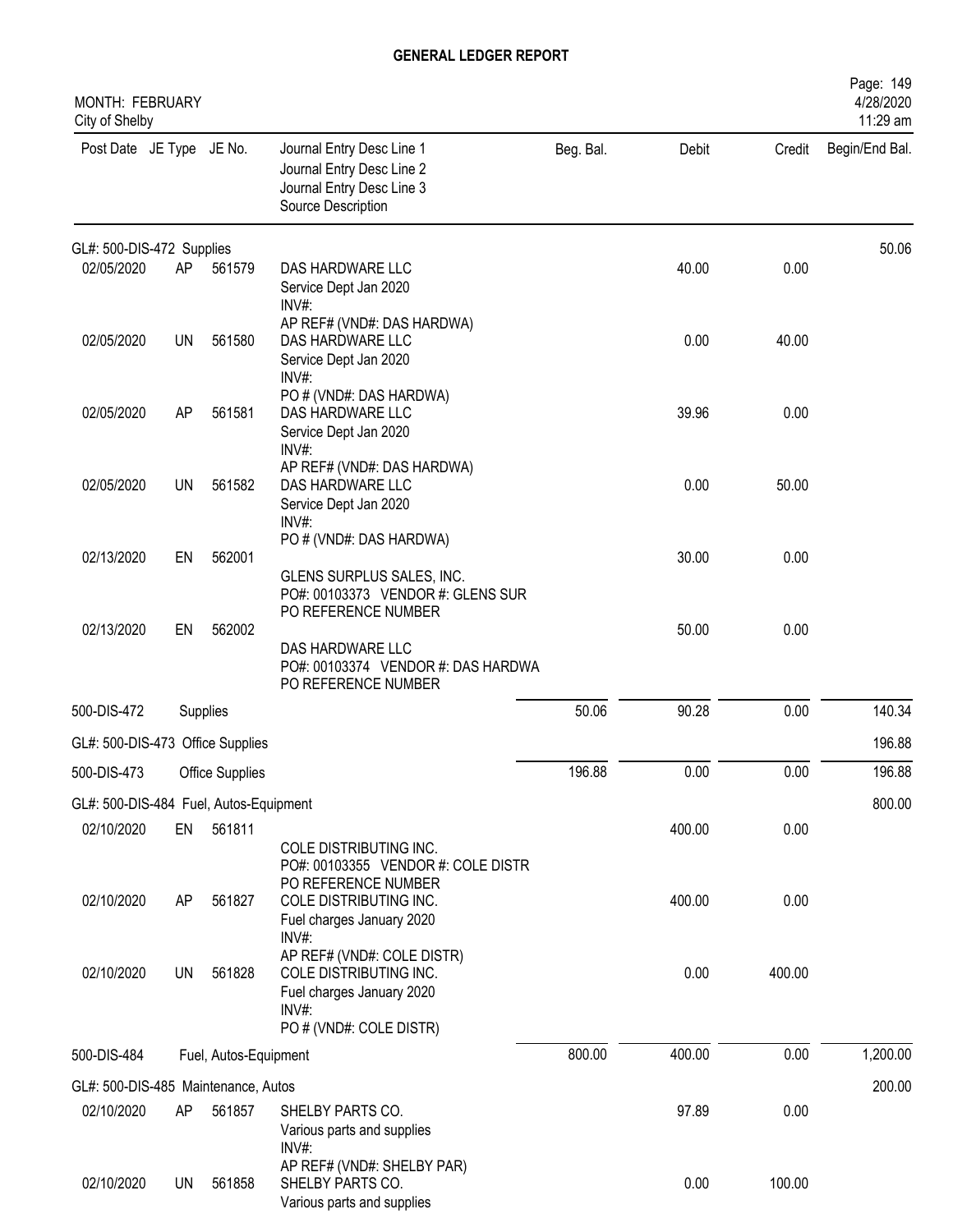| <b>MONTH: FEBRUARY</b><br>City of Shelby |           |                       |                                                                                                                                              |           |        |        | Page: 150<br>4/28/2020<br>11:29 am |
|------------------------------------------|-----------|-----------------------|----------------------------------------------------------------------------------------------------------------------------------------------|-----------|--------|--------|------------------------------------|
| Post Date JE Type JE No.                 |           |                       | Journal Entry Desc Line 1<br>Journal Entry Desc Line 2<br>Journal Entry Desc Line 3<br>Source Description                                    | Beg. Bal. | Debit  | Credit | Begin/End Bal.                     |
| GL#: 500-DIS-485 Maintenance, Autos      |           |                       |                                                                                                                                              |           |        |        | 200.00                             |
| 02/11/2020                               | AP        | 561925                | $INV#$ :<br>PO # (VND#: SHELBY PAR)<br>ADVANCE AUTO PARTS<br>Various parts and supplies<br>INV#:                                             |           | 100.00 | 0.00   |                                    |
| 02/11/2020                               | <b>UN</b> | 561926                | AP REF# (VND#: ADVANCE AU)<br>ADVANCE AUTO PARTS<br>Various parts and supplies<br>$INV#$ :                                                   |           | 0.00   | 100.00 |                                    |
| 02/13/2020                               | EN        | 561999                | PO # (VND#: ADVANCE AU)<br>SHELBY PARTS CO.                                                                                                  |           | 100.00 | 0.00   |                                    |
| 02/13/2020                               | EN        | 562000                | PO#: 00103371 VENDOR #: SHELBY PAR<br>PO REFERENCE NUMBER<br>ADVANCE AUTO PARTS<br>PO#: 00103372 VENDOR #: ADVANCE AU<br>PO REFERENCE NUMBER |           | 100.00 | 0.00   |                                    |
| 500-DIS-485                              |           | Maintenance, Autos    |                                                                                                                                              | 200.00    | 197.89 | 0.00   | 397.89                             |
| GL#: 500-DIS-486 Maintenance Equipment   |           |                       |                                                                                                                                              |           |        |        | 408.00                             |
| 02/03/2020                               | EN        | 561423                | <b>AMAZON INC</b>                                                                                                                            |           | 450.00 | 0.00   |                                    |
| 02/05/2020                               | AP        | 561573                | PO#: 00103291 VENDOR #: AMAZON INC<br>PO REFERENCE NUMBER<br>DONLEY FORD SHELBY INC<br>Module-Trail<br>89625<br>$INV#$ :                     |           | 325.00 | 0.00   |                                    |
| 02/05/2020                               | UN.       | 561574                | AP REF# (VND#: DONLEY FOR)<br>DONLEY FORD SHELBY INC<br>Module-Trail<br>$INV#$ :<br>89625                                                    |           | 0.00   | 325.00 |                                    |
| 02/06/2020                               | EN        | 561633                | PO # (VND#: DONLEY FOR)<br>SMETZ TIRE & SERVICE<br>PO#: 00103328 VENDOR #: SMETZ TIRE                                                        |           | 221.43 | 0.00   |                                    |
| 02/10/2020                               | AP        | 561859                | PO REFERENCE NUMBER<br>SMETZ TIRE & SERVICE<br>1 Firestone Tire<br>INV#:<br>86765                                                            |           | 221.43 | 0.00   |                                    |
| 02/10/2020                               | UN        | 561860                | AP REF# (VND#: SMETZ TIRE)<br>SMETZ TIRE & SERVICE<br>1 Firestone Tire<br>$INV#$ :<br>86765                                                  |           | 0.00   | 221.43 |                                    |
| 02/27/2020                               | EN        | 562636                | PO # (VND#: SMETZ TIRE)<br>MID OHIO GRAVELY, INC.<br>PO#: 00103468 VENDOR #: MID OHIO<br>PO REFERENCE NUMBER                                 |           | 150.00 | 0.00   |                                    |
| 500-DIS-486                              |           | Maintenance Equipment |                                                                                                                                              | 408.00    | 546.43 | 0.00   | 954.43                             |
|                                          |           |                       |                                                                                                                                              |           |        |        |                                    |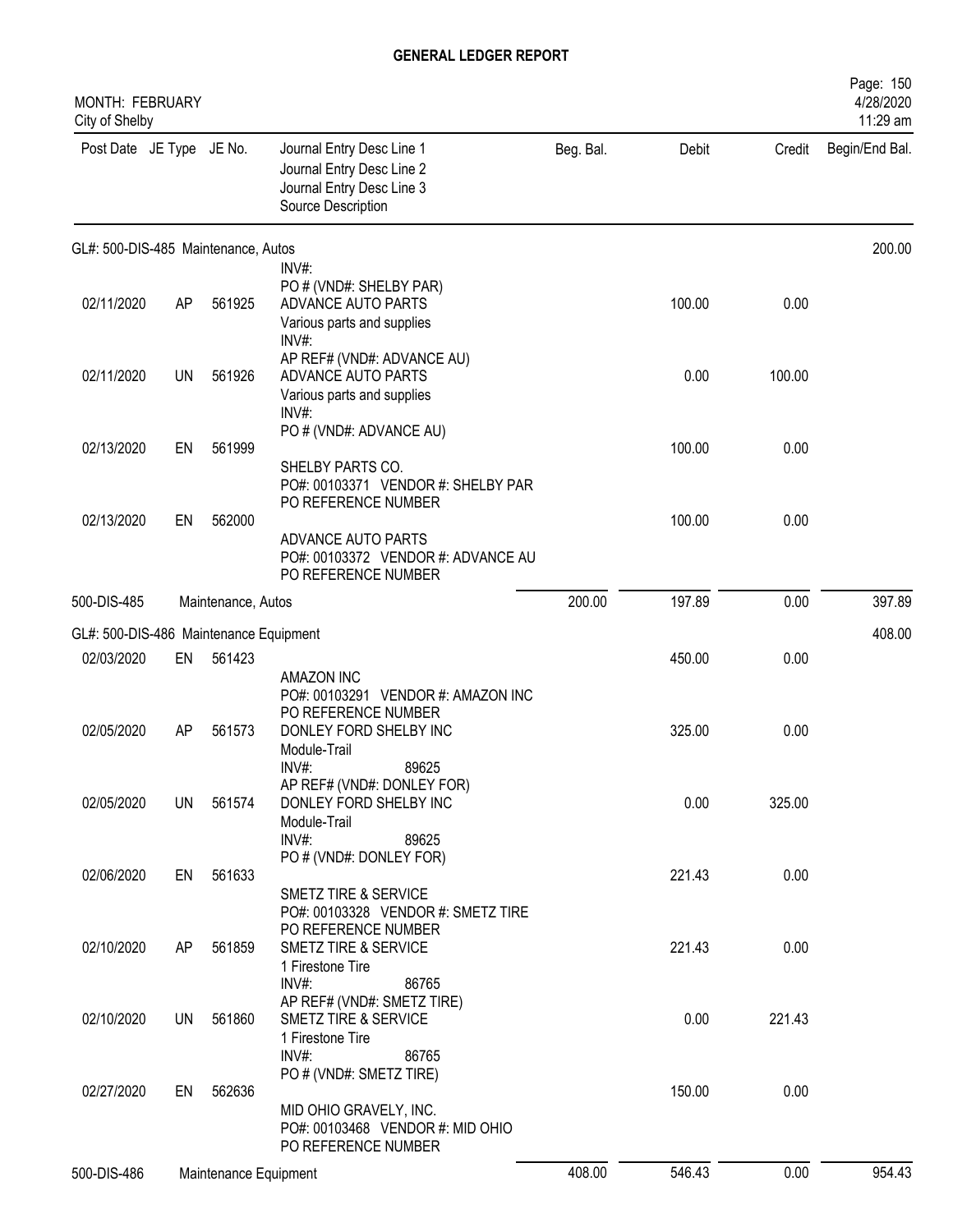| MONTH: FEBRUARY<br>City of Shelby   |           |                           |                                                                                                                                                   |           |        |        | Page: 151<br>4/28/2020<br>11:29 am |
|-------------------------------------|-----------|---------------------------|---------------------------------------------------------------------------------------------------------------------------------------------------|-----------|--------|--------|------------------------------------|
| Post Date JE Type JE No.            |           |                           | Journal Entry Desc Line 1<br>Journal Entry Desc Line 2<br>Journal Entry Desc Line 3<br>Source Description                                         | Beg. Bal. | Debit  | Credit | Begin/End Bal.                     |
| GL#: 500-DIS-500 Engineering        |           |                           |                                                                                                                                                   |           |        |        | 75.00                              |
| 02/06/2020                          | AP        | 561674                    | F. E. KROCKA AND ASSOC. INC.<br><b>Engineering services</b><br>41547<br>INV#                                                                      |           | 75.00  | 0.00   |                                    |
| 02/06/2020                          | UN        | 561675                    | AP REF# (VND#: KROCKA/F.E)<br>F. E. KROCKA AND ASSOC. INC.<br><b>Engineering services</b><br>$INV#$ :<br>41547<br>PO # (VND#: KROCKA/F.E)         |           | 0.00   | 75.00  |                                    |
| 500-DIS-500                         |           | Engineering               |                                                                                                                                                   | 75.00     | 75.00  | 0.00   | 150.00                             |
| GL#: 500-DIS-510 Clothing Allowance |           |                           |                                                                                                                                                   |           |        |        | 0.00                               |
| 02/05/2020                          | AP        | 561501                    | SPORTSMANS DEN<br>Clothing for Shatzer<br>INV#:                                                                                                   |           | 179.99 | 0.00   |                                    |
| 02/05/2020                          | <b>UN</b> | 561502                    | AP REF# (VND#: SPORTSMANS)<br>SPORTSMANS DEN<br>Clothing for Shatzer<br>INV#:                                                                     |           | 0.00   | 179.99 |                                    |
| 02/13/2020                          | EN        | 561997                    | PO # (VND#: SPORTSMANS)<br>SPORTSMANS DEN<br>PO#: 00103369 VENDOR #: SPORTSMANS<br>PO REFERENCE NUMBER                                            |           | 15.30  | 0.00   |                                    |
| 500-DIS-510                         |           | <b>Clothing Allowance</b> |                                                                                                                                                   | 0.00      | 179.99 | 0.00   | 179.99                             |
| GL#: 500-DIS-515 Equipment          |           |                           |                                                                                                                                                   |           |        |        | 0.00                               |
| 02/05/2020                          | AP        | 561571                    | DEXTER COMPANY/THE//<br>Tray-Hortz & light bar                                                                                                    |           | 270.09 | 0.00   |                                    |
| 02/05/2020                          | UN        | 561572                    | $INV#$ :<br>59765<br>AP REF# (VND#: DEXTER COM)<br>DEXTER COMPANY/THE//<br>Tray-Hortz & light bar<br>$INV#$ :<br>59765<br>PO # (VND#: DEXTER COM) |           | 0.00   | 250.00 |                                    |
| 02/27/2020                          | EN        | 562676                    | <b>AMAZON INC</b><br>PO#: 00103506 VENDOR #: AMAZON INC<br>PO REFERENCE NUMBER                                                                    |           | 250.00 | 0.00   |                                    |
| 500-DIS-515                         |           | Equipment                 |                                                                                                                                                   | 0.00      | 270.09 | 0.00   | 270.09                             |
| GL#: 500-DIS-531 Miscellaneous      |           |                           |                                                                                                                                                   |           |        |        | 418.26                             |
| 02/03/2020                          |           | EN 561412                 | VASU COMMUNICATIONS, INC.<br>PO#: 00103280 VENDOR #: VASU COMMU<br>PO REFERENCE NUMBER                                                            |           | 23.74  | 0.00   |                                    |
| 02/10/2020                          | EN        | 561820                    | OHIO HEALTH CONSORTIUM, INC.<br>PO#: 00103364 VENDOR #: OH HEALTH                                                                                 |           | 211.00 | 0.00   |                                    |
| 02/11/2020                          | AP        | 561919                    | PO REFERENCE NUMBER<br>OHIO HEALTH CONSORTIUM, INC.<br>DOT 2020 Consortium Fee                                                                    |           | 211.00 | 0.00   |                                    |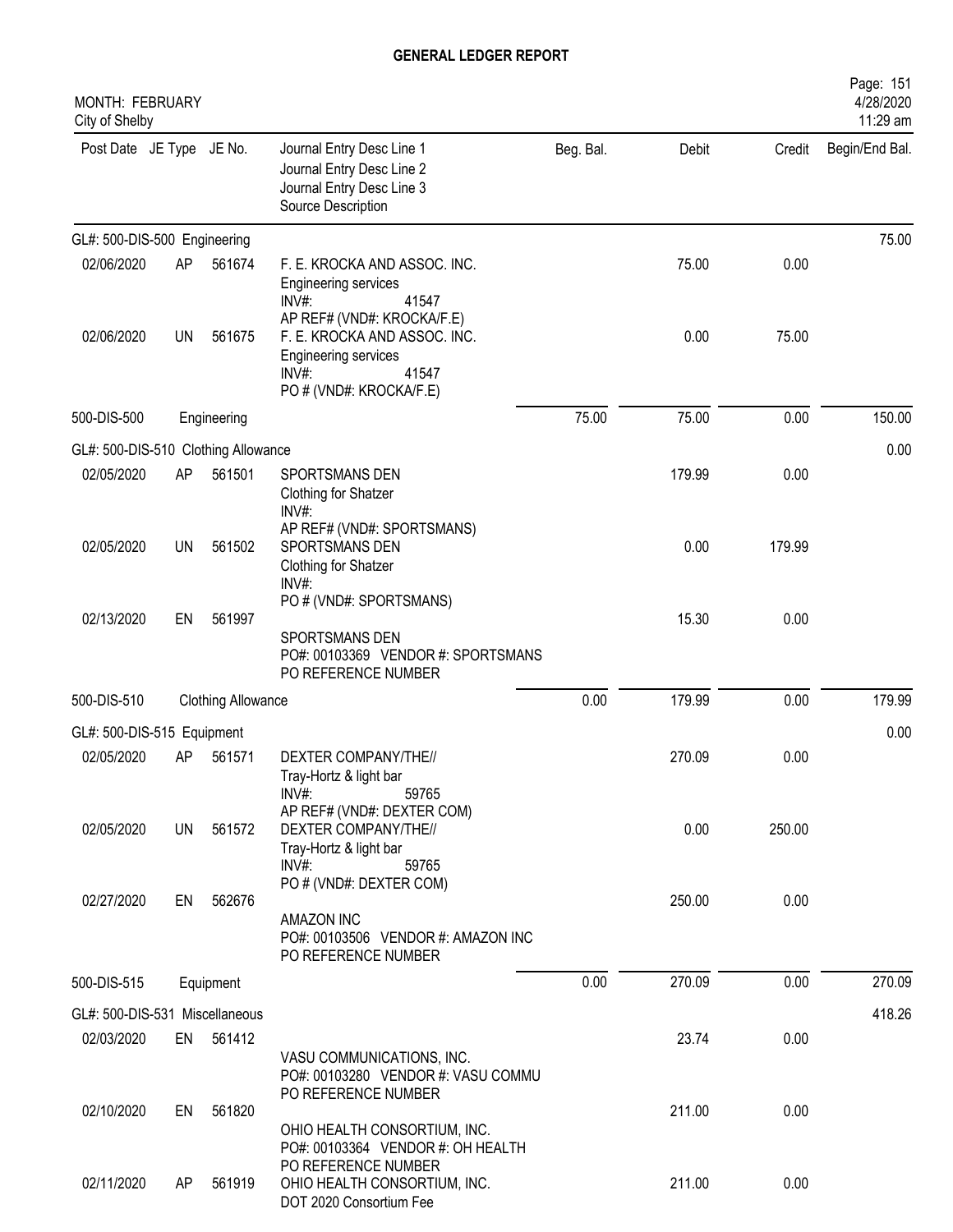| MONTH: FEBRUARY<br>City of Shelby   |           |                    |                                                                                                                                            |           |           |           | Page: 152<br>4/28/2020<br>11:29 am |
|-------------------------------------|-----------|--------------------|--------------------------------------------------------------------------------------------------------------------------------------------|-----------|-----------|-----------|------------------------------------|
| Post Date JE Type JE No.            |           |                    | Journal Entry Desc Line 1<br>Journal Entry Desc Line 2<br>Journal Entry Desc Line 3<br>Source Description                                  | Beg. Bal. | Debit     | Credit    | Begin/End Bal.                     |
| GL#: 500-DIS-531 Miscellaneous      |           |                    |                                                                                                                                            |           |           |           | 418.26                             |
| 02/11/2020                          | <b>UN</b> | 561920             | INV#:<br>AP REF# (VND#: OH HEALTH)<br>OHIO HEALTH CONSORTIUM, INC.<br>DOT 2020 Consortium Fee<br>INV#:                                     |           | 0.00      | 211.00    |                                    |
| 02/14/2020                          | AP        | 562044             | PO # (VND#: OH HEALTH)<br>OHIO UTILITIES PROTECTION SERV<br>2020 government assessment<br>$INV#$ :<br>120512                               |           | 75.00     | 0.00      |                                    |
| 02/14/2020                          | <b>UN</b> | 562045             | AP REF# (VND#: OUPS<br>OHIO UTILITIES PROTECTION SERV<br>2020 government assessment<br>$INV#$ :<br>120512                                  |           | 0.00      | 75.00     |                                    |
| 02/14/2020                          | AP        | 562046             | PO#(VND#: OUPS<br>VASU COMMUNICATIONS, INC.<br>Difference due on antenna<br>INV#:<br>205001199-1                                           |           | 23.74     | 0.00      |                                    |
| 02/14/2020                          | <b>UN</b> | 562047             | AP REF# (VND#: VASU COMMU)<br>VASU COMMUNICATIONS, INC.<br>Difference due on antenna<br>$INV#$ :<br>205001199-1<br>PO # (VND#: VASU COMMU) |           | 0.00      | 23.74     |                                    |
| 500-DIS-531                         |           | Miscellaneous      |                                                                                                                                            | 418.26    | 309.74    | 0.00      | 728.00                             |
| GL#: 500-DIS-538 Repair water mains |           |                    |                                                                                                                                            |           |           |           | 1,469.24                           |
| 500-DIS-538                         |           | Repair water mains |                                                                                                                                            | 1,469.24  | 0.00      | 0.00      | 1,469.24                           |
| GL#: 500-MFG-400 Wages              |           |                    |                                                                                                                                            |           |           |           | 33,797.26                          |
| 02/05/2020                          | EN        | 561460             | CITY PAYROLL FUND<br>PO#: 00103310 VENDOR #: CITY PAYRO                                                                                    |           | 13,578.32 | 0.00      |                                    |
| 02/05/2020                          | AP        | 561462             | PO REFERENCE NUMBER<br>CITY PAYROLL FUND<br>Wages 1/19/20-2/1/20<br>INV#:                                                                  |           | 13,578.32 | 0.00      |                                    |
| 02/05/2020                          | UN        | 561463             | AP REF# (VND#: CITY PAYRO)<br>CITY PAYROLL FUND<br>Wages 1/19/20-2/1/20<br>INV#:                                                           |           | 0.00      | 13,578.32 |                                    |
| 02/19/2020                          | EN        | 562240             | PO # (VND#: CITY PAYRO)<br>CITY PAYROLL FUND                                                                                               |           | 12,122.23 | 0.00      |                                    |
| 02/19/2020                          | AP        | 562242             | PO#: 00103409 VENDOR #: CITY PAYRO<br>PO REFERENCE NUMBER<br>CITY PAYROLL FUND<br>Wages 2/2/20-2/15/20                                     |           | 12,122.23 | 0.00      |                                    |
| 02/19/2020                          | UN        | 562243             | $INV#$ :<br>AP REF# (VND#: CITY PAYRO)<br>CITY PAYROLL FUND<br>Wages 2/2/20-2/15/20<br>INV#:                                               |           | 0.00      | 12,122.23 |                                    |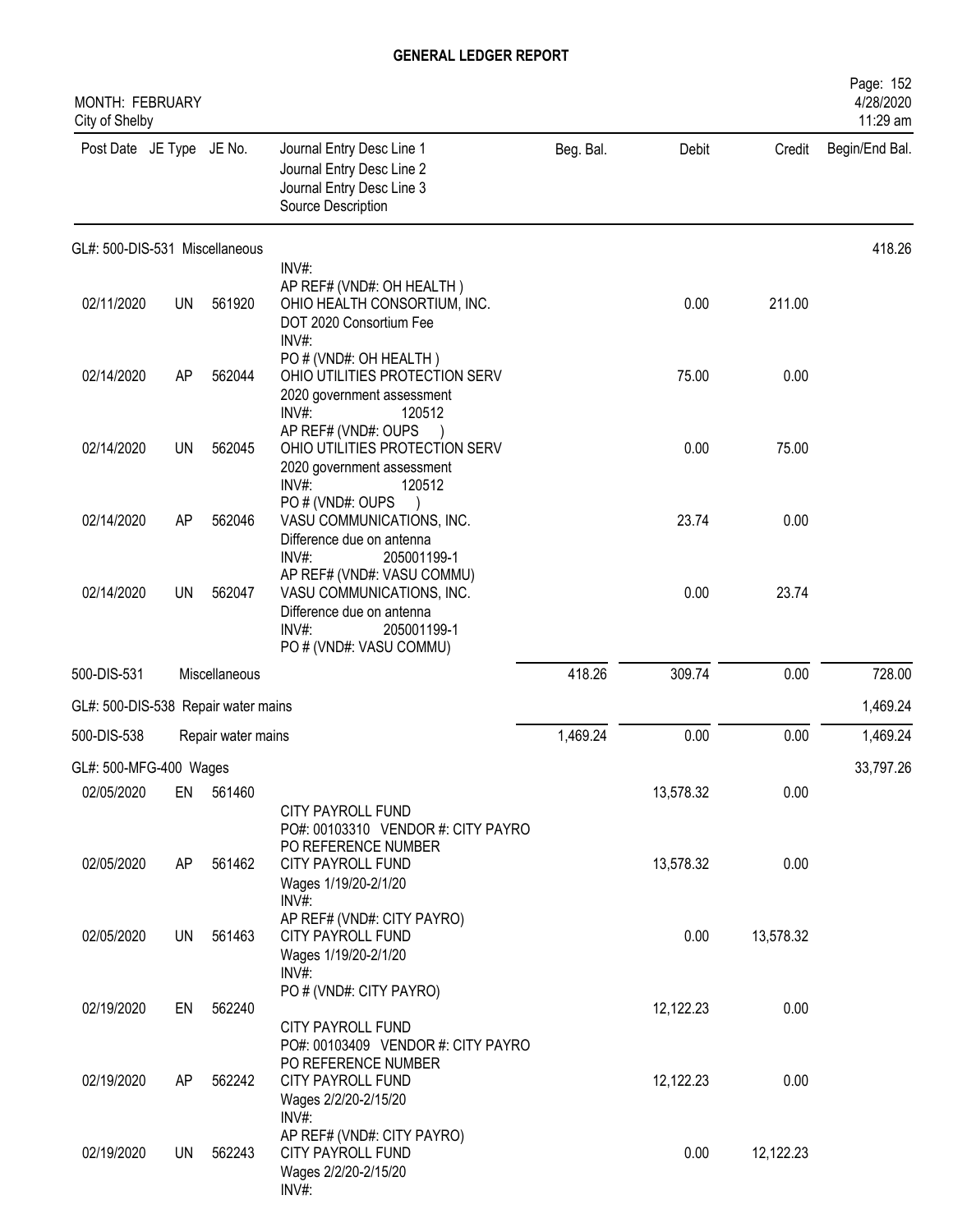| MONTH: FEBRUARY<br>City of Shelby |             |        |                                                                                                                                                        |           |           |          | Page: 153<br>4/28/2020<br>11:29 am |
|-----------------------------------|-------------|--------|--------------------------------------------------------------------------------------------------------------------------------------------------------|-----------|-----------|----------|------------------------------------|
| Post Date JE Type JE No.          |             |        | Journal Entry Desc Line 1<br>Journal Entry Desc Line 2<br>Journal Entry Desc Line 3<br>Source Description                                              | Beg. Bal. | Debit     | Credit   | Begin/End Bal.                     |
| GL#: 500-MFG-400 Wages            |             |        | PO # (VND#: CITY PAYRO)                                                                                                                                |           |           |          | 33,797.26                          |
| 500-MFG-400                       |             | Wages  |                                                                                                                                                        | 33,797.26 | 25,700.55 | 0.00     | 59,497.81                          |
|                                   |             |        | GL#: 500-MFG-415 Public Employees Retire.System                                                                                                        |           |           |          | 4,274.85                           |
| 02/10/2020                        | EN          | 561809 |                                                                                                                                                        |           | 3,861.45  | 0.00     |                                    |
| 02/10/2020                        | AP          | 561845 | OH PUBLIC EMPLOYEES RETIREMENT<br>PO#: 00103353 VENDOR #: OPERS<br>PO REFERENCE NUMBER<br>OH PUBLIC EMPLOYEES RETIREMENT<br>Employer portion 12/22/19- |           | 3,861.45  | 0.00     |                                    |
| 02/10/2020                        | UN          | 561846 | INV#:<br>AP REF# (VND#: OPERS<br>OH PUBLIC EMPLOYEES RETIREMENT<br>Employer portion 12/22/19-<br>INV#<br>PO # (VND#: OPERS<br>$\overline{\phantom{a}}$ |           | 0.00      | 3,861.45 |                                    |
| 500-MFG-415                       |             |        | Public Employees Retire.System                                                                                                                         | 4,274.85  | 3,861.45  | 0.00     | 8,136.30                           |
| GL#: 500-MFG-417 FICA             |             |        |                                                                                                                                                        |           |           |          | 490.07                             |
| 02/05/2020                        | EN          | 561461 |                                                                                                                                                        |           | 196.87    | 0.00     |                                    |
| 02/05/2020                        | AP          | 561464 | PAYROLL FUND<br>PO#: 00103311 VENDOR #: PAYROLL FU<br>PO REFERENCE NUMBER<br>PAYROLL FUND<br>FICA 1/19/20-2/1/20<br>INV#                               |           | 196.87    | 0.00     |                                    |
| 02/05/2020                        | UN          | 561465 | AP REF# (VND#: PAYROLL FU)<br>PAYROLL FUND<br>FICA 1/19/20-2/1/20<br>INV#:                                                                             |           | 0.00      | 196.87   |                                    |
| 02/19/2020                        | EN          | 562241 | PO # (VND#: PAYROLL FU)<br>PAYROLL FUND                                                                                                                |           | 175.79    | 0.00     |                                    |
| 02/19/2020                        | AP          | 562244 | PO#: 00103410 VENDOR #: PAYROLL FU<br>PO REFERENCE NUMBER<br>PAYROLL FUND<br>FICA 2/2/20-2/15/20<br>$INV#$ :                                           |           | 175.79    | 0.00     |                                    |
| 02/19/2020                        | <b>UN</b>   | 562245 | AP REF# (VND#: PAYROLL FU)<br>PAYROLL FUND<br>FICA 2/2/20-2/15/20<br>INV#:<br>PO # (VND#: PAYROLL FU)                                                  |           | 0.00      | 175.79   |                                    |
| 500-MFG-417                       | <b>FICA</b> |        |                                                                                                                                                        | 490.07    | 372.66    | 0.00     | 862.73                             |
| GL#: 500-MFG-418 Hospitalization  |             |        |                                                                                                                                                        |           |           |          | 8,033.25                           |
| 02/02/2020                        | AP          | 561376 | JEFFERSON HEALTH PLAN<br>Acct 19-OME095<br>INV#:<br>AP REF# (VND#: JEFFERSON)                                                                          |           | 8,033.25  | 0.00     |                                    |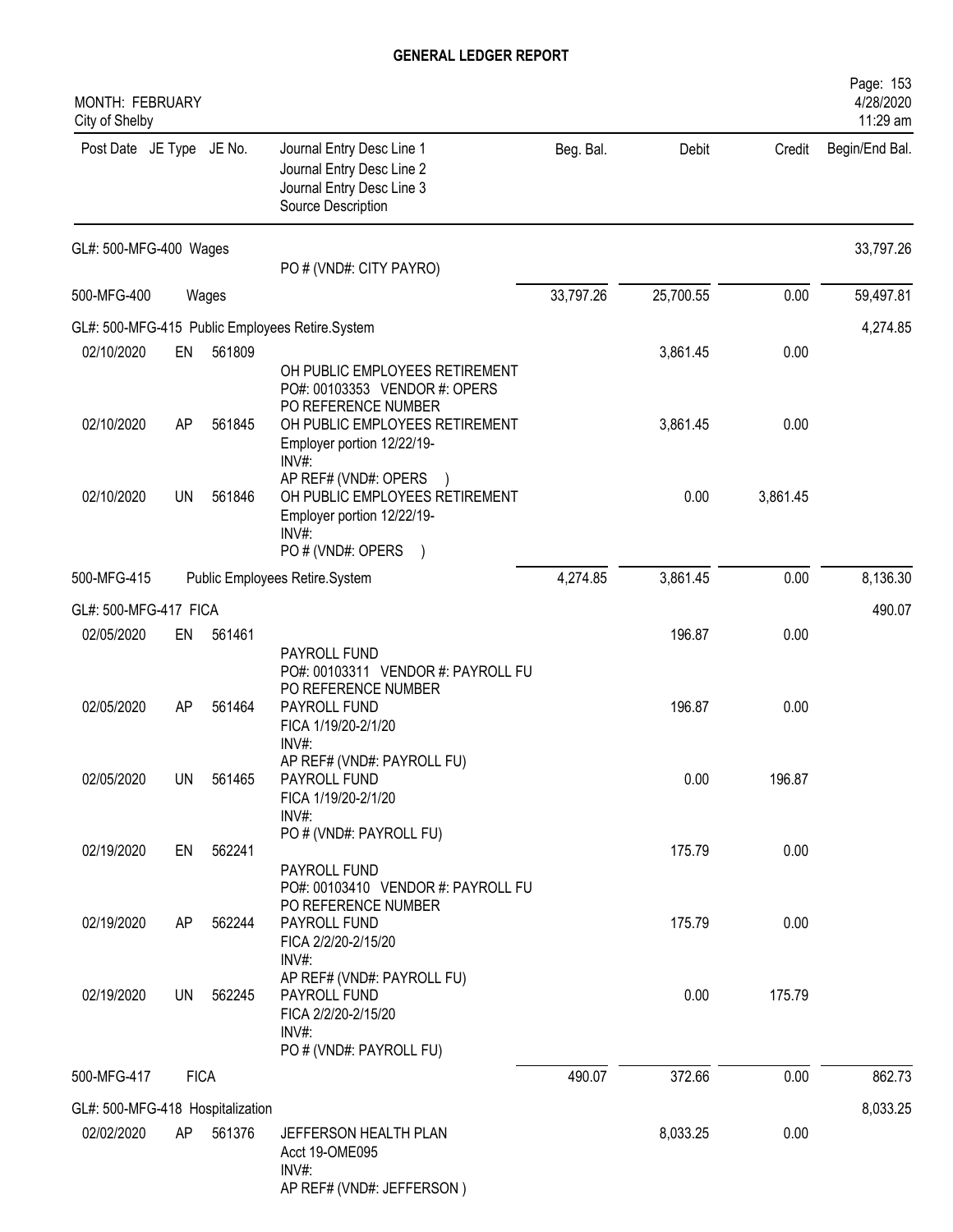| <b>MONTH: FEBRUARY</b><br>City of Shelby |           |                 |                                                                                                                                                                     |           |          |          | Page: 154<br>4/28/2020<br>11:29 am |
|------------------------------------------|-----------|-----------------|---------------------------------------------------------------------------------------------------------------------------------------------------------------------|-----------|----------|----------|------------------------------------|
| Post Date JE Type JE No.                 |           |                 | Journal Entry Desc Line 1<br>Journal Entry Desc Line 2<br>Journal Entry Desc Line 3<br>Source Description                                                           | Beg. Bal. | Debit    | Credit   | Begin/End Bal.                     |
| GL#: 500-MFG-418 Hospitalization         |           |                 |                                                                                                                                                                     |           |          |          | 8,033.25                           |
| 02/02/2020                               | <b>UN</b> | 561377          | JEFFERSON HEALTH PLAN<br>Acct 19-OME095<br>INV#:                                                                                                                    |           | 0.00     | 8,033.25 |                                    |
| 02/25/2020                               | EN        | 562485          | PO # (VND#: JEFFERSON)<br>JEFFERSON HEALTH PLAN<br>PO#: 00103431 VENDOR #: JEFFERSON                                                                                |           | 6,342.04 | 0.00     |                                    |
|                                          |           |                 | PO REFERENCE NUMBER                                                                                                                                                 |           |          |          |                                    |
| 500-MFG-418                              |           | Hospitalization |                                                                                                                                                                     | 8,033.25  | 8,033.25 | 0.00     | 16,066.50                          |
| GL#: 500-MFG-419 Life Insurance          |           |                 |                                                                                                                                                                     |           |          |          | 57.00                              |
| 02/02/2020                               | AP        | 561372          | AMERICAN UNITED LIFE INS CO<br>Policy G 00608125-0002-000<br>$INV#$ :                                                                                               |           | 33.80    | 0.00     |                                    |
| 02/02/2020                               | UN        | 561373          | AP REF# (VND#: AMERICAN U)<br>AMERICAN UNITED LIFE INS CO<br>Policy G 00608125-0002-000<br>$INV#$ :                                                                 |           | 0.00     | 33.80    |                                    |
|                                          |           |                 | PO # (VND#: AMERICAN U)                                                                                                                                             |           |          |          |                                    |
| 02/25/2020                               | EN        | 562486          | AMERICAN UNITED LIFE INS CO<br>PO#: 00103432 VENDOR #: AMERICAN U<br>PO REFERENCE NUMBER                                                                            |           | 45.00    | 0.00     |                                    |
| 500-MFG-419                              |           | Life Insurance  |                                                                                                                                                                     | 57.00     | 33.80    | 0.00     | 90.80                              |
| GL#: 500-MFG-420 Workers Compensation    |           |                 |                                                                                                                                                                     |           |          |          | 200.00                             |
| 02/05/2020                               | EN        | 561480          | BUREAU OF WORKERS COMPENSATION<br>PO#: 00103312 VENDOR #: BWC                                                                                                       |           | 261.24   | 0.00     |                                    |
| 02/05/2020                               | AP        | 561495          | PO REFERENCE NUMBER<br>BUREAU OF WORKERS COMPENSATION<br>BWC true up payment                                                                                        |           | 261.24   | 0.00     |                                    |
| 02/05/2020                               | UN        | 561496          | INV#:<br>AP REF# (VND#: BWC<br>BUREAU OF WORKERS COMPENSATION<br>BWC true up payment<br>INV#                                                                        |           | 0.00     | 261.24   |                                    |
| 02/19/2020                               | EN        | 562239          | PO#(VND#: BWC<br>BUREAU OF WORKERS COMPENSATION                                                                                                                     |           | 441.00   | 0.00     |                                    |
| 02/20/2020                               | AP.       | 562260          | PO#: 00103408 VENDOR #: BWC<br>PO REFERENCE NUMBER<br>BUREAU OF WORKERS COMPENSATION                                                                                |           | 441.00   | 0.00     |                                    |
| 02/20/2020                               | UN        | 562261          | Installment payment<br>INV#:<br>1007137060<br>AP REF# (VND#: BWC<br>BUREAU OF WORKERS COMPENSATION<br>Installment payment<br>INV#:<br>1007137060<br>PO # (VND#: BWC |           | 0.00     | 441.00   |                                    |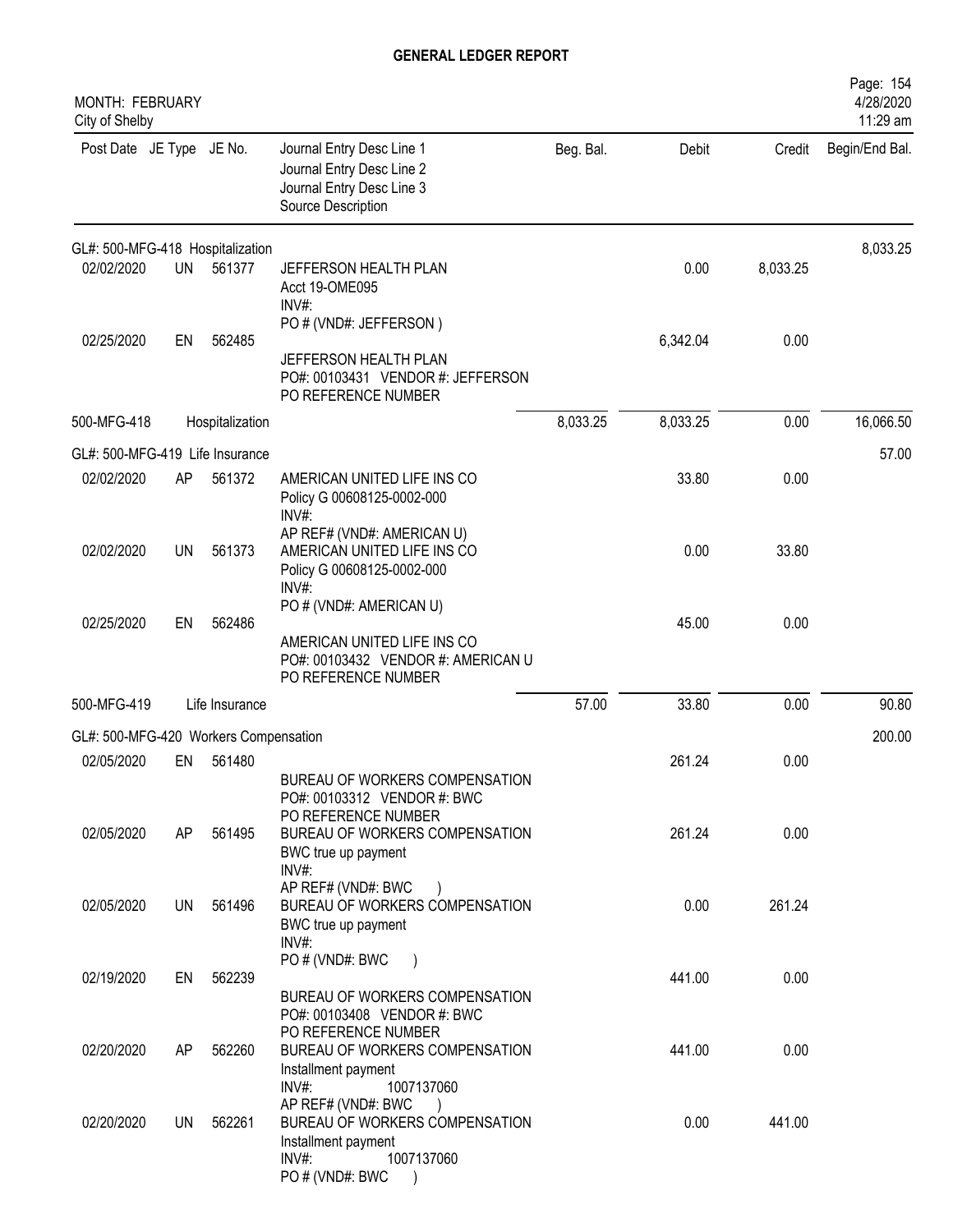| MONTH: FEBRUARY<br>City of Shelby |           |                             |                                                                                                                     |           |           |           | Page: 155<br>4/28/2020<br>11:29 am |
|-----------------------------------|-----------|-----------------------------|---------------------------------------------------------------------------------------------------------------------|-----------|-----------|-----------|------------------------------------|
| Post Date JE Type JE No.          |           |                             | Journal Entry Desc Line 1<br>Journal Entry Desc Line 2<br>Journal Entry Desc Line 3<br>Source Description           | Beg. Bal. | Debit     | Credit    | Begin/End Bal.                     |
| 500-MFG-420                       |           | <b>Workers Compensation</b> |                                                                                                                     | 200.00    | 702.24    | 0.00      | 902.24                             |
| GL#: 500-MFG-426 Electric         |           |                             |                                                                                                                     |           |           |           | 14,505.05                          |
| 02/03/2020                        | EN        | 561425                      |                                                                                                                     |           | 18,524.90 | 0.00      |                                    |
| 02/06/2020                        | AP        | 561642                      | MUNICIPAL UTILITIES<br>PO#: 00103293 VENDOR #: MUNI UTILI<br>PO REFERENCE NUMBER<br>MUNICIPAL UTILITIES<br>39.111.1 |           | 12,748.56 | 0.00      |                                    |
| 02/06/2020                        | <b>UN</b> | 561643                      | INV#:<br>AP REF# (VND#: MUNI UTILI)<br>MUNICIPAL UTILITIES<br>39.111.1                                              |           | 0.00      | 12,748.56 |                                    |
| 02/06/2020                        | AP        | 561644                      | INV#:<br>PO # (VND#: MUNI UTILI)<br>MUNICIPAL UTILITIES<br>39.58.2<br>INV#:                                         |           | 2,288.74  | 0.00      |                                    |
| 02/06/2020                        | UN        | 561645                      | AP REF# (VND#: MUNI UTILI)<br>MUNICIPAL UTILITIES<br>39.58.2<br>INV#:                                               |           | 0.00      | 2,288.74  |                                    |
| 02/06/2020                        | AP        | 561646                      | PO # (VND#: MUNI UTILI)<br>MUNICIPAL UTILITIES<br>37.238.1<br>INV#:                                                 |           | 3,191.09  | 0.00      |                                    |
| 02/06/2020                        | UN        | 561647                      | AP REF# (VND#: MUNI UTILI)<br>MUNICIPAL UTILITIES<br>37.238.1<br>INV#                                               |           | 0.00      | 3,191.09  |                                    |
| 02/06/2020                        | AP        | 561648                      | PO # (VND#: MUNI UTILI)<br>MUNICIPAL UTILITIES<br>33.333.1<br>INV#:                                                 |           | 93.74     | 0.00      |                                    |
| 02/06/2020                        | <b>UN</b> | 561649                      | AP REF# (VND#: MUNI UTILI)<br>MUNICIPAL UTILITIES<br>33.333.1<br>INV#:                                              |           | 0.00      | 93.74     |                                    |
| 02/06/2020                        | AP        | 561650                      | PO # (VND#: MUNI UTILI)<br>MUNICIPAL UTILITIES<br>13.55.1                                                           |           | 9.28      | 0.00      |                                    |
| 02/06/2020                        | <b>UN</b> | 561651                      | INV#:<br>AP REF# (VND#: MUNI UTILI)<br>MUNICIPAL UTILITIES<br>13.55.1                                               |           | 0.00      | 9.28      |                                    |
| 02/06/2020                        | AP        | 561652                      | INV#:<br>PO # (VND#: MUNI UTILI)<br>MUNICIPAL UTILITIES<br>13.54.1                                                  |           | 59.38     | 0.00      |                                    |
| 02/06/2020                        | UN        | 561653                      | INV#:<br>AP REF# (VND#: MUNI UTILI)<br>MUNICIPAL UTILITIES<br>13.54.1                                               |           | 0.00      | 59.38     |                                    |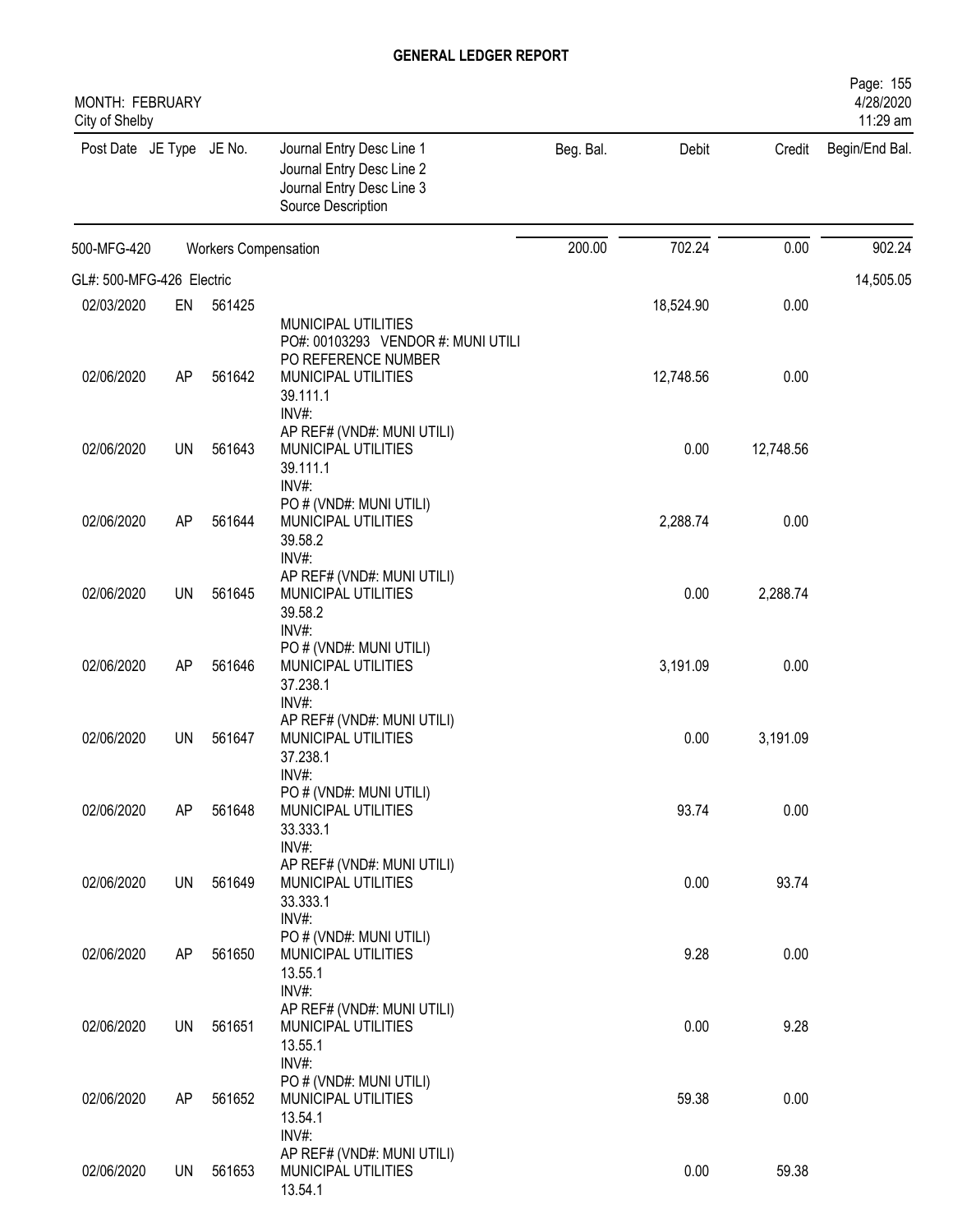| MONTH: FEBRUARY<br>City of Shelby |           |           |                                                                                                                                    |           |           |        | Page: 156<br>4/28/2020<br>11:29 am |
|-----------------------------------|-----------|-----------|------------------------------------------------------------------------------------------------------------------------------------|-----------|-----------|--------|------------------------------------|
| Post Date JE Type JE No.          |           |           | Journal Entry Desc Line 1<br>Journal Entry Desc Line 2<br>Journal Entry Desc Line 3<br>Source Description                          | Beg. Bal. | Debit     | Credit | Begin/End Bal.                     |
| GL#: 500-MFG-426 Electric         |           |           |                                                                                                                                    |           |           |        | 14,505.05                          |
| 02/06/2020                        | AP        | 561654    | INV#:<br>PO # (VND#: MUNI UTILI)<br>MUNICIPAL UTILITIES<br>02.205.1<br>INV#:                                                       |           | 134.11    | 0.00   |                                    |
| 02/06/2020                        | <b>UN</b> | 561655    | AP REF# (VND#: MUNI UTILI)<br>MUNICIPAL UTILITIES<br>02.205.1<br>INV#:<br>PO # (VND#: MUNI UTILI)                                  |           | 0.00      | 134.11 |                                    |
| 500-MFG-426                       |           | Electric  |                                                                                                                                    | 14,505.05 | 18,524.90 | 0.00   | 33,029.95                          |
| GL#: 500-MFG-428 Telephone        |           |           |                                                                                                                                    |           |           |        | 509.92                             |
| 500-MFG-428                       |           | Telephone |                                                                                                                                    | 509.92    | 0.00      | 0.00   | 509.92                             |
|                                   |           |           | GL#: 500-MFG-471 Education, Mtgs. & Related Exp.                                                                                   |           |           |        | 939.00                             |
| 500-MFG-471                       |           |           | Education, Mtgs. & Related Exp.                                                                                                    | 939.00    | 0.00      | 0.00   | 939.00                             |
| GL#: 500-MFG-472 Supplies         |           |           |                                                                                                                                    |           |           |        | 450.42                             |
| 02/05/2020                        | AP        | 561575    | DAS HARDWARE LLC<br>Water plant Jan 2020<br>$INV#$ :                                                                               |           | 29.57     | 0.00   |                                    |
| 02/05/2020                        | <b>UN</b> | 561576    | AP REF# (VND#: DAS HARDWA)<br>DAS HARDWARE LLC<br>Water plant Jan 2020<br>INV#                                                     |           | 0.00      | 29.57  |                                    |
| 02/06/2020                        | UN        | 561630    | PO # (VND#: DAS HARDWA)<br>DAS HARDWARE LLC                                                                                        |           | 0.00      | 313.85 |                                    |
| 02/06/2020                        | AP        | 561656    | PO#: 00102828 VENDOR #: DAS HARDWA<br>CANCELLED PO REFERENCE NUMBER<br>SHELBY PARTS CO.<br>Water plant Jan 2020<br>INV#:<br>323948 |           | 41.46     | 0.00   |                                    |
| 02/06/2020                        | <b>UN</b> | 561657    | AP REF# (VND#: SHELBY PAR)<br>SHELBY PARTS CO.<br>Water plant Jan 2020<br>INV#:<br>323948                                          |           | 0.00      | 41.46  |                                    |
| 02/07/2020                        | EN        | 561792    | PO # (VND#: SHELBY PAR)<br>SWARTZ POTATO FARM<br>PO#: 00103350 VENDOR #: SWARTZ POT                                                |           | 500.00    | 0.00   |                                    |
| 02/20/2020                        | AP        | 562263    | PO REFERENCE NUMBER<br>USA BLUE BOOK<br>Foot Valve 1/2                                                                             |           | 107.84    | 0.00   |                                    |
| 02/20/2020                        | <b>UN</b> | 562264    | INV#:<br>136915<br>AP REF# (VND#: USA BLUE B)<br>USA BLUE BOOK<br>Foot Valve 1/2<br>INV#:<br>136915<br>PO # (VND#: USA BLUE B)     |           | 0.00      | 107.84 |                                    |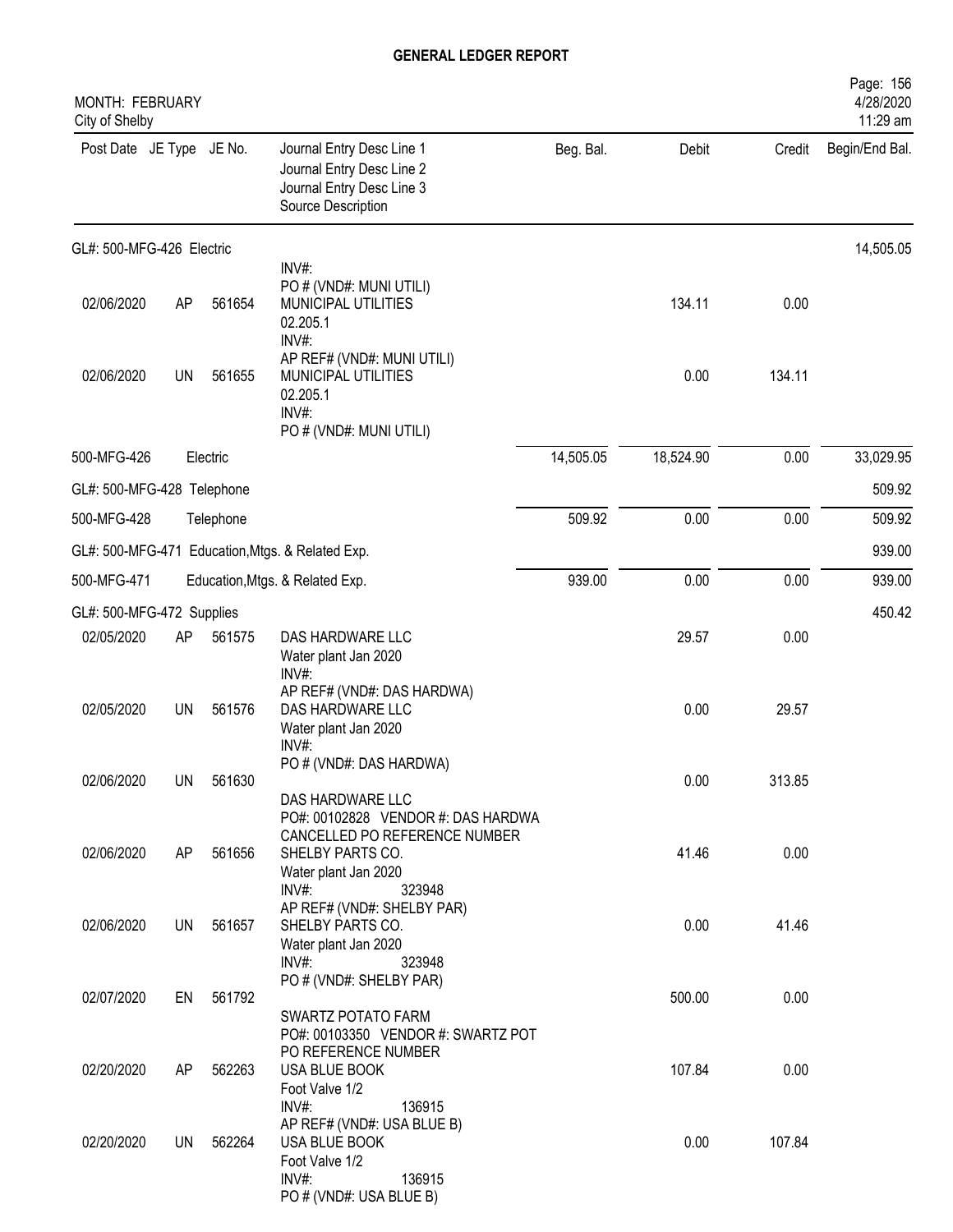| MONTH: FEBRUARY<br>City of Shelby   |           |                           |                                                                                                                            |           |          |        | Page: 157<br>4/28/2020<br>11:29 am |
|-------------------------------------|-----------|---------------------------|----------------------------------------------------------------------------------------------------------------------------|-----------|----------|--------|------------------------------------|
| Post Date JE Type JE No.            |           |                           | Journal Entry Desc Line 1<br>Journal Entry Desc Line 2<br>Journal Entry Desc Line 3<br>Source Description                  | Beg. Bal. | Debit    | Credit | Begin/End Bal.                     |
| GL#: 500-MFG-472 Supplies           |           |                           |                                                                                                                            |           |          |        | 450.42                             |
| 02/20/2020                          | AP        | 562265                    | USA BLUE BOOK<br>Flexible packing hook 1/4'<br>INV#:<br>140894                                                             |           | 66.54    | 0.00   |                                    |
| 02/20/2020                          | <b>UN</b> | 562266                    | AP REF# (VND#: USA BLUE B)<br>USA BLUE BOOK<br>Flexible packing hook 1/4'<br>$INV#$ :<br>140894<br>PO # (VND#: USA BLUE B) |           | 0.00     | 66.54  |                                    |
| 500-MFG-472                         |           | Supplies                  |                                                                                                                            | 450.42    | 245.41   | 0.00   | 695.83                             |
| GL#: 500-MFG-473 Office Supplies    |           |                           |                                                                                                                            |           |          |        | 51.97                              |
| 02/14/2020                          | AP        | 562070                    | QUILL CORPORATION<br>Epson ink<br>4622891<br>$INV#$ :                                                                      |           | 119.98   | 0.00   |                                    |
| 02/14/2020                          | UN        | 562071                    | AP REF# (VND#: QUILL CORP)<br>QUILL CORPORATION<br>Epson ink<br>INV#:<br>4622891<br>PO # (VND#: QUILL CORP)                |           | 0.00     | 148.03 |                                    |
| 500-MFG-473                         |           | Office Supplies           |                                                                                                                            | 51.97     | 119.98   | 0.00   | 171.95                             |
| GL#: 500-MFG-501 Computer support   |           |                           |                                                                                                                            |           |          |        | 65.00                              |
| 500-MFG-501                         |           | Computer support          |                                                                                                                            | 65.00     | 0.00     | 0.00   | 65.00                              |
| GL#: 500-MFG-510 Clothing Allowance |           |                           |                                                                                                                            |           |          |        | 0.00                               |
| 02/07/2020                          | EN        | 561789                    |                                                                                                                            |           | 414.00   | 0.00   |                                    |
|                                     |           |                           | <b>CAIN GRAPHICS</b><br>PO#: 00103347 VENDOR #: CAIN GRAPH<br>PO REFERENCE NUMBER                                          |           |          |        |                                    |
| 02/07/2020                          | EN        | 561790                    | SPORTSMANS DEN<br>PO#: 00103348 VENDOR #: SPORTSMANS<br>PO REFERENCE NUMBER                                                |           | 274.45   | 0.00   |                                    |
| 02/21/2020                          | AP        | 562419                    | <b>CAIN GRAPHICS</b><br>12 shirts<br>INV#:<br>15002                                                                        |           | 414.00   | 0.00   |                                    |
| 02/21/2020                          | <b>UN</b> | 562420                    | AP REF# (VND#: CAIN GRAPH)<br><b>CAIN GRAPHICS</b><br>12 shirts<br>INV#:<br>15002<br>PO # (VND#: CAIN GRAPH)               |           | 0.00     | 414.00 |                                    |
| 500-MFG-510                         |           | <b>Clothing Allowance</b> |                                                                                                                            | 0.00      | 414.00   | 0.00   | 414.00                             |
| GL#: 500-MFG-515 Equipment          |           |                           |                                                                                                                            |           |          |        | 1,909.63                           |
| 02/10/2020                          |           | EN 561817                 | BENNETT ELECTRIC, INC.<br>PO#: 00103361 VENDOR #: BENNETT EL<br>PO REFERENCE NUMBER                                        |           | 1,195.91 | 0.00   |                                    |
| 500-MFG-515                         |           | Equipment                 |                                                                                                                            | 1,909.63  | 0.00     | 0.00   | 1,909.63                           |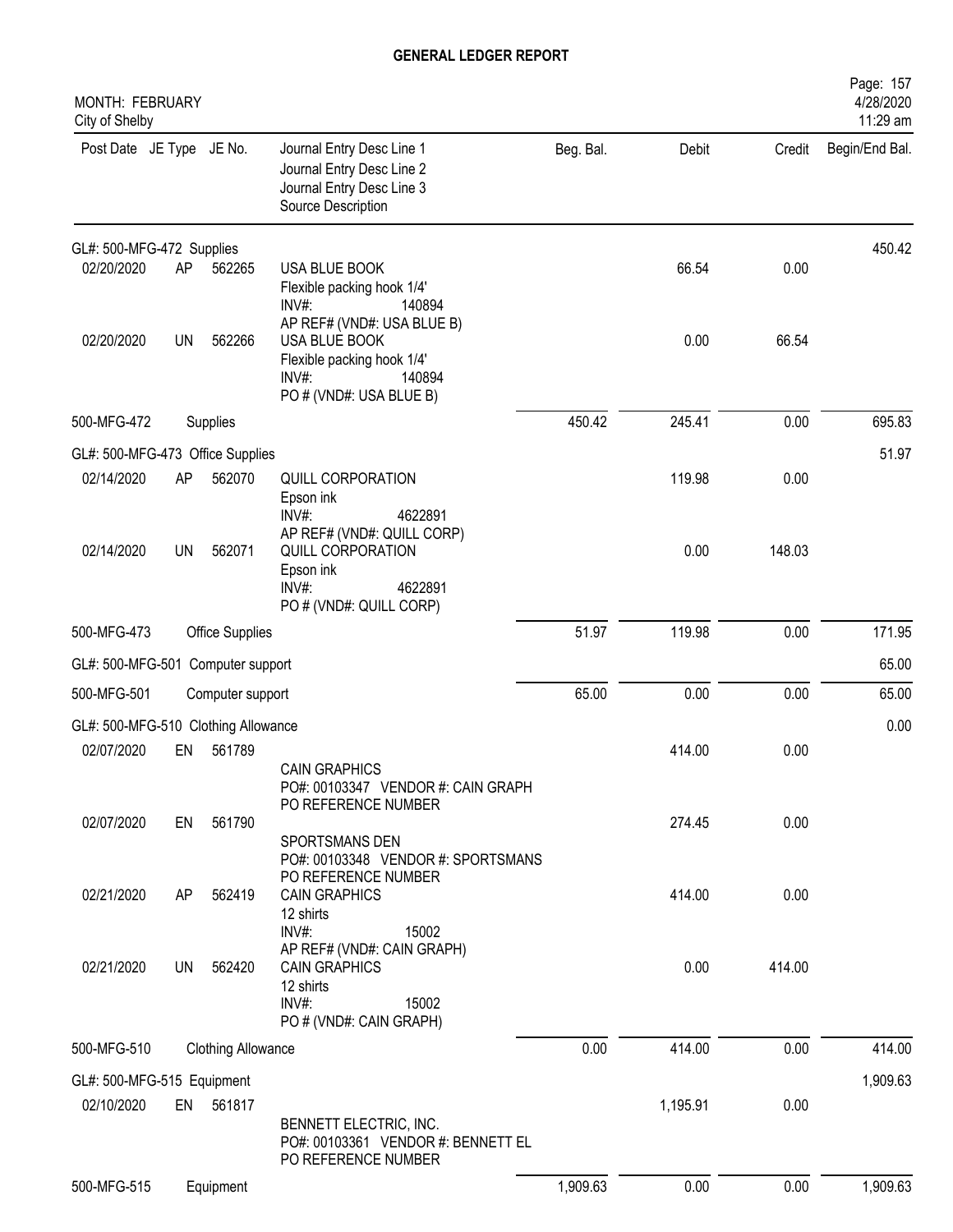| <b>MONTH: FEBRUARY</b><br>City of Shelby |           |                   |                                                                                                                                  |           |          |        | Page: 158<br>4/28/2020<br>11:29 am |
|------------------------------------------|-----------|-------------------|----------------------------------------------------------------------------------------------------------------------------------|-----------|----------|--------|------------------------------------|
| Post Date JE Type JE No.                 |           |                   | Journal Entry Desc Line 1<br>Journal Entry Desc Line 2<br>Journal Entry Desc Line 3<br>Source Description                        | Beg. Bal. | Debit    | Credit | Begin/End Bal.                     |
| GL#: 500-MFG-517 Lab/Misc. Testing       |           |                   |                                                                                                                                  |           |          |        | 1,084.00                           |
| 02/06/2020                               | AP        | 561660            | ALLOWAY ENVIR.TESTING SER.<br>Dec 2019 analysis<br>$INV#$ :<br>509428                                                            |           | 318.00   | 0.00   |                                    |
| 02/06/2020                               | UN        | 561661            | AP REF# (VND#: ALLOWAY EN)<br>ALLOWAY ENVIR.TESTING SER.<br>Dec 2019 analysis<br>INV#:<br>509428                                 |           | 0.00     | 318.00 |                                    |
| 02/10/2020                               | AP        | 561869            | PO # (VND#: ALLOWAY EN)<br><b>CITY OF GALION</b><br>Coliform test Jan 2020<br>INV#:                                              |           | 165.00   | 0.00   |                                    |
| 02/10/2020                               | <b>UN</b> | 561870            | AP REF# (VND#: CITY-GALIO)<br><b>CITY OF GALION</b><br>Coliform test Jan 2020<br>INV#:                                           |           | 0.00     | 165.00 |                                    |
| 02/26/2020                               | AP        | 562540            | PO # (VND#: CITY-GALIO)<br><b>CITY OF WILLARD</b><br>water lab fees<br>INV#<br><b>INV00486</b>                                   |           | 150.00   | 0.00   |                                    |
| 02/26/2020                               | <b>UN</b> | 562541            | AP REF# (VND#: CITY OF WI)<br><b>CITY OF WILLARD</b><br>water lab fees<br>$INV#$ :<br><b>INV00486</b>                            |           | 0.00     | 150.00 |                                    |
| 02/28/2020                               | AP        | 562720            | PO # (VND#: CITY OF WI)<br>ALLOWAY ENVIR.TESTING SER.<br>January analysis<br>INV#:<br>510338                                     |           | 293.00   | 0.00   |                                    |
| 02/28/2020                               | UN        | 562721            | AP REF# (VND#: ALLOWAY EN)<br>ALLOWAY ENVIR.TESTING SER.<br>January analysis<br>INV#:<br>510338<br>PO # (VND#: ALLOWAY EN)       |           | 0.00     | 293.00 |                                    |
| 500-MFG-517                              |           | Lab/Misc. Testing |                                                                                                                                  | 1,084.00  | 926.00   | 0.00   | 2,010.00                           |
| GL#: 500-MFG-518 Lab Supplies            |           |                   |                                                                                                                                  |           |          |        | 1,239.16                           |
| 02/14/2020                               | AP        | 562074            | ENVIRONMENTAL RESOURCE ASSOC<br>Invoice 1/13/2020<br>$INV#$ :<br>924494                                                          |           | 67.86    | 0.00   |                                    |
| 02/14/2020                               | <b>UN</b> | 562075            | AP REF# (VND#: ENVIRO RES)<br>ENVIRONMENTAL RESOURCE ASSOC<br>Invoice 1/13/2020<br>$INV#$ :<br>924494<br>PO # (VND#: ENVIRO RES) |           | 0.00     | 67.86  |                                    |
| 500-MFG-518                              |           | Lab Supplies      |                                                                                                                                  | 1,239.16  | 67.86    | 0.00   | 1,307.02                           |
| GL#: 500-MFG-519 Chemicals               |           |                   |                                                                                                                                  |           |          |        | 7,569.59                           |
| 02/14/2020                               | EN        | 562016            | BONDED CHEMICALS, INC.<br>PO#: 00103388 VENDOR #: BONDED CHE                                                                     |           | 2,058.00 | 0.00   |                                    |
| 02/14/2020                               | EN        | 562017            | PO REFERENCE NUMBER                                                                                                              |           | 8,750.00 | 0.00   |                                    |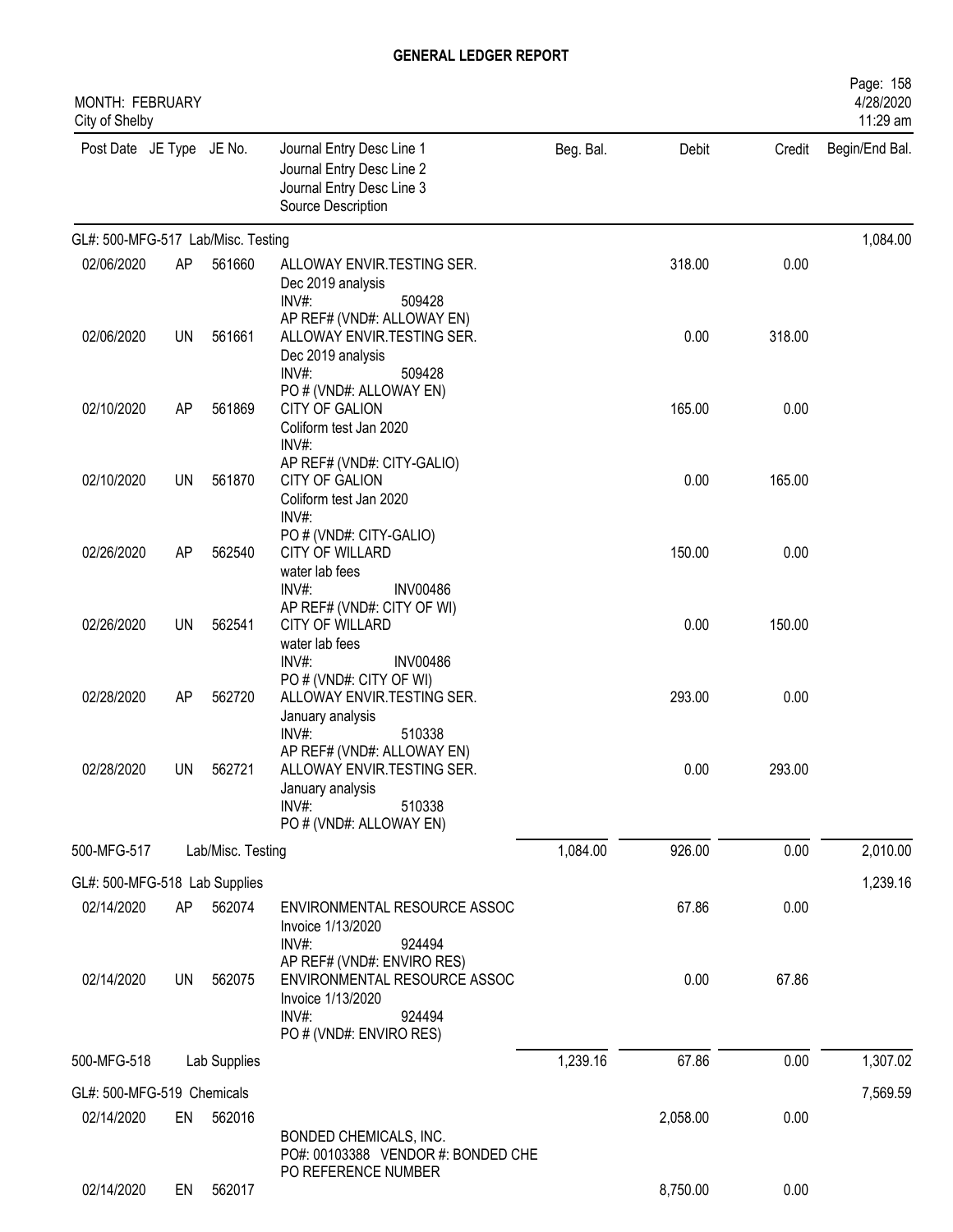| MONTH: FEBRUARY<br>City of Shelby |           |        |                                                                                                               |           |          |          | Page: 159<br>4/28/2020<br>11:29 am |
|-----------------------------------|-----------|--------|---------------------------------------------------------------------------------------------------------------|-----------|----------|----------|------------------------------------|
| Post Date JE Type JE No.          |           |        | Journal Entry Desc Line 1<br>Journal Entry Desc Line 2<br>Journal Entry Desc Line 3<br>Source Description     | Beg. Bal. | Debit    | Credit   | Begin/End Bal.                     |
| GL#: 500-MFG-519 Chemicals        |           |        |                                                                                                               |           |          |          | 7,569.59                           |
|                                   |           |        | BONDED CHEMICALS, INC.<br>PO#: 00103389 VENDOR #: BONDED CHE<br>PO REFERENCE NUMBER                           |           |          |          |                                    |
| 02/14/2020                        | EN        | 562018 | BONDED CHEMICALS, INC.<br>PO#: 00103390 VENDOR #: BONDED CHE<br>PO REFERENCE NUMBER                           |           | 5,565.00 | 0.00     |                                    |
| 02/14/2020                        | EN        | 562019 |                                                                                                               |           | 1,740.00 | 0.00     |                                    |
|                                   |           |        | O.E. MEYER CO.<br>PO#: 00103391 VENDOR #: O.E. MEYER<br>PO REFERENCE NUMBER                                   |           |          |          |                                    |
| 02/14/2020                        | EN        | 562020 |                                                                                                               |           | 3,600.00 | 0.00     |                                    |
| 02/14/2020                        | AP        | 562072 | ENVIRONMENTAL MANAGMENT & DEV.<br>PO#: 00103392 VENDOR #: ENVIR. MAN<br>PO REFERENCE NUMBER<br>O.E. MEYER CO. |           | 1,669.00 | 0.00     |                                    |
| 02/14/2020                        | UN        | 562073 | Bulk liquid carbon dioxide<br>$INV#$ :<br>02452668<br>AP REF# (VND#: O.E. MEYER)<br>O.E. MEYER CO.            |           | 0.00     | 1,740.00 |                                    |
|                                   |           |        | Bulk liquid carbon dioxide<br>$INV#$ :<br>02452668<br>PO # (VND#: O.E. MEYER)                                 |           |          |          |                                    |
| 02/14/2020                        | AP        | 562076 | ENVIRONMENTAL MANAGMENT & DEV.<br>6 carus 4500-55 gal drums<br>INV#<br>18834<br>AP REF# (VND#: ENVIR. MAN)    |           | 3,141.60 | 0.00     |                                    |
| 02/14/2020                        | UN        | 562077 | ENVIRONMENTAL MANAGMENT & DEV.<br>6 carus 4500-55 gal drums<br>INV#:<br>18834                                 |           | 0.00     | 3,600.00 |                                    |
| 02/14/2020                        | AP        | 562078 | PO # (VND#: ENVIR. MAN)<br>BONDED CHEMICALS, INC.<br>Hydroflurosilicic acid<br>INV#:<br>3140594               |           | 1,994.00 | 0.00     |                                    |
| 02/14/2020                        | <b>UN</b> | 562079 | AP REF# (VND#: BONDED CHE)<br>BONDED CHEMICALS, INC.<br>Hydroflurosilicic acid<br>INV#:<br>3140594            |           | 0.00     | 2,058.00 |                                    |
| 02/14/2020                        | AP        | 562080 | PO # (VND#: BONDED CHE)<br>BONDED CHEMICALS, INC.<br>Ferric Chloride Solution<br>$INV#$ :<br>3141731          |           | 6,780.84 | 0.00     |                                    |
| 02/14/2020                        | <b>UN</b> | 562081 | AP REF# (VND#: BONDED CHE)<br>BONDED CHEMICALS, INC.<br>Ferric Chloride Solution<br>INV#:<br>3141731          |           | 0.00     | 8,750.00 |                                    |
| 02/20/2020                        | AP        | 562287 | PO # (VND#: BONDED CHE)<br>BONDED CHEMICALS, INC.<br>Lime<br>INV#:<br>3142147                                 |           | 4,938.10 | 0.00     |                                    |
| 02/20/2020                        | UN        | 562288 | AP REF# (VND#: BONDED CHE)<br>BONDED CHEMICALS, INC.                                                          |           | 0.00     | 5,565.00 |                                    |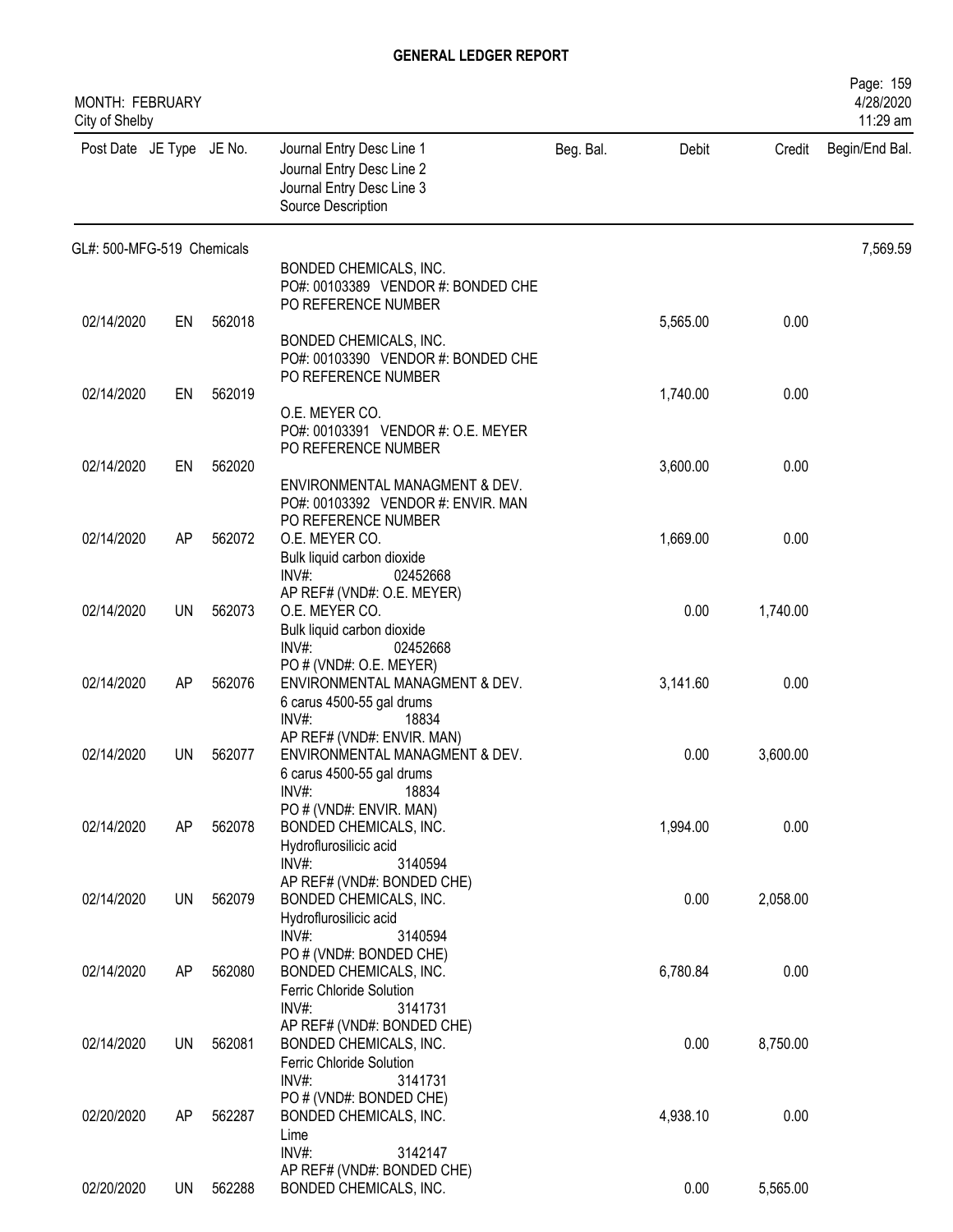| MONTH: FEBRUARY<br>City of Shelby     |     |               |                                                                                                                |           |           |          | Page: 160<br>4/28/2020<br>11:29 am |
|---------------------------------------|-----|---------------|----------------------------------------------------------------------------------------------------------------|-----------|-----------|----------|------------------------------------|
| Post Date JE Type JE No.              |     |               | Journal Entry Desc Line 1<br>Journal Entry Desc Line 2<br>Journal Entry Desc Line 3<br>Source Description      | Beg. Bal. | Debit     | Credit   | Begin/End Bal.                     |
| GL#: 500-MFG-519 Chemicals            |     |               |                                                                                                                |           |           |          | 7,569.59                           |
|                                       |     |               | Lime<br>INV#:<br>3142147                                                                                       |           |           |          |                                    |
| 02/20/2020                            | AP  | 562289        | PO # (VND#: BONDED CHE)<br>BONDED CHEMICALS, INC.<br>Sodium Hypochlorite<br>INV#:<br>3142148                   |           | 2,654.76  | 0.00     |                                    |
| 02/20/2020                            | UN  | 562290        | AP REF# (VND#: BONDED CHE)<br>BONDED CHEMICALS, INC.<br>Sodium Hypochlorite<br>$INV#$ :<br>3142148             |           | 0.00      | 2,780.00 |                                    |
| 02/27/2020                            | EN  | 562622        | PO # (VND#: BONDED CHE)<br>BONDED CHEMICALS, INC.<br>PO#: 00103454 VENDOR #: BONDED CHE<br>PO REFERENCE NUMBER |           | 2,780.00  | 0.00     |                                    |
| 500-MFG-519                           |     | Chemicals     |                                                                                                                | 7,569.59  | 21,178.30 | 0.00     | 28,747.89                          |
| GL#: 500-MFG-531 Miscellaneous        |     |               |                                                                                                                |           |           |          | 200.00                             |
| 02/05/2020                            | EN  | 561486        | KING OFFICE SERVICE, INC.<br>PO#: 00103318 VENDOR #: KING OFFIC                                                |           | 78.00     | 0.00     |                                    |
| 02/21/2020                            | AP  | 562405        | PO REFERENCE NUMBER<br>KING OFFICE SERVICE, INC.<br>54 1 year subscription<br>INV#:<br>39623                   |           | 78.00     | 0.00     |                                    |
| 02/21/2020                            | UN  | 562406        | AP REF# (VND#: KING OFFIC)<br>KING OFFICE SERVICE, INC.<br>54 1 year subscription<br>INV#<br>39623             |           | 0.00      | 78.00    |                                    |
| 02/25/2020                            | EN  | 562491        | PO # (VND#: KING OFFIC)<br>SCHMIDT SECURITY PRO<br>PO#: 00103437 VENDOR #: SCHMIDT SE                          |           | 100.00    | 0.00     |                                    |
| 02/25/2020                            | EN  | 562492        | PO REFERENCE NUMBER<br>AVITA HEALTH SYSTEM<br>PO#: 00103438 VENDOR #: AVITA HEAL<br>PO REFERENCE NUMBER        |           | 300.00    | 0.00     |                                    |
| 500-MFG-531                           |     | Miscellaneous |                                                                                                                | 200.00    | 78.00     | 0.00     | 278.00                             |
| GL#: 500-MFG-537 EPA Fees and Permits |     |               |                                                                                                                |           |           |          | 50.00                              |
| 02/10/2020                            | EN  | 561816        | OHIO EPA<br>PO#: 00103360 VENDOR #: OH EPA                                                                     |           | 1,800.00  | 0.00     |                                    |
| 02/10/2020                            | AP. | 561837        | PO REFERENCE NUMBER<br>OHIO EPA<br><b>Standard Chemistry</b><br>INV#:<br>1341850                               |           | 1,800.00  | 0.00     |                                    |
| 02/10/2020                            | UN  | 561838        | AP REF# (VND#: OH EPA )<br>OHIO EPA<br><b>Standard Chemistry</b>                                               |           | 0.00      | 1,800.00 |                                    |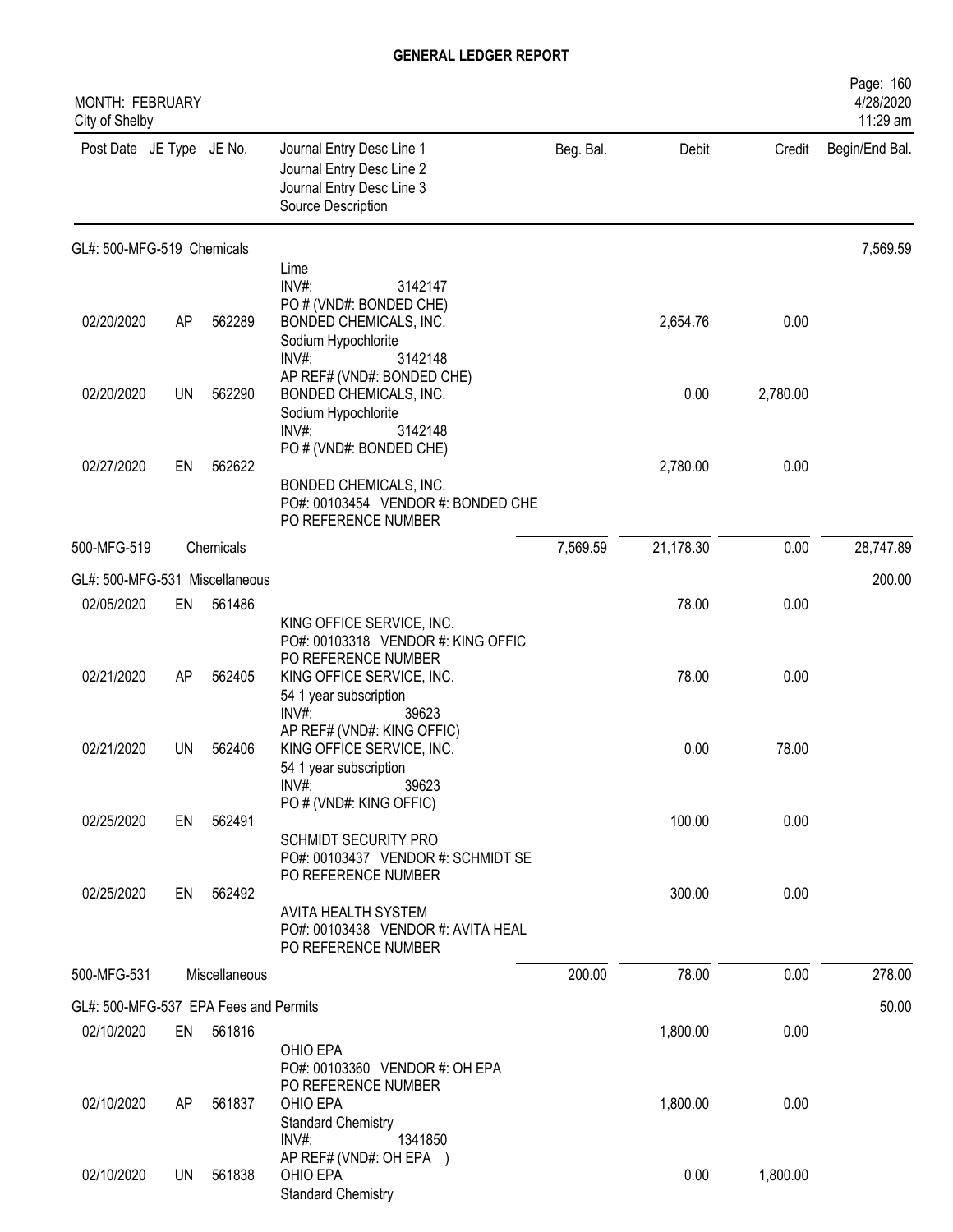| MONTH: FEBRUARY<br>City of Shelby      |           |                             |                                                                                                                              |           |          |        | Page: 161<br>4/28/2020<br>11:29 am |
|----------------------------------------|-----------|-----------------------------|------------------------------------------------------------------------------------------------------------------------------|-----------|----------|--------|------------------------------------|
| Post Date JE Type JE No.               |           |                             | Journal Entry Desc Line 1<br>Journal Entry Desc Line 2<br>Journal Entry Desc Line 3<br>Source Description                    | Beg. Bal. | Debit    | Credit | Begin/End Bal.                     |
| GL#: 500-MFG-537 EPA Fees and Permits  |           |                             | INV#:<br>1341850<br>PO#(VND#: OH EPA )                                                                                       |           |          |        | 50.00                              |
| 500-MFG-537                            |           | <b>EPA Fees and Permits</b> |                                                                                                                              | 50.00     | 1,800.00 | 0.00   | 1,850.00                           |
| GL#: 500-MIS-204 Sale of Scrap         |           |                             |                                                                                                                              |           |          |        | 989.00                             |
| 500-MIS-204                            |           | Sale of Scrap               |                                                                                                                              | 989.00    | 0.00     | 0.00   | 989.00                             |
| GL#: 500-MIS-205 Miscellaneous Income  |           |                             |                                                                                                                              |           |          |        | 335.00                             |
| 02/07/2020                             | CR        | 561802                      | Utility deposit, water and sewer                                                                                             |           | 0.00     | 25.00  |                                    |
| 02/07/2020                             | <b>CR</b> | 561802                      | pio<br>Utility deposit, water and sewer<br><b>DIO</b>                                                                        |           | 0.00     | 15.00  |                                    |
| 02/11/2020                             | CR        | 561984                      | Utility deposit, water and sewer                                                                                             |           | 0.00     | 15.00  |                                    |
| 02/21/2020                             | CR        | 562379                      | pio<br>Utility deposit, water and sewer<br>pio                                                                               |           | 0.00     | 25.00  |                                    |
| 02/24/2020                             | <b>CR</b> | 562688                      | Utility deposit, water and sewer                                                                                             |           | 0.00     | 25.00  |                                    |
| 02/24/2020                             | <b>CR</b> | 562688                      | pio<br>Utility deposit, water and sewer<br>pio                                                                               |           | 0.00     | 15.00  |                                    |
| 02/26/2020                             | <b>CR</b> | 562704                      | Utility deposit, water and sewer                                                                                             |           | 0.00     | 25.00  |                                    |
| 02/27/2020                             | <b>CR</b> | 562711                      | <b>DIO</b><br>Utility deposit, water and sewer<br><b>DIO</b>                                                                 |           | 0.00     | 25.00  |                                    |
| 02/27/2020                             | CR        | 562711                      | Utility deposit, water and sewer<br>pio                                                                                      |           | 0.00     | 15.00  |                                    |
| 500-MIS-205                            |           | Miscellaneous Income        |                                                                                                                              | 335.00    | 0.00     | 185.00 | 520.00                             |
| GL#: 500-MTN-484 Fuel, Autos-Equipment |           |                             |                                                                                                                              |           |          |        | 400.00                             |
| 02/10/2020                             | EN        | 561811                      | COLE DISTRIBUTING INC.                                                                                                       |           | 200.00   | 0.00   |                                    |
| 02/10/2020                             | AP        | 561827                      | PO#: 00103355 VENDOR #: COLE DISTR<br>PO REFERENCE NUMBER<br>COLE DISTRIBUTING INC.<br>Fuel charges January 2020<br>$INV#$ : |           | 200.00   | 0.00   |                                    |
| 02/10/2020                             | UN        | 561828                      | AP REF# (VND#: COLE DISTR)<br>COLE DISTRIBUTING INC.<br>Fuel charges January 2020<br>INV#:<br>PO # (VND#: COLE DISTR)        |           | 0.00     | 200.00 |                                    |
| 500-MTN-484                            |           | Fuel, Autos-Equipment       |                                                                                                                              | 400.00    | 200.00   | 0.00   | 600.00                             |
| GL#: 500-MTN-486 Maintenance Equipment |           |                             |                                                                                                                              |           |          |        | 1,492.41                           |
| 02/03/2020                             | EN        | 561426                      |                                                                                                                              |           | 1,500.00 | 0.00   |                                    |
|                                        |           |                             | APPLIED INDUST. TECH., INC.<br>PO#: 00103294 VENDOR #: APPLIED IN<br>PO REFERENCE NUMBER                                     |           |          |        |                                    |
| 02/03/2020                             | EN        | 561427                      | USA BLUE BOOK                                                                                                                |           | 1,500.00 | 0.00   |                                    |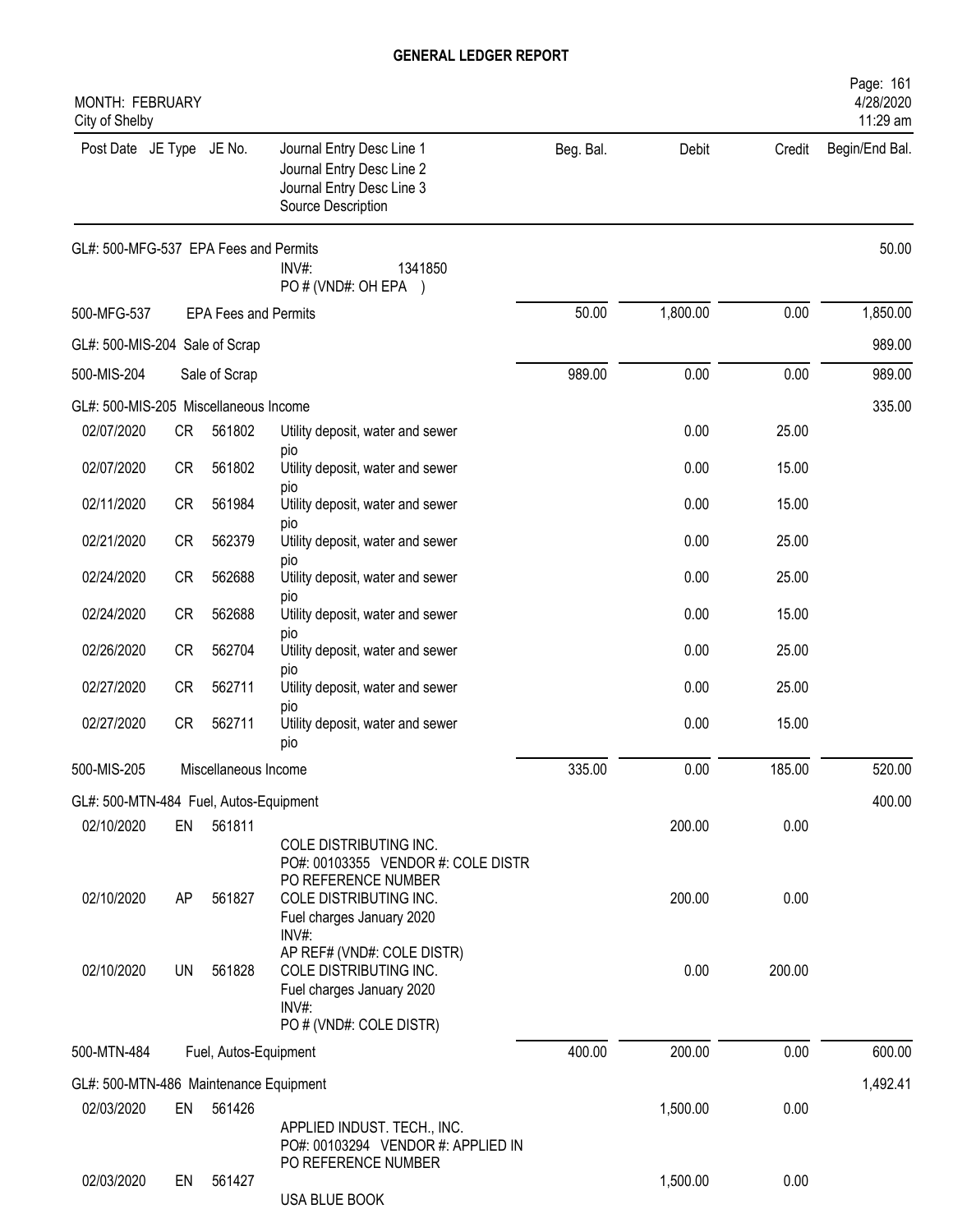| <b>MONTH: FEBRUARY</b><br>City of Shelby |           |                       |                                                                                                                                       |           |          |          | Page: 162<br>4/28/2020<br>11:29 am |
|------------------------------------------|-----------|-----------------------|---------------------------------------------------------------------------------------------------------------------------------------|-----------|----------|----------|------------------------------------|
| Post Date JE Type JE No.                 |           |                       | Journal Entry Desc Line 1<br>Journal Entry Desc Line 2<br>Journal Entry Desc Line 3<br>Source Description                             | Beg. Bal. | Debit    | Credit   | Begin/End Bal.                     |
| GL#: 500-MTN-486 Maintenance Equipment   |           |                       |                                                                                                                                       |           |          |          | 1,492.41                           |
| 02/05/2020                               | AP        | 561535                | PO#: 00103295 VENDOR #: USA BLUE B<br>PO REFERENCE NUMBER<br>APPLIED INDUST. TECH., INC.<br>Dodge computers                           |           | 1,181.14 | 0.00     |                                    |
| 02/05/2020                               | <b>UN</b> | 561536                | $INV#$ :<br>7018132536<br>AP REF# (VND#: APPLIED IN)<br>APPLIED INDUST. TECH., INC.<br>Dodge computers                                |           | 0.00     | 1,500.00 |                                    |
| 02/07/2020                               | EN        | 561791                | INV#:<br>7018132536<br>PO # (VND#: APPLIED IN)                                                                                        |           | 3,500.00 | 0.00     |                                    |
| 02/14/2020                               | AP        | 562048                | NEWSWANGER MACHINE LTD<br>PO#: 00103349 VENDOR #: NEWSWANGER<br>PO REFERENCE NUMBER<br>APPLIED INDUST. TECH., INC.<br>Dodge computers |           | 1,175.14 | 0.00     |                                    |
| 02/14/2020                               | <b>UN</b> | 562049                | INV#:<br>7018244531<br>AP REF# (VND#: APPLIED IN)<br>APPLIED INDUST. TECH., INC.<br>Dodge computers                                   |           | 0.00     | 1,500.00 |                                    |
| 02/26/2020                               | AP        | 562502                | INV#:<br>7018244531<br>PO # (VND#: APPLIED IN)<br>USA BLUE BOOK<br>CJ75 Spider 95A Red                                                |           | 364.51   | 0.00     |                                    |
| 02/26/2020                               | UN        | 562503                | INV#:<br>144648<br>AP REF# (VND#: USA BLUE B)<br>USA BLUE BOOK<br>CJ75 Spider 95A Red<br>144648<br>INV#:<br>PO # (VND#: USA BLUE B)   |           | 0.00     | 364.51   |                                    |
| 500-MTN-486                              |           | Maintenance Equipment |                                                                                                                                       | 1,492.41  | 2,720.79 | 0.00     | 4,213.20                           |
| GL#: 500-MTN-531 Miscellaneous           |           |                       |                                                                                                                                       |           |          |          | 495.00                             |
| 02/06/2020                               | AP        | 561664                | PORTA-POT<br>Feb Shelby Reservoir Rent<br>INV#:<br>71050                                                                              |           | 165.00   | 0.00     |                                    |
| 02/06/2020                               | <b>UN</b> | 561665                | AP REF# (VND#: PORTA-POT)<br>PORTA-POT<br>Feb Shelby Reservoir Rent<br>$INV#$ :<br>71050<br>PO # (VND#: PORTA-POT)                    |           | 0.00     | 165.00   |                                    |
| 500-MTN-531                              |           | Miscellaneous         |                                                                                                                                       | 495.00    | 165.00   | 0.00     | 660.00                             |
| GL#: 500-OFC-400 Wages                   |           |                       |                                                                                                                                       |           |          |          | 1,164.66                           |
| 02/05/2020                               | EN        | 561460                |                                                                                                                                       |           | 582.33   | 0.00     |                                    |
| 02/05/2020                               | AP        | 561462                | CITY PAYROLL FUND<br>PO#: 00103310 VENDOR #: CITY PAYRO<br>PO REFERENCE NUMBER<br>CITY PAYROLL FUND<br>Wages 1/19/20-2/1/20<br>INV#:  |           | 582.33   | 0.00     |                                    |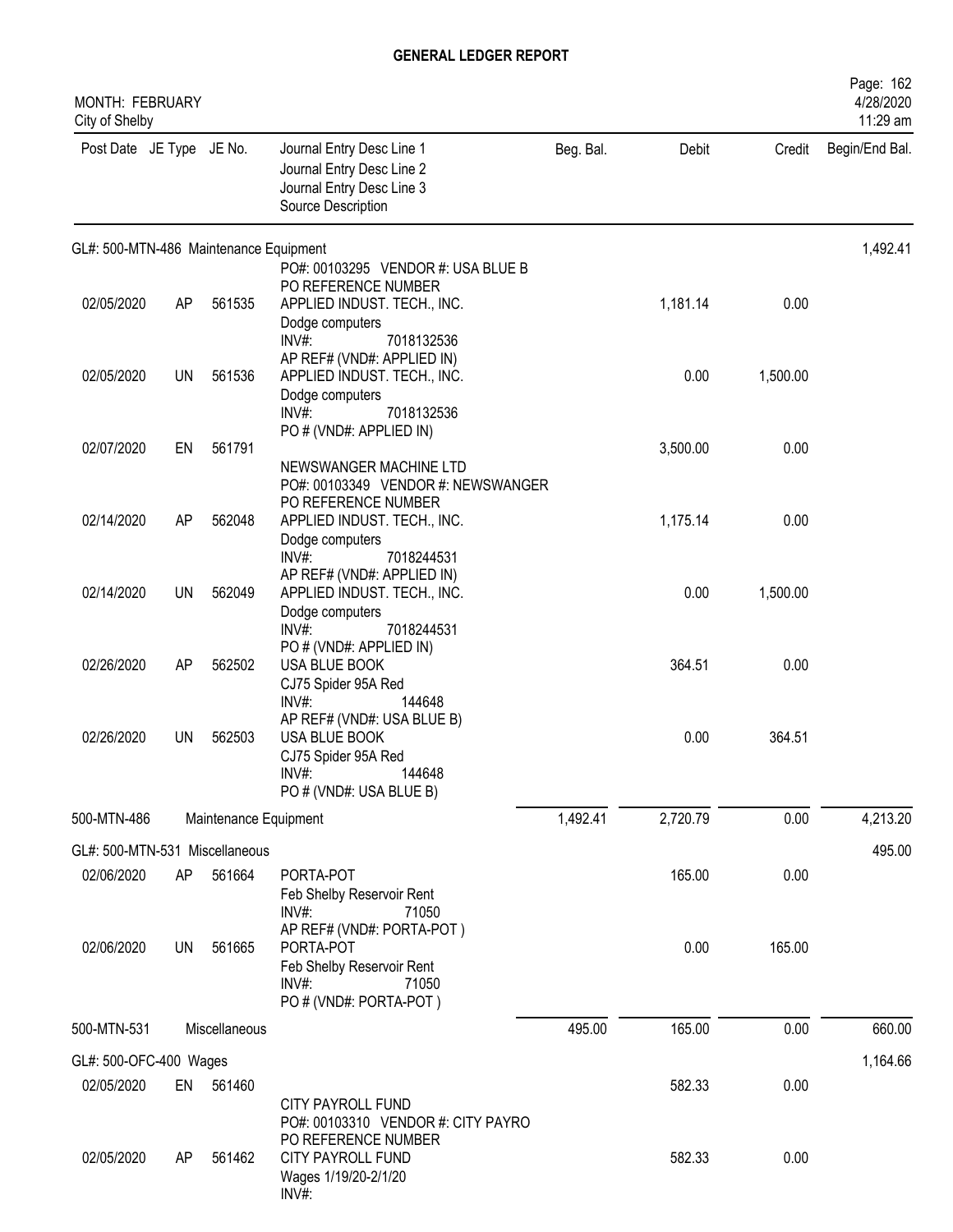| <b>MONTH: FEBRUARY</b><br>City of Shelby          |           |              |                                                                                                                 |           |          |          | Page: 163<br>4/28/2020<br>11:29 am |
|---------------------------------------------------|-----------|--------------|-----------------------------------------------------------------------------------------------------------------|-----------|----------|----------|------------------------------------|
| Post Date JE Type JE No.                          |           |              | Journal Entry Desc Line 1<br>Journal Entry Desc Line 2<br>Journal Entry Desc Line 3<br>Source Description       | Beg. Bal. | Debit    | Credit   | Begin/End Bal.                     |
| GL#: 500-OFC-400 Wages                            |           |              |                                                                                                                 |           |          |          | 1,164.66                           |
| 02/05/2020                                        | <b>UN</b> | 561463       | AP REF# (VND#: CITY PAYRO)<br>CITY PAYROLL FUND<br>Wages 1/19/20-2/1/20<br>INV#:                                |           | 0.00     | 582.33   |                                    |
| 02/19/2020                                        | EN        | 562240       | PO # (VND#: CITY PAYRO)<br><b>CITY PAYROLL FUND</b><br>PO#: 00103409 VENDOR #: CITY PAYRO                       |           | 582.33   | 0.00     |                                    |
| 02/19/2020                                        | AP        | 562242       | PO REFERENCE NUMBER<br>CITY PAYROLL FUND<br>Wages 2/2/20-2/15/20<br>$INV#$ :                                    |           | 582.33   | 0.00     |                                    |
| 02/19/2020                                        | UN        | 562243       | AP REF# (VND#: CITY PAYRO)<br><b>CITY PAYROLL FUND</b><br>Wages 2/2/20-2/15/20<br>$INV#$ :                      |           | 0.00     | 582.33   |                                    |
| 500-OFC-400                                       |           | Wages        | PO # (VND#: CITY PAYRO)                                                                                         | 1,164.66  | 1,164.66 | 0.00     | 2,329.32                           |
| GL#: 500-OFC-404 Clerks wages                     |           |              |                                                                                                                 |           |          |          | 3,565.96                           |
| 02/05/2020                                        | EN        | 561460       | CITY PAYROLL FUND                                                                                               |           | 1,777.24 | 0.00     |                                    |
| 02/05/2020                                        | AP        | 561462       | PO#: 00103310 VENDOR #: CITY PAYRO<br>PO REFERENCE NUMBER<br>CITY PAYROLL FUND<br>Wages 1/19/20-2/1/20<br>INV#: |           | 1,777.24 | 0.00     |                                    |
| 02/05/2020                                        | <b>UN</b> | 561463       | AP REF# (VND#: CITY PAYRO)<br>CITY PAYROLL FUND<br>Wages 1/19/20-2/1/20<br>$INV#$ :                             |           | 0.00     | 1,777.24 |                                    |
| 02/19/2020                                        | EN        | 562240       | PO # (VND#: CITY PAYRO)<br>CITY PAYROLL FUND<br>PO#: 00103409 VENDOR #: CITY PAYRO                              |           | 1,777.43 | 0.00     |                                    |
| 02/19/2020                                        | AP        | 562242       | PO REFERENCE NUMBER<br>CITY PAYROLL FUND<br>Wages 2/2/20-2/15/20<br>INV#:                                       |           | 1,777.43 | 0.00     |                                    |
| 02/19/2020                                        | <b>UN</b> | 562243       | AP REF# (VND#: CITY PAYRO)<br>CITY PAYROLL FUND<br>Wages 2/2/20-2/15/20<br>$INV#$ :                             |           | 0.00     | 1,777.43 |                                    |
| 500-OFC-404                                       |           | Clerks wages | PO # (VND#: CITY PAYRO)                                                                                         | 3,565.96  | 3,554.67 | 0.00     | 7,120.63                           |
|                                                   |           |              |                                                                                                                 |           |          |          | 1,830.40                           |
| GL#: 500-OFC-409 Meter Reader Wages<br>02/05/2020 |           | EN 561460    | CITY PAYROLL FUND<br>PO#: 00103310 VENDOR #: CITY PAYRO<br>PO REFERENCE NUMBER                                  |           | 915.20   | 0.00     |                                    |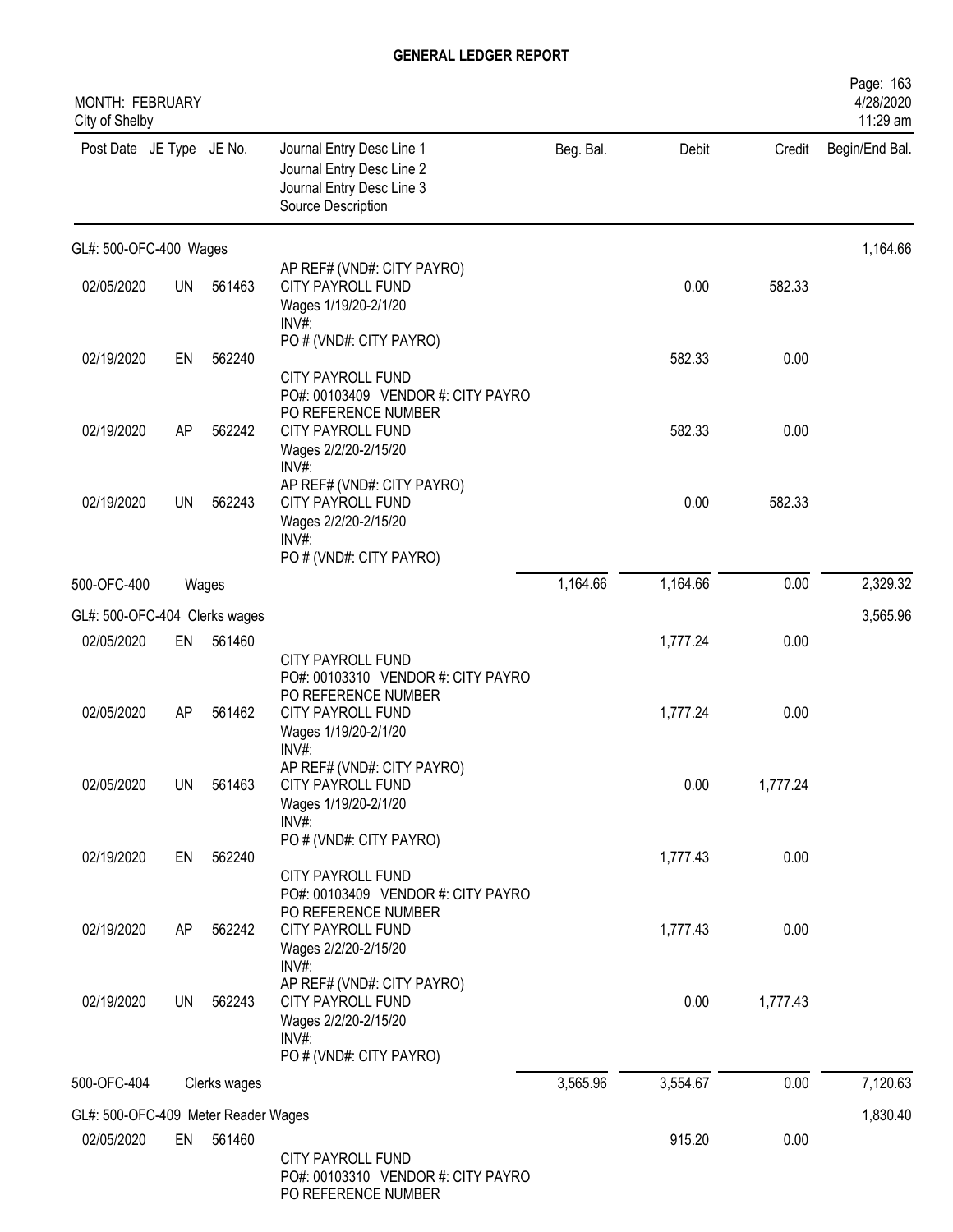| <b>MONTH: FEBRUARY</b><br>City of Shelby |           |                    |                                                                                                                       |           |          |          | 4/28/2020<br>11:29 am |
|------------------------------------------|-----------|--------------------|-----------------------------------------------------------------------------------------------------------------------|-----------|----------|----------|-----------------------|
| Post Date JE Type JE No.                 |           |                    | Journal Entry Desc Line 1<br>Journal Entry Desc Line 2<br>Journal Entry Desc Line 3<br>Source Description             | Beg. Bal. | Debit    | Credit   | Begin/End Bal.        |
| GL#: 500-OFC-409 Meter Reader Wages      |           |                    |                                                                                                                       |           |          |          | 1,830.40              |
| 02/05/2020                               | AP        | 561462             | <b>CITY PAYROLL FUND</b><br>Wages 1/19/20-2/1/20<br>INV#                                                              |           | 915.20   | 0.00     |                       |
| 02/05/2020                               | UN        | 561463             | AP REF# (VND#: CITY PAYRO)<br>CITY PAYROLL FUND<br>Wages 1/19/20-2/1/20<br>INV#:                                      |           | 0.00     | 915.20   |                       |
| 02/19/2020                               | EN        | 562240             | PO # (VND#: CITY PAYRO)<br><b>CITY PAYROLL FUND</b><br>PO#: 00103409 VENDOR #: CITY PAYRO<br>PO REFERENCE NUMBER      |           | 2,471.04 | 0.00     |                       |
| 02/19/2020                               | AP        | 562242             | <b>CITY PAYROLL FUND</b><br>Wages 2/2/20-2/15/20<br>$INV#$ :                                                          |           | 2,471.04 | 0.00     |                       |
| 02/19/2020                               | <b>UN</b> | 562243             | AP REF# (VND#: CITY PAYRO)<br><b>CITY PAYROLL FUND</b><br>Wages 2/2/20-2/15/20<br>$INV#$ :<br>PO # (VND#: CITY PAYRO) |           | 0.00     | 2,471.04 |                       |
| 500-OFC-409                              |           | Meter Reader Wages |                                                                                                                       | 1,830.40  | 3,386.24 | 0.00     | 5,216.64              |
| GL#: 500-OFC-410 Janitors Wages          |           |                    |                                                                                                                       |           |          |          | 743.59                |
| 02/05/2020                               | EN        | 561460             | CITY PAYROLL FUND<br>PO#: 00103310 VENDOR #: CITY PAYRO<br>PO REFERENCE NUMBER                                        |           | 372.00   | 0.00     |                       |
| 02/05/2020                               | AP        | 561462             | CITY PAYROLL FUND<br>Wages 1/19/20-2/1/20<br>INV#:<br>AP REF# (VND#: CITY PAYRO)                                      |           | 372.00   | 0.00     |                       |
| 02/05/2020                               | <b>UN</b> | 561463             | CITY PAYROLL FUND<br>Wages 1/19/20-2/1/20<br>$INV#$ :                                                                 |           | 0.00     | 372.00   |                       |
| 02/19/2020                               | EN        | 562240             | PO # (VND#: CITY PAYRO)<br>CITY PAYROLL FUND<br>PO#: 00103409 VENDOR #: CITY PAYRO                                    |           | 371.80   | 0.00     |                       |
| 02/19/2020                               | AP        | 562242             | PO REFERENCE NUMBER<br>CITY PAYROLL FUND<br>Wages 2/2/20-2/15/20<br>$INV#$ :                                          |           | 371.80   | 0.00     |                       |
| 02/19/2020                               | <b>UN</b> | 562243             | AP REF# (VND#: CITY PAYRO)<br>CITY PAYROLL FUND<br>Wages 2/2/20-2/15/20<br>INV#:<br>PO # (VND#: CITY PAYRO)           |           | 0.00     | 371.80   |                       |
| 500-OFC-410                              |           | Janitors Wages     |                                                                                                                       | 743.59    | 743.80   | 0.00     | 1,487.39              |
|                                          |           |                    | GL#: 500-OFC-415 Public Employees Retire.System                                                                       |           |          |          | 1,145.87              |
| 02/10/2020                               | EN        | 561809             |                                                                                                                       |           | 1,022.66 | 0.00     |                       |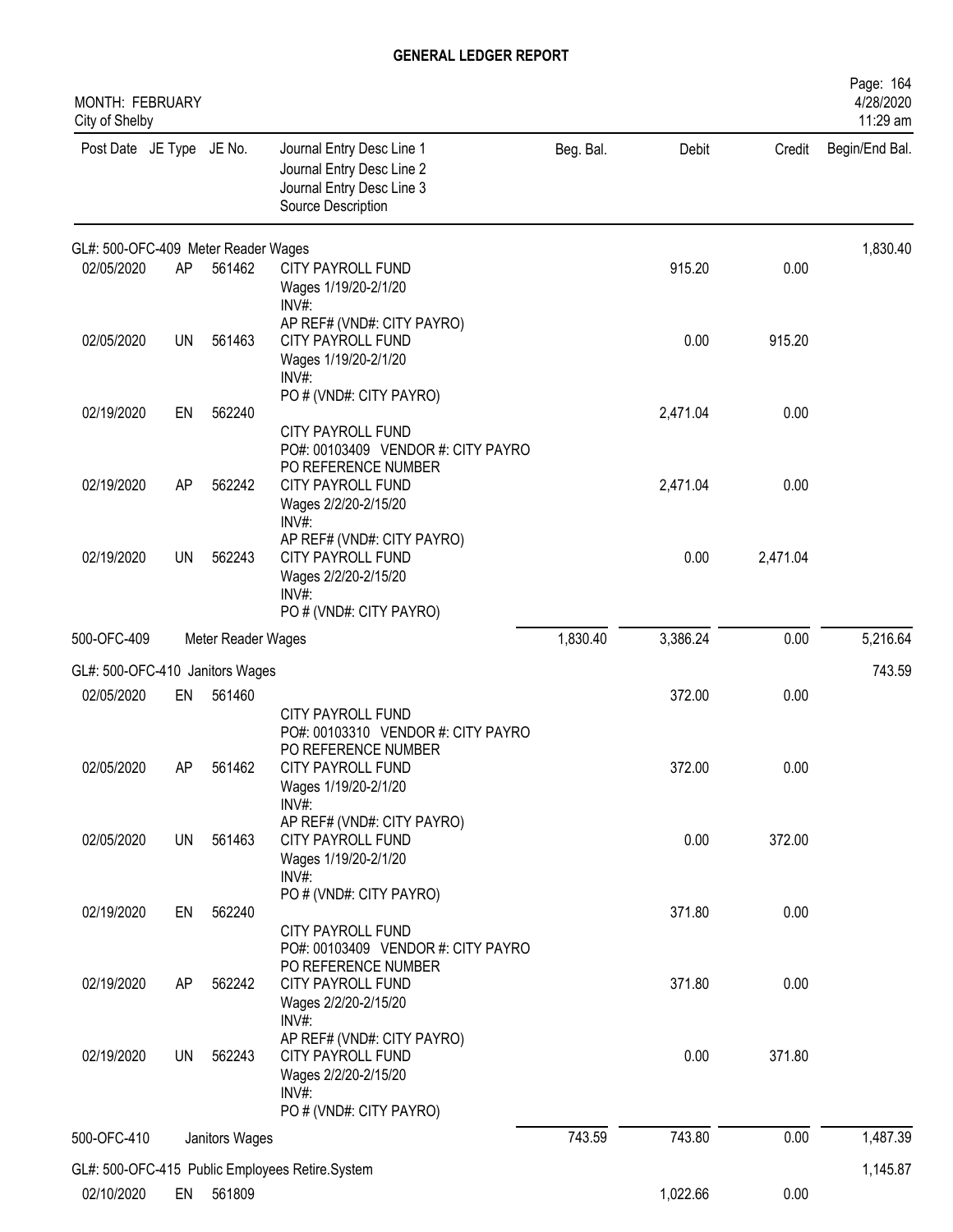| <b>MONTH: FEBRUARY</b><br>City of Shelby |             |        |                                                                                                                       |           |          |          | Page: 165<br>4/28/2020<br>11:29 am |
|------------------------------------------|-------------|--------|-----------------------------------------------------------------------------------------------------------------------|-----------|----------|----------|------------------------------------|
| Post Date JE Type JE No.                 |             |        | Journal Entry Desc Line 1<br>Journal Entry Desc Line 2<br>Journal Entry Desc Line 3<br>Source Description             | Beg. Bal. | Debit    | Credit   | Begin/End Bal.                     |
|                                          |             |        | GL#: 500-OFC-415 Public Employees Retire.System<br>OH PUBLIC EMPLOYEES RETIREMENT<br>PO#: 00103353 VENDOR #: OPERS    |           |          |          | 1,145.87                           |
| 02/10/2020                               | AP          | 561845 | PO REFERENCE NUMBER<br>OH PUBLIC EMPLOYEES RETIREMENT<br>Employer portion 12/22/19-<br>INV#:                          |           | 1,022.66 | 0.00     |                                    |
| 02/10/2020                               | <b>UN</b>   | 561846 | AP REF# (VND#: OPERS<br>OH PUBLIC EMPLOYEES RETIREMENT<br>Employer portion 12/22/19-<br>$INV#$ :<br>PO # (VND#: OPERS |           | 0.00     | 1,022.66 |                                    |
| 500-OFC-415                              |             |        | Public Employees Retire.System                                                                                        | 1,145.87  | 1,022.66 | 0.00     | 2,168.53                           |
| GL#: 500-OFC-417 FICA                    |             |        |                                                                                                                       |           |          |          | 105.92                             |
| 02/05/2020                               | EN          | 561461 | PAYROLL FUND<br>PO#: 00103311 VENDOR #: PAYROLL FU                                                                    |           | 52.88    | 0.00     |                                    |
| 02/05/2020                               | AP          | 561464 | PO REFERENCE NUMBER<br>PAYROLL FUND<br>FICA 1/19/20-2/1/20<br>$INV#$ :                                                |           | 52.88    | 0.00     |                                    |
| 02/05/2020                               | UN          | 561465 | AP REF# (VND#: PAYROLL FU)<br>PAYROLL FUND<br>FICA 1/19/20-2/1/20<br>$INV#$ :                                         |           | 0.00     | 52.88    |                                    |
| 02/19/2020                               | EN          | 562241 | PO # (VND#: PAYROLL FU)<br>PAYROLL FUND                                                                               |           | 75.43    | 0.00     |                                    |
| 02/19/2020                               | AP          | 562244 | PO#: 00103410 VENDOR #: PAYROLL FU<br>PO REFERENCE NUMBER<br>PAYROLL FUND<br>FICA 2/2/20-2/15/20<br>$INV#$ :          |           | 75.43    | 0.00     |                                    |
| 02/19/2020                               | <b>UN</b>   | 562245 | AP REF# (VND#: PAYROLL FU)<br>PAYROLL FUND<br>FICA 2/2/20-2/15/20<br>$INV#$ :<br>PO # (VND#: PAYROLL FU)              |           | 0.00     | 75.43    |                                    |
| 500-OFC-417                              | <b>FICA</b> |        |                                                                                                                       | 105.92    | 128.31   | 0.00     | 234.23                             |
| GL#: 500-OFC-418 Hospitalization         |             |        |                                                                                                                       |           |          |          | 2,705.94                           |
| 02/02/2020                               | AP          | 561376 | JEFFERSON HEALTH PLAN<br>Acct 19-OME095                                                                               |           | 2,705.94 | 0.00     |                                    |
| 02/02/2020                               | UN          | 561377 | INV#:<br>AP REF# (VND#: JEFFERSON)<br>JEFFERSON HEALTH PLAN<br>Acct 19-OME095<br>INV#:                                |           | 0.00     | 2,705.94 |                                    |
| 02/25/2020                               | EN          | 562485 | PO # (VND#: JEFFERSON)<br>JEFFERSON HEALTH PLAN                                                                       |           | 2,705.94 | 0.00     |                                    |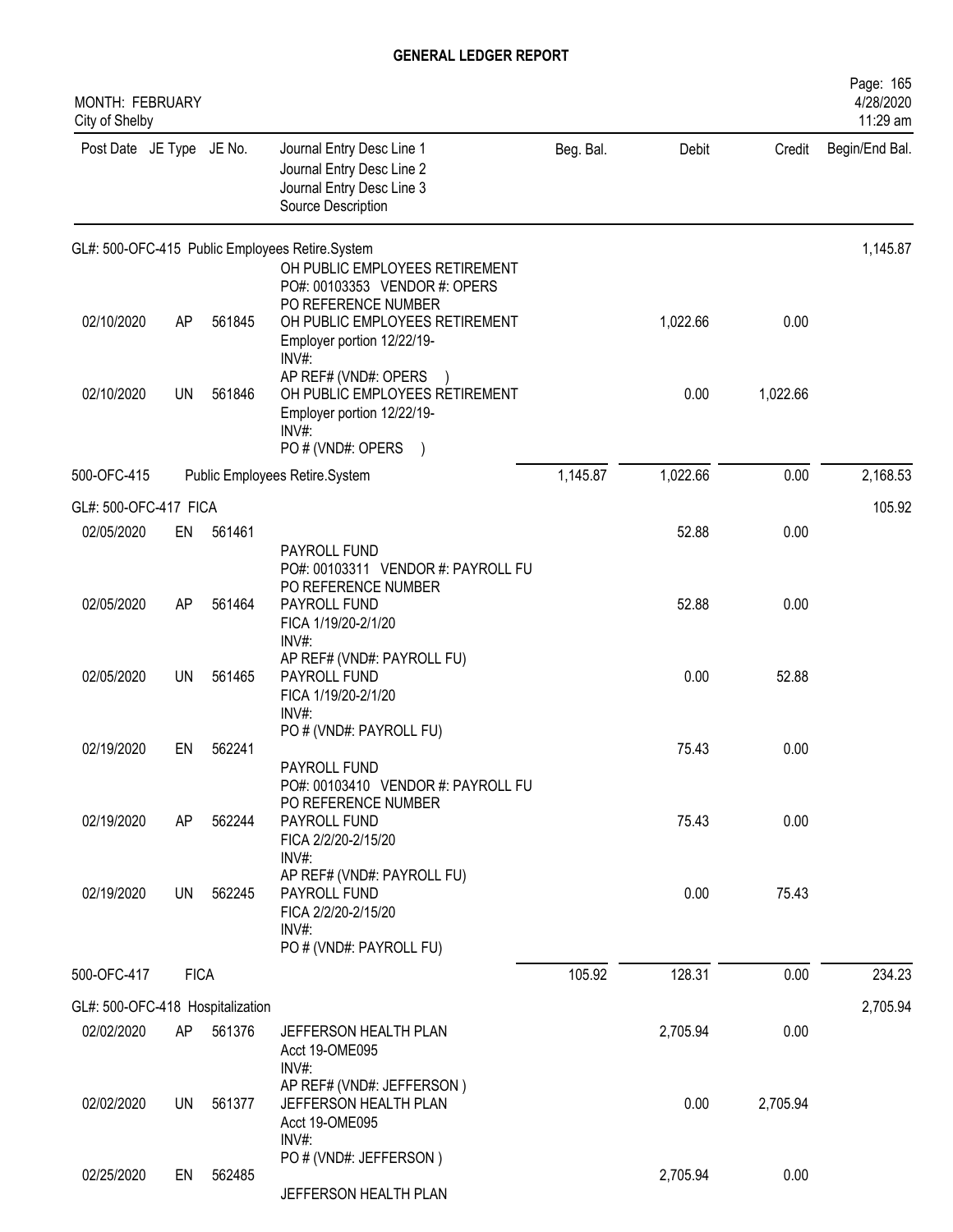| MONTH: FEBRUARY<br>City of Shelby     |    |                             |                                                                                                                                                |           |          |        | Page: 166<br>4/28/2020<br>11:29 am |
|---------------------------------------|----|-----------------------------|------------------------------------------------------------------------------------------------------------------------------------------------|-----------|----------|--------|------------------------------------|
| Post Date JE Type JE No.              |    |                             | Journal Entry Desc Line 1<br>Journal Entry Desc Line 2<br>Journal Entry Desc Line 3<br>Source Description                                      | Beg. Bal. | Debit    | Credit | Begin/End Bal.                     |
| GL#: 500-OFC-418 Hospitalization      |    |                             | PO#: 00103431 VENDOR #: JEFFERSON<br>PO REFERENCE NUMBER                                                                                       |           |          |        | 2,705.94                           |
| 500-OFC-418                           |    | Hospitalization             |                                                                                                                                                | 2,705.94  | 2,705.94 | 0.00   | 5,411.88                           |
| GL#: 500-OFC-419 Life Insurance       |    |                             |                                                                                                                                                |           |          |        | 23.88                              |
| 02/02/2020                            | AP | 561372                      | AMERICAN UNITED LIFE INS CO<br>Policy G 00608125-0002-000<br>INV#:                                                                             |           | 23.88    | 0.00   |                                    |
| 02/02/2020                            | UN | 561373                      | AP REF# (VND#: AMERICAN U)<br>AMERICAN UNITED LIFE INS CO<br>Policy G 00608125-0002-000<br>INV#:                                               |           | 0.00     | 23.88  |                                    |
| 02/25/2020                            | EN | 562486                      | PO # (VND#: AMERICAN U)<br>AMERICAN UNITED LIFE INS CO<br>PO#: 00103432 VENDOR #: AMERICAN U<br>PO REFERENCE NUMBER                            |           | 23.88    | 0.00   |                                    |
| 500-OFC-419                           |    | Life Insurance              |                                                                                                                                                | 23.88     | 23.88    | 0.00   | 47.76                              |
| GL#: 500-OFC-420 Workers Compensation |    |                             |                                                                                                                                                |           |          |        | 0.00                               |
| 02/05/2020                            | EN | 561480                      | BUREAU OF WORKERS COMPENSATION                                                                                                                 |           | 73.47    | 0.00   |                                    |
| 02/05/2020                            | AP | 561495                      | PO#: 00103312 VENDOR #: BWC<br>PO REFERENCE NUMBER<br>BUREAU OF WORKERS COMPENSATION<br>BWC true up payment<br>INV#:                           |           | 73.47    | 0.00   |                                    |
| 02/05/2020                            | UN | 561496                      | AP REF# (VND#: BWC<br>BUREAU OF WORKERS COMPENSATION<br>BWC true up payment<br>INV#:                                                           |           | 0.00     | 73.47  |                                    |
| 02/19/2020                            | EN | 562239                      | PO# (VND#: BWC<br>BUREAU OF WORKERS COMPENSATION<br>PO#: 00103408 VENDOR #: BWC                                                                |           | 124.00   | 0.00   |                                    |
| 02/20/2020                            | AP | 562260                      | PO REFERENCE NUMBER<br>BUREAU OF WORKERS COMPENSATION<br>Installment payment                                                                   |           | 124.00   | 0.00   |                                    |
| 02/20/2020                            | UN | 562261                      | 1007137060<br>INV#<br>AP REF# (VND#: BWC<br>BUREAU OF WORKERS COMPENSATION<br>Installment payment<br>1007137060<br>$INV#$ :<br>PO # (VND#: BWC |           | 0.00     | 124.00 |                                    |
| 500-OFC-420                           |    | <b>Workers Compensation</b> |                                                                                                                                                | 0.00      | 197.47   | 0.00   | 197.47                             |
| GL#: 500-OFC-428 Telephone            |    |                             |                                                                                                                                                |           |          |        | 92.38                              |
| 02/26/2020                            | AP | 562544                      | CHARTER COMM HOLDINGS LLC<br>acct 01075-321600202-1001<br>INV#:<br>321600202021720b                                                            |           | 4.85     | 0.00   |                                    |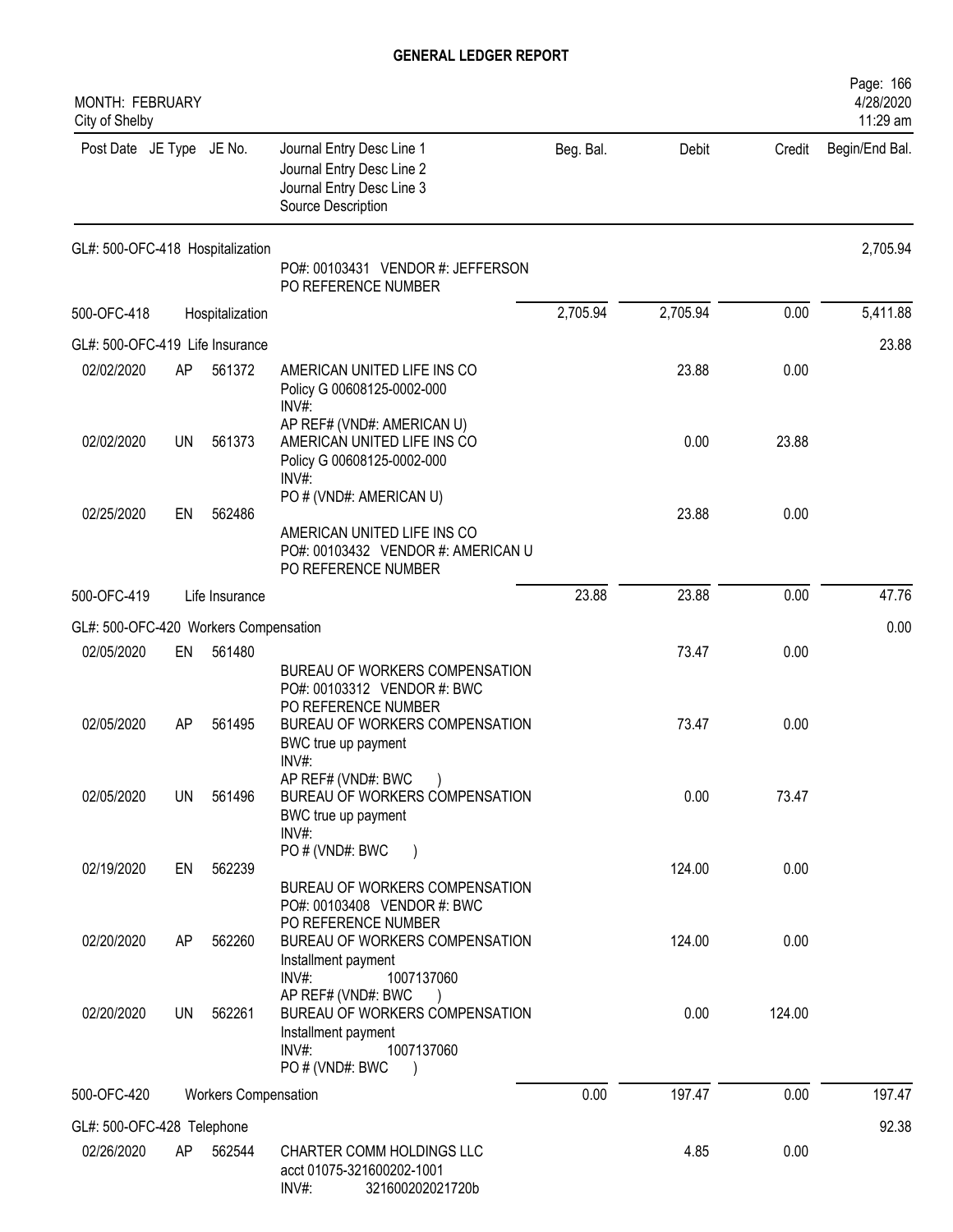| <b>MONTH: FEBRUARY</b><br>City of Shelby             |           |                        |                                                                                                                                              |           |        |        | Page: 167<br>4/28/2020<br>11:29 am |
|------------------------------------------------------|-----------|------------------------|----------------------------------------------------------------------------------------------------------------------------------------------|-----------|--------|--------|------------------------------------|
| Post Date JE Type JE No.                             |           |                        | Journal Entry Desc Line 1<br>Journal Entry Desc Line 2<br>Journal Entry Desc Line 3<br>Source Description                                    | Beg. Bal. | Debit  | Credit | Begin/End Bal.                     |
| GL#: 500-OFC-428 Telephone                           |           |                        |                                                                                                                                              |           |        |        | 92.38                              |
| 02/26/2020                                           | <b>UN</b> | 562545                 | AP REF# (VND#: CHART COMM)<br>CHARTER COMM HOLDINGS LLC<br>acct 01075-321600202-1001<br>INV#:<br>321600202021720b<br>PO # (VND#: CHART COMM) |           | 0.00   | 4.85   |                                    |
| 500-OFC-428                                          |           | Telephone              |                                                                                                                                              | 92.38     | 4.85   | 0.00   | 97.23                              |
| GL#: 500-OFC-473 Office Supplies                     |           |                        |                                                                                                                                              |           |        |        | 371.67                             |
| 02/05/2020                                           | AP        | 561557                 | <b>QUILL CORPORATION</b><br>Paperclips<br>$INV#$ :<br>4419376                                                                                |           | 10.99  | 0.00   |                                    |
| 02/05/2020                                           | <b>UN</b> | 561558                 | AP REF# (VND#: QUILL CORP)<br><b>QUILL CORPORATION</b><br>Paperclips<br>INV#<br>4419376                                                      |           | 0.00   | 10.99  |                                    |
| 02/14/2020                                           | EN        | 562035                 | PO # (VND#: QUILL CORP)<br>SHELBY PRINTING LLC                                                                                               |           | 490.63 | 0.00   |                                    |
| 02/28/2020                                           | AP        | 562768                 | PO#: 00103407 VENDOR #: SHELB P LL<br>PO REFERENCE NUMBER<br>SHELBY PRINTING LLC<br>Laser utility bills & envelope<br>INV#:<br>228636        |           | 375.63 | 0.00   |                                    |
| 02/28/2020                                           | <b>UN</b> | 562769                 | AP REF# (VND#: SHELB P LL)<br>SHELBY PRINTING LLC<br>Laser utility bills & envelope<br>$INV#$ :<br>228636<br>PO # (VND#: SHELB P LL)         |           | 0.00   | 375.63 |                                    |
| 500-OFC-473                                          |           | <b>Office Supplies</b> |                                                                                                                                              | 371.67    | 386.62 | 0.00   | 758.29                             |
| GL#: 500-OFC-483 State Audit                         |           |                        |                                                                                                                                              |           |        |        | 0.00                               |
| 02/21/2020                                           | EN        | 562388                 | TREASURER, STATE OF OHIO<br>PO#: 00103415 VENDOR #: TREAS.STAT                                                                               |           | 105.36 | 0.00   |                                    |
| 02/21/2020                                           | AP        | 562395                 | PO REFERENCE NUMBER<br>TREASURER, STATE OF OHIO<br>Financial audit<br>INV#:                                                                  |           | 105.36 | 0.00   |                                    |
| 02/21/2020                                           | <b>UN</b> | 562396                 | AP REF# (VND#: TREAS.STAT)<br>TREASURER, STATE OF OHIO<br>Financial audit<br>INV#:                                                           |           | 0.00   | 105.36 |                                    |
| 500-OFC-483                                          |           | <b>State Audit</b>     | PO # (VND#: TREAS.STAT)                                                                                                                      | 0.00      | 105.36 | 0.00   | 105.36                             |
|                                                      |           |                        |                                                                                                                                              |           |        |        |                                    |
| GL#: 500-OFC-484 Fuel, Autos-Equipment<br>02/10/2020 | EN        | 561811                 | COLE DISTRIBUTING INC.<br>PO#: 00103355 VENDOR #: COLE DISTR<br>PO REFERENCE NUMBER                                                          |           | 100.00 | 0.00   | 100.00                             |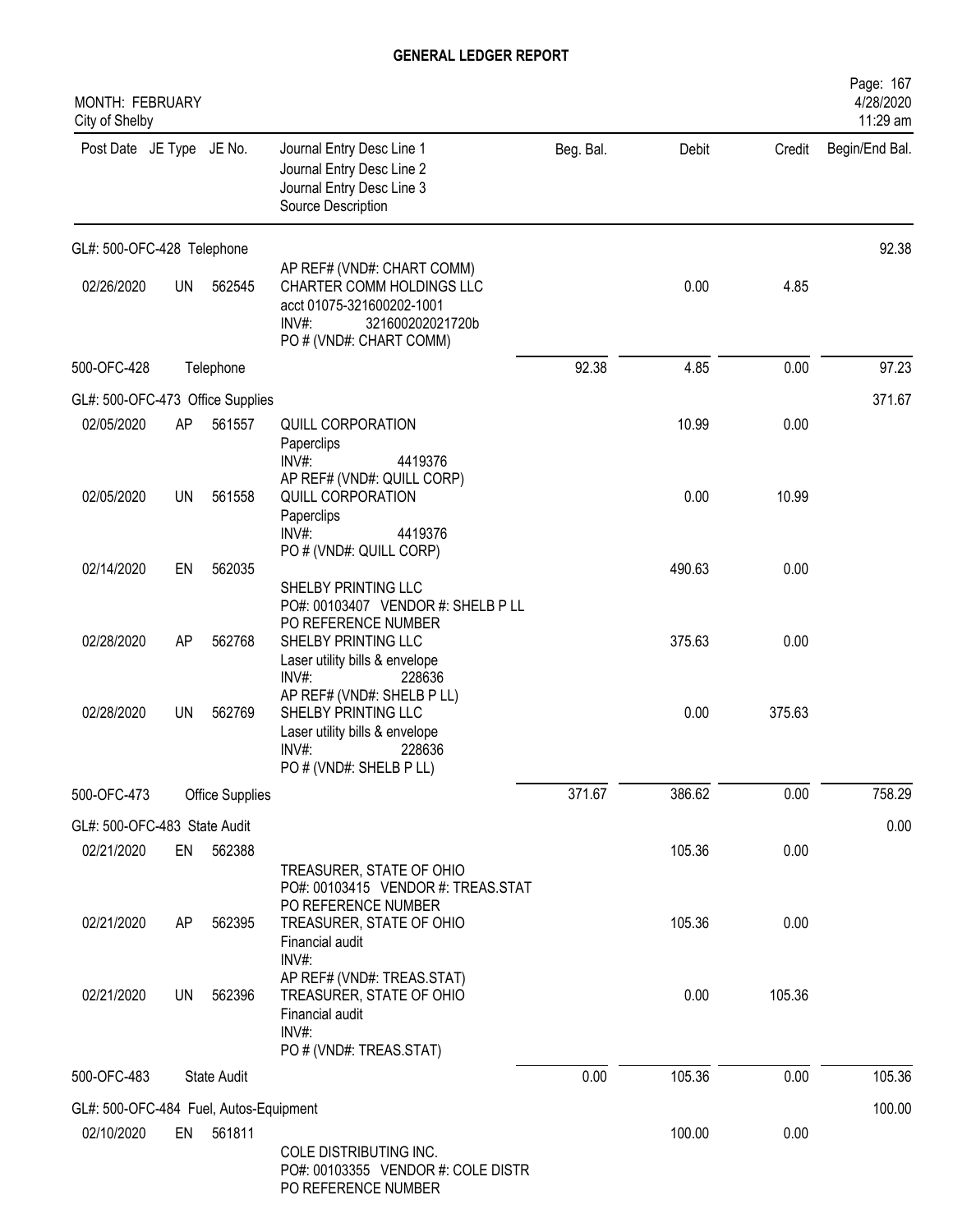| <b>MONTH: FEBRUARY</b><br>City of Shelby |           |                       |                                                                                                                                     |           |        |        | Page: 168<br>4/28/2020<br>11:29 am |
|------------------------------------------|-----------|-----------------------|-------------------------------------------------------------------------------------------------------------------------------------|-----------|--------|--------|------------------------------------|
| Post Date JE Type JE No.                 |           |                       | Journal Entry Desc Line 1<br>Journal Entry Desc Line 2<br>Journal Entry Desc Line 3<br>Source Description                           | Beg. Bal. | Debit  | Credit | Begin/End Bal.                     |
| GL#: 500-OFC-484 Fuel, Autos-Equipment   |           |                       |                                                                                                                                     |           |        |        | 100.00                             |
| 02/10/2020                               | AP        | 561827                | COLE DISTRIBUTING INC.<br>Fuel charges January 2020<br>INV#:                                                                        |           | 100.00 | 0.00   |                                    |
| 02/10/2020                               | <b>UN</b> | 561828                | AP REF# (VND#: COLE DISTR)<br>COLE DISTRIBUTING INC.<br>Fuel charges January 2020<br>$INV#$ :<br>PO # (VND#: COLE DISTR)            |           | 0.00   | 100.00 |                                    |
| 500-OFC-484                              |           | Fuel, Autos-Equipment |                                                                                                                                     | 100.00    | 100.00 | 0.00   | 200.00                             |
| GL#: 500-OFC-486 Maintenance Equipment   |           |                       |                                                                                                                                     |           |        |        | 140.63                             |
| 02/27/2020                               | EN        | 562626                | MT BUSINESS TECHNOLOGIES, INC.<br>PO#: 00103458 VENDOR #: MT BUS TEC                                                                |           | 5.74   | 0.00   |                                    |
| 02/27/2020                               | EN        | 562628                | PO REFERENCE NUMBER<br>MT BUSINESS TECHNOLOGIES, INC.<br>PO#: 00103460 VENDOR #: MT BUS TEC                                         |           | 26.50  | 0.00   |                                    |
| 02/28/2020                               | AP        | 562722                | PO REFERENCE NUMBER<br>MT BUSINESS TECHNOLOGIES, INC.<br>contract 6079526-01<br>$INV#$ :<br>IN319610                                |           | 26.50  | 0.00   |                                    |
| 02/28/2020                               | <b>UN</b> | 562723                | AP REF# (VND#: MT BUS TEC)<br>MT BUSINESS TECHNOLOGIES, INC.<br>contract 6079526-01<br>$INV#$ :<br>IN319610                         |           | 0.00   | 26.50  |                                    |
| 02/28/2020                               | AP        | 562724                | PO # (VND#: MT BUS TEC)<br>MT BUSINESS TECHNOLOGIES, INC.<br>contract CN01166-01<br>$INV#$ :<br>IN316818                            |           | 5.74   | 0.00   |                                    |
| 02/28/2020                               | <b>UN</b> | 562725                | AP REF# (VND#: MT BUS TEC)<br>MT BUSINESS TECHNOLOGIES, INC.<br>contract CN01166-01<br>INV#:<br>IN316818<br>PO # (VND#: MT BUS TEC) |           | 0.00   | 5.74   |                                    |
| 500-OFC-486                              |           | Maintenance Equipment |                                                                                                                                     | 140.63    | 32.24  | 0.00   | 172.87                             |
| GL#: 500-OFC-501 Computer support        |           |                       |                                                                                                                                     |           |        |        | 2,358.99                           |
| 500-OFC-501                              |           | Computer support      |                                                                                                                                     | 2,358.99  | 0.00   | 0.00   | 2,358.99                           |
| GL#: 500-OFC-528 Postage                 |           |                       |                                                                                                                                     |           |        |        | 711.13                             |
| 02/02/2020                               | AP        | 561374                | US POSTAL SERVICE<br>Past due postage FEb 2020<br>$INV#$ :                                                                          |           | 125.00 | 0.00   |                                    |
| 02/02/2020                               | <b>UN</b> | 561375                | AP REF# (VND#: U S POSTAL)<br>US POSTAL SERVICE<br>Past due postage FEb 2020<br>INV#                                                |           | 0.00   | 125.00 |                                    |
| 02/03/2020                               | EN        | 561437                | PO # (VND#: U S POSTAL)<br>US POSTAL SERVICE                                                                                        |           | 550.00 | 0.00   |                                    |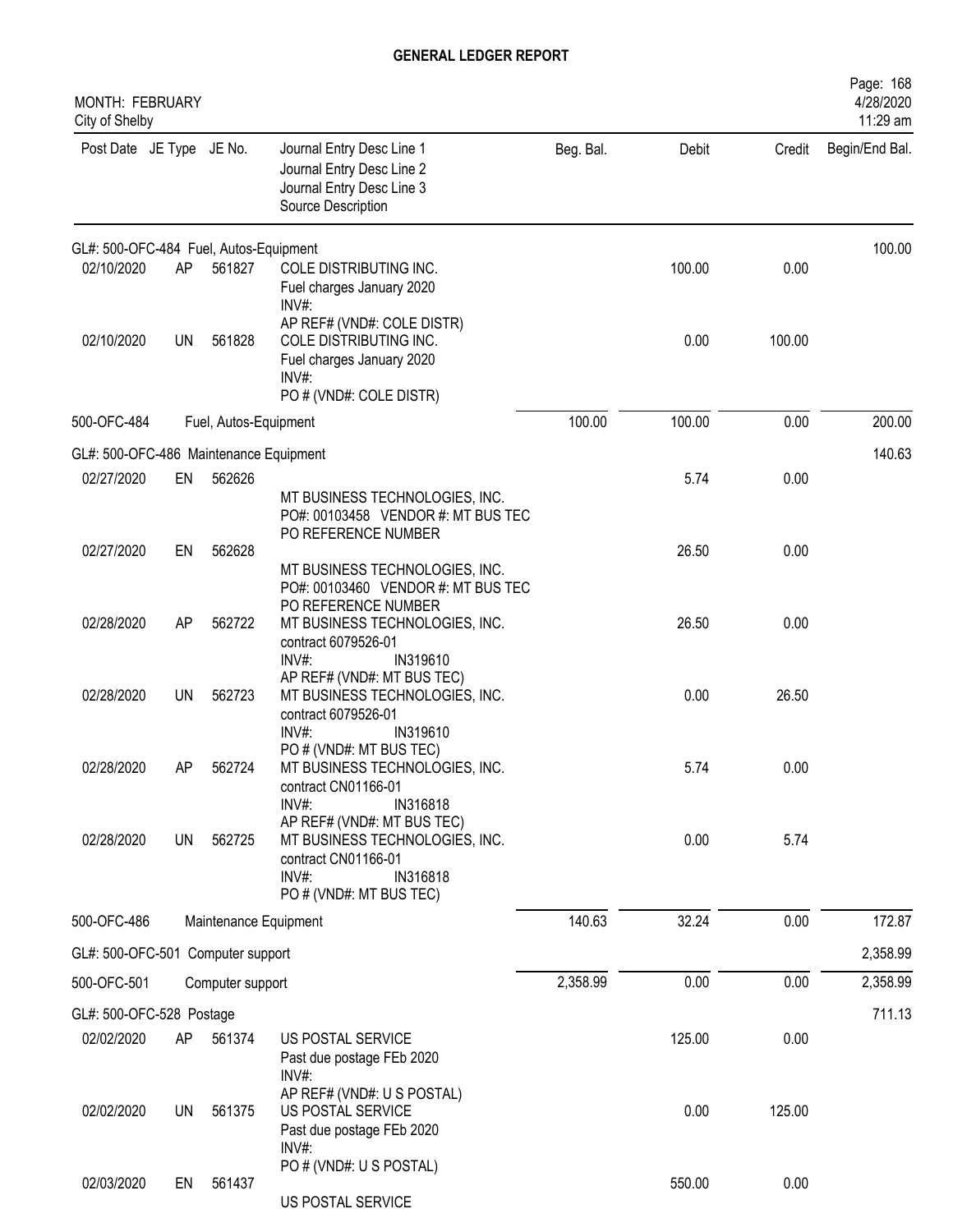| MONTH: FEBRUARY<br>City of Shelby |           |         |                                                                                                                                             |           |        |        | Page: 169<br>4/28/2020<br>11:29 am |
|-----------------------------------|-----------|---------|---------------------------------------------------------------------------------------------------------------------------------------------|-----------|--------|--------|------------------------------------|
| Post Date JE Type JE No.          |           |         | Journal Entry Desc Line 1<br>Journal Entry Desc Line 2<br>Journal Entry Desc Line 3<br>Source Description                                   | Beg. Bal. | Debit  | Credit | Begin/End Bal.                     |
| GL#: 500-OFC-528 Postage          |           |         |                                                                                                                                             |           |        |        | 711.13                             |
| 02/21/2020                        | AP        | 562425  | PO#: 00103305 VENDOR #: U S POSTAL<br>PO REFERENCE NUMBER<br>US POSTAL SERVICE<br>Utility bill postage Feb 2020<br>INV#:                    |           | 522.63 | 0.00   |                                    |
| 02/21/2020                        | <b>UN</b> | 562426  | AP REF# (VND#: U S POSTAL)<br>US POSTAL SERVICE<br>Utility bill postage Feb 2020<br>INV#:                                                   |           | 0.00   | 550.00 |                                    |
| 02/27/2020                        | EN        | 562643  | PO # (VND#: U S POSTAL)<br>US POSTAL SERVICE                                                                                                |           | 125.00 | 0.00   |                                    |
| 02/27/2020                        | EN        | 562677  | PO#: 00103475 VENDOR #: U S POSTAL<br>PO REFERENCE NUMBER<br>US POSTAL SERVICE<br>PO#: 00103507 VENDOR #: U S POSTAL<br>PO REFERENCE NUMBER |           | 550.00 | 0.00   |                                    |
| 500-OFC-528                       |           | Postage |                                                                                                                                             | 711.13    | 647.63 | 0.00   | 1,358.76                           |
| GL#: 500-OFC-531 Miscellaneous    |           |         |                                                                                                                                             |           |        |        | 1,046.47                           |
| 02/11/2020                        | AP        | 561929  | SHRED-IT<br>Shred onsite 150 boxes<br>$INV#$ :<br>8129118898                                                                                |           | 275.00 | 0.00   |                                    |
| 02/11/2020                        | <b>UN</b> | 561930  | AP REF# (VND#: SHRED-IT)<br>SHRED-IT<br>Shred onsite 150 boxes<br>8129118898<br>$INV#$ :                                                    |           | 0.00   | 275.00 |                                    |
| 02/13/2020                        | EN        | 562012  | PO # (VND#: SHRED-IT)<br>AUTOMATIC DATA PROCESSING<br>PO#: 00103384 VENDOR #: ADP                                                           |           | 43.93  | 0.00   |                                    |
| 02/14/2020                        | AP        | 562082  | PO REFERENCE NUMBER<br>AUTOMATIC DATA PROCESSING<br>Processing charges through<br>INV#:<br>551532922                                        |           | 43.93  | 0.00   |                                    |
| 02/14/2020                        | <b>UN</b> | 562083  | AP REF# (VND#: ADP<br>AUTOMATIC DATA PROCESSING<br>Processing charges through                                                               |           | 0.00   | 43.93  |                                    |
| 02/25/2020                        | EN        | 562470  | INV#:<br>551532922<br>PO # (VND#: ADP<br>AUTOMATIC DATA PROCESSING                                                                          |           | 50.61  | 0.00   |                                    |
| 02/25/2020                        | EN        | 562487  | PO#: 00103416 VENDOR #: ADP<br>PO REFERENCE NUMBER<br>AUTOMATIC DATA PROCESSING                                                             |           | 154.27 | 0.00   |                                    |
| 02/26/2020                        | AP        | 562536  | PO#: 00103433 VENDOR #: ADP<br>PO REFERENCE NUMBER<br>AUTOMATIC DATA PROCESSING<br>2019 W-2 Filing<br>$INV#$ :<br>551992162                 |           | 154.27 | 0.00   |                                    |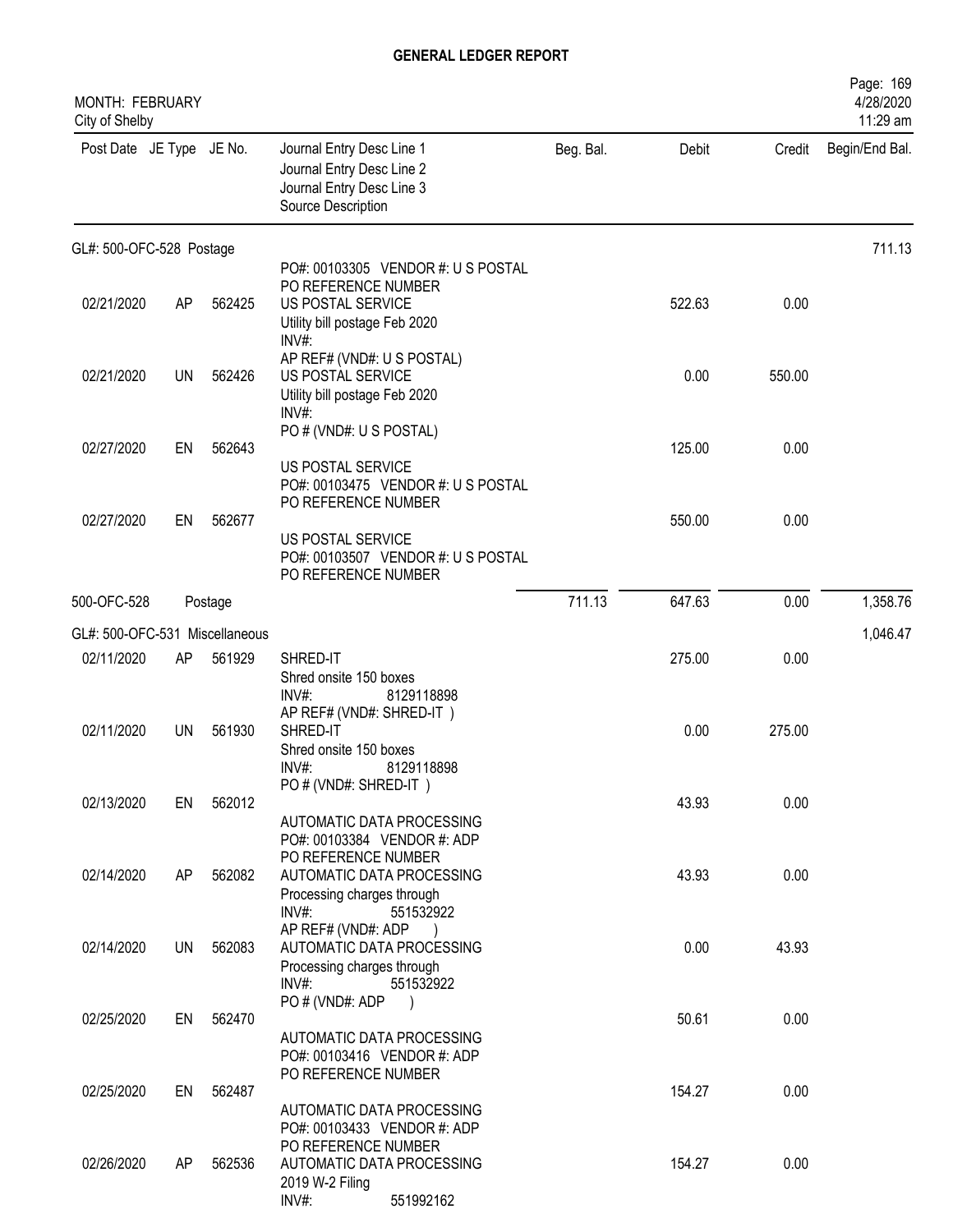| <b>MONTH: FEBRUARY</b><br>City of Shelby |           |                        |                                                                                                                                |           |        |        | Page: 170<br>4/28/2020<br>11:29 am |
|------------------------------------------|-----------|------------------------|--------------------------------------------------------------------------------------------------------------------------------|-----------|--------|--------|------------------------------------|
| Post Date JE Type JE No.                 |           |                        | Journal Entry Desc Line 1<br>Journal Entry Desc Line 2<br>Journal Entry Desc Line 3<br>Source Description                      | Beg. Bal. | Debit  | Credit | Begin/End Bal.                     |
| GL#: 500-OFC-531 Miscellaneous           |           |                        |                                                                                                                                |           |        |        | 1,046.47                           |
| 02/26/2020                               | <b>UN</b> | 562537                 | AP REF# (VND#: ADP<br>AUTOMATIC DATA PROCESSING<br>2019 W-2 Filing<br>INV#:<br>551992162                                       |           | 0.00   | 154.27 |                                    |
| 02/26/2020                               | AP        | 562538                 | PO # (VND#: ADP<br>AUTOMATIC DATA PROCESSING<br>Human Capital through 2/10/20<br>INV#:<br>551899403                            |           | 50.61  | 0.00   |                                    |
| 02/26/2020                               | UN        | 562539                 | AP REF# (VND#: ADP<br>AUTOMATIC DATA PROCESSING<br>Human Capital through 2/10/20<br>$INV#$ :<br>551899403                      |           | 0.00   | 50.61  |                                    |
| 02/27/2020                               | EN        | 562646                 | PO # (VND#: ADP<br>AUTOMATIC DATA PROCESSING<br>PO#: 00103476 VENDOR #: ADP                                                    |           | 40.36  | 0.00   |                                    |
| 02/28/2020                               | AP        | 562762                 | PO REFERENCE NUMBER<br>AUTOMATIC DATA PROCESSING<br>Processing charges 2/15/20<br>INV#:<br>552463953                           |           | 40.36  | 0.00   |                                    |
| 02/28/2020                               | UN        | 562763                 | AP REF# (VND#: ADP<br>AUTOMATIC DATA PROCESSING<br>Processing charges 2/15/20<br>INV#:<br>552463953<br>PO # (VND#: ADP         |           | 0.00   | 40.36  |                                    |
| 500-OFC-531                              |           | Miscellaneous          |                                                                                                                                | 1,046.47  | 564.17 | 0.00   | 1,610.64                           |
| GL#: 500-OFC-532 Labor Relations         |           |                        |                                                                                                                                |           |        |        | 49.75                              |
| 02/25/2020                               | EN        | 562471                 | CLEMANS, NELSON & ASSOC., INC.<br>PO#: 00103417 VENDOR #: CLEMANS NE<br>PO REFERENCE NUMBER                                    |           | 350.00 | 0.00   |                                    |
| 02/26/2020                               | AP        | 562534                 | CLEMANS, NELSON & ASSOC., INC.<br>2020 retainer fee<br>INV#:<br>11452                                                          |           | 350.00 | 0.00   |                                    |
| 02/26/2020                               | UN        | 562535                 | AP REF# (VND#: CLEMANS NE)<br>CLEMANS, NELSON & ASSOC., INC.<br>2020 retainer fee<br>INV#:<br>11452<br>PO # (VND#: CLEMANS NE) |           | 0.00   | 350.00 |                                    |
| 500-OFC-532                              |           | <b>Labor Relations</b> |                                                                                                                                | 49.75     | 350.00 | 0.00   | 399.75                             |
| GL#: 500-OFC-575 Safety Related          |           |                        |                                                                                                                                |           |        |        | 0.00                               |
| 02/14/2020                               | AP        | 562068                 | INSTITUTE OF BUS PUBLICATIONS<br>Safety Alert for Supervisors<br>INV#:                                                         |           | 66.25  | 0.00   |                                    |
| 02/14/2020                               | UN        | 562069                 | AP REF# (VND#: IOBP<br>INSTITUTE OF BUS PUBLICATIONS<br>Safety Alert for Supervisors<br>$INV#$ :<br>PO # (VND#: IOBP           |           | 0.00   | 75.00  |                                    |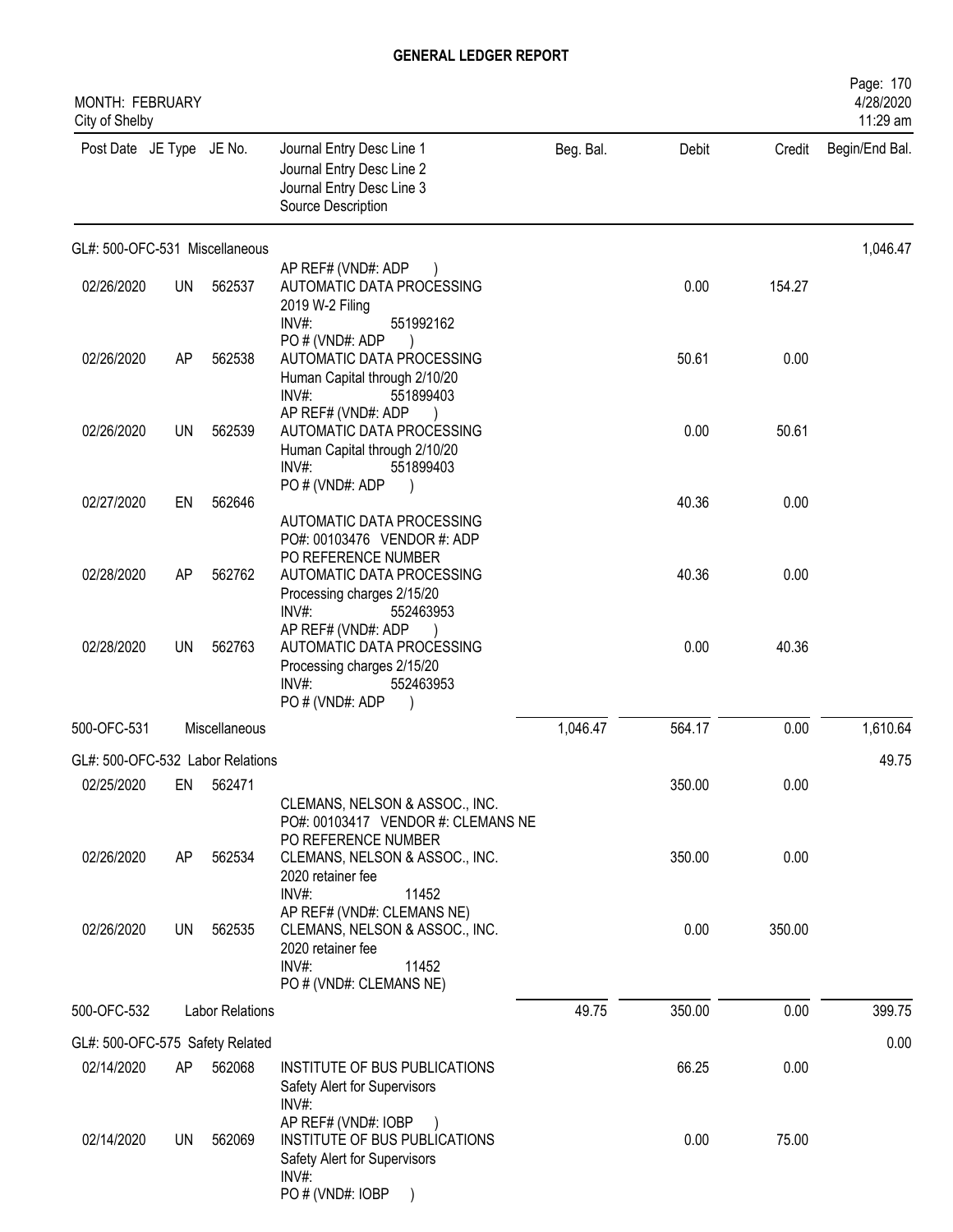| <b>MONTH: FEBRUARY</b><br>City of Shelby |           |                        |                                                                                                                                                                         |           |            |            | Page: 171<br>4/28/2020<br>11:29 am |
|------------------------------------------|-----------|------------------------|-------------------------------------------------------------------------------------------------------------------------------------------------------------------------|-----------|------------|------------|------------------------------------|
| Post Date JE Type JE No.                 |           |                        | Journal Entry Desc Line 1<br>Journal Entry Desc Line 2<br>Journal Entry Desc Line 3<br>Source Description                                                               | Beg. Bal. | Debit      | Credit     | Begin/End Bal.                     |
| 500-OFC-575                              |           | Safety Related         |                                                                                                                                                                         | 0.00      | 66.25      | 0.00       | 66.25                              |
| GL#: 500-OFC-584 GAAP Conversion         |           |                        |                                                                                                                                                                         |           |            |            | 0.00                               |
| 02/21/2020                               | EN        | 562385                 |                                                                                                                                                                         |           | 233.00     | 0.00       |                                    |
| 02/21/2020                               | AP        | 562401                 | PLATTENBURG & ASSOCIATES INC<br>PO#: 00103412 VENDOR #: PLATTENBUR<br>PO REFERENCE NUMBER<br>PLATTENBURG & ASSOCIATES INC<br>GAAP conversion Jan 2020<br>INV#:<br>55681 |           | 233.00     | 0.00       |                                    |
| 02/21/2020                               | <b>UN</b> | 562402                 | AP REF# (VND#: PLATTENBUR)<br>PLATTENBURG & ASSOCIATES INC<br>GAAP conversion Jan 2020<br>$INV#$ :<br>55681<br>PO # (VND#: PLATTENBUR)                                  |           | 0.00       | 233.00     |                                    |
| 500-OFC-584                              |           | <b>GAAP Conversion</b> |                                                                                                                                                                         | 0.00      | 233.00     | 0.00       | 233.00                             |
|                                          |           |                        | Fund: 500 - Water Fund Totals:                                                                                                                                          |           | 132,182.74 | 125,395.08 |                                    |
| GL#: 501-CFS-154 Collections             |           |                        |                                                                                                                                                                         |           |            |            | 25,311.38                          |
| 02/03/2020                               | CR        | 561751                 | Utility deposit, water and sewer                                                                                                                                        |           | 0.00       | 80.50      |                                    |
| 02/03/2020                               | <b>CR</b> | 561752                 | pio<br>Utility deposit, water and sewer<br>pio                                                                                                                          |           | 0.00       | 377.51     |                                    |
| 02/04/2020                               | <b>CR</b> | 561760                 | Utility deposit, water and sewer                                                                                                                                        |           | 0.00       | 1,314.17   |                                    |
| 02/05/2020                               | <b>CR</b> | 561767                 | pio<br>Utility deposit, water and sewer                                                                                                                                 |           | 0.00       | 1,513.38   |                                    |
| 02/06/2020                               | <b>CR</b> | 561773                 | pio<br>Utility deposit, water and sewer                                                                                                                                 |           | 0.00       | 1,007.57   |                                    |
| 02/07/2020                               | <b>CR</b> | 561802                 | <b>DIO</b><br>Utility deposit, water and sewer                                                                                                                          |           | 0.00       | 1,144.31   |                                    |
|                                          |           |                        | DIO                                                                                                                                                                     |           |            |            |                                    |
| 02/10/2020                               | CR        | 561979                 | Utility deposit, water and sewer<br>DIO                                                                                                                                 |           | 0.00       | 1,804.28   |                                    |
| 02/11/2020                               | <b>CR</b> | 561984                 | Utility deposit, water and sewer<br>DIO                                                                                                                                 |           | 0.00       | 7,143.44   |                                    |
| 02/12/2020                               | CR        | 561991                 | Utility deposit, water and sewer                                                                                                                                        |           | 0.00       | 1,131.11   |                                    |
| 02/13/2020                               | <b>CR</b> | 562211                 | pio<br>Utility deposit, water and sewer                                                                                                                                 |           | 0.00       | 1,632.48   |                                    |
| 02/14/2020                               | <b>CR</b> | 562222                 | pio<br>Utility deposit, water and sewer                                                                                                                                 |           | 0.00       | 856.15     |                                    |
| 02/18/2020                               | <b>CR</b> | 562347                 | pio<br>Utility deposit, water and sewer                                                                                                                                 |           | 0.00       | 1,709.12   |                                    |
| 02/19/2020                               | CR        | 562356                 | pio<br>Utility deposit, water and sewer                                                                                                                                 |           | 0.00       | 3,872.07   |                                    |
| 02/20/2020                               | CR        | 562364                 | pio<br>Utility deposit, water and sewer                                                                                                                                 |           | 0.00       | 483.50     |                                    |
| 02/21/2020                               | <b>CR</b> | 562379                 | pio<br>Utility deposit, water and sewer                                                                                                                                 |           | 0.00       | 224.45     |                                    |
| 02/24/2020                               | CR        | 562688                 | pio<br>Utility deposit, water and sewer                                                                                                                                 |           | 0.00       | 249.99     |                                    |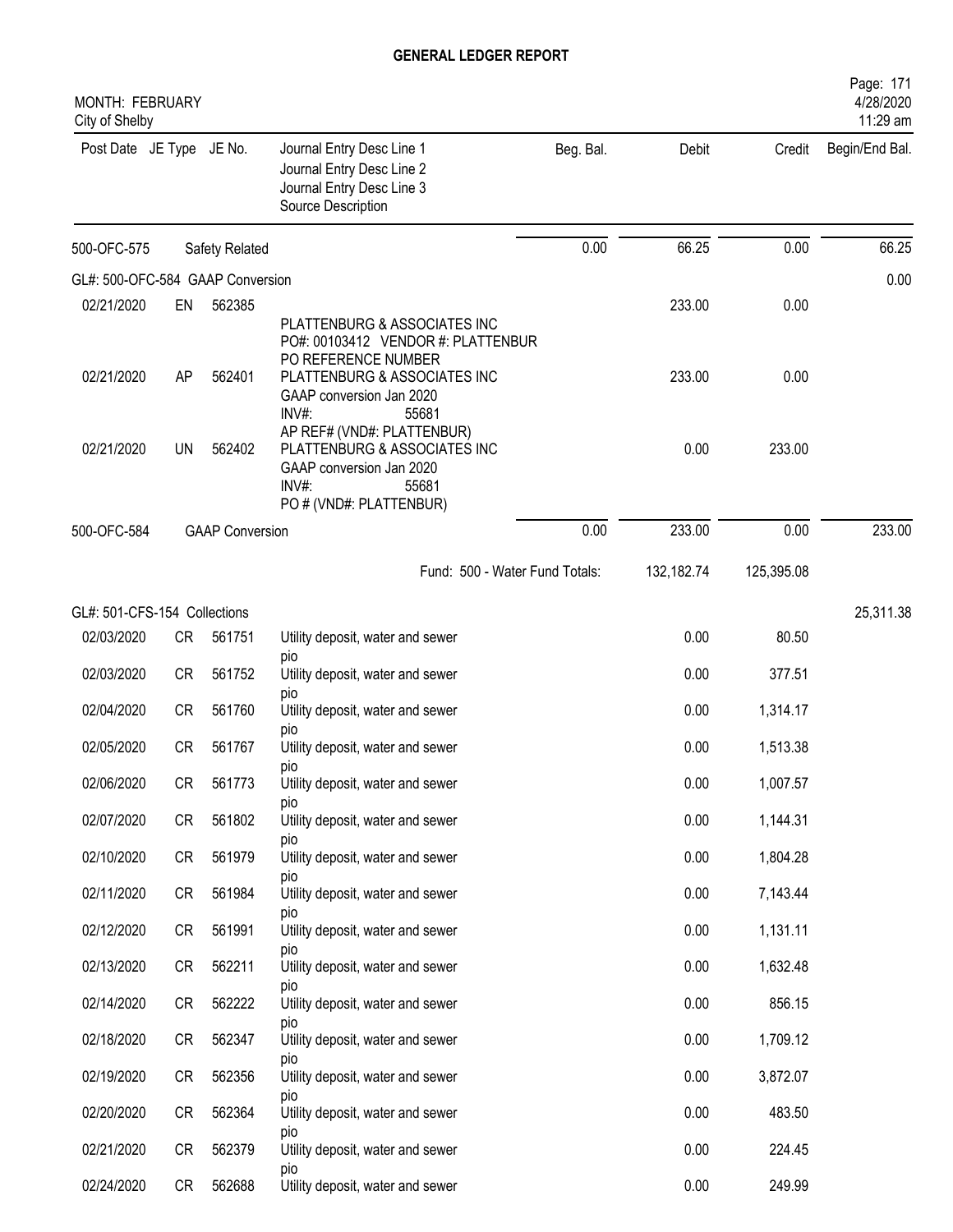| MONTH: FEBRUARY<br>City of Shelby  |           |                    |                                                                                                           |            |       |           | Page: 172<br>4/28/2020<br>11:29 am |
|------------------------------------|-----------|--------------------|-----------------------------------------------------------------------------------------------------------|------------|-------|-----------|------------------------------------|
| Post Date JE Type JE No.           |           |                    | Journal Entry Desc Line 1<br>Journal Entry Desc Line 2<br>Journal Entry Desc Line 3<br>Source Description | Beg. Bal.  | Debit | Credit    | Begin/End Bal.                     |
| GL#: 501-CFS-154 Collections       |           |                    |                                                                                                           |            |       |           | 25,311.38                          |
| 02/25/2020                         | CR        | 562694             | pio<br>Utility deposit, water and sewer                                                                   |            | 0.00  | 246.96    |                                    |
| 02/26/2020                         | <b>CR</b> | 562704             | pio<br>Utility deposit, water and sewer                                                                   |            | 0.00  | 120.45    |                                    |
| 02/27/2020                         | <b>CR</b> | 562711             | pio<br>Utility deposit, water and sewer                                                                   |            | 0.00  | 154.94    |                                    |
| 02/28/2020                         | <b>CR</b> | 562852             | pio<br>Utility deposit, water and sewer<br>pio                                                            |            | 0.00  | 226.03    |                                    |
| 501-CFS-154                        |           | Collections        |                                                                                                           | 25,311.38  | 0.00  | 25,292.41 | 50,603.79                          |
| GL#: 501-DBT-503 Note/Loan Payment |           |                    |                                                                                                           |            |       |           | 138,105.20                         |
| 501-DBT-503                        |           | Note/Loan Payment  |                                                                                                           | 138,105.20 | 0.00  | 0.00      | 138,105.20                         |
| GL#: 501-DBT-505 Interest Expense  |           |                    |                                                                                                           |            |       |           | 5,775.53                           |
| 501-DBT-505                        |           | Interest Expense   |                                                                                                           | 5,775.53   | 0.00  | 0.00      | 5,775.53                           |
| GL#: 501-WTP-483 State Audit       |           |                    |                                                                                                           |            |       |           | 0.00                               |
| 02/21/2020                         | EN        | 562388             | TREASURER, STATE OF OHIO<br>PO#: 00103415 VENDOR #: TREAS.STAT                                            |            | 20.20 | 0.00      |                                    |
| 02/21/2020                         | AP        | 562395             | PO REFERENCE NUMBER<br>TREASURER, STATE OF OHIO<br>Financial audit<br>INV#:                               |            | 20.20 | 0.00      |                                    |
| 02/21/2020                         | UN.       | 562396             | AP REF# (VND#: TREAS.STAT)<br>TREASURER, STATE OF OHIO<br>Financial audit<br>INV#:                        |            | 0.00  | 20.20     |                                    |
|                                    |           |                    | PO # (VND#: TREAS.STAT)                                                                                   |            |       |           |                                    |
| 501-WTP-483                        |           | <b>State Audit</b> |                                                                                                           | 0.00       | 20.20 | 0.00      | 20.20                              |
|                                    |           |                    | Fund: 501 - Water Treatment Plant Const. Totals:                                                          |            | 20.20 | 25,292.41 |                                    |
| GL#: 502-CFS-154 Collections       |           |                    |                                                                                                           |            |       |           | 23,564.88                          |
| 02/03/2020                         | CR        | 561751             | Utility deposit, water and sewer                                                                          |            | 0.00  | 62.12     |                                    |
| 02/03/2020                         | CR        | 561752             | pio<br>Utility deposit, water and sewer<br>pio                                                            |            | 0.00  | 369.01    |                                    |
| 02/04/2020                         | CR        | 561760             | Utility deposit, water and sewer                                                                          |            | 0.00  | 811.88    |                                    |
| 02/05/2020                         | CR        | 561767             | DIO<br>Utility deposit, water and sewer                                                                   |            | 0.00  | 957.16    |                                    |
| 02/06/2020                         | CR        | 561773             | pio<br>Utility deposit, water and sewer                                                                   |            | 0.00  | 575.98    |                                    |
| 02/07/2020                         | CR        | 561802             | pio<br>Utility deposit, water and sewer                                                                   |            | 0.00  | 1,054.03  |                                    |
| 02/10/2020                         | CR        | 561979             | pio<br>Utility deposit, water and sewer<br>pio                                                            |            | 0.00  | 1,297.64  |                                    |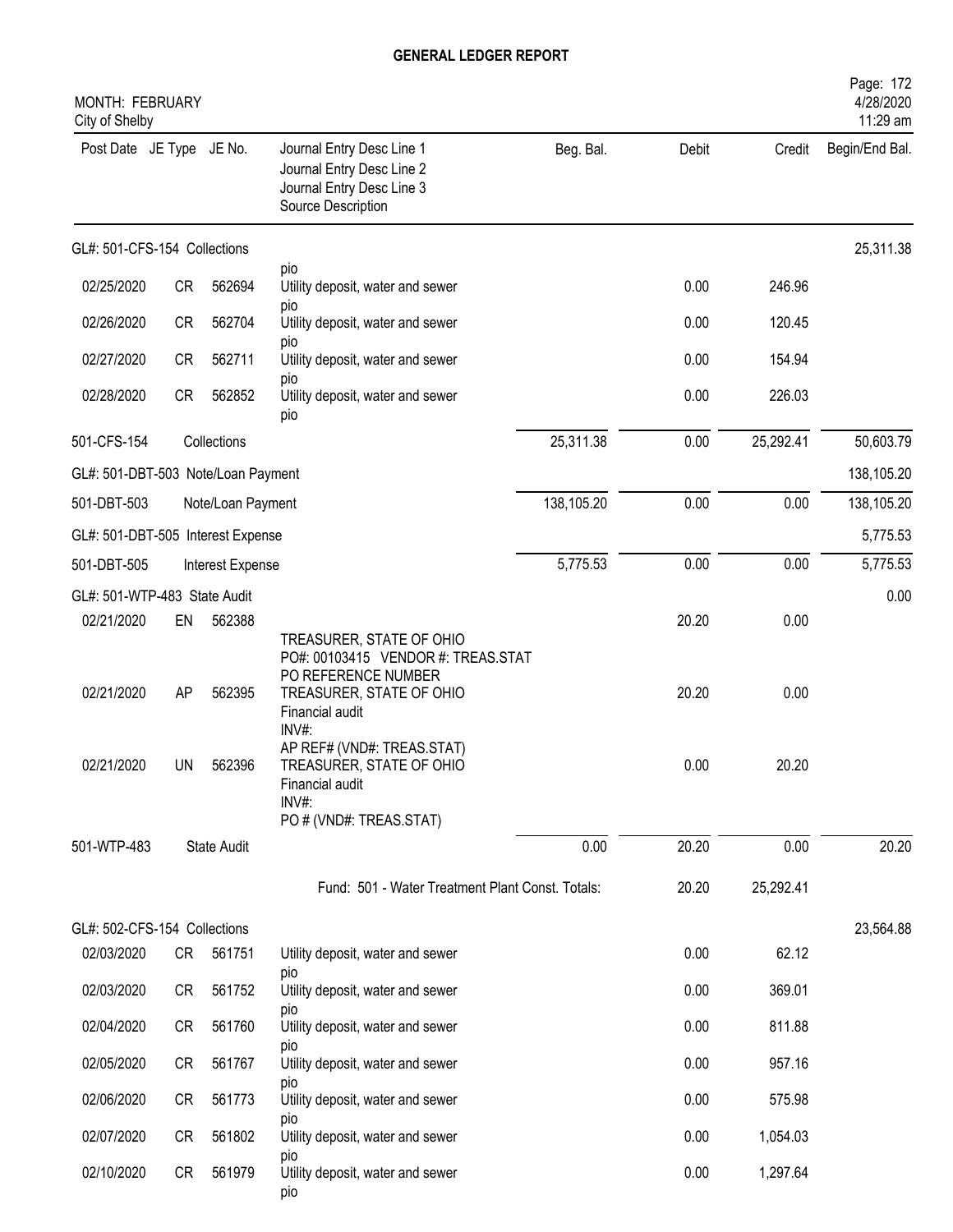| MONTH: FEBRUARY<br>City of Shelby  |           |                   |                                                                                                               |           |       |           | Page: 173<br>4/28/2020<br>11:29 am |
|------------------------------------|-----------|-------------------|---------------------------------------------------------------------------------------------------------------|-----------|-------|-----------|------------------------------------|
| Post Date JE Type JE No.           |           |                   | Journal Entry Desc Line 1<br>Journal Entry Desc Line 2<br>Journal Entry Desc Line 3<br>Source Description     | Beg. Bal. | Debit | Credit    | Begin/End Bal.                     |
| GL#: 502-CFS-154 Collections       |           |                   |                                                                                                               |           |       |           | 23,564.88                          |
| 02/11/2020                         | CR        | 561984            | Utility deposit, water and sewer<br>pio                                                                       |           | 0.00  | 5,028.49  |                                    |
| 02/12/2020                         | CR        | 561991            | Utility deposit, water and sewer                                                                              |           | 0.00  | 3,681.96  |                                    |
| 02/13/2020                         | <b>CR</b> | 562211            | pio<br>Utility deposit, water and sewer                                                                       |           | 0.00  | 870.84    |                                    |
| 02/14/2020                         | CR        | 562222            | pio<br>Utility deposit, water and sewer<br>pio                                                                |           | 0.00  | 548.46    |                                    |
| 02/18/2020                         | <b>CR</b> | 562347            | Utility deposit, water and sewer                                                                              |           | 0.00  | 1,158.06  |                                    |
| 02/19/2020                         | CR        | 562356            | pio<br>Utility deposit, water and sewer                                                                       |           | 0.00  | 2,755.62  |                                    |
| 02/20/2020                         | <b>CR</b> | 562364            | pio<br>Utility deposit, water and sewer                                                                       |           | 0.00  | 333.97    |                                    |
| 02/21/2020                         | CR        | 562379            | pio<br>Utility deposit, water and sewer                                                                       |           | 0.00  | 94.13     |                                    |
| 02/24/2020                         | CR        | 562688            | pio<br>Utility deposit, water and sewer                                                                       |           | 0.00  | 207.48    |                                    |
| 02/25/2020                         | CR        | 562694            | pio<br>Utility deposit, water and sewer                                                                       |           | 0.00  | 126.74    |                                    |
| 02/26/2020                         | <b>CR</b> | 562704            | pio<br>Utility deposit, water and sewer                                                                       |           | 0.00  | 37.62     |                                    |
| 02/27/2020                         | <b>CR</b> | 562711            | <b>DIO</b><br>Utility deposit, water and sewer                                                                |           | 0.00  | 125.94    |                                    |
| 02/28/2020                         | <b>CR</b> | 562852            | pio<br>Utility deposit, water and sewer<br>pio                                                                |           | 0.00  | 201.82    |                                    |
| 502-CFS-154                        |           | Collections       |                                                                                                               | 23,564.88 | 0.00  | 20,298.95 | 43,863.83                          |
| GL#: 502-DBT-503 Note/Loan Payment |           |                   |                                                                                                               |           |       |           | 9,147.75                           |
| 502-DBT-503                        |           | Note/Loan Payment |                                                                                                               | 9,147.75  | 0.00  | 0.00      | 9,147.75                           |
| GL#: 502-WCI-483 State Audit       |           |                   |                                                                                                               |           |       |           | 0.00                               |
| 02/21/2020                         | EN        | 562388            | TREASURER, STATE OF OHIO<br>PO#: 00103415 VENDOR #: TREAS.STAT                                                |           | 81.02 | 0.00      |                                    |
| 02/21/2020                         | AP        | 562395            | PO REFERENCE NUMBER<br>TREASURER, STATE OF OHIO<br>Financial audit<br>$INV#$ :                                |           | 81.02 | 0.00      |                                    |
| 02/21/2020                         | UN        | 562396            | AP REF# (VND#: TREAS.STAT)<br>TREASURER, STATE OF OHIO<br>Financial audit<br>INV#:<br>PO # (VND#: TREAS.STAT) |           | 0.00  | 81.02     |                                    |
| 502-WCI-483                        |           | State Audit       |                                                                                                               | 0.00      | 81.02 | 0.00      | 81.02                              |
| GL#: 502-WCI-515 Equipment         |           |                   |                                                                                                               |           |       |           | 44,975.00                          |
| 502-WCI-515                        |           | Equipment         |                                                                                                               | 44,975.00 | 0.00  | 0.00      | 44,975.00                          |
| GL#: 502-WCI-563 Street Valves     |           |                   |                                                                                                               |           |       |           | 1,024.59                           |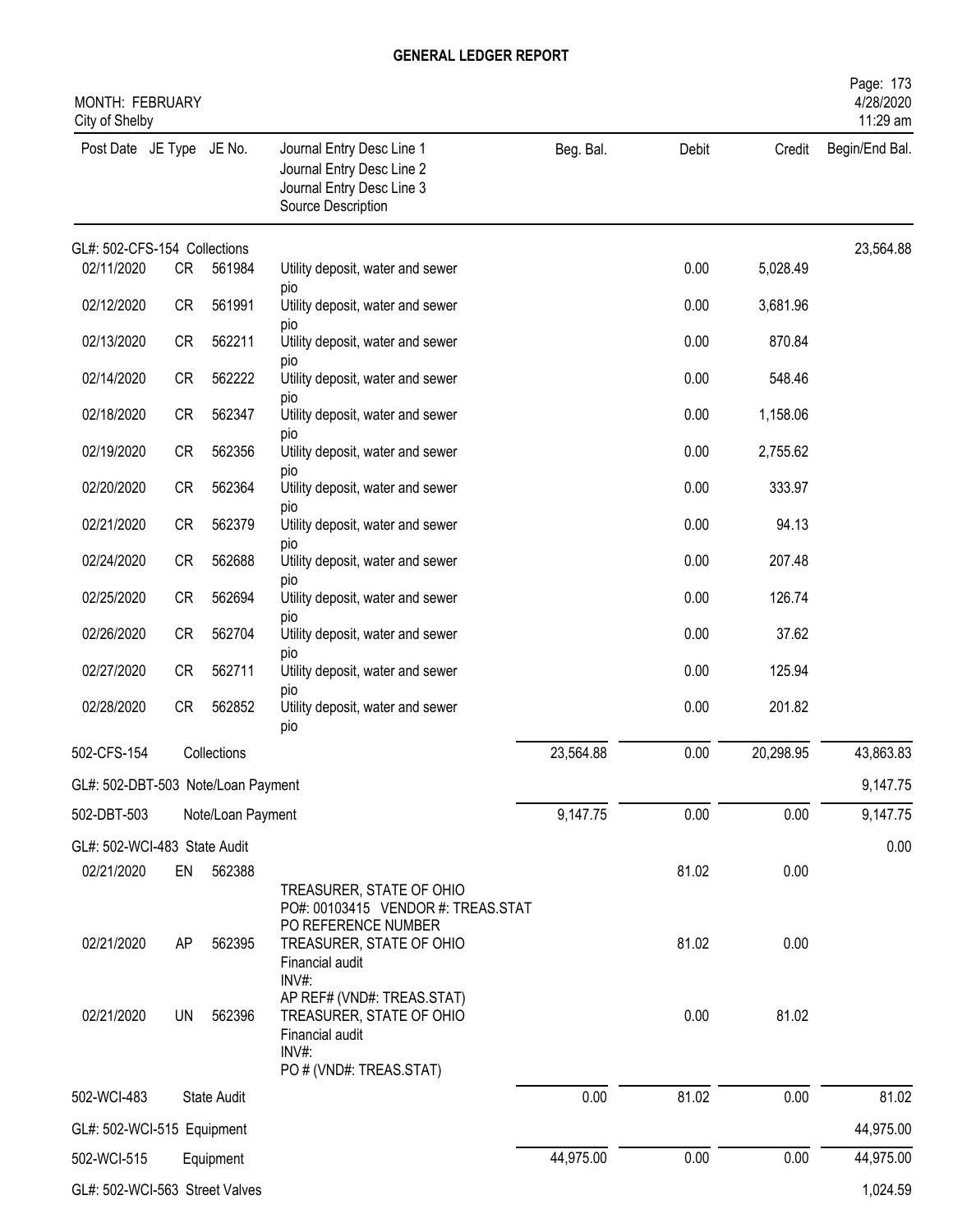| <b>MONTH: FEBRUARY</b><br>City of Shelby |           |                       |                                                                                                                                                      |            |          |           | Page: 174<br>4/28/2020<br>11:29 am |
|------------------------------------------|-----------|-----------------------|------------------------------------------------------------------------------------------------------------------------------------------------------|------------|----------|-----------|------------------------------------|
| Post Date JE Type JE No.                 |           |                       | Journal Entry Desc Line 1<br>Journal Entry Desc Line 2<br>Journal Entry Desc Line 3<br>Source Description                                            | Beg. Bal.  | Debit    | Credit    | Begin/End Bal.                     |
| GL#: 502-WCI-563 Street Valves           |           |                       |                                                                                                                                                      |            |          |           | 1,024.59                           |
| 502-WCI-563                              |           | <b>Street Valves</b>  |                                                                                                                                                      | 1,024.59   | 0.00     | 0.00      | 1,024.59                           |
| GL#: 502-WCI-615 Waterline Replacement   |           |                       |                                                                                                                                                      |            |          |           | 331.60                             |
| 502-WCI-615                              |           | Waterline Replacement |                                                                                                                                                      | 331.60     | 0.00     | 0.00      | 331.60                             |
|                                          |           |                       | Fund: 502 - Water Capital Improvement Totals:                                                                                                        |            | 81.02    | 20,298.95 |                                    |
| GL#: 600-CAP-500 Engineering             |           |                       |                                                                                                                                                      |            |          |           | 781.50                             |
| 02/03/2020                               | EN        | 561421                |                                                                                                                                                      |            | 5,000.00 | 0.00      |                                    |
| 02/07/2020                               | UN        | 561777                | <b>SQUIRE PATTON BOGGS LLP</b><br>PO#: 00103289 VENDOR #: SQUIRE PAT<br>PO REFERENCE NUMBER<br>SQUIRE PATTON BOGGS LLP                               |            | 0.00     | 5,000.00  |                                    |
| 02/28/2020                               | AP        | 562803                | PO#: 00103289 VENDOR #: SQUIRE PAT<br>CANCELLED PO REFERENCE NUMBER<br><b>GPD ASSOCIATES</b><br>Architect/engineer 12/8/19-<br>INV#:<br>2020004.00-1 |            | 842.00   | 0.00      |                                    |
| 02/28/2020                               | <b>UN</b> | 562804                | AP REF# (VND#: GPD ASSOCI)<br><b>GPD ASSOCIATES</b><br>Architect/engineer 12/8/19-<br>$INV#$ :<br>2020004.00-1<br>PO # (VND#: GPD ASSOCI)            |            | 0.00     | 842.00    |                                    |
| 600-CAP-500                              |           | Engineering           |                                                                                                                                                      | 781.50     | 842.00   | 0.00      | 1,623.50                           |
| GL#: 600-CAP-531 Miscellaneous           |           |                       |                                                                                                                                                      |            |          |           | 350,000.00                         |
| 600-CAP-531                              |           | Miscellaneous         |                                                                                                                                                      | 350,000.00 | 0.00     | 0.00      | 350,000.00                         |
| GL#: 600-CFS-154 Collections             |           |                       |                                                                                                                                                      |            |          |           | 849,647.75                         |
| 02/03/2020                               | CR        | 561753                | Utility deposit, electric<br>pio                                                                                                                     |            | 0.00     | 1,479.54  |                                    |
| 02/03/2020                               | <b>CR</b> | 561754                | Utility deposit, electric                                                                                                                            |            | 0.00     | 8,395.15  |                                    |
| 02/03/2020                               | <b>CR</b> | 561755                | pio<br>Utility deposit, ACH electric                                                                                                                 |            | 0.00     | 732.63    |                                    |
| 02/04/2020                               | <b>CR</b> | 561761                | pio<br>Utility deposit, electric                                                                                                                     |            | 0.00     | 58,376.51 |                                    |
| 02/04/2020                               | CR        | 561762                | pio<br>Utility deposit, ACH electric                                                                                                                 |            | 0.00     | 5,884.29  |                                    |
| 02/05/2020                               | CR        | 561768                | pio<br>Utility deposit, electric                                                                                                                     |            | 0.00     | 25,120.44 |                                    |
| 02/05/2020                               | CR        | 561769                | <b>DIO</b><br>Utility depsit, ACH electric                                                                                                           |            | 0.00     | 1,749.14  |                                    |
| 02/06/2020                               | CR        | 561774                | pio<br>Utility deposit, electric                                                                                                                     |            | 0.00     | 17,386.79 |                                    |
| 02/06/2020                               | CR        | 561775                | DIO<br>Utility deposit, ACH electric                                                                                                                 |            | 0.00     | 4,581.83  |                                    |
| 02/07/2020                               | <b>CR</b> | 561803                | pio<br>Utility deposit, electric                                                                                                                     |            | 0.00     | 42,892.46 |                                    |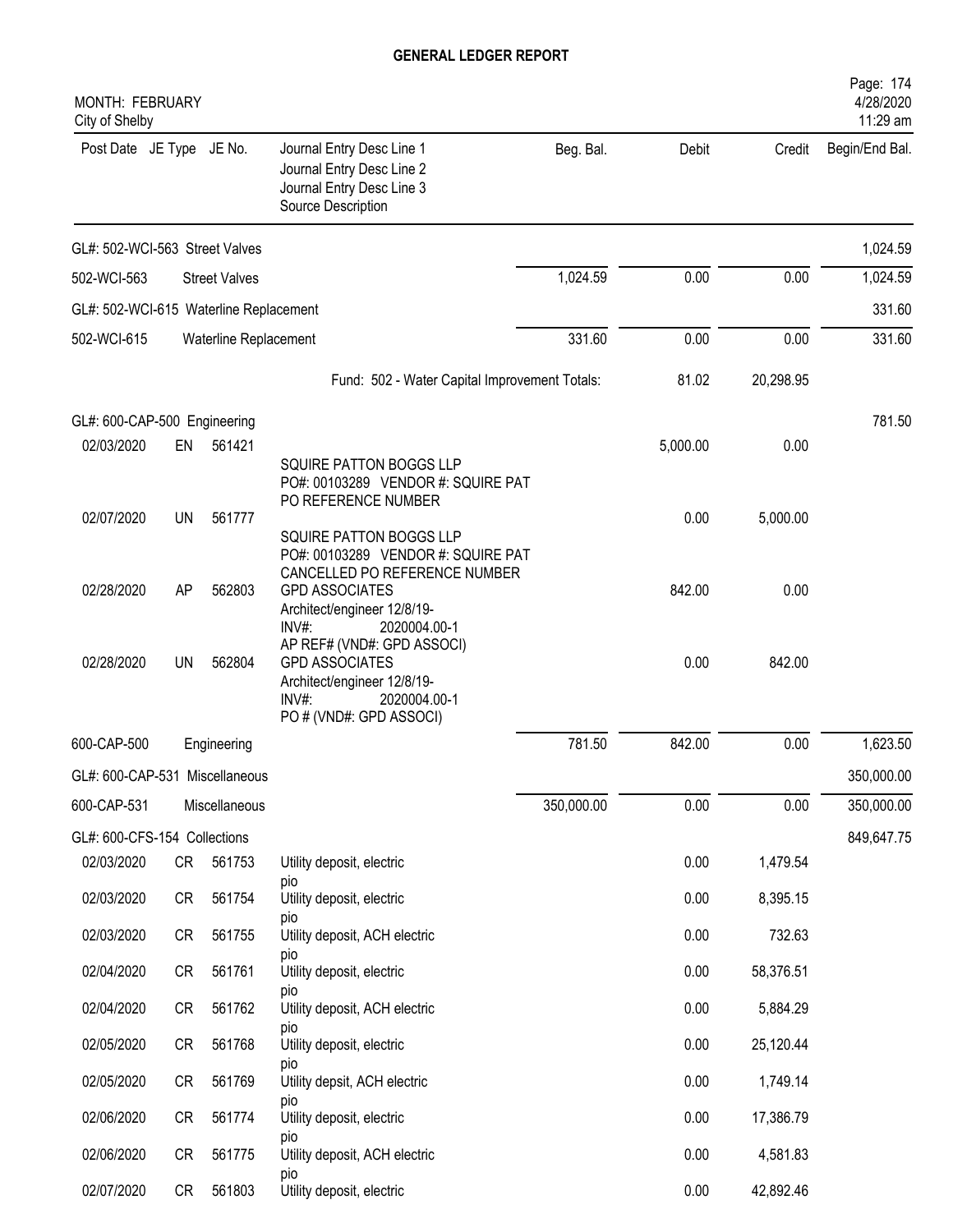| MONTH: FEBRUARY<br>City of Shelby |           |        |                                                                                                           |           |       |            | Page: 175<br>4/28/2020<br>11:29 am |
|-----------------------------------|-----------|--------|-----------------------------------------------------------------------------------------------------------|-----------|-------|------------|------------------------------------|
| Post Date JE Type JE No.          |           |        | Journal Entry Desc Line 1<br>Journal Entry Desc Line 2<br>Journal Entry Desc Line 3<br>Source Description | Beg. Bal. | Debit | Credit     | Begin/End Bal.                     |
| GL#: 600-CFS-154 Collections      |           |        |                                                                                                           |           |       |            | 849,647.75                         |
| 02/07/2020                        | CR        | 561804 | pio<br>Utility deposit, ACH electric                                                                      |           | 0.00  | 5,908.82   |                                    |
| 02/10/2020                        | CR        | 561980 | pio<br>Utility deposit, electric                                                                          |           | 0.00  | 53,495.77  |                                    |
| 02/10/2020                        | CR        | 561981 | pio<br>Utility deposit, ACH electric                                                                      |           | 0.00  | 6,046.09   |                                    |
| 02/11/2020                        | <b>CR</b> | 561985 | pio<br>Utility deposit, electric                                                                          |           | 0.00  | 136,573.64 |                                    |
| 02/11/2020                        | <b>CR</b> | 561986 | pio<br>Utility deposit, ACH electric                                                                      |           | 0.00  | 109,139.35 |                                    |
| 02/12/2020                        | <b>CR</b> | 561992 | pio<br>Utility deposit, Electric                                                                          |           | 0.00  | 28,976.83  |                                    |
| 02/12/2020                        | CR        | 561993 | pio<br>Utility deposit, ACH electric                                                                      |           | 0.00  | 3,753.83   |                                    |
| 02/13/2020                        | CR        | 562212 | <b>DIO</b><br>Utility deposit, electric                                                                   |           | 0.00  | 56,408.80  |                                    |
| 02/13/2020                        | CR        | 562213 | pio<br>Utility deposit, ACH electric                                                                      |           | 0.00  | 894.05     |                                    |
| 02/14/2020                        | CR        | 562223 | pio<br>Utility deposit, electric                                                                          |           | 0.00  | 59,703.22  |                                    |
| 02/14/2020                        | <b>CR</b> | 562224 | pio<br>Utility deposit, ACH electric                                                                      |           | 0.00  | 811.85     |                                    |
| 02/18/2020                        | <b>CR</b> | 562348 | pio<br>Utility deposit, electric                                                                          |           | 0.00  | 47,014.23  |                                    |
| 02/18/2020                        | <b>CR</b> | 562349 | pio<br>Utility deposit, ACH electric                                                                      |           | 0.00  | 4,960.51   |                                    |
| 02/19/2020                        | CR        | 562357 | pio<br>Utility deposit, electric                                                                          |           | 0.00  | 130,504.41 |                                    |
| 02/19/2020                        | <b>CR</b> | 562358 | pio<br>Utility deposit, ACH electric                                                                      |           | 0.00  | 11,326.68  |                                    |
| 02/20/2020                        | CR        | 562365 | pio<br>Utility deposit, electric                                                                          |           | 0.00  | 9,664.44   |                                    |
| 02/20/2020                        | <b>CR</b> | 562366 | pio<br>Utility deposit, ACH electric                                                                      |           | 0.00  | 2,218.08   |                                    |
| 02/21/2020                        | CR        | 562380 | pio<br>Utility deposit, electric                                                                          |           | 0.00  | 3,533.50   |                                    |
| 02/21/2020                        | CR        | 562382 | pio<br>Utility deposit, ACH electric                                                                      |           | 0.00  | 1,812.83   |                                    |
| 02/24/2020                        | CR        | 562689 | pio<br>Utility deposit, electric                                                                          |           | 0.00  | 5,862.93   |                                    |
| 02/24/2020                        | CR        | 562690 | pio<br>Utility deposit, ACH electric                                                                      |           | 0.00  | 945.66     |                                    |
| 02/25/2020                        | CR        | 562695 | pio<br>Utility deposit, electric                                                                          |           | 0.00  | 2,999.89   |                                    |
| 02/25/2020                        | CR        | 562696 | pio<br>Utility deposit, ACH electric                                                                      |           | 0.00  | 2,100.29   |                                    |
| 02/26/2020                        | CR        | 562705 | pio<br>Utility deposit, electric                                                                          |           | 0.00  | 3,077.22   |                                    |
| 02/26/2020                        | CR        | 562706 | pio<br>Utility deposit, ACH electric                                                                      |           | 0.00  | 651.40     |                                    |
| 02/27/2020                        | CR        | 562712 | pio<br>Utility deposit, electric                                                                          |           | 0.00  | 2,942.77   |                                    |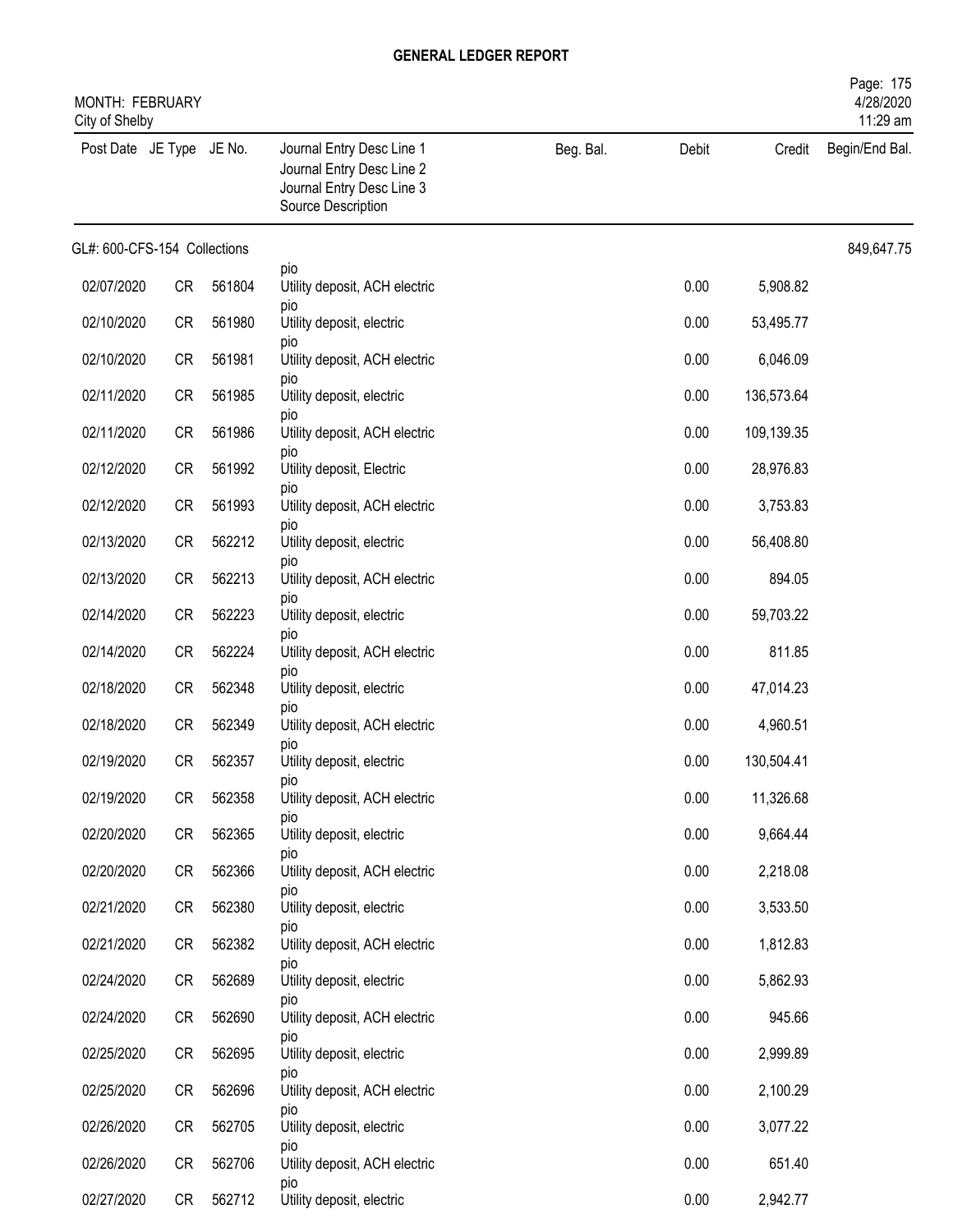| MONTH: FEBRUARY<br>City of Shelby   |           |                    |                                                                                                           |            |       |            | Page: 176<br>4/28/2020<br>11:29 am |
|-------------------------------------|-----------|--------------------|-----------------------------------------------------------------------------------------------------------|------------|-------|------------|------------------------------------|
| Post Date JE Type JE No.            |           |                    | Journal Entry Desc Line 1<br>Journal Entry Desc Line 2<br>Journal Entry Desc Line 3<br>Source Description | Beg. Bal.  | Debit | Credit     | Begin/End Bal.                     |
| GL#: 600-CFS-154 Collections        |           |                    |                                                                                                           |            |       |            | 849,647.75                         |
| 02/27/2020                          | <b>CR</b> | 562713             | pio<br>Utility deposit, ACH electric                                                                      |            | 0.00  | 587.98     |                                    |
| 02/28/2020                          | <b>CR</b> | 562853             | pio<br>Utility deposit, electric                                                                          |            | 0.00  | 2,818.33   |                                    |
| 02/28/2020                          | <b>CR</b> | 562854             | pio<br>Utility deposit, ACH electric<br>pio                                                               |            | 0.00  | 1,932.95   |                                    |
| 600-CFS-154                         |           | Collections        |                                                                                                           | 849,647.75 | 0.00  | 863,265.13 | 1,712,912.88                       |
| GL#: 600-CFS-161 Labor and Material |           |                    |                                                                                                           |            |       |            | 615.62                             |
| 02/10/2020                          | <b>CR</b> | 561980             | Utility deposit, electric<br>pio                                                                          |            | 0.00  | 8,337.67   |                                    |
| 02/25/2020                          | <b>CR</b> | 562695             | Utility deposit, electric<br>pio                                                                          |            | 0.00  | 31.45      |                                    |
| 02/26/2020                          | <b>CR</b> | 562705             | Utility deposit, electric<br>pio                                                                          |            | 0.00  | 100.00     |                                    |
| 600-CFS-161                         |           | Labor and Material |                                                                                                           | 615.62     | 0.00  | 8,469.12   | 9,084.74                           |
| GL#: 600-CFS-162 On & Off           |           |                    |                                                                                                           |            |       |            | 405.00                             |
| 02/03/2020                          | <b>CR</b> | 561753             | Utility deposit, electric<br>pio                                                                          |            | 0.00  | 10.00      |                                    |
| 02/03/2020                          | CR        | 561754             | Utility deposit, electric<br>pio                                                                          |            | 0.00  | 20.00      |                                    |
| 02/04/2020                          | <b>CR</b> | 561761             | Utility deposit, electric                                                                                 |            | 0.00  | 30.00      |                                    |
| 02/05/2020                          | <b>CR</b> | 561768             | pio<br>Utility deposit, electric                                                                          |            | 0.00  | 10.00      |                                    |
| 02/06/2020                          | CR        | 561774             | pio<br>Utility deposit, electric                                                                          |            | 0.00  | 10.00      |                                    |
| 02/07/2020                          | CR        | 561803             | <b>DIO</b><br>Utility deposit, electric                                                                   |            | 0.00  | 15.00      |                                    |
| 02/10/2020                          | <b>CR</b> | 561980             | pio<br>Utility deposit, electric                                                                          |            | 0.00  | 20.00      |                                    |
| 02/11/2020                          | <b>CR</b> | 561985             | pio<br>Utility deposit, electric                                                                          |            | 0.00  | 80.00      |                                    |
| 02/12/2020                          | <b>CR</b> | 561992             | pio<br>Utility deposit, Electric                                                                          |            | 0.00  | 25.00      |                                    |
| 02/13/2020                          | <b>CR</b> | 562212             | pio<br>Utility deposit, electric                                                                          |            | 0.00  | 5.00       |                                    |
| 02/14/2020                          | CR        | 562223             | <b>DIO</b><br>Utility deposit, electric                                                                   |            | 0.00  | 5.00       |                                    |
| 02/18/2020                          | CR        | 562348             | pio<br>Utility deposit, electric                                                                          |            | 0.00  | 20.00      |                                    |
| 02/19/2020                          | CR        | 562357             | pio<br>Utility deposit, electric                                                                          |            | 0.00  | 30.00      |                                    |
| 02/20/2020                          | CR        | 562365             | pio<br>Utility deposit, electric                                                                          |            | 0.00  | 5.00       |                                    |
| 02/24/2020                          | CR        | 562689             | pio<br>Utility deposit, electric                                                                          |            | 0.00  | 15.00      |                                    |
| 02/25/2020                          | CR        | 562695             | pio<br>Utility deposit, electric                                                                          |            | 0.00  | 15.00      |                                    |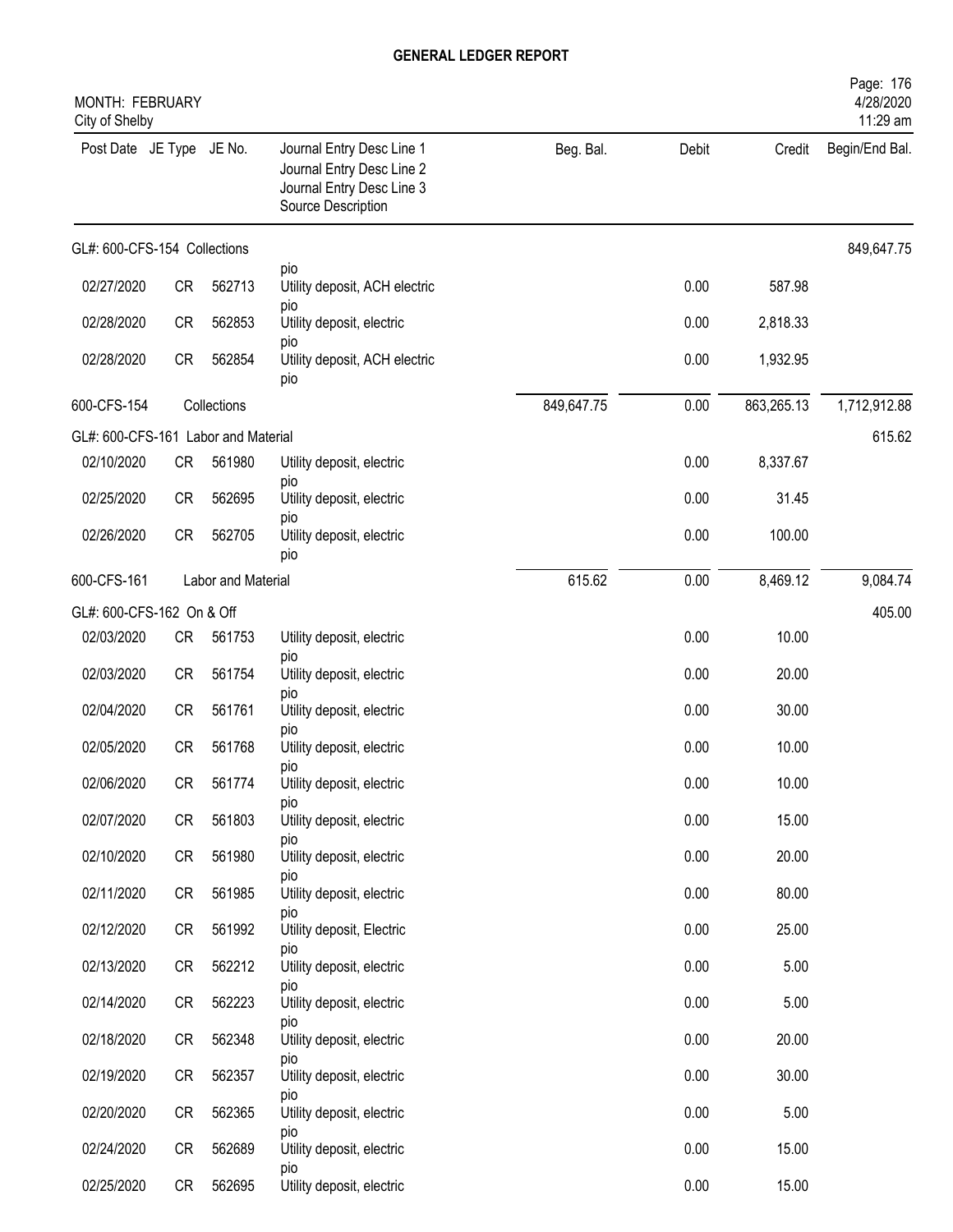| MONTH: FEBRUARY<br>City of Shelby       |    |                        |                                                                                                                                              |           |           |           | Page: 177<br>4/28/2020<br>11:29 am |
|-----------------------------------------|----|------------------------|----------------------------------------------------------------------------------------------------------------------------------------------|-----------|-----------|-----------|------------------------------------|
| Post Date JE Type JE No.                |    |                        | Journal Entry Desc Line 1<br>Journal Entry Desc Line 2<br>Journal Entry Desc Line 3<br>Source Description                                    | Beg. Bal. | Debit     | Credit    | Begin/End Bal.                     |
| GL#: 600-CFS-162 On & Off               |    |                        |                                                                                                                                              |           |           |           | 405.00                             |
| 02/27/2020                              | CR | 562712                 | pio<br>Utility deposit, electric                                                                                                             |           | 0.00      | 5.00      |                                    |
| 02/28/2020                              | CR | 562853                 | pio<br>Utility deposit, electric<br>pio                                                                                                      |           | 0.00      | 15.00     |                                    |
| 600-CFS-162                             |    | On & Off               |                                                                                                                                              | 405.00    | 0.00      | 335.00    | 740.00                             |
|                                         |    |                        | GL#: 600-CPO-530 Office Equipment/Furn/Fixtures                                                                                              |           |           |           | 250.00                             |
| 02/03/2020                              | EN | 561429                 |                                                                                                                                              |           | 518.88    | 0.00      |                                    |
| 02/20/2020                              | AP | 562317                 | <b>SAMS CLUB</b><br>PO#: 00103297 VENDOR #: SAMS CLUB<br>PO REFERENCE NUMBER<br><b>SAMS CLUB</b><br>TV for conference room<br>INV#:          |           | 518.88    | 0.00      |                                    |
| 02/20/2020                              | UN | 562318                 | AP REF# (VND#: SAMS CLUB)<br><b>SAMS CLUB</b><br>TV for conference room<br>INV#:<br>PO # (VND#: SAMS CLUB)                                   |           | 0.00      | 518.88    |                                    |
| 600-CPO-530                             |    |                        | Office Equipment/Furn/Fixtures                                                                                                               | 250.00    | 518.88    | 0.00      | 768.88                             |
|                                         |    |                        | GL#: 600-DCP-521 Meters and Related Supplies                                                                                                 |           |           |           | 221.34                             |
| 600-DCP-521                             |    |                        | Meters and Related Supplies                                                                                                                  | 221.34    | 0.00      | 0.00      | 221.34                             |
| GL#: 600-DCP-539 Traffic Signals        |    |                        |                                                                                                                                              |           |           |           | 0.00                               |
| 02/20/2020 AP 562319                    |    |                        | RICHLAND ENGINEERING LIMITED<br>Smiley/Gamble intersection<br>INV#:<br>119017-8b                                                             |           | 4,861.00  | 0.00      |                                    |
| 02/20/2020                              | UN | 562320                 | AP REF# (VND#: RICH ENGIN)<br>RICHLAND ENGINEERING LIMITED<br>Smiley/Gamble intersection<br>$INV#$ :<br>119017-8b<br>PO # (VND#: RICH ENGIN) |           | 0.00      | 4,861.00  |                                    |
| 600-DCP-539                             |    | <b>Traffic Signals</b> |                                                                                                                                              | 0.00      | 4,861.00  | 0.00      | 4,861.00                           |
| GL#: 600-DCP-572 System Upgrades        |    |                        |                                                                                                                                              |           |           |           | 2,844.30                           |
| 02/14/2020                              | AP | 562183                 | PROFESSIONAL ELEC. PROD. CO.<br>GE transformer<br>$INV#$ :<br>S100969240.003<br>AP REF# (VND#: PEPCO )                                       |           | 12,572.00 | 0.00      |                                    |
| 02/14/2020                              | UN | 562184                 | PROFESSIONAL ELEC. PROD. CO.<br>GE transformer<br>INV#:<br>S100969240.003<br>PO # (VND#: PEPCO)                                              |           | 0.00      | 12,572.00 |                                    |
| 600-DCP-572                             |    | System Upgrades        |                                                                                                                                              | 2,844.30  | 12,572.00 | 0.00      | 15,416.30                          |
| GL#: 600-DCP-611 North Side Sub Station |    |                        |                                                                                                                                              |           |           |           | 170.44                             |
| 600-DCP-611                             |    | North Side Sub Station |                                                                                                                                              | 170.44    | 0.00      | 0.00      | 170.44                             |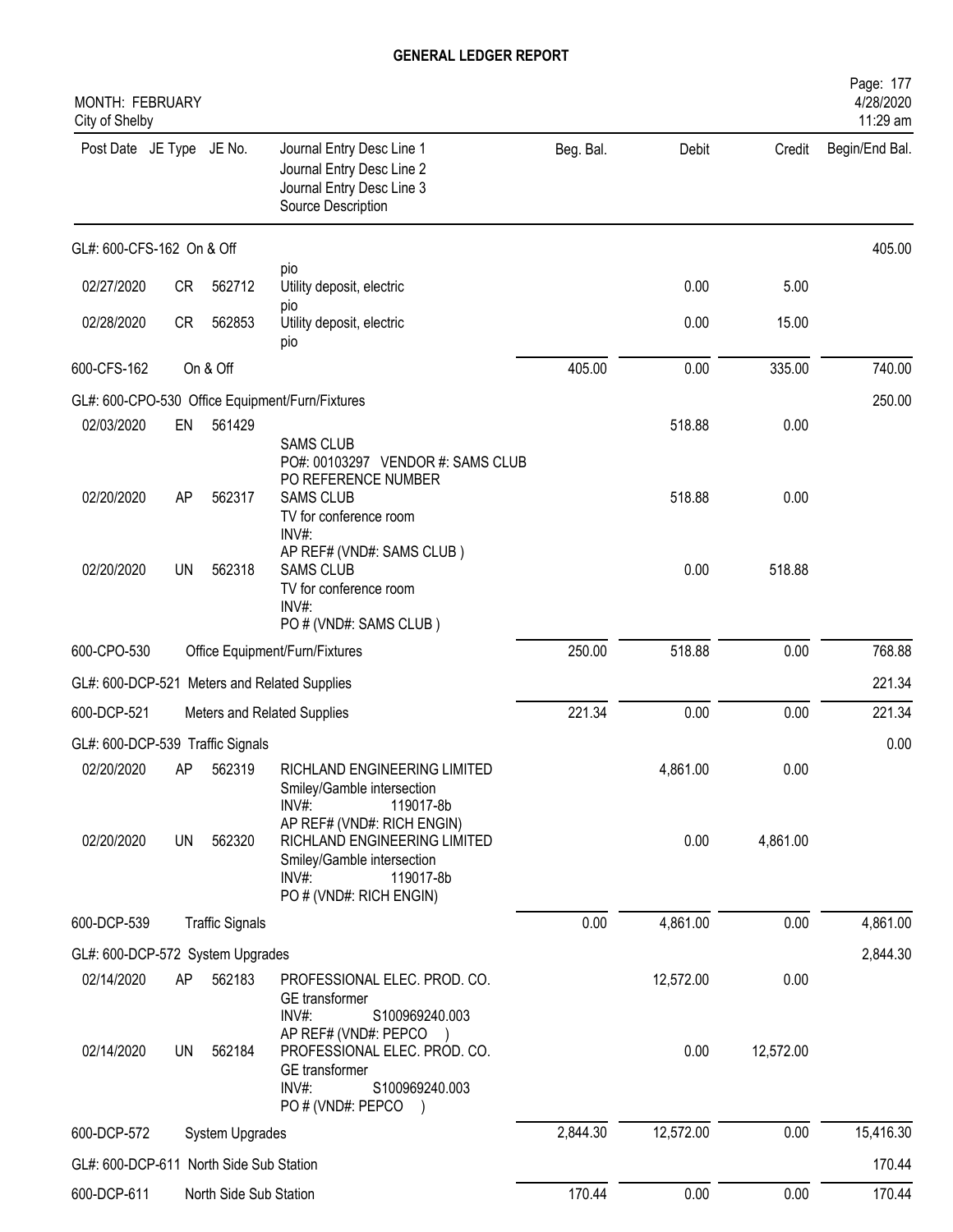| <b>MONTH: FEBRUARY</b><br>City of Shelby |           |           |                                                                                                                                        |           |           |           | Page: 178<br>4/28/2020<br>11:29 am |
|------------------------------------------|-----------|-----------|----------------------------------------------------------------------------------------------------------------------------------------|-----------|-----------|-----------|------------------------------------|
| Post Date JE Type JE No.                 |           |           | Journal Entry Desc Line 1<br>Journal Entry Desc Line 2<br>Journal Entry Desc Line 3<br>Source Description                              | Beg. Bal. | Debit     | Credit    | Begin/End Bal.                     |
| GL#: 600-DIS-400 Wages                   |           |           |                                                                                                                                        |           |           |           | 38,426.49                          |
| 02/05/2020                               | EN        | 561460    | CITY PAYROLL FUND<br>PO#: 00103310 VENDOR #: CITY PAYRO<br>PO REFERENCE NUMBER                                                         |           | 17,983.30 | 0.00      |                                    |
| 02/05/2020                               | AP        | 561468    | CITY PAYROLL FUND<br>Wages 1/19/20-2/1/20<br>INV#:                                                                                     |           | 17,983.30 | 0.00      |                                    |
| 02/05/2020                               | <b>UN</b> | 561469    | AP REF# (VND#: CITY PAYRO)<br>CITY PAYROLL FUND<br>Wages 1/19/20-2/1/20<br>$INV#$ :                                                    |           | 0.00      | 17,983.30 |                                    |
| 02/19/2020                               | EN        | 562240    | PO # (VND#: CITY PAYRO)<br>CITY PAYROLL FUND<br>PO#: 00103409 VENDOR #: CITY PAYRO                                                     |           | 19,456.21 | 0.00      |                                    |
| 02/19/2020                               | AP        | 562248    | PO REFERENCE NUMBER<br>CITY PAYROLL FUND<br>Wages 2/2/20-2/15/20<br>INV#:                                                              |           | 19,456.21 | 0.00      |                                    |
| 02/19/2020                               | <b>UN</b> | 562249    | AP REF# (VND#: CITY PAYRO)<br>CITY PAYROLL FUND<br>Wages 2/2/20-2/15/20<br>INV#:<br>PO # (VND#: CITY PAYRO)                            |           | 0.00      | 19,456.21 |                                    |
| 600-DIS-400                              | Wages     |           |                                                                                                                                        | 38,426.49 | 37,439.51 | 0.00      | 75,866.00                          |
|                                          |           |           | GL#: 600-DIS-415 Public Employees Retire.System                                                                                        |           |           |           | 4,861.09                           |
| 02/10/2020                               |           | EN 561809 | OH PUBLIC EMPLOYEES RETIREMENT<br>PO#: 00103353 VENDOR #: OPERS                                                                        |           | 4,725.54  | 0.00      |                                    |
| 02/10/2020                               | AP        | 561899    | PO REFERENCE NUMBER<br>OH PUBLIC EMPLOYEES RETIREMENT<br>Employer portion 12/22/19-<br>INV#:                                           |           | 4,725.54  | 0.00      |                                    |
| 02/10/2020                               | UN        | 561900    | AP REF# (VND#: OPERS<br>OH PUBLIC EMPLOYEES RETIREMENT<br>Employer portion 12/22/19-<br>$INV#$ :<br>PO # (VND#: OPERS<br>$\rightarrow$ |           | 0.00      | 4,725.54  |                                    |
| 600-DIS-415                              |           |           | Public Employees Retire.System                                                                                                         | 4,861.09  | 4,725.54  | 0.00      | 9,586.63                           |
| GL#: 600-DIS-417 FICA                    |           |           |                                                                                                                                        |           |           |           | 557.18                             |
| 02/05/2020                               | EN        | 561461    | PAYROLL FUND<br>PO#: 00103311 VENDOR #: PAYROLL FU                                                                                     |           | 260.78    | 0.00      |                                    |
| 02/05/2020                               | AP        | 561470    | PO REFERENCE NUMBER<br>PAYROLL FUND<br>FICA 1/19/20-2/1/20<br>$INV#$ :                                                                 |           | 260.78    | 0.00      |                                    |
| 02/05/2020                               | UN        | 561471    | AP REF# (VND#: PAYROLL FU)<br>PAYROLL FUND                                                                                             |           | 0.00      | 260.78    |                                    |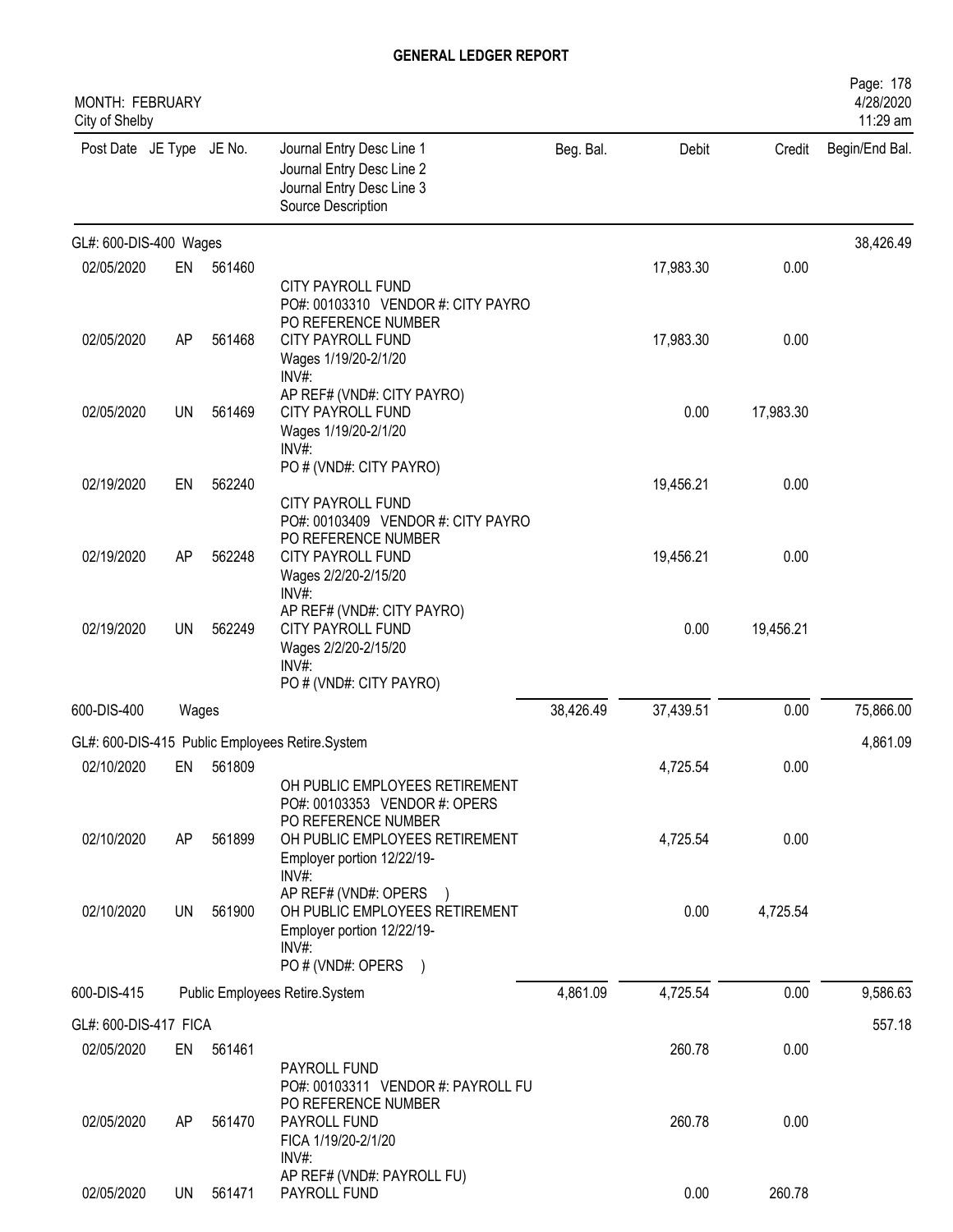| MONTH: FEBRUARY<br>City of Shelby     |             |                 |                                                                                                           |           |           |           | Page: 179<br>4/28/2020<br>11:29 am |
|---------------------------------------|-------------|-----------------|-----------------------------------------------------------------------------------------------------------|-----------|-----------|-----------|------------------------------------|
| Post Date JE Type JE No.              |             |                 | Journal Entry Desc Line 1<br>Journal Entry Desc Line 2<br>Journal Entry Desc Line 3<br>Source Description | Beg. Bal. | Debit     | Credit    | Begin/End Bal.                     |
| GL#: 600-DIS-417 FICA                 |             |                 |                                                                                                           |           |           |           | 557.18                             |
|                                       |             |                 | FICA 1/19/20-2/1/20<br>INV#:                                                                              |           |           |           |                                    |
|                                       |             |                 | PO # (VND#: PAYROLL FU)                                                                                   |           |           |           |                                    |
| 02/19/2020                            | EN          | 562241          | PAYROLL FUND                                                                                              |           | 282.11    | 0.00      |                                    |
|                                       |             |                 | PO#: 00103410 VENDOR #: PAYROLL FU                                                                        |           |           |           |                                    |
| 02/19/2020                            | AP          | 562250          | PO REFERENCE NUMBER<br>PAYROLL FUND                                                                       |           | 282.11    | 0.00      |                                    |
|                                       |             |                 | FICA 2/2/20-2/15/20                                                                                       |           |           |           |                                    |
|                                       |             |                 | INV#:<br>AP REF# (VND#: PAYROLL FU)                                                                       |           |           |           |                                    |
| 02/19/2020                            | UN          | 562251          | PAYROLL FUND<br>FICA 2/2/20-2/15/20                                                                       |           | 0.00      | 282.11    |                                    |
|                                       |             |                 | INV#                                                                                                      |           |           |           |                                    |
|                                       |             |                 | PO # (VND#: PAYROLL FU)                                                                                   |           |           |           |                                    |
| 600-DIS-417                           | <b>FICA</b> |                 |                                                                                                           | 557.18    | 542.89    | 0.00      | 1,100.07                           |
| GL#: 600-DIS-418 Hospitalization      |             |                 |                                                                                                           |           |           |           | 10,083.45                          |
| 02/02/2020                            | AP          | 561386          | JEFFERSON HEALTH PLAN<br>Acct 19-OME095                                                                   |           | 10,083.45 | 0.00      |                                    |
|                                       |             |                 | INV#:                                                                                                     |           |           |           |                                    |
| 02/02/2020                            | UN          | 561387          | AP REF# (VND#: JEFFERSON)<br>JEFFERSON HEALTH PLAN                                                        |           | 0.00      | 10,083.45 |                                    |
|                                       |             |                 | Acct 19-OME095                                                                                            |           |           |           |                                    |
|                                       |             |                 | INV#:<br>PO # (VND#: JEFFERSON)                                                                           |           |           |           |                                    |
| 02/25/2020                            | EN          | 562485          | JEFFERSON HEALTH PLAN                                                                                     |           | 10,083.45 | 0.00      |                                    |
|                                       |             |                 | PO#: 00103431 VENDOR #: JEFFERSON                                                                         |           |           |           |                                    |
|                                       |             |                 | PO REFERENCE NUMBER                                                                                       |           |           |           |                                    |
| 600-DIS-418                           |             | Hospitalization |                                                                                                           | 10,083.45 | 10,083.45 | 0.00      | 20,166.90                          |
| GL#: 600-DIS-419 Life Insurance       |             |                 |                                                                                                           |           |           |           | 92.40                              |
| 02/02/2020                            | AP          | 561390          | AMERICAN UNITED LIFE INS CO<br>Policy G 00608125-0002-000                                                 |           | 92.40     | 0.00      |                                    |
|                                       |             |                 | $INV#$ :                                                                                                  |           |           |           |                                    |
| 02/02/2020                            | UN          | 561391          | AP REF# (VND#: AMERICAN U)<br>AMERICAN UNITED LIFE INS CO                                                 |           | 0.00      | 92.40     |                                    |
|                                       |             |                 | Policy G 00608125-0002-000                                                                                |           |           |           |                                    |
|                                       |             |                 | INV#:<br>PO # (VND#: AMERICAN U)                                                                          |           |           |           |                                    |
| 02/25/2020                            | EN          | 562486          |                                                                                                           |           | 92.40     | 0.00      |                                    |
|                                       |             |                 | AMERICAN UNITED LIFE INS CO<br>PO#: 00103432 VENDOR #: AMERICAN U                                         |           |           |           |                                    |
|                                       |             |                 | PO REFERENCE NUMBER                                                                                       |           |           |           |                                    |
| 600-DIS-419                           |             | Life Insurance  |                                                                                                           | 92.40     | 92.40     | 0.00      | 184.80                             |
| GL#: 600-DIS-420 Workers Compensation |             |                 |                                                                                                           |           |           |           | 1,450.00                           |
| 02/05/2020                            |             | EN 561480       | BUREAU OF WORKERS COMPENSATION                                                                            |           | 326.55    | 0.00      |                                    |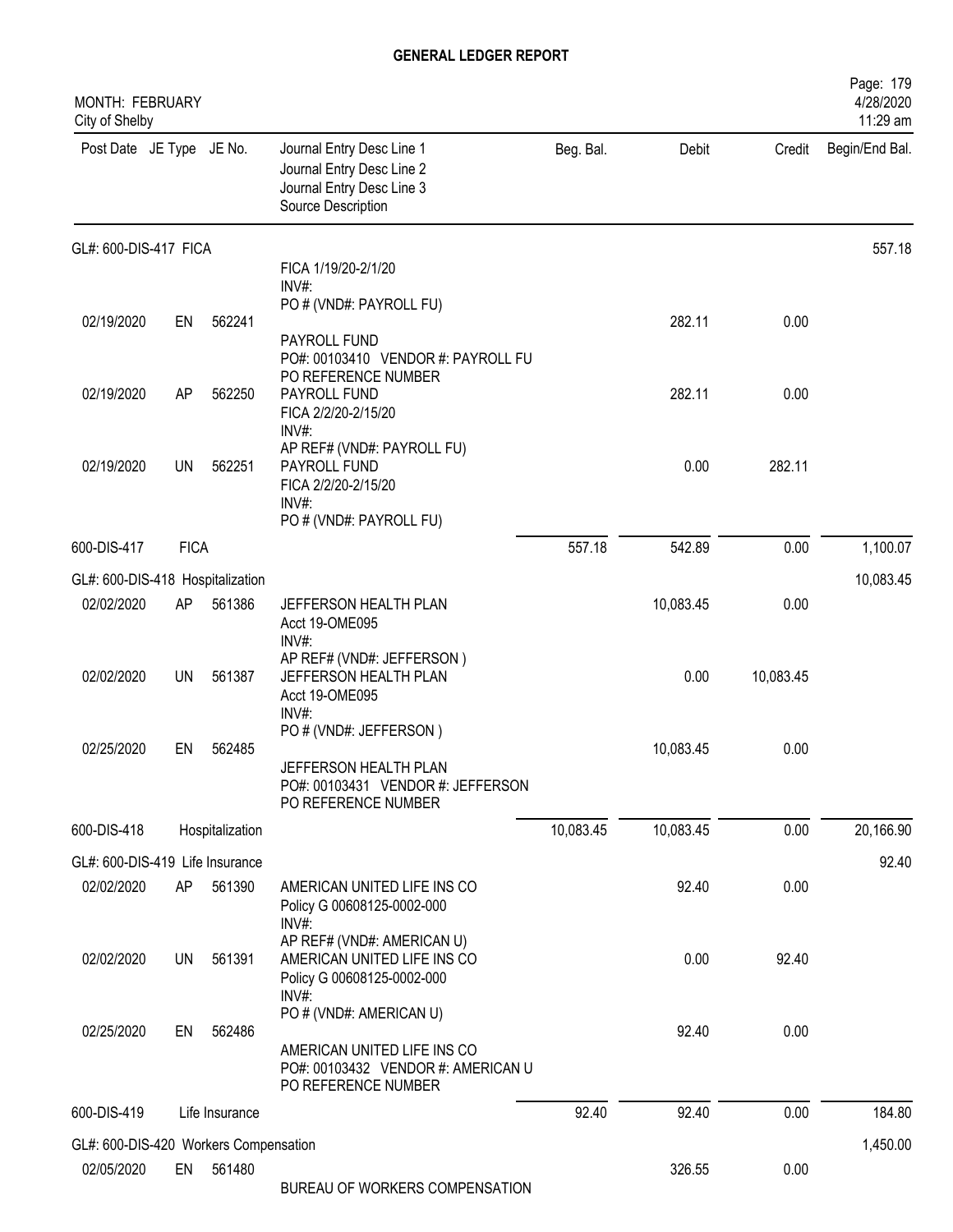| <b>MONTH: FEBRUARY</b><br>City of Shelby |           |                             |                                                                                                                                    |           |        |        | Page: 180<br>4/28/2020<br>11:29 am |
|------------------------------------------|-----------|-----------------------------|------------------------------------------------------------------------------------------------------------------------------------|-----------|--------|--------|------------------------------------|
| Post Date JE Type JE No.                 |           |                             | Journal Entry Desc Line 1<br>Journal Entry Desc Line 2<br>Journal Entry Desc Line 3<br>Source Description                          | Beg. Bal. | Debit  | Credit | Begin/End Bal.                     |
| GL#: 600-DIS-420 Workers Compensation    |           |                             |                                                                                                                                    |           |        |        | 1,450.00                           |
| 02/05/2020                               | AP        | 561495                      | PO#: 00103312 VENDOR #: BWC<br>PO REFERENCE NUMBER<br>BUREAU OF WORKERS COMPENSATION<br>BWC true up payment<br>INV#:               |           | 326.55 | 0.00   |                                    |
| 02/05/2020                               | <b>UN</b> | 561496                      | AP REF# (VND#: BWC<br>BUREAU OF WORKERS COMPENSATION<br>BWC true up payment<br>$INV#$ :                                            |           | 0.00   | 326.55 |                                    |
| 02/19/2020                               | EN        | 562239                      | PO # (VND#: BWC<br>BUREAU OF WORKERS COMPENSATION                                                                                  |           | 551.00 | 0.00   |                                    |
| 02/20/2020                               | AP        | 562260                      | PO#: 00103408 VENDOR #: BWC<br>PO REFERENCE NUMBER<br>BUREAU OF WORKERS COMPENSATION<br>Installment payment<br>INV#:<br>1007137060 |           | 551.00 | 0.00   |                                    |
| 02/20/2020                               | <b>UN</b> | 562261                      | AP REF# (VND#: BWC<br>BUREAU OF WORKERS COMPENSATION<br>Installment payment<br>$INV#$ :<br>1007137060                              |           | 0.00   | 551.00 |                                    |
| 600-DIS-420                              |           | <b>Workers Compensation</b> | PO # (VND#: BWC                                                                                                                    | 1,450.00  | 877.55 | 0.00   | 2,327.55                           |
| GL#: 600-DIS-427 Water and Sewer         |           |                             |                                                                                                                                    |           |        |        | 51.31                              |
| 02/07/2020                               | EN        | 561788                      |                                                                                                                                    |           | 120.00 | 0.00   |                                    |
| 02/28/2020                               | AP        | 562799                      | MUNICIPAL UTILITIES<br>PO#: 00103346 VENDOR #: MUNI UTILI<br>PO REFERENCE NUMBER<br>MUNICIPAL UTILITIES<br>40.225.1<br>$INV#$ :    |           | 51.31  | 0.00   |                                    |
| 02/28/2020                               | <b>UN</b> | 562800                      | AP REF# (VND#: MUNI UTILI)<br>MUNICIPAL UTILITIES<br>40.225.1<br>INV#:<br>PO # (VND#: MUNI UTILI)                                  |           | 0.00   | 51.31  |                                    |
| 600-DIS-427                              |           | Water and Sewer             |                                                                                                                                    | 51.31     | 51.31  | 0.00   | 102.62                             |
| GL#: 600-DIS-428 Telephone               |           |                             |                                                                                                                                    |           |        |        | 691.90                             |
| 02/26/2020                               | AP        | 562572                      | CHARTER COMM HOLDINGS LLC<br>acct 010753231600202-1001<br>$INV#$ :<br>312600202021720c<br>AP REF# (VND#: CHART COMM)               |           | 19.39  | 0.00   |                                    |
| 02/26/2020                               | <b>UN</b> | 562573                      | CHARTER COMM HOLDINGS LLC<br>acct 010753231600202-1001<br>$INV#$ :<br>312600202021720c<br>PO # (VND#: CHART COMM)                  |           | 0.00   | 19.39  |                                    |
| 600-DIS-428                              |           | Telephone                   |                                                                                                                                    | 691.90    | 19.39  | 0.00   | 711.29                             |
| GL#: 600-DIS-429 Propane                 |           |                             |                                                                                                                                    |           |        |        | 62.00                              |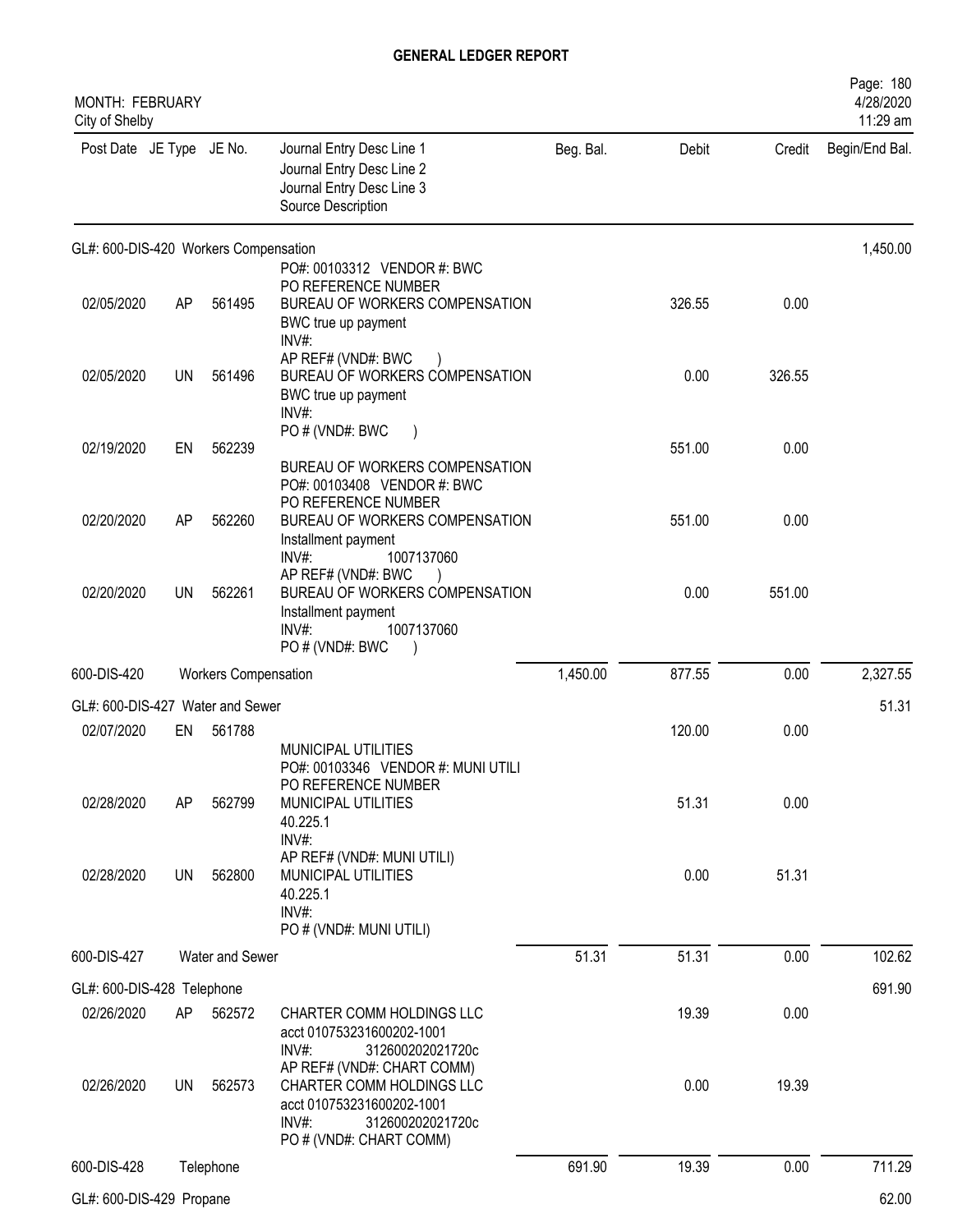| MONTH: FEBRUARY<br>City of Shelby                    |           |          |                                                                                                           |           |          |        | 4/28/2020<br>11:29 am |
|------------------------------------------------------|-----------|----------|-----------------------------------------------------------------------------------------------------------|-----------|----------|--------|-----------------------|
| Post Date JE Type JE No.                             |           |          | Journal Entry Desc Line 1<br>Journal Entry Desc Line 2<br>Journal Entry Desc Line 3<br>Source Description | Beg. Bal. | Debit    | Credit | Begin/End Bal.        |
| GL#: 600-DIS-429 Propane                             |           |          |                                                                                                           |           |          |        | 62.00                 |
| 600-DIS-429                                          |           | Propane  |                                                                                                           | 62.00     | 0.00     | 0.00   | 62.00                 |
|                                                      |           |          | GL#: 600-DIS-471 Education, Mtgs. & Related Exp.                                                          |           |          |        | 0.00                  |
| 02/07/2020                                           | EN        | 561787   |                                                                                                           |           | 600.00   | 0.00   |                       |
|                                                      |           |          | NORTHWEST LINEMAN COLLEGE<br>PO#: 00103345 VENDOR #: N WEST<br>PO REFERENCE NUMBER                        |           |          |        |                       |
| 02/26/2020                                           | AP        | 562580   | NORTHWEST LINEMAN COLLEGE<br>Lineworker certification<br>INV#:<br>CIGT-001675C                            |           | 616.00   | 0.00   |                       |
| 02/26/2020                                           | UN        | 562581   | AP REF# (VND#: N WEST )<br>NORTHWEST LINEMAN COLLEGE                                                      |           | 0.00     | 600.00 |                       |
|                                                      |           |          | Lineworker certification<br>INV#:<br>CIGT-001675C<br>PO # (VND#: N WEST )                                 |           |          |        |                       |
| 02/27/2020                                           | EN        | 562634   | AMP-OHIO, INC.                                                                                            |           | 350.00   | 0.00   |                       |
|                                                      |           |          | PO#: 00103466 VENDOR #: AMPO, INC.<br>PO REFERENCE NUMBER                                                 |           |          |        |                       |
| 600-DIS-471                                          |           |          | Education, Mtgs. & Related Exp.                                                                           | 0.00      | 616.00   | 0.00   | 616.00                |
| GL#: 600-DIS-472 Supplies                            |           |          |                                                                                                           |           |          |        | 197.22                |
| 02/05/2020                                           | EN        | 561493   |                                                                                                           |           | 175.00   | 0.00   |                       |
|                                                      |           |          | DAS HARDWARE LLC<br>PO#: 00103325 VENDOR #: DAS HARDWA<br>PO REFERENCE NUMBER                             |           |          |        |                       |
| 02/14/2020                                           | EN        | 562029   | DAS HARDWARE LLC                                                                                          |           | 200.00   | 0.00   |                       |
| 02/14/2020                                           | AP        | 562165   | PO#: 00103401 VENDOR #: DAS HARDWA<br>PO REFERENCE NUMBER<br>DAS HARDWARE LLC                             |           | 100.86   | 0.00   |                       |
|                                                      |           |          | Line Dept Jan 2020<br>INV#:                                                                               |           |          |        |                       |
| 02/14/2020                                           | <b>UN</b> | 562166   | AP REF# (VND#: DAS HARDWA)<br>DAS HARDWARE LLC                                                            |           | 0.00     | 102.78 |                       |
|                                                      |           |          | Line Dept Jan 2020<br>$INV#$ :                                                                            |           |          |        |                       |
| 02/14/2020                                           | AP        | 562167   | PO # (VND#: DAS HARDWA)<br>DAS HARDWARE LLC                                                               |           | 176.86   | 0.00   |                       |
|                                                      |           |          | Line Dept Jan 2020<br>INV#:                                                                               |           |          |        |                       |
| 02/14/2020                                           | UN        | 562168   | AP REF# (VND#: DAS HARDWA)<br>DAS HARDWARE LLC                                                            |           | 0.00     | 175.00 |                       |
|                                                      |           |          | Line Dept Jan 2020<br>INV#:                                                                               |           |          |        |                       |
| 600-DIS-472                                          |           | Supplies | PO # (VND#: DAS HARDWA)                                                                                   | 197.22    | 277.72   | 0.00   | 474.94                |
|                                                      |           |          |                                                                                                           |           |          |        |                       |
| GL#: 600-DIS-484 Fuel, Autos-Equipment<br>02/10/2020 | EN        | 561811   |                                                                                                           |           | 1,400.00 | 0.00   | 1,000.00              |
|                                                      |           |          |                                                                                                           |           |          |        |                       |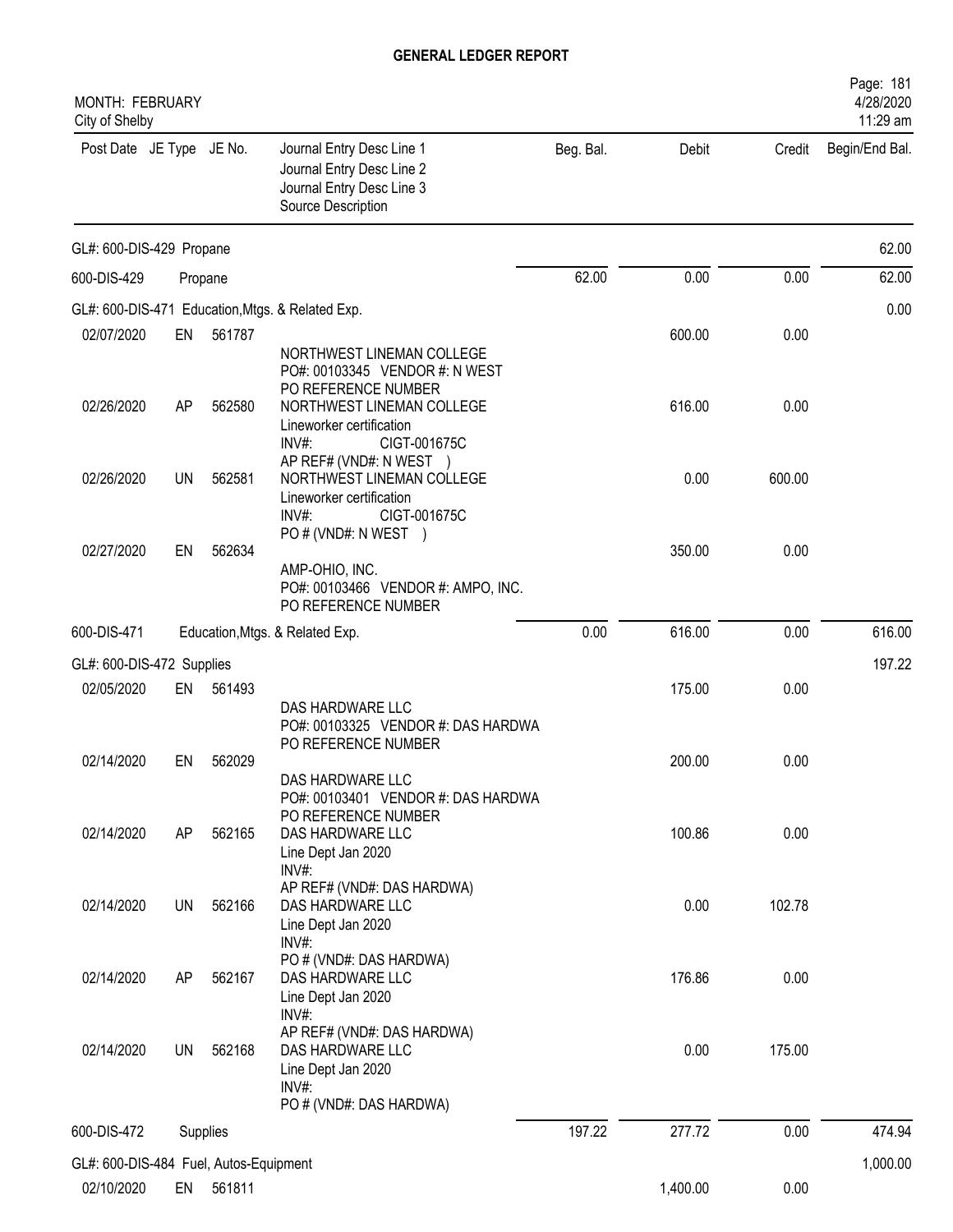| MONTH: FEBRUARY<br>City of Shelby      |           |                       |                                                                                                                   |           |          |          | Page: 182<br>4/28/2020<br>11:29 am |
|----------------------------------------|-----------|-----------------------|-------------------------------------------------------------------------------------------------------------------|-----------|----------|----------|------------------------------------|
| Post Date JE Type JE No.               |           |                       | Journal Entry Desc Line 1<br>Journal Entry Desc Line 2<br>Journal Entry Desc Line 3<br>Source Description         | Beg. Bal. | Debit    | Credit   | Begin/End Bal.                     |
| GL#: 600-DIS-484 Fuel, Autos-Equipment |           |                       |                                                                                                                   |           |          |          | 1,000.00                           |
| 02/11/2020                             | AP        | 561954                | COLE DISTRIBUTING INC.<br>PO#: 00103355 VENDOR #: COLE DISTR<br>PO REFERENCE NUMBER<br>COLE DISTRIBUTING INC.     |           | 1,400.00 | 0.00     |                                    |
|                                        |           |                       | Fuel cost Jan 2020<br>INV#:                                                                                       |           |          |          |                                    |
| 02/11/2020                             | <b>UN</b> | 561955                | AP REF# (VND#: COLE DISTR)<br>COLE DISTRIBUTING INC.<br>Fuel cost Jan 2020<br>$INV#$ :<br>PO # (VND#: COLE DISTR) |           | 0.00     | 1,400.00 |                                    |
| 600-DIS-484                            |           | Fuel, Autos-Equipment |                                                                                                                   | 1,000.00  | 1,400.00 | 0.00     | 2,400.00                           |
| GL#: 600-DIS-485 Maintenance, Autos    |           |                       |                                                                                                                   |           |          |          | 736.78                             |
| 02/06/2020                             | AP        | 561703                | <b>KELLEYS PAINT STORE</b><br>Paint and supplies<br>46381<br>INV#                                                 |           | 339.08   | 0.00     |                                    |
| 02/06/2020                             | UN        | 561704                | AP REF# (VND#: KELLEYS PA)<br><b>KELLEYS PAINT STORE</b><br>Paint and supplies<br>INV#:<br>46381                  |           | 0.00     | 350.00   |                                    |
| 02/07/2020                             | EN        | 561786                | PO # (VND#: KELLEYS PA)                                                                                           |           | 100.00   | 0.00     |                                    |
|                                        |           |                       | O REILLY AUTO PARTS<br>PO#: 00103344 VENDOR #: O REILLY A<br>PO REFERENCE NUMBER                                  |           |          |          |                                    |
| 02/14/2020                             | AP        | 562173                | SHELBY PARTS CO.<br>oil filters<br>$INV#$ :<br>323976                                                             |           | 82.73    | 0.00     |                                    |
| 02/14/2020                             | UN        | 562174                | AP REF# (VND#: SHELBY PAR)<br>SHELBY PARTS CO.<br>oil filters<br>INV#:<br>323976<br>PO # (VND#: SHELBY PAR)       |           | 0.00     | 197.37   |                                    |
| 600-DIS-485                            |           | Maintenance, Autos    |                                                                                                                   | 736.78    | 421.81   | 0.00     | 1,158.59                           |
| GL#: 600-DIS-486 Maintenance Equipment |           |                       |                                                                                                                   |           |          |          | 2,540.33                           |
| 02/11/2020                             | AP        | 561950                | ADVANCE AUTO PARTS<br>Multi purpose grease<br>INV#:<br>8440                                                       |           | 9.18     | 0.00     |                                    |
| 02/11/2020                             | UN        | 561951                | AP REF# (VND#: ADVANCE AU)<br>ADVANCE AUTO PARTS<br>Multi purpose grease<br>INV#:<br>8440                         |           | 0.00     | 9.18     |                                    |
| 02/11/2020                             | AP        | 561952                | PO # (VND#: ADVANCE AU)<br>ADVANCE AUTO PARTS<br>Wax & towels<br>$INV#$ :<br>7838                                 |           | 29.41    | 0.00     |                                    |
| 02/11/2020                             | UN        | 561953                | AP REF# (VND#: ADVANCE AU)<br>ADVANCE AUTO PARTS<br>Wax & towels                                                  |           | 0.00     | 100.27   |                                    |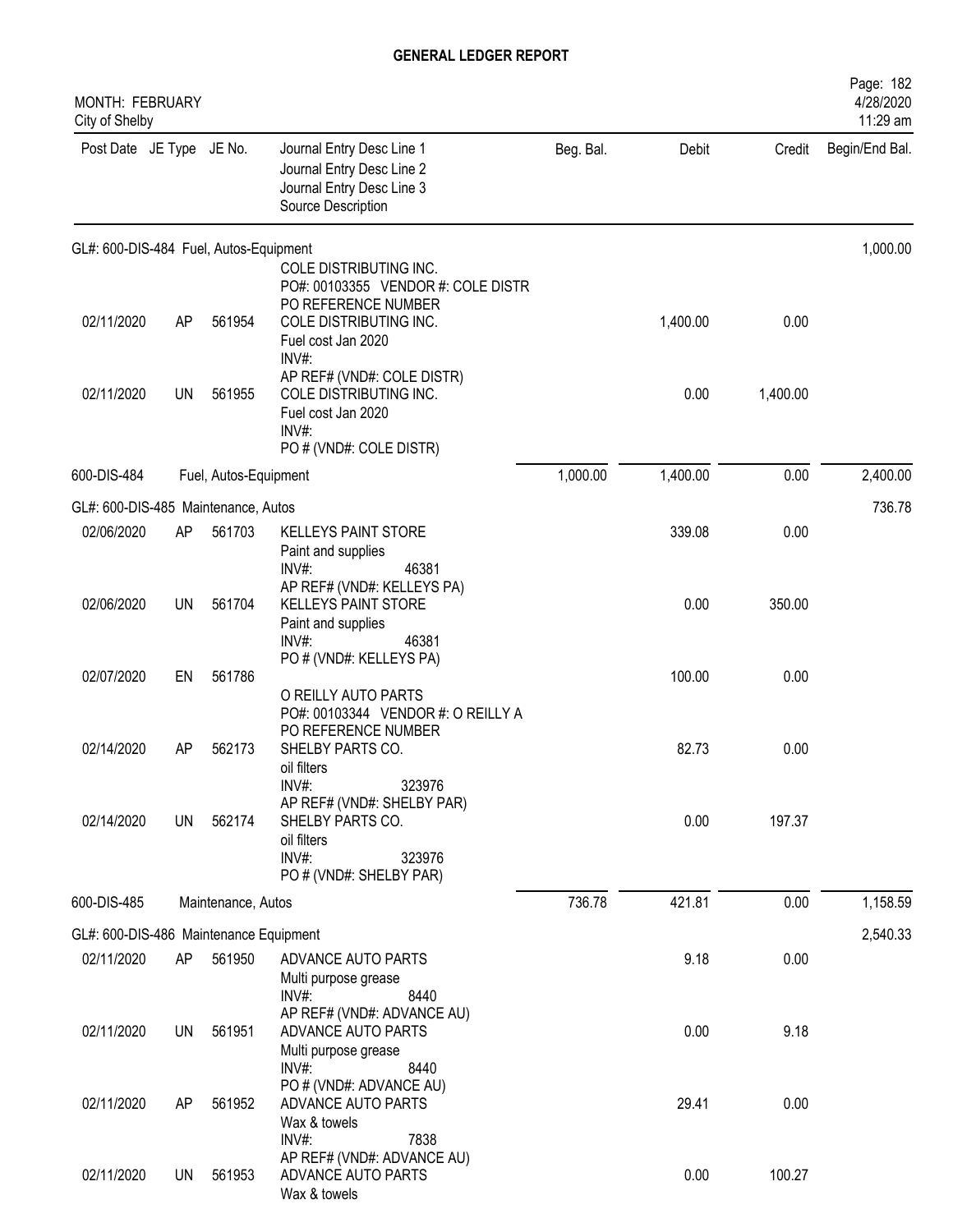| <b>MONTH: FEBRUARY</b><br>City of Shelby   |           |                       |                                                                                                                                                                                                     |           |          |          | Page: 183<br>4/28/2020<br>11:29 am |
|--------------------------------------------|-----------|-----------------------|-----------------------------------------------------------------------------------------------------------------------------------------------------------------------------------------------------|-----------|----------|----------|------------------------------------|
| Post Date JE Type JE No.                   |           |                       | Journal Entry Desc Line 1<br>Journal Entry Desc Line 2<br>Journal Entry Desc Line 3<br>Source Description                                                                                           | Beg. Bal. | Debit    | Credit   | Begin/End Bal.                     |
| GL#: 600-DIS-486 Maintenance Equipment     |           |                       |                                                                                                                                                                                                     |           |          |          | 2,540.33                           |
|                                            |           |                       | INV#:<br>7838<br>PO # (VND#: ADVANCE AU)                                                                                                                                                            |           |          |          |                                    |
| 02/14/2020                                 | EN        | 562030                |                                                                                                                                                                                                     |           | 303.44   | 0.00     |                                    |
|                                            |           |                       | TEREX UTILITIES INC<br>PO#: 00103402 VENDOR #: TEREX UTIL<br>PO REFERENCE NUMBER                                                                                                                    |           |          |          |                                    |
| 02/27/2020                                 | EN        | 562633                | PINE VIEW TRAILERS LTD<br>PO#: 00103465 VENDOR #: PINE VIEW<br>PO REFERENCE NUMBER                                                                                                                  |           | 63.00    | 0.00     |                                    |
| 600-DIS-486                                |           | Maintenance Equipment |                                                                                                                                                                                                     | 2,540.33  | 38.59    | 0.00     | 2,578.92                           |
| GL#: 600-DIS-500 Engineering               |           |                       |                                                                                                                                                                                                     |           |          |          | 225.00                             |
| 02/06/2020                                 | AP        | 561699                | F. E. KROCKA AND ASSOC. INC.<br><b>Engineering services</b><br>$INV#$ :<br>41547b                                                                                                                   |           | 225.00   | 0.00     |                                    |
| 02/06/2020                                 | UN        | 561700                | AP REF# (VND#: KROCKA/F.E)<br>F. E. KROCKA AND ASSOC. INC.<br>Engineering services<br>INV#:<br>41547b<br>PO # (VND#: KROCKA/F.E)                                                                    |           | 0.00     | 225.00   |                                    |
| 600-DIS-500                                |           | Engineering           |                                                                                                                                                                                                     | 225.00    | 225.00   | 0.00     | 450.00                             |
|                                            |           |                       | GL#: 600-DIS-507 Maintenance Building/Grounds                                                                                                                                                       |           |          |          | 29.16                              |
| 02/03/2020                                 | EN        | 561430                | GANDERT DOOR CO.<br>PO#: 00103298 VENDOR #: GANDERT DO                                                                                                                                              |           | 3,500.00 | 0.00     |                                    |
| 02/26/2020                                 | AP        | 562582                | PO REFERENCE NUMBER<br>GANDERT DOOR CO.<br>Garage and installation<br>INV#:<br>57767                                                                                                                |           | 3,145.00 | 0.00     |                                    |
| 02/26/2020                                 | <b>UN</b> | 562583                | AP REF# (VND#: GANDERT DO)<br>GANDERT DOOR CO.<br>Garage and installation<br>INV#:<br>57767<br>PO # (VND#: GANDERT DO)                                                                              |           | 0.00     | 3,500.00 |                                    |
| 600-DIS-507                                |           |                       | Maintenance Building/Grounds                                                                                                                                                                        | 29.16     | 3,145.00 | 0.00     | 3,174.16                           |
|                                            |           |                       | GL#: 600-DIS-521 Meters and Related Supplies                                                                                                                                                        |           |          |          | 1,143.18                           |
| 600-DIS-521                                |           |                       | Meters and Related Supplies                                                                                                                                                                         | 1,143.18  | 0.00     | 0.00     | 1,143.18                           |
| GL#: 600-DIS-529 Small tools and equipment |           |                       |                                                                                                                                                                                                     |           |          |          | 423.20                             |
| 02/03/2020                                 | <b>UN</b> | 561411                |                                                                                                                                                                                                     |           | 0.00     | 145.74   |                                    |
| 02/14/2020                                 | AP        | 562179                | <b>GRAYBAR ELECTRIC CO.</b><br>PO#: 00102517 VENDOR #: GRAYBAR EL<br>CANCELLED PO REFERENCE NUMBER<br>POWER LINE SUPPLY CO<br>Battery 18V LXT<br>$INV#$ :<br>56441648<br>AP REF# (VND#: POWER LINE) |           | 313.00   | 0.00     |                                    |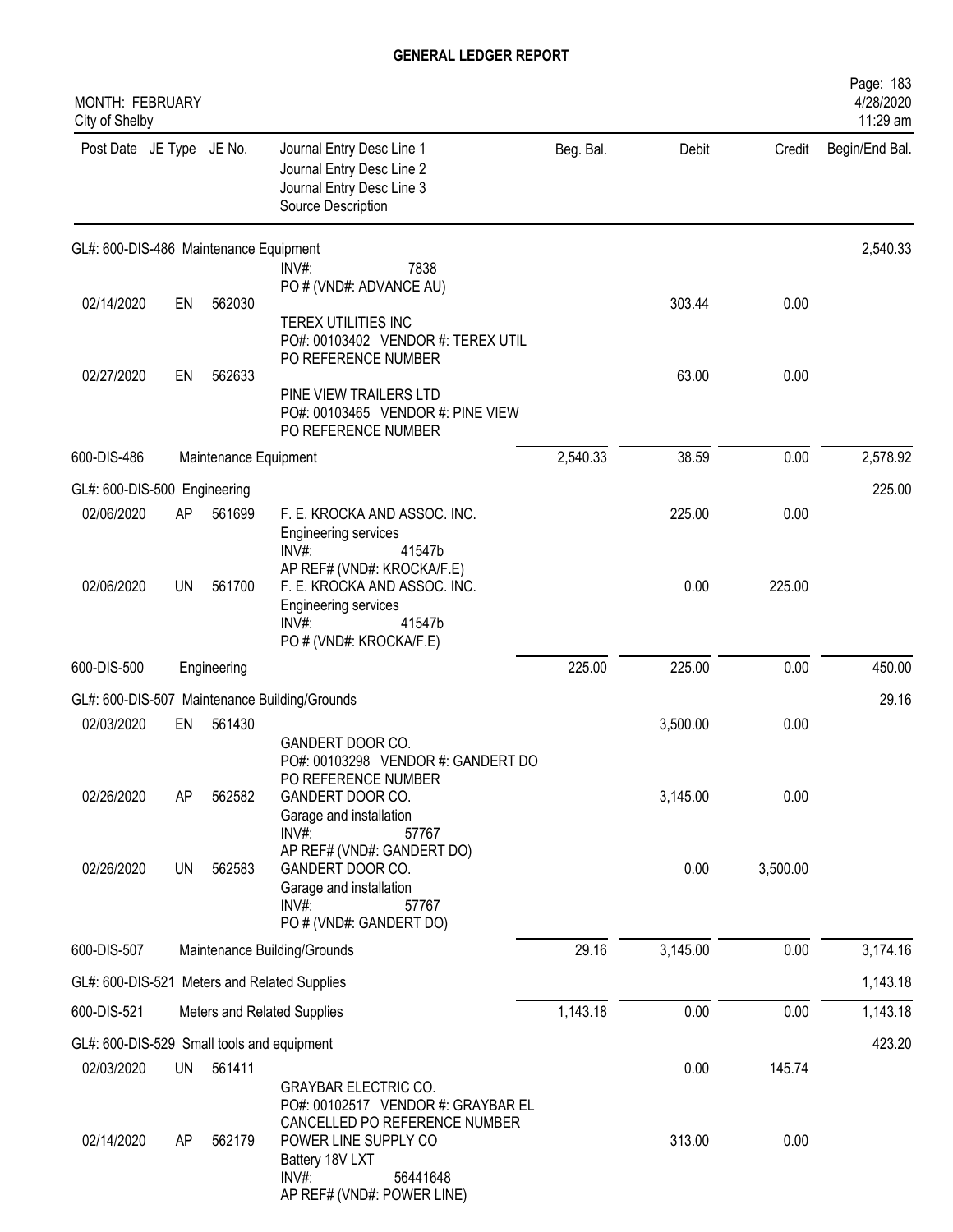| <b>MONTH: FEBRUARY</b><br>City of Shelby   |           |           |                                                                                                                                 |           |          |          | Page: 184<br>4/28/2020<br>11:29 am |
|--------------------------------------------|-----------|-----------|---------------------------------------------------------------------------------------------------------------------------------|-----------|----------|----------|------------------------------------|
| Post Date JE Type JE No.                   |           |           | Journal Entry Desc Line 1<br>Journal Entry Desc Line 2<br>Journal Entry Desc Line 3<br>Source Description                       | Beg. Bal. | Debit    | Credit   | Begin/End Bal.                     |
| GL#: 600-DIS-529 Small tools and equipment |           |           |                                                                                                                                 |           |          |          | 423.20                             |
| 02/14/2020                                 | <b>UN</b> | 562180    | POWER LINE SUPPLY CO<br>Battery 18V LXT<br>$INV#$ :<br>56441648                                                                 |           | 0.00     | 313.00   |                                    |
| 02/26/2020                                 | AP        | 562586    | PO # (VND#: POWER LINE)<br>POWER LINE SUPPLY CO<br>crimper<br>INV#:<br>56446273                                                 |           | 1,809.50 | 0.00     |                                    |
| 02/26/2020                                 | <b>UN</b> | 562587    | AP REF# (VND#: POWER LINE)<br>POWER LINE SUPPLY CO<br>crimper<br>$INV#$ :<br>56446273                                           |           | 0.00     | 1,809.50 |                                    |
| 02/26/2020                                 | AP        | 562590    | PO # (VND#: POWER LINE)<br>POWER LINE SUPPLY CO<br>Jamper clamp connector<br>$INV#$ :<br>56446241                               |           | 91.44    | 0.00     |                                    |
| 02/26/2020                                 | <b>UN</b> | 562591    | AP REF# (VND#: POWER LINE)<br>POWER LINE SUPPLY CO<br>Jamper clamp connector<br>INV#:<br>56446241                               |           | 0.00     | 91.44    |                                    |
| 02/26/2020                                 | AP        | 562592    | PO # (VND#: POWER LINE)<br>POWER LINE SUPPLY CO<br>jumper clamps ins pair<br>INV#:<br>56446239                                  |           | 2,133.00 | 0.00     |                                    |
| 02/26/2020                                 | <b>UN</b> | 562593    | AP REF# (VND#: POWER LINE)<br>POWER LINE SUPPLY CO<br>jumper clamps ins pair<br>$INV#$ :<br>56446239<br>PO # (VND#: POWER LINE) |           | 0.00     | 2,224.44 |                                    |
| 02/27/2020                                 | EN        | 562672    | POWER LINE SUPPLY CO<br>PO#: 00103502 VENDOR #: POWER LINE                                                                      |           | 345.00   | 0.00     |                                    |
| 02/27/2020                                 | EN        | 562673    | PO REFERENCE NUMBER<br>POWER LINE SUPPLY CO<br>PO#: 00103503 VENDOR #: POWER LINE<br>PO REFERENCE NUMBER                        |           | 2,148.60 | 0.00     |                                    |
| 600-DIS-529                                |           |           | Small tools and equipment                                                                                                       | 423.20    | 4,346.94 | 0.00     | 4,770.14                           |
| GL#: 600-DIS-531 Miscellaneous             |           |           |                                                                                                                                 |           |          |          | 156.80                             |
| 02/05/2020                                 |           | EN 561486 | KING OFFICE SERVICE, INC.<br>PO#: 00103318 VENDOR #: KING OFFIC<br>PO REFERENCE NUMBER                                          |           | 26.00    | 0.00     |                                    |
| 02/05/2020                                 | EN        | 561492    | <b>GRAYBAR ELECTRIC CO.</b><br>PO#: 00103324 VENDOR #: GRAYBAR EL<br>PO REFERENCE NUMBER                                        |           | 400.00   | 0.00     |                                    |
| 02/07/2020                                 | EN        | 561782    | AVITA HEALTH SYSTEM<br>PO#: 00103340 VENDOR #: AVITA HEAL                                                                       |           | 160.00   | 0.00     |                                    |
| 02/10/2020                                 | EN        | 561820    | PO REFERENCE NUMBER                                                                                                             |           | 369.25   | 0.00     |                                    |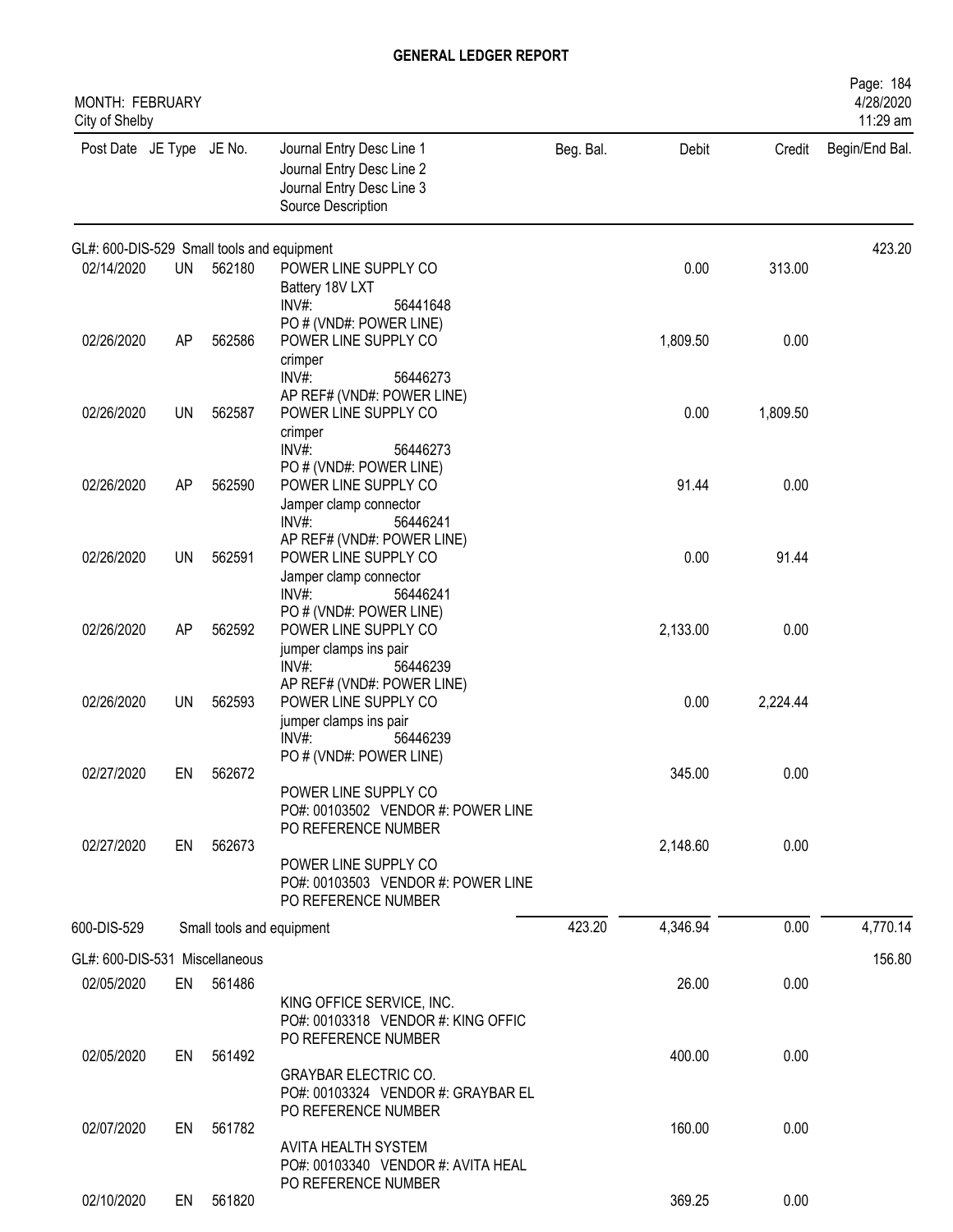| MONTH: FEBRUARY<br>City of Shelby |           |        |                                                                                                                                               |           |          |          | Page: 185<br>4/28/2020<br>11:29 am |
|-----------------------------------|-----------|--------|-----------------------------------------------------------------------------------------------------------------------------------------------|-----------|----------|----------|------------------------------------|
| Post Date JE Type JE No.          |           |        | Journal Entry Desc Line 1<br>Journal Entry Desc Line 2<br>Journal Entry Desc Line 3<br>Source Description                                     | Beg. Bal. | Debit    | Credit   | Begin/End Bal.                     |
| GL#: 600-DIS-531 Miscellaneous    |           |        |                                                                                                                                               |           |          |          | 156.80                             |
|                                   |           |        | OHIO HEALTH CONSORTIUM, INC.<br>PO#: 00103364 VENDOR #: OH HEALTH                                                                             |           |          |          |                                    |
| 02/11/2020                        | AP        | 561946 | PO REFERENCE NUMBER<br>OHIO HEALTH CONSORTIUM, INC.<br>DOT 2020 Consortium Fees<br>$INV#$ :                                                   |           | 369.25   | 0.00     |                                    |
| 02/11/2020                        | UN        | 561947 | AP REF# (VND#: OH HEALTH)<br>OHIO HEALTH CONSORTIUM, INC.<br>DOT 2020 Consortium Fees<br>INV#                                                 |           | 0.00     | 369.25   |                                    |
| 02/11/2020                        | AP        | 561956 | PO # (VND#: OH HEALTH)<br>AVITA HEALTH SYSTEM<br>DOT Physicals Schafer &<br>INV#:<br>WW35096                                                  |           | 160.00   | 0.00     |                                    |
| 02/11/2020                        | <b>UN</b> | 561957 | AP REF# (VND#: AVITA HEAL)<br>AVITA HEALTH SYSTEM<br>DOT Physicals Schafer &<br>INV#:<br>WW35096                                              |           | 0.00     | 160.00   |                                    |
| 02/14/2020                        |           | 562033 | PO # (VND#: AVITA HEAL)                                                                                                                       |           |          |          |                                    |
|                                   | EN        |        | CMI INC                                                                                                                                       |           | 6,752.00 | 0.00     |                                    |
| 02/14/2020                        | AP        | 562163 | PO#: 00103405 VENDOR #: CMI INC<br>PO REFERENCE NUMBER<br>OHIO UTILITIES PROTECTION SERV<br>2020 Government Assessment<br>$INV#$ :<br>120512b |           | 150.00   | 0.00     |                                    |
| 02/14/2020                        | UN        | 562164 | AP REF# (VND#: OUPS<br>OHIO UTILITIES PROTECTION SERV<br>2020 Government Assessment<br>INV#:<br>120512b                                       |           | 0.00     | 150.00   |                                    |
| 02/14/2020                        | AP        | 562175 | PO # (VND#: OUPS<br><b>GRAYBAR ELECTRIC CO.</b><br>Generic vendor wire, ABB<br>INV#:<br>9314389991                                            |           | 369.96   | 0.00     |                                    |
| 02/14/2020                        | UN        | 562176 | AP REF# (VND#: GRAYBAR EL)<br><b>GRAYBAR ELECTRIC CO.</b><br>Generic vendor wire, ABB<br>$INV#$ :<br>9314389991                               |           | 0.00     | 400.00   |                                    |
| 02/20/2020                        | AP        | 562325 | PO # (VND#: GRAYBAR EL)<br>CMI INC<br>Utility Mod-setting up<br>$INV#$ :<br>C/US000791                                                        |           | 6,752.00 | 0.00     |                                    |
| 02/20/2020                        | UN        | 562326 | AP REF# (VND#: CMI INC )<br>CMI INC<br>Utility Mod-setting up<br>$INV#$ :<br>C/US000791                                                       |           | 0.00     | 6,752.00 |                                    |
| 02/21/2020                        | AP        | 562448 | PO # (VND#: CMI INC )<br>KING OFFICE SERVICE, INC.<br>54 1 year subscriptions<br>$INV#$ :<br>39623b                                           |           | 26.00    | 0.00     |                                    |
| 02/21/2020                        | UN        | 562449 | AP REF# (VND#: KING OFFIC)<br>KING OFFICE SERVICE, INC.                                                                                       |           | 0.00     | 26.00    |                                    |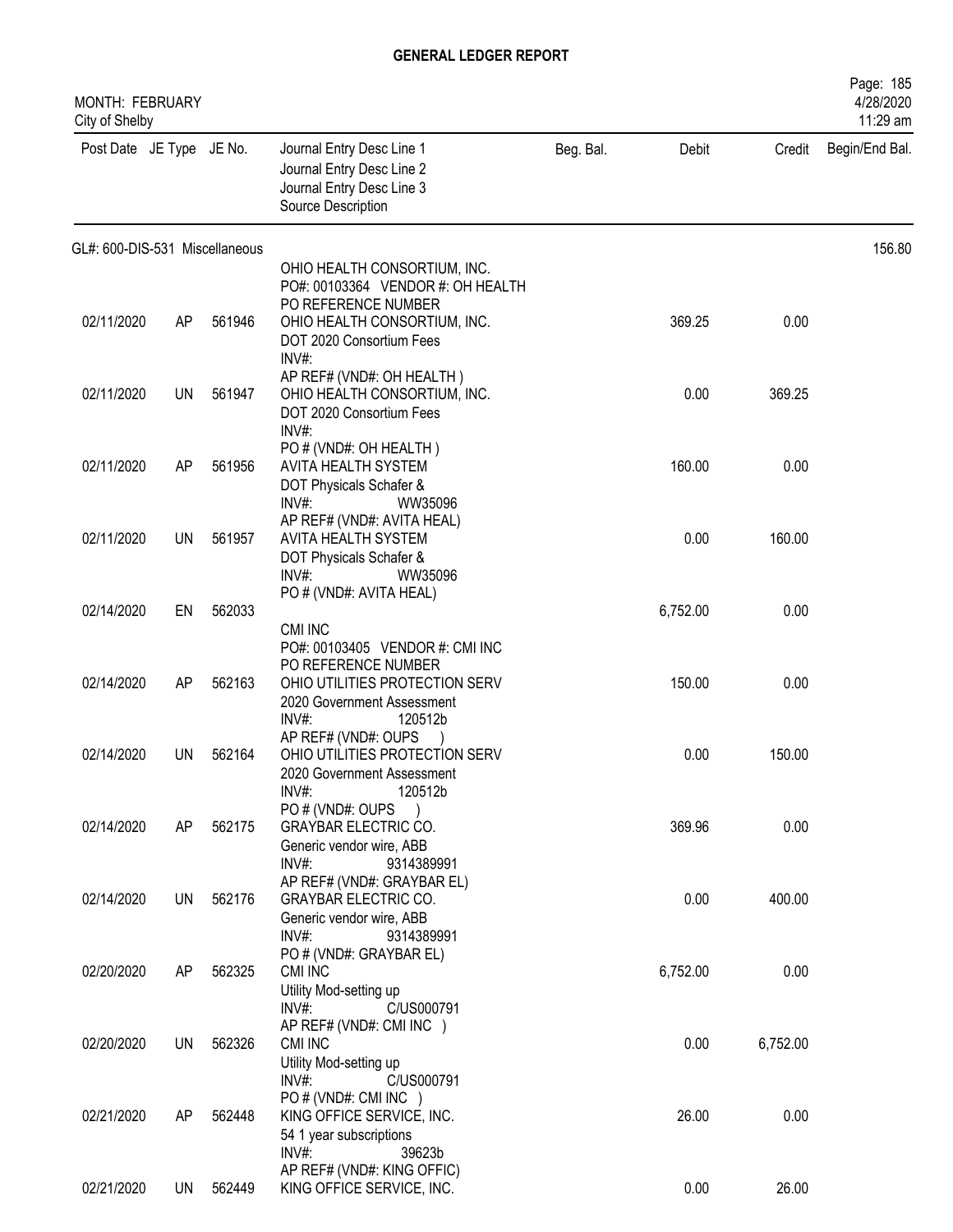| <b>MONTH: FEBRUARY</b><br>City of Shelby |           |                        |                                                                                                                                                       |           |          |          | Page: 186<br>4/28/2020<br>11:29 am |
|------------------------------------------|-----------|------------------------|-------------------------------------------------------------------------------------------------------------------------------------------------------|-----------|----------|----------|------------------------------------|
| Post Date JE Type JE No.                 |           |                        | Journal Entry Desc Line 1<br>Journal Entry Desc Line 2<br>Journal Entry Desc Line 3<br>Source Description                                             | Beg. Bal. | Debit    | Credit   | Begin/End Bal.                     |
| GL#: 600-DIS-531 Miscellaneous           |           |                        |                                                                                                                                                       |           |          |          | 156.80                             |
|                                          |           |                        | 54 1 year subscriptions<br>INV#:<br>39623b                                                                                                            |           |          |          |                                    |
|                                          |           |                        | PO # (VND#: KING OFFIC)                                                                                                                               |           |          |          |                                    |
| 02/25/2020                               | EN        | 562473                 |                                                                                                                                                       |           | 100.00   | 0.00     |                                    |
|                                          |           |                        | AVITA HEALTH SYSTEM<br>PO#: 00103419 VENDOR #: AVITA HEAL<br>PO REFERENCE NUMBER                                                                      |           |          |          |                                    |
| 02/27/2020                               | EN        | 562616                 |                                                                                                                                                       |           | 220.00   | 0.00     |                                    |
|                                          |           |                        | <b>GRAYBAR ELECTRIC CO.</b><br>PO#: 00103448 VENDOR #: GRAYBAR EL<br>PO REFERENCE NUMBER                                                              |           |          |          |                                    |
| 02/27/2020                               | EN        | 562618                 |                                                                                                                                                       |           | 500.00   | 0.00     |                                    |
|                                          |           |                        | VASU COMMUNICATIONS, INC.<br>PO#: 00103450 VENDOR #: VASU COMMU<br>PO REFERENCE NUMBER                                                                |           |          |          |                                    |
| 600-DIS-531                              |           | Miscellaneous          |                                                                                                                                                       | 156.80    | 7,827.21 | 0.00     | 7,984.01                           |
| GL#: 600-DIS-539 Traffic Signals         |           |                        |                                                                                                                                                       |           |          |          | 1,010.07                           |
| 02/06/2020                               | AP        | 561727                 | <b>VERIZON WIRELESS</b><br>acct 242147745-0001                                                                                                        |           | 10.07    | 0.00     |                                    |
| 02/06/2020                               | <b>UN</b> | 561728                 | INV#:<br>9847034040<br>AP REF# (VND#: VERIZON WI)<br><b>VERIZON WIRELESS</b><br>acct 242147745-0001<br>INV#:<br>9847034040<br>PO # (VND#: VERIZON WI) |           | 0.00     | 10.07    |                                    |
| 600-DIS-539                              |           | <b>Traffic Signals</b> |                                                                                                                                                       | 1,010.07  | 10.07    | 0.00     | 1,020.14                           |
| GL#: 600-DIS-543 Maintenance substation  |           |                        |                                                                                                                                                       |           |          |          | 6,225.89                           |
| 02/26/2020                               | AP        | 562584                 | EMERALD TRANSFORMER PPM LLC                                                                                                                           |           | 989.43   | 0.00     |                                    |
|                                          |           |                        | Disposal charge<br>INV#:<br>272001246<br>AP REF# (VND#: EMERALD TR)                                                                                   |           |          |          |                                    |
| 02/26/2020                               | <b>UN</b> | 562585                 | EMERALD TRANSFORMER PPM LLC<br>Disposal charge<br>INV#:<br>272001246<br>PO # (VND#: EMERALD TR)                                                       |           | 0.00     | 1,000.00 |                                    |
| 600-DIS-543                              |           | Maintenance substation |                                                                                                                                                       | 6,225.89  | 989.43   | 0.00     | 7,215.32                           |
|                                          |           |                        | GL#: 600-DIS-550 Overhead distribution supplies                                                                                                       |           |          |          | 2,151.60                           |
| 02/05/2020                               | EN        | 561494                 |                                                                                                                                                       |           | 2,291.40 | 0.00     |                                    |
| 02/14/2020                               | AP        | 562181                 | POWER LINE SUPPLY CO<br>PO#: 00103326 VENDOR #: POWER LINE<br>PO REFERENCE NUMBER<br>POWER LINE SUPPLY CO                                             |           | 144.00   | 0.00     |                                    |
|                                          |           |                        | Screw lag twist-drive point<br>INV#:<br>56441223                                                                                                      |           |          |          |                                    |
| 02/14/2020                               | UN.       | 562182                 | AP REF# (VND#: POWER LINE)<br>POWER LINE SUPPLY CO<br>Screw lag twist-drive point                                                                     |           | 0.00     | 144.00   |                                    |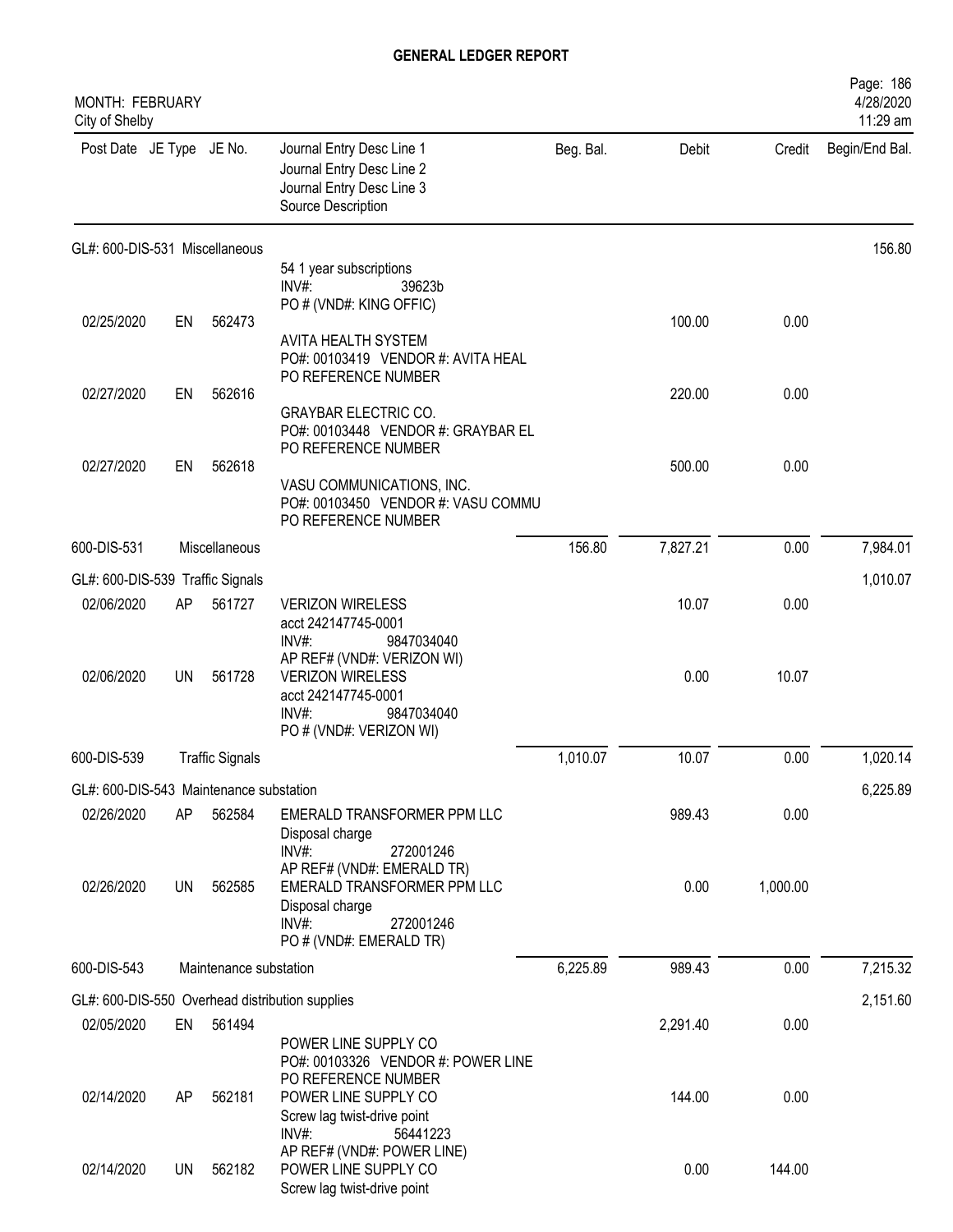| MONTH: FEBRUARY<br>City of Shelby         |           |                          |                                                                                                                    |           |           |          | Page: 187<br>4/28/2020<br>11:29 am |
|-------------------------------------------|-----------|--------------------------|--------------------------------------------------------------------------------------------------------------------|-----------|-----------|----------|------------------------------------|
| Post Date JE Type JE No.                  |           |                          | Journal Entry Desc Line 1<br>Journal Entry Desc Line 2<br>Journal Entry Desc Line 3<br>Source Description          | Beg. Bal. | Debit     | Credit   | Begin/End Bal.                     |
|                                           |           |                          | GL#: 600-DIS-550 Overhead distribution supplies<br>INV#:<br>56441223<br>PO # (VND#: POWER LINE)                    |           |           |          | 2,151.60                           |
| 600-DIS-550                               |           |                          | Overhead distribution supplies                                                                                     | 2,151.60  | 144.00    | 0.00     | 2,295.60                           |
| GL#: 600-DIS-552 Transformers, Pole Mount |           |                          |                                                                                                                    |           |           |          | 11,745.00                          |
| 02/26/2020                                | AP        | 562594                   | POWER LINE SUPPLY CO<br>Reflective decals<br>INV#:<br>56446309                                                     |           | 94.90     | 0.00     |                                    |
| 02/26/2020                                | UN        | 562595                   | AP REF# (VND#: POWER LINE)<br>POWER LINE SUPPLY CO<br>Reflective decals<br>INV#:<br>56446309                       |           | 0.00      | 94.90    |                                    |
| 02/27/2020                                | EN        | 562671                   | PO # (VND#: POWER LINE)<br>SOLOMON CORPORATION<br>PO#: 00103501 VENDOR #: SOLOMON CO<br>PO REFERENCE NUMBER        |           | 13,575.00 | 0.00     |                                    |
| 600-DIS-552                               |           | Transformers, Pole Mount |                                                                                                                    | 11,745.00 | 94.90     | 0.00     | 11,839.90                          |
| GL#: 600-DIS-553 Street Lighting          |           |                          |                                                                                                                    |           |           |          | 0.00                               |
| 02/14/2020                                | AP        | 562177                   | ANIXTER INC.<br>60W LED fixture & globe<br>INV#:<br>4452022-00                                                     |           | 481.00    | 0.00     |                                    |
| 02/14/2020                                | UN        | 562178                   | AP REF# (VND#: ANIXTER IN)<br>ANIXTER INC.<br>60W LED fixture & globe<br>INV#:<br>4452022-00                       |           | 0.00      | 481.00   |                                    |
| 02/26/2020                                | AP        | 562588                   | PO # (VND#: ANIXTER IN)<br>POWER LINE SUPPLY CO<br>PhotoControl<br>INV#:<br>56445068                               |           | 1,795.00  | 0.00     |                                    |
| 02/26/2020                                | <b>UN</b> | 562589                   | AP REF# (VND#: POWER LINE)<br>POWER LINE SUPPLY CO<br>PhotoControl<br>INV#:<br>56445068<br>PO # (VND#: POWER LINE) |           | 0.00      | 1,795.00 |                                    |
| 600-DIS-553                               |           | <b>Street Lighting</b>   |                                                                                                                    | 0.00      | 2,276.00  | 0.00     | 2,276.00                           |
| GL#: 600-DIS-575 Safety Related           |           |                          |                                                                                                                    |           |           |          | 1,630.45                           |
| 02/27/2020                                | EN        | 562617                   | POWER LINE SUPPLY CO<br>PO#: 00103449 VENDOR #: POWER LINE<br>PO REFERENCE NUMBER                                  |           | 582.50    | 0.00     |                                    |
| 600-DIS-575                               |           | Safety Related           |                                                                                                                    | 1,630.45  | 0.00      | 0.00     | 1,630.45                           |
| GL#: 600-MFG-400 Wages                    |           |                          |                                                                                                                    |           |           |          | 10,766.02                          |
| 02/05/2020                                | EN        | 561460                   | <b>CITY PAYROLL FUND</b><br>PO#: 00103310 VENDOR #: CITY PAYRO<br>PO REFERENCE NUMBER                              |           | 4,580.00  | 0.00     |                                    |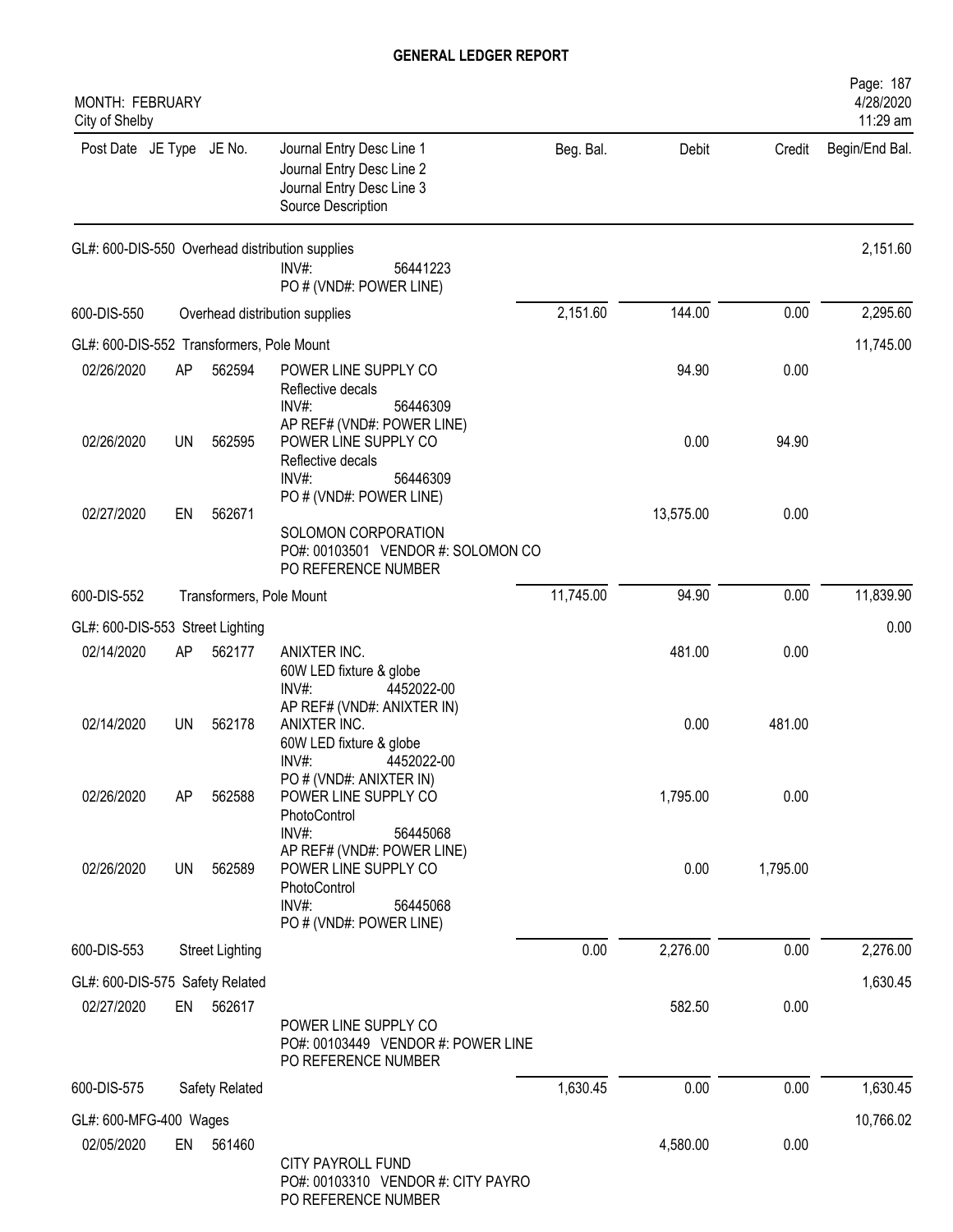| <b>MONTH: FEBRUARY</b><br>City of Shelby |           |           |                                                                                                                   |           |          |          | Page: 188<br>4/28/2020<br>11:29 am |
|------------------------------------------|-----------|-----------|-------------------------------------------------------------------------------------------------------------------|-----------|----------|----------|------------------------------------|
| Post Date JE Type JE No.                 |           |           | Journal Entry Desc Line 1<br>Journal Entry Desc Line 2<br>Journal Entry Desc Line 3<br>Source Description         | Beg. Bal. | Debit    | Credit   | Begin/End Bal.                     |
| GL#: 600-MFG-400 Wages                   |           |           |                                                                                                                   |           |          |          | 10,766.02                          |
| 02/05/2020                               | AP        | 561468    | <b>CITY PAYROLL FUND</b><br>Wages 1/19/20-2/1/20<br>INV#:                                                         |           | 4,580.00 | 0.00     |                                    |
| 02/05/2020                               | <b>UN</b> | 561469    | AP REF# (VND#: CITY PAYRO)<br><b>CITY PAYROLL FUND</b><br>Wages 1/19/20-2/1/20<br>INV#:                           |           | 0.00     | 4,580.00 |                                    |
| 02/19/2020                               | EN        | 562240    | PO # (VND#: CITY PAYRO)<br><b>CITY PAYROLL FUND</b><br>PO#: 00103409 VENDOR #: CITY PAYRO                         |           | 4,605.00 | 0.00     |                                    |
| 02/19/2020                               | AP        | 562248    | PO REFERENCE NUMBER<br><b>CITY PAYROLL FUND</b><br>Wages 2/2/20-2/15/20<br>INV#:                                  |           | 4,605.00 | 0.00     |                                    |
| 02/19/2020                               | UN        | 562249    | AP REF# (VND#: CITY PAYRO)<br><b>CITY PAYROLL FUND</b><br>Wages 2/2/20-2/15/20<br>INV#<br>PO # (VND#: CITY PAYRO) |           | 0.00     | 4,605.00 |                                    |
| 600-MFG-400                              |           | Wages     |                                                                                                                   | 10,766.02 | 9,185.00 | 0.00     | 19,951.02                          |
|                                          |           |           | GL#: 600-MFG-415 Public Employees Retire.System                                                                   |           |          |          | 1,503.49                           |
| 02/10/2020                               | EN        | 561809    | OH PUBLIC EMPLOYEES RETIREMENT<br>PO#: 00103353 VENDOR #: OPERS                                                   |           | 1,282.18 | 0.00     |                                    |
| 02/10/2020                               | AP        | 561899    | PO REFERENCE NUMBER<br>OH PUBLIC EMPLOYEES RETIREMENT<br>Employer portion 12/22/19-<br>INV#:                      |           | 1,282.18 | 0.00     |                                    |
| 02/10/2020                               | UN        | 561900    | AP REF# (VND#: OPERS<br>OH PUBLIC EMPLOYEES RETIREMENT<br>Employer portion 12/22/19-<br>$INV#$ :                  |           | 0.00     | 1,282.18 |                                    |
| 600-MFG-415                              |           |           | PO # (VND#: OPERS<br>$\lambda$<br>Public Employees Retire.System                                                  | 1,503.49  | 1,282.18 | 0.00     | 2,785.67                           |
| GL#: 600-MFG-417 FICA                    |           |           |                                                                                                                   |           |          |          | 156.11                             |
| 02/05/2020                               | EN        | 561461    | PAYROLL FUND<br>PO#: 00103311 VENDOR #: PAYROLL FU                                                                |           | 66.40    | 0.00     |                                    |
| 02/05/2020                               | AP        | 561470    | PO REFERENCE NUMBER<br>PAYROLL FUND<br>FICA 1/19/20-2/1/20<br>INV#:                                               |           | 66.40    | 0.00     |                                    |
| 02/05/2020                               | UN        | 561471    | AP REF# (VND#: PAYROLL FU)<br>PAYROLL FUND<br>FICA 1/19/20-2/1/20<br>INV#:                                        |           | 0.00     | 66.40    |                                    |
| 02/19/2020                               |           | EN 562241 | PO # (VND#: PAYROLL FU)                                                                                           |           | 66.78    | 0.00     |                                    |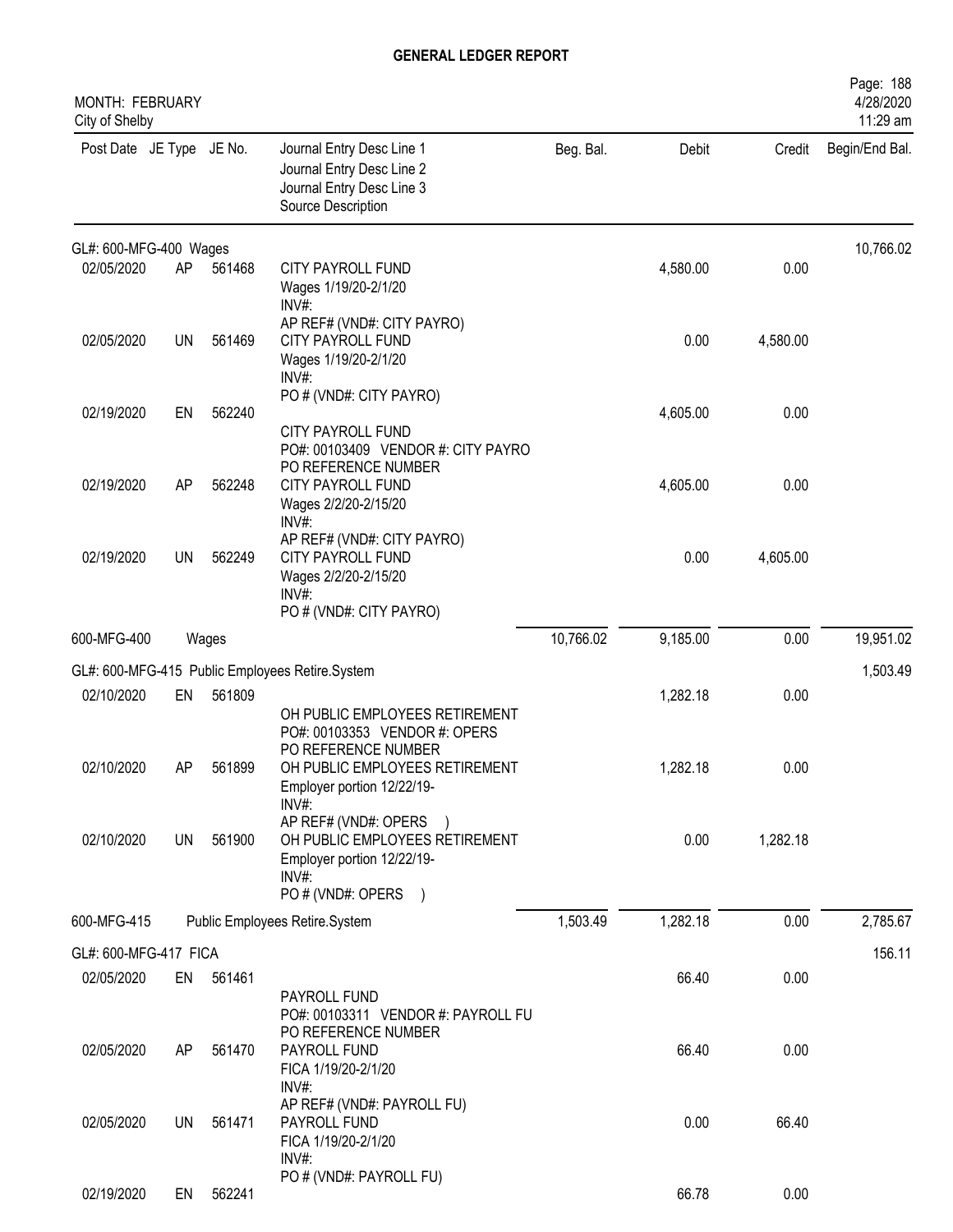| MONTH: FEBRUARY<br>City of Shelby             |             |                 |                                                                                                                     |           |          |          | Page: 189<br>4/28/2020<br>11:29 am |
|-----------------------------------------------|-------------|-----------------|---------------------------------------------------------------------------------------------------------------------|-----------|----------|----------|------------------------------------|
| Post Date JE Type JE No.                      |             |                 | Journal Entry Desc Line 1<br>Journal Entry Desc Line 2<br>Journal Entry Desc Line 3<br>Source Description           | Beg. Bal. | Debit    | Credit   | Begin/End Bal.                     |
| GL#: 600-MFG-417 FICA                         |             |                 |                                                                                                                     |           |          |          | 156.11                             |
| 02/19/2020                                    | AP          | 562250          | PAYROLL FUND<br>PO#: 00103410 VENDOR #: PAYROLL FU<br>PO REFERENCE NUMBER<br>PAYROLL FUND                           |           | 66.78    | 0.00     |                                    |
| 02/19/2020                                    | <b>UN</b>   | 562251          | FICA 2/2/20-2/15/20<br>INV#:<br>AP REF# (VND#: PAYROLL FU)<br>PAYROLL FUND<br>FICA 2/2/20-2/15/20                   |           | 0.00     | 66.78    |                                    |
|                                               |             |                 | $INV#$ :<br>PO # (VND#: PAYROLL FU)                                                                                 |           |          |          |                                    |
| 600-MFG-417                                   | <b>FICA</b> |                 |                                                                                                                     | 156.11    | 133.18   | 0.00     | 289.29                             |
| GL#: 600-MFG-418 Hospitalization              |             |                 |                                                                                                                     |           |          |          | 2,459.17                           |
| 02/02/2020                                    | AP          | 561386          | JEFFERSON HEALTH PLAN<br>Acct 19-OME095<br>INV#:                                                                    |           | 2,459.17 | 0.00     |                                    |
| 02/02/2020                                    | UN          | 561387          | AP REF# (VND#: JEFFERSON)<br>JEFFERSON HEALTH PLAN<br>Acct 19-OME095<br>INV#:                                       |           | 0.00     | 2,459.17 |                                    |
| 02/25/2020                                    | EN          | 562485          | PO # (VND#: JEFFERSON)<br>JEFFERSON HEALTH PLAN<br>PO#: 00103431 VENDOR #: JEFFERSON                                |           | 2,459.17 | 0.00     |                                    |
| 600-MFG-418                                   |             | Hospitalization | PO REFERENCE NUMBER                                                                                                 | 2,459.17  | 2,459.17 | 0.00     | 4,918.34                           |
|                                               |             |                 |                                                                                                                     |           |          |          |                                    |
| GL#: 600-MFG-419 Life Insurance<br>02/02/2020 | AP          | 561390          | AMERICAN UNITED LIFE INS CO<br>Policy G 00608125-0002-000                                                           |           | 24.00    | 0.00     | 24.00                              |
| 02/02/2020                                    | UN          | 561391          | $INV#$ :<br>AP REF# (VND#: AMERICAN U)<br>AMERICAN UNITED LIFE INS CO<br>Policy G 00608125-0002-000<br>INV#:        |           | 0.00     | 24.00    |                                    |
| 02/25/2020                                    | EN          | 562486          | PO # (VND#: AMERICAN U)<br>AMERICAN UNITED LIFE INS CO<br>PO#: 00103432 VENDOR #: AMERICAN U<br>PO REFERENCE NUMBER |           | 24.00    | 0.00     |                                    |
| 600-MFG-419                                   |             | Life Insurance  |                                                                                                                     | 24.00     | 24.00    | 0.00     | 48.00                              |
| GL#: 600-MFG-420 Workers Compensation         |             |                 |                                                                                                                     |           |          |          | 333.00                             |
| 02/05/2020                                    | EN          | 561480          |                                                                                                                     |           | 102.05   | 0.00     |                                    |
|                                               |             |                 | BUREAU OF WORKERS COMPENSATION<br>PO#: 00103312 VENDOR #: BWC<br>PO REFERENCE NUMBER                                |           |          |          |                                    |
| 02/05/2020                                    | AP          | 561495          | BUREAU OF WORKERS COMPENSATION<br>BWC true up payment                                                               |           | 102.05   | 0.00     |                                    |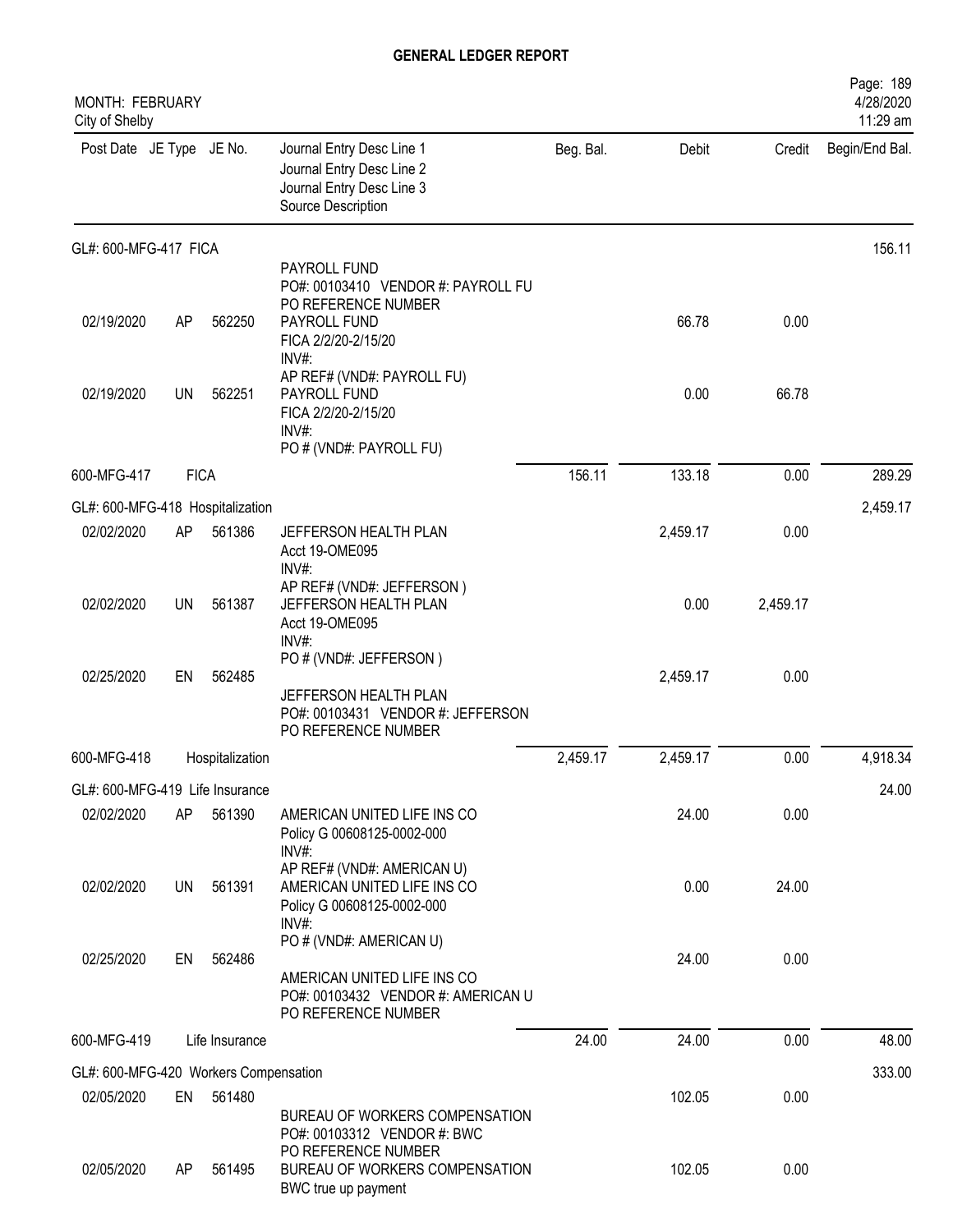| MONTH: FEBRUARY<br>City of Shelby     |           |                             |                                                                                                                                           |           |          |          | Page: 190<br>4/28/2020<br>11:29 am |
|---------------------------------------|-----------|-----------------------------|-------------------------------------------------------------------------------------------------------------------------------------------|-----------|----------|----------|------------------------------------|
| Post Date JE Type JE No.              |           |                             | Journal Entry Desc Line 1<br>Journal Entry Desc Line 2<br>Journal Entry Desc Line 3<br>Source Description                                 | Beg. Bal. | Debit    | Credit   | Begin/End Bal.                     |
| GL#: 600-MFG-420 Workers Compensation |           |                             |                                                                                                                                           |           |          |          | 333.00                             |
| 02/05/2020                            | UN        | 561496                      | $INV#$ :<br>AP REF# (VND#: BWC<br>BUREAU OF WORKERS COMPENSATION<br>BWC true up payment<br>INV#:                                          |           | 0.00     | 102.05   |                                    |
| 02/19/2020                            | EN        | 562239                      | PO # (VND#: BWC<br>BUREAU OF WORKERS COMPENSATION<br>PO#: 00103408 VENDOR #: BWC                                                          |           | 172.26   | 0.00     |                                    |
| 02/20/2020                            | AP        | 562260                      | PO REFERENCE NUMBER<br>BUREAU OF WORKERS COMPENSATION<br>Installment payment                                                              |           | 172.26   | 0.00     |                                    |
| 02/20/2020                            | <b>UN</b> | 562261                      | INV#:<br>1007137060<br>AP REF# (VND#: BWC<br>BUREAU OF WORKERS COMPENSATION<br>Installment payment<br>1007137060<br>INV#<br>PO#(VND#: BWC |           | 0.00     | 172.26   |                                    |
| 600-MFG-420                           |           | <b>Workers Compensation</b> |                                                                                                                                           | 333.00    | 274.31   | 0.00     | 607.31                             |
| GL#: 600-MFG-425 Natural Gas          |           |                             |                                                                                                                                           |           |          |          | 1,113.14                           |
| 02/20/2020                            | AP        | 562331                      | <b>COLUMBIA GAS</b><br>acct 158815320070000<br>$INV#$ :<br>45828                                                                          |           | 1,028.56 | 0.00     |                                    |
| 02/20/2020                            | UN.       | 562332                      | AP REF# (VND#: COL. GAS)<br><b>COLUMBIA GAS</b><br>acct 158815320070000<br>45828<br>INV#:                                                 |           | 0.00     | 1,500.00 |                                    |
| 02/27/2020                            | EN        | 562630                      | PO # (VND#: COL. GAS)<br><b>COLUMBIA GAS</b><br>PO#: 00103462 VENDOR #: COL. GAS<br>PO REFERENCE NUMBER                                   |           | 1,000.00 | 0.00     |                                    |
| 600-MFG-425                           |           | Natural Gas                 |                                                                                                                                           | 1,113.14  | 1,028.56 | 0.00     | 2,141.70                           |
| GL#: 600-MFG-427 Water and Sewer      |           |                             |                                                                                                                                           |           |          |          | 201.95                             |
| 02/27/2020                            | EN        | 562631                      | <b>MUNICIPAL UTILITIES</b><br>PO#: 00103463 VENDOR #: MUNI UTILI                                                                          |           | 200.00   | 0.00     |                                    |
| 02/28/2020                            | AP        | 562801                      | PO REFERENCE NUMBER<br>MUNICIPAL UTILITIES<br>26.21.1<br>INV#:                                                                            |           | 104.49   | 0.00     |                                    |
| 02/28/2020                            | UN        | 562802                      | AP REF# (VND#: MUNI UTILI)<br>MUNICIPAL UTILITIES<br>26.21.1<br>INV#:<br>PO # (VND#: MUNI UTILI)                                          |           | 0.00     | 200.00   |                                    |
| 600-MFG-427                           |           | Water and Sewer             |                                                                                                                                           | 201.95    | 104.49   | 0.00     | 306.44                             |
| GL#: 600-MFG-428 Telephone            |           |                             |                                                                                                                                           |           |          |          | 19.39                              |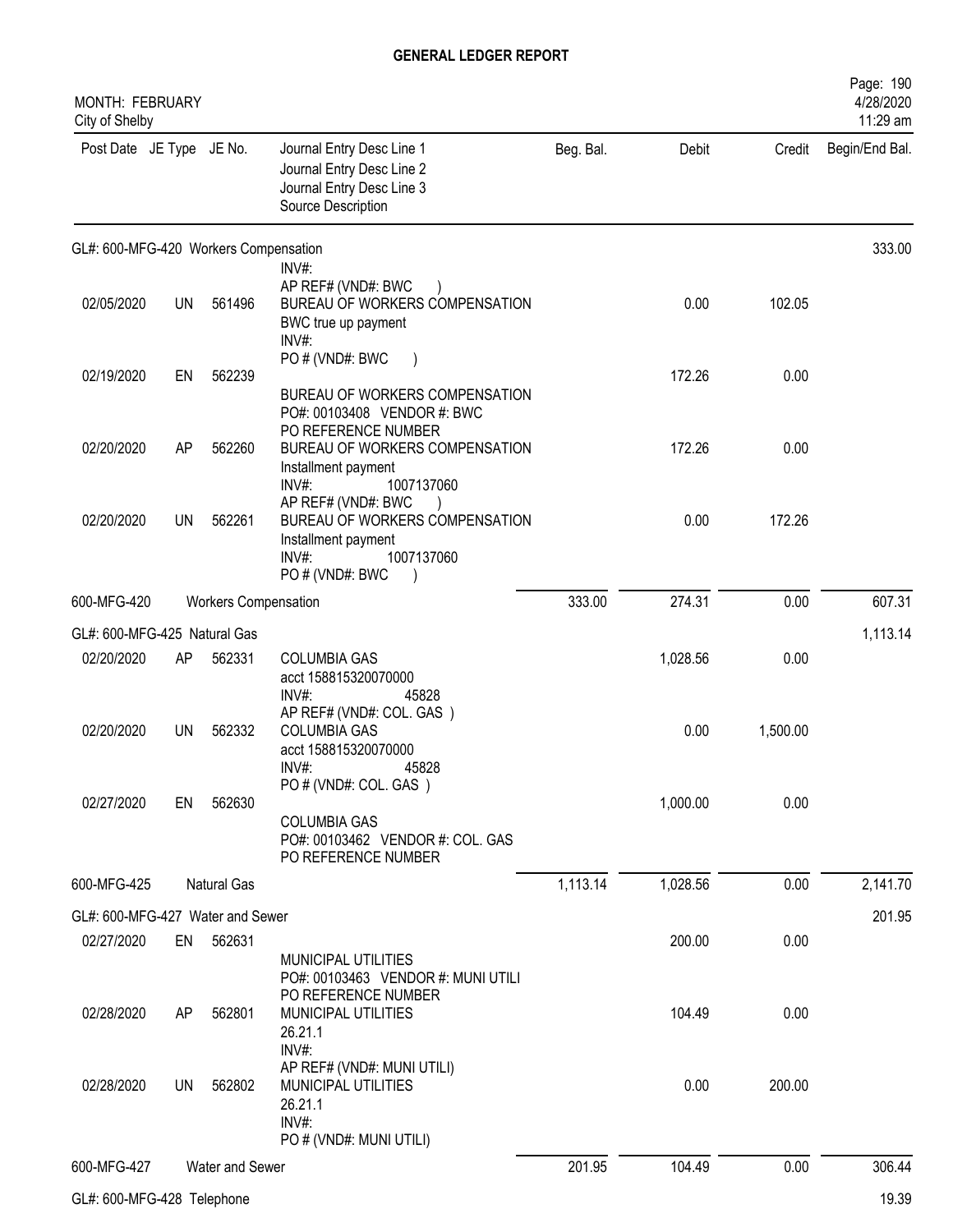| <b>MONTH: FEBRUARY</b><br>City of Shelby |           |                   |                                                                                                                                                 |           |          |        | Page: 191<br>4/28/2020<br>11:29 am |
|------------------------------------------|-----------|-------------------|-------------------------------------------------------------------------------------------------------------------------------------------------|-----------|----------|--------|------------------------------------|
| Post Date JE Type JE No.                 |           |                   | Journal Entry Desc Line 1<br>Journal Entry Desc Line 2<br>Journal Entry Desc Line 3<br>Source Description                                       | Beg. Bal. | Debit    | Credit | Begin/End Bal.                     |
| GL#: 600-MFG-428 Telephone               |           |                   |                                                                                                                                                 |           |          |        | 19.39                              |
| 02/26/2020                               | AP        | 562572            | CHARTER COMM HOLDINGS LLC<br>acct 010753231600202-1001<br>INV#:<br>312600202021720c                                                             |           | 19.39    | 0.00   |                                    |
| 02/26/2020                               | UN        | 562573            | AP REF# (VND#: CHART COMM)<br>CHARTER COMM HOLDINGS LLC<br>acct 010753231600202-1001<br>$INV#$ :<br>312600202021720c<br>PO # (VND#: CHART COMM) |           | 0.00     | 19.39  |                                    |
| 600-MFG-428                              |           | Telephone         |                                                                                                                                                 | 19.39     | 19.39    | 0.00   | 38.78                              |
| GL#: 600-MFG-472 Supplies                |           |                   |                                                                                                                                                 |           |          |        | 341.31                             |
| 02/05/2020                               | EN        | 561491            | DAS HARDWARE LLC<br>PO#: 00103323 VENDOR #: DAS HARDWA                                                                                          |           | 100.00   | 0.00   |                                    |
| 02/11/2020                               | AP        | 561948            | PO REFERENCE NUMBER<br>MATHESON TRI-GAS INC<br>Acetylene Large Jan. 2020<br>$INV#$ :<br>21149719                                                |           | 53.63    | 0.00   |                                    |
| 02/11/2020                               | UN        | 561949            | AP REF# (VND#: MATHESON T)<br>MATHESON TRI-GAS INC<br>Acetylene Large Jan. 2020<br>$INV#$ :<br>21149719                                         |           | 0.00     | 53.63  |                                    |
| 02/14/2020                               | AP        | 562169            | PO # (VND#: MATHESON T)<br>DAS HARDWARE LLC<br>Light Plant Jan 2020<br>$INV#$ :                                                                 |           | 139.63   | 0.00   |                                    |
| 02/14/2020                               | <b>UN</b> | 562170            | AP REF# (VND#: DAS HARDWA)<br>DAS HARDWARE LLC<br>Light Plant Jan 2020<br>INV#:                                                                 |           | 0.00     | 139.63 |                                    |
| 02/14/2020                               | AP        | 562171            | PO # (VND#: DAS HARDWA)<br>DAS HARDWARE LLC<br>Light Plant Jan 2020<br>INV#:                                                                    |           | 58.78    | 0.00   |                                    |
| 02/14/2020                               | <b>UN</b> | 562172            | AP REF# (VND#: DAS HARDWA)<br>DAS HARDWARE LLC<br>Light Plant Jan 2020<br>INV#:<br>PO # (VND#: DAS HARDWA)                                      |           | 0.00     | 100.00 |                                    |
| 600-MFG-472                              |           | Supplies          |                                                                                                                                                 | 341.31    | 252.04   | 0.00   | 593.35                             |
| GL#: 600-MFG-501 Computer support        |           |                   |                                                                                                                                                 |           |          |        | 3,504.50                           |
| 600-MFG-501                              |           | Computer support  |                                                                                                                                                 | 3,504.50  | 0.00     | 0.00   | 3,504.50                           |
| GL#: 600-MFG-517 Lab/Misc. Testing       |           |                   |                                                                                                                                                 |           |          |        | 170.00                             |
| 600-MFG-517                              |           | Lab/Misc. Testing |                                                                                                                                                 | 170.00    | 0.00     | 0.00   | 170.00                             |
| GL#: 600-MFG-523 Purchase power          |           |                   |                                                                                                                                                 |           |          |        | 683,256.99                         |
| 02/14/2020                               | AP        | 562185            | AEP ONSITE PARTNERS LLC<br>Solar generation Jan 2020                                                                                            |           | 4,443.03 | 0.00   |                                    |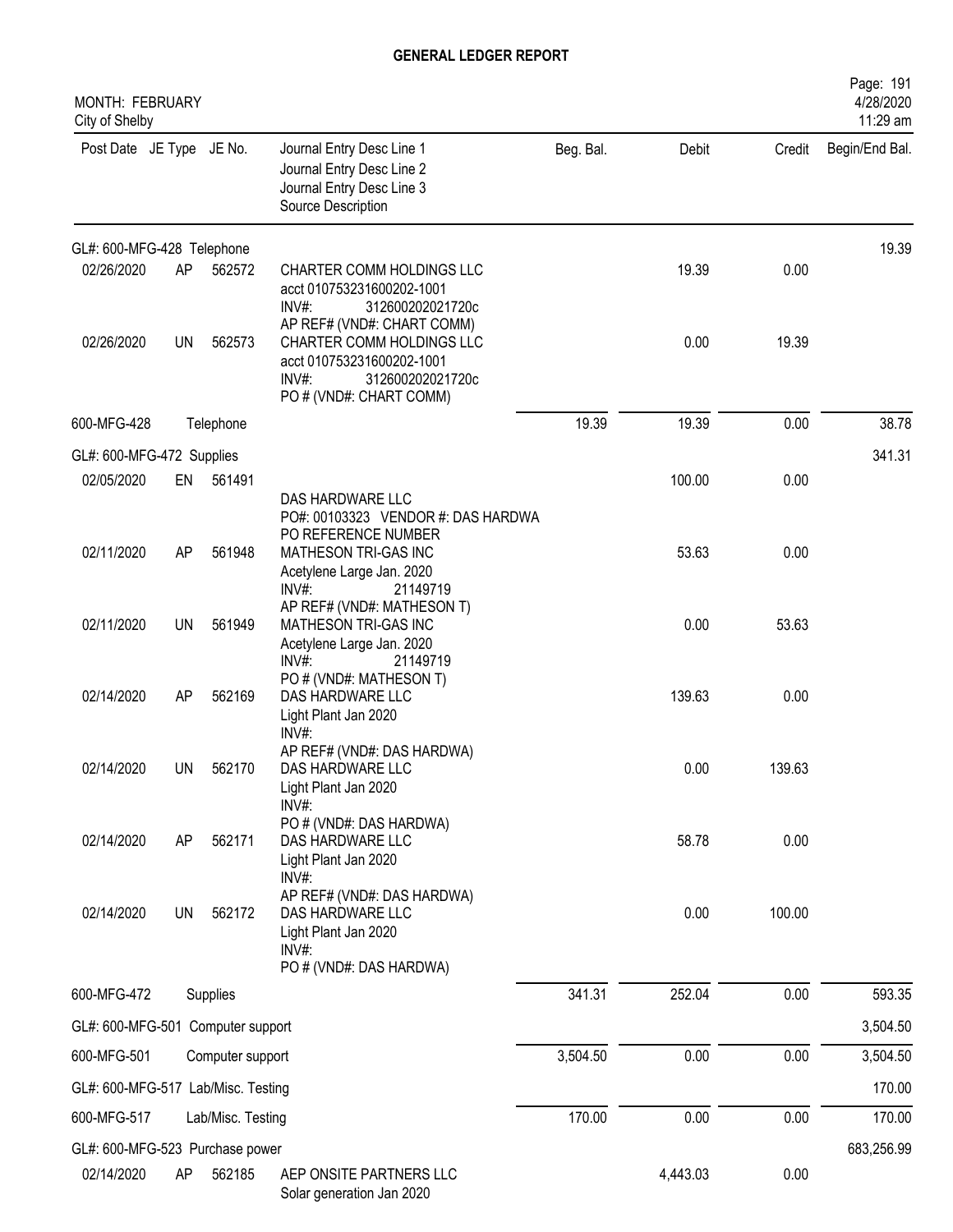| <b>MONTH: FEBRUARY</b><br>City of Shelby   |           |                           |                                                                                                                                      |            |            |            | Page: 192<br>4/28/2020<br>11:29 am |
|--------------------------------------------|-----------|---------------------------|--------------------------------------------------------------------------------------------------------------------------------------|------------|------------|------------|------------------------------------|
| Post Date JE Type JE No.                   |           |                           | Journal Entry Desc Line 1<br>Journal Entry Desc Line 2<br>Journal Entry Desc Line 3<br>Source Description                            | Beg. Bal.  | Debit      | Credit     | Begin/End Bal.                     |
| GL#: 600-MFG-523 Purchase power            |           |                           |                                                                                                                                      |            |            |            | 683,256.99                         |
| 02/14/2020                                 | <b>UN</b> | 562186                    | INV#:<br>419-21235202<br>AP REF# (VND#: AEP ONSITE)<br>AEP ONSITE PARTNERS LLC<br>Solar generation Jan 2020<br>INV#:<br>419-21235202 |            | 0.00       | 12,000.00  |                                    |
| 02/20/2020                                 | AP        | 562327                    | PO # (VND#: AEP ONSITE)<br>AMP-OHIO, INC.<br>Purchase power Jan 2020<br>$INV#$ :<br>208348                                           |            | 361,309.61 | 0.00       |                                    |
| 02/20/2020                                 | <b>UN</b> | 562328                    | AP REF# (VND#: AMPO, INC.)<br>AMP-OHIO, INC.<br>Purchase power Jan 2020<br>$INV#$ :<br>208348                                        |            | 0.00       | 425,000.00 |                                    |
| 02/20/2020                                 | AP        | 562329                    | PO # (VND#: AMPO, INC.)<br>AMERICAN ELECTRIC POWER<br>Purchase power Jan 2020<br>INV#:<br>175-21235089                               |            | 350,595.47 | 0.00       |                                    |
| 02/20/2020                                 | <b>UN</b> | 562330                    | AP REF# (VND#: AEP<br>AMERICAN ELECTRIC POWER<br>Purchase power Jan 2020<br>INV#:<br>175-21235089                                    |            | 0.00       | 425,000.00 |                                    |
| 600-MFG-523                                |           | Purchase power            | PO # (VND#: AEP                                                                                                                      | 683,256.99 | 716,348.11 | 0.00       | 1,399,605.10                       |
| GL#: 600-MFG-526 Diesel Fuel               |           |                           |                                                                                                                                      |            |            |            | 1,088.31                           |
| 600-MFG-526                                |           | Diesel Fuel               |                                                                                                                                      | 1,088.31   | 0.00       | 0.00       | 1,088.31                           |
| GL#: 600-MFG-529 Small tools and equipment |           |                           |                                                                                                                                      |            |            |            | 483.09                             |
| 600-MFG-529                                |           | Small tools and equipment |                                                                                                                                      | 483.09     | 0.00       | 0.00       | 483.09                             |
| GL#: 600-MFG-531 Miscellaneous             |           |                           |                                                                                                                                      |            |            |            | 550.00                             |
| 02/05/2020                                 | EN        | 561486                    | KING OFFICE SERVICE, INC.<br>PO#: 00103318 VENDOR #: KING OFFIC                                                                      |            | 26.00      | 0.00       |                                    |
| 02/21/2020                                 | AP        | 562448                    | PO REFERENCE NUMBER<br>KING OFFICE SERVICE, INC.<br>54 1 year subscriptions<br>39623b<br>$INV#$ :                                    |            | 26.00      | 0.00       |                                    |
| 02/21/2020                                 | UN        | 562449                    | AP REF# (VND#: KING OFFIC)<br>KING OFFICE SERVICE, INC.<br>54 1 year subscriptions<br>$INV#$ :<br>39623b<br>PO # (VND#: KING OFFIC)  |            | 0.00       | 26.00      |                                    |
| 600-MFG-531                                |           | Miscellaneous             |                                                                                                                                      | 550.00     | 26.00      | 0.00       | 576.00                             |
| GL#: 600-MFG-617 Leases-Equipment          |           |                           |                                                                                                                                      |            |            |            | 0.00                               |
| 02/05/2020                                 |           | EN 561490                 | <b>VECTOR SECURITY</b><br>PO#: 00103322 VENDOR #: VECTOR SEC<br>PO REFERENCE NUMBER                                                  |            | 434.76     | 0.00       |                                    |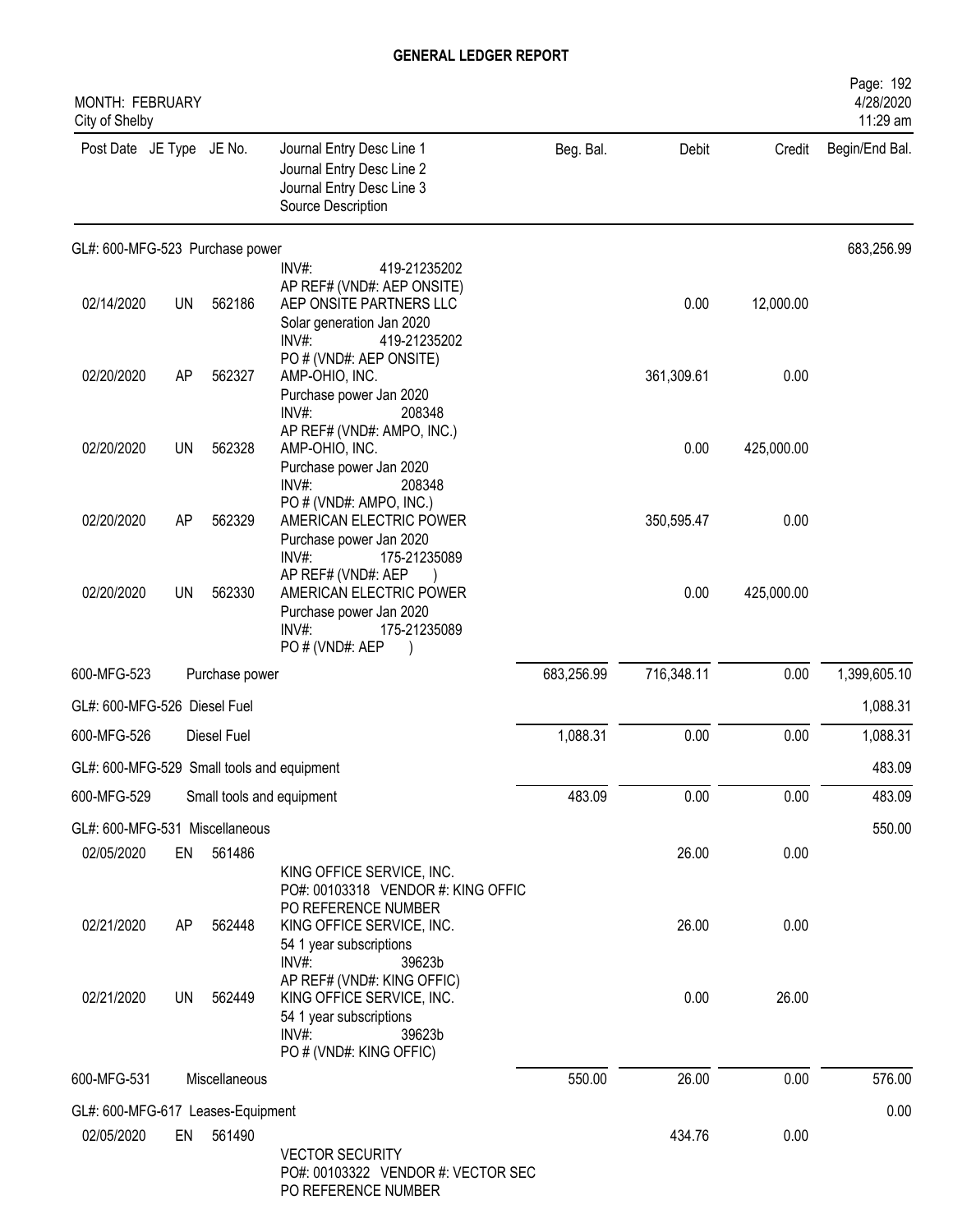| <b>MONTH: FEBRUARY</b><br>City of Shelby |           |                  |                                                                                                                                          |           |       |          | Page: 193<br>4/28/2020<br>11:29 am |
|------------------------------------------|-----------|------------------|------------------------------------------------------------------------------------------------------------------------------------------|-----------|-------|----------|------------------------------------|
| Post Date JE Type JE No.                 |           |                  | Journal Entry Desc Line 1<br>Journal Entry Desc Line 2<br>Journal Entry Desc Line 3<br>Source Description                                | Beg. Bal. | Debit | Credit   | Begin/End Bal.                     |
| GL#: 600-MFG-617 Leases-Equipment        |           |                  |                                                                                                                                          |           |       |          | 0.00                               |
| 02/14/2020                               | AP        | 562187           | <b>VECTOR SECURITY</b><br>Security monitoring acct 9217<br>INV#:<br>65235493                                                             |           | 36.23 | 0.00     |                                    |
| 02/14/2020                               | <b>UN</b> | 562188           | AP REF# (VND#: VECTOR SEC)<br><b>VECTOR SECURITY</b><br>Security monitoring acct 9217<br>INV#:<br>65235493                               |           | 0.00  | 36.23    |                                    |
| 02/28/2020                               | AP        | 562805           | PO # (VND#: VECTOR SEC)<br><b>VECTOR SECURITY</b><br>March 2020 monitoring utility<br>$INV#$ :<br>65408143                               |           | 36.23 | 0.00     |                                    |
| 02/28/2020                               | <b>UN</b> | 562806           | AP REF# (VND#: VECTOR SEC)<br><b>VECTOR SECURITY</b><br>March 2020 monitoring utility<br>$INV#$ :<br>65408143<br>PO # (VND#: VECTOR SEC) |           | 0.00  | 36.23    |                                    |
| 600-MFG-617                              |           | Leases-Equipment |                                                                                                                                          | 0.00      | 72.46 | 0.00     | 72.46                              |
| GL#: 600-MIS-200 Interest                |           |                  |                                                                                                                                          |           |       |          | 21,225.78                          |
| 02/28/2020                               | CR        | 563213           | Electric checking account interest<br>Checking 11.88, Sweep 1190.26<br>pio                                                               |           | 0.00  | 1,202.14 |                                    |
| 02/28/2020                               | CR        | 563214           | Interest from money market from<br>Park National Bank<br>pio                                                                             |           | 0.00  | 176.48   |                                    |
| 600-MIS-200                              |           | Interest         |                                                                                                                                          | 21,225.78 | 0.00  | 1,378.62 | 22,604.40                          |
| GL#: 600-MIS-201 Donations               |           |                  |                                                                                                                                          |           |       |          | 300.07                             |
| 02/03/2020                               | CR        | 561753           | Utility deposit, electric                                                                                                                |           | 0.00  | 0.15     |                                    |
| 02/03/2020                               | CR        | 561754           | pio<br>Utility deposit, electric                                                                                                         |           | 0.00  | 0.15     |                                    |
| 02/04/2020                               | CR        | 561761           | pio<br>Utility deposit, electric                                                                                                         |           | 0.00  | 13.35    |                                    |
| 02/05/2020                               | CR        | 561768           | pio<br>Utility deposit, electric                                                                                                         |           | 0.00  | 22.95    |                                    |
| 02/06/2020                               | CR        | 561774           | pio<br>Utility deposit, electric                                                                                                         |           | 0.00  | 11.55    |                                    |
| 02/07/2020                               | CR        | 561803           | pio<br>Utility deposit, electric                                                                                                         |           | 0.00  | 13.05    |                                    |
| 02/10/2020                               | CR        | 561980           | pio<br>Utility deposit, electric                                                                                                         |           | 0.00  | 17.55    |                                    |
| 02/11/2020                               | CR        | 561985           | pio<br>Utility deposit, electric                                                                                                         |           | 0.00  | 94.20    |                                    |
| 02/12/2020                               | CR        | 561992           | pio<br>Utility deposit, Electric                                                                                                         |           | 0.00  | 13.05    |                                    |
| 02/13/2020                               | <b>CR</b> | 562212           | pio<br>Utility deposit, electric                                                                                                         |           | 0.00  | 14.85    |                                    |
| 02/14/2020                               | CR        | 562223           | pio<br>Utility deposit, electric                                                                                                         |           | 0.00  | 14.70    |                                    |
| 02/18/2020                               | CR        | 562348           | pio<br>Utility deposit, electric                                                                                                         |           | 0.00  | 25.35    |                                    |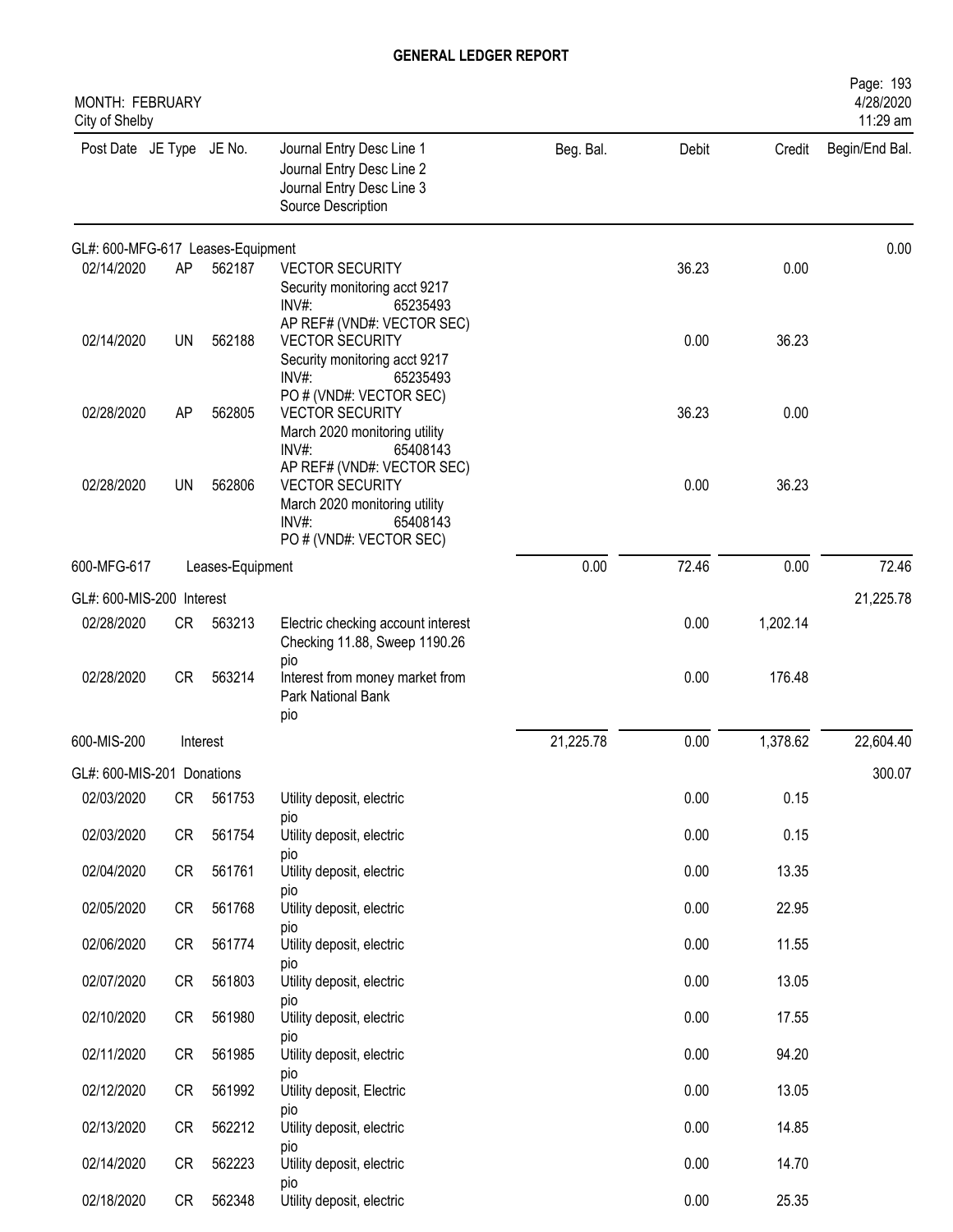| <b>MONTH: FEBRUARY</b><br>City of Shelby |           |                      |                                                                                                                                                 |           |           |           | Page: 194<br>4/28/2020<br>11:29 am |
|------------------------------------------|-----------|----------------------|-------------------------------------------------------------------------------------------------------------------------------------------------|-----------|-----------|-----------|------------------------------------|
| Post Date JE Type JE No.                 |           |                      | Journal Entry Desc Line 1<br>Journal Entry Desc Line 2<br>Journal Entry Desc Line 3<br>Source Description                                       | Beg. Bal. | Debit     | Credit    | Begin/End Bal.                     |
| GL#: 600-MIS-201 Donations               |           |                      |                                                                                                                                                 |           |           |           | 300.07                             |
| 02/19/2020                               | <b>CR</b> | 562357               | pio<br>Utility deposit, electric                                                                                                                |           | 0.00      | 52.65     |                                    |
| 02/20/2020                               | <b>CR</b> | 562365               | pio<br>Utility deposit, electric                                                                                                                |           | 0.00      | 6.75      |                                    |
| 02/28/2020                               | <b>CR</b> | 562853               | pio<br>Utility deposit, electric<br>pio                                                                                                         |           | 0.00      | 0.30      |                                    |
| 600-MIS-201                              |           | Donations            |                                                                                                                                                 | 300.07    | 0.00      | 300.60    | 600.67                             |
| GL#: 600-MIS-202 Rent                    |           |                      |                                                                                                                                                 |           |           |           | 360.00                             |
| 02/04/2020                               | CR        | 561761               | Utility deposit, electric<br>pio                                                                                                                |           | 0.00      | 20,365.54 |                                    |
| 02/13/2020                               | <b>CR</b> | 562212               | Utility deposit, electric<br>pio                                                                                                                |           | 0.00      | 360.00    |                                    |
| 600-MIS-202                              | Rent      |                      |                                                                                                                                                 | 360.00    | 0.00      | 20,725.54 | 21,085.54                          |
| GL#: 600-MIS-204 Sale of Scrap           |           |                      |                                                                                                                                                 |           |           |           | 119.16                             |
| 02/21/2020                               | CR        | 562371               | Sale of scrap, line dept<br>pio                                                                                                                 |           | 0.00      | 61.60     |                                    |
| 600-MIS-204                              |           | Sale of Scrap        |                                                                                                                                                 | 119.16    | 0.00      | 61.60     | 180.76                             |
| GL#: 600-MIS-205 Miscellaneous Income    |           |                      |                                                                                                                                                 |           |           |           | 284.95                             |
| 02/18/2020                               | CR        | 562345               | Easement pyament for solar filed from<br><b>AEP</b>                                                                                             |           | 0.00      | 1.00      |                                    |
| 02/21/2020                               | <b>CR</b> | 562380               | pio<br>Utility deposit, electric                                                                                                                |           | 0.00      | 1.75      |                                    |
| 02/26/2020                               | CR        | 562705               | pio<br>Utility deposit, electric<br>pio                                                                                                         |           | 0.00      | 1.75      |                                    |
| 600-MIS-205                              |           | Miscellaneous Income |                                                                                                                                                 | 284.95    | 0.00      | 4.50      | 289.45                             |
| GL#: 600-MIS-209 Kwh Tax-Electric        |           |                      |                                                                                                                                                 |           |           |           | 2,278.39                           |
| 02/03/2020                               | CR        | 561753               | Utility deposit, electric                                                                                                                       |           | 0.00      | 59.86     |                                    |
| 02/03/2020                               | CR        | 561754               | pio<br>Utility deposit, electric<br>pio                                                                                                         |           | 0.00      | 318.90    |                                    |
| 02/04/2020                               | CR        | 561761               | Utility deposit, electric                                                                                                                       |           | 0.00      | 2,478.78  |                                    |
| 02/05/2020                               | CR        | 561768               | pio<br>Utility deposit, electric                                                                                                                |           | 0.00      | 1,106.23  |                                    |
| 02/06/2020                               | EN        | 561640               | pio                                                                                                                                             |           | 45,000.00 | 0.00      |                                    |
| 02/06/2020                               | AP        | 561701               | <b>GENERAL FUND-SHELBY</b><br>PO#: 00103335 VENDOR #: GENERAL<br>PO REFERENCE NUMBER<br><b>GENERAL FUND-SHELBY</b><br>KWH tax Jan 2020<br>INV#: |           | 31,424.00 | 0.00      |                                    |
| 02/06/2020                               | UN        | 561702               | AP REF# (VND#: GENERAL)<br><b>GENERAL FUND-SHELBY</b>                                                                                           |           | 0.00      | 45,000.00 |                                    |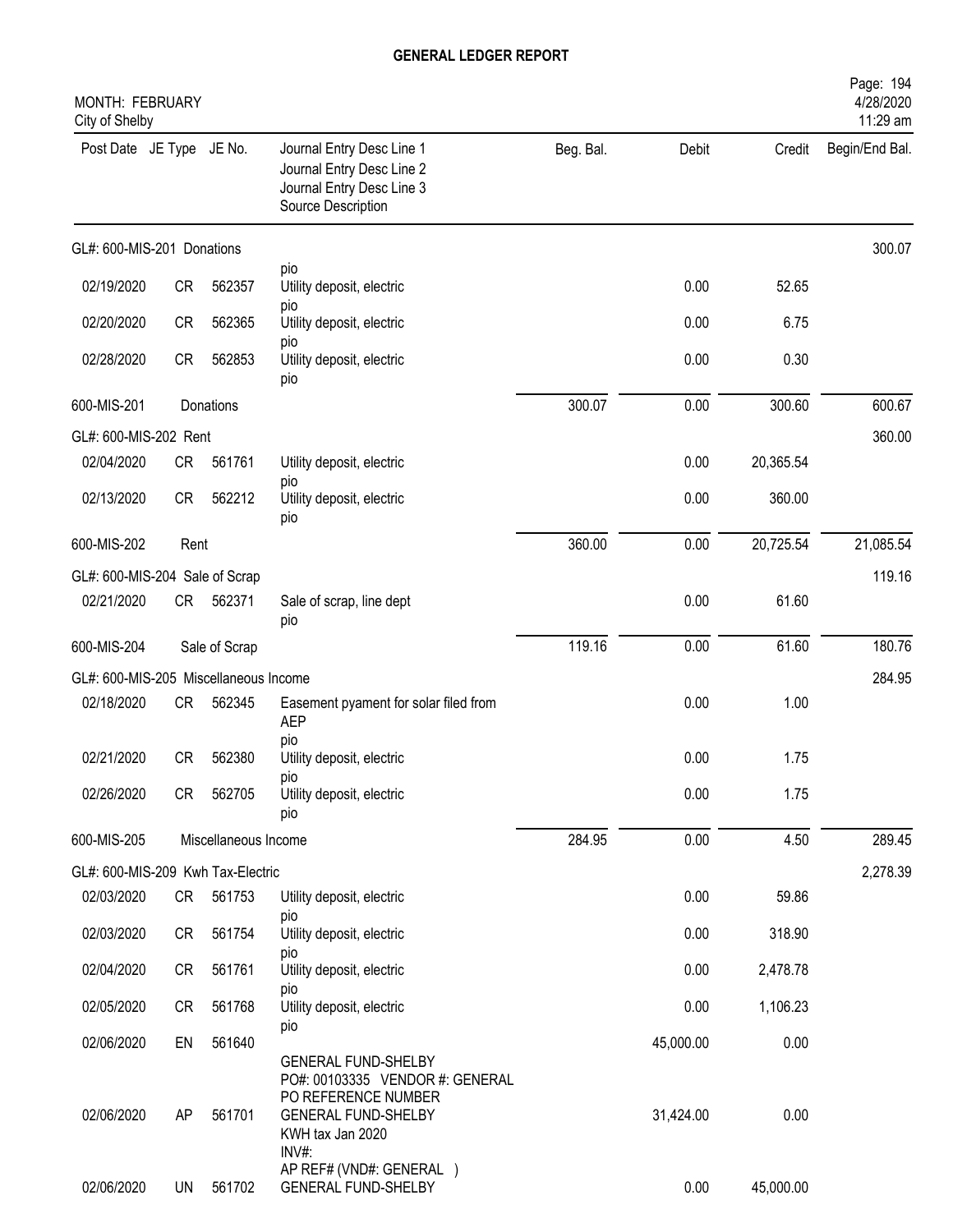| <b>MONTH: FEBRUARY</b><br>City of Shelby |           |                  |                                                                                                           |           |           |           | Page: 195<br>4/28/2020<br>11:29 am |
|------------------------------------------|-----------|------------------|-----------------------------------------------------------------------------------------------------------|-----------|-----------|-----------|------------------------------------|
| Post Date JE Type JE No.                 |           |                  | Journal Entry Desc Line 1<br>Journal Entry Desc Line 2<br>Journal Entry Desc Line 3<br>Source Description | Beg. Bal. | Debit     | Credit    | Begin/End Bal.                     |
| GL#: 600-MIS-209 Kwh Tax-Electric        |           |                  |                                                                                                           |           |           |           | 2,278.39                           |
|                                          |           |                  | KWH tax Jan 2020<br>INV#:                                                                                 |           |           |           |                                    |
| 02/06/2020                               | <b>CR</b> | 561774           | PO # (VND#: GENERAL )<br>Utility deposit, electric<br>pio                                                 |           | 0.00      | 882.93    |                                    |
| 02/07/2020                               | <b>CR</b> | 561803           | Utility deposit, electric                                                                                 |           | 0.00      | 1,862.59  |                                    |
| 02/10/2020                               | <b>CR</b> | 561980           | pio<br>Utility deposit, electric<br>pio                                                                   |           | 0.00      | 2,239.25  |                                    |
| 02/11/2020                               | <b>CR</b> | 561985           | Utility deposit, electric                                                                                 |           | 0.00      | 9,375.57  |                                    |
| 02/12/2020                               | <b>CR</b> | 561992           | pio<br>Utility deposit, Electric                                                                          |           | 0.00      | 1,253.22  |                                    |
| 02/13/2020                               | <b>CR</b> | 562212           | pio<br>Utility deposit, electric                                                                          |           | 0.00      | 2,383.64  |                                    |
| 02/14/2020                               | <b>CR</b> | 562223           | pio<br>Utility deposit, electric                                                                          |           | 0.00      | 2,201.33  |                                    |
| 02/18/2020                               | <b>CR</b> | 562348           | <b>DIO</b><br>Utility deposit, electric                                                                   |           | 0.00      | 2,052.49  |                                    |
| 02/19/2020                               | <b>CR</b> | 562357           | pio<br>Utility deposit, electric                                                                          |           | 0.00      | 5,499.71  |                                    |
| 02/20/2020                               | <b>CR</b> | 562365           | pio<br>Utility deposit, electric                                                                          |           | 0.00      | 486.06    |                                    |
| 02/21/2020                               | <b>CR</b> | 562380           | pio<br>Utility deposit, electric                                                                          |           | 0.00      | 188.75    |                                    |
| 02/24/2020                               | <b>CR</b> | 562689           | pio<br>Utility deposit, electric                                                                          |           | 0.00      | 268.74    |                                    |
| 02/25/2020                               | <b>CR</b> | 562695           | pio<br>Utility deposit, electric                                                                          |           | 0.00      | 177.03    |                                    |
| 02/26/2020                               | <b>CR</b> | 562705           | pio<br>Utility deposit, electric<br>pio                                                                   |           | 0.00      | 69.55     |                                    |
| 02/27/2020                               | CR        | 562712           | Utility deposit, electric                                                                                 |           | 0.00      | 118.19    |                                    |
| 02/28/2020                               | CR        | 562853           | pio<br>Utility deposit, electric<br>pio                                                                   |           | 0.00      | 184.29    |                                    |
| 600-MIS-209                              |           | Kwh Tax-Electric |                                                                                                           | 2,278.39  | 31,424.00 | 33,207.11 | 4,061.50                           |
| GL#: 600-MTN-485 Maintenance, Autos      |           |                  |                                                                                                           |           |           |           | 191.67                             |
| 02/14/2020                               | EN        | 562026           | BEERS REPAIR SERVICE, INC.<br>PO#: 00103398 VENDOR #: BEERS REP<br>PO REFERENCE NUMBER                    |           | 100.00    | 0.00      |                                    |
| 02/14/2020                               | EN        | 562027           | ADVANCE AUTO PARTS<br>PO#: 00103399 VENDOR #: ADVANCE AU                                                  |           | 50.00     | 0.00      |                                    |
| 02/14/2020                               | EN        | 562034           | PO REFERENCE NUMBER<br><b>BUCKEYE DODGE</b><br>PO#: 00103406 VENDOR #: BUCKEYE DO                         |           | 360.00    | 0.00      |                                    |
| 02/20/2020                               | AP        | 562321           | PO REFERENCE NUMBER<br><b>BUCKEYE DODGE</b>                                                               |           | 359.12    | 0.00      |                                    |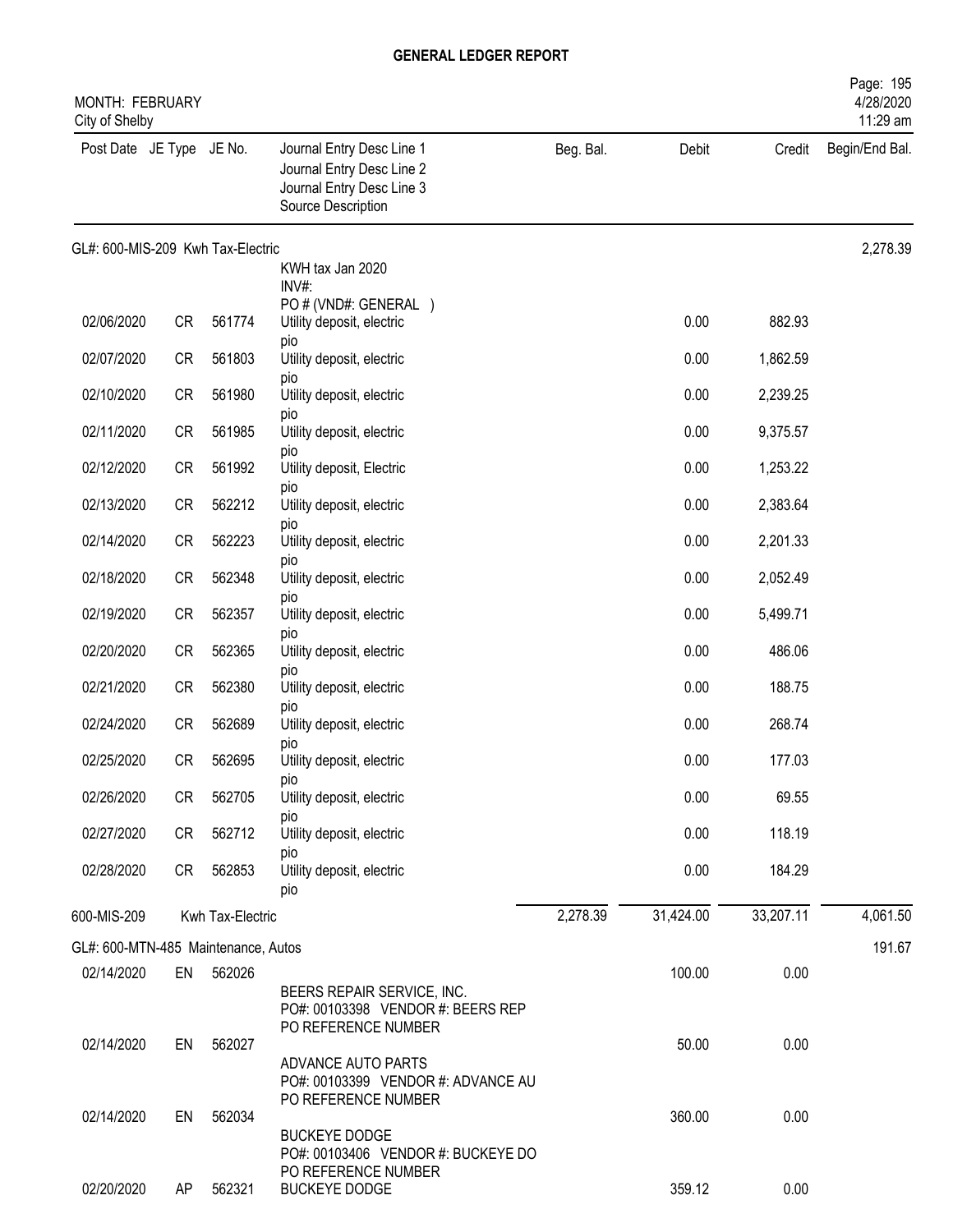| <b>MONTH: FEBRUARY</b><br>City of Shelby |           |                       |                                                                                                                                                 |           |          |        | Page: 196<br>4/28/2020<br>11:29 am |
|------------------------------------------|-----------|-----------------------|-------------------------------------------------------------------------------------------------------------------------------------------------|-----------|----------|--------|------------------------------------|
| Post Date JE Type JE No.                 |           |                       | Journal Entry Desc Line 1<br>Journal Entry Desc Line 2<br>Journal Entry Desc Line 3<br>Source Description                                       | Beg. Bal. | Debit    | Credit | Begin/End Bal.                     |
| GL#: 600-MTN-485 Maintenance, Autos      |           |                       |                                                                                                                                                 |           |          |        | 191.67                             |
|                                          |           |                       | parts for Ram truck<br>$INV#$ :<br>249629                                                                                                       |           |          |        |                                    |
| 02/20/2020                               | <b>UN</b> | 562322                | AP REF# (VND#: BUCKEYE DO)<br><b>BUCKEYE DODGE</b><br>parts for Ram truck<br>INV#:<br>249629<br>PO # (VND#: BUCKEYE DO)                         |           | 0.00     | 360.00 |                                    |
| 02/27/2020                               | EN        | 562629                | BEERS REPAIR SERVICE, INC.<br>PO#: 00103461 VENDOR #: BEERS REP<br>PO REFERENCE NUMBER                                                          |           | 50.00    | 0.00   |                                    |
| 600-MTN-485                              |           | Maintenance, Autos    |                                                                                                                                                 | 191.67    | 359.12   | 0.00   | 550.79                             |
| GL#: 600-MTN-486 Maintenance Equipment   |           |                       |                                                                                                                                                 |           |          |        | 220.00                             |
| 600-MTN-486                              |           | Maintenance Equipment |                                                                                                                                                 | 220.00    | 0.00     | 0.00   | 220.00                             |
|                                          |           |                       | GL#: 600-MTN-507 Maintenance Building/Grounds                                                                                                   |           |          |        | 72.00                              |
| 02/11/2020                               | AP        | 561958                | <b>CARTER LUMBER</b><br>various supplies 1/2/20<br>INV#:<br>223453726                                                                           |           | 41.63    | 0.00   |                                    |
| 02/11/2020                               | UN        | 561959                | AP REF# (VND#: CARTER LUM)<br><b>CARTER LUMBER</b><br>various supplies 1/2/20                                                                   |           | 0.00     | 41.63  |                                    |
| 02/11/2020                               | AP        | 561960                | $INV#$ :<br>223453726<br>PO # (VND#: CARTER LUM)<br><b>CARTER LUMBER</b><br><b>CDX Sheathing</b>                                                |           | 23.82    | 0.00   |                                    |
| 02/11/2020                               | <b>UN</b> | 561961                | 223454834<br>INV#<br>AP REF# (VND#: CARTER LUM)<br><b>CARTER LUMBER</b><br><b>CDX Sheathing</b>                                                 |           | 0.00     | 23.82  |                                    |
| 02/20/2020                               | AP        | 562323                | INV#:<br>223454834<br>PO # (VND#: CARTER LUM)<br>BOB & BOB DOOR CO.<br>150' roll of gray door stop                                              |           | 150.00   | 0.00   |                                    |
| 02/20/2020                               | <b>UN</b> | 562324                | INV#:<br>58327<br>AP REF# (VND#: BOB & BOB)<br>BOB & BOB DOOR CO.<br>150' roll of gray door stop<br>$INV#$ :<br>58327<br>PO # (VND#: BOB & BOB) |           | 0.00     | 228.00 |                                    |
| 600-MTN-507                              |           |                       | Maintenance Building/Grounds                                                                                                                    | 72.00     | 215.45   | 0.00   | 287.45                             |
| GL#: 600-OFC-400 Wages                   |           |                       |                                                                                                                                                 |           |          |        | 4,392.46                           |
| 02/05/2020                               | EN        | 561460                |                                                                                                                                                 |           | 2,183.73 | 0.00   |                                    |
| 02/05/2020                               | AP        | 561468                | <b>CITY PAYROLL FUND</b><br>PO#: 00103310 VENDOR #: CITY PAYRO<br>PO REFERENCE NUMBER<br>CITY PAYROLL FUND<br>Wages 1/19/20-2/1/20<br>INV#:     |           | 2,183.73 | 0.00   |                                    |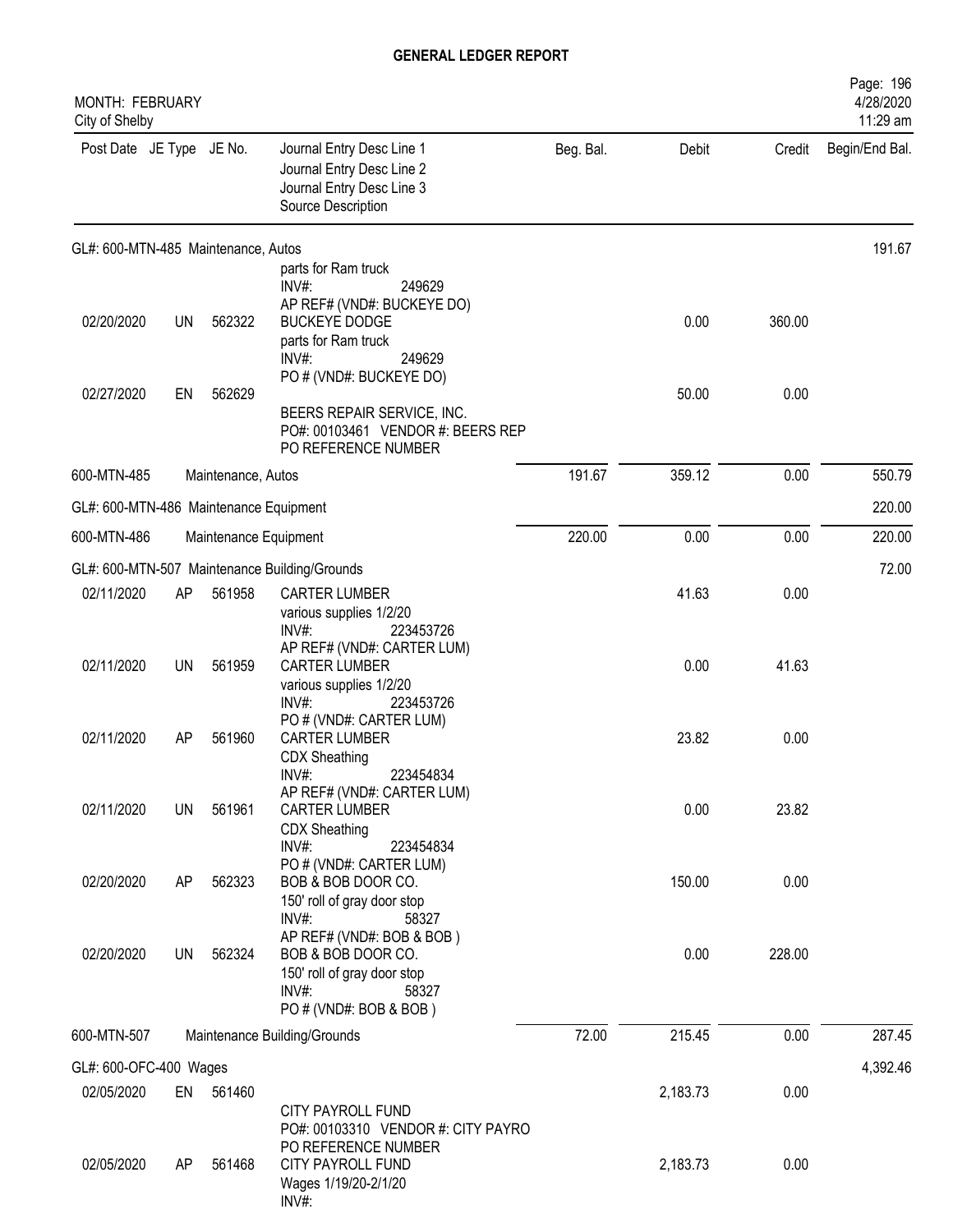| <b>MONTH: FEBRUARY</b><br>City of Shelby      |           |              |                                                                                                                       |           |          |          | Page: 197<br>4/28/2020<br>11:29 am |
|-----------------------------------------------|-----------|--------------|-----------------------------------------------------------------------------------------------------------------------|-----------|----------|----------|------------------------------------|
| Post Date JE Type JE No.                      |           |              | Journal Entry Desc Line 1<br>Journal Entry Desc Line 2<br>Journal Entry Desc Line 3<br>Source Description             | Beg. Bal. | Debit    | Credit   | Begin/End Bal.                     |
| GL#: 600-OFC-400 Wages                        |           |              |                                                                                                                       |           |          |          | 4,392.46                           |
| 02/05/2020                                    | UN        | 561469       | AP REF# (VND#: CITY PAYRO)<br>CITY PAYROLL FUND<br>Wages 1/19/20-2/1/20<br>INV#:                                      |           | 0.00     | 2,183.73 |                                    |
| 02/19/2020                                    | EN        | 562240       | PO # (VND#: CITY PAYRO)<br>CITY PAYROLL FUND<br>PO#: 00103409 VENDOR #: CITY PAYRO                                    |           | 2,208.73 | 0.00     |                                    |
| 02/19/2020                                    | AP        | 562248       | PO REFERENCE NUMBER<br>CITY PAYROLL FUND<br>Wages 2/2/20-2/15/20<br>$INV#$ :                                          |           | 2,208.73 | 0.00     |                                    |
| 02/19/2020                                    | <b>UN</b> | 562249       | AP REF# (VND#: CITY PAYRO)<br><b>CITY PAYROLL FUND</b><br>Wages 2/2/20-2/15/20<br>$INV#$ :<br>PO # (VND#: CITY PAYRO) |           | 0.00     | 2,208.73 |                                    |
| 600-OFC-400                                   |           | Wages        |                                                                                                                       | 4,392.46  | 4,392.46 | 0.00     | 8,784.92                           |
| GL#: 600-OFC-404 Clerks wages                 |           |              |                                                                                                                       |           |          |          | 7,705.11                           |
| 02/05/2020                                    | EN        | 561460       | CITY PAYROLL FUND                                                                                                     |           | 3,827.92 | 0.00     |                                    |
| 02/05/2020                                    | AP        | 561468       | PO#: 00103310 VENDOR #: CITY PAYRO<br>PO REFERENCE NUMBER<br>CITY PAYROLL FUND<br>Wages 1/19/20-2/1/20<br>INV#:       |           | 3,827.92 | 0.00     |                                    |
| 02/05/2020                                    | <b>UN</b> | 561469       | AP REF# (VND#: CITY PAYRO)<br>CITY PAYROLL FUND<br>Wages 1/19/20-2/1/20<br>$INV#$ :                                   |           | 0.00     | 3,827.92 |                                    |
| 02/19/2020                                    | EN        | 562240       | PO # (VND#: CITY PAYRO)<br>CITY PAYROLL FUND                                                                          |           | 3,852.92 | 0.00     |                                    |
| 02/19/2020                                    | AP        | 562248       | PO#: 00103409 VENDOR #: CITY PAYRO<br>PO REFERENCE NUMBER<br>CITY PAYROLL FUND<br>Wages 2/2/20-2/15/20<br>$INV#$ :    |           | 3,852.92 | 0.00     |                                    |
| 02/19/2020                                    | <b>UN</b> | 562249       | AP REF# (VND#: CITY PAYRO)<br>CITY PAYROLL FUND<br>Wages 2/2/20-2/15/20<br>$INV#$ :                                   |           | 0.00     | 3,852.92 |                                    |
| 600-OFC-404                                   |           | Clerks wages | PO # (VND#: CITY PAYRO)                                                                                               | 7,705.11  | 7,680.84 | 0.00     | 15,385.95                          |
|                                               |           |              |                                                                                                                       |           |          |          |                                    |
| GL#: 600-OFC-410 Janitors Wages<br>02/05/2020 | EN        | 561460       | CITY PAYROLL FUND<br>PO#: 00103310 VENDOR #: CITY PAYRO<br>PO REFERENCE NUMBER                                        |           | 803.08   | 0.00     | 1,606.37                           |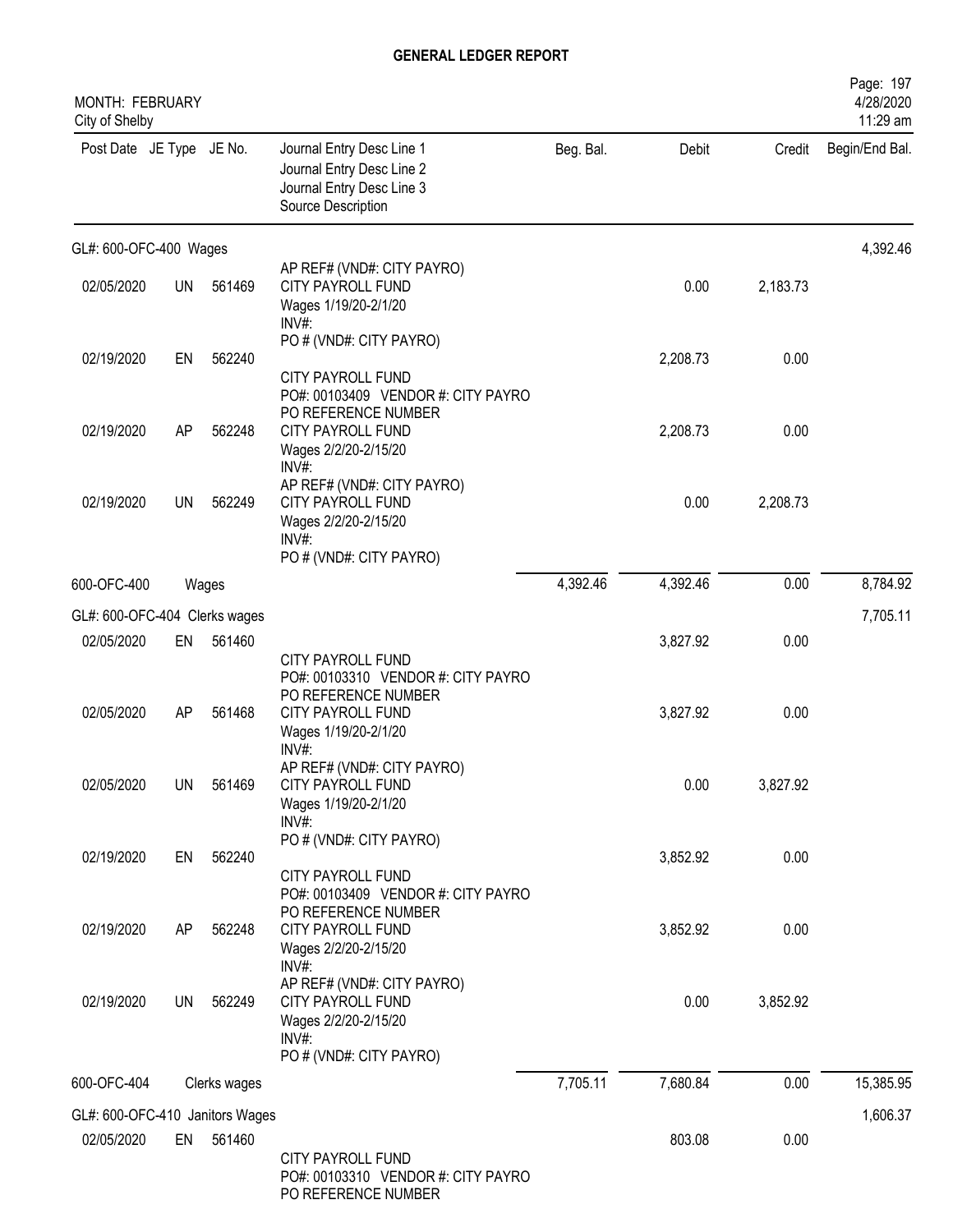| <b>MONTH: FEBRUARY</b><br>City of Shelby |           |                |                                                                                                                  |           |          |          | Page: 198<br>4/28/2020<br>11:29 am |
|------------------------------------------|-----------|----------------|------------------------------------------------------------------------------------------------------------------|-----------|----------|----------|------------------------------------|
| Post Date JE Type JE No.                 |           |                | Journal Entry Desc Line 1<br>Journal Entry Desc Line 2<br>Journal Entry Desc Line 3<br>Source Description        | Beg. Bal. | Debit    | Credit   | Begin/End Bal.                     |
| GL#: 600-OFC-410 Janitors Wages          |           |                |                                                                                                                  |           |          |          | 1,606.37                           |
| 02/05/2020                               | AP        | 561468         | CITY PAYROLL FUND<br>Wages 1/19/20-2/1/20<br>INV#:                                                               |           | 803.08   | 0.00     |                                    |
| 02/05/2020                               | <b>UN</b> | 561469         | AP REF# (VND#: CITY PAYRO)<br>CITY PAYROLL FUND<br>Wages 1/19/20-2/1/20<br>INV#:                                 |           | 0.00     | 803.08   |                                    |
| 02/19/2020                               | EN        | 562240         | PO # (VND#: CITY PAYRO)<br><b>CITY PAYROLL FUND</b><br>PO#: 00103409 VENDOR #: CITY PAYRO<br>PO REFERENCE NUMBER |           | 803.09   | 0.00     |                                    |
| 02/19/2020                               | AP        | 562248         | CITY PAYROLL FUND<br>Wages 2/2/20-2/15/20<br>INV#:                                                               |           | 803.09   | 0.00     |                                    |
| 02/19/2020                               | UN        | 562249         | AP REF# (VND#: CITY PAYRO)<br>CITY PAYROLL FUND<br>Wages 2/2/20-2/15/20<br>$INV#$ :<br>PO # (VND#: CITY PAYRO)   |           | 0.00     | 803.09   |                                    |
| 600-OFC-410                              |           | Janitors Wages |                                                                                                                  | 1,606.37  | 1,606.17 | 0.00     | 3,212.54                           |
|                                          |           |                | GL#: 600-OFC-415 Public Employees Retire.System                                                                  |           |          |          | 2,462.95                           |
| 02/10/2020                               | EN        | 561809         | OH PUBLIC EMPLOYEES RETIREMENT<br>PO#: 00103353 VENDOR #: OPERS                                                  |           | 1,911.33 | 0.00     |                                    |
| 02/10/2020                               | AP        | 561899         | PO REFERENCE NUMBER<br>OH PUBLIC EMPLOYEES RETIREMENT<br>Employer portion 12/22/19-<br>$INV#$ :                  |           | 1,911.33 | 0.00     |                                    |
| 02/10/2020                               | UN        | 561900         | AP REF# (VND#: OPERS<br>OH PUBLIC EMPLOYEES RETIREMENT<br>Employer portion 12/22/19-<br>$INV#$ :                 |           | 0.00     | 1,911.33 |                                    |
| 600-OFC-415                              |           |                | PO # (VND#: OPERS<br>$\rightarrow$<br>Public Employees Retire.System                                             | 2,462.95  | 1,911.33 | 0.00     | 4,374.28                           |
| GL#: 600-OFC-417 FICA                    |           |                |                                                                                                                  |           |          |          | 198.72                             |
| 02/05/2020                               | EN        | 561461         | PAYROLL FUND<br>PO#: 00103311 VENDOR #: PAYROLL FU                                                               |           | 98.80    | 0.00     |                                    |
| 02/05/2020                               | AP        | 561470         | PO REFERENCE NUMBER<br>PAYROLL FUND<br>FICA 1/19/20-2/1/20<br>INV#:                                              |           | 98.80    | 0.00     |                                    |
| 02/05/2020                               | UN        | 561471         | AP REF# (VND#: PAYROLL FU)<br>PAYROLL FUND<br>FICA 1/19/20-2/1/20<br>INV#:                                       |           | 0.00     | 98.80    |                                    |
| 02/19/2020                               | EN        | 562241         | PO # (VND#: PAYROLL FU)                                                                                          |           | 99.56    | 0.00     |                                    |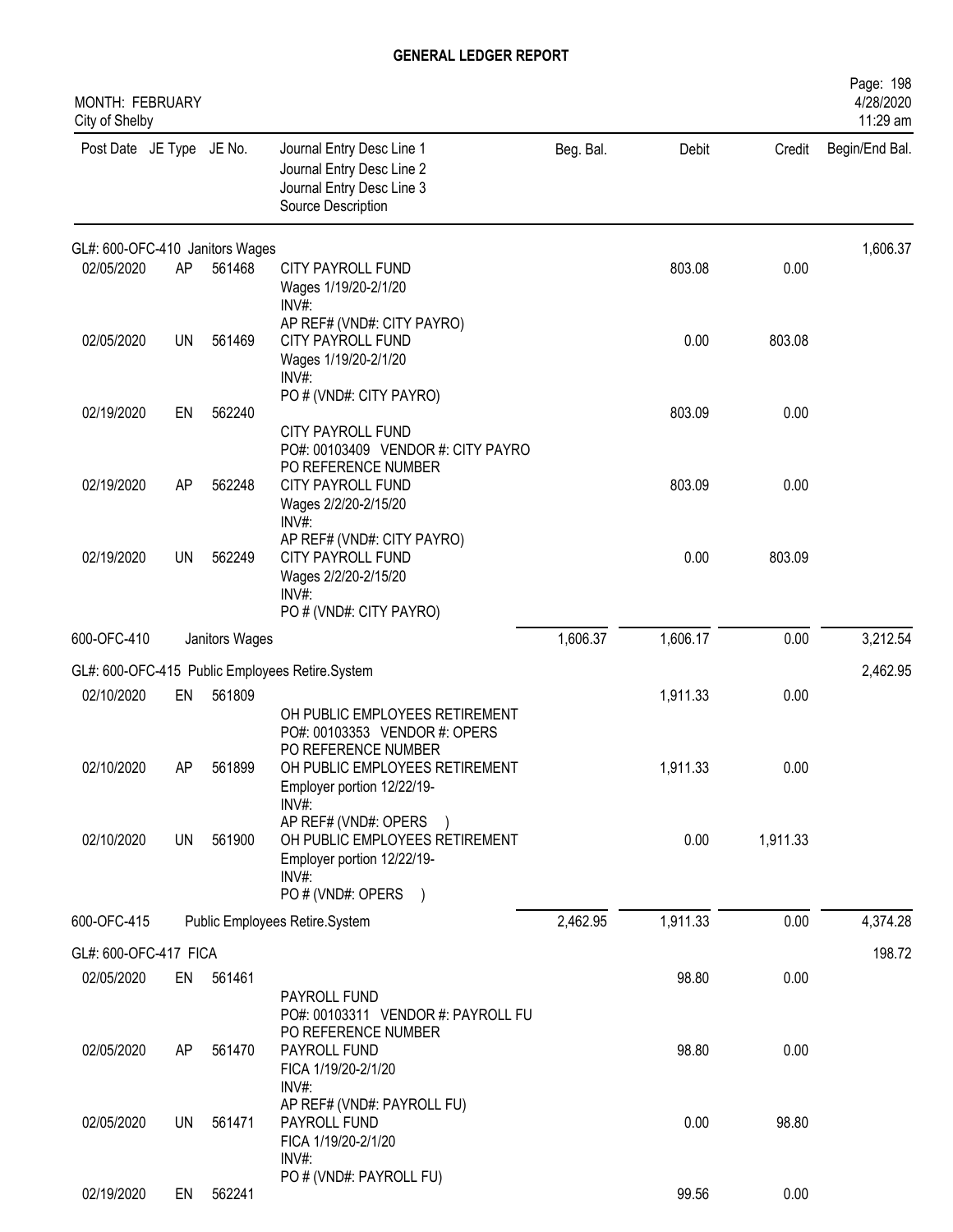| <b>MONTH: FEBRUARY</b><br>City of Shelby            |             |                 |                                                                                                                     |           |          |          | Page: 199<br>4/28/2020<br>11:29 am |
|-----------------------------------------------------|-------------|-----------------|---------------------------------------------------------------------------------------------------------------------|-----------|----------|----------|------------------------------------|
| Post Date JE Type JE No.                            |             |                 | Journal Entry Desc Line 1<br>Journal Entry Desc Line 2<br>Journal Entry Desc Line 3<br>Source Description           | Beg. Bal. | Debit    | Credit   | Begin/End Bal.                     |
| GL#: 600-OFC-417 FICA                               |             |                 |                                                                                                                     |           |          |          | 198.72                             |
| 02/19/2020                                          | AP          | 562250          | PAYROLL FUND<br>PO#: 00103410 VENDOR #: PAYROLL FU<br>PO REFERENCE NUMBER<br>PAYROLL FUND                           |           | 99.56    | 0.00     |                                    |
| 02/19/2020                                          | <b>UN</b>   | 562251          | FICA 2/2/20-2/15/20<br>INV#:<br>AP REF# (VND#: PAYROLL FU)<br>PAYROLL FUND<br>FICA 2/2/20-2/15/20<br>INV#           |           | 0.00     | 99.56    |                                    |
|                                                     |             |                 | PO # (VND#: PAYROLL FU)                                                                                             |           |          |          |                                    |
| 600-OFC-417                                         | <b>FICA</b> |                 |                                                                                                                     | 198.72    | 198.36   | 0.00     | 397.08                             |
| GL#: 600-OFC-418 Hospitalization                    |             |                 |                                                                                                                     |           |          |          | 5,394.95                           |
| 02/02/2020                                          | AP          | 561386          | JEFFERSON HEALTH PLAN<br>Acct 19-OME095<br>INV#:                                                                    |           | 5,394.95 | 0.00     |                                    |
| 02/02/2020                                          | UN          | 561387          | AP REF# (VND#: JEFFERSON)<br>JEFFERSON HEALTH PLAN<br>Acct 19-OME095<br>INV#:                                       |           | 0.00     | 5,394.95 |                                    |
| 02/25/2020                                          | EN          | 562485          | PO # (VND#: JEFFERSON)<br>JEFFERSON HEALTH PLAN<br>PO#: 00103431 VENDOR #: JEFFERSON                                |           | 5,394.95 | 0.00     |                                    |
| 600-OFC-418                                         |             | Hospitalization | PO REFERENCE NUMBER                                                                                                 | 5,394.95  | 5,394.95 | 0.00     | 10,789.90                          |
| GL#: 600-OFC-419 Life Insurance                     |             |                 |                                                                                                                     |           |          |          | 30.36                              |
| 02/02/2020                                          | AP          | 561390          | AMERICAN UNITED LIFE INS CO<br>Policy G 00608125-0002-000<br>INV#:                                                  |           | 30.36    | 0.00     |                                    |
| 02/02/2020                                          | UN          | 561391          | AP REF# (VND#: AMERICAN U)<br>AMERICAN UNITED LIFE INS CO<br>Policy G 00608125-0002-000<br>INV#:                    |           | 0.00     | 30.36    |                                    |
| 02/25/2020                                          | EN          | 562486          | PO # (VND#: AMERICAN U)<br>AMERICAN UNITED LIFE INS CO<br>PO#: 00103432 VENDOR #: AMERICAN U<br>PO REFERENCE NUMBER |           | 30.36    | 0.00     |                                    |
| 600-OFC-419                                         |             | Life Insurance  |                                                                                                                     | 30.36     | 30.36    | 0.00     | 60.72                              |
|                                                     |             |                 |                                                                                                                     |           |          |          |                                    |
| GL#: 600-OFC-420 Workers Compensation<br>02/05/2020 | EN          | 561480          |                                                                                                                     |           | 144.94   | 0.00     | 285.87                             |
|                                                     |             |                 | BUREAU OF WORKERS COMPENSATION<br>PO#: 00103312 VENDOR #: BWC<br>PO REFERENCE NUMBER                                |           |          |          |                                    |
| 02/05/2020                                          | AP          | 561495          | BUREAU OF WORKERS COMPENSATION<br>BWC true up payment                                                               |           | 144.94   | 0.00     |                                    |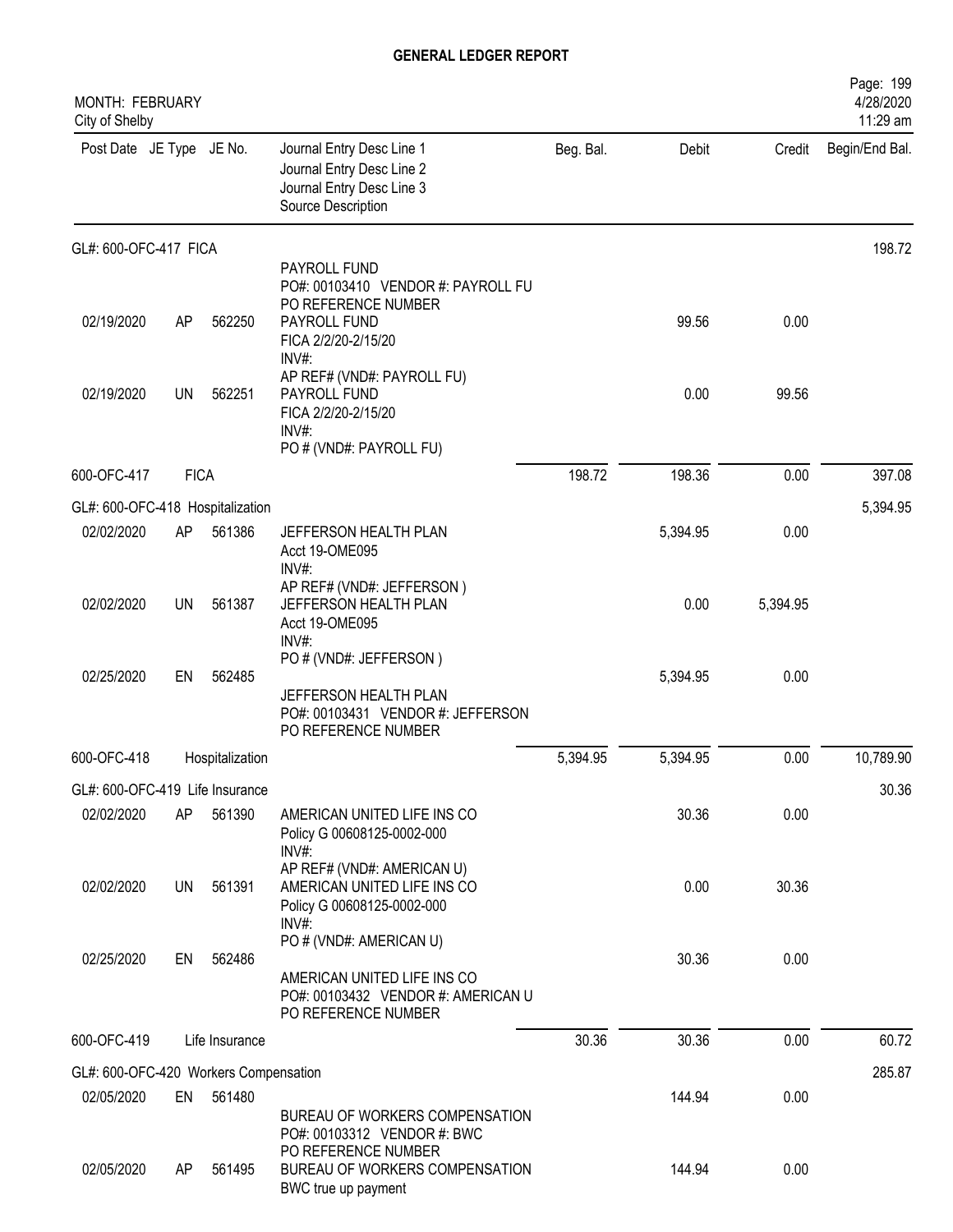| <b>MONTH: FEBRUARY</b><br>City of Shelby |           |                             |                                                                                                                                                 |           |        |        | Page: 200<br>4/28/2020<br>11:29 am |
|------------------------------------------|-----------|-----------------------------|-------------------------------------------------------------------------------------------------------------------------------------------------|-----------|--------|--------|------------------------------------|
| Post Date JE Type JE No.                 |           |                             | Journal Entry Desc Line 1<br>Journal Entry Desc Line 2<br>Journal Entry Desc Line 3<br>Source Description                                       | Beg. Bal. | Debit  | Credit | Begin/End Bal.                     |
| GL#: 600-OFC-420 Workers Compensation    |           |                             |                                                                                                                                                 |           |        |        | 285.87                             |
| 02/05/2020                               | UN        | 561496                      | $INV#$ :<br>AP REF# (VND#: BWC<br>BUREAU OF WORKERS COMPENSATION<br>BWC true up payment<br>INV#:                                                |           | 0.00   | 144.94 |                                    |
| 02/19/2020                               | EN        | 562239                      | PO # (VND#: BWC<br>BUREAU OF WORKERS COMPENSATION<br>PO#: 00103408 VENDOR #: BWC                                                                |           | 244.61 | 0.00   |                                    |
| 02/20/2020                               | AP        | 562260                      | PO REFERENCE NUMBER<br>BUREAU OF WORKERS COMPENSATION<br>Installment payment<br>$INV#$ :<br>1007137060                                          |           | 244.61 | 0.00   |                                    |
| 02/20/2020                               | <b>UN</b> | 562261                      | AP REF# (VND#: BWC<br>BUREAU OF WORKERS COMPENSATION<br>Installment payment<br>INV#:<br>1007137060<br>PO#(VND#: BWC                             |           | 0.00   | 244.61 |                                    |
| 600-OFC-420                              |           | <b>Workers Compensation</b> |                                                                                                                                                 | 285.87    | 389.55 | 0.00   | 675.42                             |
| GL#: 600-OFC-428 Telephone               |           |                             |                                                                                                                                                 |           |        |        | 184.74                             |
| 02/26/2020                               | AP        | 562572                      | CHARTER COMM HOLDINGS LLC<br>acct 010753231600202-1001<br>$INV#$ :<br>312600202021720c                                                          |           | 9.70   | 0.00   |                                    |
| 02/26/2020                               | UN        | 562573                      | AP REF# (VND#: CHART COMM)<br>CHARTER COMM HOLDINGS LLC<br>acct 010753231600202-1001<br>312600202021720c<br>$INV#$ :<br>PO # (VND#: CHART COMM) |           | 0.00   | 9.70   |                                    |
| 600-OFC-428                              |           | Telephone                   |                                                                                                                                                 | 184.74    | 9.70   | 0.00   | 194.44                             |
| GL#: 600-OFC-473 Office Supplies         |           |                             |                                                                                                                                                 |           |        |        | 307.50                             |
| 02/14/2020                               | EN        | 562035                      | SHELBY PRINTING LLC<br>PO#: 00103407 VENDOR #: SHELB P LL<br>PO REFERENCE NUMBER                                                                |           | 981.25 | 0.00   |                                    |
| 02/28/2020                               | AP        | 562795                      | SHELBY PRINTING LLC<br>Utility bills & envelopes<br>$INV#$ :<br>228636b<br>AP REF# (VND#: SHELB P LL)                                           |           | 751.25 | 0.00   |                                    |
| 02/28/2020                               | <b>UN</b> | 562796                      | SHELBY PRINTING LLC<br>Utility bills & envelopes<br>INV#:<br>228636b<br>PO # (VND#: SHELB P LL)                                                 |           | 0.00   | 751.25 |                                    |
| 600-OFC-473                              |           | <b>Office Supplies</b>      |                                                                                                                                                 | 307.50    | 751.25 | 0.00   | 1,058.75                           |
| GL#: 600-OFC-483 State Audit             |           |                             |                                                                                                                                                 |           |        |        | 0.00                               |
| 02/21/2020                               | EN        | 562388                      | TREASURER, STATE OF OHIO<br>$0.44.0010244E$ VENDOD # TDEAR CTAT                                                                                 |           | 576.92 | 0.00   |                                    |

PO#: 00103415 VENDOR #: TREAS.STAT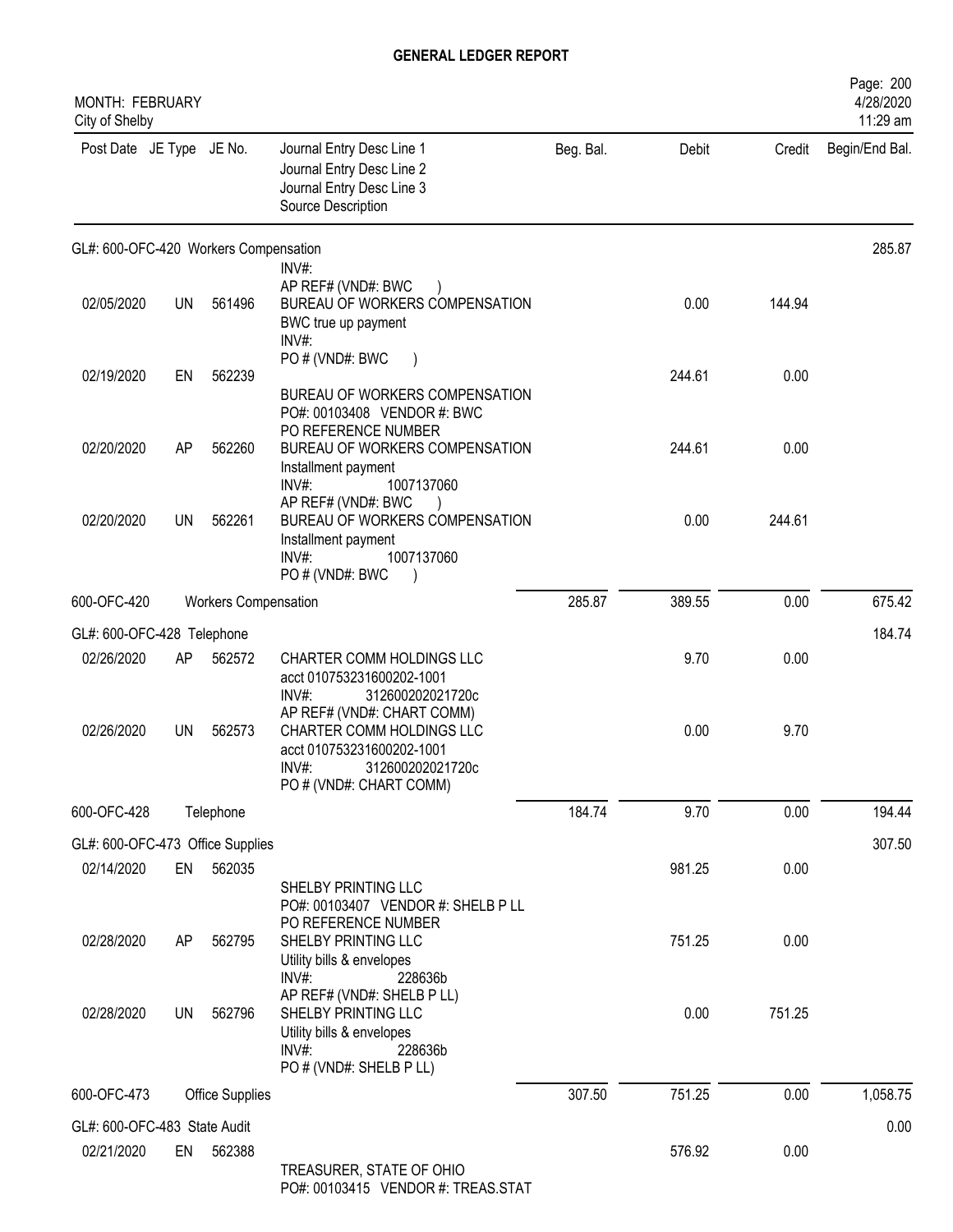| MONTH: FEBRUARY<br>City of Shelby      |           |                       |                                                                                                                                      |           |        |        | Page: 201<br>4/28/2020<br>11:29 am |
|----------------------------------------|-----------|-----------------------|--------------------------------------------------------------------------------------------------------------------------------------|-----------|--------|--------|------------------------------------|
| Post Date JE Type JE No.               |           |                       | Journal Entry Desc Line 1<br>Journal Entry Desc Line 2<br>Journal Entry Desc Line 3<br>Source Description                            | Beg. Bal. | Debit  | Credit | Begin/End Bal.                     |
| GL#: 600-OFC-483 State Audit           |           |                       |                                                                                                                                      |           |        |        | 0.00                               |
| 02/21/2020                             | AP        | 562452                | PO REFERENCE NUMBER<br>TREASURER, STATE OF OHIO<br><b>Financial Audit</b><br>$INV#$ :                                                |           | 576.92 | 0.00   |                                    |
| 02/21/2020                             | <b>UN</b> | 562453                | AP REF# (VND#: TREAS.STAT)<br>TREASURER, STATE OF OHIO<br><b>Financial Audit</b><br>INV#:<br>PO # (VND#: TREAS.STAT)                 |           | 0.00   | 576.92 |                                    |
| 600-OFC-483                            |           | <b>State Audit</b>    |                                                                                                                                      | 0.00      | 576.92 | 0.00   | 576.92                             |
| GL#: 600-OFC-484 Fuel, Autos-Equipment |           |                       |                                                                                                                                      |           |        |        | 75.00                              |
| 02/10/2020                             | EN        | 561811                |                                                                                                                                      |           | 75.00  | 0.00   |                                    |
|                                        |           |                       | COLE DISTRIBUTING INC.<br>PO#: 00103355 VENDOR #: COLE DISTR<br>PO REFERENCE NUMBER                                                  |           |        |        |                                    |
| 02/11/2020                             | AP        | 561954                | COLE DISTRIBUTING INC.<br>Fuel cost Jan 2020<br>$INV#$ :                                                                             |           | 75.00  | 0.00   |                                    |
| 02/11/2020                             | UN        | 561955                | AP REF# (VND#: COLE DISTR)<br>COLE DISTRIBUTING INC.<br>Fuel cost Jan 2020<br>INV#:<br>PO # (VND#: COLE DISTR)                       |           | 0.00   | 75.00  |                                    |
| 600-OFC-484                            |           | Fuel, Autos-Equipment |                                                                                                                                      | 75.00     | 75.00  | 0.00   | 150.00                             |
| GL#: 600-OFC-486 Maintenance Equipment |           |                       |                                                                                                                                      |           |        |        | 371.25                             |
| 02/27/2020                             | EN        | 562626                |                                                                                                                                      |           | 11.48  | 0.00   |                                    |
|                                        |           |                       | MT BUSINESS TECHNOLOGIES, INC.<br>PO#: 00103458 VENDOR #: MT BUS TEC<br>PO REFERENCE NUMBER                                          |           |        |        |                                    |
| 02/27/2020                             | EN        | 562628                |                                                                                                                                      |           | 52.99  | 0.00   |                                    |
| 02/28/2020                             | AP        | 562807                | MT BUSINESS TECHNOLOGIES, INC.<br>PO#: 00103460 VENDOR #: MT BUS TEC<br>PO REFERENCE NUMBER<br>MT BUSINESS TECHNOLOGIES, INC.        |           | 52.99  | 0.00   |                                    |
| 02/28/2020                             | UN        | 562808                | contract 6079526-01<br>INV#:<br>IN319610b<br>AP REF# (VND#: MT BUS TEC)<br>MT BUSINESS TECHNOLOGIES, INC.                            |           | 0.00   | 52.99  |                                    |
|                                        |           |                       | contract 6079526-01<br>INV#:<br>IN319610b<br>PO # (VND#: MT BUS TEC)                                                                 |           |        |        |                                    |
| 02/28/2020                             | AP        | 562809                | MT BUSINESS TECHNOLOGIES, INC.<br>contract CN01166-01<br>INV#:<br>IN316818b                                                          |           | 11.48  | 0.00   |                                    |
| 02/28/2020                             | UN        | 562810                | AP REF# (VND#: MT BUS TEC)<br>MT BUSINESS TECHNOLOGIES, INC.<br>contract CN01166-01<br>INV#:<br>IN316818b<br>PO # (VND#: MT BUS TEC) |           | 0.00   | 11.48  |                                    |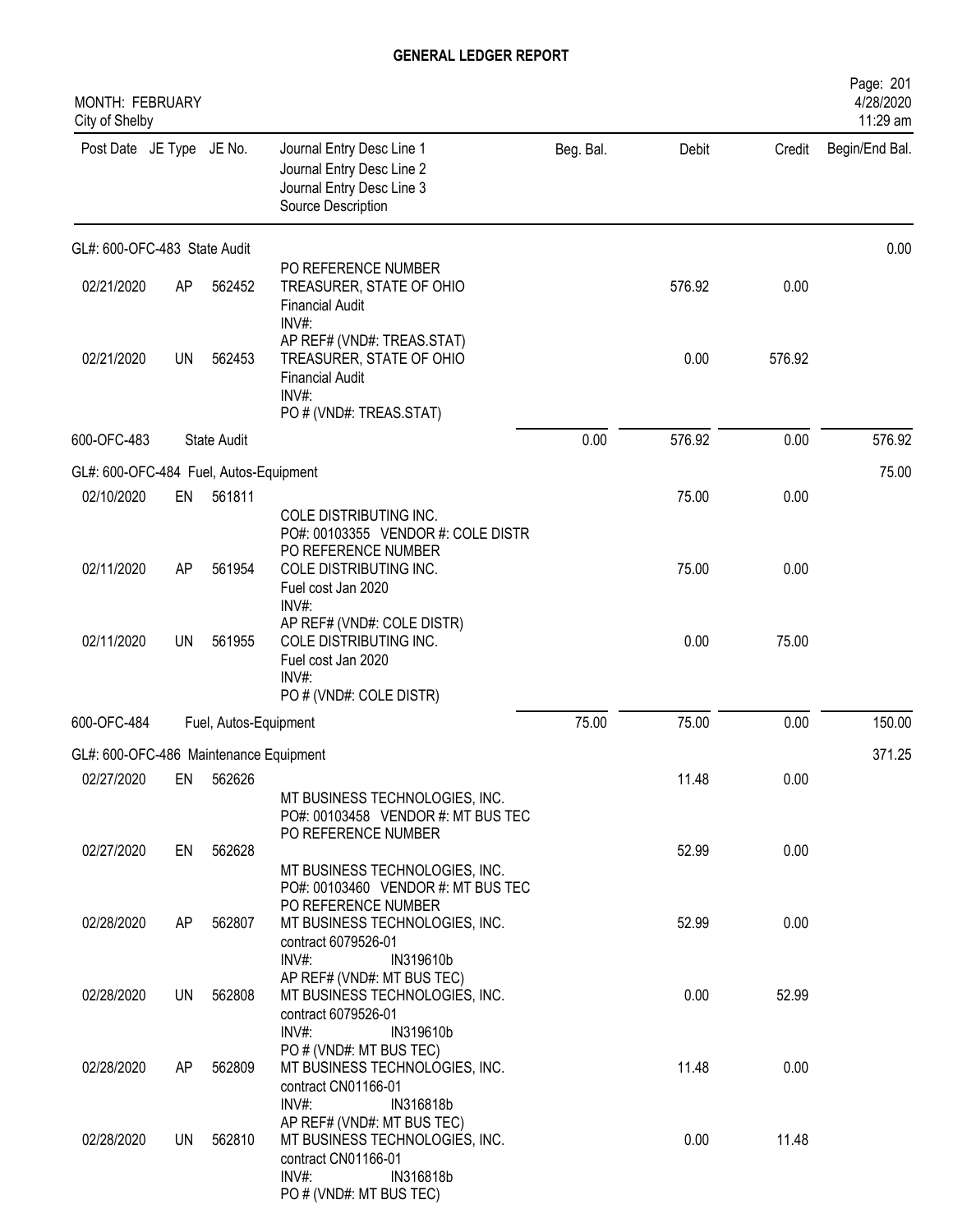| <b>MONTH: FEBRUARY</b><br>City of Shelby |           |                       |                                                                                                           |           |        |        | Page: 202<br>4/28/2020<br>11:29 am |
|------------------------------------------|-----------|-----------------------|-----------------------------------------------------------------------------------------------------------|-----------|--------|--------|------------------------------------|
| Post Date JE Type JE No.                 |           |                       | Journal Entry Desc Line 1<br>Journal Entry Desc Line 2<br>Journal Entry Desc Line 3<br>Source Description | Beg. Bal. | Debit  | Credit | Begin/End Bal.                     |
| 600-OFC-486                              |           | Maintenance Equipment |                                                                                                           | 371.25    | 64.47  | 0.00   | 435.72                             |
| GL#: 600-OFC-501 Computer support        |           |                       |                                                                                                           |           |        |        | 4,757.97                           |
| 600-OFC-501                              |           | Computer support      |                                                                                                           | 4,757.97  | 0.00   | 0.00   | 4,757.97                           |
| GL#: 600-OFC-506 Refunds                 |           |                       |                                                                                                           |           |        |        | 376.80                             |
| 02/03/2020                               | EN        | 561438                | KEHRES/TODD//<br>PO#: 00103306 VENDOR #: KEHRES/TOD<br>PO REFERENCE NUMBER                                |           | 87.39  | 0.00   |                                    |
| 02/03/2020                               | EN        | 561439                | CLOVER/MASON C//<br>PO#: 00103307 VENDOR #: CLOVER/MAS                                                    |           | 1.62   | 0.00   |                                    |
| 02/03/2020                               | EN        | 561441                | PO REFERENCE NUMBER<br>ROUB/CONNIE//<br>PO#: 00103309 VENDOR #: ROUB/CONNI                                |           | 659.82 | 0.00   |                                    |
| 02/06/2020                               | AP        | 561705                | PO REFERENCE NUMBER<br>KEHRES/TODD//<br>Over pay acct 23.182.2<br>INV#:                                   |           | 87.39  | 0.00   |                                    |
| 02/06/2020                               | <b>UN</b> | 561706                | AP REF# (VND#: KEHRES/TOD)<br>KEHRES/TODD//<br>Over pay acct 23.182.2<br>$INV#$ :                         |           | 0.00   | 87.39  |                                    |
| 02/06/2020                               | AP        | 561707                | PO # (VND#: KEHRES/TOD)<br>CLOVER/MASON C//<br>Over pay acct 15.224.42<br>INV#:                           |           | 1.62   | 0.00   |                                    |
| 02/06/2020                               | UN        | 561708                | AP REF# (VND#: CLOVER/MAS)<br>CLOVER/MASON C//<br>Over pay acct 15.224.42<br>INV#:                        |           | 0.00   | 1.62   |                                    |
| 02/06/2020                               | AP        | 561711                | PO # (VND#: CLOVER/MAS)<br>ROUB/CONNIE//<br>Overpay acct 03.8.14<br>INV#:                                 |           | 659.82 | 0.00   |                                    |
| 02/06/2020                               | <b>UN</b> | 561712                | AP REF# (VND#: ROUB/CONNI)<br>ROUB/CONNIE//<br>Overpay acct 03.8.14<br>INV#<br>PO # (VND#: ROUB/CONNI)    |           | 0.00   | 659.82 |                                    |
| 600-OFC-506                              |           | Refunds               |                                                                                                           | 376.80    | 748.83 | 0.00   | 1,125.63                           |
| GL#: 600-OFC-508 Real estate taxes       |           |                       |                                                                                                           |           |        |        | 1,815.94                           |
| 600-OFC-508                              |           | Real estate taxes     |                                                                                                           | 1,815.94  | 0.00   | 0.00   | 1,815.94                           |
| GL#: 600-OFC-528 Postage                 |           |                       |                                                                                                           |           |        |        | 1,432.25                           |
| 02/02/2020                               | AP        | 561388                | US POSTAL SERVICE<br>Past due notices Feb 2020<br>INV#:<br>AP REF# (VND#: U S POSTAL)                     |           | 250.00 | 0.00   |                                    |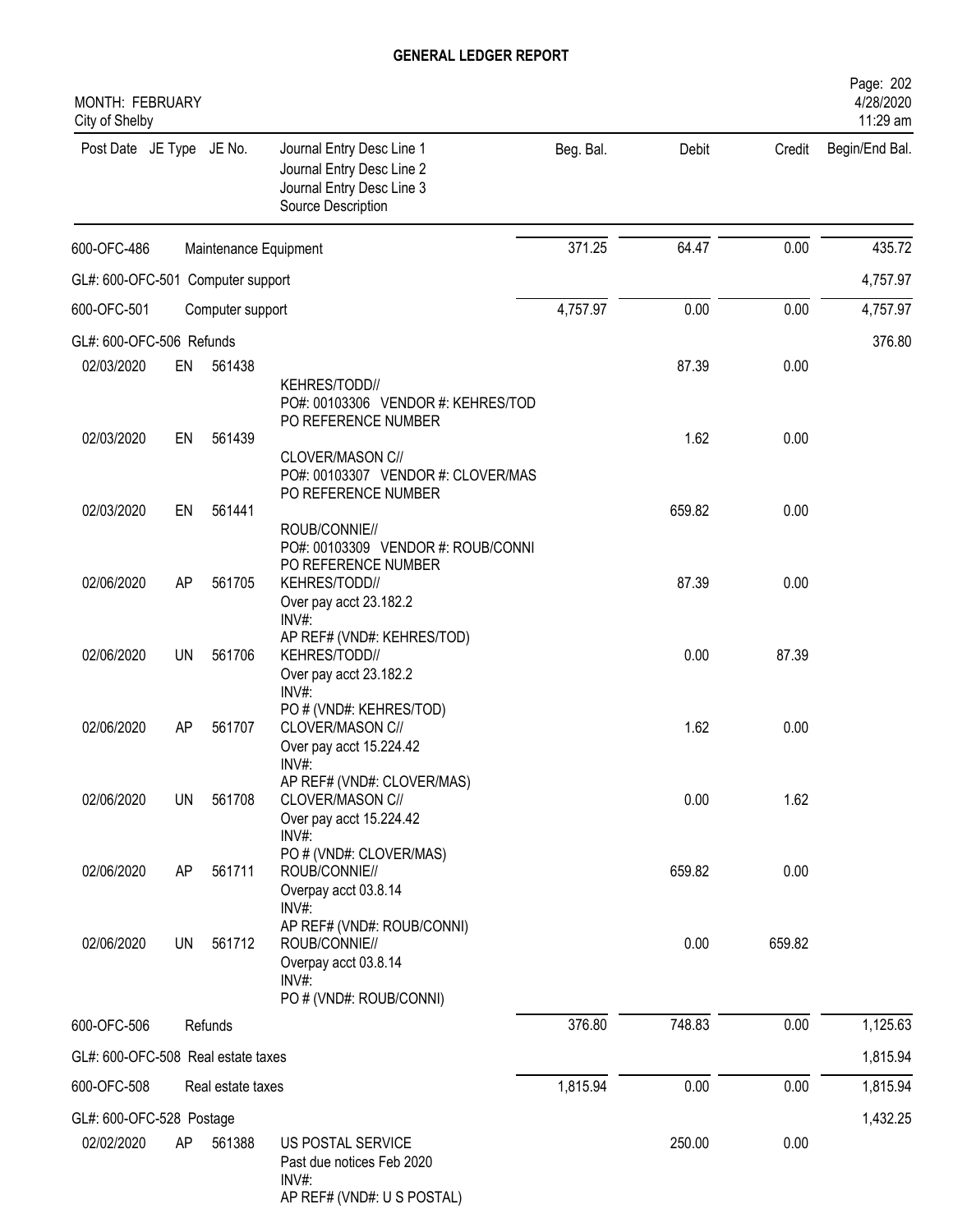| MONTH: FEBRUARY<br>City of Shelby |           |           |                                                                                                           |           |          |          | Page: 203<br>4/28/2020<br>11:29 am |
|-----------------------------------|-----------|-----------|-----------------------------------------------------------------------------------------------------------|-----------|----------|----------|------------------------------------|
| Post Date JE Type JE No.          |           |           | Journal Entry Desc Line 1<br>Journal Entry Desc Line 2<br>Journal Entry Desc Line 3<br>Source Description | Beg. Bal. | Debit    | Credit   | Begin/End Bal.                     |
| GL#: 600-OFC-528 Postage          |           |           |                                                                                                           |           |          |          | 1,432.25                           |
| 02/02/2020                        | <b>UN</b> | 561389    | US POSTAL SERVICE<br>Past due notices Feb 2020<br>INV#                                                    |           | 0.00     | 250.00   |                                    |
| 02/03/2020                        | EN        | 561437    | PO # (VND#: U S POSTAL)<br>US POSTAL SERVICE<br>PO#: 00103305 VENDOR #: U S POSTAL                        |           | 1,100.00 | 0.00     |                                    |
| 02/21/2020                        | AP        | 562446    | PO REFERENCE NUMBER<br>US POSTAL SERVICE<br>Utility bills postage Feb 2020<br>INV#:                       |           | 1,045.25 | 0.00     |                                    |
| 02/21/2020                        | <b>UN</b> | 562447    | AP REF# (VND#: U S POSTAL)<br>US POSTAL SERVICE<br>Utility bills postage Feb 2020<br>INV#:                |           | 0.00     | 1,100.00 |                                    |
| 02/27/2020                        | EN        | 562643    | PO # (VND#: U S POSTAL)<br>US POSTAL SERVICE<br>PO#: 00103475 VENDOR #: U S POSTAL                        |           | 250.00   | 0.00     |                                    |
| 02/27/2020                        | EN        | 562677    | PO REFERENCE NUMBER<br>US POSTAL SERVICE<br>PO#: 00103507 VENDOR #: U S POSTAL<br>PO REFERENCE NUMBER     |           | 1,100.00 | 0.00     |                                    |
| 600-OFC-528                       |           | Postage   |                                                                                                           | 1,432.25  | 1,295.25 | 0.00     | 2,727.50                           |
| GL#: 600-OFC-531 Miscellaneous    |           |           |                                                                                                           |           |          |          | 952.70                             |
| 02/05/2020                        |           | EN 561484 | <b>INVOICE CLOUD INC</b><br>PO#: 00103316 VENDOR #: INVOICE CL<br>PO REFERENCE NUMBER                     |           | 6.60     | 0.00     |                                    |
| 02/05/2020                        | EN        | 561486    | KING OFFICE SERVICE, INC.<br>PO#: 00103318 VENDOR #: KING OFFIC<br>PO REFERENCE NUMBER                    |           | 78.00    | 0.00     |                                    |
| 02/10/2020                        | AP        | 561907    | <b>INVOICE CLOUD INC</b><br>Paperless invoice monthly<br>$INV#$ :<br>AP REF# (VND#: INVOICE CL)           |           | 6.60     | 0.00     |                                    |
| 02/10/2020                        | UN        | 561908    | <b>INVOICE CLOUD INC</b><br>Paperless invoice monthly<br>INV#:                                            |           | 0.00     | 6.60     |                                    |
| 02/11/2020                        | AP        | 561944    | PO # (VND#: INVOICE CL)<br>SHRED-IT<br>Onsite shredding 150 boxes<br>INV#:<br>8129118898c                 |           | 275.00   | 0.00     |                                    |
| 02/11/2020                        | <b>UN</b> | 561945    | AP REF# (VND#: SHRED-IT)<br>SHRED-IT<br>Onsite shredding 150 boxes<br>$INV#$ :<br>8129118898c             |           | 0.00     | 275.00   |                                    |
| 02/13/2020                        | EN        | 562012    | PO # (VND#: SHRED-IT)                                                                                     |           | 140.58   | 0.00     |                                    |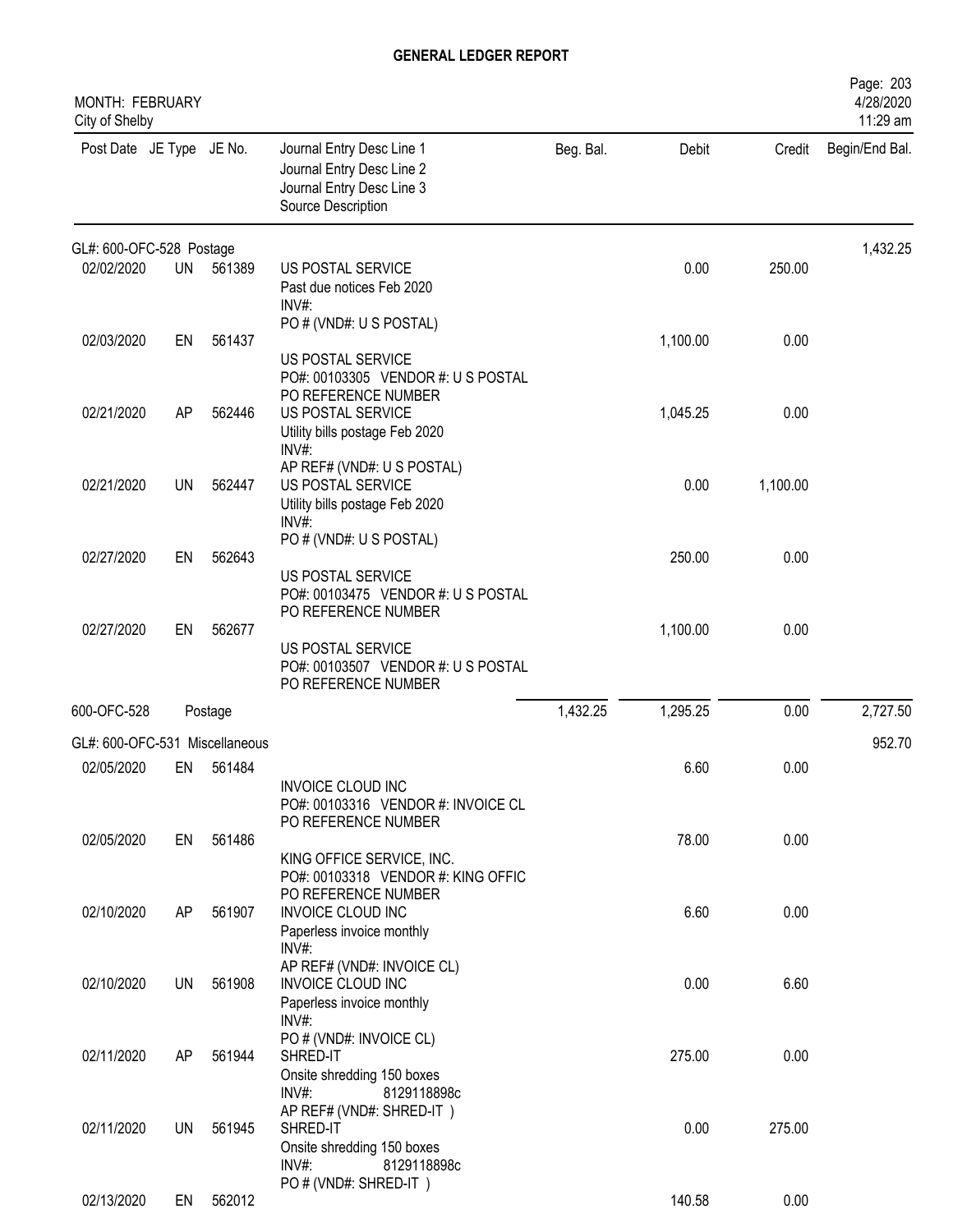| <b>MONTH: FEBRUARY</b><br>City of Shelby |           |        |                                                                                                                              |           |        |        | Page: 204<br>4/28/2020<br>11:29 am |
|------------------------------------------|-----------|--------|------------------------------------------------------------------------------------------------------------------------------|-----------|--------|--------|------------------------------------|
| Post Date JE Type JE No.                 |           |        | Journal Entry Desc Line 1<br>Journal Entry Desc Line 2<br>Journal Entry Desc Line 3<br>Source Description                    | Beg. Bal. | Debit  | Credit | Begin/End Bal.                     |
| GL#: 600-OFC-531 Miscellaneous           |           |        |                                                                                                                              |           |        |        | 952.70                             |
|                                          |           |        | AUTOMATIC DATA PROCESSING<br>PO#: 00103384 VENDOR #: ADP                                                                     |           |        |        |                                    |
| 02/14/2020                               | AP        | 562159 | PO REFERENCE NUMBER<br>AUTOMATIC DATA PROCESSING<br>Processing charges 2/1/20<br>$INV#$ :<br>551532922b                      |           | 140.58 | 0.00   |                                    |
| 02/14/2020                               | UN        | 562160 | AP REF# (VND#: ADP<br>AUTOMATIC DATA PROCESSING<br>Processing charges 2/1/20<br>INV#:<br>551532922b                          |           | 0.00   | 140.58 |                                    |
| 02/21/2020                               | AP        | 562448 | PO # (VND#: ADP<br>KING OFFICE SERVICE, INC.<br>54 1 year subscriptions                                                      |           | 78.00  | 0.00   |                                    |
| 02/21/2020                               | <b>UN</b> | 562449 | INV#:<br>39623b<br>AP REF# (VND#: KING OFFIC)<br>KING OFFICE SERVICE, INC.<br>54 1 year subscriptions<br>INV#:<br>39623b     |           | 0.00   | 78.00  |                                    |
|                                          |           |        | PO # (VND#: KING OFFIC)                                                                                                      |           |        |        |                                    |
| 02/25/2020                               | EN        | 562470 | AUTOMATIC DATA PROCESSING<br>PO#: 00103416 VENDOR #: ADP<br>PO REFERENCE NUMBER                                              |           | 161.95 | 0.00   |                                    |
| 02/25/2020                               | EN        | 562487 | AUTOMATIC DATA PROCESSING                                                                                                    |           | 493.66 | 0.00   |                                    |
| 02/26/2020                               | AP        | 562574 | PO#: 00103433 VENDOR #: ADP<br>PO REFERENCE NUMBER<br>AUTOMATIC DATA PROCESSING<br>2019 W2 processing<br>INV#:<br>551992162b |           | 493.66 | 0.00   |                                    |
| 02/26/2020                               | UN        | 562575 | AP REF# (VND#: ADP<br>AUTOMATIC DATA PROCESSING<br>2019 W2 processing                                                        |           | 0.00   | 493.66 |                                    |
| 02/26/2020                               | AP        | 562576 | INV#:<br>551992162b<br>PO#(VND#: ADP<br>AUTOMATIC DATA PROCESSING<br>Human Capital through 2/10/20<br>551899403b<br>$INV#$ : |           | 161.95 | 0.00   |                                    |
| 02/26/2020                               | UN        | 562577 | AP REF# (VND#: ADP<br>AUTOMATIC DATA PROCESSING<br>Human Capital through 2/10/20<br>$INV#$ :<br>551899403b                   |           | 0.00   | 161.95 |                                    |
| 02/27/2020                               | EN        | 562646 | PO # (VND#: ADP<br>$\rightarrow$                                                                                             |           | 129.14 | 0.00   |                                    |
|                                          |           |        | AUTOMATIC DATA PROCESSING<br>PO#: 00103476 VENDOR #: ADP<br>PO REFERENCE NUMBER                                              |           |        |        |                                    |
| 02/28/2020                               | AP        | 562797 | AUTOMATIC DATA PROCESSING<br>processing charges 2/15/20<br>INV#:<br>552463953b                                               |           | 129.14 | 0.00   |                                    |
| 02/28/2020                               | UN        | 562798 | AP REF# (VND#: ADP<br>AUTOMATIC DATA PROCESSING                                                                              |           | 0.00   | 129.14 |                                    |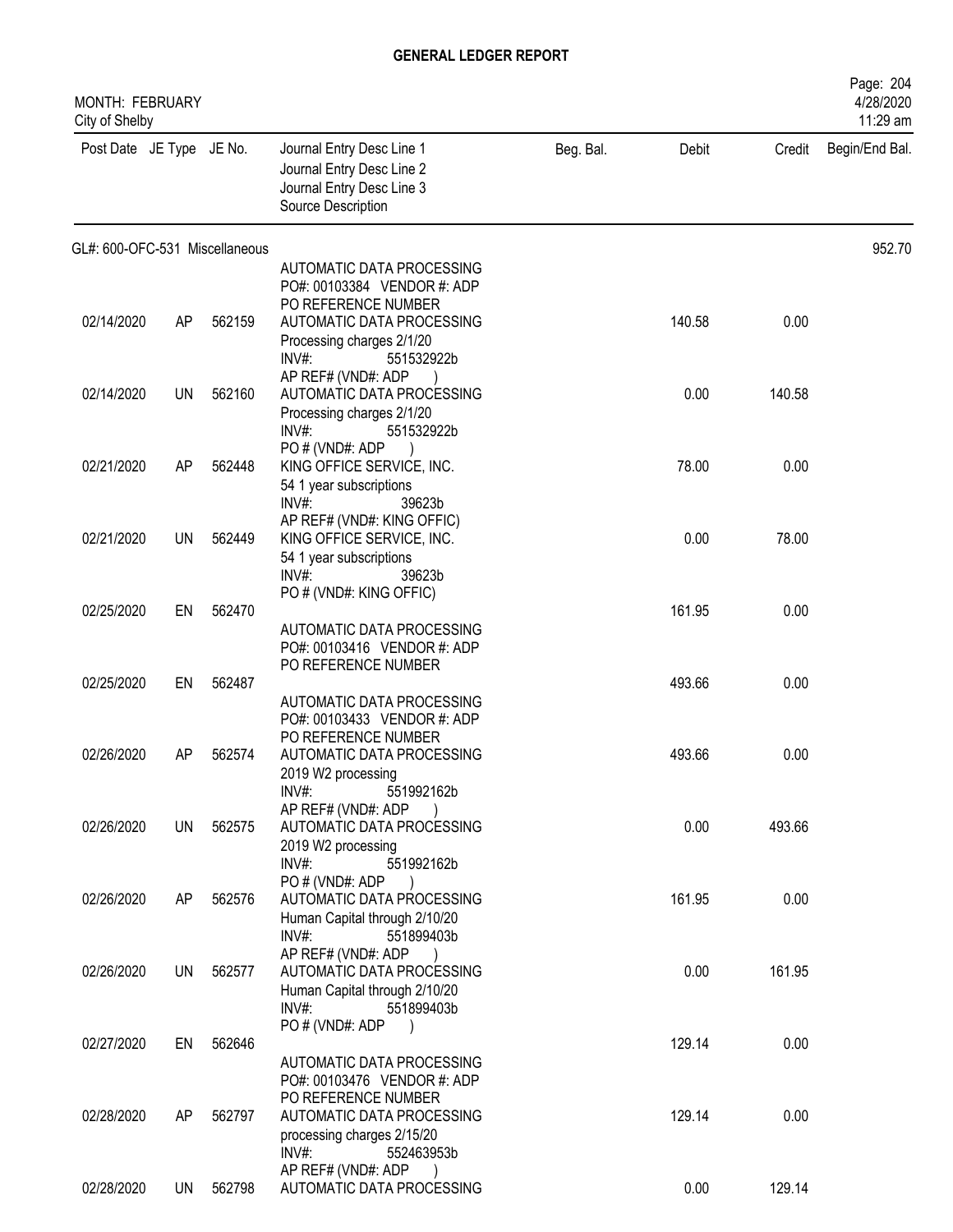| <b>MONTH: FEBRUARY</b><br>City of Shelby |    |                        |                                                                                                                                     |           |          |        | Page: 205<br>4/28/2020<br>11:29 am |
|------------------------------------------|----|------------------------|-------------------------------------------------------------------------------------------------------------------------------------|-----------|----------|--------|------------------------------------|
| Post Date JE Type JE No.                 |    |                        | Journal Entry Desc Line 1<br>Journal Entry Desc Line 2<br>Journal Entry Desc Line 3<br>Source Description                           | Beg. Bal. | Debit    | Credit | Begin/End Bal.                     |
| GL#: 600-OFC-531 Miscellaneous           |    |                        | processing charges 2/15/20<br>$INV#$ :<br>552463953b<br>PO # (VND#: ADP                                                             |           |          |        | 952.70                             |
| 600-OFC-531                              |    | Miscellaneous          |                                                                                                                                     | 952.70    | 1,284.93 | 0.00   | 2,237.63                           |
| GL#: 600-OFC-532 Labor Relations         |    |                        |                                                                                                                                     |           |          |        | 99.50                              |
| 02/25/2020                               | EN | 562471                 | CLEMANS, NELSON & ASSOC., INC.<br>PO#: 00103417 VENDOR #: CLEMANS NE                                                                |           | 350.00   | 0.00   |                                    |
| 02/26/2020                               | AP | 562578                 | PO REFERENCE NUMBER<br>CLEMANS, NELSON & ASSOC., INC.<br>2020 retainage fee<br>$INV#$ :<br>11452b                                   |           | 350.00   | 0.00   |                                    |
| 02/26/2020                               | UN | 562579                 | AP REF# (VND#: CLEMANS NE)<br>CLEMANS, NELSON & ASSOC., INC.<br>2020 retainage fee<br>$INV#$ :<br>11452b<br>PO # (VND#: CLEMANS NE) |           | 0.00     | 350.00 |                                    |
| 600-OFC-532                              |    | <b>Labor Relations</b> |                                                                                                                                     | 99.50     | 350.00   | 0.00   | 449.50                             |
| GL#: 600-OFC-544 Shade Tree Collection   |    |                        |                                                                                                                                     |           |          |        | 299.03                             |
| 02/02/2020                               | AP | 561392                 | SHADE TREE TRUST FUND<br>Shade tree collected Jan 2020<br>INV#:                                                                     |           | 300.07   | 0.00   |                                    |
| 02/02/2020                               | UN | 561393                 | AP REF# (VND#: SHADE TREE)<br>SHADE TREE TRUST FUND<br>Shade tree collected Jan 2020<br>INV#:<br>PO # (VND#: SHADE TREE)            |           | 0.00     | 300.07 |                                    |
| 600-OFC-544                              |    | Shade Tree Collection  |                                                                                                                                     | 299.03    | 300.07   | 0.00   | 599.10                             |
| GL#: 600-OFC-575 Safety Related          |    |                        |                                                                                                                                     |           |          |        | 0.00                               |
| 02/14/2020                               | AP | 562161                 | INSTITUTE OF BUS PUBLICATIONS<br>Safety Alert for Supervisors<br>INV#:                                                              |           | 132.50   | 0.00   |                                    |
| 02/14/2020                               | UN | 562162                 | AP REF# (VND#: IOBP<br>INSTITUTE OF BUS PUBLICATIONS<br>Safety Alert for Supervisors<br>INV#:<br>PO # (VND#: IOBP<br>$\rightarrow$  |           | 0.00     | 150.00 |                                    |
| 600-OFC-575                              |    | Safety Related         |                                                                                                                                     | 0.00      | 132.50   | 0.00   | 132.50                             |
| GL#: 600-OFC-584 GAAP Conversion         |    |                        |                                                                                                                                     |           |          |        | 0.00                               |
| 02/21/2020                               | EN | 562385                 |                                                                                                                                     |           | 378.00   | 0.00   |                                    |
| 02/21/2020                               | AP | 562450                 | PLATTENBURG & ASSOCIATES INC<br>PO#: 00103412 VENDOR #: PLATTENBUR<br>PO REFERENCE NUMBER<br>PLATTENBURG & ASSOCIATES INC           |           | 378.00   | 0.00   |                                    |
|                                          |    |                        | GAAP conversion Jan 2020<br>INV#:<br>55681b                                                                                         |           |          |        |                                    |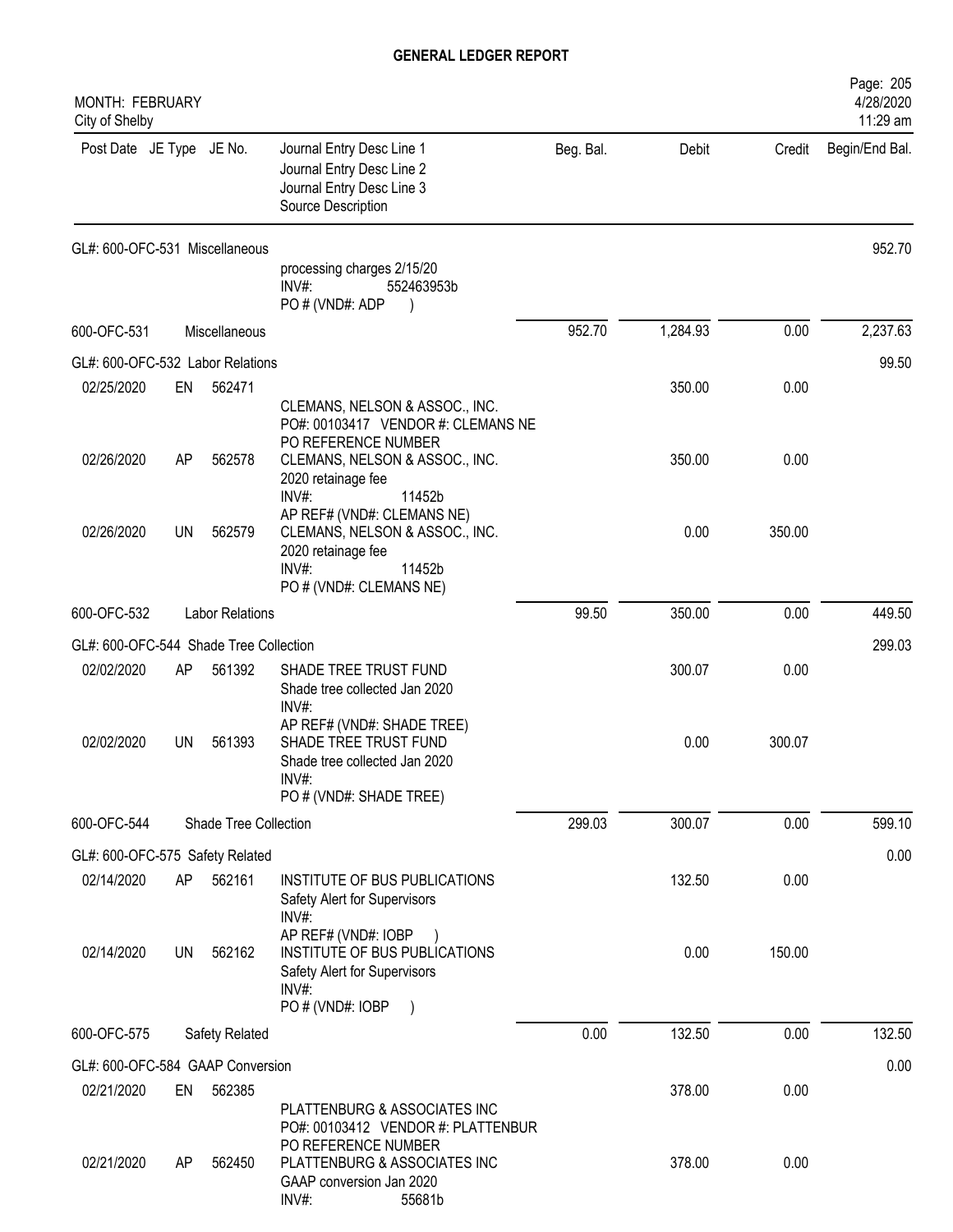| <b>MONTH: FEBRUARY</b><br>City of Shelby |           |                  |                                                                                                                                              |           |            |            | Page: 206<br>4/28/2020<br>11:29 am |
|------------------------------------------|-----------|------------------|----------------------------------------------------------------------------------------------------------------------------------------------|-----------|------------|------------|------------------------------------|
| Post Date JE Type JE No.                 |           |                  | Journal Entry Desc Line 1<br>Journal Entry Desc Line 2<br>Journal Entry Desc Line 3<br>Source Description                                    | Beg. Bal. | Debit      | Credit     | Begin/End Bal.                     |
| GL#: 600-OFC-584 GAAP Conversion         |           |                  |                                                                                                                                              |           |            |            | 0.00                               |
| 02/21/2020                               | UN        | 562451           | AP REF# (VND#: PLATTENBUR)<br>PLATTENBURG & ASSOCIATES INC<br>GAAP conversion Jan 2020<br>INV#:<br>55681b<br>PO # (VND#: PLATTENBUR)         |           | 0.00       | 378.00     |                                    |
| 600-OFC-584<br><b>GAAP Conversion</b>    |           |                  |                                                                                                                                              | 0.00      | 378.00     | 0.00       | 378.00                             |
| GL#: 600-OFC-617 Leases-Equipment        |           |                  |                                                                                                                                              |           |            |            | 0.00                               |
| 02/05/2020                               | EN        | 561490           | <b>VECTOR SECURITY</b>                                                                                                                       |           | 408.24     | 0.00       |                                    |
| 02/14/2020                               | AP        | 562187           | PO#: 00103322 VENDOR #: VECTOR SEC<br>PO REFERENCE NUMBER<br><b>VECTOR SECURITY</b><br>Security monitoring acct 9217<br>$INV#$ :<br>65235493 |           | 34.02      | 0.00       |                                    |
| 02/14/2020                               | UN        | 562188           | AP REF# (VND#: VECTOR SEC)<br><b>VECTOR SECURITY</b><br>Security monitoring acct 9217<br>$INV#$ :<br>65235493                                |           | 0.00       | 34.02      |                                    |
| 02/28/2020                               | AP        | 562805           | PO # (VND#: VECTOR SEC)<br><b>VECTOR SECURITY</b><br>March 2020 monitoring utility<br>$INV#$ :<br>65408143                                   |           | 34.02      | 0.00       |                                    |
| 02/28/2020                               | UN        | 562806           | AP REF# (VND#: VECTOR SEC)<br><b>VECTOR SECURITY</b><br>March 2020 monitoring utility<br>$INV#$ :<br>65408143<br>PO # (VND#: VECTOR SEC)     |           | 0.00       | 34.02      |                                    |
| 600-OFC-617                              |           | Leases-Equipment |                                                                                                                                              | 0.00      | 68.04      | 0.00       | 68.04                              |
| GL#: 600-OFC-622 Electric Kwh Tax        |           |                  |                                                                                                                                              |           |            |            | 3,449.00                           |
| 02/06/2020                               | EN        | 561641           | TREASURER, STATE OF OHIO<br>PO#: 00103336 VENDOR #: TREAS.STAT                                                                               |           | 5,200.00   | 0.00       |                                    |
| 02/10/2020                               | AP        | 561905           | PO REFERENCE NUMBER<br>TREASURER, STATE OF OHIO<br>KWH tax Jan 2020<br>INV#:                                                                 |           | 3,360.00   | 0.00       |                                    |
| 02/10/2020                               | <b>UN</b> | 561906           | AP REF# (VND#: TREAS.STAT)<br>TREASURER, STATE OF OHIO<br>KWH tax Jan 2020<br>INV#:<br>PO # (VND#: TREAS.STAT)                               |           | 0.00       | 5,200.00   |                                    |
| 600-OFC-622                              |           | Electric Kwh Tax |                                                                                                                                              | 3,449.00  | 3,360.00   | 0.00       | 6,809.00                           |
| GL#: 600-TRS-241 Transfers Miscellaneous |           |                  |                                                                                                                                              |           |            |            | 2,181.80                           |
| 600-TRS-241                              |           |                  | <b>Transfers Miscellaneous</b>                                                                                                               | 2,181.80  | 0.00       | 0.00       | 2,181.80                           |
|                                          |           |                  | Fund: 600 - Electric Fund Totals:                                                                                                            |           | 888,645.03 | 927,747.22 |                                    |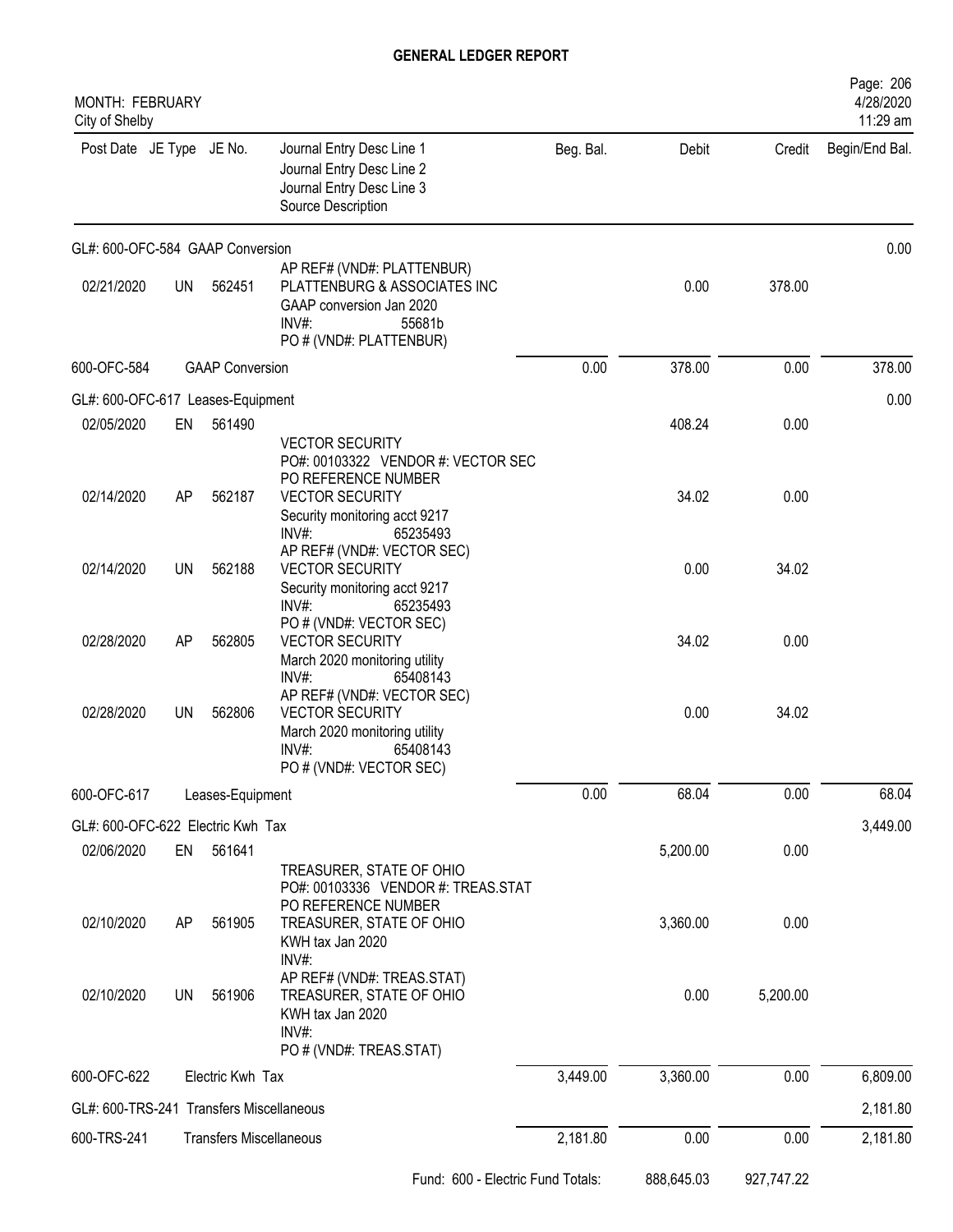| <b>MONTH: FEBRUARY</b><br>City of Shelby |           |           |                                                                                                           |           |          |          | Page: 207<br>4/28/2020<br>11:29 am |
|------------------------------------------|-----------|-----------|-----------------------------------------------------------------------------------------------------------|-----------|----------|----------|------------------------------------|
| Post Date JE Type JE No.                 |           |           | Journal Entry Desc Line 1<br>Journal Entry Desc Line 2<br>Journal Entry Desc Line 3<br>Source Description | Beg. Bal. | Debit    | Credit   | Begin/End Bal.                     |
| GL#: 601-CFS-165 Deposits                |           |           |                                                                                                           |           |          |          | 9,000.00                           |
| 02/03/2020                               | <b>CR</b> | 561756    | Customer electric deposits                                                                                |           | 0.00     | 1,600.00 |                                    |
| 02/04/2020                               | <b>CR</b> | 561763    | pio<br>Customer electric deposits<br>pio                                                                  |           | 0.00     | 800.00   |                                    |
| 02/07/2020                               | <b>CR</b> | 561805    | <b>Customer Electric Deposits</b><br>pio                                                                  |           | 0.00     | 1,100.00 |                                    |
| 02/11/2020                               | <b>CR</b> | 561987    | Customer electric deposits<br>pio                                                                         |           | 0.00     | 900.00   |                                    |
| 02/13/2020                               | <b>CR</b> | 562214    | Customer electric deposits<br>pio                                                                         |           | 0.00     | 500.00   |                                    |
| 02/18/2020                               | <b>CR</b> | 562350    | Customer electric deposits<br>pio                                                                         |           | 0.00     | 300.00   |                                    |
| 02/19/2020                               | <b>CR</b> | 562359    | <b>Customer Electric Deposits</b><br>pio                                                                  |           | 0.00     | 600.00   |                                    |
| 02/21/2020                               | <b>CR</b> | 562381    | Customer electric deposits<br>pio                                                                         |           | 0.00     | 600.00   |                                    |
| 02/25/2020                               | <b>CR</b> | 562697    | <b>Customer Electric Deposits</b><br>pio                                                                  |           | 0.00     | 1,700.00 |                                    |
| 02/28/2020                               | <b>CR</b> | 562855    | Customer electric deposits<br>pio                                                                         |           | 0.00     | 1,000.00 |                                    |
| 601-CFS-165                              |           | Deposits  |                                                                                                           | 9,000.00  | 0.00     | 9,100.00 | 18,100.00                          |
| GL#: 601-LCD-506 Refunds                 |           |           |                                                                                                           |           |          |          | 7,850.00                           |
| 02/03/2020                               | EN        | 561404    | FELLOWS/CRYSTAL D//<br>PO#: 00103273 VENDOR #: FELLOWS/CR<br>PO REFERENCE NUMBER                          |           | 149.18   | 0.00     |                                    |
| 02/03/2020                               | EN        | 561405    | MUNICIPAL LIGHT FUND<br>PO#: 00103274 VENDOR #: MUNI LIGHT<br>PO REFERENCE NUMBER                         |           | 3,790.11 | 0.00     |                                    |
| 02/03/2020                               |           | EN 561406 | MARTIN/ERIC C//<br>PO#: 00103275 VENDOR #: MARTIN/ERI<br>PO REFERENCE NUMBER                              |           | 89.57    | 0.00     |                                    |
| 02/03/2020                               |           | EN 561407 | MYERS/TONY A//<br>PO#: 00103276 VENDOR #: MYERS/TONY<br>PO REFERENCE NUMBER                               |           | 204.02   | 0.00     |                                    |
| 02/03/2020                               |           | EN 561408 | RATLIFF/DEREK W//<br>PO#: 00103277 VENDOR #: RATLIFF/DE<br>PO REFERENCE NUMBER                            |           | 203.33   | 0.00     |                                    |
| 02/03/2020                               |           | EN 561409 | ROSE/KIMBERLY D//<br>PO#: 00103278 VENDOR #: ROSE/KIMBE                                                   |           | 125.31   | 0.00     |                                    |
| 02/03/2020                               |           | EN 561410 | PO REFERENCE NUMBER<br>RUST/RODNEY A//<br>PO#: 00103279 VENDOR #: RUST/ROD                                |           | 188.48   | 0.00     |                                    |
| 02/03/2020                               |           | EN 561440 | PO REFERENCE NUMBER                                                                                       |           | 1,100.00 | 0.00     |                                    |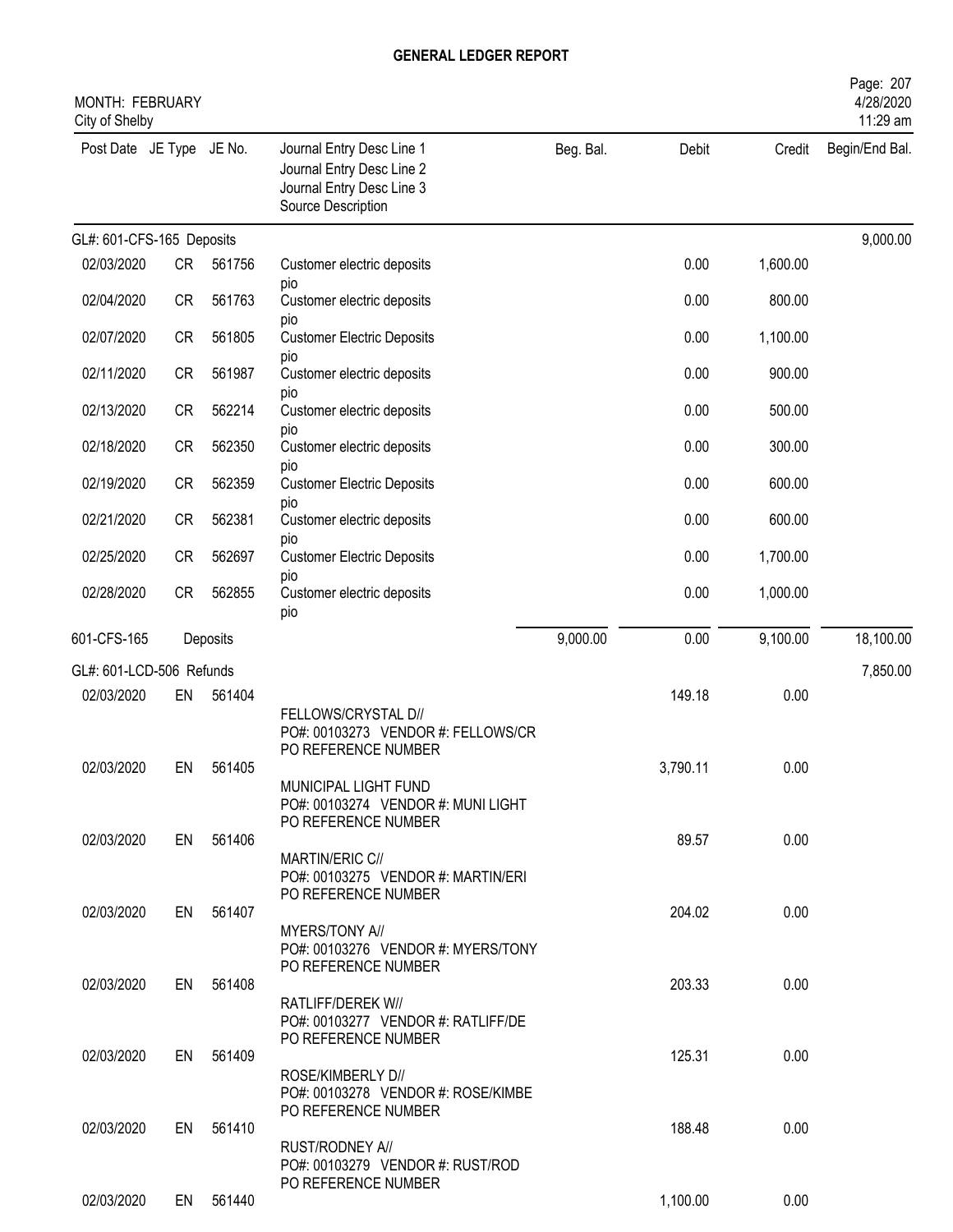| MONTH: FEBRUARY<br>City of Shelby |           |        |                                                                                                           |           |          |          | Page: 208<br>4/28/2020<br>11:29 am |
|-----------------------------------|-----------|--------|-----------------------------------------------------------------------------------------------------------|-----------|----------|----------|------------------------------------|
| Post Date JE Type JE No.          |           |        | Journal Entry Desc Line 1<br>Journal Entry Desc Line 2<br>Journal Entry Desc Line 3<br>Source Description | Beg. Bal. | Debit    | Credit   | Begin/End Bal.                     |
| GL#: 601-LCD-506 Refunds          |           |        |                                                                                                           |           |          |          | 7,850.00                           |
|                                   |           |        | MUNICIPAL LIGHT FUND<br>PO#: 00103308 VENDOR #: MUNI LIGHT                                                |           |          |          |                                    |
| 02/06/2020                        | AP        | 561709 | PO REFERENCE NUMBER<br>MUNICIPAL LIGHT FUND<br>refund security deposits to<br>INV#:                       |           | 1,100.00 | 0.00     |                                    |
| 02/06/2020                        | UN        | 561710 | AP REF# (VND#: MUNI LIGHT)<br>MUNICIPAL LIGHT FUND<br>refund security deposits to                         |           | 0.00     | 1,100.00 |                                    |
| 02/06/2020                        | AP        | 561713 | INV#:<br>PO # (VND#: MUNI LIGHT)<br>FELLOWS/CRYSTAL D//<br>Refund acct 20.31.18                           |           | 149.18   | 0.00     |                                    |
| 02/06/2020                        | UN        | 561714 | INV#:<br>AP REF# (VND#: FELLOWS/CR)<br>FELLOWS/CRYSTAL D//<br>Refund acct 20.31.18                        |           | 0.00     | 149.18   |                                    |
| 02/06/2020                        | AP        | 561715 | INV#:<br>PO # (VND#: FELLOWS/CR)<br>MUNICIPAL LIGHT FUND<br>Used security deposits                        |           | 3,790.11 | 0.00     |                                    |
| 02/06/2020                        | UN        | 561716 | $INV#$ :<br>AP REF# (VND#: MUNI LIGHT)<br>MUNICIPAL LIGHT FUND<br>Used security deposits                  |           | 0.00     | 3,790.11 |                                    |
| 02/06/2020                        | AP        | 561717 | $INV#$ :<br>PO # (VND#: MUNI LIGHT)<br>MARTIN/ERIC C//<br>Refund acct 02.14.17                            |           | 89.57    | 0.00     |                                    |
| 02/06/2020                        | UN        | 561718 | INV#:<br>AP REF# (VND#: MARTIN/ERI)<br>MARTIN/ERIC C//<br>Refund acct 02.14.17                            |           | 0.00     | 89.57    |                                    |
| 02/06/2020                        | AP        | 561719 | INV#:<br>PO # (VND#: MARTIN/ERI)<br>MYERS/TONY A//<br>Refund acct 17.188.5                                |           | 204.02   | 0.00     |                                    |
| 02/06/2020                        | <b>UN</b> | 561720 | INV#:<br>AP REF# (VND#: MYERS/TONY)<br>MYERS/TONY A//<br>Refund acct 17.188.5                             |           | 0.00     | 204.02   |                                    |
| 02/06/2020                        | AP        | 561721 | $INV#$ :<br>PO # (VND#: MYERS/TONY)<br>RATLIFF/DEREK W//<br>Refund acct 27.150.20                         |           | 203.33   | 0.00     |                                    |
| 02/06/2020                        | <b>UN</b> | 561722 | INV#:<br>AP REF# (VND#: RATLIFF/DE)<br>RATLIFF/DEREK W//<br>Refund acct 27.150.20                         |           | 0.00     | 203.33   |                                    |
| 02/06/2020                        | AP        | 561723 | INV#:<br>PO # (VND#: RATLIFF/DE)<br>ROSE/KIMBERLY D//                                                     |           | 125.31   | 0.00     |                                    |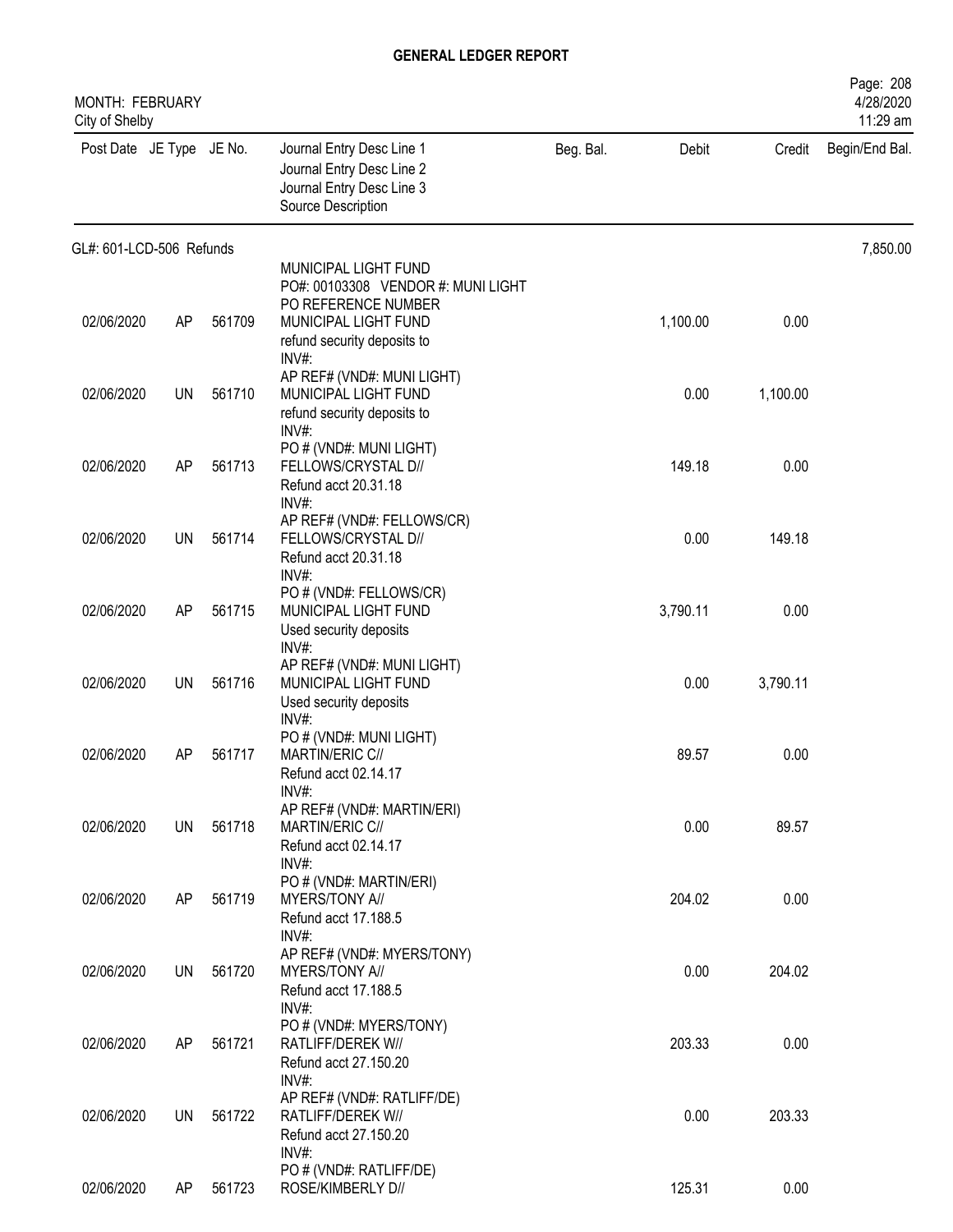| MONTH: FEBRUARY<br>City of Shelby |           |           |                                                                                                           |           |          |        | Page: 209<br>4/28/2020<br>11:29 am |
|-----------------------------------|-----------|-----------|-----------------------------------------------------------------------------------------------------------|-----------|----------|--------|------------------------------------|
| Post Date JE Type JE No.          |           |           | Journal Entry Desc Line 1<br>Journal Entry Desc Line 2<br>Journal Entry Desc Line 3<br>Source Description | Beg. Bal. | Debit    | Credit | Begin/End Bal.                     |
| GL#: 601-LCD-506 Refunds          |           |           |                                                                                                           |           |          |        | 7,850.00                           |
|                                   |           |           | refund acct 29.462.17<br>INV#:                                                                            |           |          |        |                                    |
| 02/06/2020                        | <b>UN</b> | 561724    | AP REF# (VND#: ROSE/KIMBE)<br>ROSE/KIMBERLY D//<br>refund acct 29.462.17<br>$INV#$ :                      |           | 0.00     | 125.31 |                                    |
| 02/06/2020                        | AP        | 561725    | PO # (VND#: ROSE/KIMBE)<br>RUST/RODNEY A//<br>Refund acct 33.130.4                                        |           | 188.48   | 0.00   |                                    |
| 02/06/2020                        | <b>UN</b> | 561726    | INV#<br>AP REF# (VND#: RUST/ROD)<br>RUST/RODNEY A//<br>Refund acct 33.130.4<br>INV#                       |           | 0.00     | 188.48 |                                    |
| 02/27/2020                        | EN        | 562678    | PO # (VND#: RUST/ROD)<br><b>BARKER/GABRIELLE N//</b>                                                      |           | 143.30   | 0.00   |                                    |
| 02/27/2020                        | EN        | 562679    | PO#: 00103508 VENDOR #: BARKER/GAB<br>PO REFERENCE NUMBER<br><b>BERRYMAN/KEVIN S//</b>                    |           | 170.77   | 0.00   |                                    |
| 02/27/2020                        | EN        | 562680    | PO#: 00103509 VENDOR #: BERRYMAN<br>PO REFERENCE NUMBER<br>FRY/BLANCH M//                                 |           | 275.59   | 0.00   |                                    |
| 02/27/2020                        | EN        | 562681    | PO#: 00103510 VENDOR #: FRY/BLANCH<br>PO REFERENCE NUMBER<br>HESS/KAYLA D//                               |           | 45.74    | 0.00   |                                    |
| 02/27/2020                        |           | EN 562682 | PO#: 00103511 VENDOR #: HESS/KAYLA<br>PO REFERENCE NUMBER                                                 |           | 3,375.37 | 0.00   |                                    |
| 02/27/2020                        | EN        | 562683    | MUNICIPAL LIGHT FUND<br>PO#: 00103512 VENDOR #: MUNI LIGHT<br>PO REFERENCE NUMBER                         |           | 66.62    | 0.00   |                                    |
|                                   |           |           | NOVEL/GAIL A//<br>PO#: 00103513 VENDOR #: NOVEL/GAIL<br>PO REFERENCE NUMBER                               |           |          |        |                                    |
| 02/27/2020                        |           | EN 562684 | PORTER/BROOKLYN M//<br>PO#: 00103514 VENDOR #: PORTER/BRO<br>PO REFERENCE NUMBER                          |           | 133.11   | 0.00   |                                    |
| 02/27/2020                        | EN        | 562685    | SEXTON/DAWN C//<br>PO#: 00103515 VENDOR #: SEXTON/DAW                                                     |           | 189.50   | 0.00   |                                    |
| 02/28/2020                        | AP        | 562811    | PO REFERENCE NUMBER<br><b>BARKER/GABRIELLE N//</b><br>refund acct 20.76.16<br>INV#:                       |           | 143.30   | 0.00   |                                    |
| 02/28/2020                        |           | UN 562812 | AP REF# (VND#: BARKER/GAB)<br><b>BARKER/GABRIELLE N//</b>                                                 |           | 0.00     | 143.30 |                                    |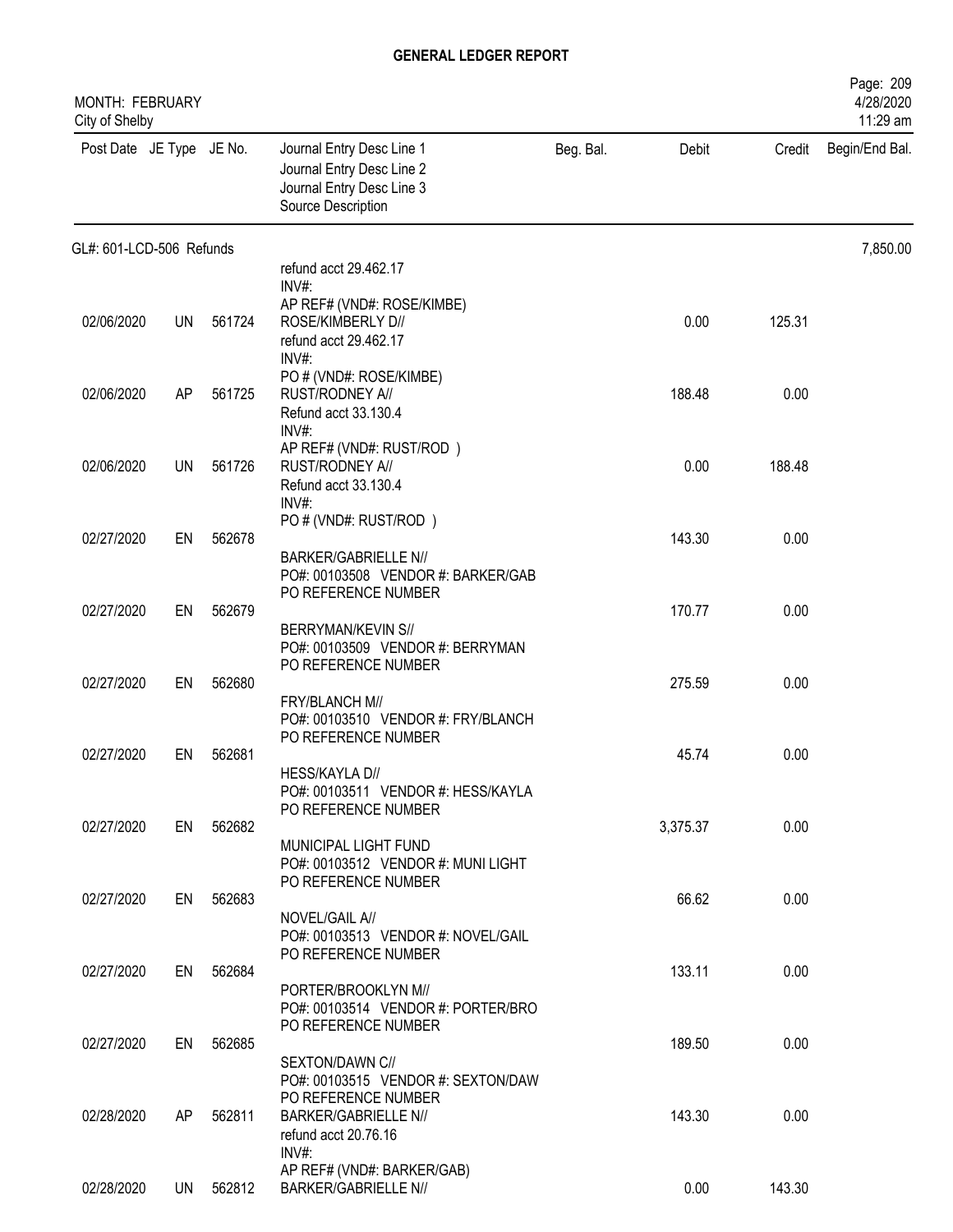| MONTH: FEBRUARY<br>City of Shelby |           |        |                                                                                                           |           |          |          | Page: 210<br>4/28/2020<br>11:29 am |
|-----------------------------------|-----------|--------|-----------------------------------------------------------------------------------------------------------|-----------|----------|----------|------------------------------------|
| Post Date JE Type JE No.          |           |        | Journal Entry Desc Line 1<br>Journal Entry Desc Line 2<br>Journal Entry Desc Line 3<br>Source Description | Beg. Bal. | Debit    | Credit   | Begin/End Bal.                     |
| GL#: 601-LCD-506 Refunds          |           |        |                                                                                                           |           |          |          | 7,850.00                           |
|                                   |           |        | refund acct 20.76.16<br>$INV#$ :                                                                          |           |          |          |                                    |
| 02/28/2020                        | AP        | 562813 | PO # (VND#: BARKER/GAB)<br>BERRYMAN/KEVIN S//<br>refund acct 04.182.25<br>INV#:                           |           | 170.77   | 0.00     |                                    |
| 02/28/2020                        | UN        | 562814 | AP REF# (VND#: BERRYMAN)<br>BERRYMAN/KEVIN S//<br>refund acct 04.182.25<br>INV#:                          |           | 0.00     | 170.77   |                                    |
| 02/28/2020                        | AP        | 562815 | PO # (VND#: BERRYMAN)<br>FRY/BLANCH M//<br>Refund acct 19.136.35                                          |           | 275.59   | 0.00     |                                    |
| 02/28/2020                        | <b>UN</b> | 562816 | INV#:<br>AP REF# (VND#: FRY/BLANCH)<br>FRY/BLANCH M//<br>Refund acct 19.136.35                            |           | 0.00     | 275.59   |                                    |
| 02/28/2020                        | AP        | 562817 | INV#:<br>PO # (VND#: FRY/BLANCH)<br>HESS/KAYLA D//<br>Refund acct 19.34.16                                |           | 45.74    | 0.00     |                                    |
| 02/28/2020                        | UN        | 562818 | $INV#$ :<br>AP REF# (VND#: HESS/KAYLA)<br>HESS/KAYLA D//<br>Refund acct 19.34.16                          |           | 0.00     | 45.74    |                                    |
| 02/28/2020                        | AP        | 562819 | INV#:<br>PO # (VND#: HESS/KAYLA)<br>MUNICIPAL LIGHT FUND<br>Used security deposits                        |           | 3,375.37 | 0.00     |                                    |
| 02/28/2020                        | <b>UN</b> | 562820 | INV#:<br>AP REF# (VND#: MUNI LIGHT)<br>MUNICIPAL LIGHT FUND<br>Used security deposits                     |           | 0.00     | 3,375.37 |                                    |
| 02/28/2020                        | AP        | 562821 | INV#:<br>PO # (VND#: MUNI LIGHT)<br>NOVEL/GAIL A//<br>Refund acct 07.13.23                                |           | 66.62    | 0.00     |                                    |
| 02/28/2020                        | UN        | 562822 | $INV#$ :<br>AP REF# (VND#: NOVEL/GAIL)<br>NOVEL/GAIL A//<br>Refund acct 07.13.23                          |           | 0.00     | 66.62    |                                    |
| 02/28/2020                        | AP        | 562823 | $INV#$ :<br>PO # (VND#: NOVEL/GAIL)<br>PORTER/BROOKLYN M//<br>Refund acct 32.38.52                        |           | 133.11   | 0.00     |                                    |
| 02/28/2020                        | UN        | 562824 | INV#:<br>AP REF# (VND#: PORTER/BRO)<br>PORTER/BROOKLYN M//<br>Refund acct 32.38.52                        |           | 0.00     | 133.11   |                                    |
| 02/28/2020                        | AP        | 562825 | $INV#$ :<br>PO # (VND#: PORTER/BRO)<br>SEXTON/DAWN C//                                                    |           | 189.50   | 0.00     |                                    |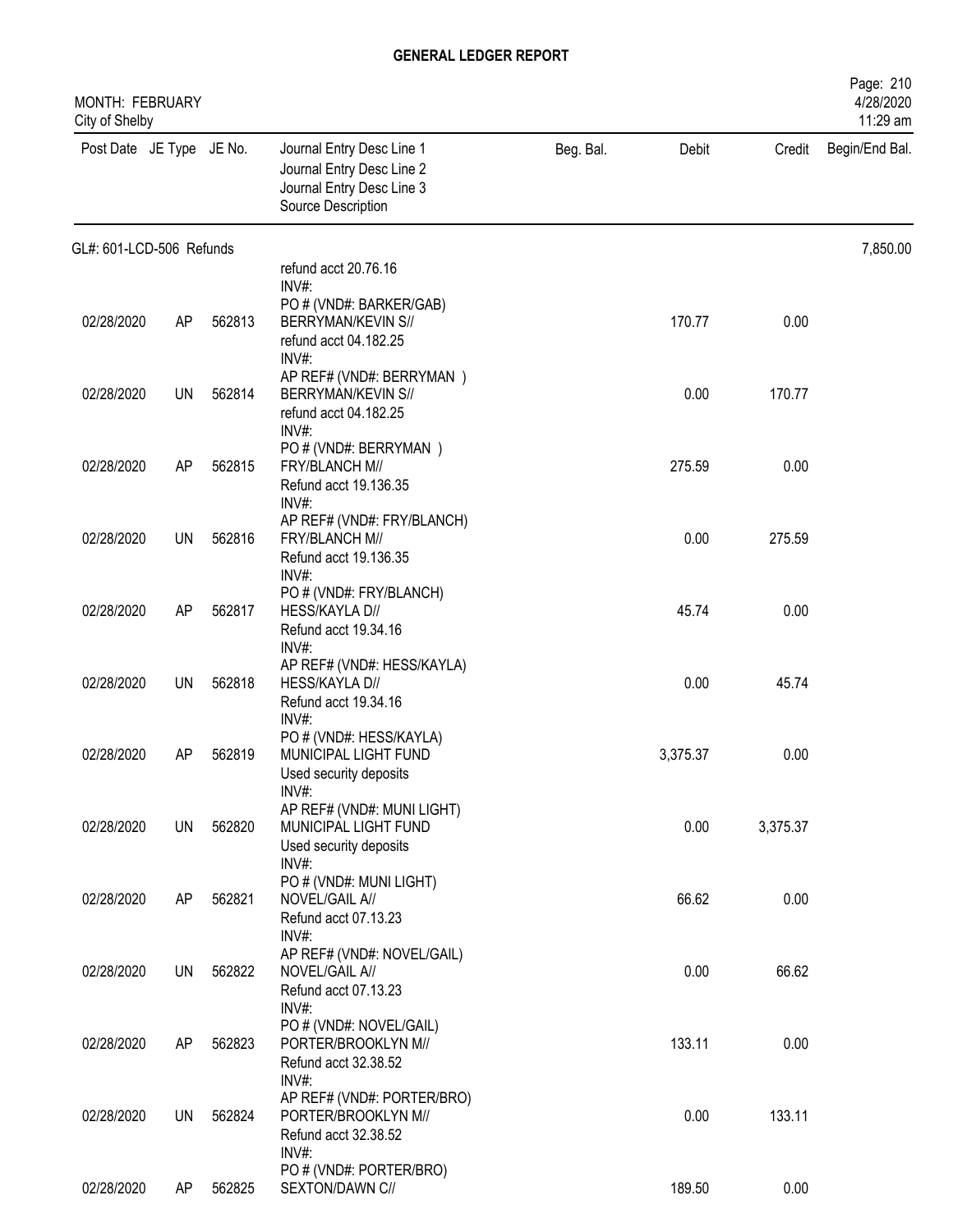| MONTH: FEBRUARY<br>City of Shelby       |           |                        |                                                                                                                                            |           |           |          | Page: 211<br>4/28/2020<br>11:29 am |
|-----------------------------------------|-----------|------------------------|--------------------------------------------------------------------------------------------------------------------------------------------|-----------|-----------|----------|------------------------------------|
| Post Date JE Type JE No.                |           |                        | Journal Entry Desc Line 1<br>Journal Entry Desc Line 2<br>Journal Entry Desc Line 3<br>Source Description                                  | Beg. Bal. | Debit     | Credit   | Begin/End Bal.                     |
| GL#: 601-LCD-506 Refunds                |           |                        |                                                                                                                                            |           |           |          | 7,850.00                           |
| 02/28/2020                              | <b>UN</b> | 562826                 | Refund acct 09.50.13<br>INV#:<br>AP REF# (VND#: SEXTON/DAW)<br>SEXTON/DAWN C//<br>Refund acct 09.50.13<br>INV#:<br>PO # (VND#: SEXTON/DAW) |           | 0.00      | 189.50   |                                    |
| 601-LCD-506                             |           | Refunds                |                                                                                                                                            | 7,850.00  | 10,250.00 | 0.00     | 18,100.00                          |
| GL#: 601-TRS-462 Transfer-Miscellaneous |           |                        |                                                                                                                                            |           |           |          | 2,181.80                           |
| 601-TRS-462                             |           | Transfer-Miscellaneous |                                                                                                                                            | 2,181.80  | 0.00      | 0.00     | 2,181.80                           |
|                                         |           |                        | Fund: 601 - Light Customer Deposit Fund Totals:                                                                                            |           | 10,250.00 | 9,100.00 |                                    |
| GL#: 602-MIS-200 Interest               |           |                        |                                                                                                                                            |           |           |          | 131.77                             |
| 02/28/2020                              | CR        | 563209                 | Light Debt Reserve interest<br>pio                                                                                                         |           | 0.00      | 168.69   |                                    |
| 602-MIS-200                             |           | Interest               |                                                                                                                                            | 131.77    | 0.00      | 168.69   | 300.46                             |
|                                         |           |                        | Fund: 602 - Light Debt Reserve Fund Totals:                                                                                                |           | 0.00      | 168.69   |                                    |
| GL#: 650-CAB-531 Miscellaneous          |           |                        |                                                                                                                                            |           |           |          | 855.04                             |
| 02/27/2020                              | EN        | 562647                 | <b>VECTOR SECURITY</b><br>PO#: 00103477 VENDOR #: VECTOR SEC                                                                               |           | 109.02    | 0.00     |                                    |
| 02/27/2020                              | EN        | 562649                 | PO REFERENCE NUMBER<br><b>COLUMBIA GAS</b><br>PO#: 00103479 VENDOR #: COL. GAS                                                             |           | 471.55    | 0.00     |                                    |
| 02/27/2020                              | EN        | 562650                 | PO REFERENCE NUMBER<br>MUNICIPAL UTILITIES<br>PO#: 00103480 VENDOR #: MUNI UTILI                                                           |           | 117.97    | 0.00     |                                    |
| 02/28/2020                              | AP        | 562754                 | PO REFERENCE NUMBER<br>MUNICIPAL UTILITIES<br>43.100.2<br>INV#:                                                                            |           | 117.97    | 0.00     |                                    |
| 02/28/2020                              | UN        | 562755                 | AP REF# (VND#: MUNI UTILI)<br>MUNICIPAL UTILITIES<br>43.100.2<br>INV#:                                                                     |           | 0.00      | 117.97   |                                    |
| 02/28/2020                              | AP.       | 562756                 | PO # (VND#: MUNI UTILI)<br><b>COLUMBIA GAS</b><br>acct 124015720020007                                                                     |           | 471.55    | 0.00     |                                    |
| 02/28/2020                              | UN        | 562757                 | INV#:<br>51123<br>AP REF# (VND#: COL. GAS)<br><b>COLUMBIA GAS</b><br>acct 124015720020007<br>INV#:<br>51123                                |           | 0.00      | 471.55   |                                    |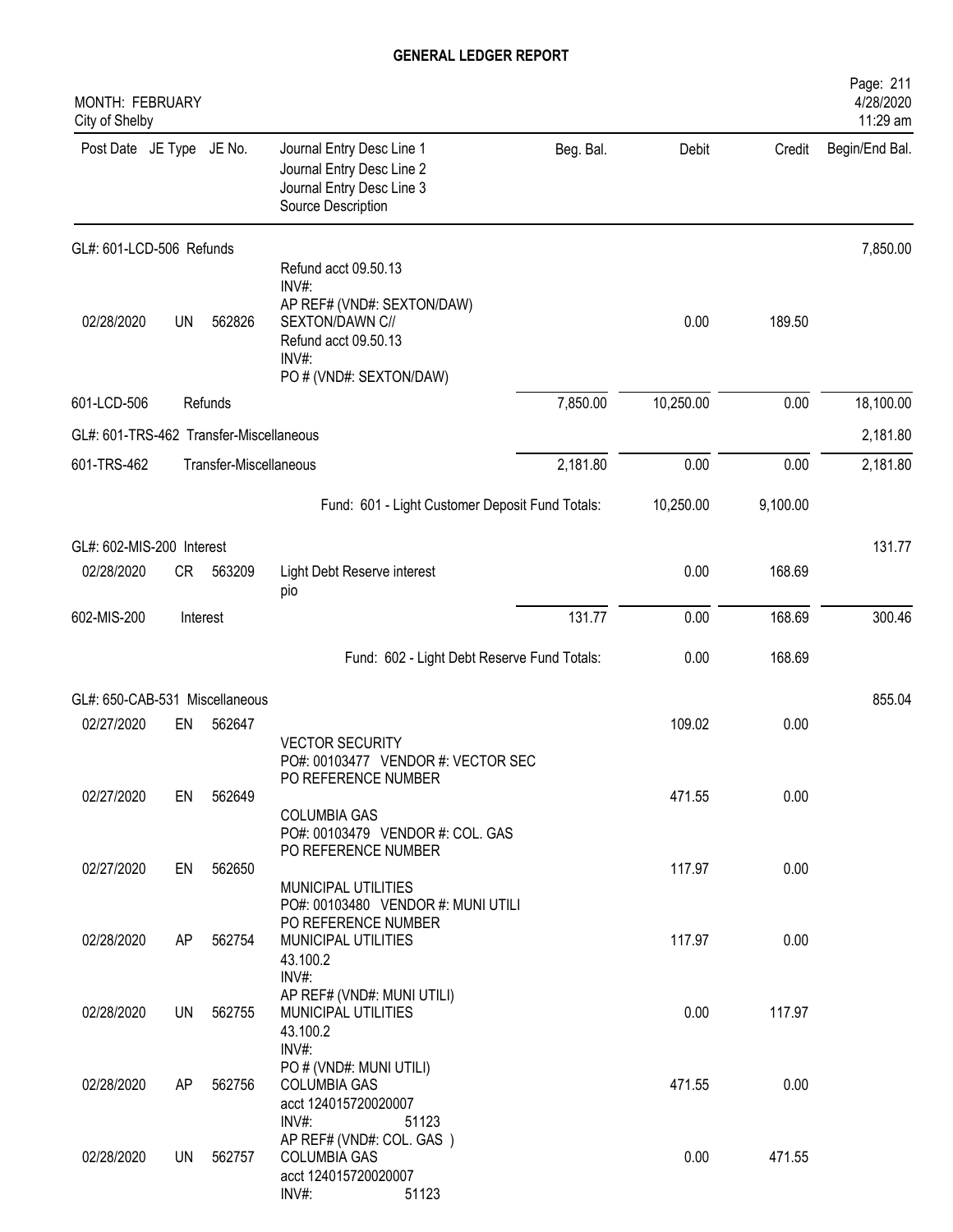| MONTH: FEBRUARY<br>City of Shelby      |           |                              |                                                                                                                                         |           |           |           | Page: 212<br>4/28/2020<br>11:29 am |
|----------------------------------------|-----------|------------------------------|-----------------------------------------------------------------------------------------------------------------------------------------|-----------|-----------|-----------|------------------------------------|
| Post Date JE Type JE No.               |           |                              | Journal Entry Desc Line 1<br>Journal Entry Desc Line 2<br>Journal Entry Desc Line 3<br>Source Description                               | Beg. Bal. | Debit     | Credit    | Begin/End Bal.                     |
| GL#: 650-CAB-531 Miscellaneous         |           |                              |                                                                                                                                         |           |           |           | 855.04                             |
| 02/28/2020                             | AP        | 562760                       | PO#(VND#: COL. GAS)<br><b>VECTOR SECURITY</b><br>Secutiy monitoring city hall<br>$INV#$ :<br>65408178                                   |           | 109.02    | 0.00      |                                    |
| 02/28/2020                             | <b>UN</b> | 562761                       | AP REF# (VND#: VECTOR SEC)<br><b>VECTOR SECURITY</b><br>Secutiy monitoring city hall<br>$INV#$ :<br>65408178<br>PO # (VND#: VECTOR SEC) |           | 0.00      | 109.02    |                                    |
| 650-CAB-531                            |           | Miscellaneous                |                                                                                                                                         | 855.04    | 698.54    | 0.00      | 1,553.58                           |
|                                        |           |                              | Fund: 650 - City Administration & Bldgs. Totals:                                                                                        |           | 698.54    | 0.00      |                                    |
|                                        |           |                              | GL#: 700-PPF-416 Policemen and Firemen Pension                                                                                          |           |           |           | 19,228.36                          |
| 02/10/2020                             | EN        | 561810                       | OHIO POLICE & FIRE PENSION<br>PO#: 00103354 VENDOR #: OP&FP                                                                             |           | 16,675.93 | 0.00      |                                    |
| 02/10/2020                             | AP        | 561843                       | PO REFERENCE NUMBER<br>OHIO POLICE & FIRE PENSION<br>Employer portion 12/22/19-<br>$INV#$ :                                             |           | 16,675.93 | 0.00      |                                    |
| 02/10/2020                             | <b>UN</b> | 561844                       | AP REF# (VND#: OP&FP<br>OHIO POLICE & FIRE PENSION<br>Employer portion 12/22/19-<br>$INV#$ :<br>PO # (VND#: OP&FP                       |           | 0.00      | 16,675.93 |                                    |
| 700-PPF-416                            |           |                              | Policemen and Firemen Pension                                                                                                           | 19,228.36 | 16,675.93 | 0.00      | 35,904.29                          |
| GL#: 700-TRS-244 Transfer General Fund |           |                              |                                                                                                                                         |           |           |           | 15,000.00                          |
| 02/28/2020                             | GJ        | 563482                       | General fund transfer to police pension<br>pio                                                                                          |           | 0.00      | 15,000.00 |                                    |
| 700-TRS-244                            |           | <b>Transfer General Fund</b> |                                                                                                                                         | 15,000.00 | 0.00      | 15,000.00 | 30,000.00                          |
|                                        |           |                              | Fund: 700 - Police Pension Fund Totals:                                                                                                 |           | 16,675.93 | 15,000.00 |                                    |
|                                        |           |                              | GL#: 701-FPF-416 Policemen and Firemen Pension                                                                                          |           |           |           | 23,465.59                          |
| 02/10/2020                             | EN        | 561810                       | OHIO POLICE & FIRE PENSION                                                                                                              |           | 15,783.37 | 0.00      |                                    |
| 02/10/2020                             | AP        | 561843                       | PO#: 00103354 VENDOR #: OP&FP<br>PO REFERENCE NUMBER<br>OHIO POLICE & FIRE PENSION<br>Employer portion 12/22/19-<br>$INV#$ :            |           | 15,783.37 | 0.00      |                                    |
| 02/10/2020                             | UN        | 561844                       | AP REF# (VND#: OP&FP)<br>OHIO POLICE & FIRE PENSION<br>Employer portion 12/22/19-<br>INV#:<br>PO # (VND#: OP&FP                         |           | 0.00      | 15,783.37 |                                    |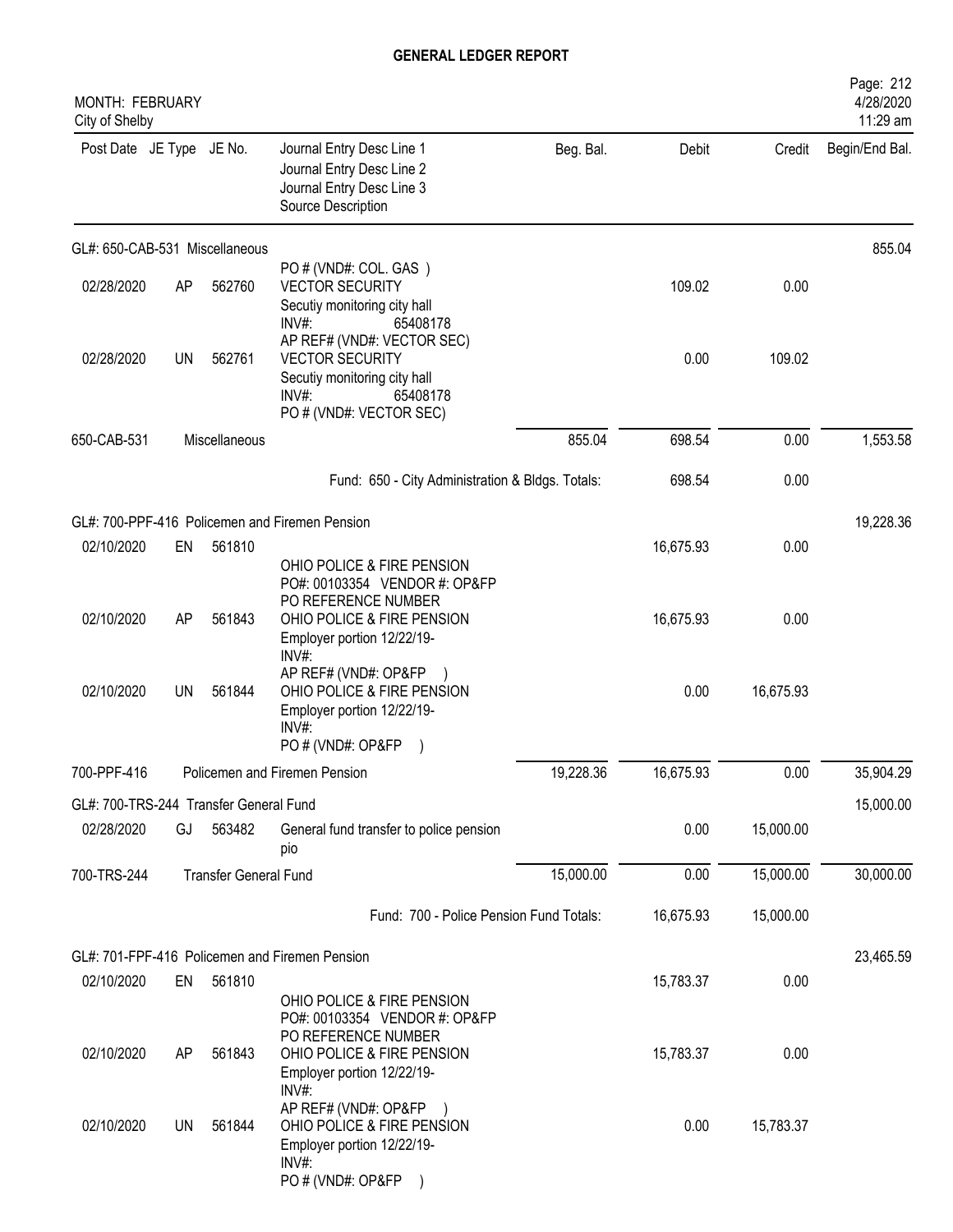| <b>MONTH: FEBRUARY</b><br>City of Shelby |           |                              |                                                                                                           |           |           |           | Page: 213<br>4/28/2020<br>11:29 am |
|------------------------------------------|-----------|------------------------------|-----------------------------------------------------------------------------------------------------------|-----------|-----------|-----------|------------------------------------|
| Post Date JE Type JE No.                 |           |                              | Journal Entry Desc Line 1<br>Journal Entry Desc Line 2<br>Journal Entry Desc Line 3<br>Source Description | Beg. Bal. | Debit     | Credit    | Begin/End Bal.                     |
| 701-FPF-416                              |           |                              | Policemen and Firemen Pension                                                                             | 23,465.59 | 15,783.37 | 0.00      | 39,248.96                          |
| GL#: 701-TRS-244 Transfer General Fund   |           |                              |                                                                                                           |           |           |           | 15,000.00                          |
| 02/28/2020                               | GJ        | 563483                       | General fund transfer to fire pension<br>pio                                                              |           | 0.00      | 15,000.00 |                                    |
| 701-TRS-244                              |           | <b>Transfer General Fund</b> |                                                                                                           | 15,000.00 | 0.00      | 15,000.00 | 30,000.00                          |
|                                          |           |                              | Fund: 701 - Fire Pension Fund Totals:                                                                     |           | 15,783.37 | 15,000.00 |                                    |
| GL#: 702-MIS-206 Work release            |           |                              |                                                                                                           |           |           |           | 0.00                               |
| 02/06/2020                               | CR        | 561772                       | Work release 1 day Terri Stidam                                                                           |           | 0.00      | 25.00     |                                    |
| 02/07/2020                               | <b>CR</b> | 561796                       | pio<br>Work release Terri Stidam 1 day                                                                    |           | 0.00      | 25.00     |                                    |
| 02/10/2020                               | <b>CR</b> | 561977                       | <b>DIO</b><br>Work release Terri Stidam, 1 day                                                            |           | 0.00      | 25.00     |                                    |
| 02/27/2020                               | <b>CR</b> | 562719                       | pio<br>Work release for Stephen Riley, 5 days<br>pio                                                      |           | 0.00      | 125.00    |                                    |
| 702-MIS-206                              |           | Work release                 |                                                                                                           | 0.00      | 0.00      | 200.00    | 200.00                             |
| GL#: 702-PEF-510 Clothing Allowance      |           |                              |                                                                                                           |           |           |           | 16,800.00                          |
| 702-PEF-510                              |           | <b>Clothing Allowance</b>    |                                                                                                           | 16,800.00 | 0.00      | 0.00      | 16,800.00                          |
| GL#: 702-TRS-244 Transfer General Fund   |           |                              |                                                                                                           |           |           |           | 2,000.00                           |
| 702-TRS-244                              |           | <b>Transfer General Fund</b> |                                                                                                           | 2,000.00  | 0.00      | 0.00      | 2,000.00                           |
|                                          |           |                              | Fund: 702 - Police Equipment Fund Totals:                                                                 |           | 0.00      | 200.00    |                                    |
| GL#: 703-FEF-486 Maintenance Equipment   |           |                              |                                                                                                           |           |           |           | 497.09                             |
| 02/05/2020                               | AP        | 561513                       | <b>ONTARIO TRUCK CENTER LTD</b><br>Service call to fix tanker<br>INV#:<br>5642                            |           | 493.46    | 0.00      |                                    |
| 02/05/2020                               | UN        | 561514                       | AP REF# (VND#: ONTARIO TR)<br>ONTARIO TRUCK CENTER LTD<br>Service call to fix tanker<br>$INV#$ :<br>5642  |           | 0.00      | 600.00    |                                    |
| 02/06/2020                               | UN        | 561631                       | PO # (VND#: ONTARIO TR)<br>ADVANCE AUTO PARTS<br>PO#: 00102958 VENDOR #: ADVANCE AU                       |           | 0.00      | 200.00    |                                    |
|                                          |           |                              | CANCELLED PO REFERENCE NUMBER                                                                             |           |           |           |                                    |
| 02/18/2020                               | UN        | 562238                       | SHELBY PARTS CO.<br>PO#: 00102959 VENDOR #: SHELBY PAR<br>CANCELLED PO REFERENCE NUMBER                   |           | 0.00      | 200.00    |                                    |
| 02/25/2020                               | EN        | 562479                       | ADVANCE AUTO PARTS<br>PO#: 00103425 VENDOR #: ADVANCE AU                                                  |           | 200.00    | 0.00      |                                    |
| 02/25/2020                               |           | EN 562480                    | PO REFERENCE NUMBER                                                                                       |           | 200.00    | 0.00      |                                    |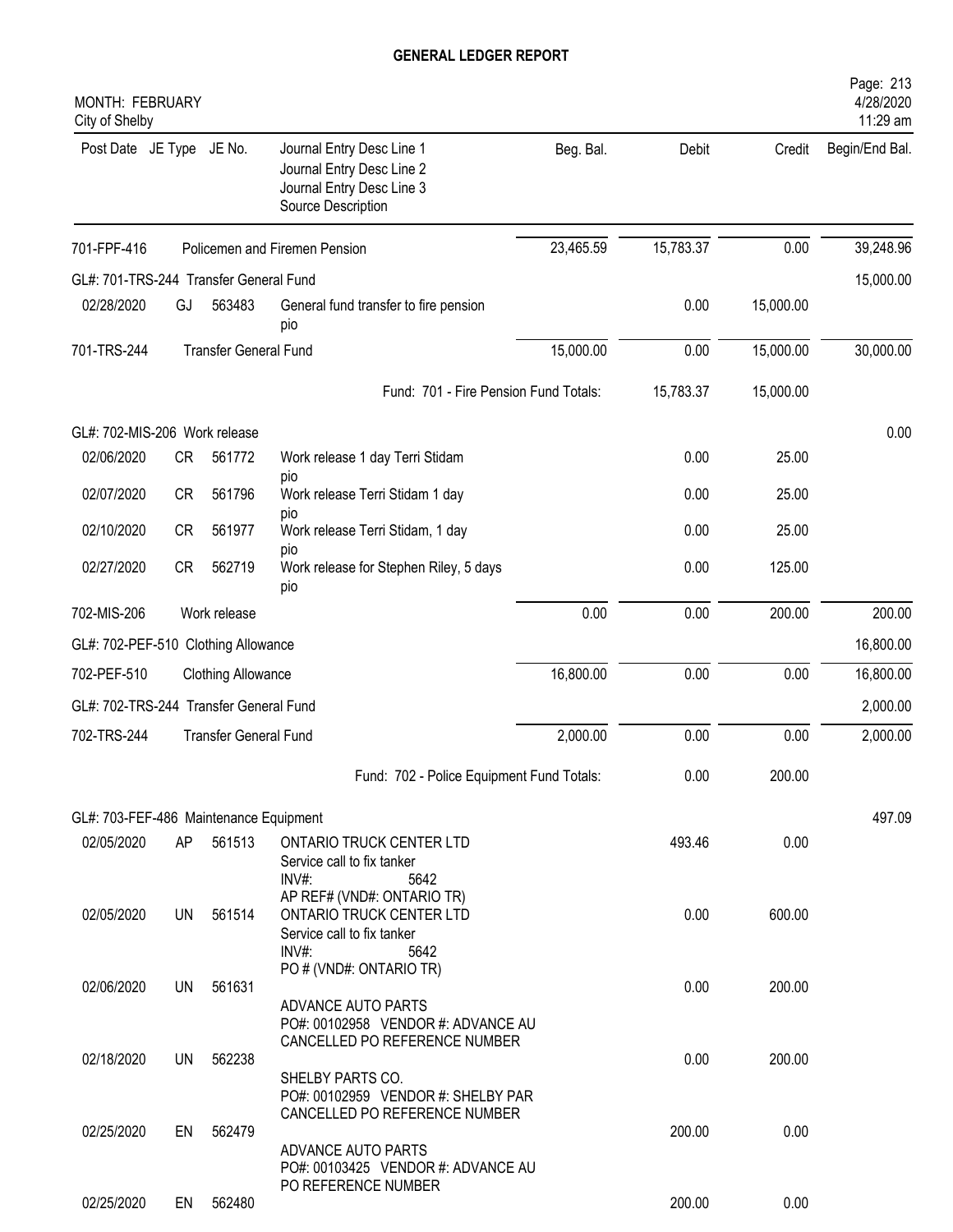| <b>MONTH: FEBRUARY</b><br>City of Shelby |           |                           |                                                                                                                                                   |           |        |          | Page: 214<br>4/28/2020<br>11:29 am |
|------------------------------------------|-----------|---------------------------|---------------------------------------------------------------------------------------------------------------------------------------------------|-----------|--------|----------|------------------------------------|
| Post Date JE Type JE No.                 |           |                           | Journal Entry Desc Line 1<br>Journal Entry Desc Line 2<br>Journal Entry Desc Line 3<br>Source Description                                         | Beg. Bal. | Debit  | Credit   | Begin/End Bal.                     |
| GL#: 703-FEF-486 Maintenance Equipment   |           |                           |                                                                                                                                                   |           |        |          | 497.09                             |
|                                          |           |                           | SHELBY PARTS CO.<br>PO#: 00103426 VENDOR #: SHELBY PAR                                                                                            |           |        |          |                                    |
| 02/27/2020                               | EN        | 562668                    | PO REFERENCE NUMBER                                                                                                                               |           | 85.00  | 0.00     |                                    |
|                                          |           |                           | CENTRAL OHIO GLASS LLC<br>PO#: 00103498 VENDOR #: CENT OH GL<br>PO REFERENCE NUMBER                                                               |           |        |          |                                    |
| 02/28/2020                               | AP        | 562726                    | CENTRAL OHIO GLASS LLC<br>Windsheild chip repair on<br>INV#:<br>42418                                                                             |           | 85.00  | 0.00     |                                    |
| 02/28/2020                               | <b>UN</b> | 562727                    | AP REF# (VND#: CENT OH GL)<br>CENTRAL OHIO GLASS LLC<br>Windsheild chip repair on<br>$INV#$ :<br>42418<br>PO # (VND#: CENT OH GL)                 |           | 0.00   | 85.00    |                                    |
| 703-FEF-486                              |           | Maintenance Equipment     |                                                                                                                                                   | 497.09    | 578.46 | 0.00     | 1,075.55                           |
|                                          |           |                           | GL#: 703-FEF-507 Maintenance Building/Grounds                                                                                                     |           |        |          | 4,822.52                           |
| 02/05/2020                               | AP        | 561577                    | DAS HARDWARE LLC<br>Fire Dept Jan 2020<br>INV#:                                                                                                   |           | 12.37  | 0.00     |                                    |
| 02/05/2020                               | UN        | 561578                    | AP REF# (VND#: DAS HARDWA)<br>DAS HARDWARE LLC<br>Fire Dept Jan 2020<br>INV#:                                                                     |           | 0.00   | 200.00   |                                    |
| 02/14/2020                               | GJ        | 562207                    | PO # (VND#: DAS HARDWA)<br>Correcting journal entry, Fire Dept lawn<br>care needs to be debited frome General<br>fund not Fire Equip fund.<br>mje |           | 0.00   | 4,790.00 |                                    |
| 02/25/2020                               | EN        | 562478                    | DAS HARDWARE LLC<br>PO#: 00103424 VENDOR #: DAS HARDWA<br>PO REFERENCE NUMBER                                                                     |           | 200.00 | 0.00     |                                    |
| 703-FEF-507                              |           |                           | Maintenance Building/Grounds                                                                                                                      | 4,822.52  | 12.37  | 4,790.00 | 44.89                              |
| GL#: 703-FEF-510 Clothing Allowance      |           |                           |                                                                                                                                                   |           |        |          | 11,700.00                          |
| 703-FEF-510                              |           | <b>Clothing Allowance</b> |                                                                                                                                                   | 11,700.00 | 0.00   | 0.00     | 11,700.00                          |
| GL#: 703-FEF-515 Equipment               |           |                           |                                                                                                                                                   |           |        |          | 179.28                             |
| 02/05/2020                               | AP        | 561569                    | HURSH DRUGS INC<br>Various supplies<br>$INV#$ :                                                                                                   |           | 200.86 | 0.00     |                                    |
| 02/05/2020                               | <b>UN</b> | 561570                    | AP REF# (VND#: HURSH DRUG)<br>HURSH DRUGS INC<br>Various supplies<br>INV#                                                                         |           | 0.00   | 200.00   |                                    |
| 02/25/2020                               | EN        | 562477                    | PO # (VND#: HURSH DRUG)<br>HURSH DRUGS INC<br>PO#: 00103423 VENDOR #: HURSH DRUG                                                                  |           | 200.00 | 0.00     |                                    |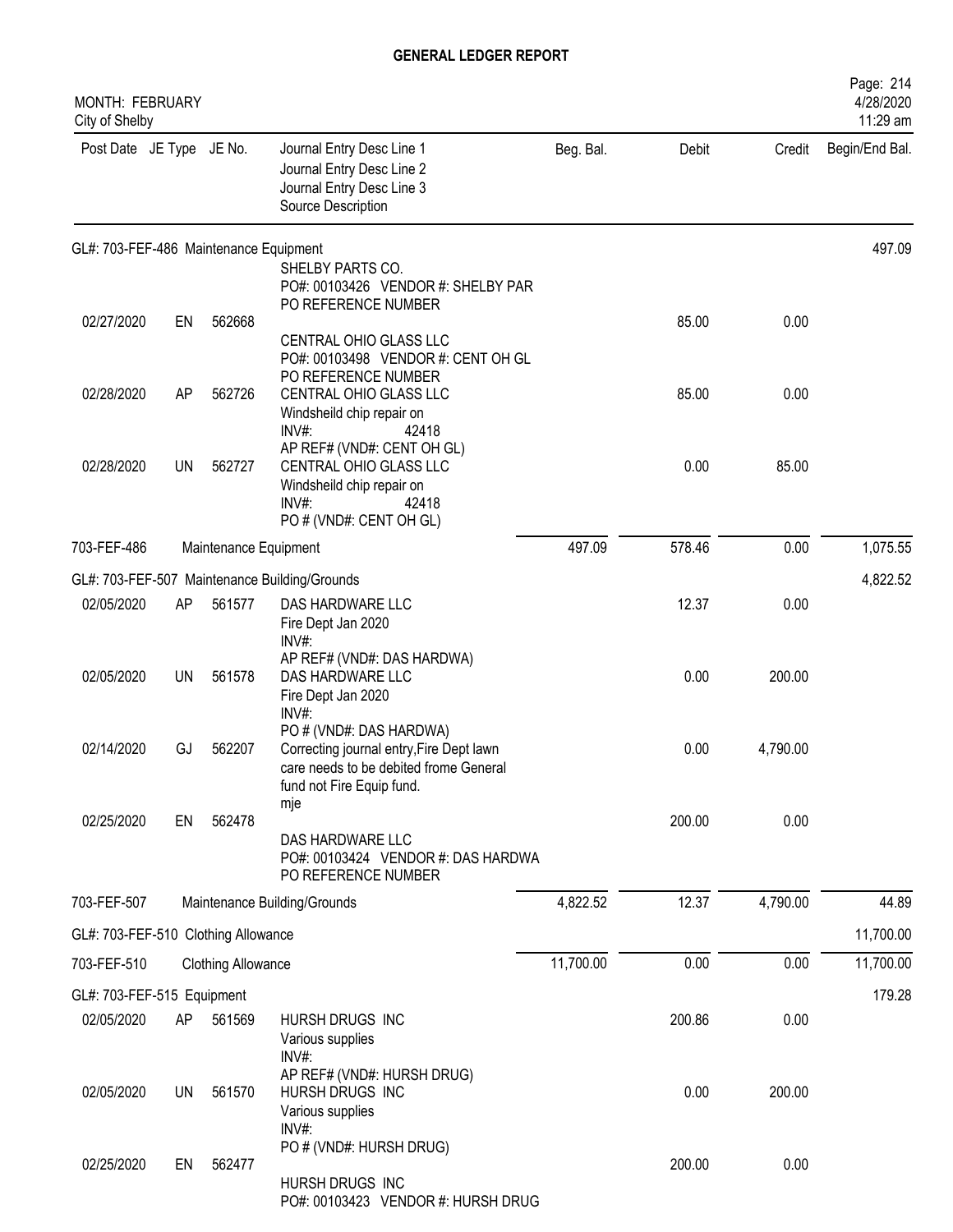| MONTH: FEBRUARY<br>City of Shelby     |           |                      |                                                                                                                                             |           |        |          | Page: 215<br>4/28/2020<br>11:29 am |
|---------------------------------------|-----------|----------------------|---------------------------------------------------------------------------------------------------------------------------------------------|-----------|--------|----------|------------------------------------|
| Post Date JE Type JE No.              |           |                      | Journal Entry Desc Line 1<br>Journal Entry Desc Line 2<br>Journal Entry Desc Line 3<br>Source Description                                   | Beg. Bal. | Debit  | Credit   | Begin/End Bal.                     |
| GL#: 703-FEF-515 Equipment            |           |                      | PO REFERENCE NUMBER                                                                                                                         |           |        |          | 179.28                             |
| 703-FEF-515                           |           | Equipment            |                                                                                                                                             | 179.28    | 200.86 | 0.00     | 380.14                             |
| GL#: 703-FEF-531 Miscellaneous        |           |                      |                                                                                                                                             |           |        |          | 163.31                             |
| 02/14/2020                            | AP        | 562102               | CHARTER COMM HOLDINGS LLC<br>acct 01075-341515201-5001<br>$INV#$ :<br>341515201020620                                                       |           | 163.31 | 0.00     |                                    |
| 02/14/2020                            | UN        | 562103               | AP REF# (VND#: CHART COMM)<br>CHARTER COMM HOLDINGS LLC<br>acct 01075-341515201-5001<br>INV#:<br>341515201020620<br>PO # (VND#: CHART COMM) |           | 0.00   | 170.00   |                                    |
| 02/25/2020                            | EN        | 562481               |                                                                                                                                             |           | 170.00 | 0.00     |                                    |
|                                       |           |                      | CHARTER COMM HOLDINGS LLC<br>PO#: 00103427 VENDOR #: CHART COMM<br>PO REFERENCE NUMBER                                                      |           |        |          |                                    |
| 703-FEF-531                           |           | Miscellaneous        |                                                                                                                                             | 163.31    | 163.31 | 0.00     | 326.62                             |
| GL#: 703-MIS-205 Miscellaneous Income |           |                      |                                                                                                                                             |           |        |          | 450.09                             |
| 02/07/2020                            | CR        | 561797               | CPR money                                                                                                                                   |           | 0.00   | 80.00    |                                    |
| 02/13/2020                            | <b>CR</b> | 562210               | pio<br>CPR money<br>pio                                                                                                                     |           | 0.00   | 20.00    |                                    |
| 02/26/2020                            | CR        | 562703               | HAZ-MAT cleanup 2/8/2020 property<br>ownedby Ronald Wilson<br>pio                                                                           |           | 0.00   | 238.08   |                                    |
| 02/28/2020                            | CR        | 562847               | Medicount reimbursement Jan 2020<br>pio                                                                                                     |           | 0.00   | 286.31   |                                    |
| 703-MIS-205                           |           | Miscellaneous Income |                                                                                                                                             | 450.09    | 0.00   | 624.39   | 1,074.48                           |
|                                       |           |                      | Fund: 703 - Fire Equipment Fund Totals:                                                                                                     |           | 955.00 | 5,414.39 |                                    |
| GL#: 705-OFI-205 Miscellaneous Income |           |                      |                                                                                                                                             |           |        |          | 299.03                             |
| 02/03/2020                            | CR —      | 561747               | Shade tree collected Jan 2020<br>pio                                                                                                        |           | 0.00   | 300.07   |                                    |
| 705-OFI-205                           |           | Miscellaneous Income |                                                                                                                                             | 299.03    | 0.00   | 300.07   | 599.10                             |
| GL#: 705-STT-531 Miscellaneous        |           |                      |                                                                                                                                             |           |        |          | 0.00                               |
| 02/05/2020                            | EN        | 561485               |                                                                                                                                             |           | 35.00  | 0.00     |                                    |
| 02/06/2020                            | AP        | 561744               | ARBOR DAY FOUNDATION<br>PO#: 00103317 VENDOR #: ARBOR DAY<br>PO REFERENCE NUMBER<br>ARBOR DAY FOUNDATION<br>2020 membership dues<br>INV#:   |           | 35.00  | 0.00     |                                    |
| 02/06/2020                            | UN        | 561745               | AP REF# (VND#: ARBOR DAY)<br>ARBOR DAY FOUNDATION<br>2020 membership dues<br>INV#:                                                          |           | 0.00   | 35.00    |                                    |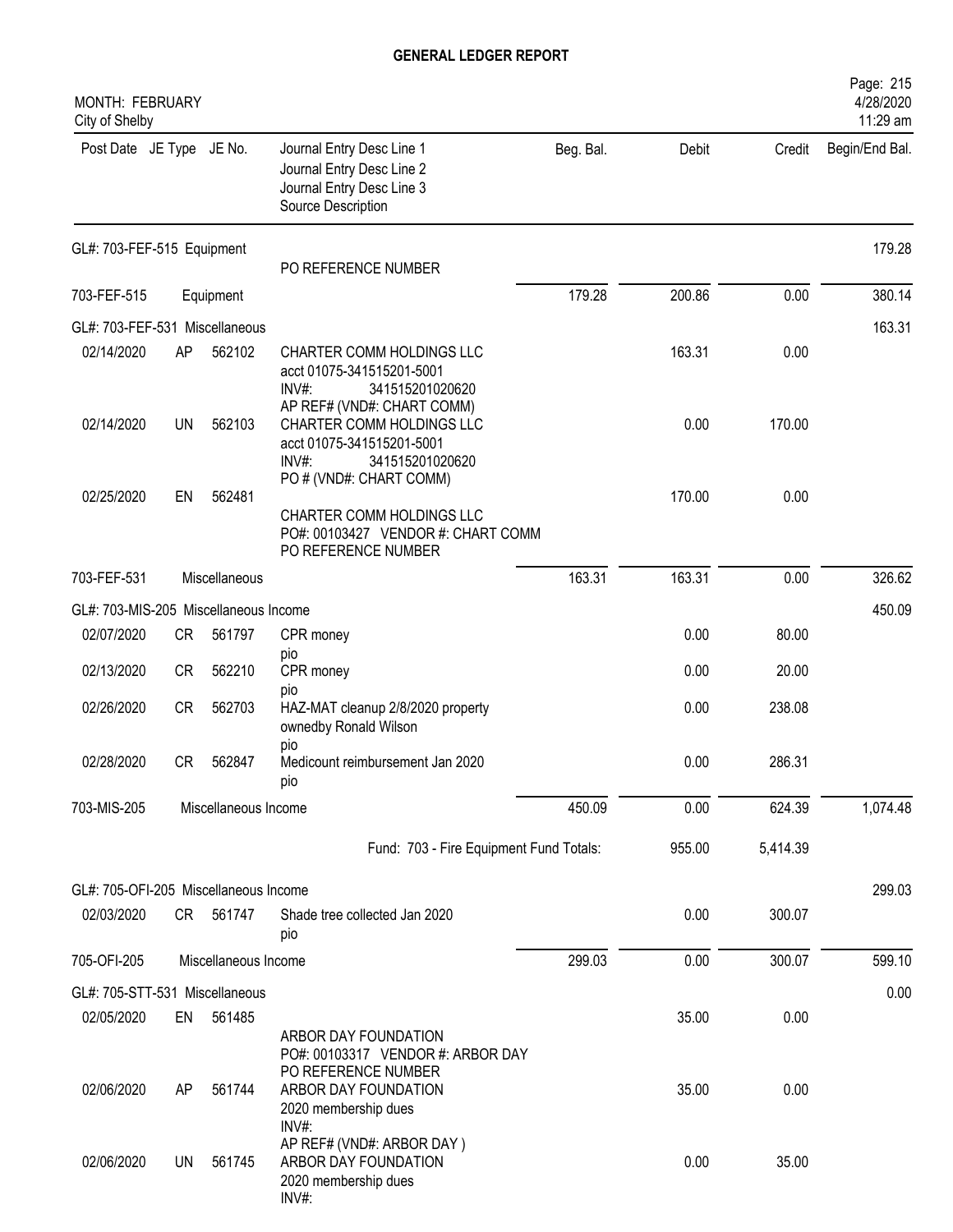| <b>MONTH: FEBRUARY</b><br>City of Shelby |           |               |                                                                                                           |           |       |          | Page: 216<br>4/28/2020<br>11:29 am |
|------------------------------------------|-----------|---------------|-----------------------------------------------------------------------------------------------------------|-----------|-------|----------|------------------------------------|
| Post Date JE Type JE No.                 |           |               | Journal Entry Desc Line 1<br>Journal Entry Desc Line 2<br>Journal Entry Desc Line 3<br>Source Description | Beg. Bal. | Debit | Credit   | Begin/End Bal.                     |
| GL#: 705-STT-531 Miscellaneous           |           |               | PO # (VND#: ARBOR DAY)                                                                                    |           |       |          | 0.00                               |
| 705-STT-531                              |           | Miscellaneous |                                                                                                           | 0.00      | 35.00 | 0.00     | 35.00                              |
|                                          |           |               | Fund: 705 - Shade Tree Trust Fund Totals:                                                                 |           | 35.00 | 300.07   |                                    |
|                                          |           |               |                                                                                                           |           |       |          |                                    |
| GL#: 706-MIS-201 Donations<br>02/03/2020 | <b>CR</b> | 561751        | Utility deposit, water and sewer                                                                          |           | 0.00  | 11.00    | 2,116.98                           |
| 02/03/2020                               | <b>CR</b> | 561752        | pio<br>Utility deposit, water and sewer                                                                   |           | 0.00  | 27.00    |                                    |
| 02/04/2020                               | <b>CR</b> | 561760        | pio<br>Utility deposit, water and sewer                                                                   |           | 0.00  | 93.00    |                                    |
| 02/05/2020                               | <b>CR</b> | 561767        | DIO<br>Utility deposit, water and sewer                                                                   |           | 0.00  | 138.00   |                                    |
| 02/06/2020                               | <b>CR</b> | 561773        | pio<br>Utility deposit, water and sewer                                                                   |           | 0.00  | 78.60    |                                    |
| 02/07/2020                               | <b>CR</b> | 561802        | DIO<br>Utility deposit, water and sewer                                                                   |           | 0.00  | 97.00    |                                    |
| 02/10/2020                               | <b>CR</b> | 561979        | pio<br>Utility deposit, water and sewer                                                                   |           | 0.00  | 154.97   |                                    |
| 02/11/2020                               | <b>CR</b> | 561984        | DIO<br>Utility deposit, water and sewer                                                                   |           | 0.00  | 613.39   |                                    |
| 02/12/2020                               | <b>CR</b> | 561991        | DIO<br>Utility deposit, water and sewer                                                                   |           | 0.00  | 92.00    |                                    |
| 02/13/2020                               | <b>CR</b> | 562211        | DIO<br>Utility deposit, water and sewer                                                                   |           | 0.00  | 108.05   |                                    |
| 02/14/2020                               | CR        | 562222        | pio<br>Utility deposit, water and sewer                                                                   |           | 0.00  | 90.00    |                                    |
| 02/18/2020                               | <b>CR</b> | 562347        | pio<br>Utility deposit, water and sewer                                                                   |           | 0.00  | 158.01   |                                    |
| 02/19/2020                               | CR        | 562356        | DIO<br>Utility deposit, water and sewer                                                                   |           | 0.00  | 286.39   |                                    |
| 02/20/2020                               | CR        | 562364        | <b>DIO</b><br>Utility deposit, water and sewer                                                            |           | 0.00  | 49.00    |                                    |
| 02/21/2020                               | CR        | 562379        | pio<br>Utility deposit, water and sewer                                                                   |           | 0.00  | 19.00    |                                    |
| 02/24/2020                               | CR        | 562688        | DIO<br>Utility deposit, water and sewer                                                                   |           | 0.00  | 17.15    |                                    |
| 02/25/2020                               | CR        | 562694        | DIO<br>Utility deposit, water and sewer                                                                   |           | 0.00  | 27.00    |                                    |
| 02/26/2020                               | CR        | 562704        | DIO<br>Utility deposit, water and sewer                                                                   |           | 0.00  | 10.00    |                                    |
| 02/27/2020                               | <b>CR</b> | 562711        | DIO<br>Utility deposit, water and sewer                                                                   |           | 0.00  | 16.00    |                                    |
| 02/28/2020                               | CR        | 562852        | DIO<br>Utility deposit, water and sewer<br>pio                                                            |           | 0.00  | 7.00     |                                    |
| 706-MIS-201                              |           | Donations     |                                                                                                           | 2,116.98  | 0.00  | 2,092.56 | 4,209.54                           |